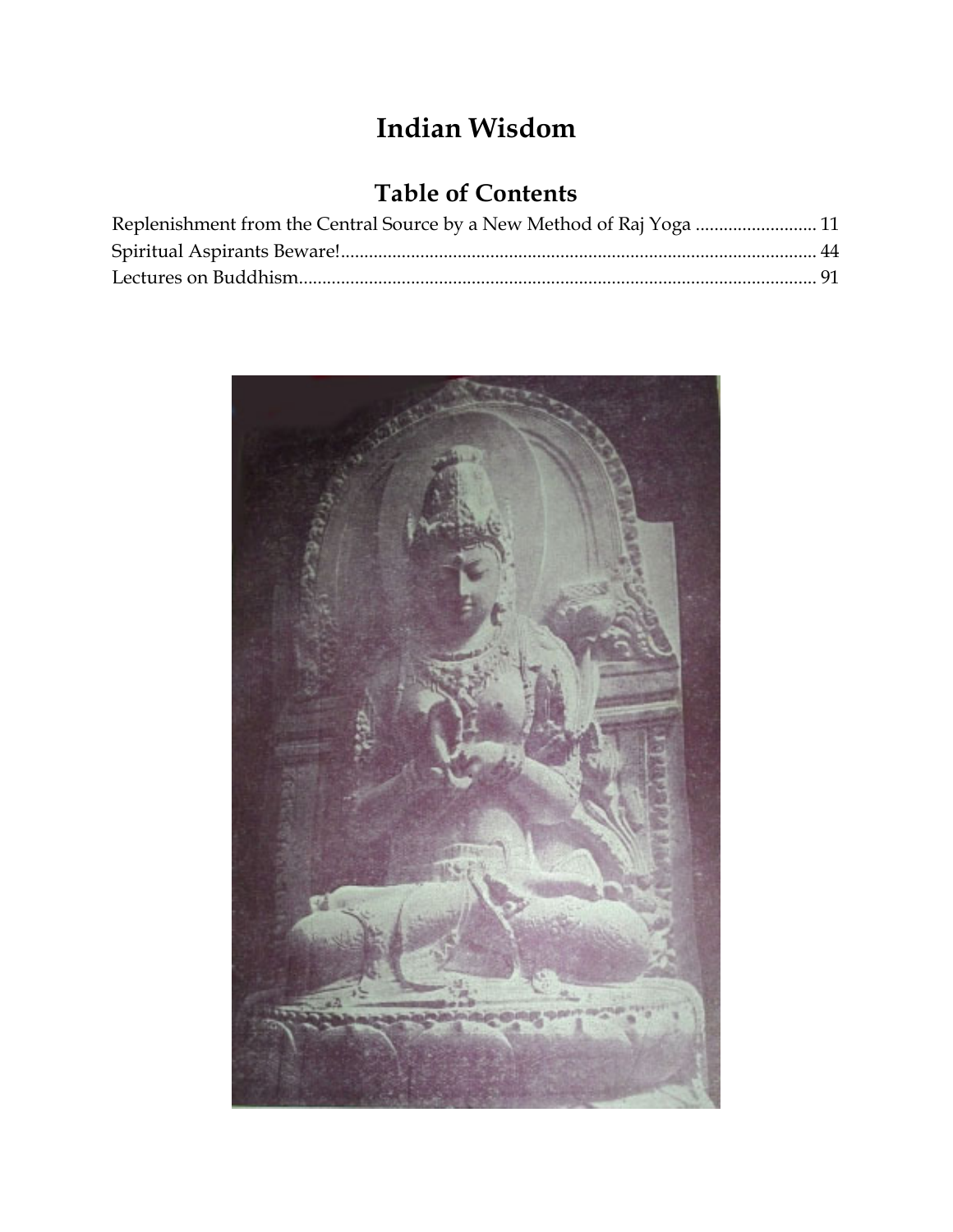A BODHISATTVA PREACHING THE PRAJNA PARAMITA. The Bodhisattva reflects the full splendour of *Prajna* (Wisdom) which is the sixth and highest of the *Paramitas* (virtues).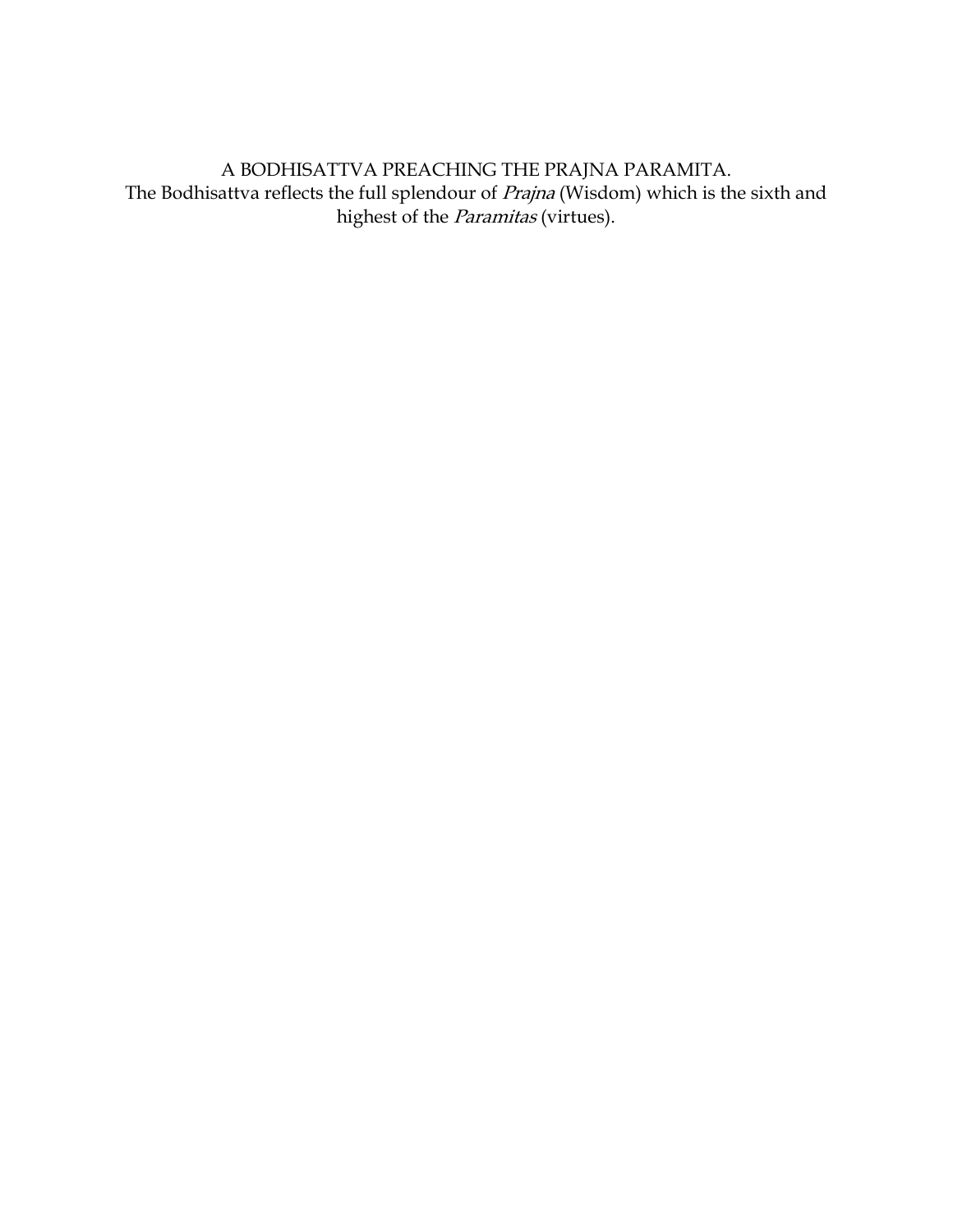#### **A Weapon of the Mind**

### To my Press Colleagues in East and West

### by BASIL CRUMP

I desire to call the attention of journalistic comrades everywhere to the immense importance at the present time of the forging of what Mr Wickham Steed aptly terms "A WEAPON of the MIND" in his recent book "The Fifth Arm" (1940) from which I quote at p.24 of this pamphlet. My object is to show, first of all while I am in India, to the true Asiatic Aryans how they can forge this weapon by their own ancient science of Raj Yoga. Later on the whole world will be driven to do this also if they want to overcome once and for all the dictator powers. In the last analysis there is no other way, so I beg you to help me to spread this idea as widely as possible. Now see what Mr Haldar ("Amicus") has to say on this point in the *Hindusthan Standard* of April 27, 1941: -

Thinking is an art which stands a good chance of perishing from among us. This was said by the late Lord Rosebery. He spoke of his own countrymen. The observation would apply with much greater force to the Bengalis. Young Bengal is for ever wrapped up in the prevailing atmosphere of current politics and depends entirely upon its favourite newspaper and on the utterances of popular orators for mental sustenance.

\* \* \* \* \*

The horrors of war abroad and the terrors of internal discord at home have drawn away all attention from the more serious concerns of life. Thus, very few of us think at all of the wonderful approach made by modern science to Hindu Vedantism. Herbert Spencer pointed out how the spectroscope proves that molecules on the earth pulsate in harmony with molecules in the stars and how this leads to the inference that every point in space thrills with an infinity of vibrations passing through it in all directions.

<span id="page-2-0"></span><sup>&</sup>lt;sup>1</sup> The original editor inserted "IV" by hand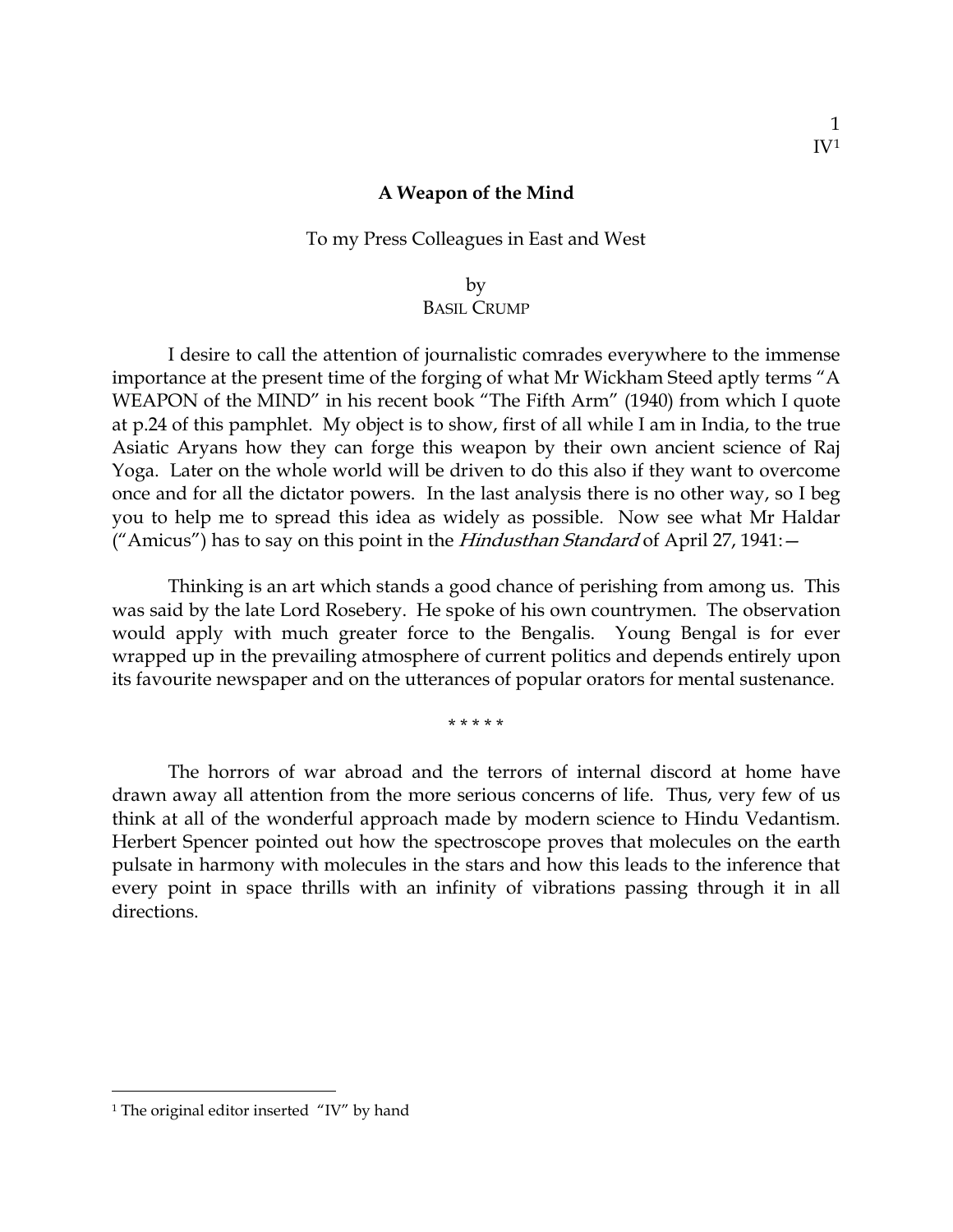The researches of Sir Jagadish Bose have confirmed Spencer's statement that each generation of physicists discovers in so called "brute matter" powers which formerly the most learned physicists would have thought incredible. The conception to which science tends is much less that of a universe of dead matter than that of a universe everywhere alive; and the conviction is forced upon the student of science that he is ever in the presence of an Infinite and Eternal Energy, from which all things proceed.

\* \* \* \* \*

The Mahayana or the Northern School of Buddhism is on all fours with Vedantism. Mr Basil Crump, an English Barrister, formerly editor of the Law Times of London, is an old member of this school and is attached to the Esoteric Yogacharya School of Tibet and has issued at this critical time an appeal to all true Asiatic Aryans, on the "Replenishment from the Central Source by a new method of Raj Yoga". He is living in close touch with the Brahmacharya Sangha, Hinoo P.O., Ranchi. The neat little pamphlet which is distributed free from that address has a Foreword written by Acharya Sasibhusan Ghosh of the Sangha. He states that Mr Crump has done noble service to mankind by dealing in this pamphlet by a truly scientific method with the right approach to the Universal Intelligence from which the Divine Spark (the individual soul) emanates.

\* \* \* \* \*

Madame Blavatsky who acquired occult knowledge in Tibet foretold a serious crisis. Acharya Ghosh has observed that there is at present a clamant need for a change in the outlook of life itself. Our higher nature is expected to be replenished and strengthened through this remarkable pamphlet. Mr Basil Crump invites correspondence. He has observed: "Mankind stands on the edge of an abyss, and the appeal is now made to this devotional power of the true Aryans to save it by Replenishment of the Divine Spark of Manas (Mind) which may otherwise fade and finally be extinguished in many cases altogether."

**AMICUS**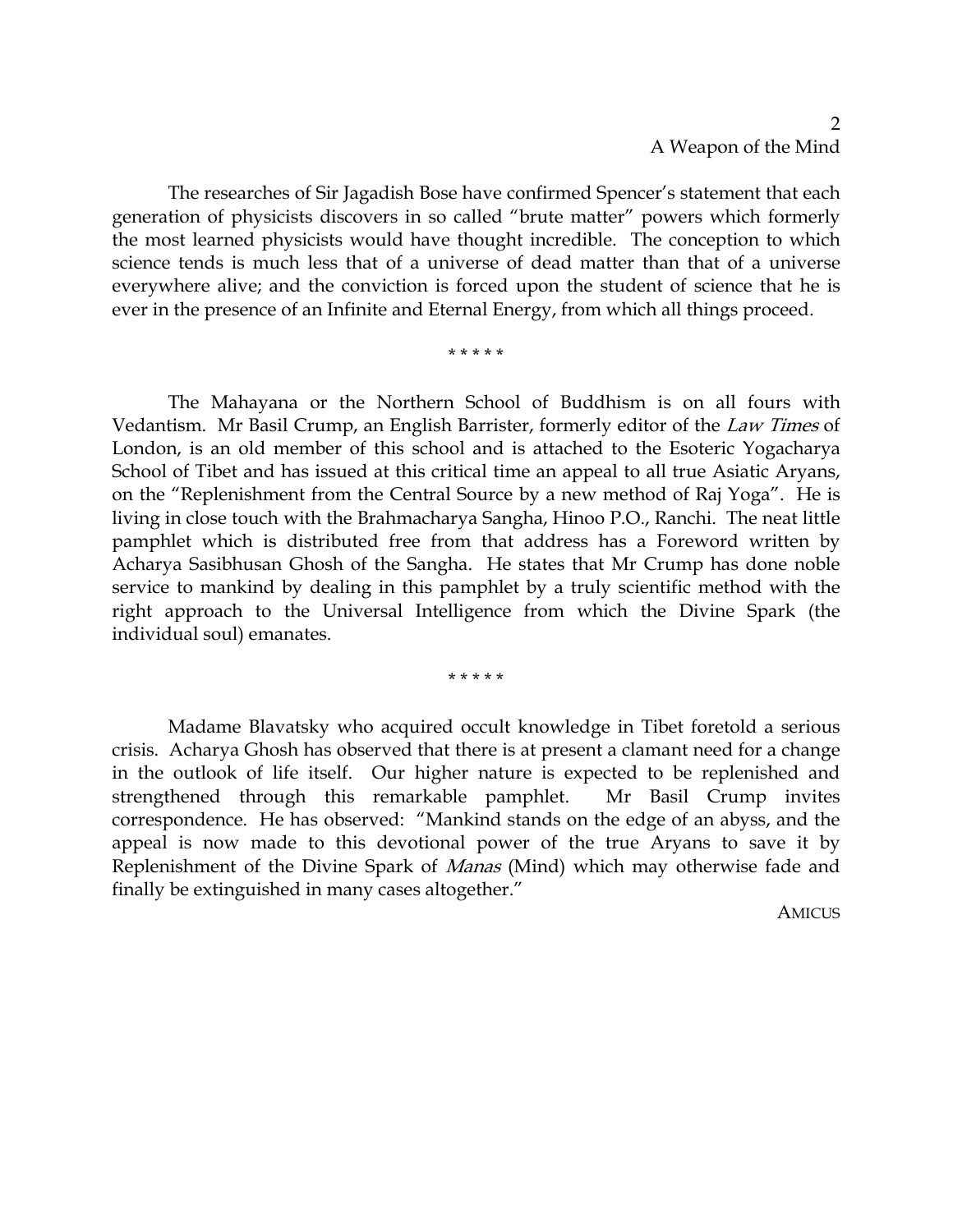#### **FOREWORD.**

#### By

### ACHARYA SASIBHUSAN GHOSH, M.A.

Evil forces have got the upper hand in the world to-day and the higher nature of man—the *Buddhi-Manas*—is getting clouded. The lower nature—the *Kama-Manas*—is gathering force and selfishness, egotism and hydra-headed passions are making a chaos of human affairs. Now there is a crying necessity for a change in the outlook of life itself. Our higher nature needs replenishment and strengthening. The physical side has acquired exaggerated importance, but by bread alone man does not and cannot live; being higher than a mere brute, he requires the food of the spirit. When the Divine Spark in man—the higher mind or soul—is recharged by contact with the Supreme Source, life becomes more spiritualised, the human mind becomes elevated, and bliss and peace are assured.

Mr Basil Crump has done a noble service to mankind, dealing in this treatise with a truly scientific method of approaching the Supreme Being—the *Mahat*. It is only by deep devotion, unquenchable thirst for the contact, by absolute surrender to the Supreme Being that man can have a glimpse of beatitude. Mr Crump has given the method with full explanations and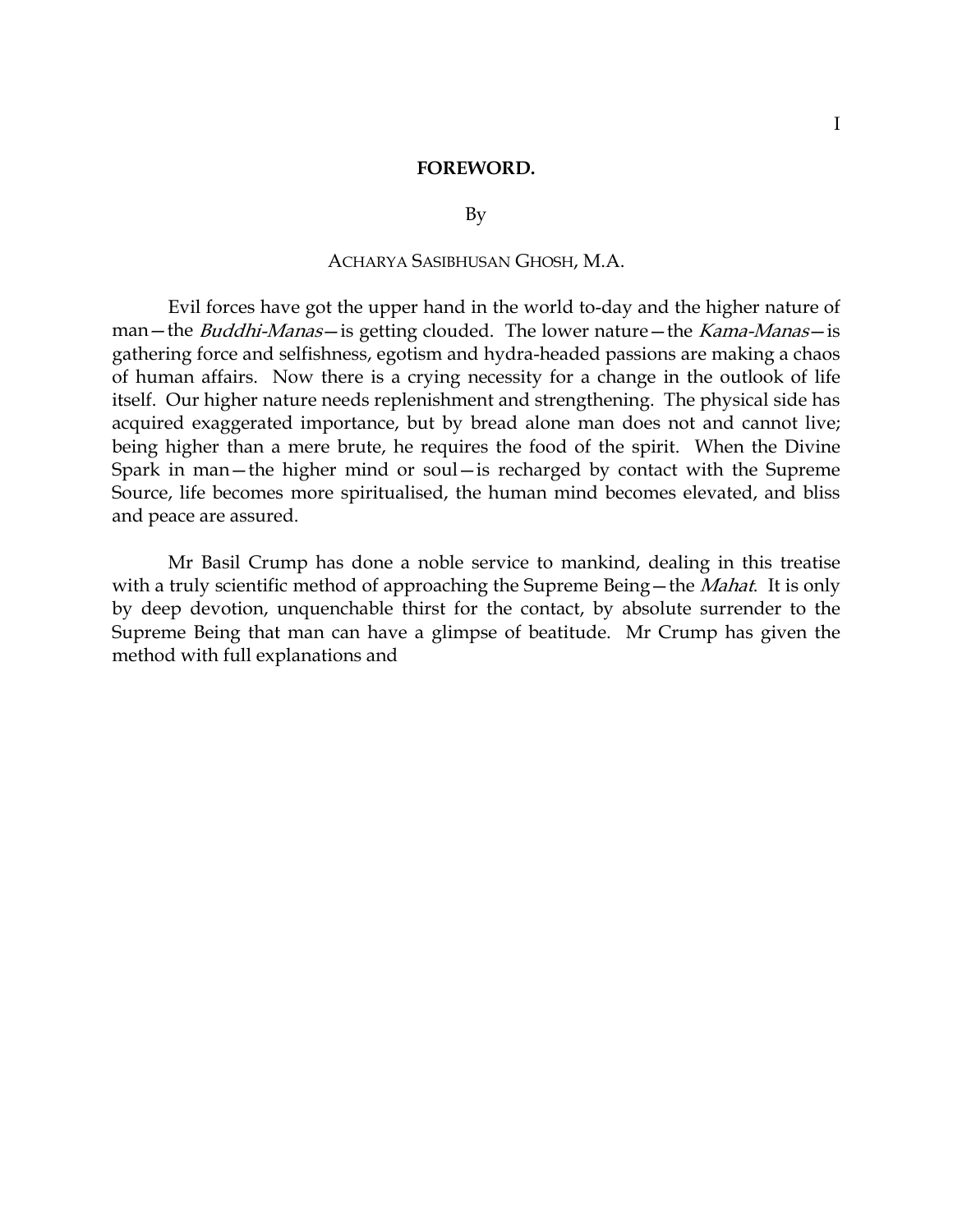### II FOREWORD

(continued from the previous page) scientific reasons as an erudite authority of his age and experience is well fitted to do. Let the enquiring public make full use of it and fulfil the mission of life.

In conclusion I wish to warn all truth-seekers to be watchful not to be led astray by so-called sadhus and yogis. The more precious a thing the more are its counterfeits; so in the realm of spirituality many who assume the garb of religion have made it a fruitful means of amassing wealth. They have made the holy garb a cloak to carry on a trade, promising eternal youth, earthly prosperity, lasting health and what not for a money payment. They will teach the technique of rhythmical breathing, control of muscles, postures, etc., but all these have only a little to do with true religion, and taking money for them is forbidden by the Hindu scriptures. They may help to some extent on lower planes, but devotion, heartfelt craving, prayer from the core of the heart, above all self-surrender to the Higher Will, the Supreme Consciousness, is true religion. Spirit can be touched by spirit only. Remember this and march on.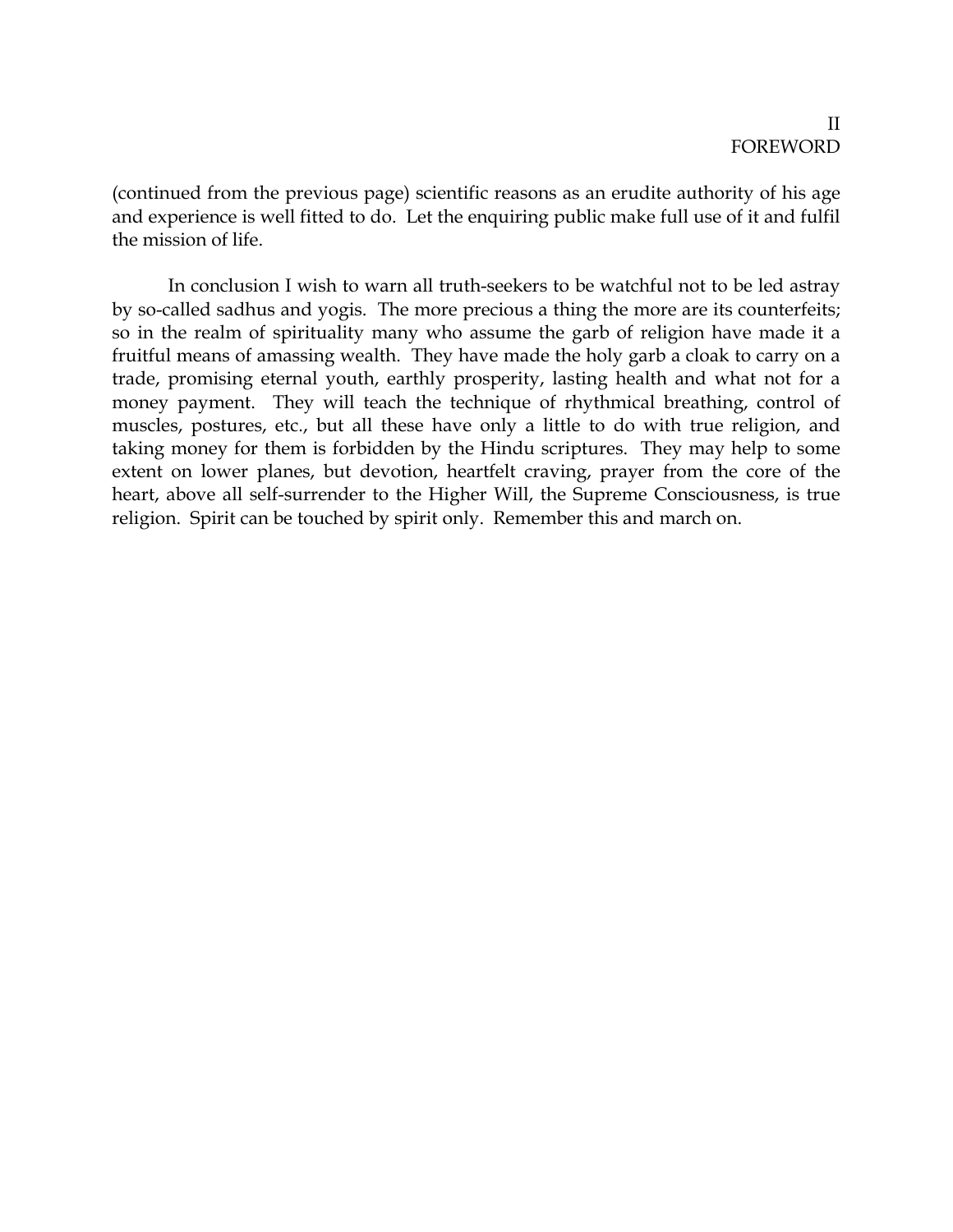The following article on this pamphlet is reprinted from

### **The Amrita Bazar Patriha**

of March 11, 1941:—

### **New Light On Old Path**

(By "An Old Musafir")

Western civilization is in a cleft stick. There are some indeed who believe that all the signs portend an early end of the world. They believe that this unhappy world is in the octopus grip of the power of Evil and that fire and brimstone will bring it to an end and make it ready for the coming of the Kingdom of God. This idea is derived from a gloomy theology; but it is not shared by those who really believe in the benevolence of God, and who find in this world a mixture of good and evil though evil may seem to preponderate.

\* \* \* \* \* \*

The poet Shelley was one of those who believed in the ultimate perfectibility of man. The astronomer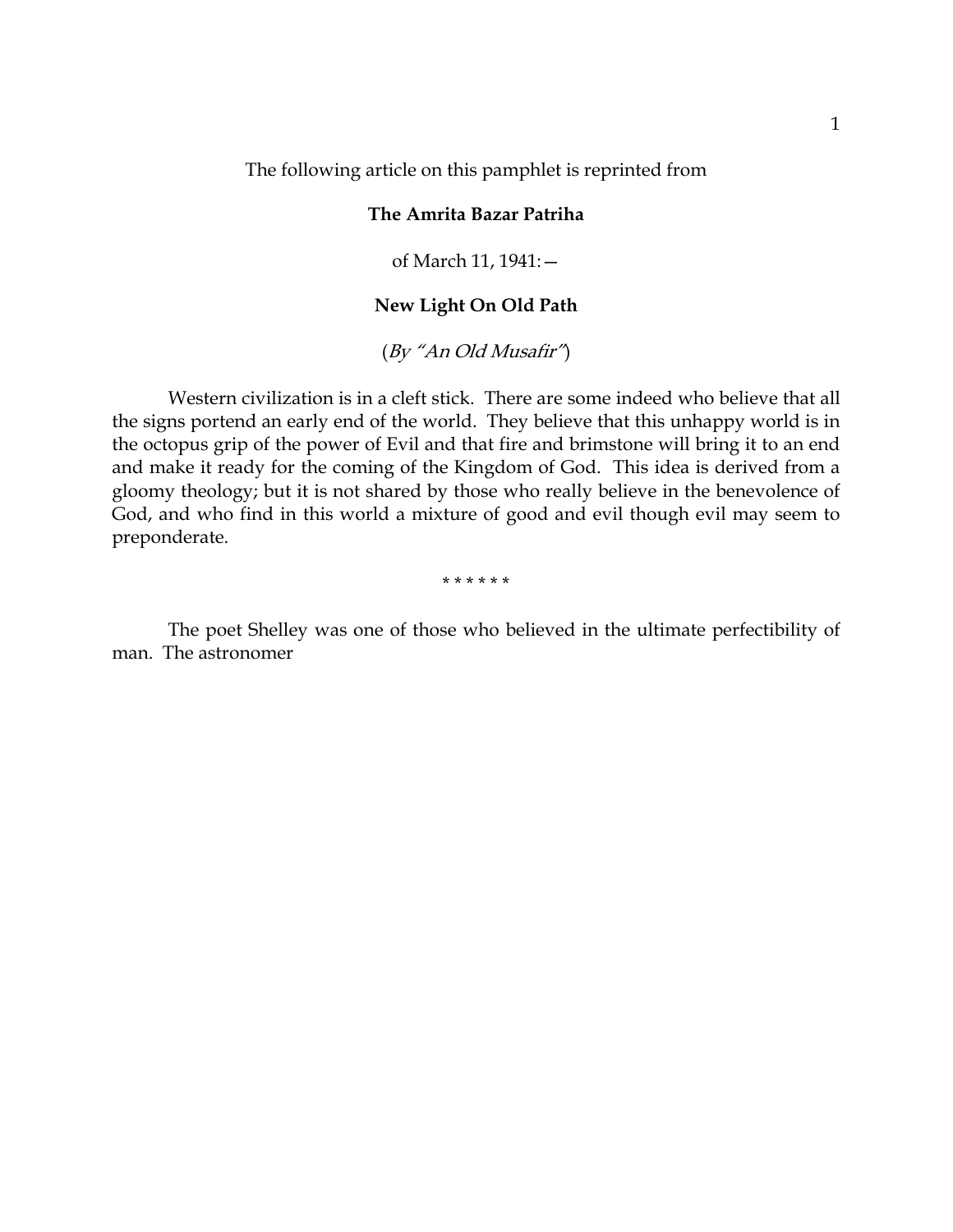### $\mathcal{P}$ New Light On Old Path

(continued from the previous page) Herschel declared that "Man's progress towards a higher state need never fear a check, but must continue to the very end of history." Herbert Spencer exclaimed: "Always towards perfection is the mighty movement towards a complete development and a more unmixed good." Such views are health and hope-inspiring and give us assuarance in the goodness of God. But Cardinal Newman, as believer in a gloomy theology, does not believe in the progress of the human race and he holds that "our race's progress and perfectibility is a dream, because revelation contradicts it."

Herr Hitler, the twentieth century Avatar, has his own views. According to him, the Germans alone are God's chosen people possessing a specially-favoured position in the world. He asserts openly that the Jews and coloured races (amongst whom the unhappy people of India must be reckoned) are sub-human and that they must be crushed out of existence in order to make the world safe for Germany and her friends. He has launched his campaign of world-conquest in order to enforce this view.

\* \* \* \*

\* \* \* \*

Religion, unfortunately, has proved a disintegrating force in this world. Lucretius, the great Roman poet-philosopher, said in the first century before Christ: "Tantum religio potuit suadere malorum." (So much misery could religion inflict upon the world!). Madame Blavatsky wrote in the last century: "There is no more fertile source of hatred and strife than religious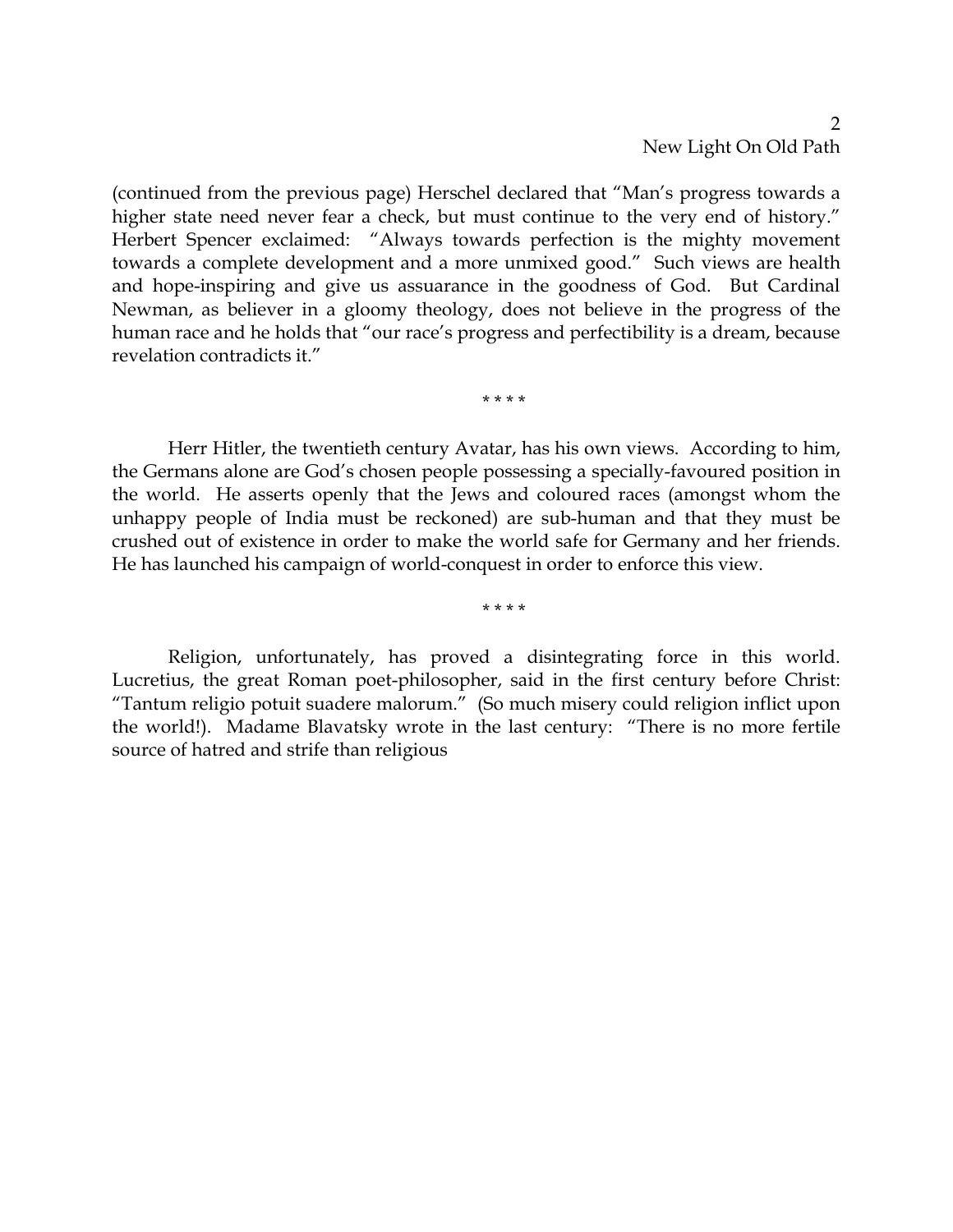(continued from the previous page) differences." Only a few days ago the "Statesman", the leading exponent of Christianity in India, wrote: "Time was, and a bad time too, when a man's religion was of great importance in England. It had an importance for civil war, persecution, privilege, unfair advancement or depression."

Be that as it may, the world still wants a religion, though not one of a gloomy brand. A few modern thinkers have, in fact, drawn up designs of new and better religious schemes, for the betterment of the world. Mr H.G. Wells, for one, has essayed this in his "Homo Sapiens." But so far, only one man has set to work on old materials which have in the past proved their worth in securing the end we seek for, in bringing about goodwill and peace. This gentleman is Mr Basil Crump, an English barrister, who is an old Buddhist of the Mahayana School and an initiate of the Esoteric Yogacharya School of Tibet, in which he has spent many years. He has published a tract entitled "Replenishment from the Central Source", in which he has<sup>[2](#page-8-0)</sup> followed a scientific method in indicating the path by which the spiritual powers of Raja Yoga may disclose a magnificent outlook on life and discover the universal Unity in Diversity. The time is ripe for a serious study of the principles which will enable men to realize that a spark of the All-Supreme is in themselves, and to acquire a natural explanation of all that they see around themselves.

<span id="page-8-0"></span><sup>2</sup> The original editor inserted "s" by hand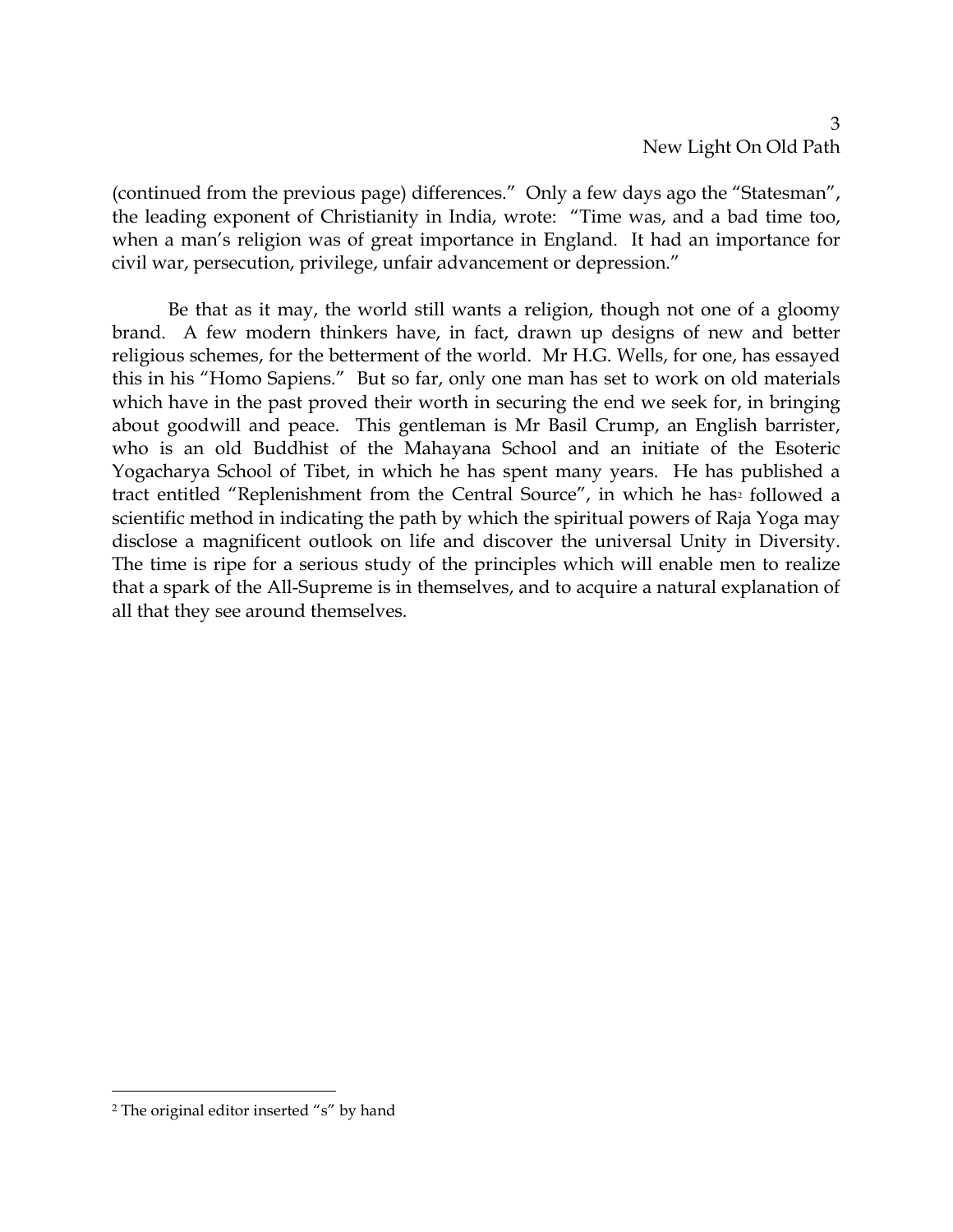New Light On Old Path

4

Mr Crump, who is a philanthropist, is willing to explain the principles fully to those who may communicate with him to the care of the Brahmacharya Sangha, Hinoo P.O., Ranchi. Copies of the valuable pamphlet may be obtained, free of cost, from the same address. Is it too much to expect seekers after the Truth to avail themselves of this opportunity for their own spiritual benefit and for the good of humanity?

The writer of this article is MR SUKUMAR HALDAR B.A., Late Provincial Civil Service, Bihar, and author of the following books:—

> **A Mid-Victorian Hindu** A Sketch of the Life and Times of Rakhal Das Haldar. 1921.

**The Lure of the Cross** An Enquiry into the Claims of Christianity. 1924.

**The Cross in the Crucible** An Enquiry based upon Biblical Ethics. 1927.

**The Dead Sea Apple** A View of the Indian Reform Bill. 1935.

# **The Bible Examined**

Dedicated to Maharshi Debendra Nath Tagore. 1938.

**In Preparation** A Short Review of Christianity.

**The Brahmacharya Ashram and Vidyapit** of **Brahmacharya Sangha**

Gives young students moral and spiritual training along with Matriculation Course.

Printed by Mr K.C.Trivedy at Sudarshan Press, Ranchi.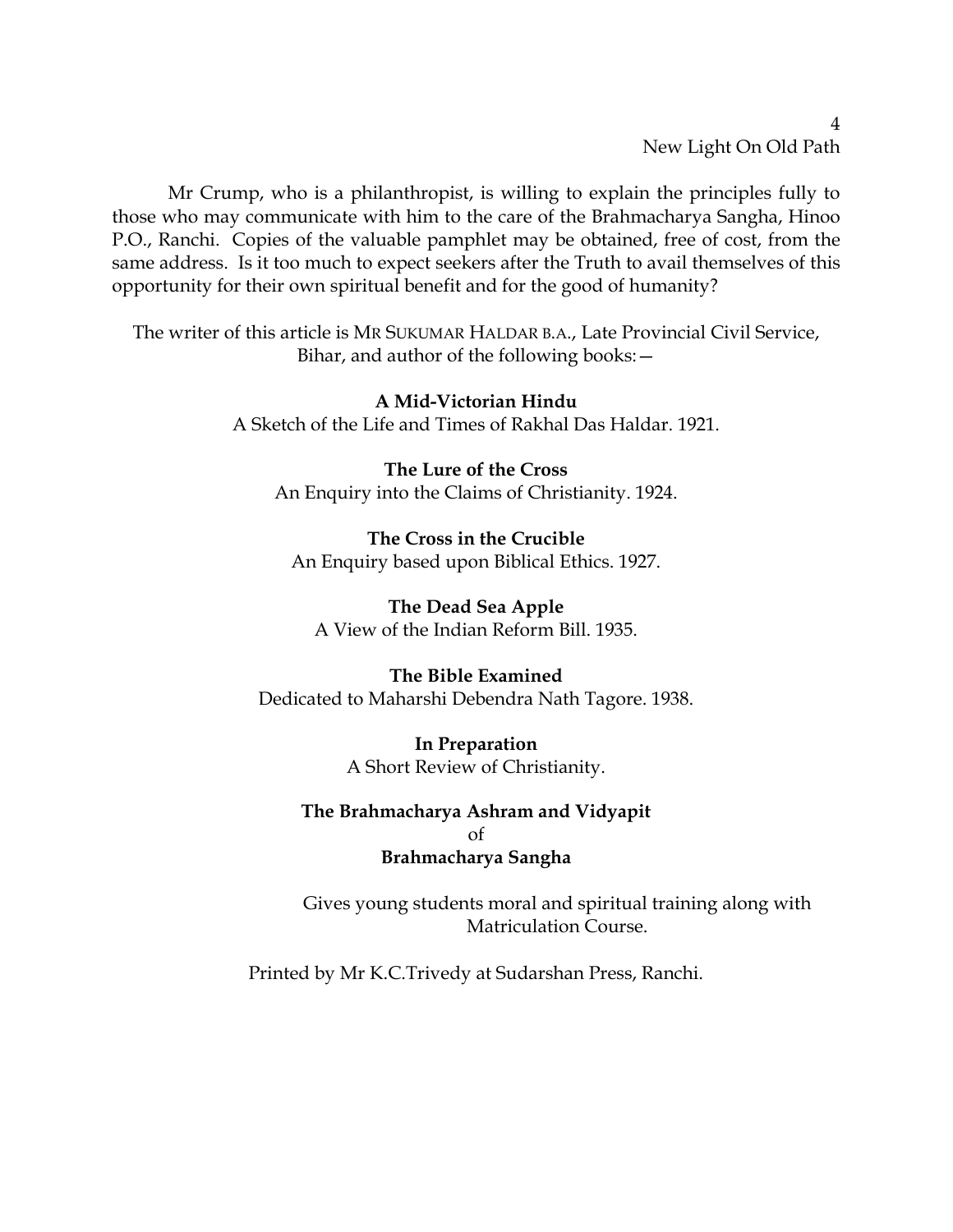# <span id="page-10-0"></span>**Replenishment from the Central Source by a New Method of Raj Yoga**

1

### **AN APPEAL TO ALL TRUE ASIATIC ARYANS. Replenishment from the Central Source**

### by **A New Method of Raj Yoga.**

Modern Civilisation is heading for an irrevocable and cataclysmic end through unleashing everywhere of brutal forces. In spite of the intellectual heights attained so far by man, he is going steadily down, morally as well as spiritually.

### Santiniketan, Jan. 27, 1940. RABINDRANATH TAGORE.

In every individual there is a Spark of Sacred Fire, a Spark which the passions may defile but cannot put out. It inclines us to the love of the highest virtue. The purpose of education is to help the free growth of the soul.

#### SARVAPALLI RADHAKRISHNAN.

The true Asiatic Aryans came down into Aryavarta from Central Asia some 25,000 years ago when the Gangetic plain was rising from the waters, but the race is actually at least a million years old. The method of Raj Yoga advocated in this pamphlet for the replenishment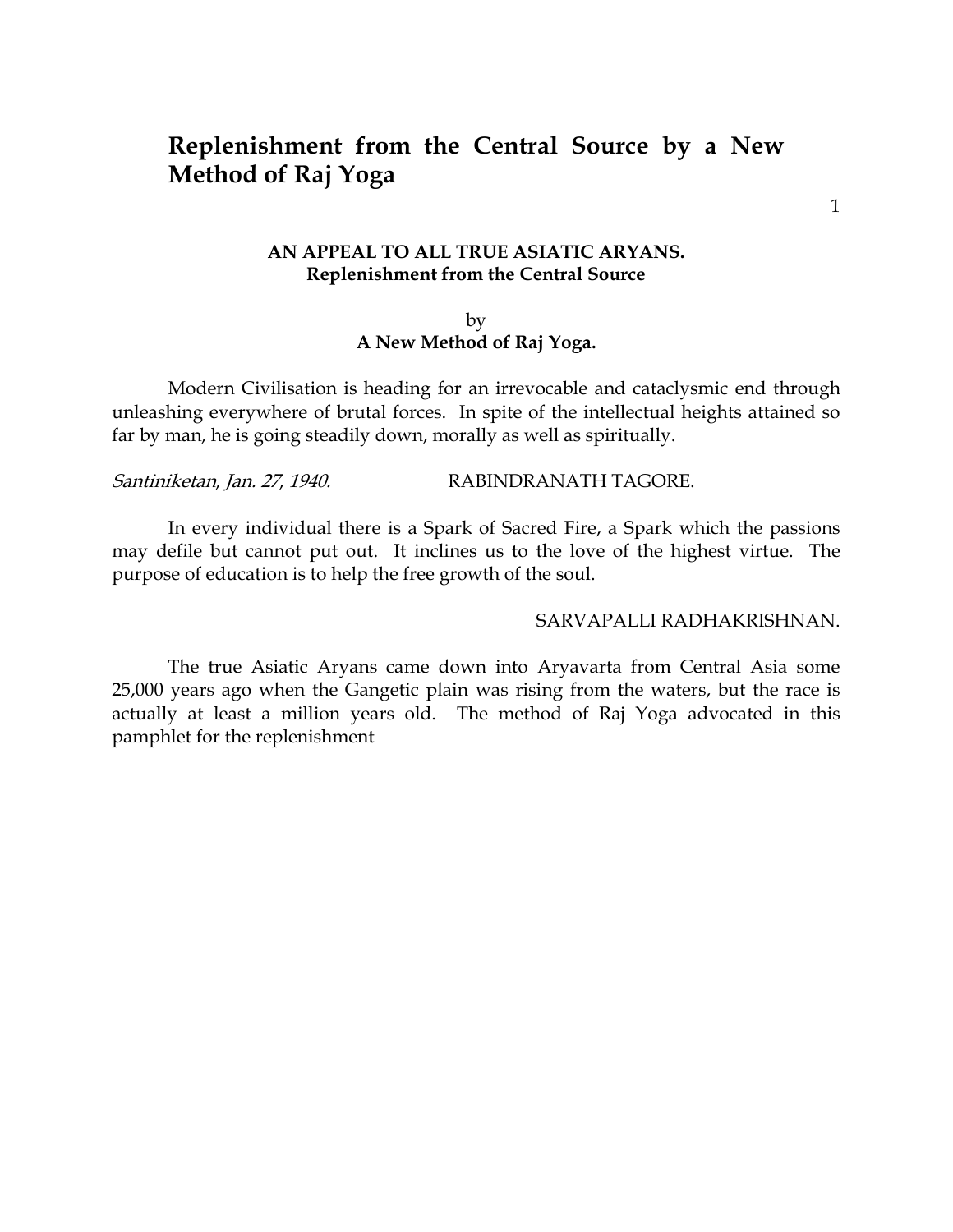# Replenishment from the Central Source

(continued from the previous page) of the Sacred Spark of Mind (Manas) is specially offered first to these true original Aryans because they alone of all the races now on the earth have inherited the high spiritual quality of *Devotion* from their *Mind-born* ancestors more than eighteen million years ago when man first became endowed with Mind. The history of early man in this connection will be given further on. Suffice it to say now that what is here given out for the first time (sooner than was at first intended because of the terrible danger now threatening man's higher nature) comes from the Esoteric Yogacharya School of Tibet of which I have been a member since 1893. This School preserves the Archaic Records of the complete evolutionary history of our Solar System and of man in his present form. After the death some fifty years ago of the Initiate who was Head of the School in the West, a personal disciple and myself were appointed custodians of secrets connected with it and we carried on the work until the death of this disciple in 1938, working mainly through the Northern or Mahayana Buddhist organisations in India and China. This will explain why it is that I, an English-born member, have been directed to offer this new teaching to the Asiatic Aryans at the present critical time. I am encouraged to make this effort by the fact that there is a growing movement now in India for the establishment of an Aryan religion embodying mainly the best elements of Hinduism and Buddhism, the latter being in fact not a new religion but a reform of the former based on the fundamental principles of the Esoteric School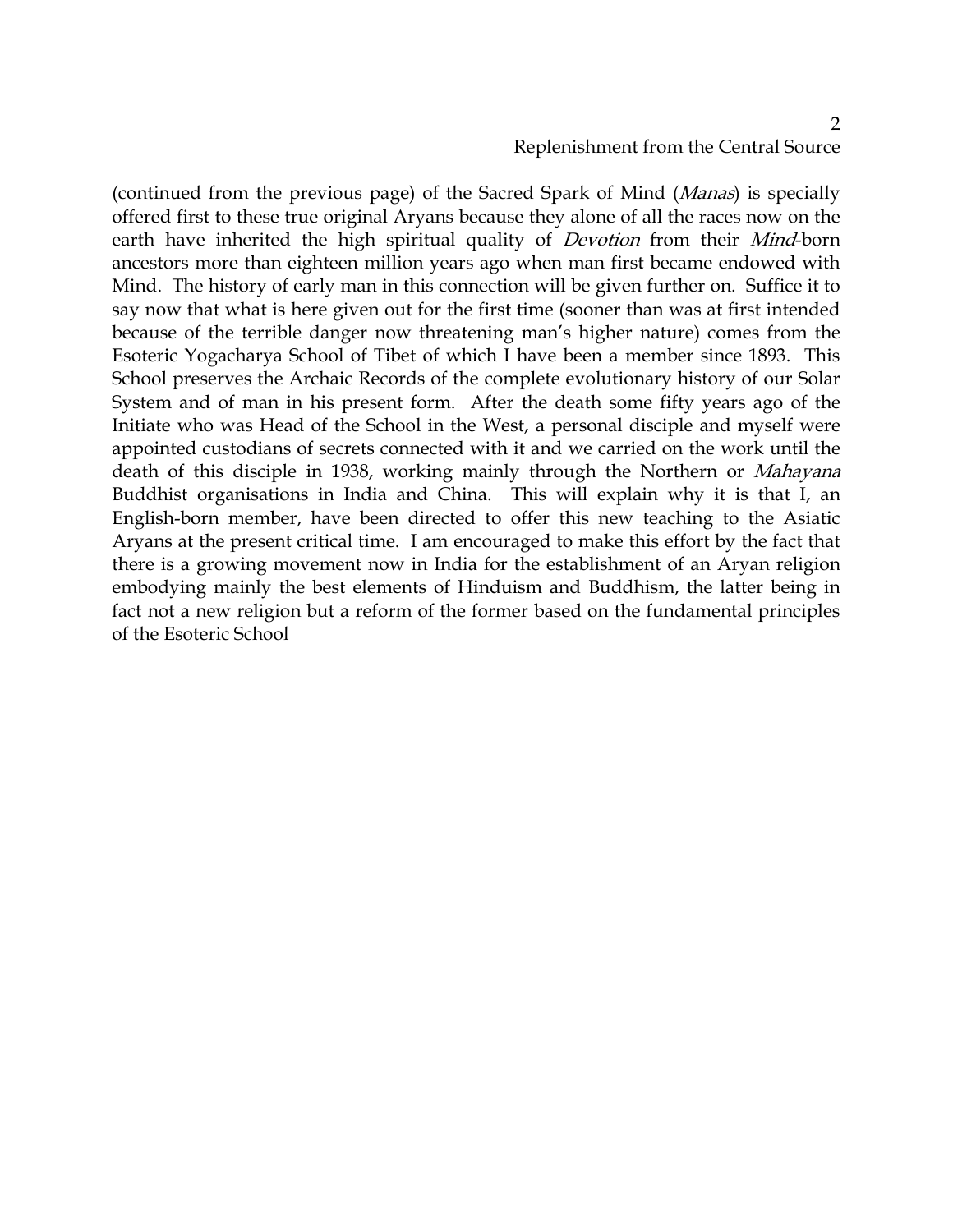(continued from the previous page) of Tibet which are practically identical with those of the Esoteric Vedanta. I am writing this preliminary pamphlet in English, using the simplest language that the nature of the subject permits and a few necessary Sanskrit terms familiar to all Indians. If there is sufficient demand, this and later material can be issued in Hindi also for wider circulation.

## **The Meaning of Mental Replenishment.**

In all that follows, those parts in quotation marks are not mine but mainly word for word what I have been told to say. Thus:—

"We believe in the living spirit of man and its natural though benumbed capabilities. We also know that this Divine Spark may be quenched if it is not carefully guarded and constantly replenished, especially if the life that man leads is unfavourable to its expansion, as perforce it must be in most cases. Replenishment is therefore imperative, as gross material surroundings are apt to smother this divine part of our being. No matter how hard we try to extricate it from the grossness of physical matter by meditation on its perfections, we can never succeed without the help of the Higher Power. This Higher Power will radiate Its own brilliance to that within us if we by our will and desire make the contact possible. The Voice of the Silence calls to us, and how do we respond? Our very consciousness implies our limitations,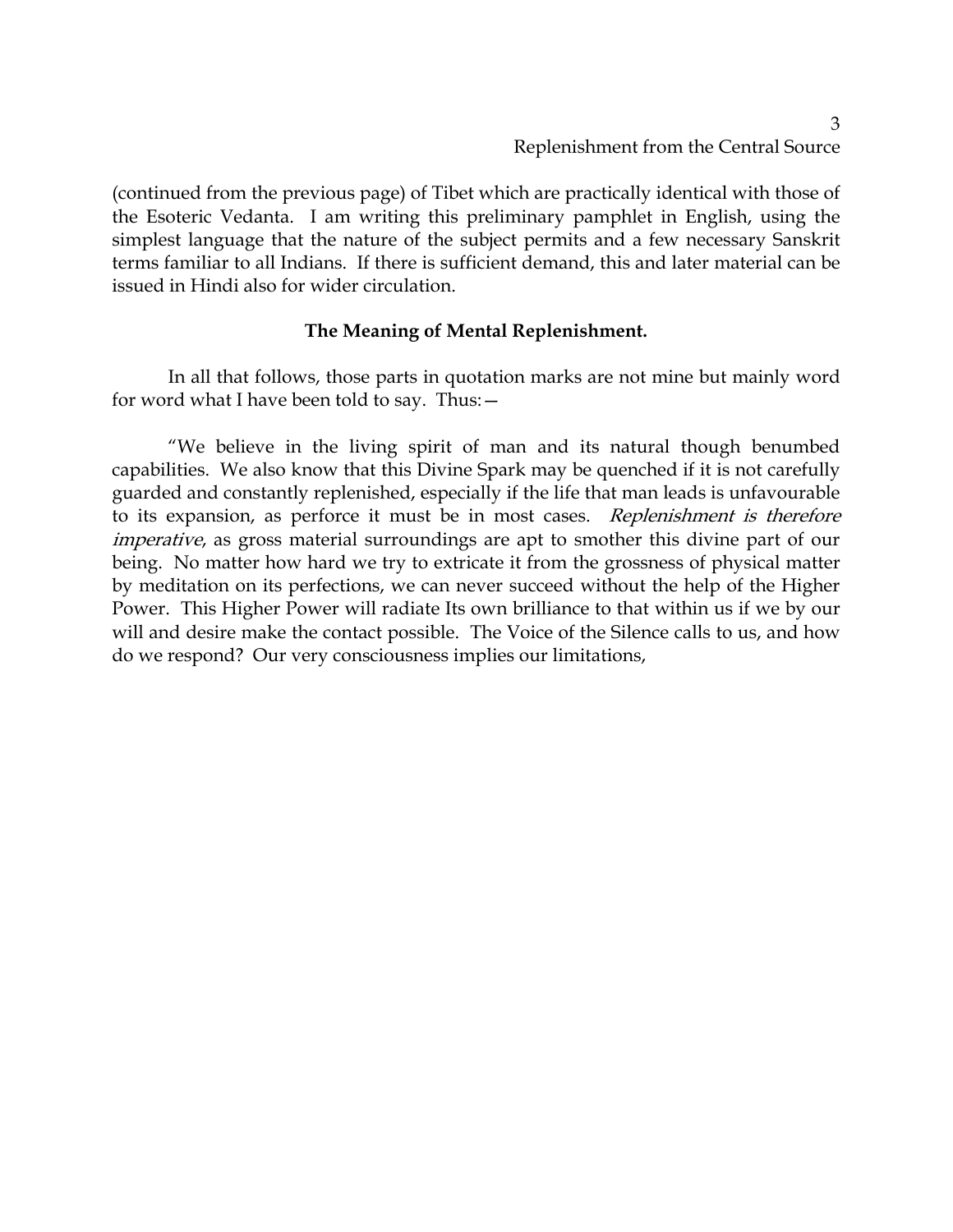# The Meaning of Mental Replenishment

(continued from the previous page) and our limitations demand recognition from the Absolute Consciousness, which demand can only be obtained by willingness and appeal. Our finite intellects are so faulty and the Divine Spark so immersed in physical matter that we can never hope to disentangle it completely from the clogging substance without the replenishing which we so sorely need. The great deceiver of our senses (*Mara*) will always tend to lead us astray, and our rescue can come from one Source alone, the knowledge from the Universal Knowledge."

To avoid confusion and misunderstanding I must here explain that the "Divine Spark" in man is Mind (Manas) and the "Higher Power" from which it emanates is called in Sanskrit "The Great One" (Mahat) defined as "the first principle of Universal Intelligence and Consciousness." It is this element of Mind which sets man so far above the rest of creation because through it he alone is *self*-conscious and able to think and reason. This will be more fully explained later in connection with the early evolution of man when his senseless form became a thinking being. In all that follows it must be remembered that Mind is dual, the higher immortal part being in direct contact with Buddhi the vehicle of Mahat, and hence called Buddhi-Manas. The lower part, being defiled by immersion in physical matter, is called *Kama-Manas*. It is connected with the Higher Mind by a bridge (*Antahkarana*) which makes contact with the higher elements possible.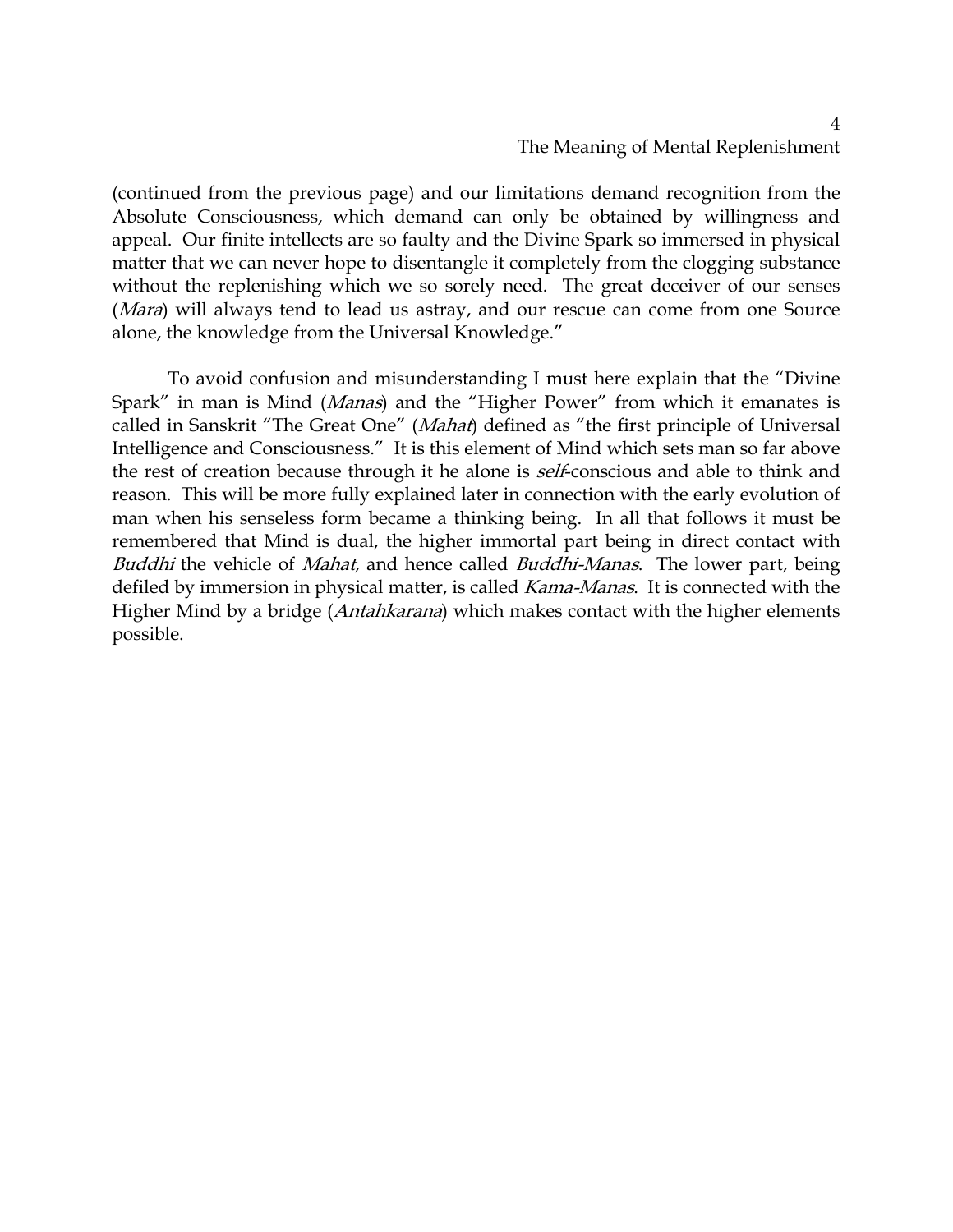#### **The Method of Communication**

"The process of communication with the Central Source  $(Mahaf)$  is as directed now. After due meditation, expel from your mind all thoughts, even of the All Supreme. Relax mentally and physically. It is essential for arms and legs to be uncrossed; not even may there be any contact between right and left side. After a few minutes bring all the energy of mind you can upon your desire to make the contact, using every ounce of your will power, and send your soul towards the goal for which you strive, appealing to that Power to replenish and burnish that Spark of Divinity (*Manas*) which has temporarily left your body. Act as if you were switching on an electric current. Will yourself to watch that Spark float away and you will surely see it leave you. After a few minutes you will feel it return, but you will not see it. You will know that a complete contact has been made by a feeling of warmth, thrilling and wondrous, permeating your whole body, and a sense of well-being which will follow."

By "due meditation" is here meant the usual Yogi posture with closed extremities. The question naturally arises: "Why is it then necessary to unclose the extremities in order to attain contact with the Central Source (Mahat)? The answer is as follows:—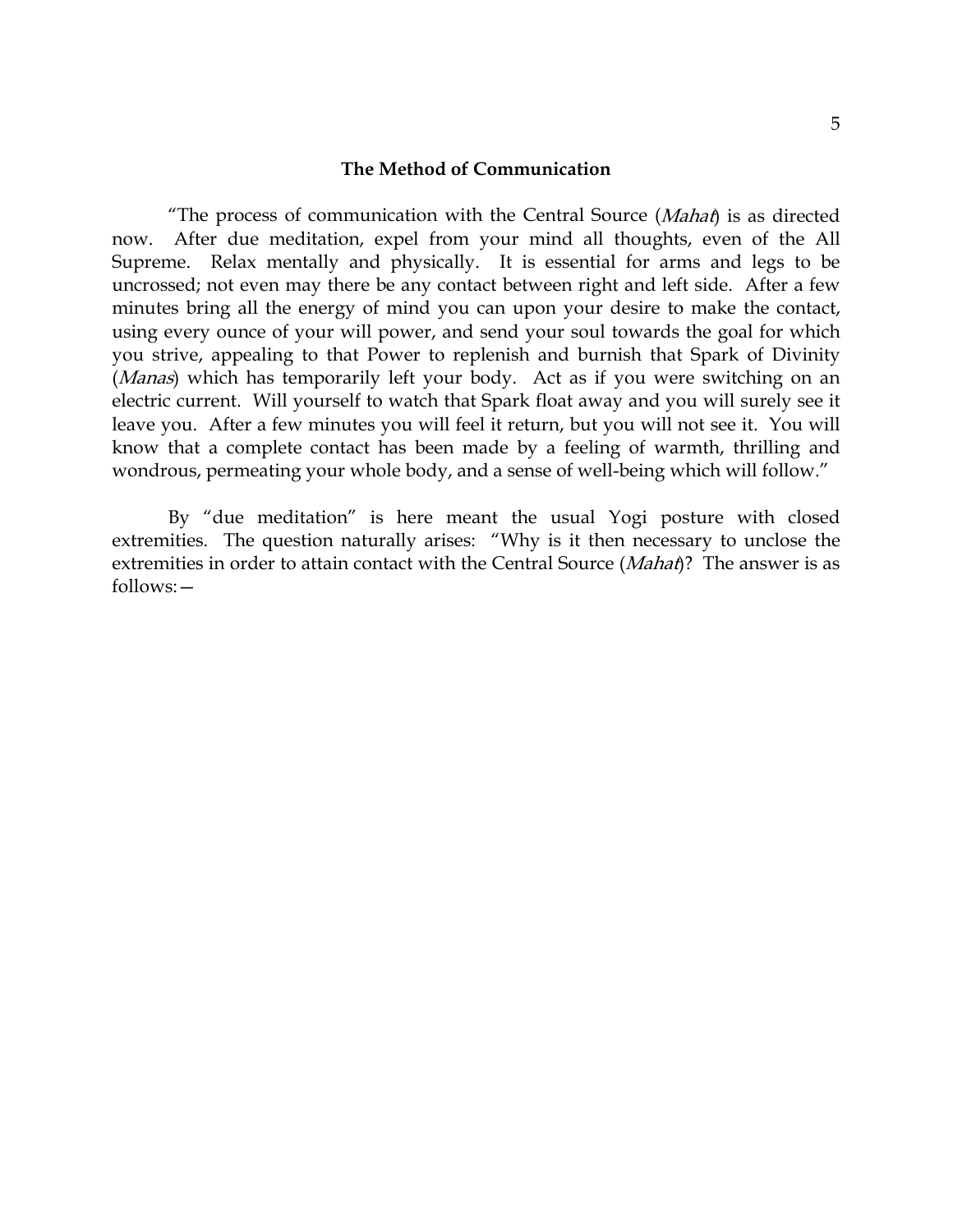# The Method of Communication

"Remember, your right side is positive and your left side negative. Therefore in sitting with arms and legs crossed, inflowing power is kept out by the complete circle of electricity and magnetism interpenetrating each other. Evil forces were kept out by this method and unfortunately good forces as well (See Lakhovsky's "Secret of Life" on the various cosmic radiations from the Sun, the stars, the Milky Way, etc, to which man as a 'receiving set' is sensitive.—B.C.) Hence it is that, even for those who have conscientiously tried to attain that great good, but fractional parts have been absorbed and only by those whose mental capacity has been far beyond their fellows. So many have tried and succeeded up to a certain point and then fallen back discouraged at lack of success. Our teachings say that man is positive and female negative. A woman with child is uncertain of the sex of the child she bears, but a little close study will show that males are carried on the right side and females on the left. Now you know that 'like unto like' is a law of nature. Therefore if you sit for contact with the Supreme Power (*Mahat*) the terminals of your body must be so placed as to take the current when it comes, as come it will. It is most imperative that the purpose be pure. Your door is open; see to it as to whom you admit; the choice lies with you. Your motive is your greatest guide; be sure of its Purity. Perhaps the world was not ready for this, but we take the risk, if risk it is, as something must be done to bring the Realities of life back to mankind.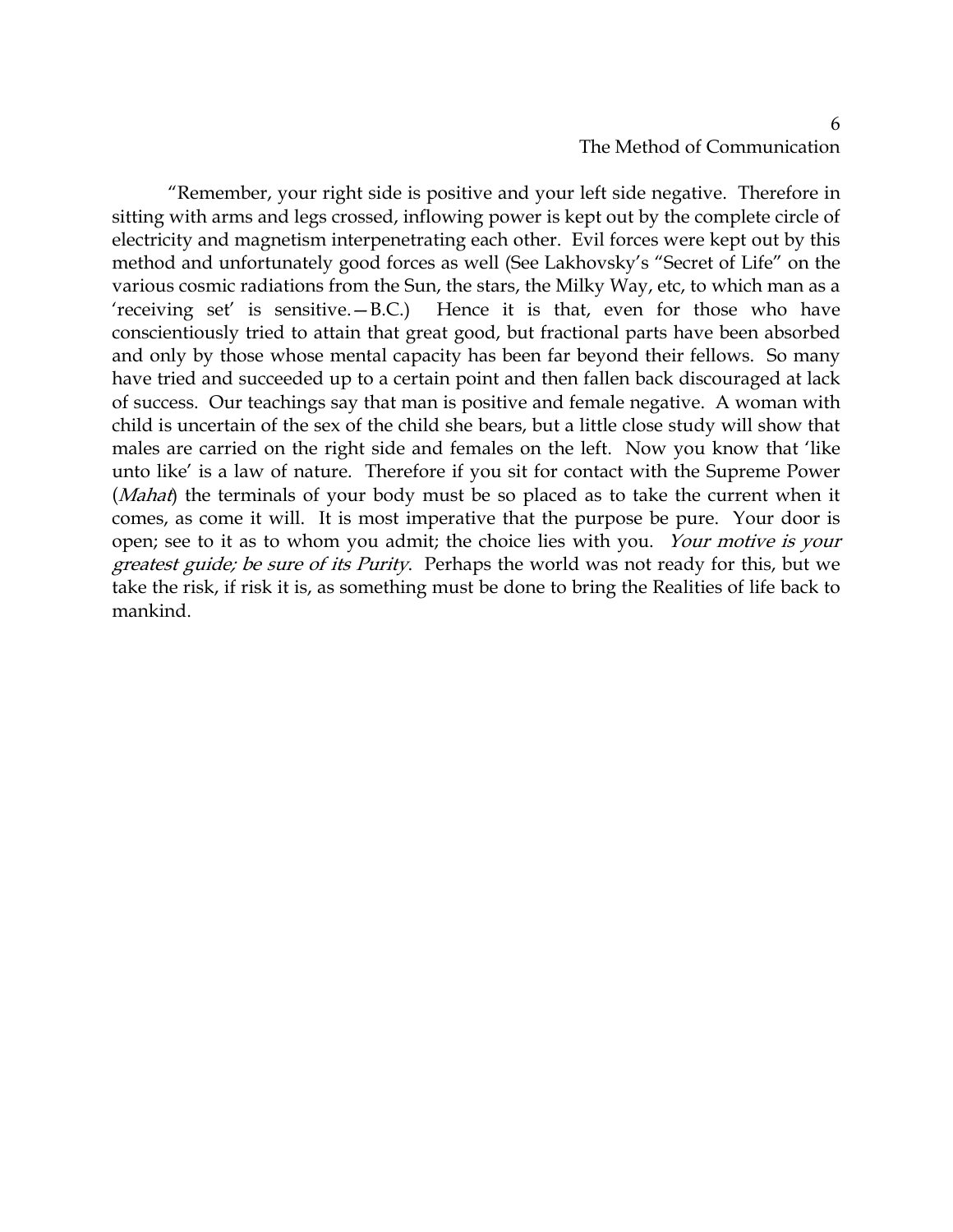# The Method of Communication

"As *Maya* obliterates so much from our sense of the real, small wonder that man is apt to forget, and not even try to realise what he is in so many hundreds and thousands of cases. So long as this state of existence remains, so long will man suffer the deteriorating influences of that Illusion. But when he is able by his efforts to cast this aside and is really disillusioned, he will then feel and realise that there exists nothing else in the Universe but the Supreme.

"The method given here may seem impossible of accomplishment, and may by some be put aside as folly and untrue, but no one has the right to challenge it before an earnest effort is made to do as directed. All that is necessary is for trial time and again, and success will come. Experience is the source of all Knowledge, and 'Men believe a thing when they behave as if it were true. There is no other test.' Spinoza was the author of this saying and it contains the whole of what we wish you to do. Remember always that the One willed to be many and prolific, and became manifold. Hence the atom of Divinity (Manas) within you, which cannot be perfected except it be replenished by contact with the Main Source (Mahat). In time of trouble appeal to the Compassionate element, in time of weakness to Its Power in time of darkness to Its Light, and all of it will be given to you according to your need. Each stage of life is devoted to achievement. See to it that, as the way is made comparatively clear, the endeavour to accomplish what is before you is there."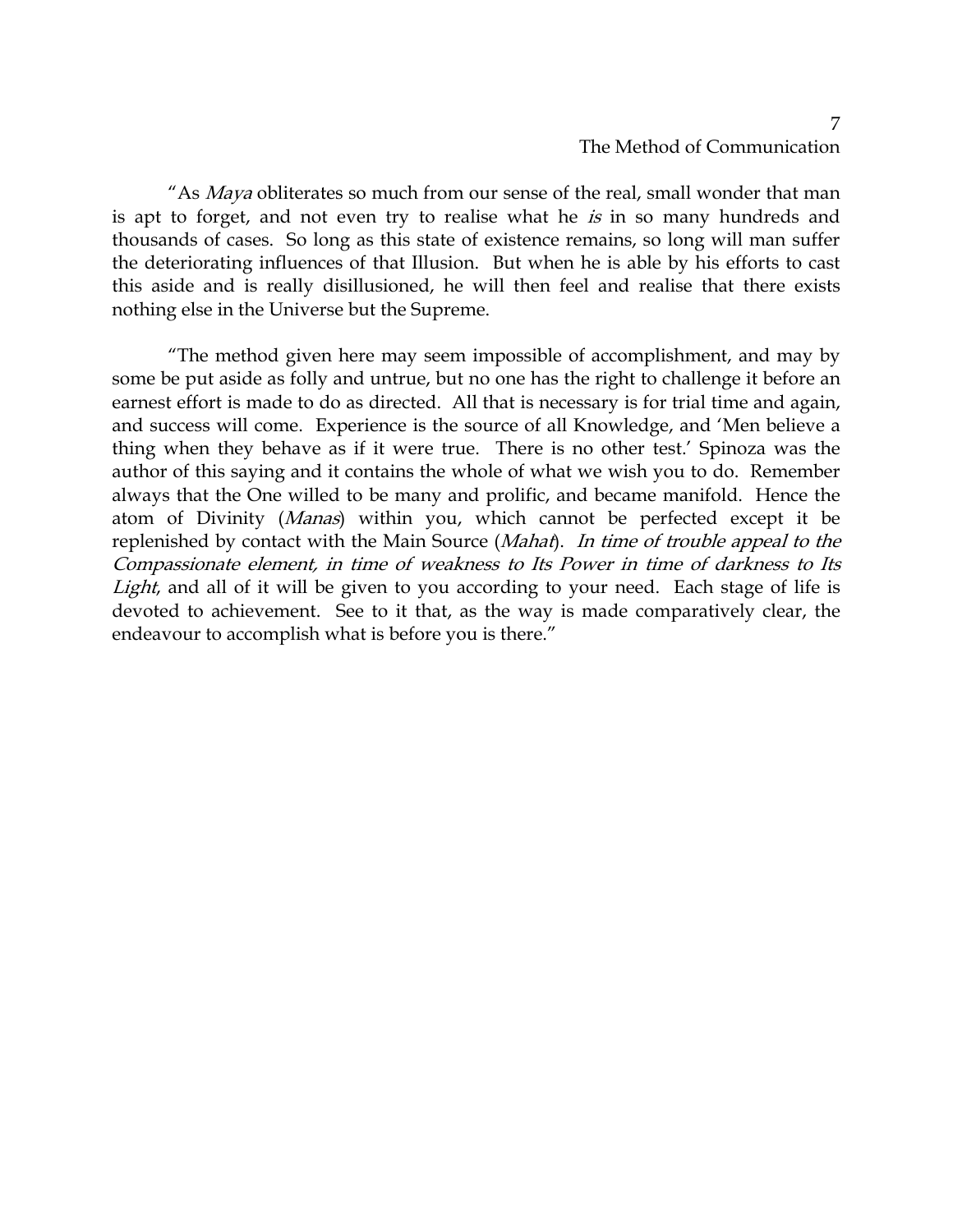#### **Some Practical Experiences**

Actual experiences of the method of replenishment are helpful, and here is a typical one reported by a student:—"The first sensation is a feeling of chill in the extremities which eventually comes over the whole body. It is then that the Spark can be seen leaving the body and floating away into the unknown. I have never seen it return, but a sense of warmth presently passes through my body, beginning again at the extremities and gradually permeating through and through till it reaches the top of the head. There is a deep pulsating sensation in the throat at this time. After this a sense of well-being is experienced. Repeatedly my appeal for Light, Strength, Patience and Tolerance is immediately responded to, and what seemed almost impossible before appears easy of accomplishment. I am more fully conscious now of the fact that the reality of this contact belongs to my mind (Buddhi-Manas) which transcends the limitations of Time and Space, but to express in intelligible terms what this contact really means seems far beyond my capabilities. I cannot say, I only know."

Some have expressed the fear that evil influences might get in with unclosed extremities. This is dealt with in the following statement:—"During the hours of sleep our conscious minds no longer function on the physical plane, though our bodies lie inert and at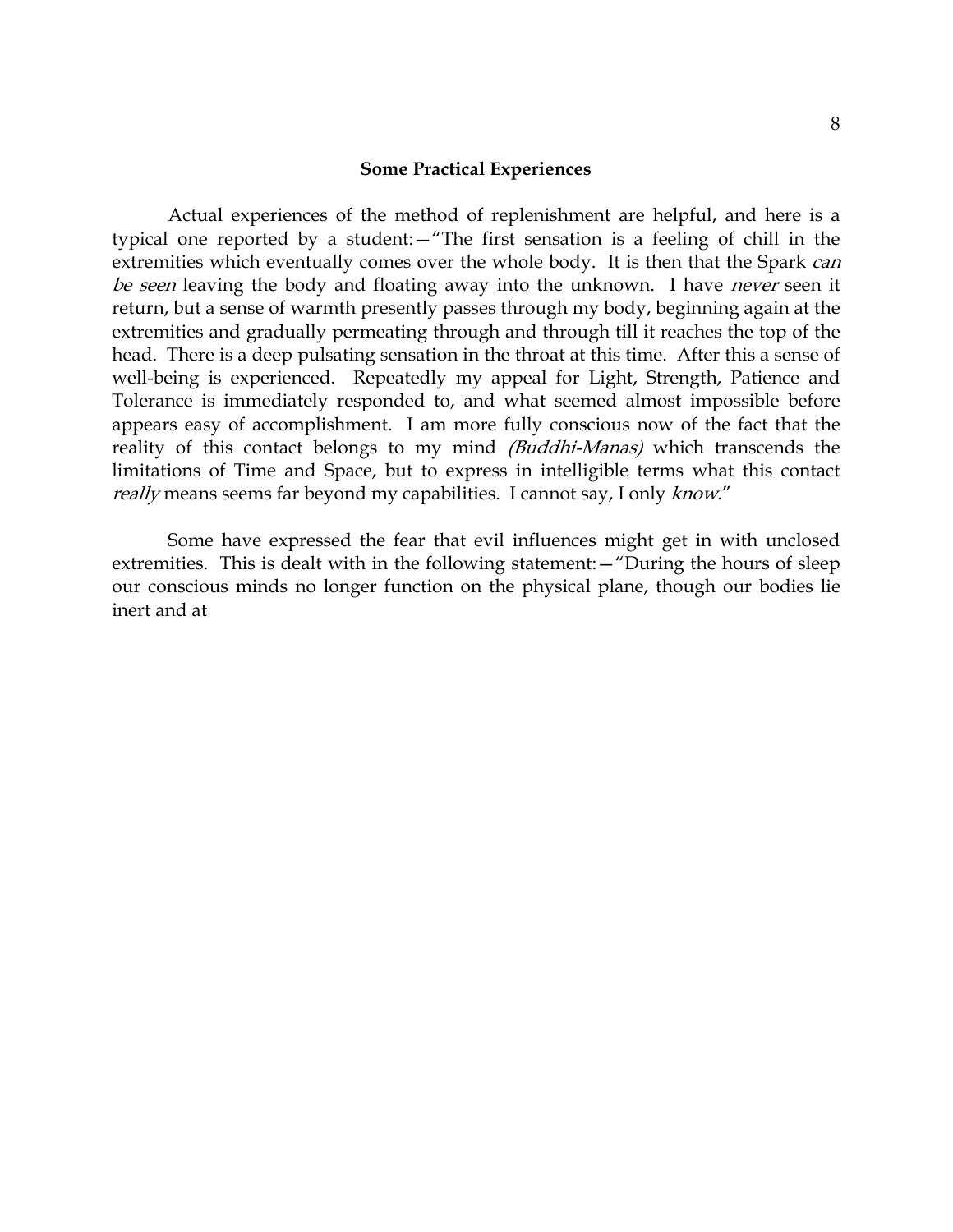(continued from the previous page) rest. Our conscious wills no longer direct our actions, and, if in deep sleep, we are in one of the seven planes of consciousness. We cannot remember what has happened when we awake, and all seems blank; but in reality we have been in full possession of our faculties which have been functioning on another plane during that period. What happened to our bodies then? With arms and legs extended, no longer influenced by our active wills, are we not as much in danger of drawing into our bodies harmful forces? Complete darkness is conducive to the powers of evil (Therefore students are told to use a nightlight.—B.C.). More evil than good should therefore be absorbed during sleep. Our consciousness during our waking hours of evil thoughts and actions is directed by our will. How, then, are we protected from these evil forces when our will to accept or reject no longer functions? Are you not told that to know the universal laws of Nature your mind must be as that of a child? Does a child doubt the protecting abilities of its mother? When you are told to obtain contact by other means than those already known, then Fear, the Slayer of the Will, stands sword in hand to guard the entrance, although the will is fully active during the process of contact and the consciousness is completely alive. Remember, before you can reach the goal for which you strive, you will have to kill all thought-sensations which float across the mind unbidden. 'Be humble if thou wouldst attain to wisdom; be humbler still when wisdom thou hast mastered' (Tibetan Golden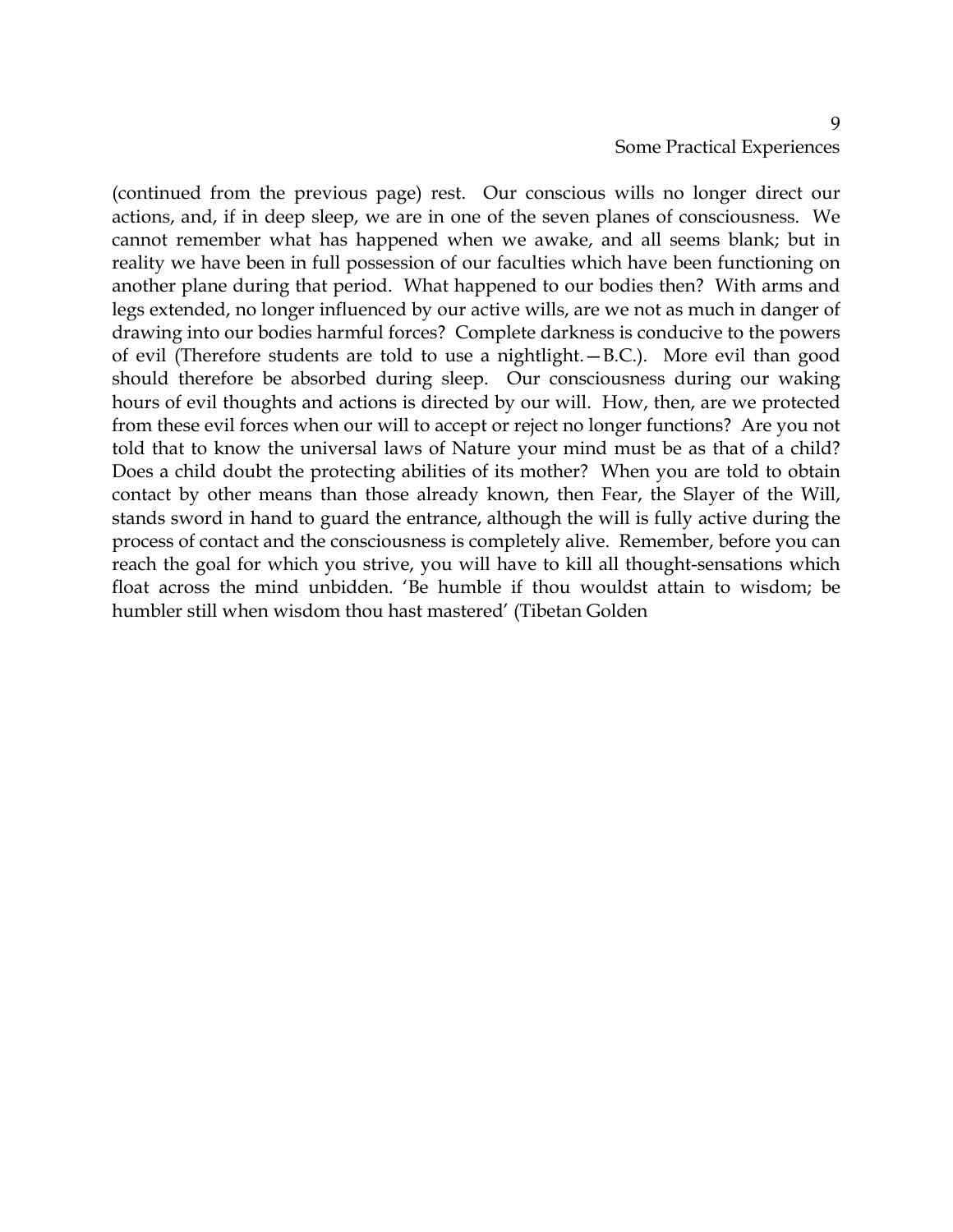(continued from the previous page) Precepts)"

A Brahmachari deeply versed in Raja Yoga reports an experience similar to that of the student already quoted who is of Western origin although born in India and a life-long resident. He emphasises the importance of making the effort to project the Spark at the right moment, and also a recognition of the electromagnetic forces in the body. He says:—"After due meditation in the usual posture with closed extremities, I am quite at ease, with harmony in breathing and pulse which gradually slows down until almost imperceptible. I then sit with feet and hands apart, placing the right hand on the right knee and the left hand on the left knee with palms downward, back erect, eyes half closed and gaze fixed between the eyebrows (This is exactly the attitude of the Egyptian statues of King-Initiates and of the Maitreya Buddha.—B.C.). Then I resume with meditation on thoughtless thought. When there is absolutely no thought, I feel a sensation beginning from the lower end of the spinal cord and rising towards the head. A wonderful sensation passes from the feet all over the body to the head through the finer nerves. The hair on the body stands on end owing to the electricity set in motion, and gradually the thrilling sensation subsides. Then a bright light like a spark appears before the mind's eye and consciousness of the body is lost altogether; an indescribable silence ensues, the mind goes into an ever deeper region, and a blissful state of calmness and harmony reigns. This is more soothing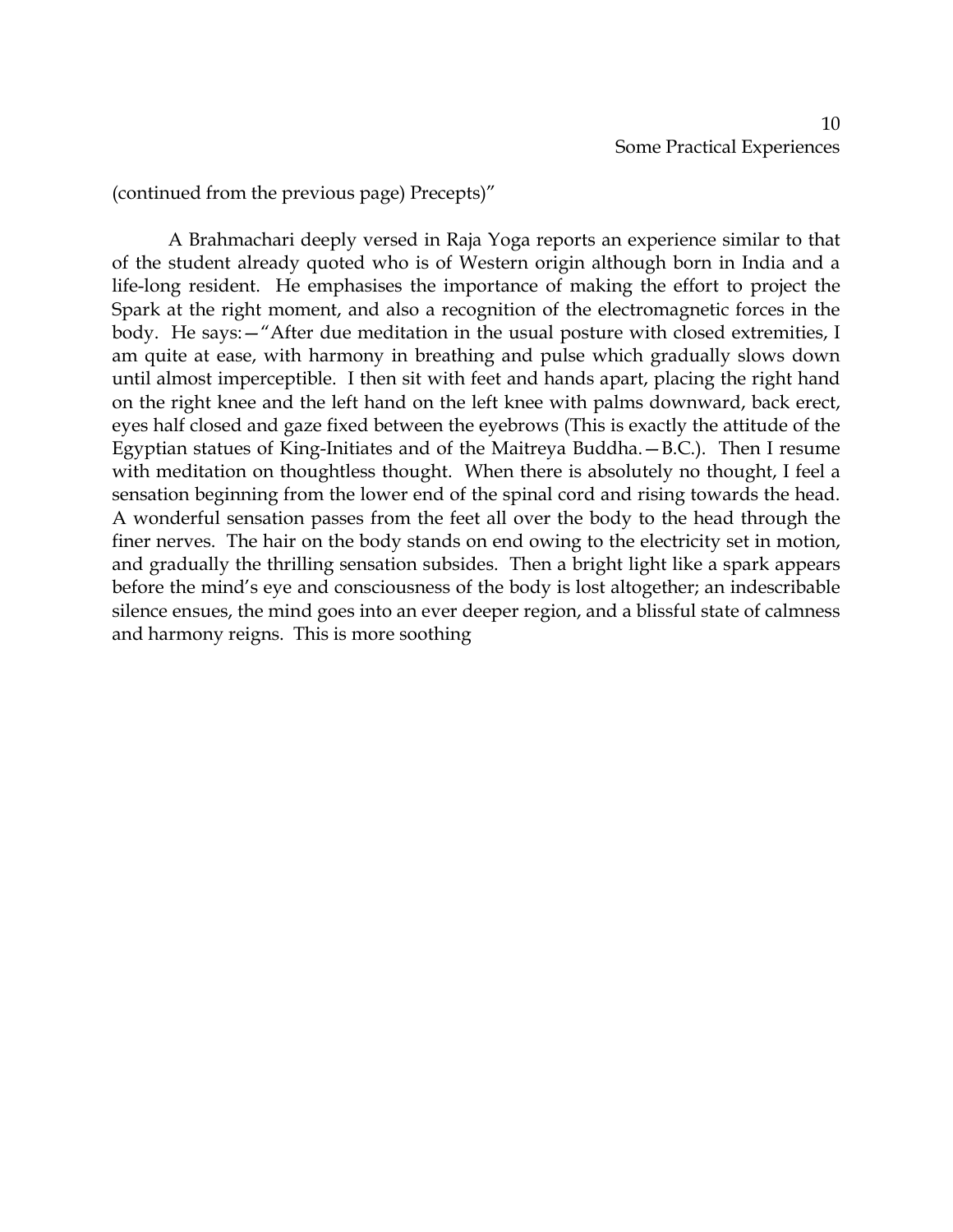(continued from the previous page) and refreshing than hours of deep sound sleep when the inner man goes into that subconscious state which is free from thoughts. He dives deep into the region of Cosmic Consciousness, and this 'contact' of limited consciousness with Cosmic consciousness, or Manas with Mahat, is more invigorating. refreshing, blissful and full of harmony than anything else. It is an experience that lasts for ever, changes the outlook on life, and discovers the universal principle Unity in diversity. There is no Time and Space consciousness, no internal or external, no name and form; so here any definition is impossible."

### **The Nature and Function of Electricity in Man and the Cosmos**

The Tibetan name for cosmic electricity is *Fohat*, and man as crown of Creation by virtue of his mind (Manas) is the recipient of the finest of its quality. In him the electric "Serpent Power" *(Kundalini)* coiled up at the base of the spine is extremely dangerous to rouse without the guidance of a competent *Guru*, for it can as easily kill as it can create. It is not used in the process of replenishment, only the spiritual powers of the higher or *Raja Yoga* being used in the Yogacharya School. A separate treatise would be required to give even an outline of the Esoteric teaching on *Fohat*, but for the present purpose the following will be found useful:—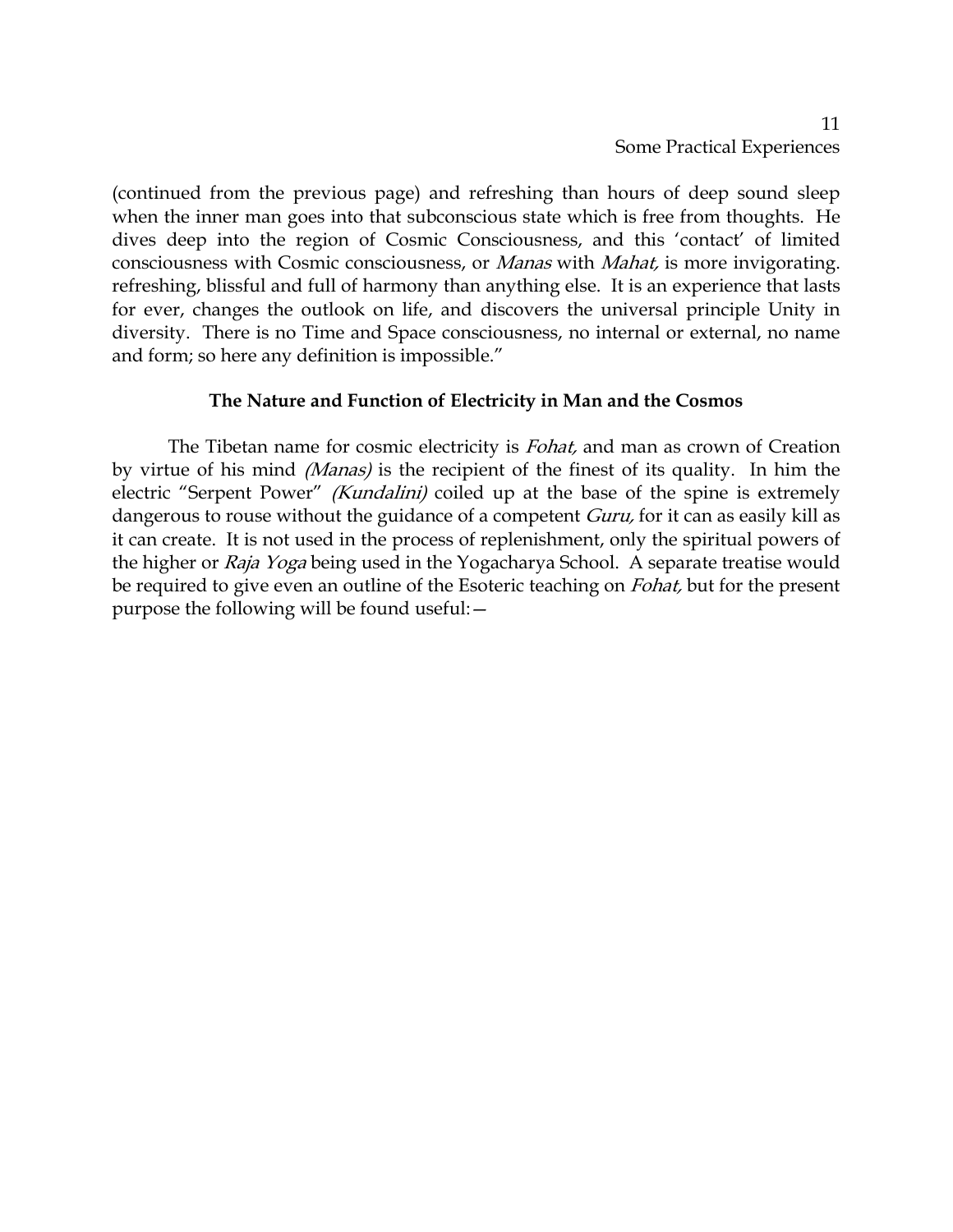### The Nature and Function of Electricity in Man and the Cosmos

"Electricity, handled and treated now as an ordinary everyday need, is a direct emanation of the Supreme power interpenetrating all and everything around you. If man cannot realise that a Spark of the All Supreme (Mahat) is in himself, how much less can he realise that when he handles Electricity he handles part of the Creator of his being. A new system of thought, not fear-inspiring but reason-invoking, is necessary to adjust man's mind to the study of the science of himself and his future being. This is going to be attained through the one Essential Electricity. Man is a rational being and instinctively craves for a natural explanation of all that he sees around him. Gone are the days when he was prepared to accept knowledge second-hand. Superstition held him fast, but now he is mind-free. He is living in a scientific age and science will give him the proofs he needs—in time. All experience that life has had to offer has been and is based on materialist reason, and so he still seeks the same method in the research of his being; and until he can find it in its, to him, new form he will cling to the old method of life.

"The solar plexus and ductless glands are mysteries still unsolved by men of science who have devoted years to the study. Herein lies the clue, herein lies the secret. The solar plexus is the seat of the electrical stream which is part of the All Supreme. This solar plexus, being the seat or junction of the numerous nervous cells, receives the inflow and distributes this life-stream to all parts of man's being. The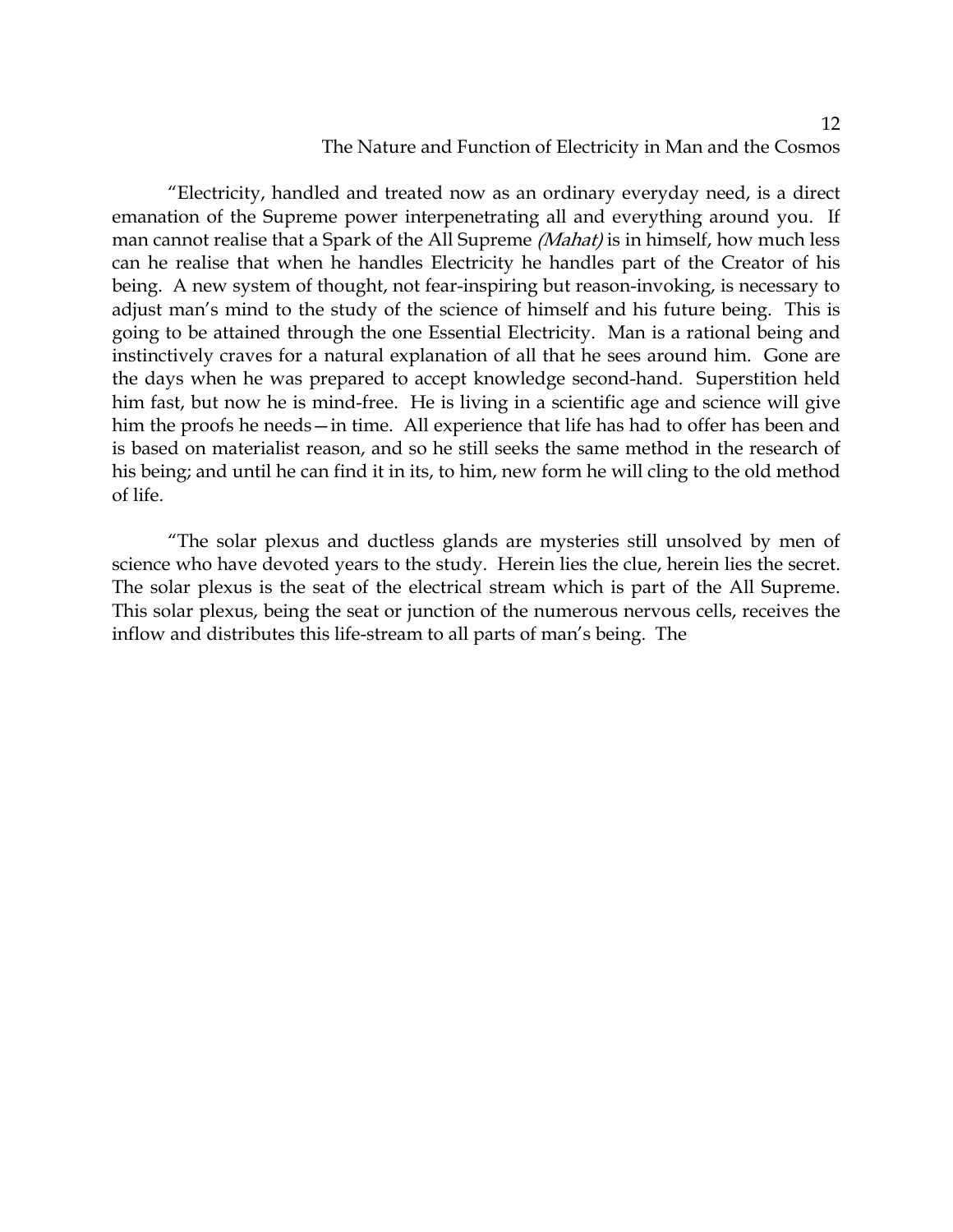### The Nature and Function of Electricity in Man and the Cosmos

(continued from the previous page) body being under the control of chemicals, the ductless glands take up the electric stream flowing from the solar plexus and separate the various chemicals for the various parts of the human frame. Scientists are deeply absorbed in the study of these glands, which are so complicated that a vast amount of the whole is yet unknown. The world seems willing to try and solve the mystery in every way but the right way.

"The great Power that guides the Universe and its inhabitants will show the way to a better understanding of man's being, but he will have to seek diligently. Mankind is hungry for a greater and vaster knowledge of all around him. He cannot realise that his own wanton actions have brought things to this tragic condition. He is searching for a higher and better life and at the same time is haunted by dark shadows of an unexplainable condition of things. His divine instinct may be clouded over by faulty teachings, but one day it will emerge from this chaos to the true light of understanding. 'God is a Spirit' and those that desire contact with that Great Source must do so in spirit alone. Electricity, consisting as it does of atoms, in its passage through space, gets heated and emits rays collected from the Central Source and propels these rays to the animal, vegetable and mineral kingdoms which are known to us as Nature. The all-Creator willed into being creatures which emanated from Its own creative power as spirit and made material by clothing these in flesh composed of the same component parts as those of Nature, but the electric Spark of Its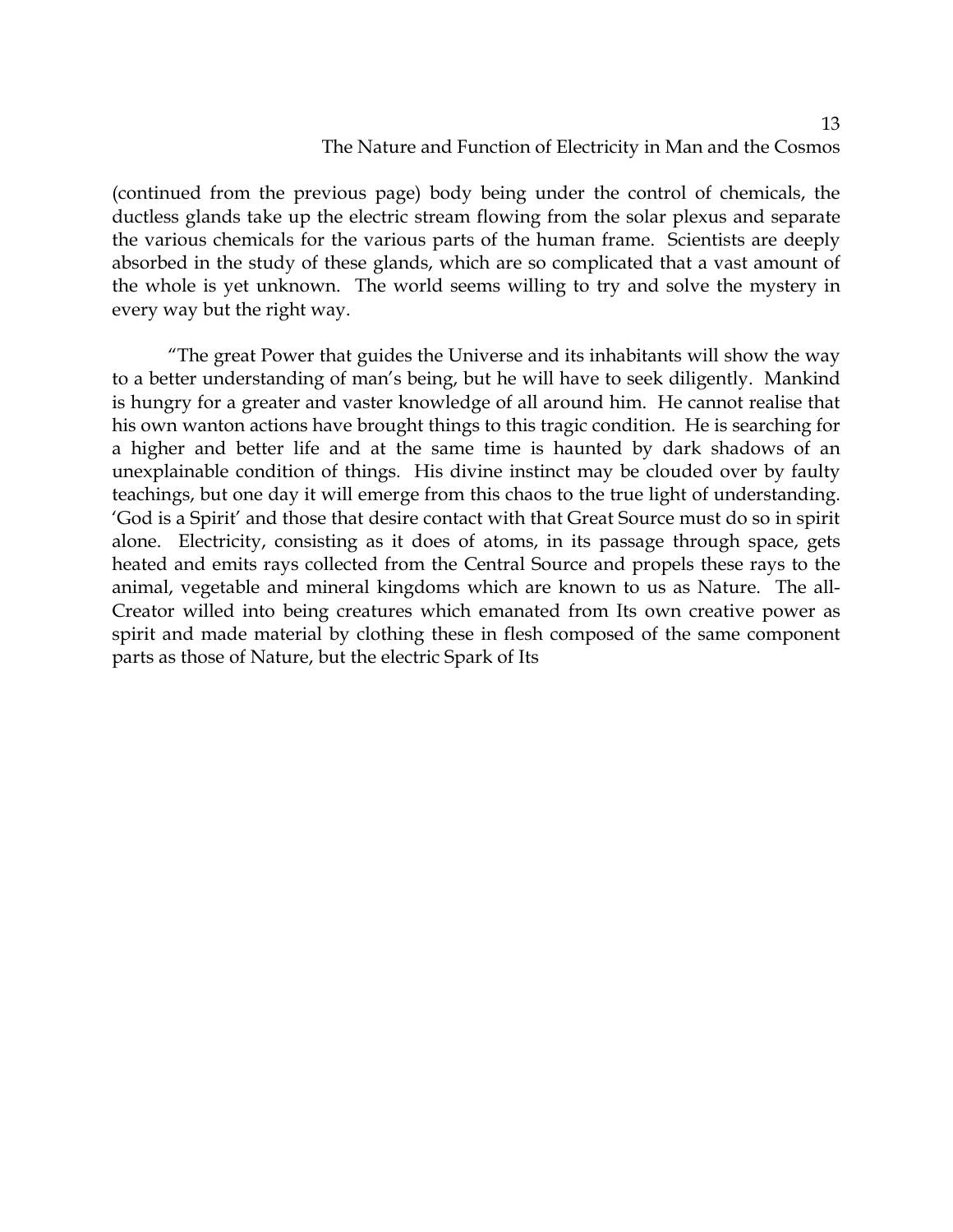## The Nature and Function of Electricity in Man and the Cosmos

(continued from the previous page) own Being is manifest by human will power. This Flame can never die. It may deteriorate in strength or escape altogether, as in the case of imbeciles or lunatics, or it may be tended and cared for till it becomes a living Reality, unmistakable, shining from the windows of the soul, the eyes. Others, again, neglect that Spark of Divine Life, and the will, deprived of its support, automatically reverts to earth and its aims, and when this is far enough buried in the background to be almost lost it escapes and seeks other chances of development, leaving the empty casket which finally seeks destruction in suicide. If men were wise enough to realise this fact they would foster to the utmost of their being the germ of electricity within themselves. By this means alone can they make contact with the Central Source, allowing the uninterrupted law of nature full scope— 'like unto like' thus by each contact strengthening and burnishing the Spark of Life Eternal. The Supreme Intelligent Ruler (*Mahat*) sees that Its creatures are in danger of crushing that Spark completely out and with it all remembrance of Itself by the fatal materialistic earthly desires to the exclusion of all else. Something must be done quickly. Once man becomes aware of the real existence of that Supreme Power—Love, Compassion, Tolerance, Patience, Force and Intelligence, and is also able to realise in full the immense as well as minute interpenetrations of that stream into all Nature, he will no longer doubt the facts which to him now seem mere mystical nonsense. No true bearer of the divine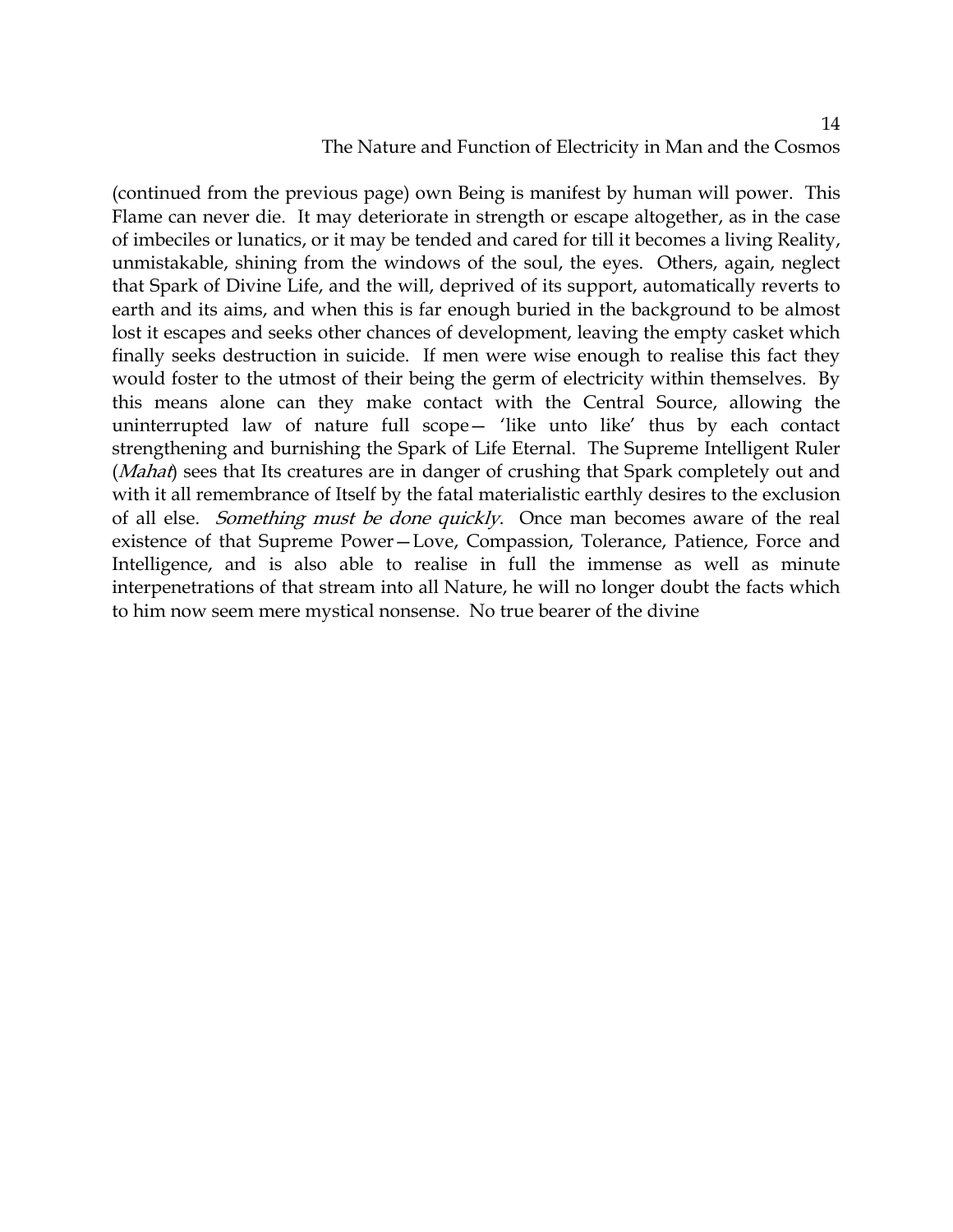(continued from the previous page) Spark should be able to hate, despise or envy another. These blemishes are foreign to the true germ and must be cleared away before the full benefit of its virtues can be realised. Concentrate on 'contact' and get others to do likewise. Generate more and more electric force which will automatically draw others into the magic Ring. Fear not, 'thou art enlightened – choose thy way'".

### **How the Lords of Mind Ensouled Man**

We now come to the early history of the human race which is essential to a full understanding of what is meant by "Replenishment from the Central Source". According to Brahmin chronology, man in his present form as separate sexes is at least 18,000,600 years old. The Esoteric Archaic Records state that this change from androgyne to man and woman occurred in what is known as the Third Root Race on the continent of Lemuria, most of which was in the Pacific and sank in the Secondary geologic Age (See Appendix). Up till that period the physical form of man had been gradually evolving through a much longer period until it was complete in all respects save one—it lacked the element of Mind (*Manas*). In the stately words of the Archaic Record:–

"THE BREATH [Man] NEEDS A MIND TO EMBRACE THE UNIVERSE."

The various constructive powers which had combined to build man's physical form confessed their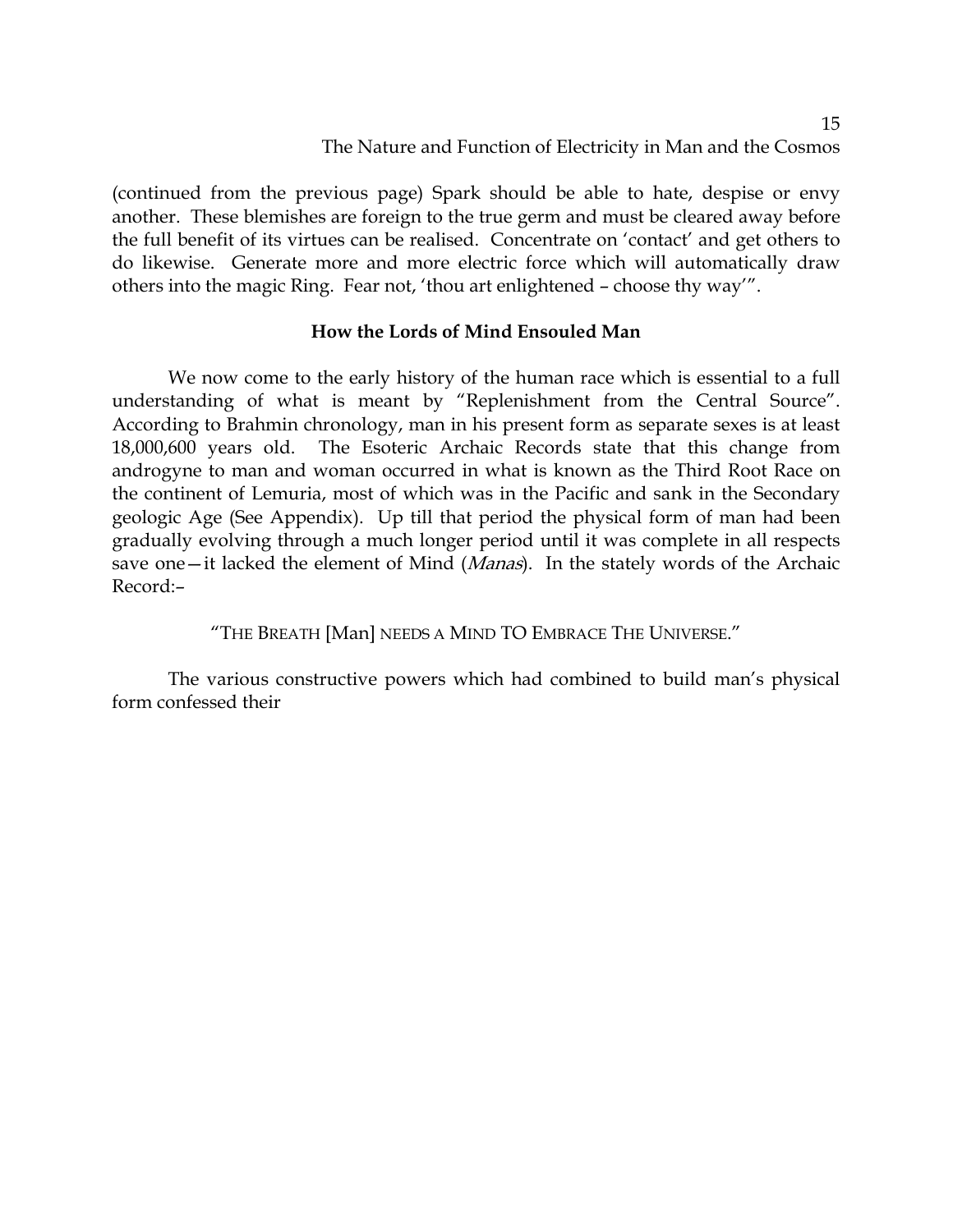# How the Lords of Mind Ensouled Man

(continued from the previous page) inability to provide this element. Man therefore remained "an empty senseless bhuta" (shadow) until the "Lords of Mind" (*Manasaputras*) descended and projected into him their "Spiritual Fire" which alone could make of man a divine and perfect entity. These Lords of Mind are individual selfconscious immortal entities who have developed through experience in previous cycles of evolution (Manvantaras). They are Rays or Mind-born Sons of the Universal Mind (Mahat) and they imparted to the hitherto senseless form of man their living Fire which gave it the power of self-perception and self-consciousness or *Manas*. In so doing they were our real 'Saviours' (says the Record) for had they not "skipped intermediate worlds in their impulse towards intellectual freedom, the animal man would never have been able to reach upward from this earth and attain *through self-exertion* his ultimate goal.........It is owing to this rebellion of intellectual life against the *morbid inactivity of pure spirit,* that we are what we are  $-$  *self*-conscious."

This great basic truth, so little realised to-day, is symbolised in the Greek Æschylean drama of Prometheus, the Divine Titan who stole the Creative Fire from the Gods in order to benefit humanity; and in the Christian story of Lucifer (the Light-Bringer) later converted by the Church into their mythical Satan, reputed "enemy of mankind"!

The history of the dawn of mind is a long and complicated one covering millions of years. For the present purpose it will be sufficient to say that some of the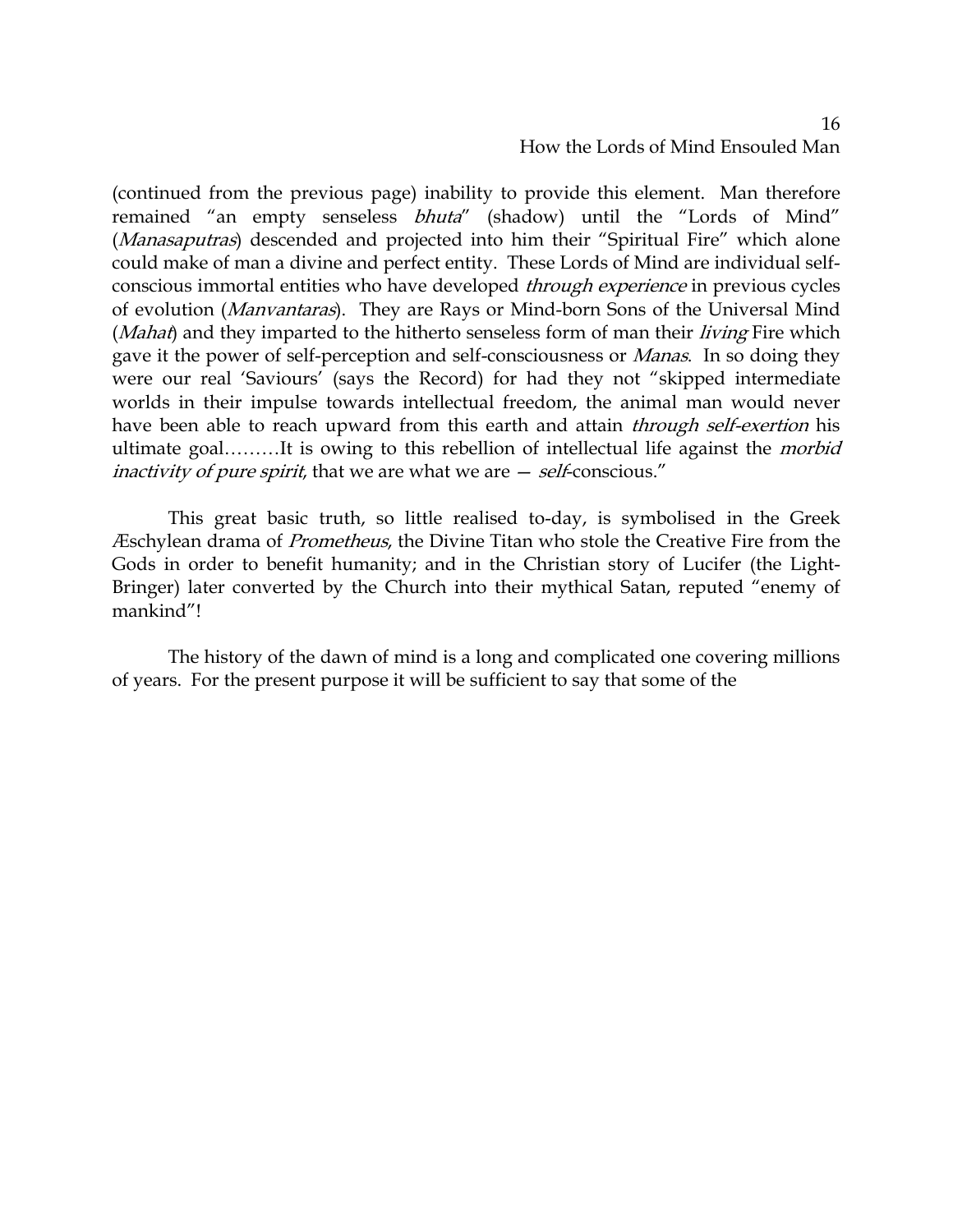# How the Lords of Mind Ensouled Man

(continued from the previous page) *Manasaputras* incarnated fully, others only projected a spark, and yet others deferred their entry until the Fourth or Atlantean Root Race in the Tertiary Age. This accounts for the various grades of intelligence and creative power in different individuals. Those who incarnated fully in the Third Race Androgynes created the "Holy Fathers, Ancestors of the Arhats," the mind-born Sons from whom the Asiatic Aryans inherit their faculty of Devotion already mentioned and also dealt with further on. They were created in a truly immaculate way by the power of Kriyasakti (Creative Will) and hence were called the "Sons of Will and Yoga." Afterwards the separation into sexes gradually took place and evils arose in those who had a weak spark or else none at all, so it was decided to endow all men with Mind "lest worse befall."

To Western science and psychology Mind has ever been a great puzzle, although a few leading lights have had a faint glimpse of the truth. Sir James Jeans suggests that the Universe is "more a great Thought than a great machine" and Sir Arthur Eddington writes:- The mind of man which on the old outlook was a random and insignificant outcome of alien forces, is once more restored as the central mystery of the universe it surveys." The late Dr Henry F. Osborn, President of the American Museum of Natural History, wrote in 1930:—"Anthropology is forced to share with chemistry and physics entirely new notions of Space and Time. To my mind the human brain is the most marvellous and mysterious object in the whole Universe, and no geologic period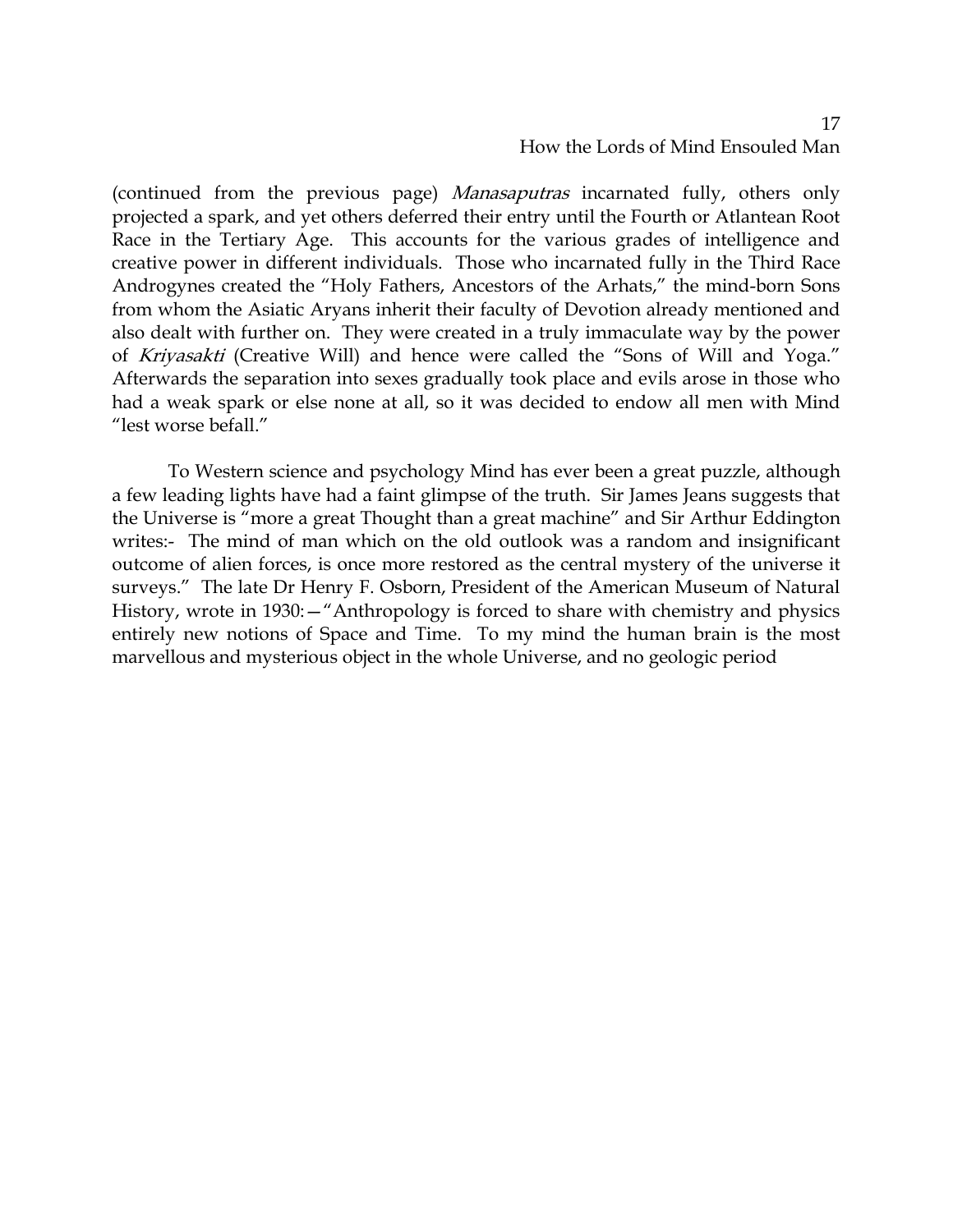### 18 How the Lords of Mind Ensouled Man

(continued from the previous page) seems too long to allow for its natural evolution." As the discovery of Radium has enabled geologists to measure periods running into hundreds of millions of years, the significance of Dr Osborn's words becomes at once apparent. They can be regarded as the most remarkable ever made by a Western scientist and of course really apply to the Mind acting through its purely physical organ the brain. Dr Osborn sent me his thesis on "The Dawn Man" when I was writing a condensed account of Evolution according to the Archaic Records, and the vastly greater age therein assigned to man interested him greatly. In this system three streams of evolution meet in man and man alone, viz.—The Monadic or Spiritual, the Mental, and the Physical. In my book I said:—"Western science, having no physical data on which to base its deductions and hypotheses beyond the skulls and other remains hitherto found, naturally cannot envisage Root Races millions of years old, still less the far earlier development of man's physical form in previous cycles of evolution covering the enormous period in the ancient Indian chronology of 1,664,500,990, of our years."

### **Universal Mind (**Mahat**) the only Individual Deity**

From the foregoing I hope it will be clear that the key to the mystery both of Mind and Deity is *Mahat*. To a few Western disciples of the Tibetan Esoteric Yogacharya School the following extremely important teaching was given by its Head in 1889:—"Mahat is the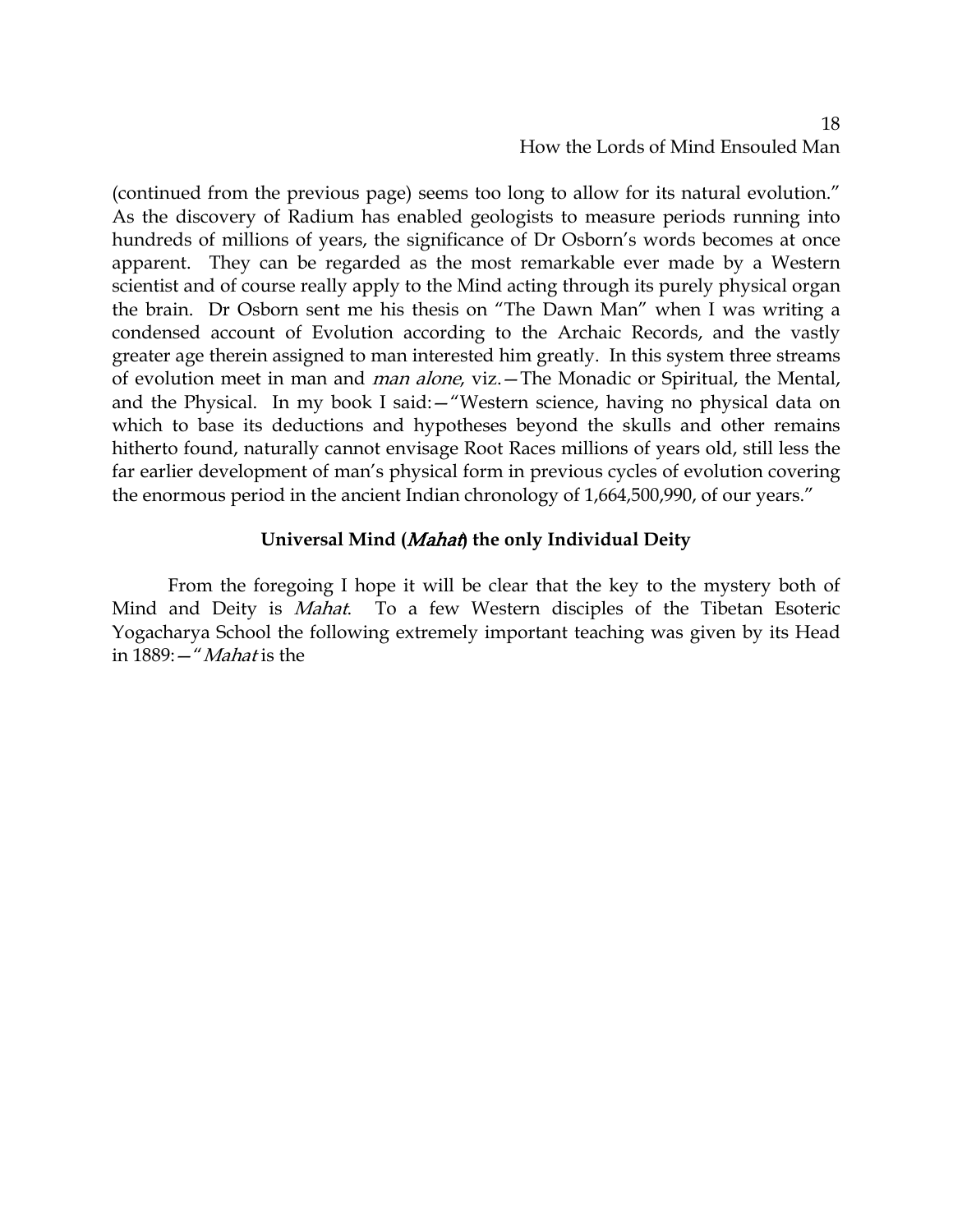# Universal Mind (Mahat) the only Individual Deity

(continued from the previous page) highest Entity in Kosmos; beyond is no diviner entity. It will not be destroyed, even at the end of the *Mahamanvantara* when all the gods are absorbed, but will re-emerge from *Parabrahmanic* latency. This is because it is evolving through experience, like the individual *Manas* in man. *Alaya* is above it as a principle."

Alaya is the Anima Mundi (Soul of the World), and one sees here the distinction between it as a principle and *Mahat* as an Entity. The tremendous significance of this teaching was entirely missed at the time, but now becomes clear in the light of the new teaching of Replenishment from the Central Source. Kosmos (with a K) is the entire Universe as distinguished from Cosmos (with a C) which is our Solar System only. That *Mahat* is not only Universal Mind but also an *an actual Entity* which is the most divine in Kosmos and also survives the *Mahamanvantara* when all other gods are absorbed, clearly establishes It as the one and only truly immortal Being to Whom mankind can appeal for Replenishment and inspiration. That It and Its Sparks in man are immortal because they are "evolving through experience" is also very important to bear in mind in view of our teaching that "the reason for all evolution is *the gaining of* experience. The Dhyan Chohans (celestial beings) are passionless, pure and mindless. They have no struggle, no passions to crush. They are made to pass through the 'School of Life'." Hence the fallacy of the teaching that man should seek to escape from earthly life through which alone his evolution can progress.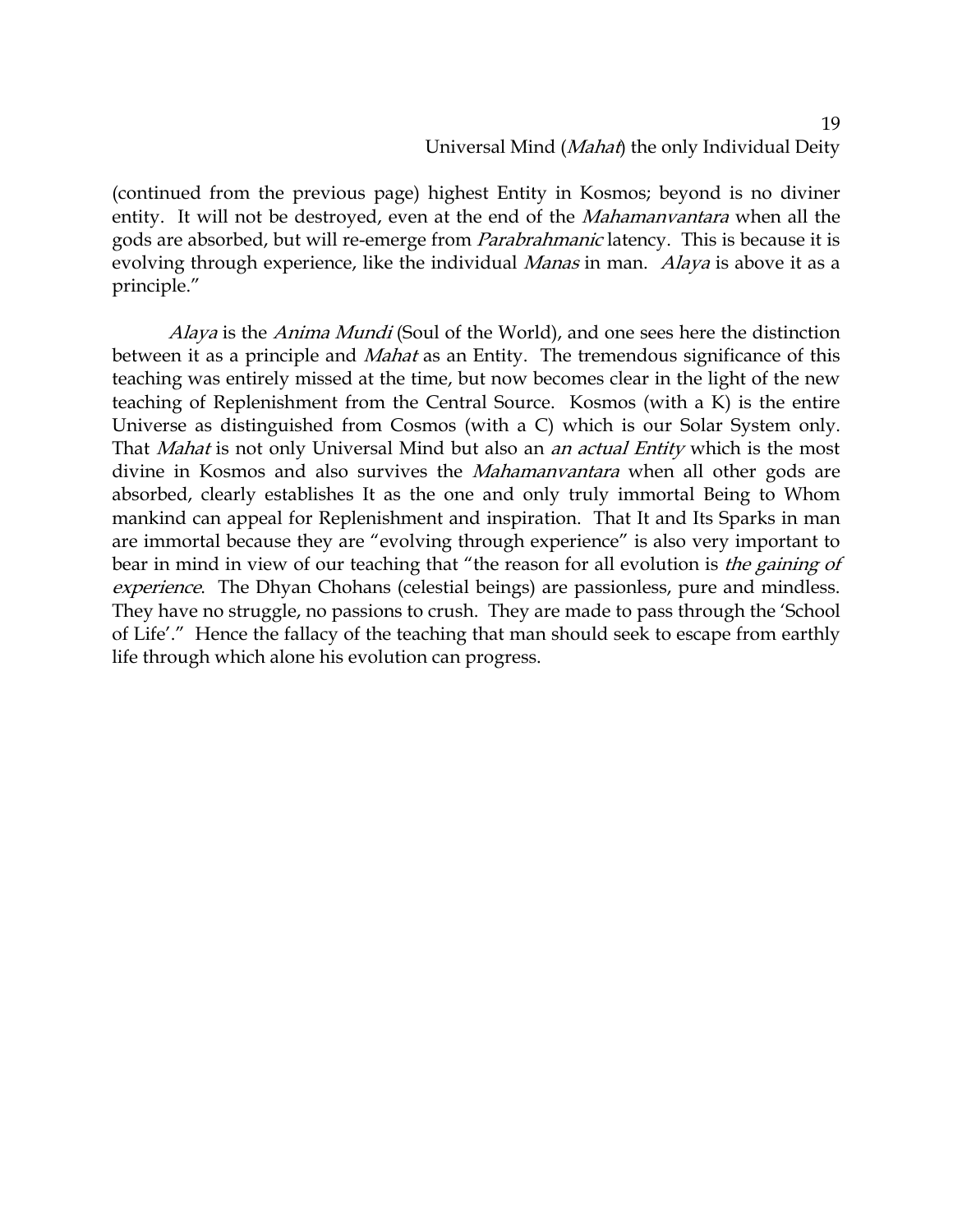### 20 Universal Mind (Mahat) the only Individual Deity

Plato, the great Greek Initiate, recognised man's instinctive need for something concrete and understandable in the idea of a Supreme Being, and the tendency to deify great leaders and teachers is an expression of this feeling. The American novelist Pearl Buck, who was born in China and understands the Orient, says in the Foreword to her recent book "Other Gods" that "the most powerful force on earth is the desire of men for a God". An old French peasant told a journalist after the fall of France that the cause of it was that it had hitherto been an avowedly Godless state. "We have lacked an ideal", he said, "We came to imagine that the proper duty of man was to arrange an easy way of life, individualistic to the point of selfishness." The same may be said of her conqueror and other Totalitarian countries, and the Karmic results are inevitable.

The great Vedantic orator Swami Vivekananda always insisted that the masses should be taught about the Atman, by which he meant the Spark of Mahat in man. The Atman is a universally diffused principle which overshadows man without entering him. It is not an actual Entity like *Mahat* which projects Its Essence (Manas) into man. Vivekananda declared he would go through anything if he could raise his countrymen to "stand on their own feet and be men inspired by the spirit of Karma Yoga" (See Gita III) which is "Devotion through Action." All great leaders and teachers have recognised the need of the masses to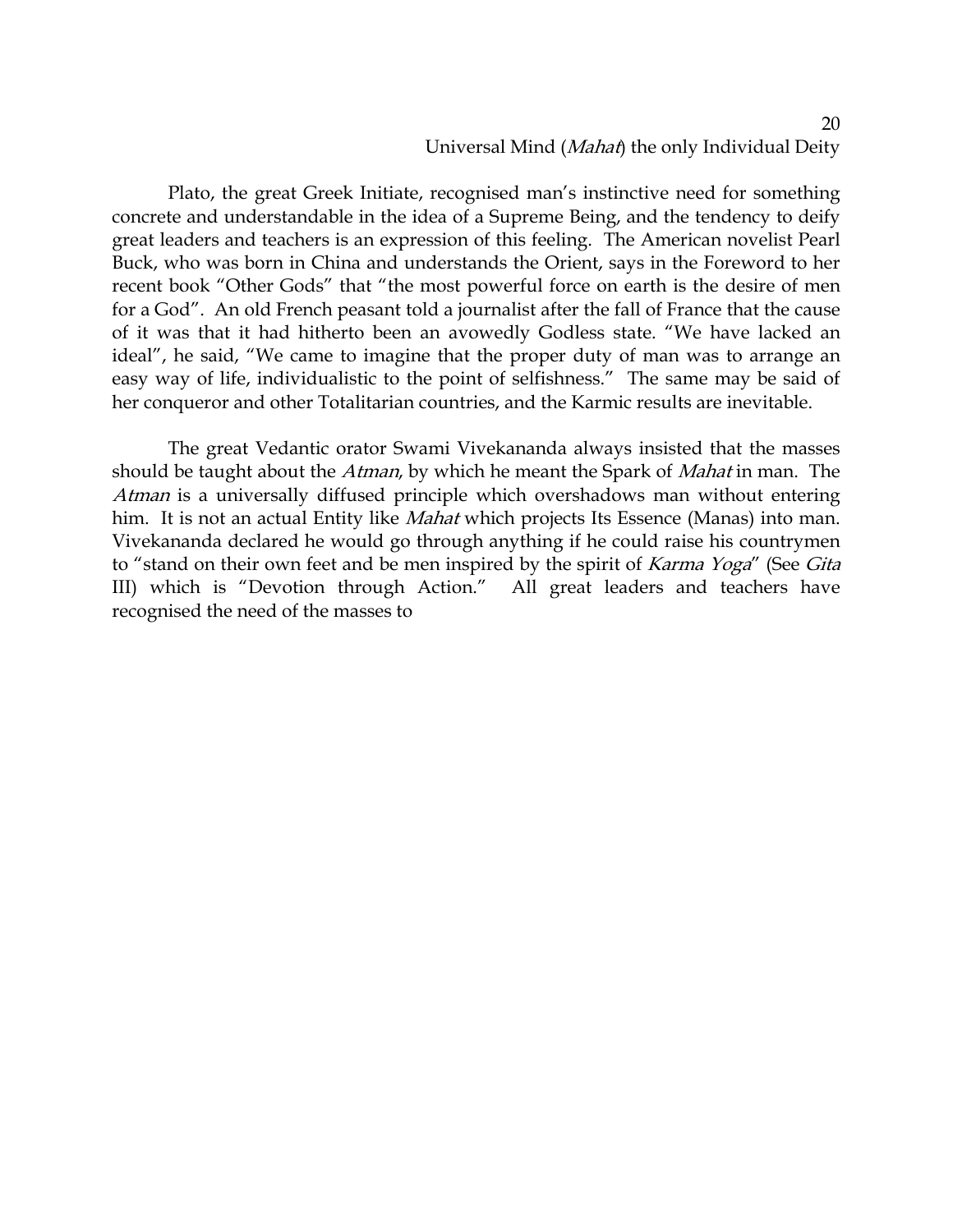(continued from the previous page) realise their divine origin, and it should be made clear to them that the Central Source of the Divine Spark within is a real Divine Being with Whom they are thus closely connected. Not worship of "gods", elaborate ceremonies or rituals will avail. It must be done by a definite process of Raja Yoga as here described.

### **The Atomic Nature of Mind-Substance**

The following additional information was received while going to press:—"Our bodies are magnets which attract certain minute atoms. These uncounted millions of hitherto unknown living atoms which the physical eye cannot see, but which exist all the same, are units which contain Mind-substance. Hence the importance of the open position when sitting for contact with Mahat. As in all nature, there is the positive and the negative, and the positive or Mind-bearing atoms automatically gravitate to the positive side of the physical body, to be ultimately absorbed by the spiritual counterpart. It is almost impossible to say where one begins and the other ends, or draw a line of demarcation between the physical or tangible and the etheric or intangible. The former is measured by three dimensions, the latter by the sixth sense alone (i.e. Buddhi-Manas)

"These atoms of Mind-substance have a very high rate of vibration, and when we have calmed the outer and clogging thoughts relating to worldly matters,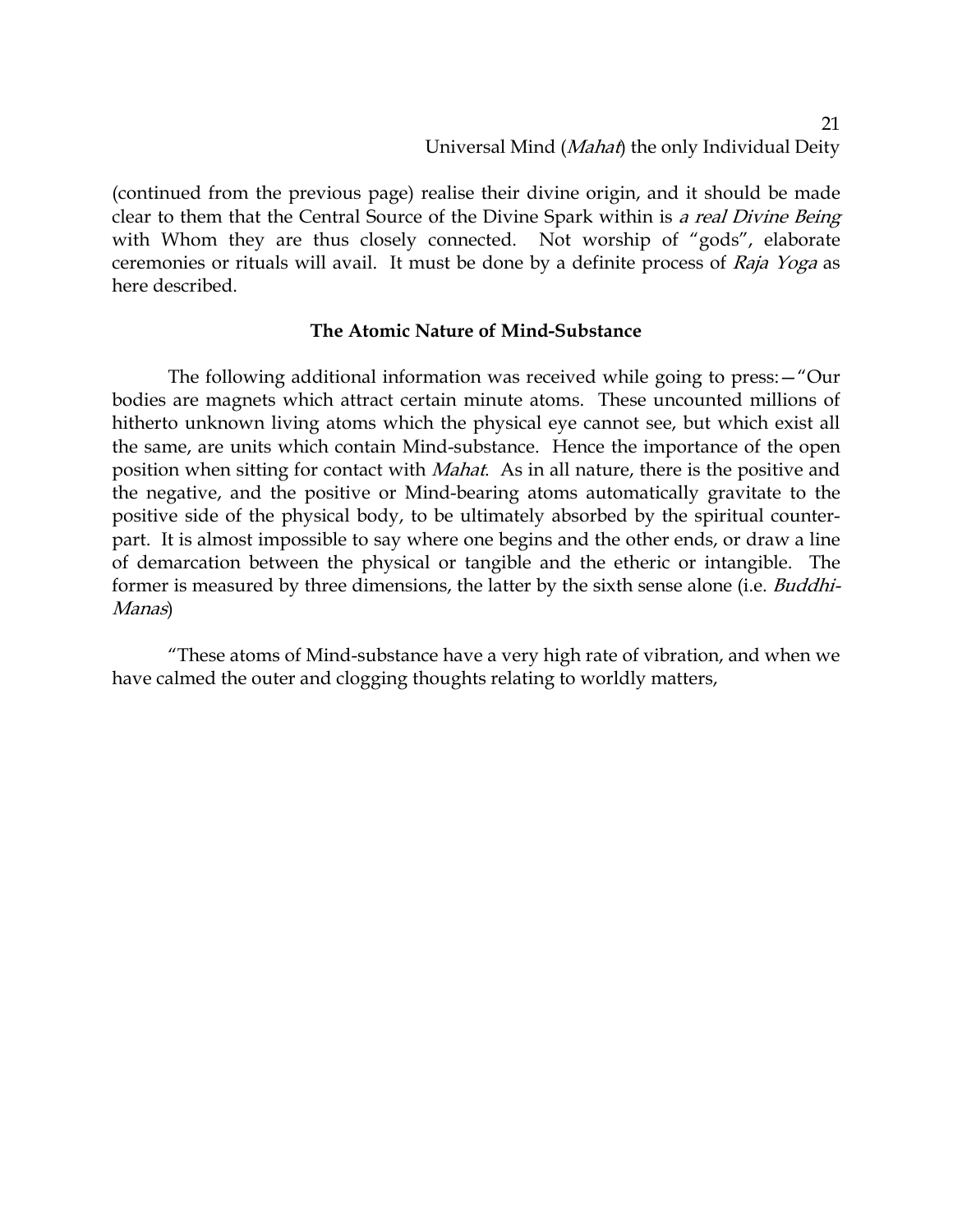## The Atomic Nature of Mind-Substance

(continued from the previous page) the natural vibrations of the mind assert themselves, no longer hampered by the brain, and are then ready to absorb the inflow of fresh atoms which are always gravitating round us but are so seldom recognised. What, you may ask, is inspiration? Nothing but that a slit is made for the flash of a second which permits the inflow to enter uninterrupted. Nature abhors stagnation. Life cannot for one instant be still. The great law which we call Evolution influences every atom; it is the parent or Father-Mother of progress, mentally and physically. It has been said that everything in nature pays tribute to mankind. Surely it were more reasonable and truthful to say that everything in nature, obeying the great law of Evolution when it reaches its highest physical development, finds expression in man.

"Every atom of the minutest was born of darkness where the rapid light vibrations could not impede its development, and as time passed, like unto like, has gravitated to greater and greater degrees till, unable to contain itself, it has merged into man. As the old Eastern proverb has it: 'Darkness is Father-Mother; Light their Son. Darkness is the Eternal Matrix in which the sources of Light appear and disappear.' The Universe itself is but an aggregation of atoms propelled from the Central Source of Light and Life. All life is material, whether we can with our physical senses realize this or not. This material substance is not evidential until it is clothed in physical substance which is in its component parts the same, only that it is grosser."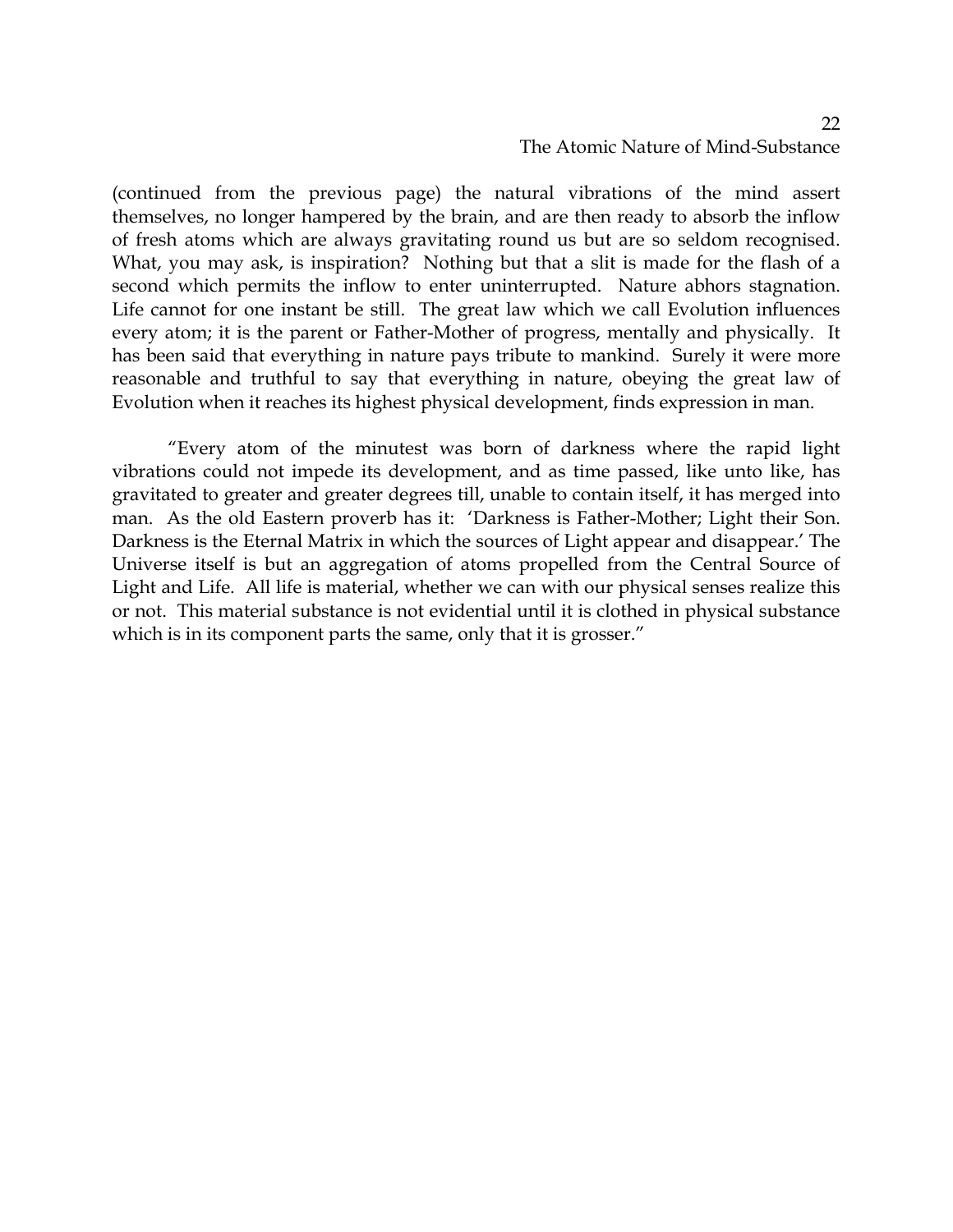As a great Teacher of the Esoteric Yogacharya School wrote to a Western pupil so long ago as 1882:—"It is the particular faculty of the Infinite Mind—which no one would ever think of calling God—to be eternally evolving subjective matter into objective atoms (you will please remember that these two adjectives are used only in a relative sense), or cosmic matter to be later on developed into form." (M.L. 138).

## **The Origin of Asiatic Aryan Devotion**.

Earlier in this pamphlet I appealed to the true Asiatic Aryans as the only race which has inherited the faculty of Devotion from its Mind-born ancestors. The following statement, published in England over fifty years ago, will now be understood more clearly:—

"When, moved by the law of evolution, the Lords of Wisdom (Manasaputras) infused into man the Spark of self-consciousness (Manas) the first feeling it awoke to life and activity was a sense of solidarity, of one-ness with his spiritual creators. As the child's first feeling is for its mother and nurse, so the first aspirations of the awakening consciousness in primitive man were for those whose element (Manas) he felt within himself, and who yet were *outside and independent of him* (Hence the need for projecting the Spark *outwards* for Replenishment, and sitting with uncrossed extremities.—B.C.)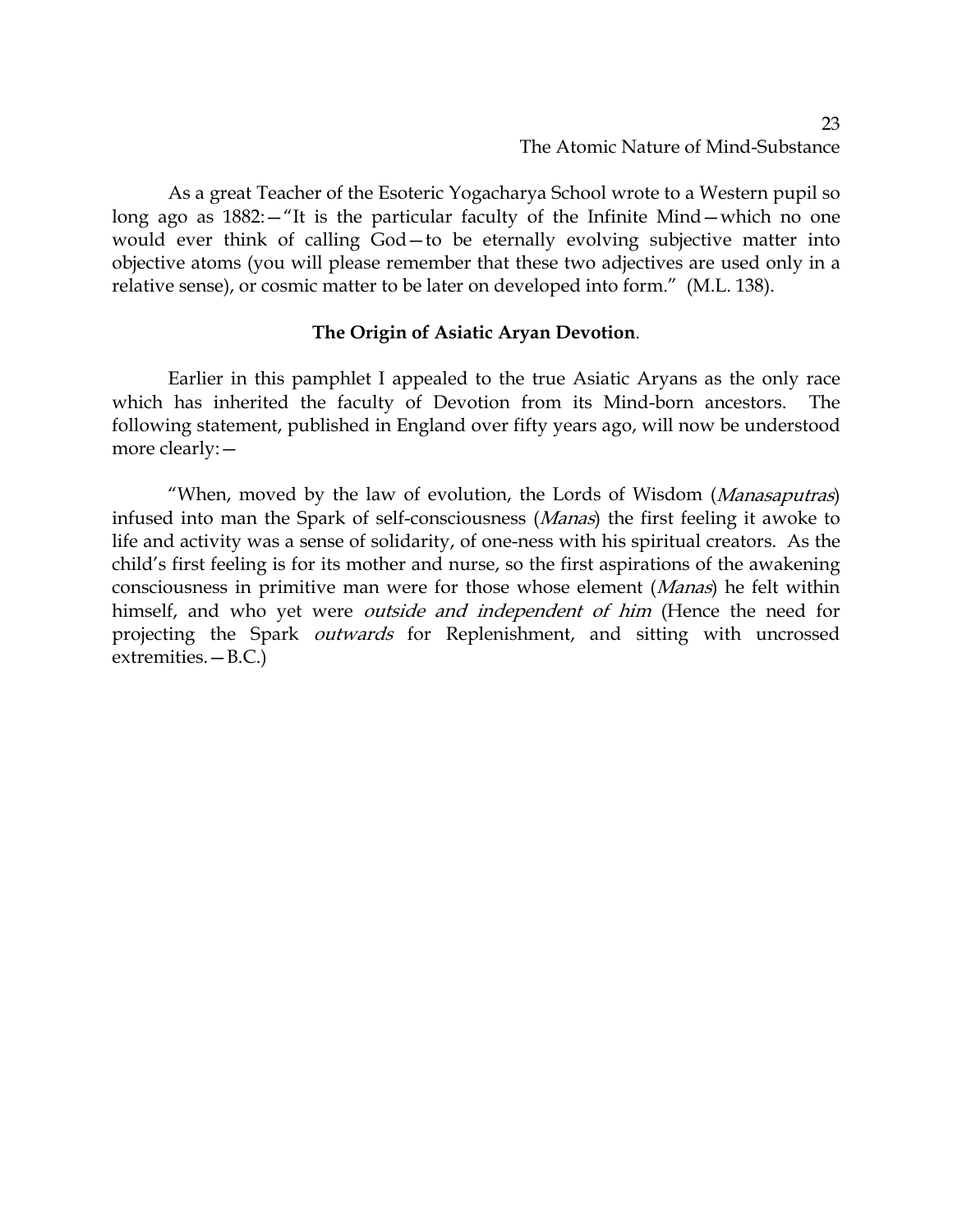### 24 The Origin of Asiatic Aryan Devotion

"DEVOTION arose out of that feeling, and became the first and foremost motor in his nature……It has settled in all its ineradicable strength and power in the Asiatic Aryan heart from the Third Race direct through its first 'Mind-born' sons—the fruits of Kriyasakti" (Creative Will).

Hitherto this has fallen mostly on deaf ears, even among the Aryans themselves as well as in the West, with the awful results we are now suffering. Mankind stands on the edge of an abyss, and the appeal is now made to this devotional power of the true Aryans to save it by Replenishment of the Divine Spark of Manas, which may otherwise fade and finally be extinguished in many cases altogether.

In his book "The Fifth Arm" (1940) Mr Wickham Steed advocates the forging of a "Weapon of the Mind" in order to counter the propaganda of Totalitarian countries which are trying to enslave the mind as well as the body and have so far succeeded to an alarming extent. The teaching offered in this pamphlet is intended to replenish and strengthen the mind. As Mr Steed says at the end of his book:—"It is for this lofty purpose that we need a Fifth Arm as the sword of the spirit for the war of faiths, the weapon of the mind for the battle of wits. Not a day should be lost in forging it aright, and in learning to wield it with sure and valiant hands."

Let the Asiatic Aryans never forget that they were originally a race of warriors in the best sense.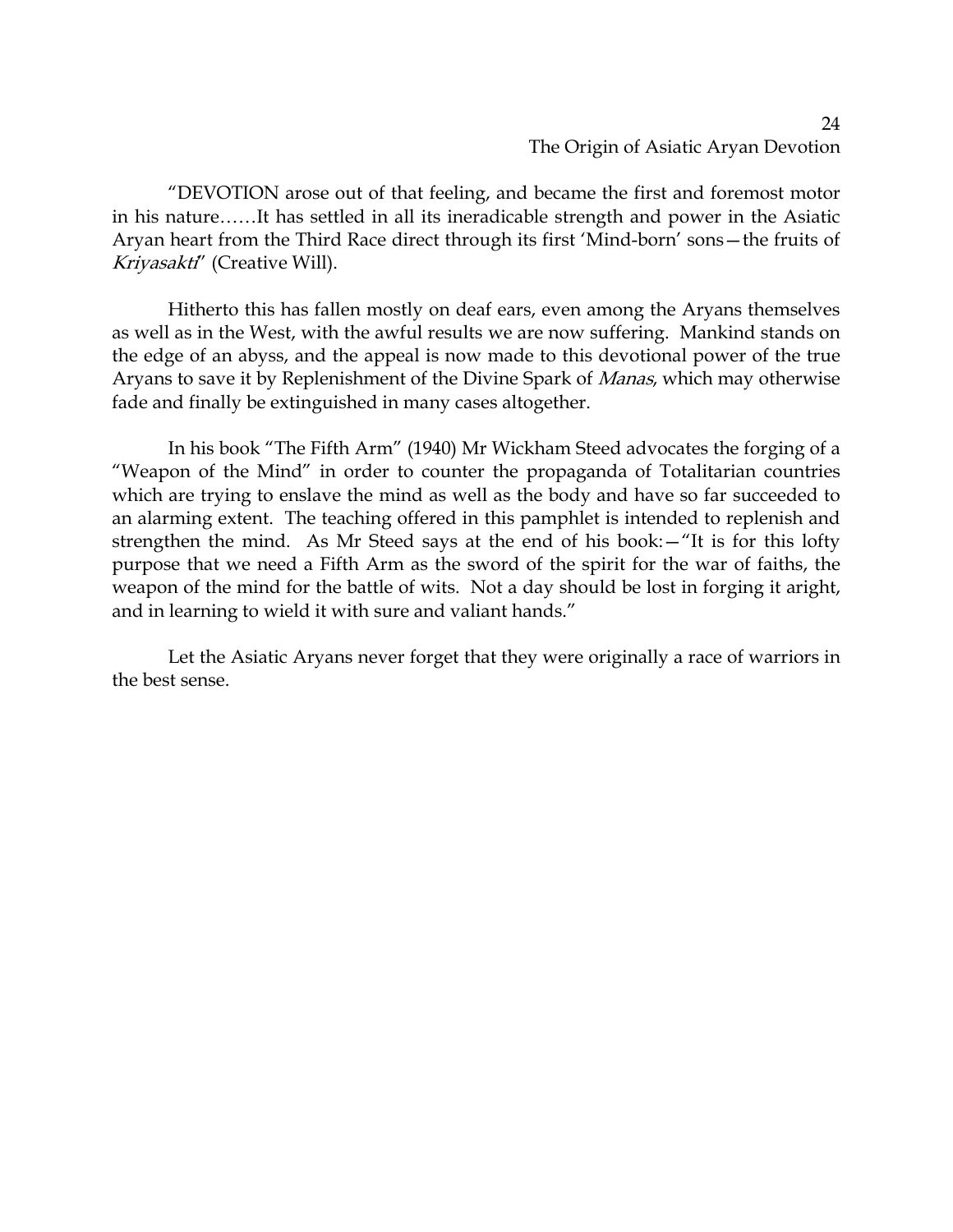### 25 The Origin of Asiatic Aryan Devotion

(continued from the previous page) The *Ramayana* is a mystic narrative of the struggle between Rama, the first King of the *Divine* dynasty of the early Aryans, and Ravana the symbolical personification of the Atlantean race of Lanka (Ceylon); the former the incarnations of the Solar Gods, the latter of the Lunar Devas. It was a Titanic conflict between the forces of Light and Darkness, and is being repeated on the purely physical plane now with every material resource of modern mechanisation directed by the cunning and brutality of the lower mind (Kama-Manas) devoid of all morality and spirituality.

### **The Arya path**

Compassion is no attribute. It is the law of laws—eternal Harmony, Alaya's SELF; a shoreless universal essence, the light of everlasting Right, and fitness of all things, the law of love eternal.

The more thou dost become at one with it, thy being melted in its BEING, the more thy Soul unites with that which IS, the more thou wilt become' COMPASSION ABSOLUTE.

Such is the Arya Path, Path of the Buddhas of perfection.

Yea; on the Arya Path thou art no more a Srotapatti, thou art a Bodhisattva. The stream is crossed. 'Tis true thou hast a right to Dharmakaya vesture; but Sambogakaya is greater than a Nirvani, and greater still is a Nirmanakya—the Buddha of Compassion.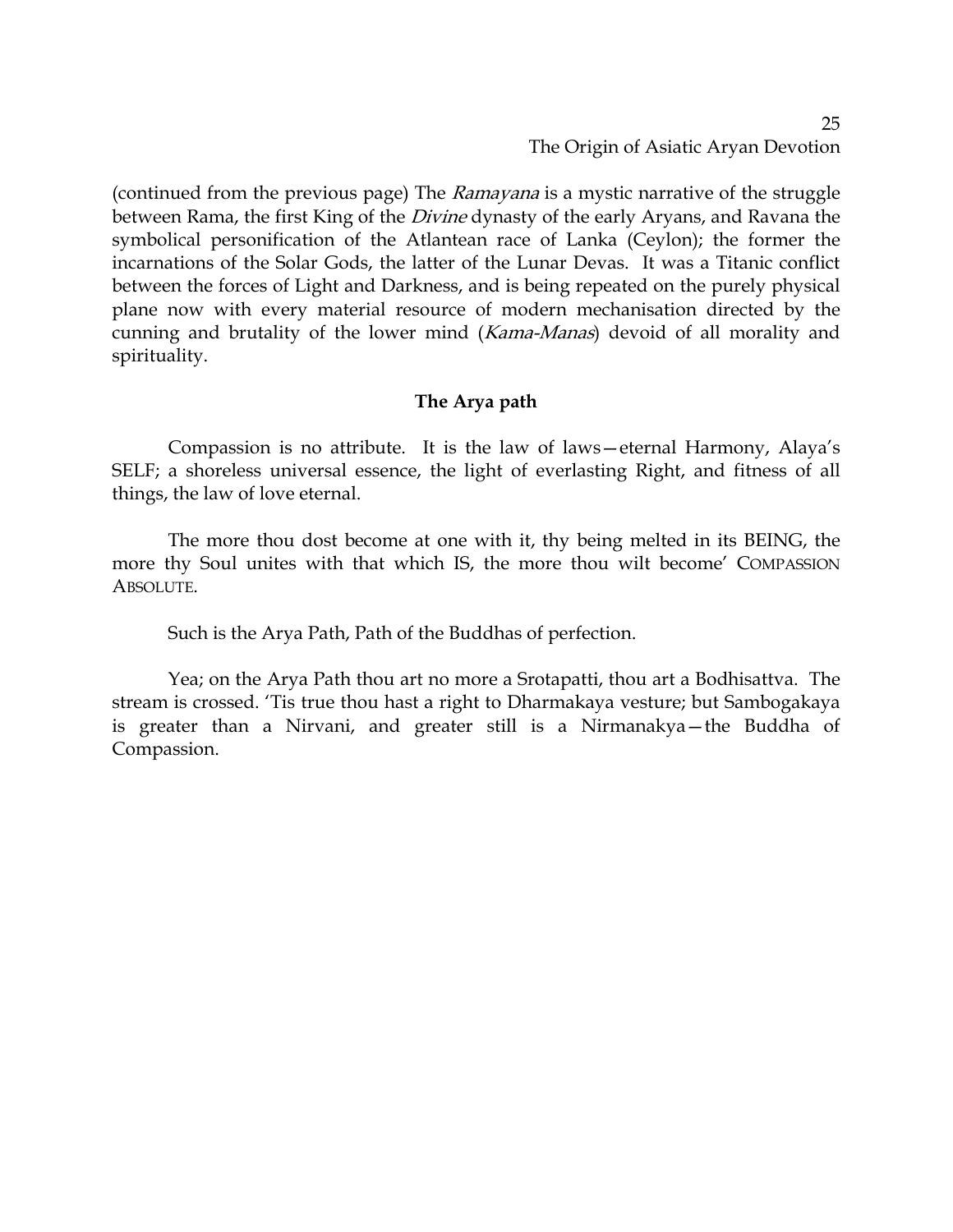Self-doomed to live through future Kalpas, unthanked and unperceived by men; wedged as a stone with countless other stones which from the "Guardian Wall", such is thy future if the Seventh Gate thou passest. Built by the hands of many Masters of Compassion, raised by their tortures by their blood cemented, it shields mankind, since man is man, protecting it from further and far greater misery and sorrow.

> **The Voice of the Silence** (Tibetan Golden Precepts)

There is a Road steep and thorny, beset with perils of every kind—but yet a road; and it leads to the Heart of the universe. I can tell you how to find Those who will show you the Secret Gateway that leads inwards only, and closes fast behind the neophyte for evermore. There is no danger that dauntless courage cannot conquer…There is no difficulty that strong intellect cannot surmount. For those who win, onwards there is reward past all telling—the power to bless and save humanity. For those who fail, there are other lives in which success may come.

There is one eternal Law in nature, one that always tends to adjust contraries and to produce final harmony. It is owing to this law of spiritual development superseding the physical and purely intellectual, that mankind will become freed from its false gods, and find itself finally SELF-REDEEMED. H.P.B ∴

### AUM VAJRAPANI HUM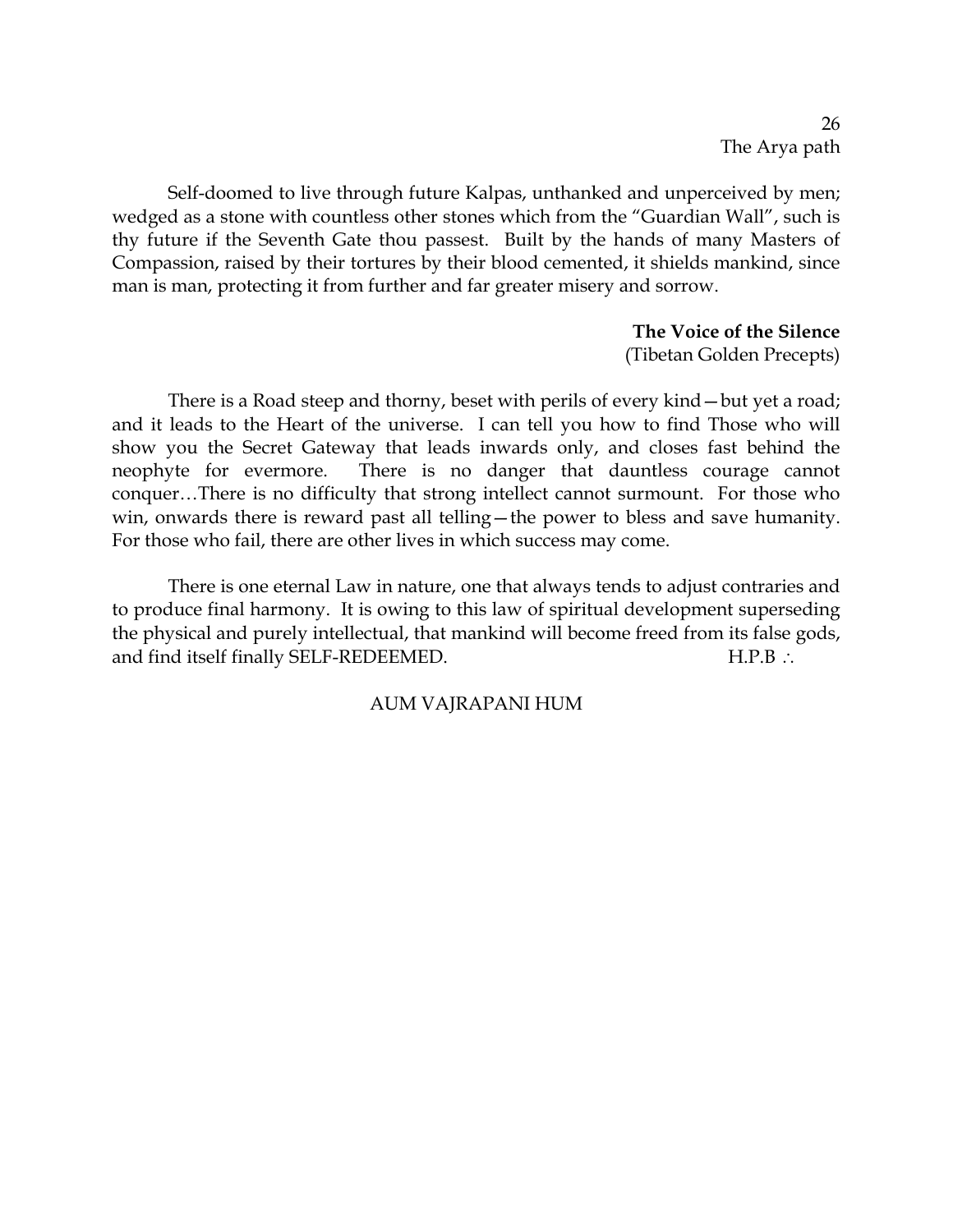#### **APPENDIX**

### **Lemuria and Atlantis**

Lemuria is the name given by the German naturalist Haeckel to a continent which he regarded as the cradle of mankind. This agrees with the Archaic Records if by mankind he meant the later Third Root Race when separated into sexes and endowed with mind. The Archaic system of evolution presents the only comprehensive and logical one of seven Root Races, each developed on a separate continent, those of the Third and Fourth evolving on Lemuria and Atlantis respectively, while our own Fifth Race began with the Aryans in Central Asia.

### **The Genuine Asiatic Aryan Race**

Owing to Nazi propaganda claiming Aryan descent, it has become necessary to assert that this claim has no justification whatever. As the original Aryan race is at least a million years old, being the first to appear after the sinking of Atlantis who fought and defeated the Atlantean black magicians, branches gradually spread elsewhere to some extent. As a race, however, the Aryans remained in Central Asia until they descended into Aryavarta as it rose from the waters. This race, say the Archaic Records, is destined to survive all others of the Fifth Root Race.

The Vedas were the work of Aryan Arhats, and Democracy (to-day on the defensive in the West) was originally Aryan, being fully expounded in the Rigveda. The term Aryan is worthy of this race's great heritage, for it means noble, learned, and one devoted to high ideals. Why, then, have the Aryans tamely submitted ever since the time of the Persian King Darius Hystaspes (521–485 B.C.) to the substitution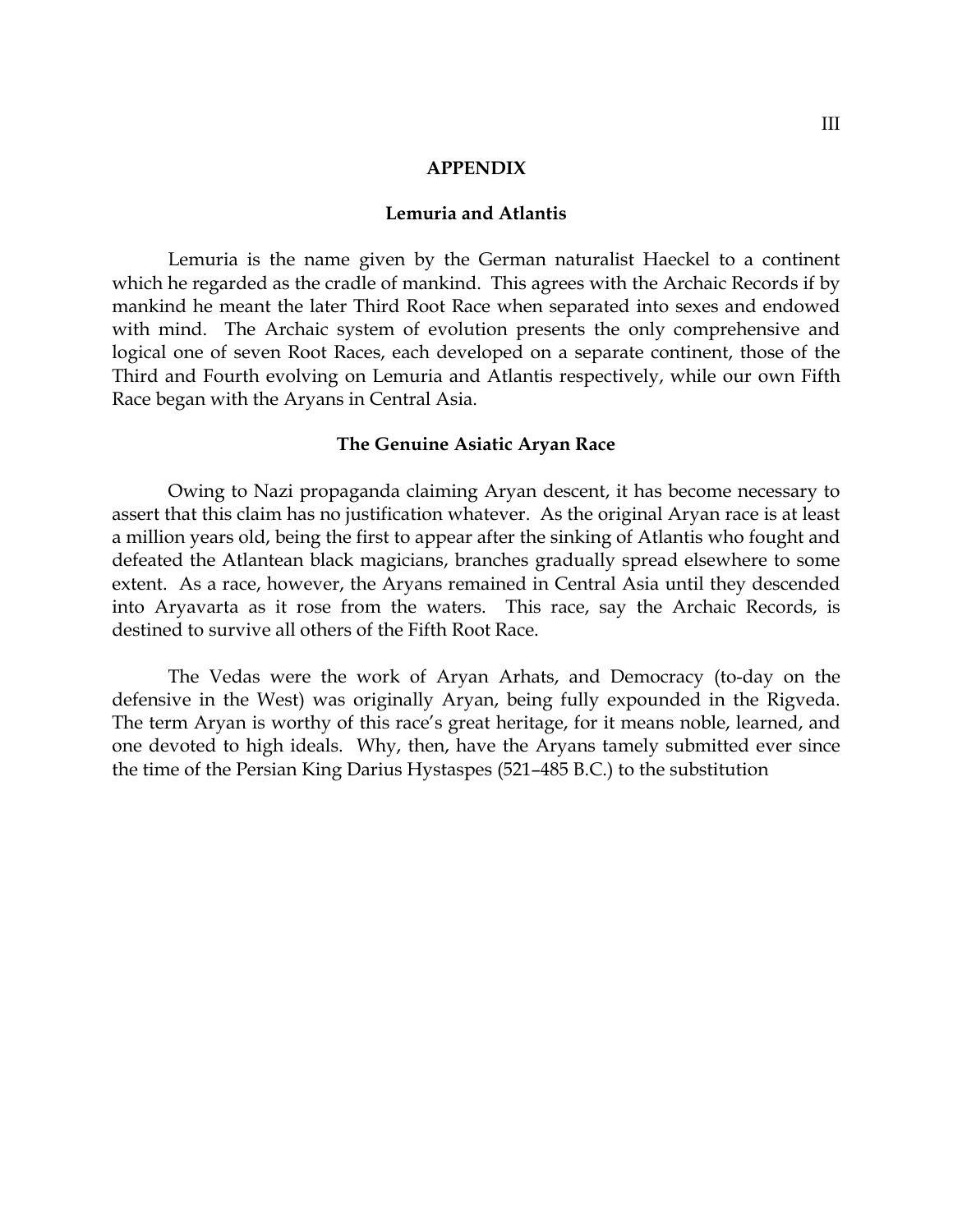(continued from the previous page) of the term Hindu which is a term of opprobrium meaning the antithesis of everything Aryan? It is indeed high time that the Aryans roused themselves to a realisation of their present degeneracy (so often referred to in the Indian press to-day), and the Yoga of Replenishment from *Mahat* will help them more than any effort on lower lines. Then perhaps we may some day see the name India changed back to Aryavarta, the Land of the Nobles, and with an Aryan religion on the sure foundation of the Esoteric philosophy her ancient glories will rise again to bless and inspire mankind.

## **The Yogacharya Esoteric School**

This school is usually confused by exoteric writers and others with the *Tantra* or Mahatantra school, for there are two Yogacharya schools, one esoteric, the other popular. The doctrines of the popular one were compiled in the sixth century of our era, and the mystic tantras and mantras, the formularies, litanies, spells and mudras, would certainly, if attempted without a *Guru*, serve rather the purpose of sorcery and black magic than real Yoga. They are practised by the Red Lamaists of Tibet and the Tantrikas and Hatha Yogis of India.

The Esoteric Yogacharya School came into being with the dawn of mind in man, when the "Sons of Will and Yoga, Ancestors of the Arhats" were the first to incarnate fully. The Chiefs of this school have always been these Arhats, who are the custodians of the accumulated Wisdom of the Ages which is known as the Esoteric Philosophy. It is the result of the actual experiences of countless generations of Arhats, seers and prophets. No vision of one Arhat was accepted until checked by the visions—so obtained as to stand as independent evidence—of other Arhats, and by centuries of experiences. Only Raj Yoga is taught in this school.

: :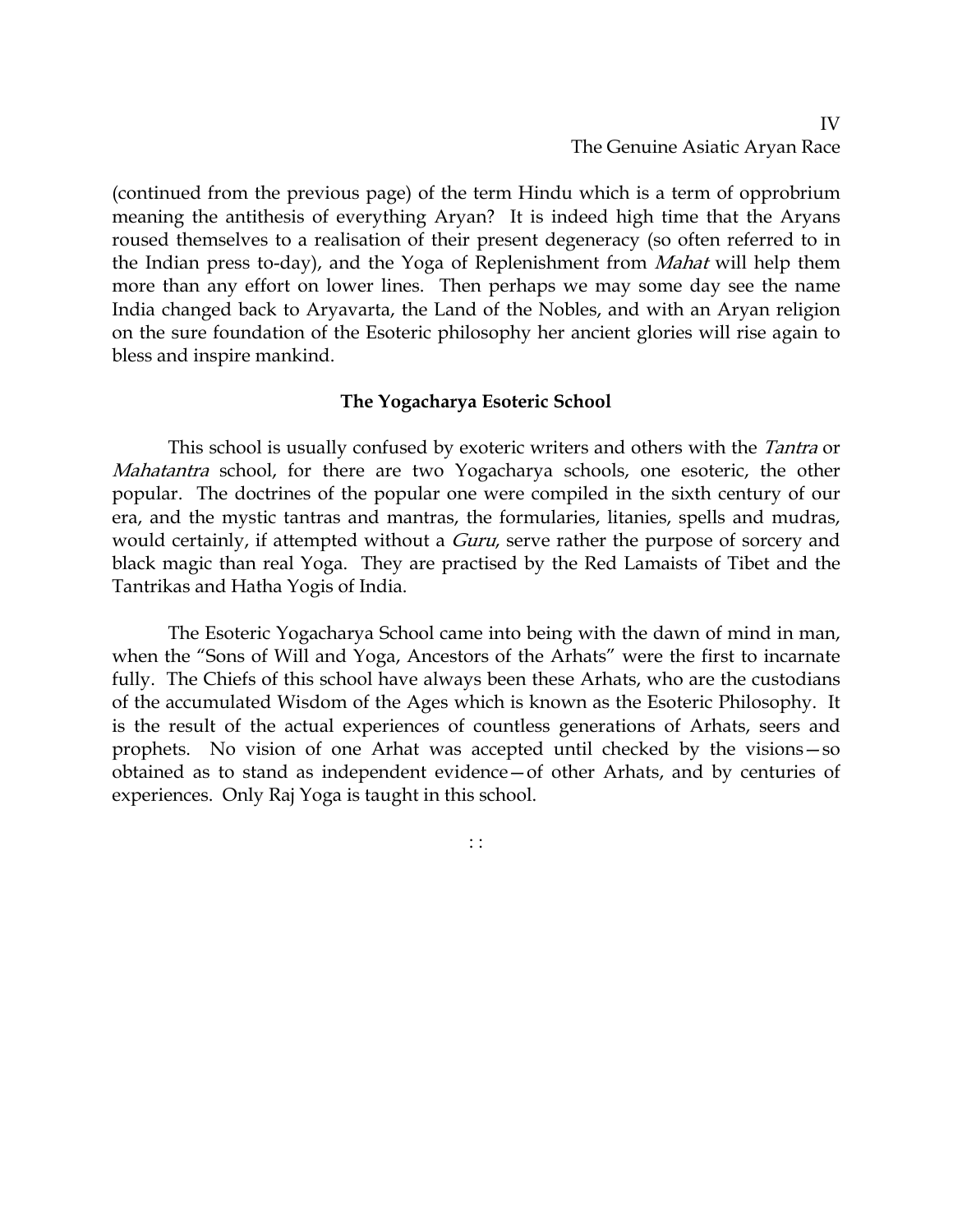### ADDENDUM

### A Famous Writer's Experience of Mental Replenishment.

In her book of reminiscences "Adventures of a Novelist", Gertrude Atherton relates the following remarkable case of help given in answer to an appeal to the "Creative Force" when inspiration was entirely lacking for her next novel. She had signed a contract and received a cheque in advance, but her mind was a blank. She went to Rouen in N.W. France for local colour and for a week walked about in vain. "Then", she writes, "inspiration came in a singular manner." Her landlady advised her to visit Bonsecours where there is a monument to Joan of Arc, and a famous pilgrim's resort. "As I was leaving she said earnestly: 'Now mind you make a prayer up there for what you want most in the world. The first prayer in that shrine is always granted.' 'Prayer!' I laughed. 'I've not said my prayers since I was a child. I had enough of prayers then.' She was a good Catholic and shook her head reprovingly. 'Very naughty of you. But if you are wise you will take my advice. Always, always the first prayer is granted.' It was a balmy day and I did enjoy the side up the Seine……I eyed the open shrine speculatively and wondered.…Was it worth while?..…Why not? By this time I was desperate and ready to try anything. I looked about to make sure there was no one approaching and then plumped down on my knees. My address to the Almighty was somewhat unorthodox. 'Look here,' I said. 'You have given me a Spark of your great body of Creative Force (recalling Herbert Spencer) and it is your duty to help me out of a hole. I must write that book! I must! I must!' I became a trifle more humble. Please. Please.' When I told Madame d'Oliviera what I had asked for she exclaimed in dismay: 'Oh, why didn't you pray for a nice handsome husband?' 'Husband!' I cried. 'Husband! What is a husband to a book? I want nothing else in life just now.' But she was far too French to understand. The next morning I sat down at my writing table, determined that as I had gone so far I would assume that my prayer must be granted. But my fiction tract was as barren as the Arctic Circle. And so it was on the next day and the next. I was in a state of profound disgust, and told Madame d'Oliviera what I thought of her and of superstition in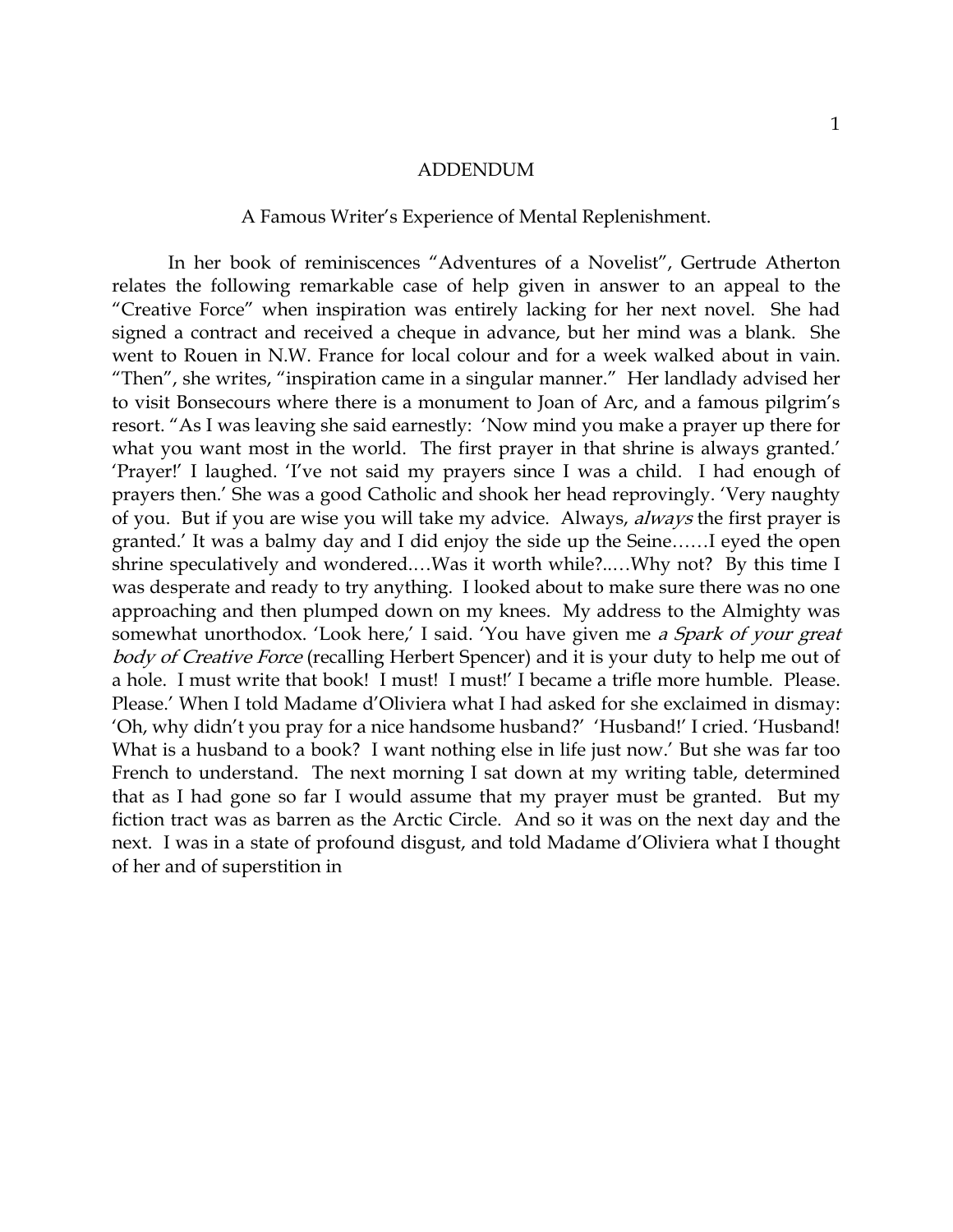### $\mathcal{D}$ ADDENDUM

(continued from the previous page) general. And then, on the fourth day, I walked almost automatically to my table and began to write. The story flowed forth in an unceasing torrent. I never knew what was coming next, hardly as if it came out of my own consciousness—rather as if it were conceived somewhere out in the ether and was using my passive brain as a medium. And there was never a hiatus; the source never ran dry for a moment; in six weeks the book was finished. As a rule I write every book three times, but this was as perfect as I could make it in one, and I made scarcely a verbal correction. Self-hypnotism? Suggestion? The subconscious jarred into action? Who knows anything of the psycho-mental processes? Catholics to whom I have told the story insist that it was a direct answer to prayer. Perhaps it was. What do we know about anything? Nothing." —See Chapters XIV, XV, XVI. pp. 264—271.

This bears a striking resemblance to the method of Replenishment from the Central Source (Mabat) described in this pamphlet to the Aryans under that title. Evidently, without knowing it, Mrs Atherton had appealed to Mabat and had thus received from the Source of Mind the replenishment of her own Manasic principle needed for her novel which she rightly calls "a Spark of Creative Force." No more striking proof of the truth of this teaching could well be imagined.

Of her second book "What Dreams May Come" Mrs Atherton writes (p. 114):— "This new book that popped out of the unknown was a story of reincarnation……I sent it to every publisher in the United States. It returned with painful regularity. Some were more than shocked. They appeared to be quite indignant. My 'central theme was too much for any sane person to swallow.' This was shortly before the organization in London of the Theosophical Society and reincarnation was practically unheard of. For that matter, the word itself had not come into use, and I used the old alternative metempsychosis. A few years later the market was flooded with reincarnation novels." At p. 319, after relating a convincing ghost story, she writes:—"I am far too much of an egoist to believe that physical death will be the last of me. I rather like the idea of reincarnation; better still of being born into other worlds where human intelligence may be more highly developed than it is on this planet. But while the discarnate ego is roaming round in space why shouldn't it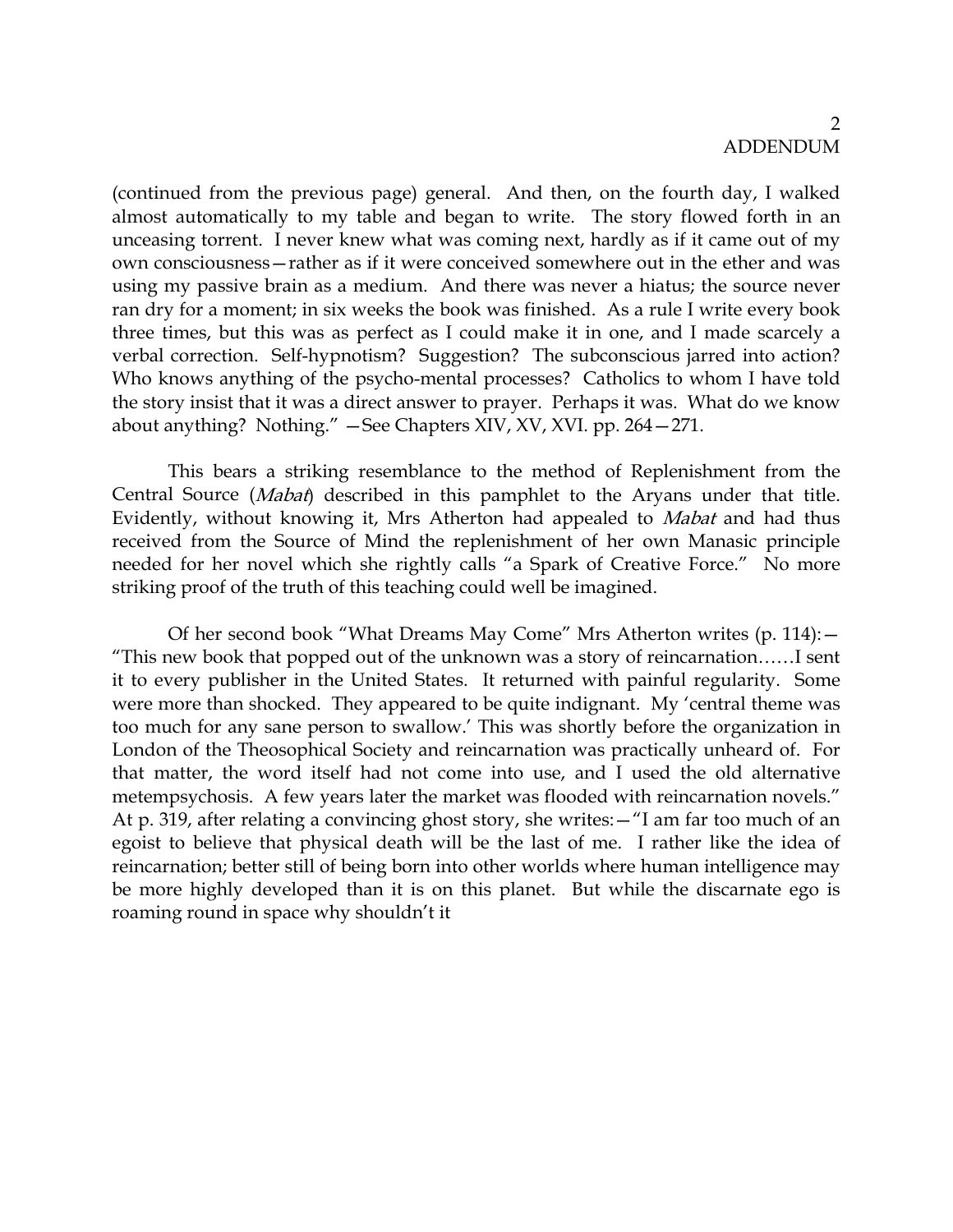(continued from the previous page) swoop down on its old haunts occasionally, if only out of curiosity? After all, there is only one thing we do know and that is that we do not know anything.

## **Some Advice from a Great Rajput Rishi**.

Alice L. Cleather, my lifelong co-worker (see back cover) was a *Cheta* since 1888 of one of the Aryan Chiefs of the Esoteric Yogacharya School. The following selections from his teachings to her will be found very applicable to those given in this pamphlet. Her complete record 1888 to 1938 will be contained in her Esoteric Memoirs which I am now preparing. They will contain much of importance bearing on the last and the present war and world affairs in general. B.C.

MOTIVE:—"Pure motive gains admission to where the MASTERS are. A Nirmanakaya is what you need. Analyse your motives. You miss clues and threads; clues to your real nature important to determine. The talisman is in the motive. If the motive be impure—Beware!"

PRAYER:—"The prayer of faith shall heal the sick. Pray and fast—Pray and fast. 'This kind cometh not out save by prayer and fasting'. Prayer is the inner will in action. Test its efficacy. More things are wrought by prayer than this world wots of, for prayer is silent will. Prayer can move mountains." Millions in England, led by the King, are uniting in silent prayer every night at 9 p.m. As their motive is mainly if not entirely unselfish, the effect of these massed wills is incalculable. To pray for strength to fight, or even to fight actively, in a just cause is approved both by Krishna and the Buddha. If an act is done as a matter of duty, without passion or prejuduce, it is done in the spirit of Ahimsa (non-violence) whether it be violent or non-violent. "The Dictators," writes Mr William Orton, "have discovered how to put the tremendous forces of collective emotion behind the collective destiny. That alone is the secret of their power." But collective will is a far greater power than collective emotion.

CRITICISM:—"One of the 'Dwellers' of your race is pert and shallow criticism. Unless you know, forbear to speak. Thus will you never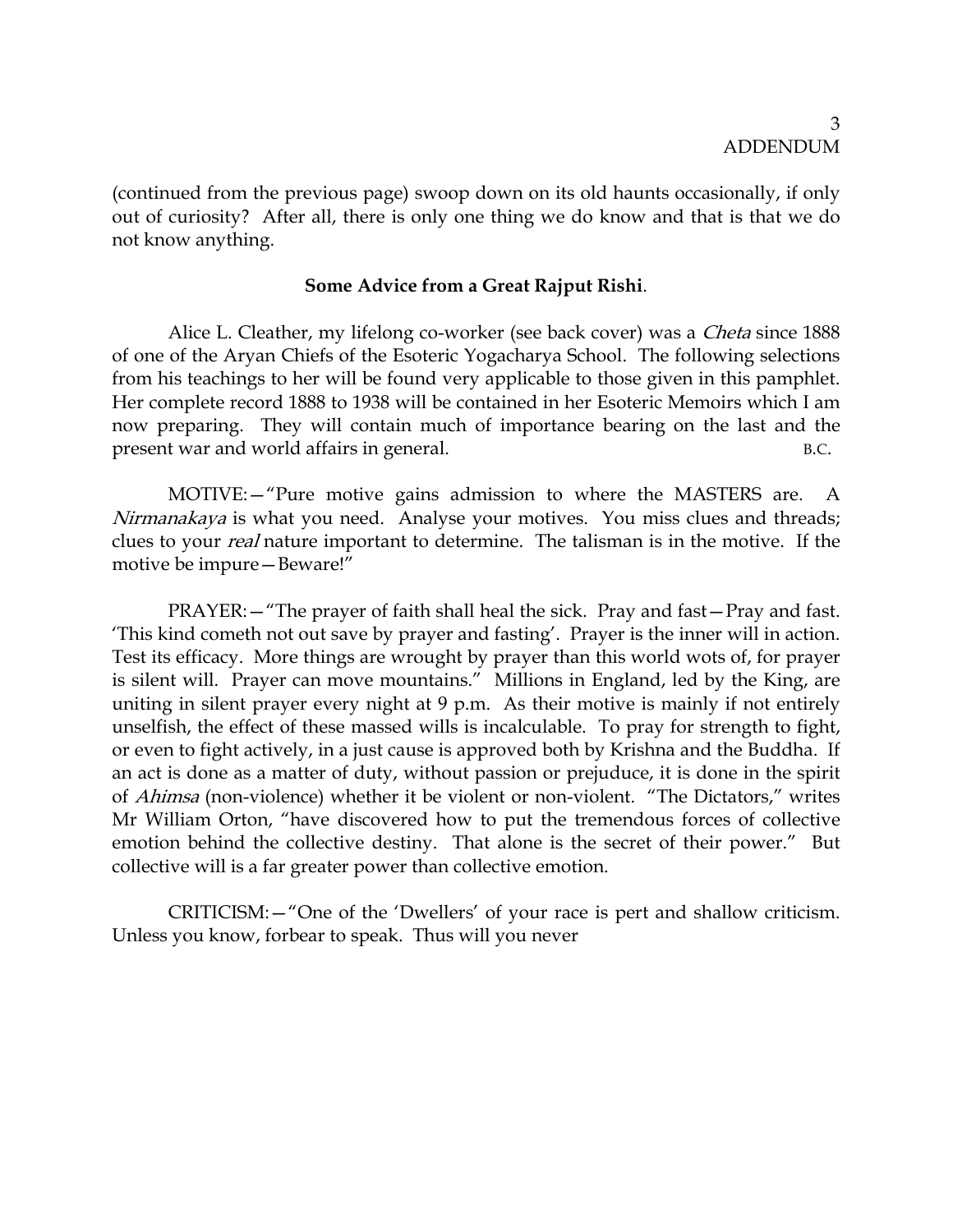(continued from the previous page) speak, for never can you know. The Oriental mind accepts. It neither cavils nor judges."

FEAR:— 'We would help you more definitely had you but more faith and less fear. Fear not. Be not so fearful. Obey and trust and all will be well. Have faith—Have faith—Have faith.

COMMUNICATION:—"Clairaudient and clairvoyant—this you must become. Call thou upon ME and I will answer—out you must call with your whole being, as if your very life depended on the answer—as it does. Do not fear to put down what comes into your head. You draw nearer to that Force which has within itself—in its heart—a supreme and awful Power; therefore the vehicle must be refined lest it be destroyed. Communication may be constant and direct but effort, often severe, is needed from *your* side. Devote more thought to overcoming obstacles. The strain of undivided service is immense, and cannot be supported by the unprepared. The training must be gradual—a question of elimination and refining carried on through years, and then the Master Hand will start the works. A serious flaw would cause destruction and many years of patient work be lost. All voices, all places are as one; and one the Power, the God-that which is not what thou thinkest thyself to be. You must be cast into another mould; the old one broken, the 'metal' melted in the *refining* fire, and then poured out into another mould, which is already prepared.

THE PRESENCE dwells with you. Strive to be conscious of this Divine Inspirer, forgetting self. Love is the fulfilling of the Law. Without this ye cannot travel on the Path. Invoke the Power; become its servant. Let it act through thee; let it direct thy course.

M ∴

Printed at the Sudarshan Press,Ranchi.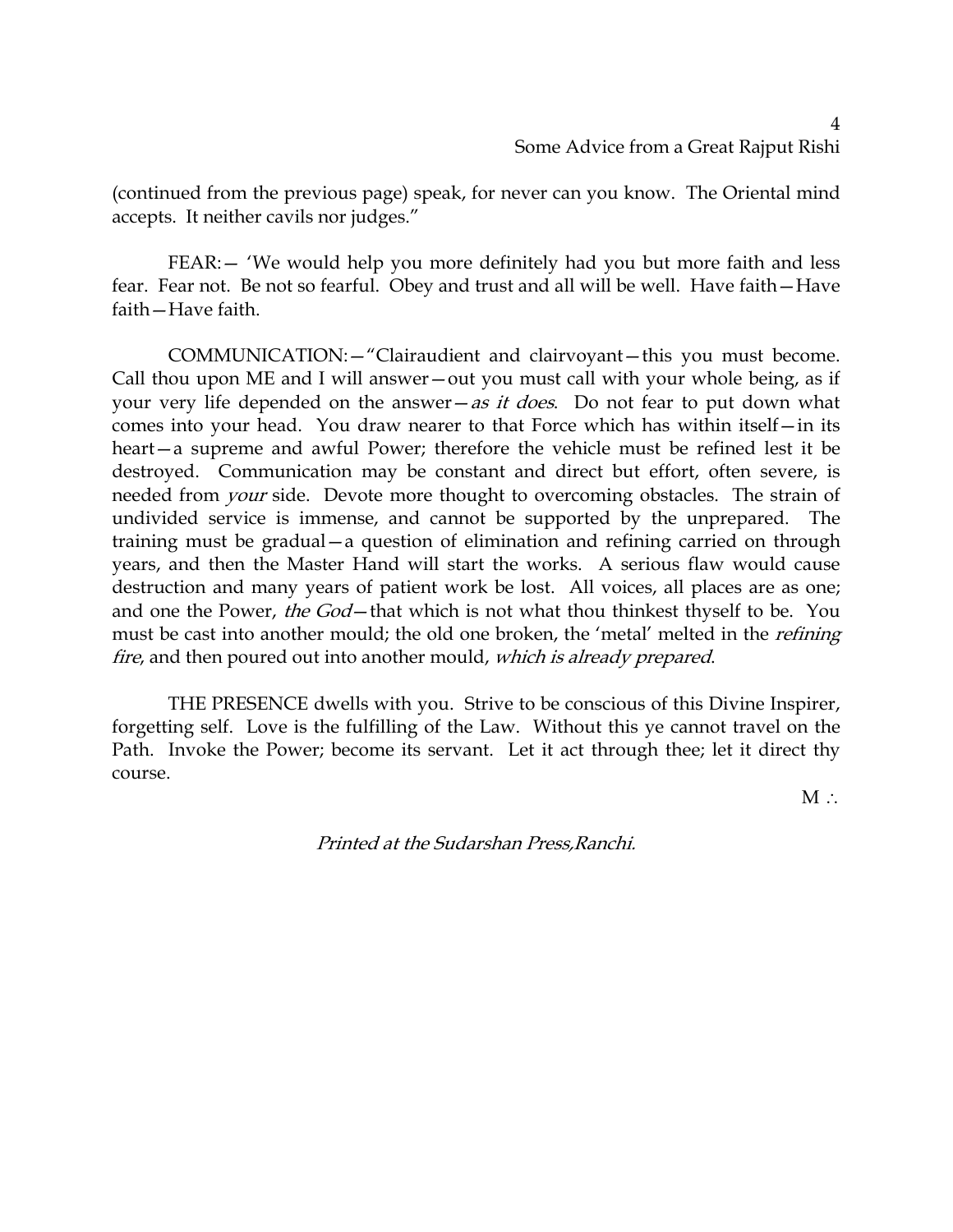#### **FOREWORD**

The whole world is flooded with books and ideas written by thousands, but nobody is able to gather a correct information about the Spiritual Path and to get the real success in life. You all will be surprised to see the plain truth in these pages that comes for your guidance and future success in all your attempts in the Spiritual practices.

Now you are in a dilemma as to the real path. You are confused with the different methods that exist now. You are worried much as you are not able to proceed even an inch. The next moment what will be your condition you do not know. I am giving you just what you actually require at present. I know well that without this you will be misguided. Have a deep study of these pages. You will understand the real secret. Just see for yourself. Think deeply on every point from the beginning to the end very carefully. Then proceed further and further in the Spiritual Path. Be steady. Reach the Goal and enjoy the Highest Bliss for ever and ever.

Ananda.

<span id="page-42-0"></span><sup>&</sup>lt;sup>3</sup> The original editor inserted at top of the page read: "V" by hand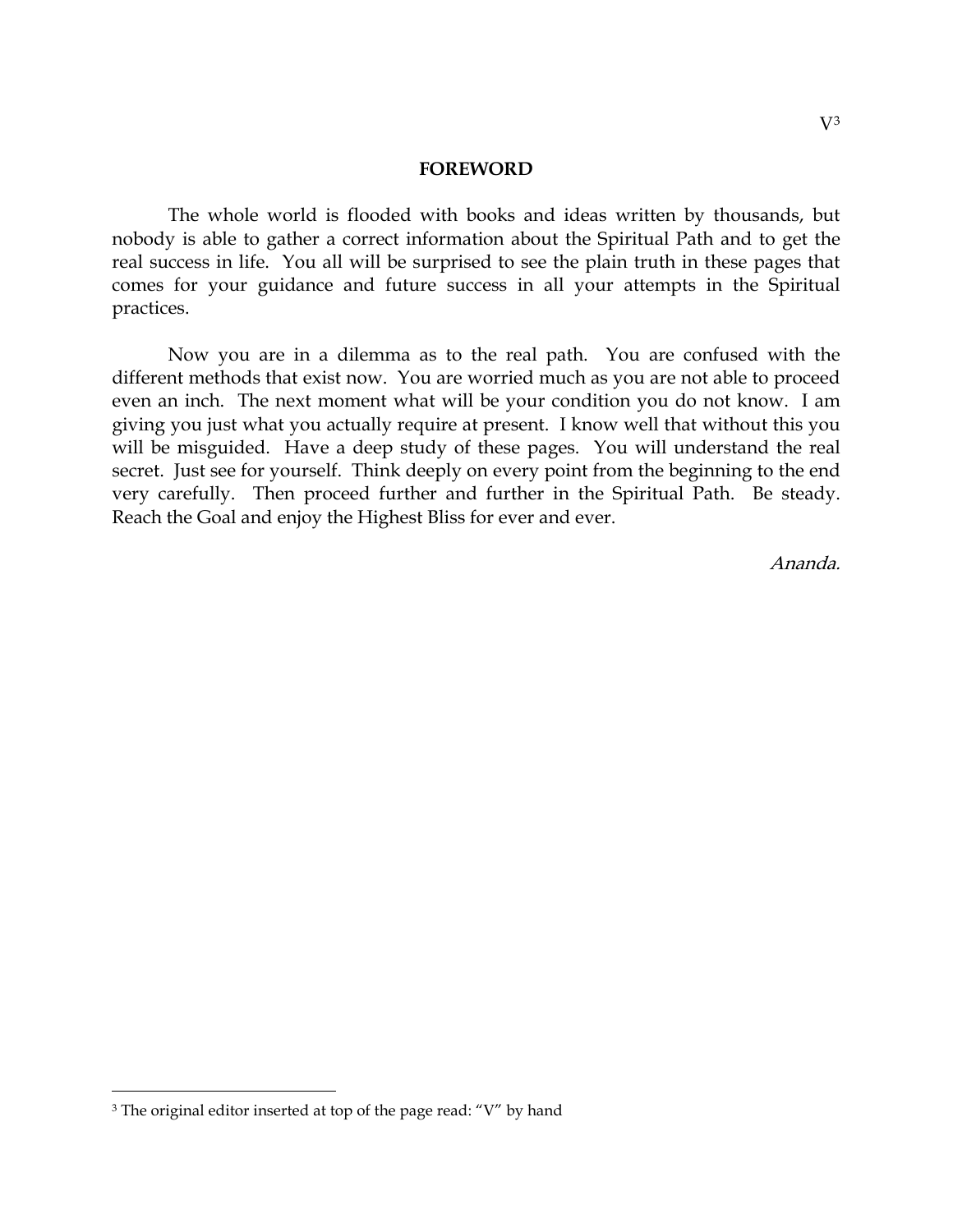# **Spiritual Aspirants Beware!**

### **OM**

### Sat Guru Paramatmane Namah

### **SPIRITUAL ASPIRANTS BEWARE!**

## **POORVA SANSKARAS**

The spiritual knowledge and thirst is a question of *Poorva Sanskaras*. You cannot expect the same amount of Zeal and enthusiasm you have, from each and everyone. If you reflect upon the past, you will clearly see how the *Poorva sanskaras* exihibited even in your youth at the age of 5 to 12. Those things you did, of course, due to the subtle influence of the *sanskaras*, which you could not have seen in a solid way with your naked eyes, in your young age and some of you will not believe that even now.

During the age of 5 to 12, if you remember, some of you would have frequented the temples, *Bhajana* parties, smeared the holy ashes over the body here and there, prostrated before the deity at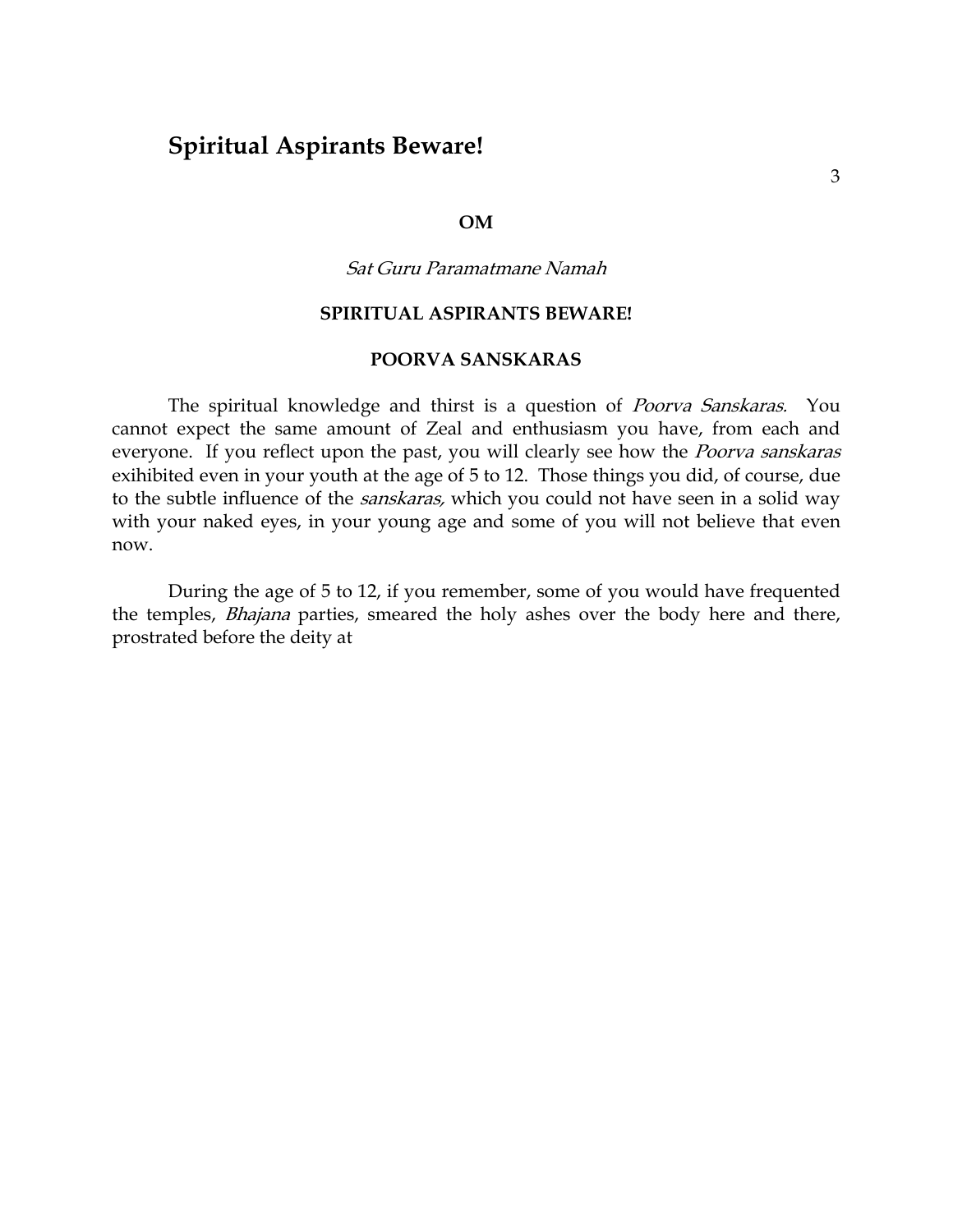## 4 POORVA SANSKARAS

(continued from the previous page) times and received Prasadams with respect. You did all these things aimlessly or out of curiosity, though not regularly and systematically. In the case of *Utsava* days, your feelings and enthusiasm were different. Some of you would have visited the temples, because your devotional parents went or for praying the Lord to give you success at your class examinations or to free yourself from the punishments of your parents by praying for their death, if they were to be strict and careful towards your behaviour and character. At times when you come across a party of *Bhaktas* doing *Bhajana*, singing His Name and Glory, you had a very great interest. You enjoyed it. You also wanted to cram a few songs to sing. You joined them in their singing. You were anxiously waiting for another *Bhajana* day. Gradually this side of activities grow by taking keen interest and part in visiting holy places, temples and Tirthas outside your town also on Utsava days. You know pretty well that you have not seen any God there, but still you continued. You do not know 'why?'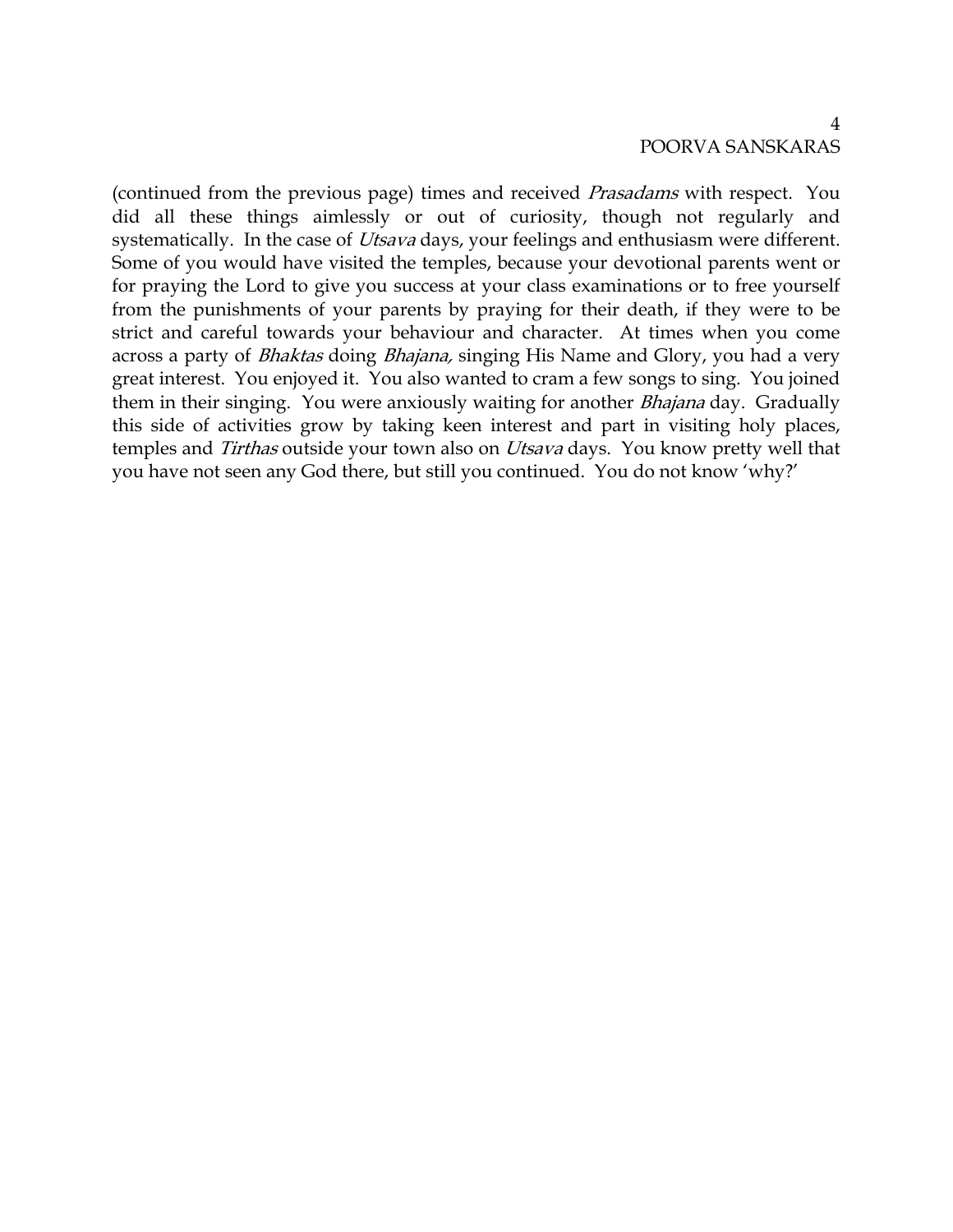## 5 POORVA SANSKARAS

Some of you would have been prevented to do all these by your parents, if they were not spiritually inclined. If you had strong spiritual sanskaras, you would have attempted to continue these activities in silence, secretly, without the knowledge of your parents and before them you would pose as if you were interested much in your study and household duties. These are all the outward symptoms of the subtle spiritual sanskaras. You would have had a spiritual push or life lift in the path, if your parents were to be of devotional type. It is a rare combination—pious parents and children of strong spiritual *sanskaras*. Even in such cases, Maya will do havoc through the parents in the form of Moha, its chief agent and restrict the spiritual progress.

As you are a man of spiritual *sanskaras*, you had a little interest in the spiritual path and you did not keep company with useless friends, classmates and the boys of your neighbouring houses. You were interested in the spiritual activities at times and you were forced to forget all these, when you were deeply engaged in your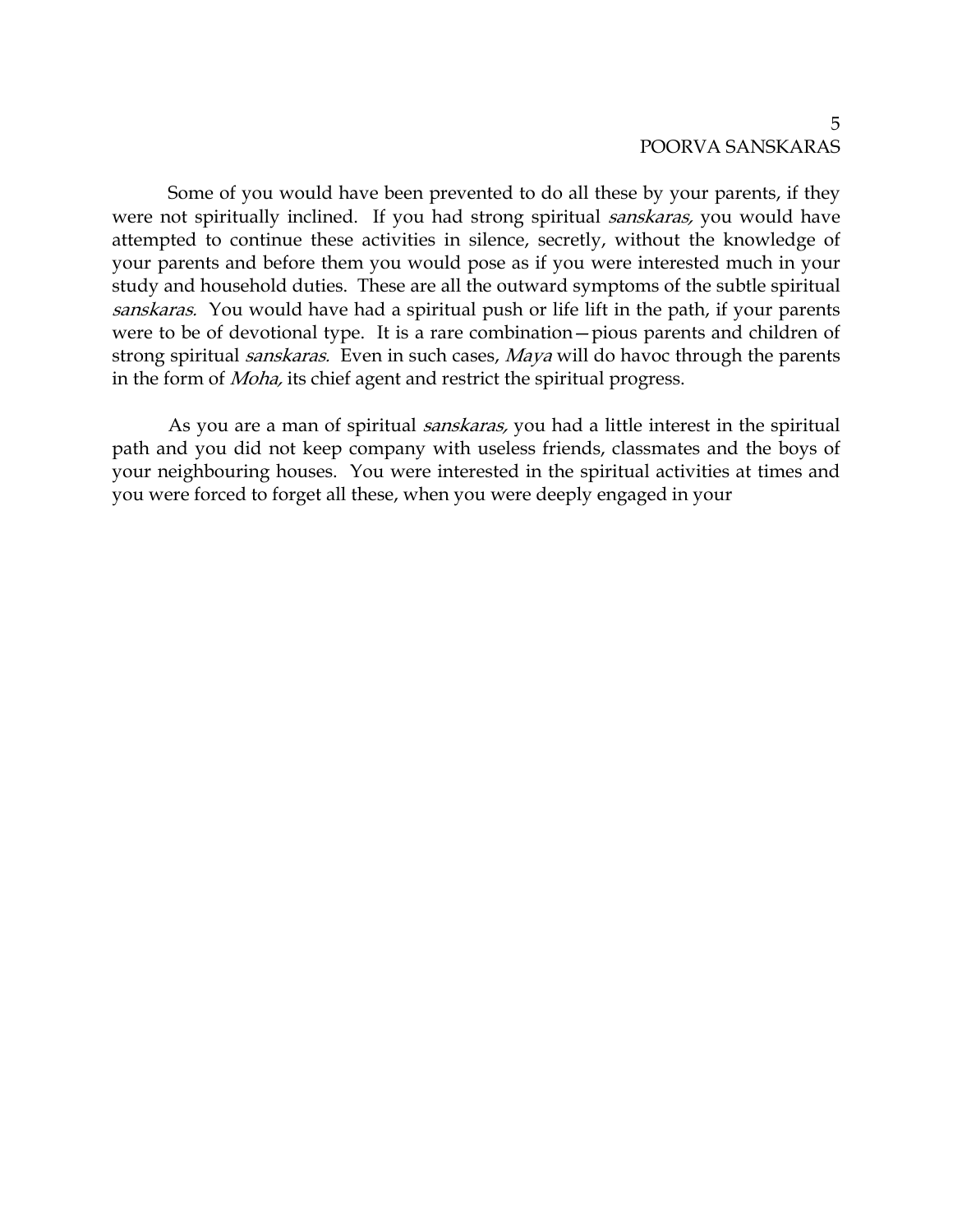(continued from the previous page) study or in the house-hold works and when your parents checked you or at the sight of a beautiful lady.

## **VICIOUS CIRCLE OF THE WORLD**

Reflect for a moment about the various sorts of the worldly people. They keep company with useless friends, waste their precious time in play not caring even for their own study, always chit-chatting and irregular to the school. Some will go out with books in their hands, pretending to their parents that they are going to the school, but actually they will waste their time in playing in the streets or sitting in a temple with their comrades—but will punctually return to the houses just after the school hours for their dinner. "Idleness is the key of beggary and the root of all evils." In this way their activities also will grow, by smoking, playing cards, disobedience, carelessness, reading novels, attending cinemas, dramas, and when they grow, it is quite unbearable visiting houses of ill fame, gambling, drinking, and developing a host of vices and impurities, thus becoming a strong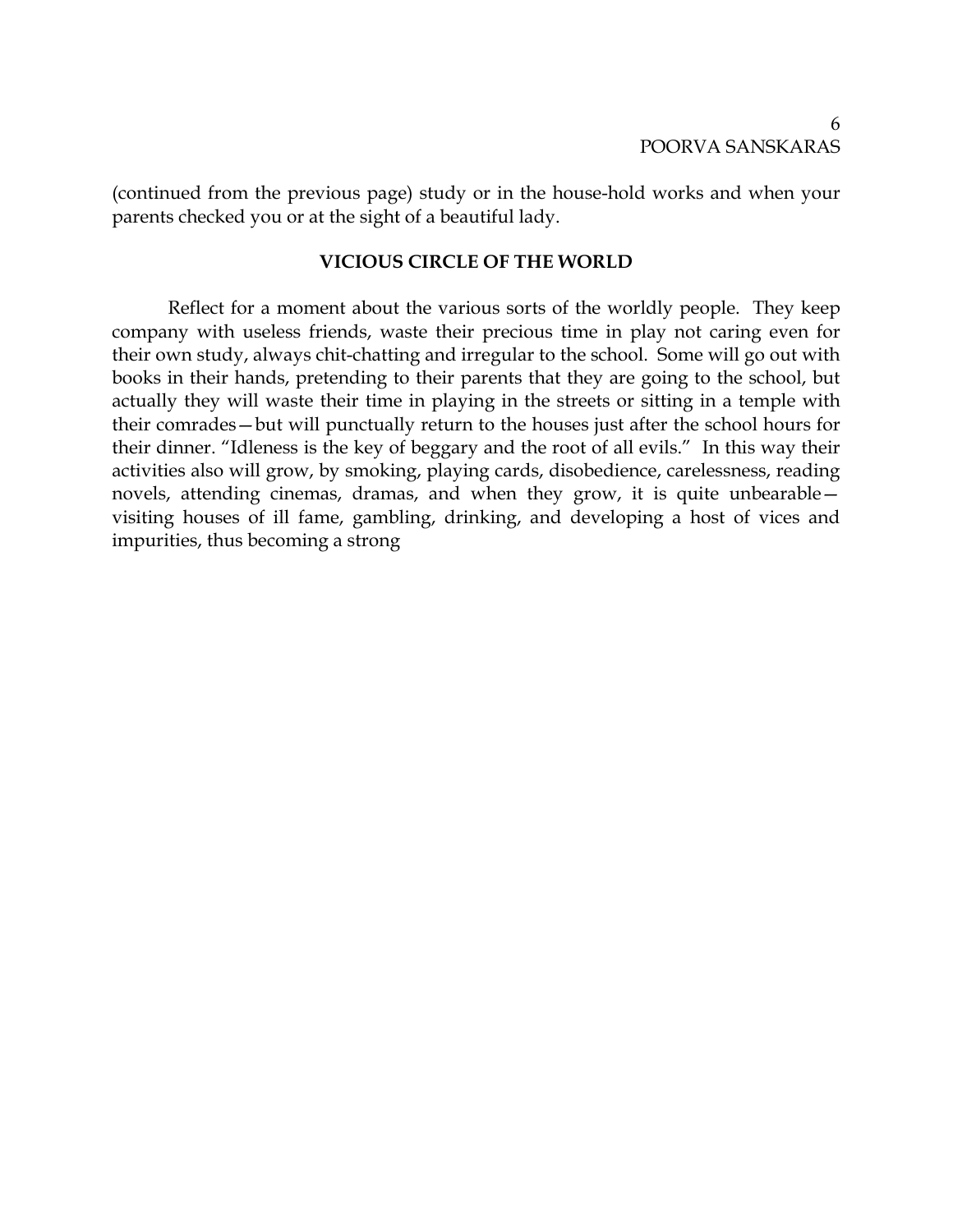(continued from the previous page) nuisance to the public at large. They are the embodiment of vicious qualities. Law courts and police department are maintained only by the Grace of this society. If you analyse their nature, you will find they are worse than a tiny germ. They are destined to have everlasting sufferings through their powerful, revolting senses. When they grow old, they repent. In some cases, this repentence never comes. They are hopelessly ruined. Yatkarma kurute tadbhisampadyate—as he does action, so he attains" [Bri. Upa.] Just hear of their fate: "na sa tatpadamapnoti samsaram chadhigaschati— Whosoever is indeed ignorant, thoughtless, always impure, he does not obtain the Goal (but) comes again into Samsara" [Katho. Upa.]

These people will at times mock at the pious persons, causing them disturbance in every way. They are the greatest obstacle to the spiritually minded people. When they go hand in hand with ladies and at other instances, the minds of the spiritual aspirants are poisoned. These people are not so vicious in their youth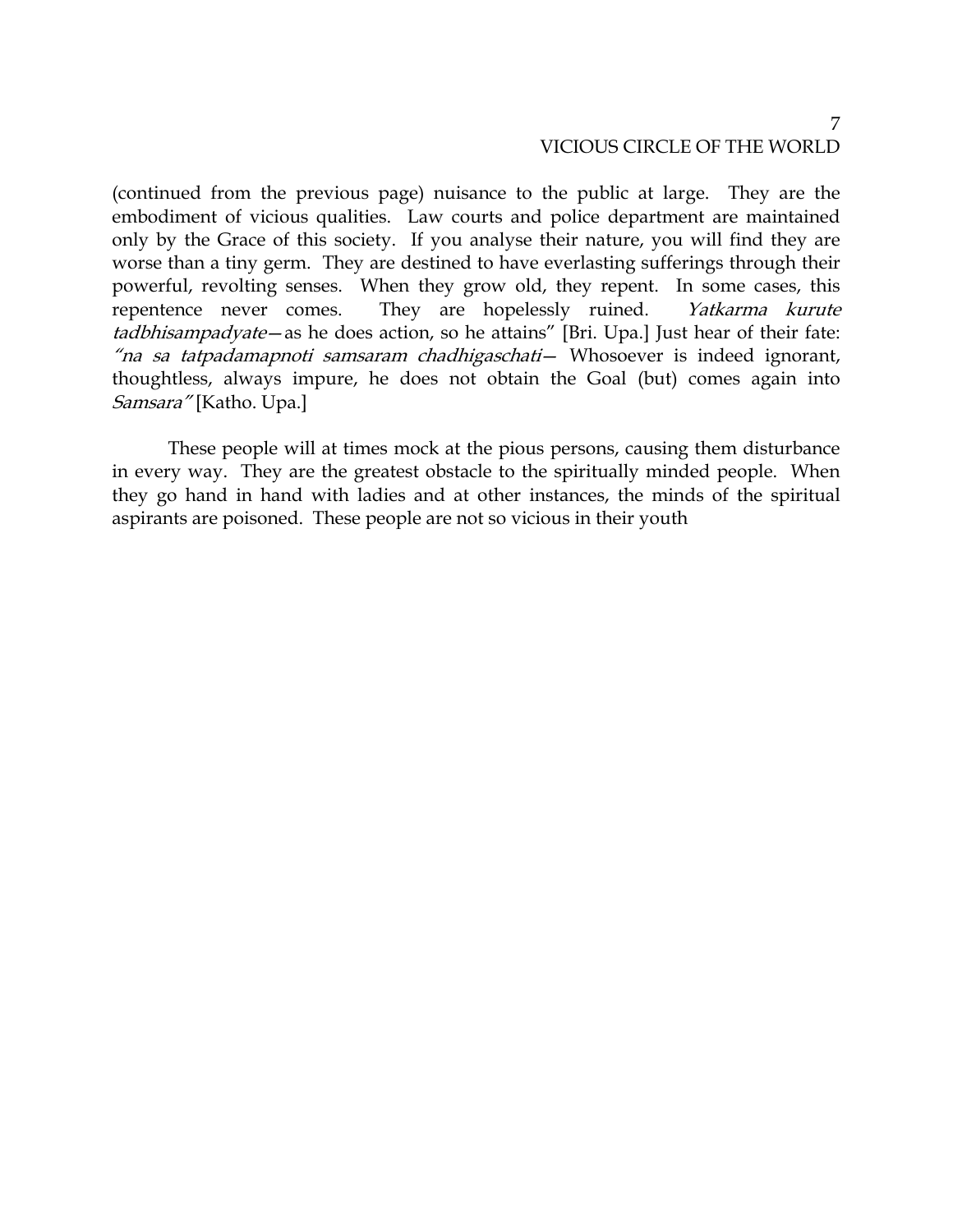(continued from the previous page) They had only very little bad sanskaras. But their vicious circle, useless society made them worse day by day. Such is the powerful influence of bad society. Automatically and unconsciously they came into the clutches of these people. If they had taken recourse to the society of the pious people, they would have been saved.

### **ORDINARY WORLDLY PEOPLE**

Again you have another set of people who are neither particular about the spiritual path nor are they affected by the vicious society. They are quite indifferent to this promiscuous assembly. They are very particular in their youth only about their own studies, household work and obeying their parents. Only these people now appear with different distinctions and worldly fame. They move along with the world in the usual way. When they grow they are particular about their stomach, wife, property, and children. Nothing else seems to be important to them. By the influence of *Maya*, they are strongly attached to their wife and children. Their chief aim and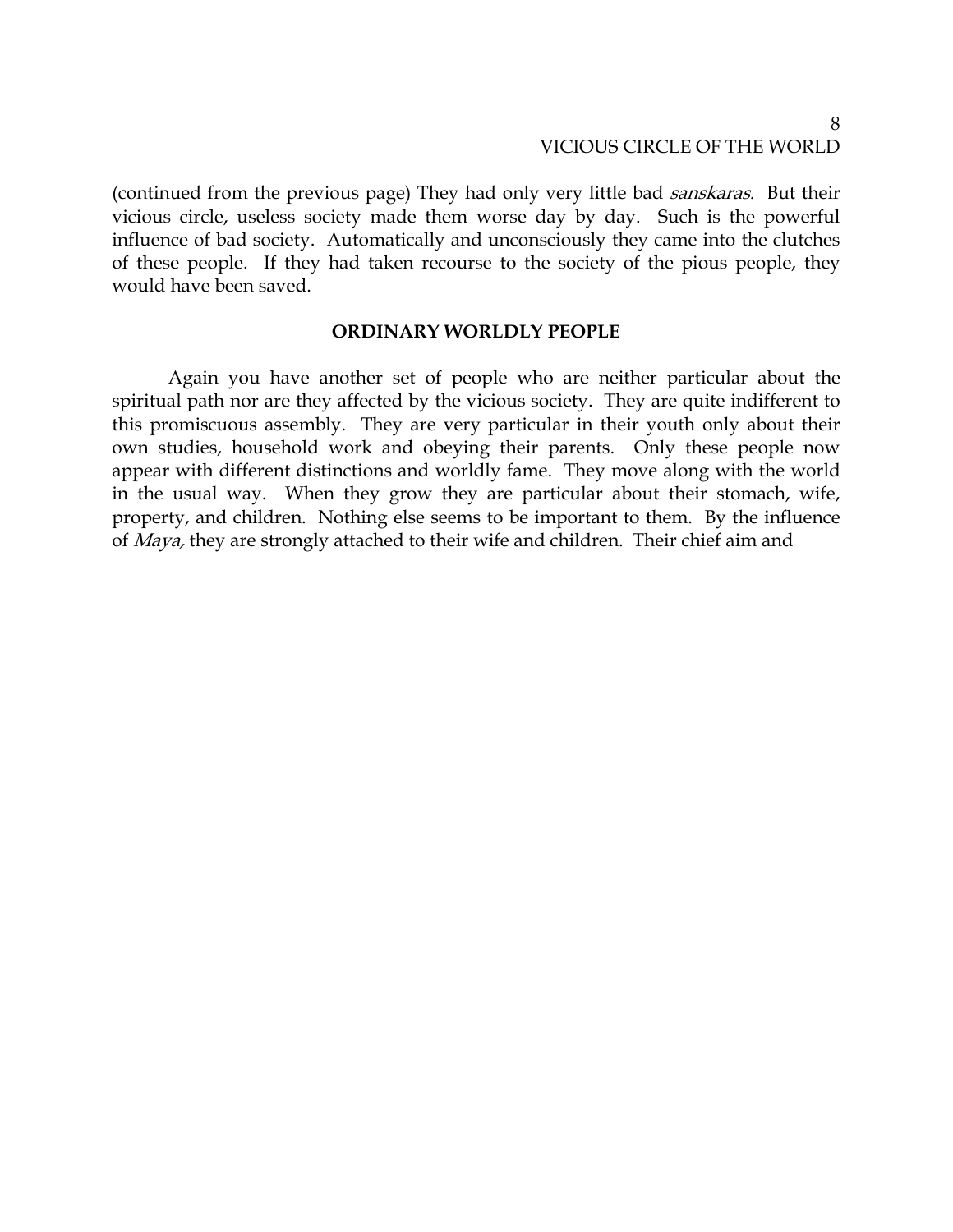# ORDINARY WORLDLY PEOPLE

(continued from the previous page) Goal in life is how to get more money to adore and worship their family. In the acquisition of money, some will commit all sorts of undesirable actions, even murder. These people out of curiosity to acquire some Siddhis or God's Kripa, will attempt to do some kind of *Japa* and *Puja*, so that they might fulfil their ambition. They will never get any progress as their minds are fixed in the objects of sense-enjoyment. Some will work with selfish motive to get few conveniences, public fame and popularity. If they fail to get fame, they will never give up hope. After a little study of a few religious books, with their own corrupted heart and poor book knowledge, they will come to the public to proclaim some nonsense as Truth through their irrefutable arguments as to the non-existence of God. They form their own friends and followers. This is another set of people that go in the world without knowing what will be their condition the next moment.

### **THE PIOUS SOCIETY**

If some of the common people are affected in their health or in case they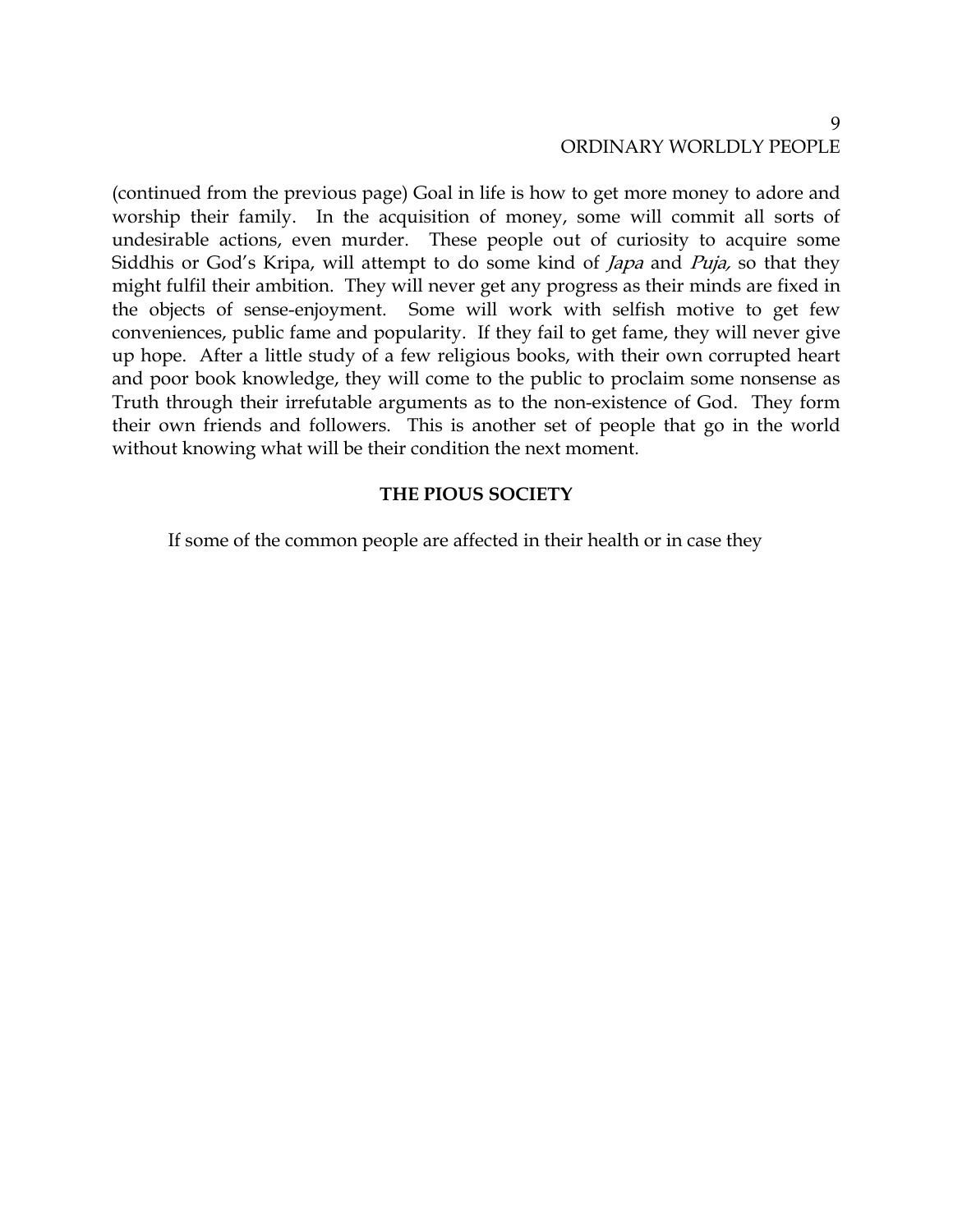## 10 THE PIOUS SOCIETY

(continued from the previous page) have heavy loss in their business or due to the death of their nearest relatives, they enter into religious controversies—they seek Sat Sanga and begin to do a little Japa, Puja, etc. As they do for a few days, there will be some break due to death in their family, if not at least a buffaloe. If nothing happens in their family, perhaps they will have to attend the cremation of their friends. If this is not the case, they will have to be present for the marriage function and in satisfying others for "formality" sake. Apart from this obstruction, there will be a drama by the famous actors or the extraordinary feats of Prof. Ramamurthy. At once they will determine to attend. In addition to this, some of their useless friends will tempt them by saying: "He is no man without seeing this rare opportunity." Even if they have only half mind to go, this will make them attend surely. Even in this temptation some will hesitate to go. In that case, a word from their wife is quite sufficient. It is the only Mahavakya for them. In this way if they are carried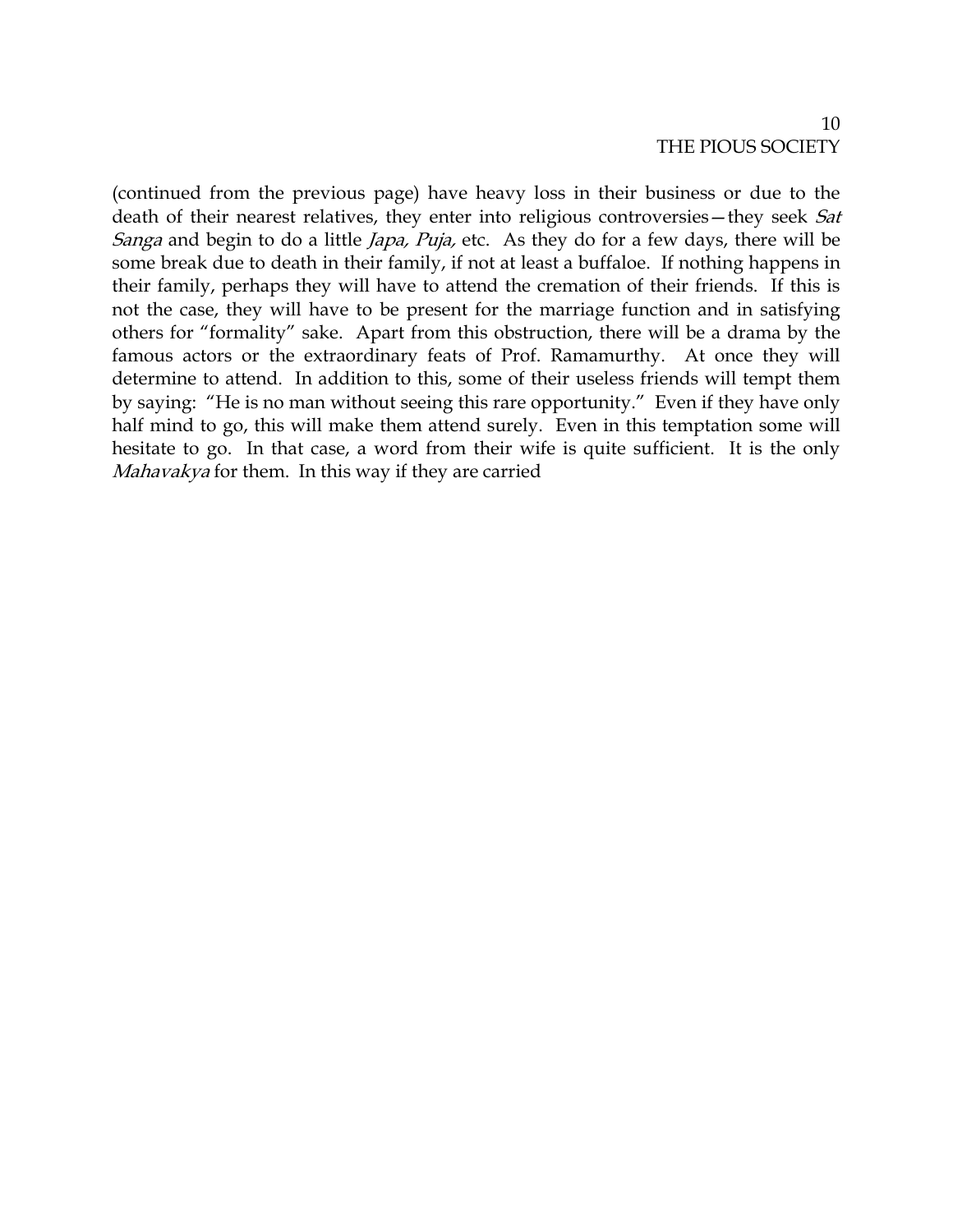## 11 THE PIOUS SOCIETY

(continued from the previous page) away, what spiritual progress they can have? Some will grumble "I have no progress. I am doing *Japa*, etc. sincerely for the last 6 years. God has no eyes". Such people cannot fix their minds on the *Lakshya* even for a single second. They will not care to see their own weakness. Some will know that they are not advancing at all, but will pose as a great *Mahatma* by wearing a lot of *Rudraksha*, smearing a bag of holy ashes and ringing the bells before the deity. They will dress themselves in a grand way to get public attraction. At times before their friends they will talk to the deity and convey the demands, requests and orders of the deity to the public, thus cheating the world. Who are fond of mutton, drink, etc. will sacrifice a flock, in the name of God. If some are sincere, they will plainly accept their bankruptcy in devotion and ask all the *Sadhus, Sannyasins,* priests and *Jyotish* to show them a remedy to get success.

One Sannyasi will ask him to worship Krishna, another Rama and afterwards Kali. After a few days another Sadhu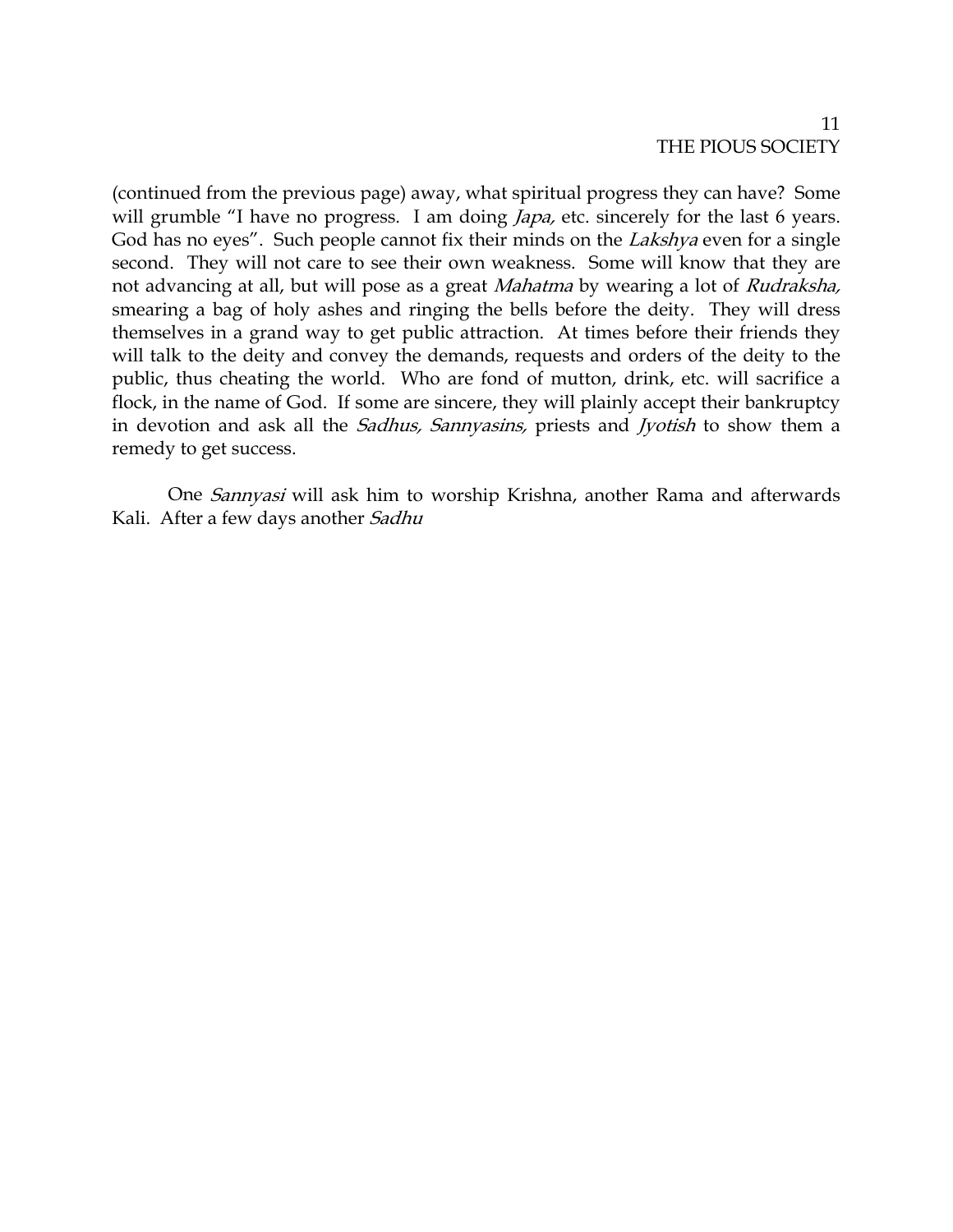## 12 THE PIOUS SOCIETY

(continued from the previous page) will ask him to do Nitya Karmas, Pitru Srardhams. Again there will be another suggestion from a *Jyotish* to do Santi Abishekam to Sani Bhagawan and will produce a bill for Rs. 120. There will be no benefit still. On enquiring a *Yogi*, they will have instructions "Do Pranayams 160 times daily and bring the Kundalini to Swadhistana Chakra." There a doctor will boldly assert "Your nervous system is very weak." In this way in running here and there they are assailed with more doubts and confusions. Some get a thorough hatred of the spiritual path and will enjoy a fine bon-fire of their scriptures and will actually attempt to break the idols and pull down the temples if they have no fear of the existing Georgean rule.

Some who do not bother much, with a little steady faith in one Guru, one Mantra, one Devata, will do some sort of spiritual practices according to their capacity and be contented with their lot. They begin to read religious books. They come in contact with different living sages. They select their own Guru. They have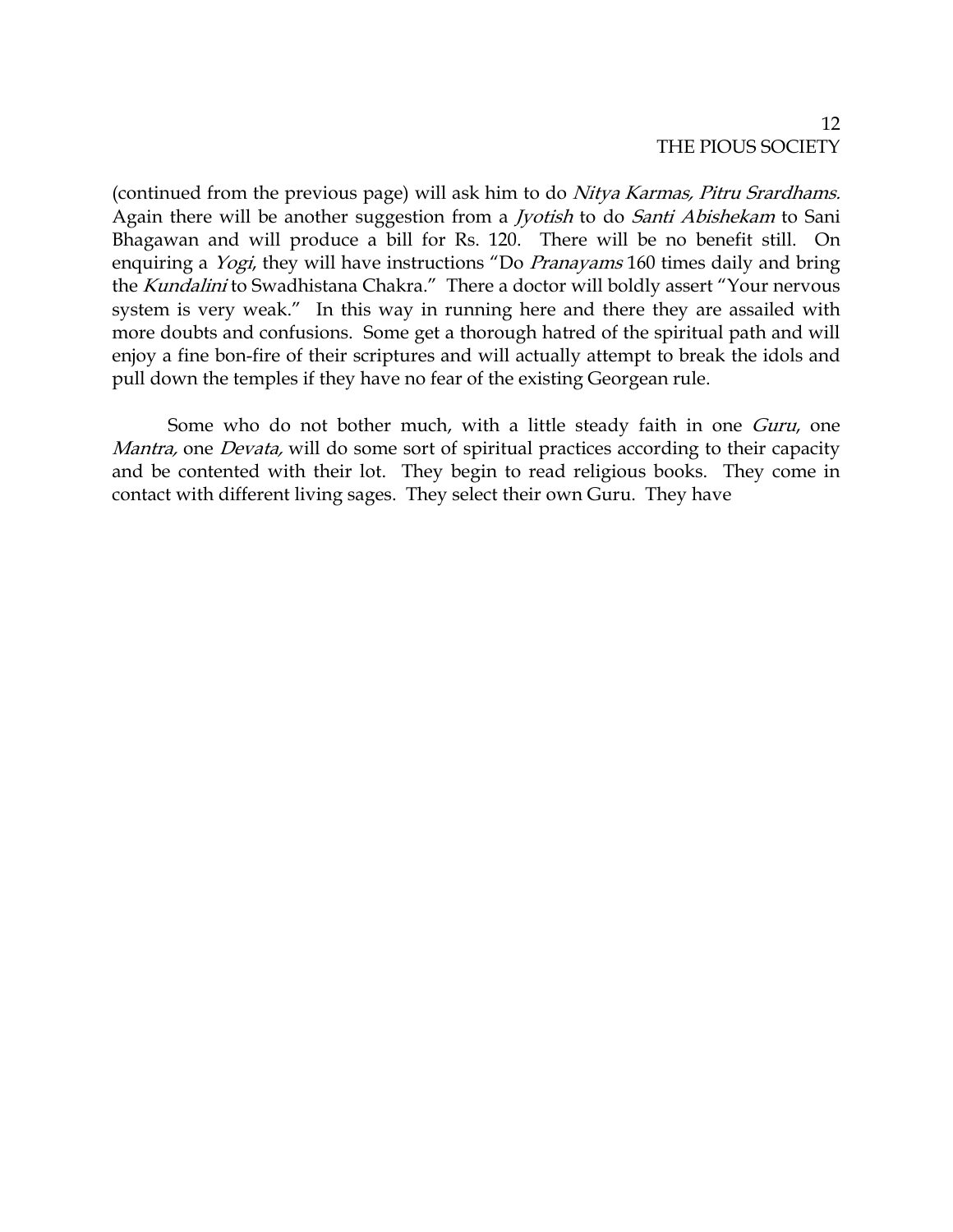(continued from the previous page) perfect faith in his words. They do self-surrender and support all the religious people and institutions. Gradually they attain Peace and Happiness.

### **TRUE ASPIRANTS IN THE WORLD**

In this way you begin to analyse the various kinds of people in the world. As you have good spiritual *sanskaras*, you had no concern with the worldly people. You are trying to do something in the spiritual path. Everyday as you reflect upon the miseries of the world and the happiness of the *Sadhus*, there is a symptom of *Vairagya* and you prefer to become a *Sannyasi*. When you attend a Katha, Bhajana or on Utsava in a temple, you are elevated much and you resolve to devote your whole life at the service of the Lord. The world distracts you at every step. The moment you look at the man in the company of a woman or when you see a man going in a car in full suit, you at once wish to imitate. When you glance at a man with a nice crop, you also desire to have a crop — the result is, to-morrow you will stand before me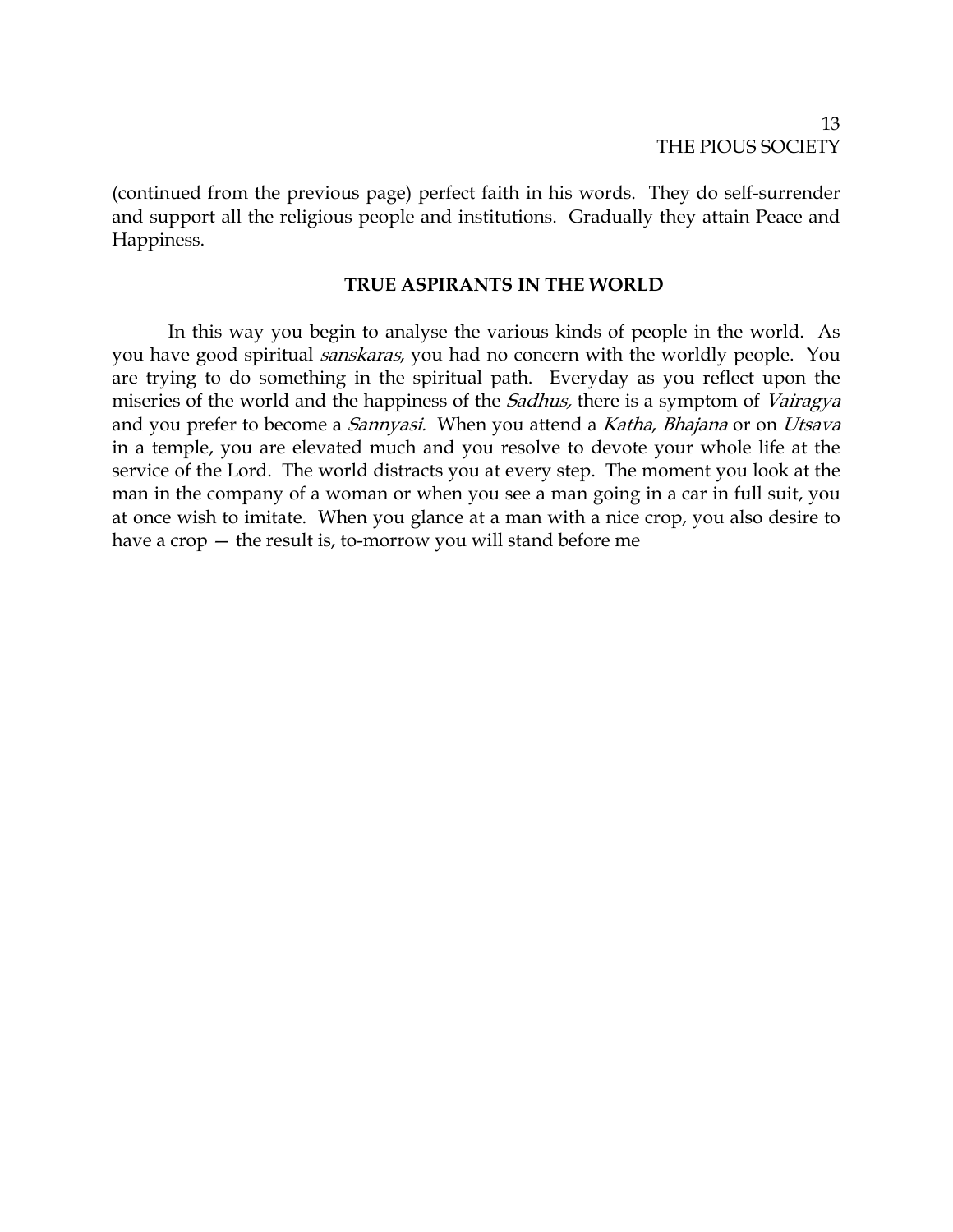### 14 TRUE ASPIRANTS IN THE WORLD

(continued from the previous page) with a crop. Here is another man whom you recognise "my intimate chum," will take you for Raghavadas Laddu, and Arya Bhavan Alva, Komala Vilas Coffee. Another will tempt you with the latest invention "Pictures are talking, singing and dancing." Even if you had not the desire of your own, you will satisfy me by bringing your foolish principles "etiquette, manner and discipline" of the world.

You are carried away by the worldly waves whenever you look to this side of sense-enjoyment and you are taken by the spiritual path when you open the misery pages of the fleeting world. Thus you are kicked here and there like a foot-ball until you get a strong Vairagya and the Grace of a Guru.

When the aspirants are thus struggling, if they had poor spiritual *sanskaras*, they will enter into the world by marrying a girl and undergo miseries, troubles and worries from all sides. The real pity is when once they are caught in the net, they cannot leave the world, even if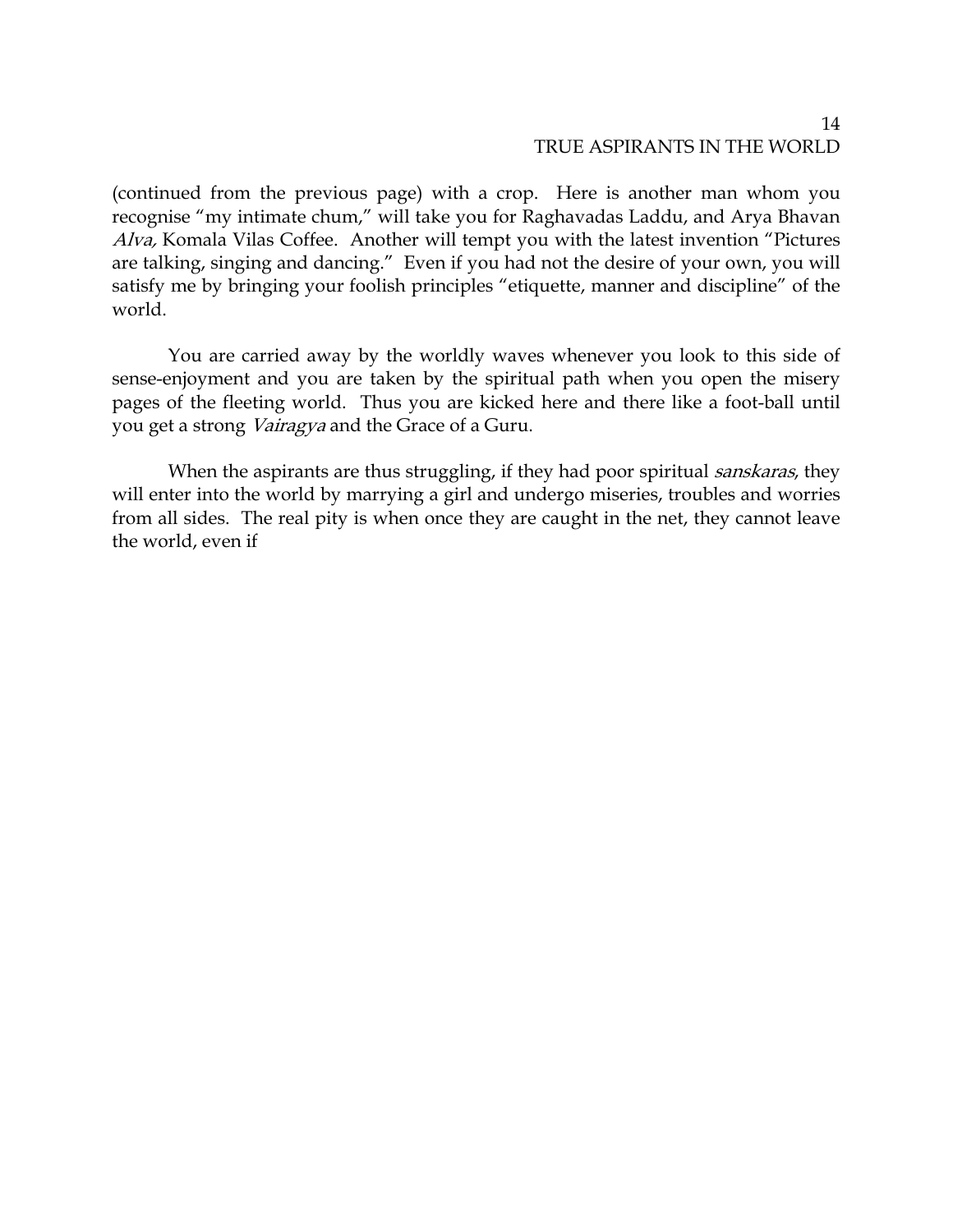(continued from the previous page) they sincerely wish it. They are under the bondage for life through "wife."

There are some parents who dupe their children by giving them in marriage while they are too young and ignorant, thinking that it is *Dharma* as if they know the Shastras well. How many cases of weakness, poverty, disease, unemployment young widows and premature death. This is the root of all evils. Every house contains some blessings of this sort. Your neighbour's daughter was given in marriage to a boy 5 days ago. Yesterday the boy was attacked by fever and now his body is taken to the burial ground. Similar cases are seen everywhere. Just consider the condition of the mind of the father of the girl. Remarriage is not possible, as the head of all the *mutts* and priests will force him with *Sanatana Dharmic* rules. It is contrary to the *Kula* and *Gotra* to admit her in the college for study. He is worried for days together and after all the girl is kept fully shaven in the corner of a room counting her *iddlis* and *thosais*: "A minute to smile and an hour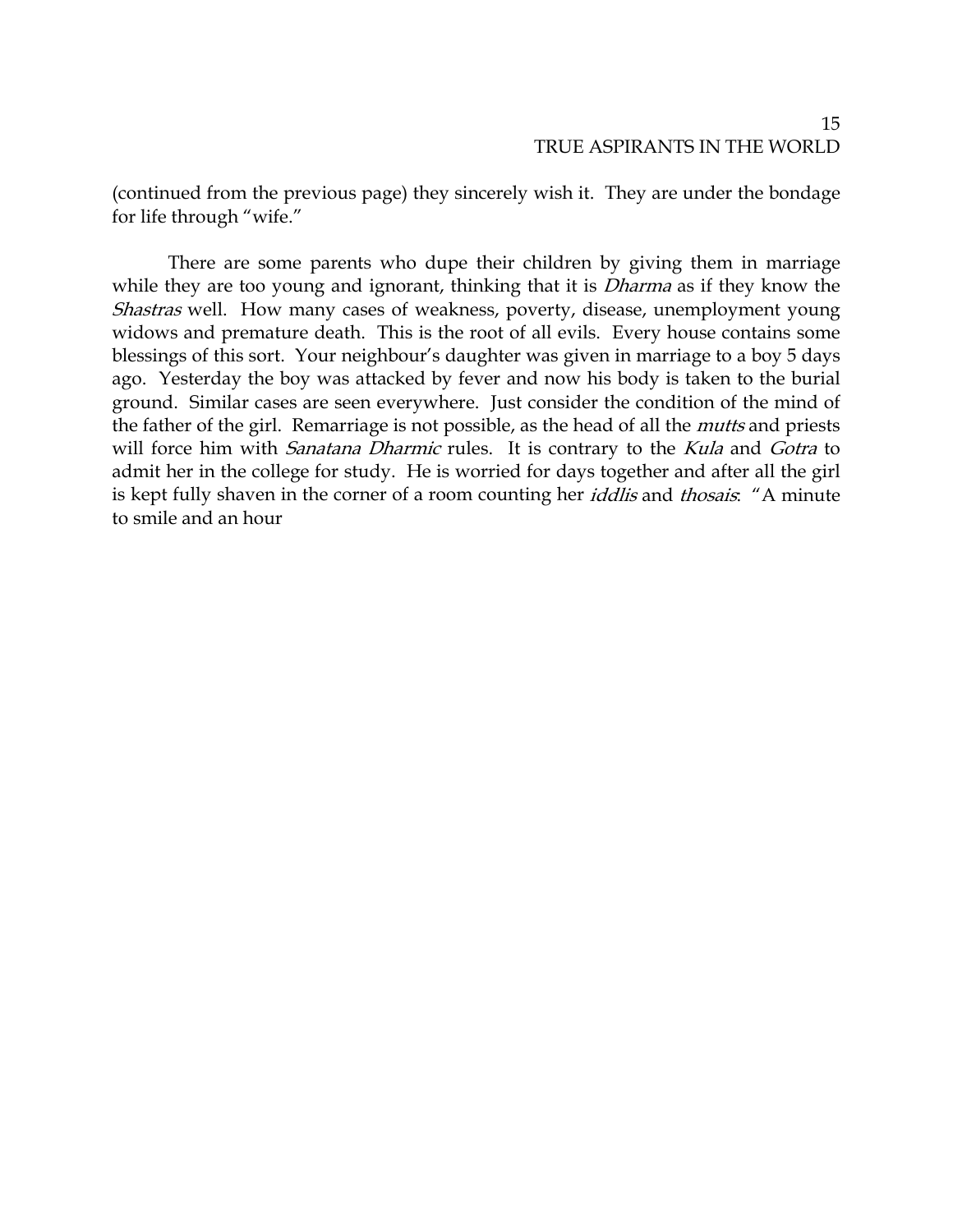(continued from the previous page) to weep in; A pint of joy and a peek of trouble." I am not saying anything against the principles of religion in the name of Sanatana Dharma and God. I am only suggesting to the parents not to force the marriage bond till their children grow. When they attain age, if they are slaves of their senses, let them marry even half a dozen times. This will remove poverty from the world. Thousands of troubles and worries can be easily removed. You will see the Peace and Happiness everywhere. The world will contain several Sankaras, Ramanujas, Christs and Buddhas. Worldly-minded elderly fools know pretty well that there is not an iota of happiness in a woman. From their own long experience let them honestly say whether they had spent a single happy day after their marriage. They repent from the bottom of their hearts and pray to God to remove their sufferings of the family life. Still, I wonder, how they dare to dupe their children.

Those who have strong spiritual sanskaras, cannot remain long in this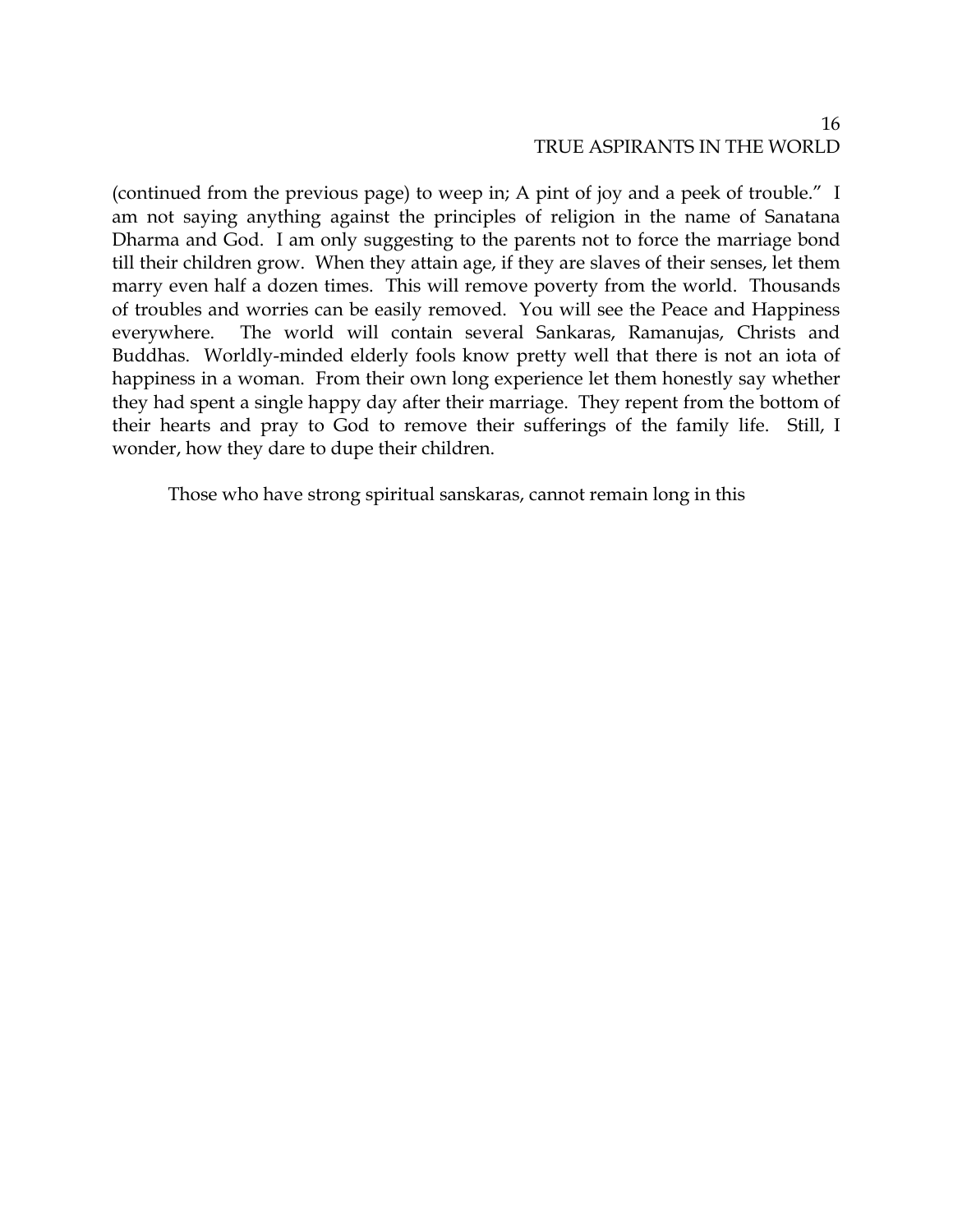### 17 TRUE ASPIRANTS IN THE WORLD

(continued from the previous page) nasty world. Their minds will always be on Spiritual Glory and even after their marriage, in a few days or months, they will run away from the world leaving their wives helpless. The public will accuse the innocent aspirants. Think well — who is to be blamed?

Some real aspirants if they are wise, when they come to know that their parents are proposing marriage, that very moment they will slip away and nobody can find out their whereabouts. After a few years they will be known to the public as Swami so and so.

Now you have seen sufficient examples of the different types of people in the world. If you are destined to enjoy the Spiritual Glory, you will be running after Sat Sang, temples, etc. You are busy in reading religious books by various authors. Really you do not know the A, B, C, of the spiritual path. You have studied only a few books with half understanding. You have seen one or two Sadhus and Sannyasis. Now according to your own mentality, you imagine a

2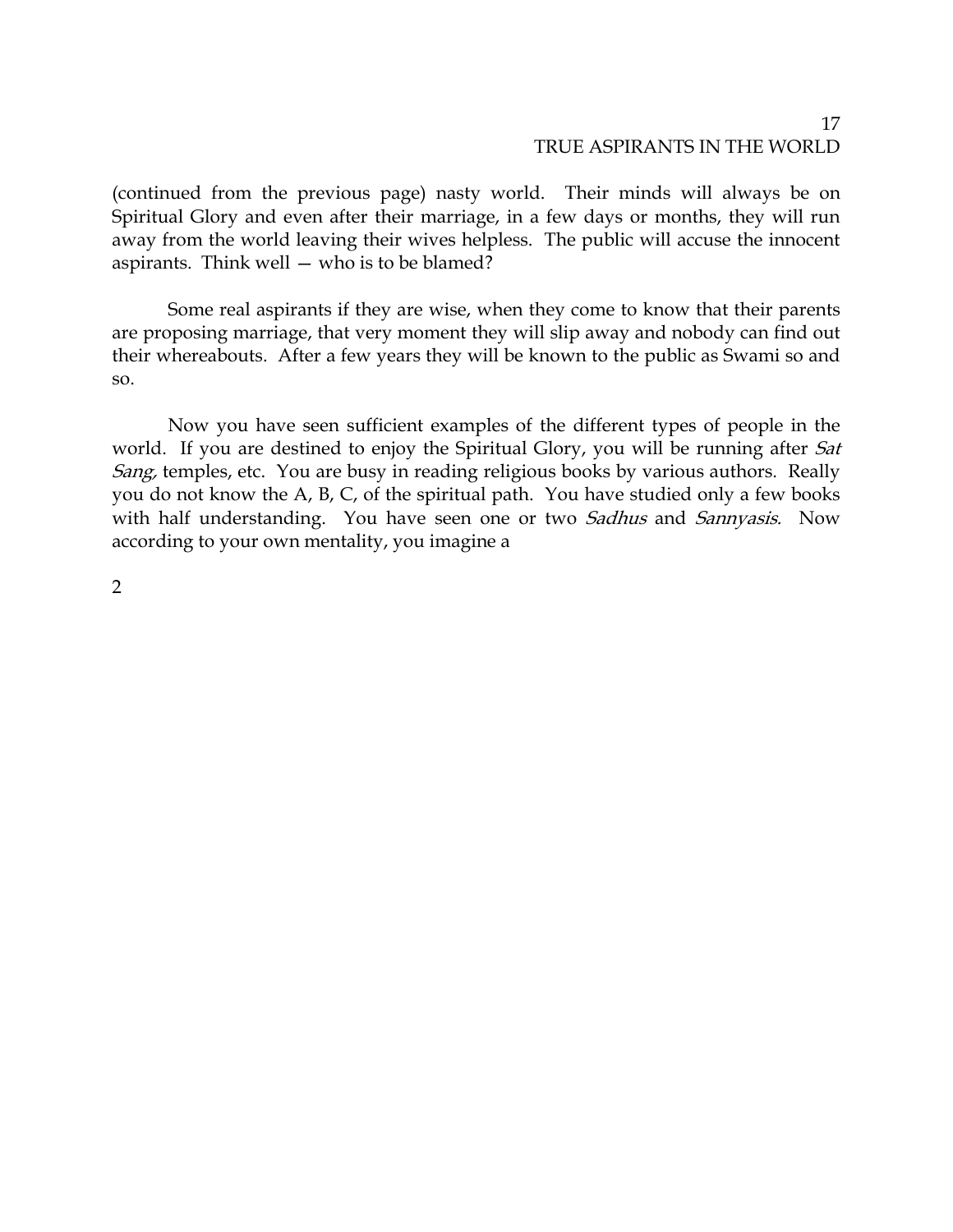## 18 TRUE ASPIRANTS IN THE WORLD

(continued from the previous page) particular method to be the real spiritual path. God only knows whether you are right in your mental conception. If you are carried away to the spiritual path with your present convictions, you only will realise the result, good or bad. Your enjoyments, sufferings or repentence in the spiritual path is based upon this mental conception. Therefore,

## BEWARE! BEWARE!! BEWARE!!!

Be very careful in forming a defenite conception of the spiritual path. Now I will describe about the different conceptions of the aspirants. From the following, you can easily predict whether you will enjoy or suffer in your spiritual march. Your horoscope and good omens are not at all necessary. Read this carefully, my dear brothers, and be sure of your future condition.

## **THE TEMPEST.**

From the old Puranas and the imaginary pictures of old *Rishis* and sages, you form an opinion that real spiritual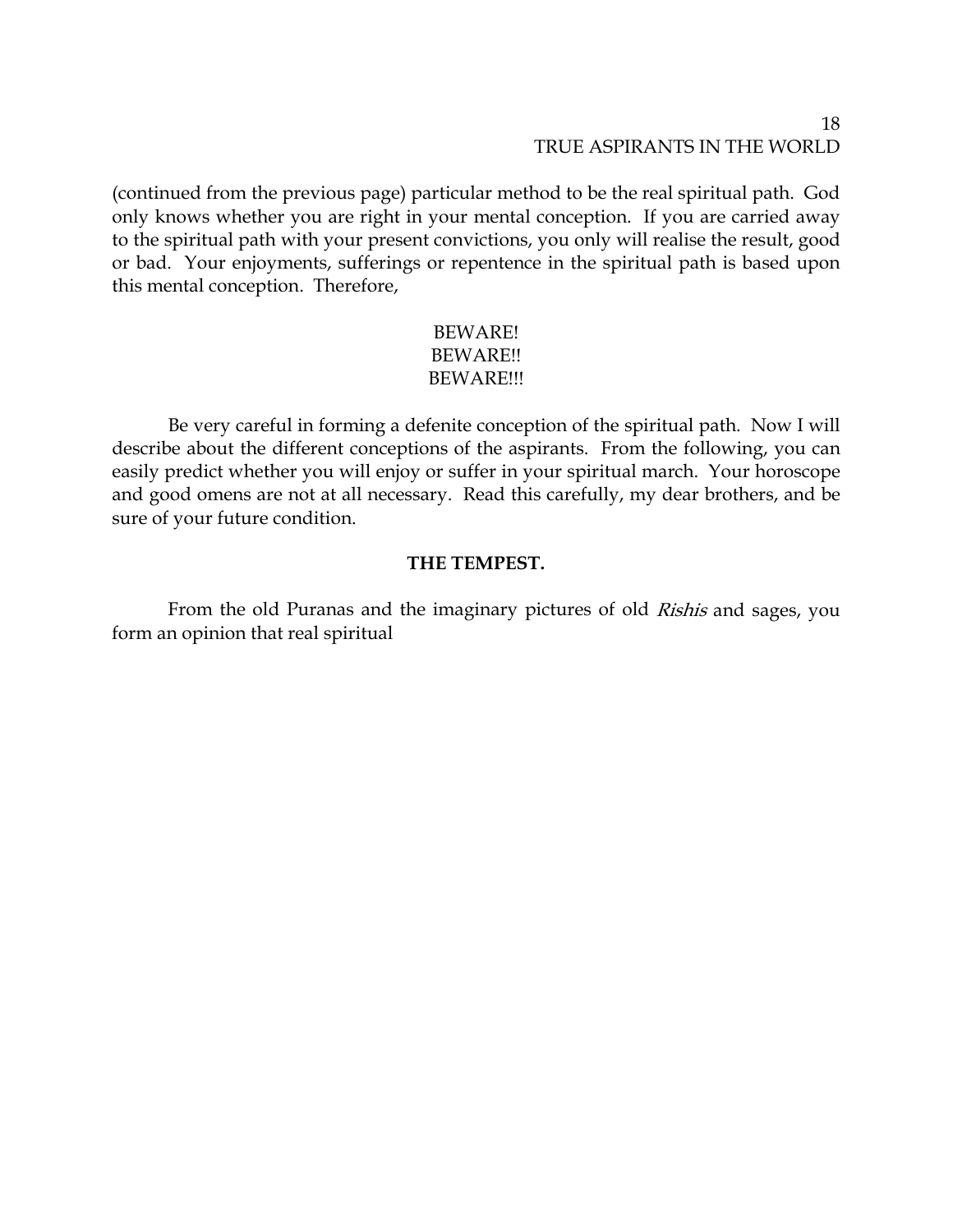## 19 THE TEMPEST

(continued from the previous page) path is in having a long beard, full hair on the head (Jada), body adored with holy ashes, wandering with a Kaupeena without an abode. You also want to do the same.

When you look at a Sannyasi neatly dressed with *Kashaya* cloth, shoes, umbrella and a clean face shave, you begin to think that this is the proper way and at the same time you begin to criticise that Sannyasi with a Kaupeena and Jada.

Here you see another Sadhu preaching to the public some Vedantic idea with quotations from the Upanishads. You also want to cram something from the scriptures and preach to the public. After a few days you will imagine yourself that you can take up the part of Swami Vivekananda in the ensuing Parliament of Religions in America.

Again when you read the life of Sri Ramakrishna Paramahamsa, you will desire to worship Mother Kali and in a few days thinking yourself to be an Avatara of Ramakrishna, you will exhibit your foolishness.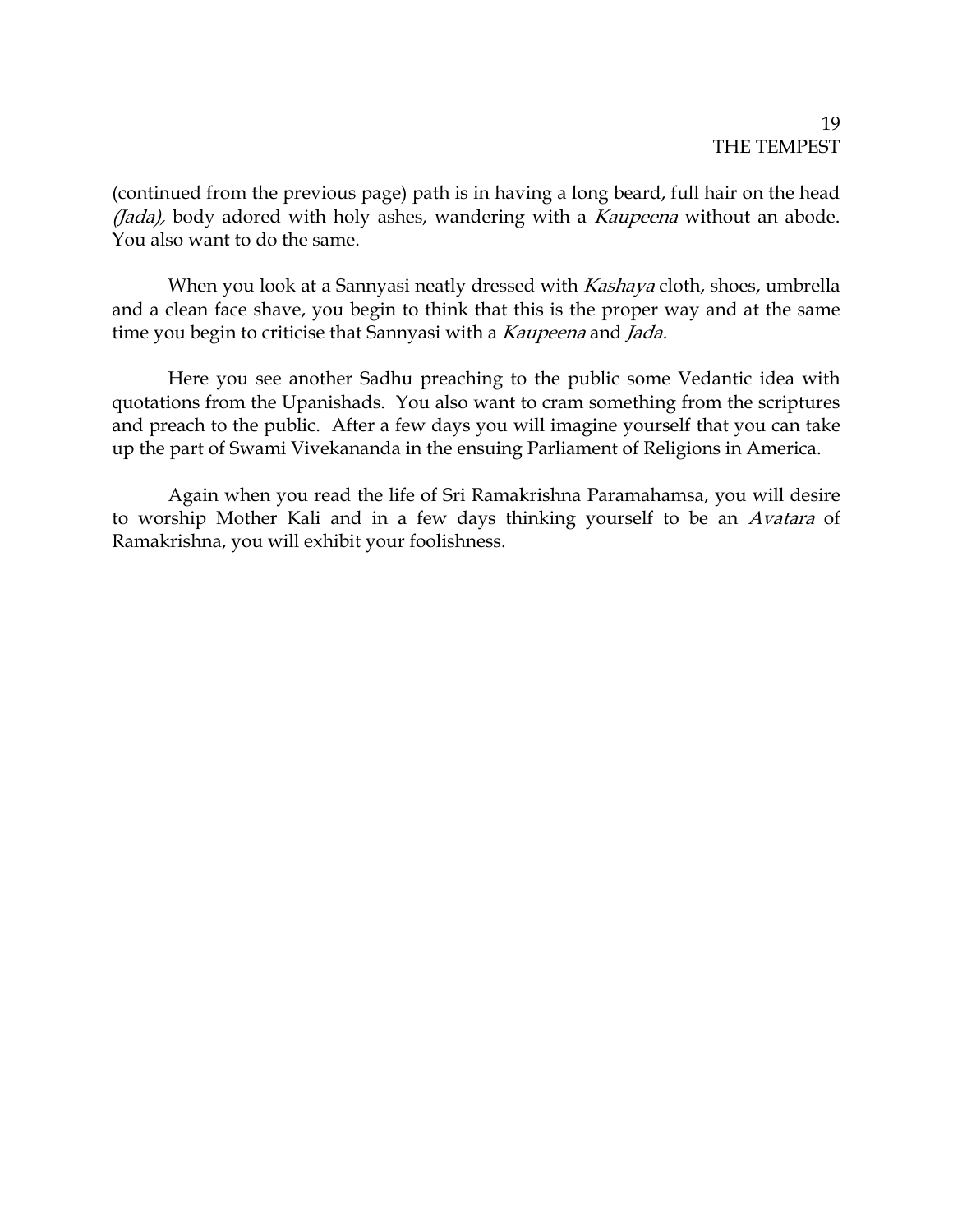As you read Hatha Yoga Pradipika, your mind will at once go to shake the Kundalini through Mudras, Bandhas, Nauli, etc. to get Anima, Mahima siddhis. If any trouble comes, you are driven hopeless and you are in search of a Yogi Guru. At this moment you will ask all the Sannyasis "how far your Kundalini has gone?" If you get a negative reply, you will think all the Sannyasis are below your rank in spirituality.

In case you happen to know some Vedantic terms, you will ask all the Mahatmas "What is  $Avyaktam$ ? What is  $Maya$ ? What is Nirvikalpa Samadhi?" and so on. If they hesitate to tell you, you will consider all the Sadhus are begging Mahatmas who could not earn their bread by honest means.

If you look at the 'Study' section, you will read Gita to-day a few *slokas*. If you hear Upanishad quotations in a meeting to-morrow, you will leave the Gita book in a corner as a pukka feast for the white ants and take to Upanishads. When you could not follow even a single syllable or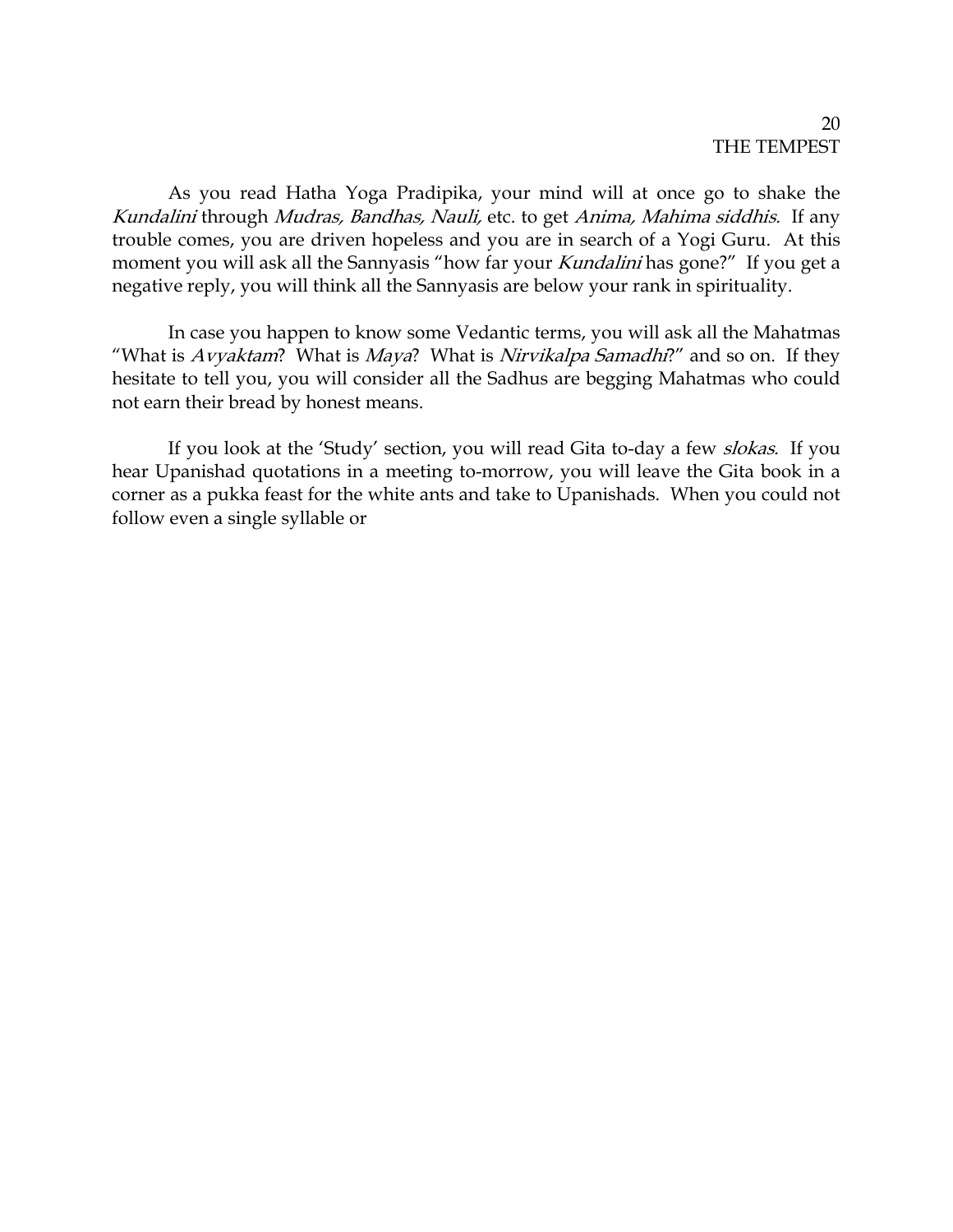### 21 THE TEMPEST

(continued from the previous page) the real significance of the Upanishad texts, you will leave it altogether and you will jump from Aparokshanubhuti to Viveka Chudamani, and so on.

When you see the whole *vedas* in Sanskrit language, now your mind will say "without Sanskrit knowledge, there is no use of reading scriptures like a parrot." Immediately you will purchase a Bhandarkar Grammer. If you cannot understand that, the suggestion of your friend, "Sastri's Grammer is the best and easiest" will appeal to you. In the same way you will go from Sastri to original Laghu. After some time you will leave everything and try for some ideas in your own mother tongue. There you can only read — the difficult question is, you cannot understand. So much confusion as to the] way of living, dressing, study etc.

Again there is another big trouble. To-day when you read Gita, you will worship Lord Krishna and repeat "Om Namo Bhagawate Vasudevaya." This is only for two days. On the third day when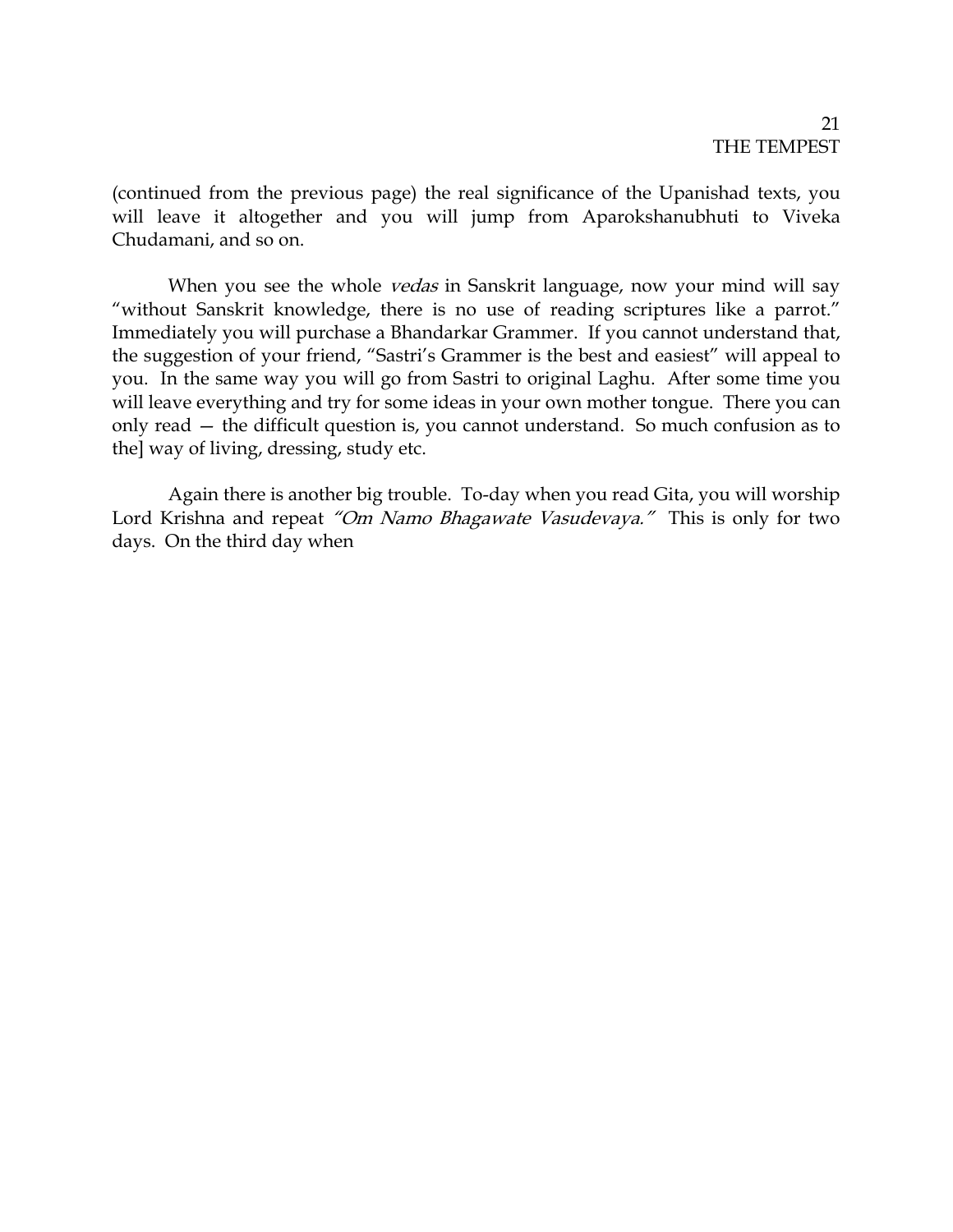## $22$ THE TEMPEST

(continued from the previous page) you see the Perumal in the procession on the Vaikunta Ekadasi day, you will begin to worship Narayan or Sri Rama by chanting "Hare Rama, Hare Rama," etc.

Just study the condition of your mind on the Sivarathri day, when you visit Siva temple. You are attracted by Lord Siva and you take to the Mantra "Om Namasivaya" for some days.

In the meantime if you happen to hear the sermons in a church and see the orderly nature of the Christians when they go to Church on Sunday morning, I need not express your mental state. In the same way your condition will be very pitiable when you see the real truths of Mohamedanism and Buddhism.

Now you do not know the east or west. At present you will remember the words of the Vedas, "A Guru is absolutely necessary." Do you now realise why a Guru is necessary? You will begin hunting after all the Sadhus and Mahatmas in search of a Guru. Filteration process will go on until you reach a proper Guru.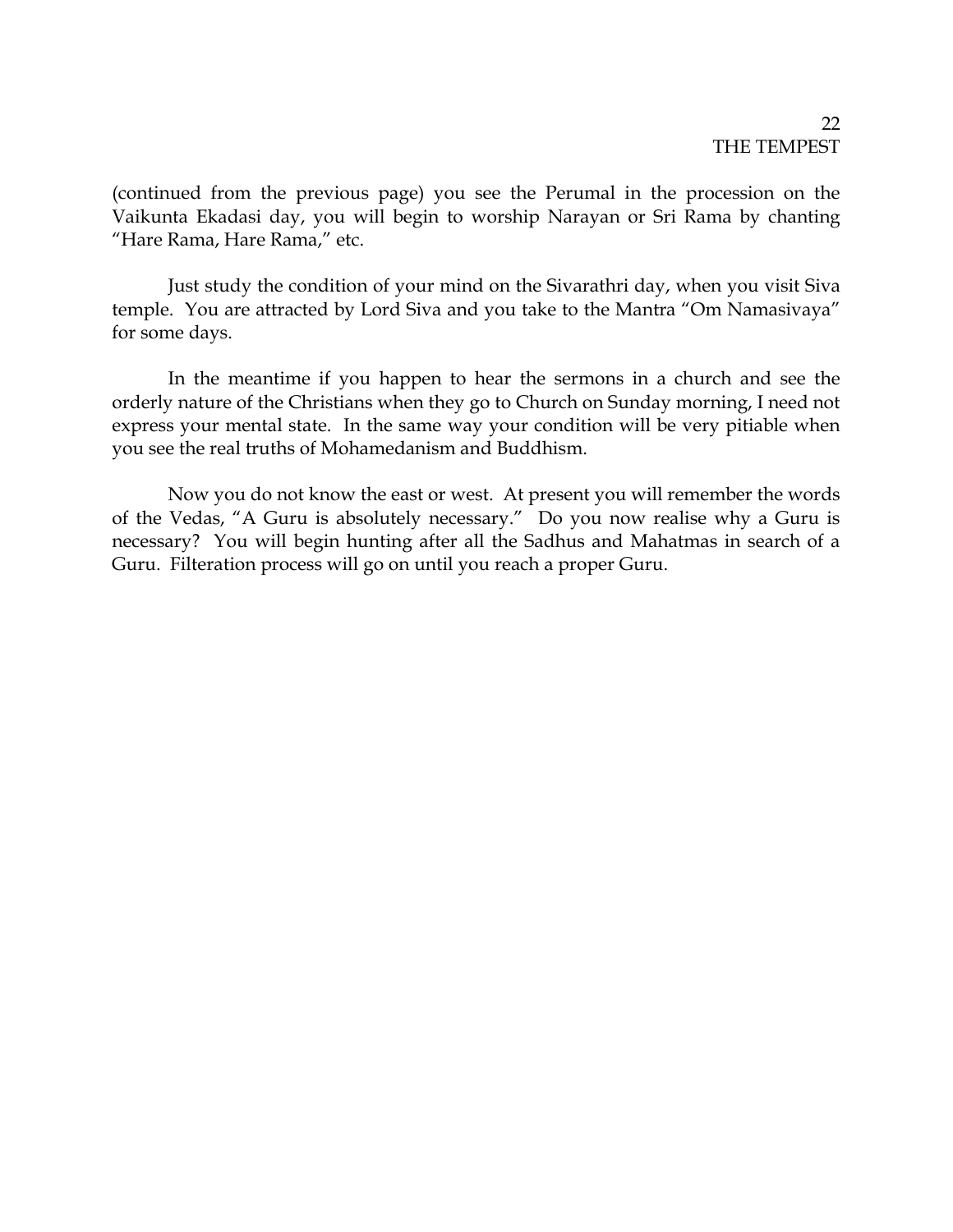(continued from the previous page) After a few days stay with a Mahatma in South India, you will find some black-marks in him that he is keeping company with young ladies, smoking etc, and hear good information about some other Sadhu in Northern India. Even if you had no money at that time for trainage, you will resolve to go to him even by walking the whole distance. Now the same process what you did for 'study' will go on in the case of searching a Guru. I need not say the condition of such poor aspirants. They are in a hurry. They have no patience. They never care to become worthy to sit at the Lotus Feet of a Great man — a Guru — Brahman Himself! Their lower nature is so strong that they will never bow down their head before another. They have not destroyed their egoism. Now I will tell you your next duty. Patiently hear. I have come to the important point. I have described the present state of your mind. You may think my words only have produced a great confusion in your minds. You may accuse me that I have now only placed you all in a dilemma. I know that.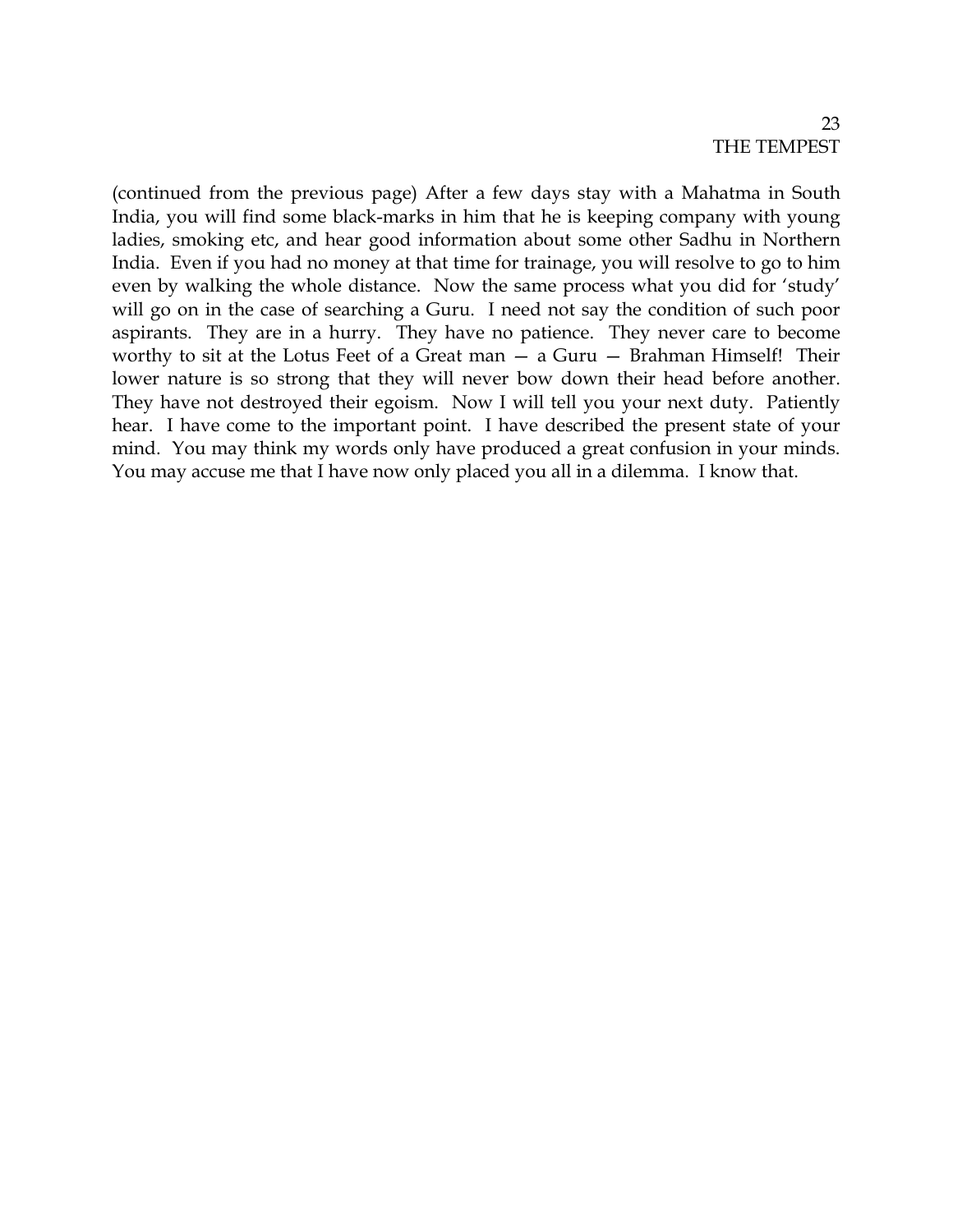(continued from the previous page) Be patient. I will give you a prescription in the form of a sugar-coated pill. Just hear.

### **ASPIRANTS UNDER A GURU**

### **THE REAL ZOO.**

Now you will blame the world that it distracts you and you will realise that the life of Sannyasa is a calm and quiet life, and that it is the only way to do something solid in the spiritual path. With no idea or principle of the Sannyasa Ashram, you will approach all the Mahatmas begging for Sannyas. One man will tell you: "Remain with me for 12 years. Serve me wholeheartedly. I will give you Sannyas after 12 years." You are afraid to see the long period. Still there is no other way. You will remain with him while your mind will be somewhere else. At the most you will spend a year or two with him. As you have not purified your lower nature, you will find fault with that Mahatma and run to another man. Out of mercy to give you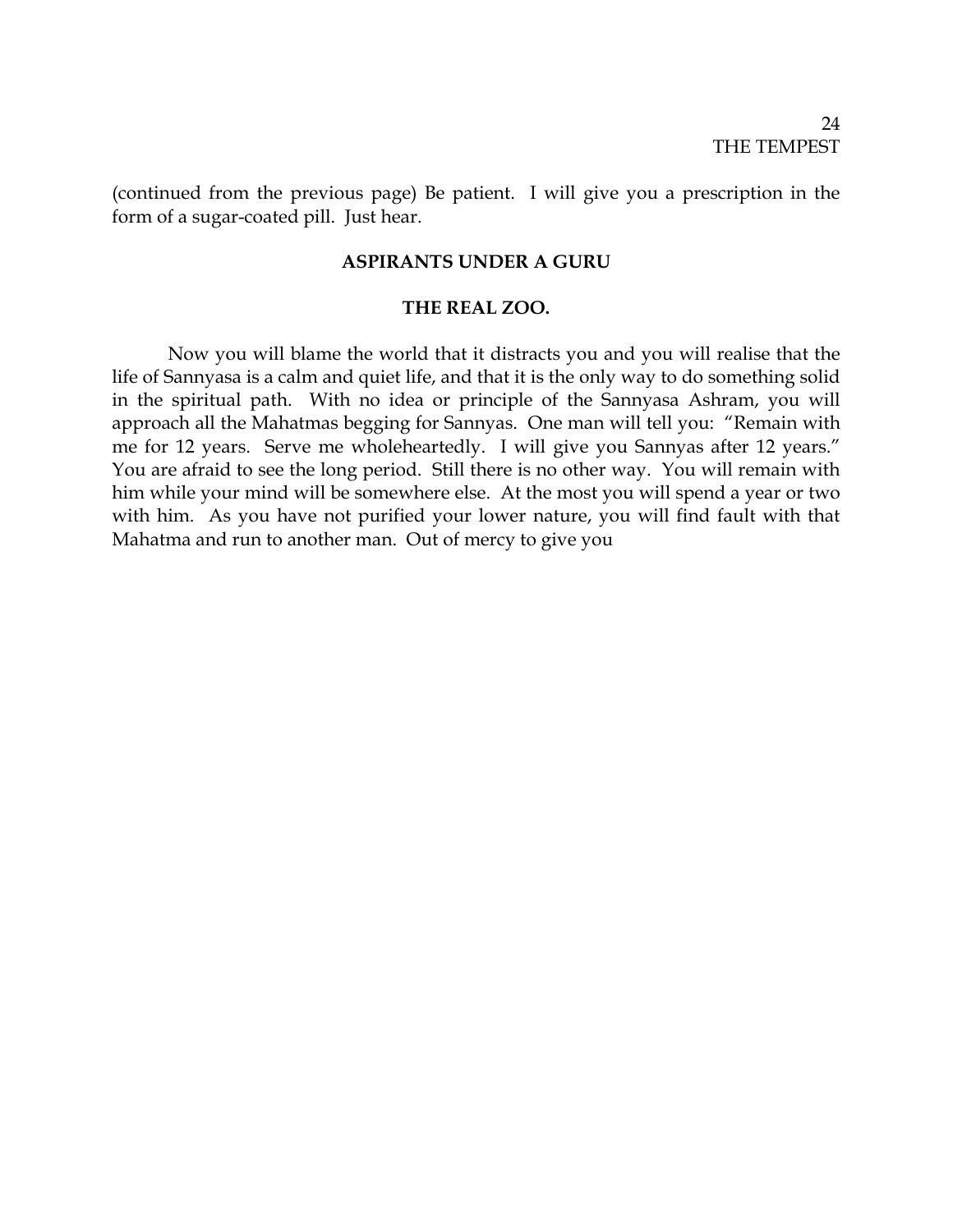(continued from the previous page) satisfaction, with the hope that you will improve in every way, he will give you Sannyas immediately. In this way several people will come and take Sannyas. In that group you will find different sorts of temperaments. You would have had the conception of Sannyas in one particular way and you are there to fulfil that and hence the words of your Guru is of no use. Ninety per cent of the present day Sannayasins belong to this group.

One Sannyasi who took Sannyas direct from Brahmacharya life will preach that householders should not take Sannyas and he will quote in his favour Sri Ramakrishna's saying, "A lion that tastes human blood will always run after it."

Another Sannyasi who had Sannyasa after exhausting his manly power in procreating children till his age of 60, will insist the order must be followed: Brahmacharya, Grahastha, Vanaprastha and Sannyas and he will count one by one with his fingers.

A Brahmin Sannyasi will proclaim that only Brahmins are eligible for Sannyasa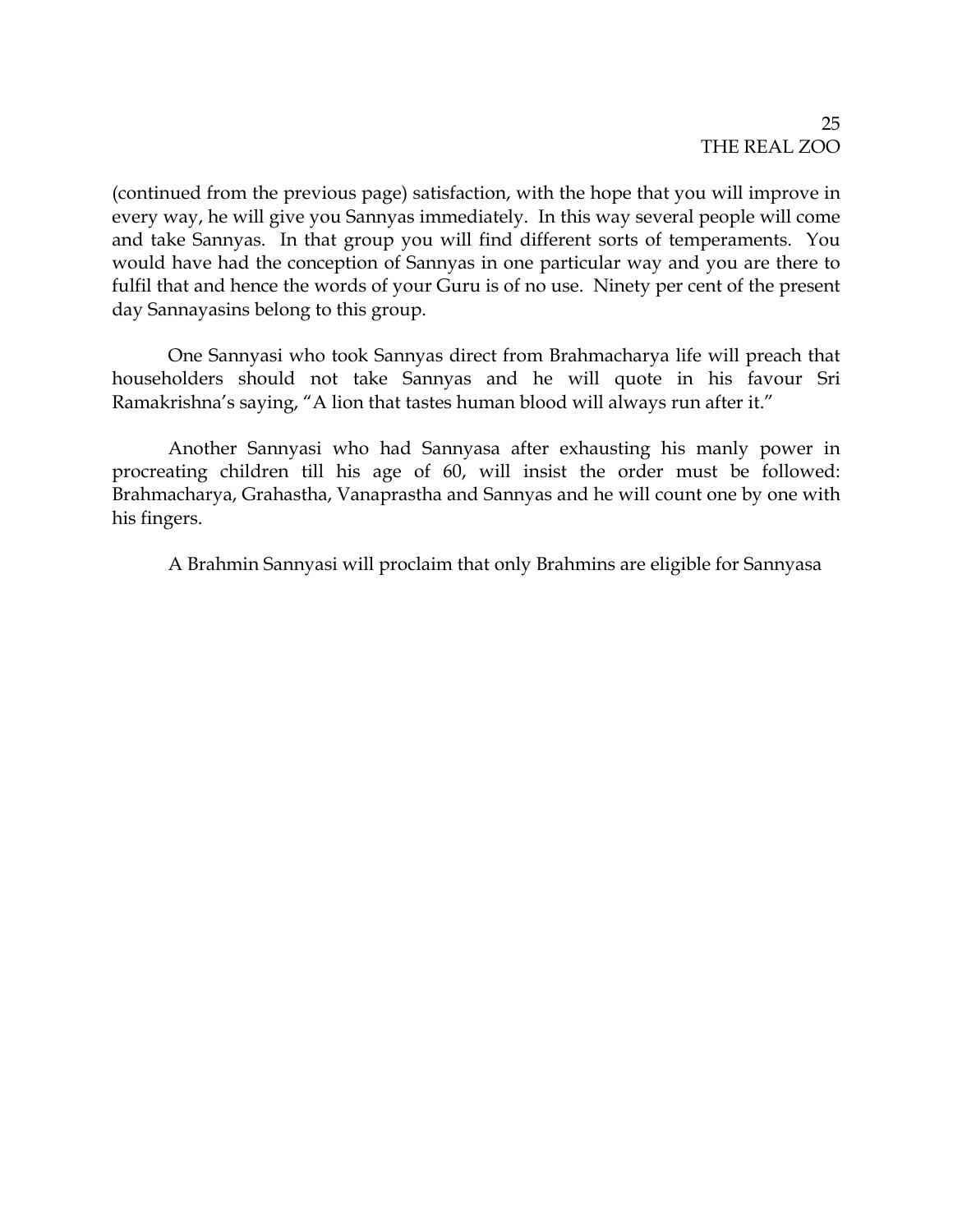(continued from the previous page) and he will quote a line from Narada Parivrajaka Upanishad. Another Sudra (or any other caste) Sannyasi will bring the exemption from the Vedas that real Mumukshatwam and Vairagya are quite sufficient for Sannyas. Another Karma Yogi will tell you:—

"God will not seek thy face, Nor will He ask thy birth, Alone He will demand of thee 'What hast thou done on earth.'"

One man finds in a place in the Narada Parivrajaka Upanishad that a Sannyasi should wander from place to place and he should stay only a day in a village and three days in a town. This will appeal to a Sannyasi much and he will spend his youth in walking from Gangotri to Rameshwar, Kailas to Kashmir, and so on. In his heart he has no belief, but he will offer holy ashes to the public for a few *rotties* and will pose himself as a great pious man by smearing holy ashes and keeping some Rudrakshams. Before them he will chant some stotras. Some will pose that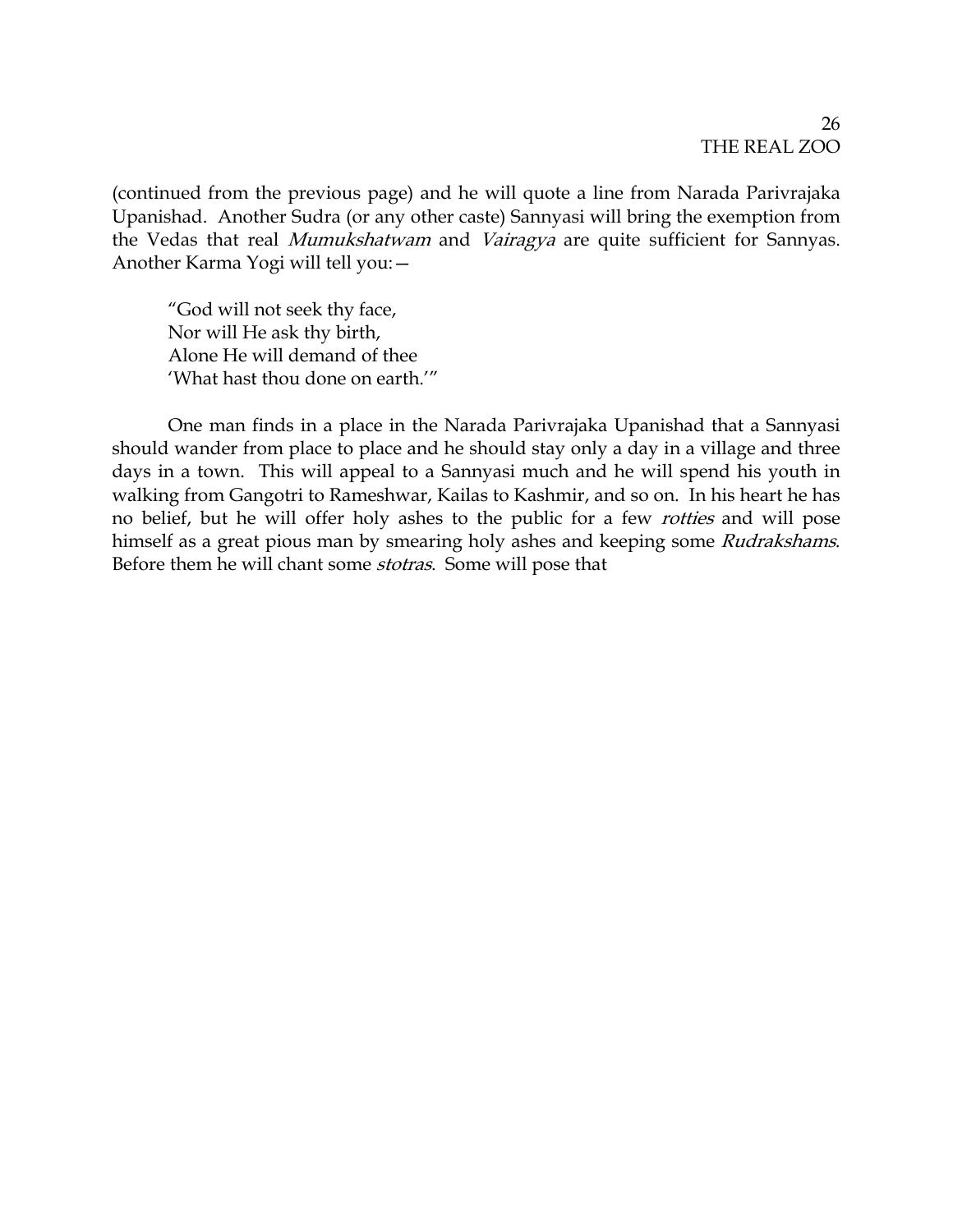(continued from the previous page) they never touch money, but you will see them keeping a lot of things and their minds will be running after comforts and conveniences. If he is affected with ill-health, as he could not walk, he jumps into the train without a ticket and receives kick from the Railway authorities. When he is sufficiently old, he repents and breaths his last in sorrow and misery, worse than a Grahastha.

One Sadhu will have a principle that he should take food from all castes and will preach, "There should be no difference. All are equal in the eyes of God. Sarvam Vishnu Mayam." While another will boldly declare that food can be taken only from the hands of Brahmins. In his opinion Brahmins only are pure and all Brahmins are pure!

There is another Sadhu sitting with his long *Jada*, by the side of a fire with a heap of Ganja, Abin, etc. This man after the use of the intoxicants will boast himself by saying "I enjoyed SAMADHI for long eight hours."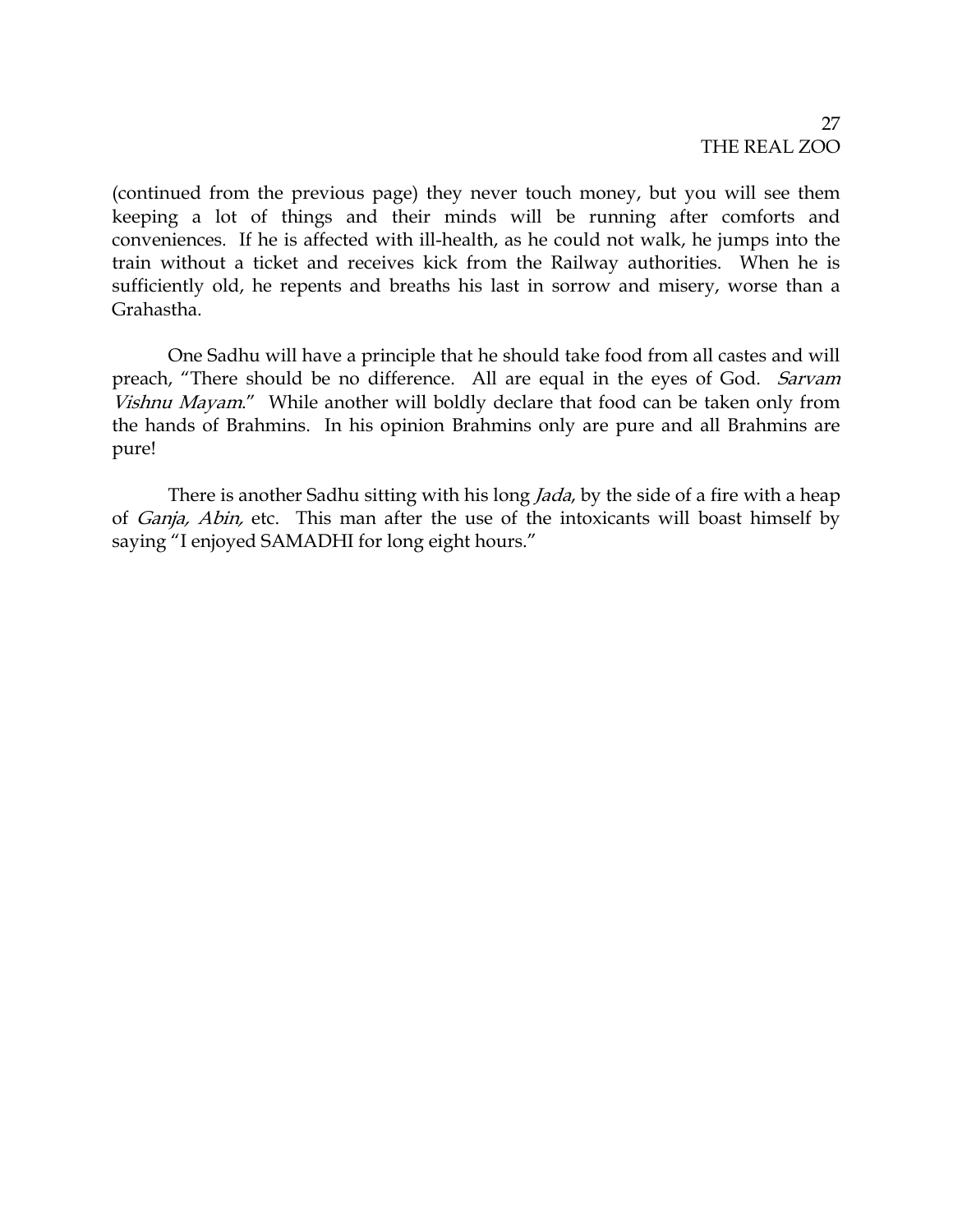One man will secretly eat everything and pose to the public that he is living only on Bhel leaves and water. Few are really engaged in self-mortification in undergoing sufferings through hunger by drinking water only, as if their *Jnana* and *Moksha* are only so much. Another will exhibit that he has control over all poisons and extract money from the public under the plea that he is the greatest Yogi by swalloing poison and nails.

Though many take to *Garuva* (coloured) cloth and pose as big Sannyasis, yet their tongue will go for fishes, meat, smoking, etc. If anyone asks a man of this society, he will give his foolish explanation, "I am using it as a master and not as a slave." The man who eats fish, etc. will tell you, "Are we not killing germs in breathing, moving, etc. Is it not killing?" Another man will say, "By killing all these, I am giving them a chance to take a fresh body enabling them to realise God quickly. I am giving them Punar Janma." Thus they will continue their bad habits till their death. After their demise, the public,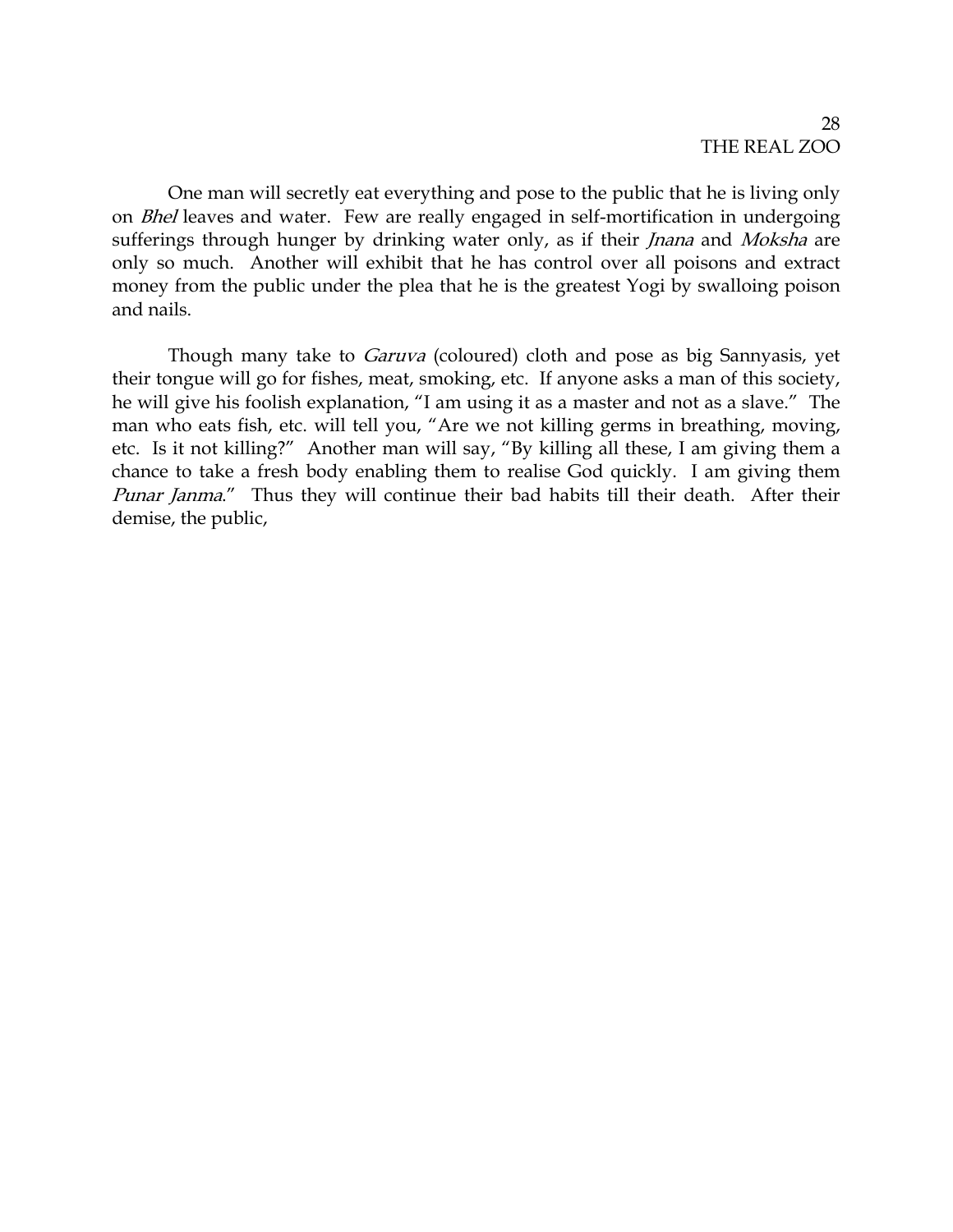(continued from the previous page) devotees and disciples will say "…..attained Mahasamadhi."

One day a man will hear that a Sadhu in Mt. Kailas is living in a nude state and that he is the greatest Titikshu in the whole world. Some will take bath in the icy water in the origin of the Ganges in winter for two hours with a view to practice Titiksha and to become like the man in Mt. Kailas and undergo sufferings.

Some will find it impossible to control their passion. After repeated attempts, one will use unnatural methods and means to control the passion and suffer. Another, if favoured with a big ashram and disciples, he will keep some of his lady disciples with him, one to give him enema and others to cook and to shampoo his legs. If any one of the lady happens to go for a short time, his whole mind will be only upon that lady and he will talk to every one only about that lady. In all his philosophical writings, he will mention her name in every line. Often and often he will pretend to be unwell for the simple reason to have special nursing from her. In this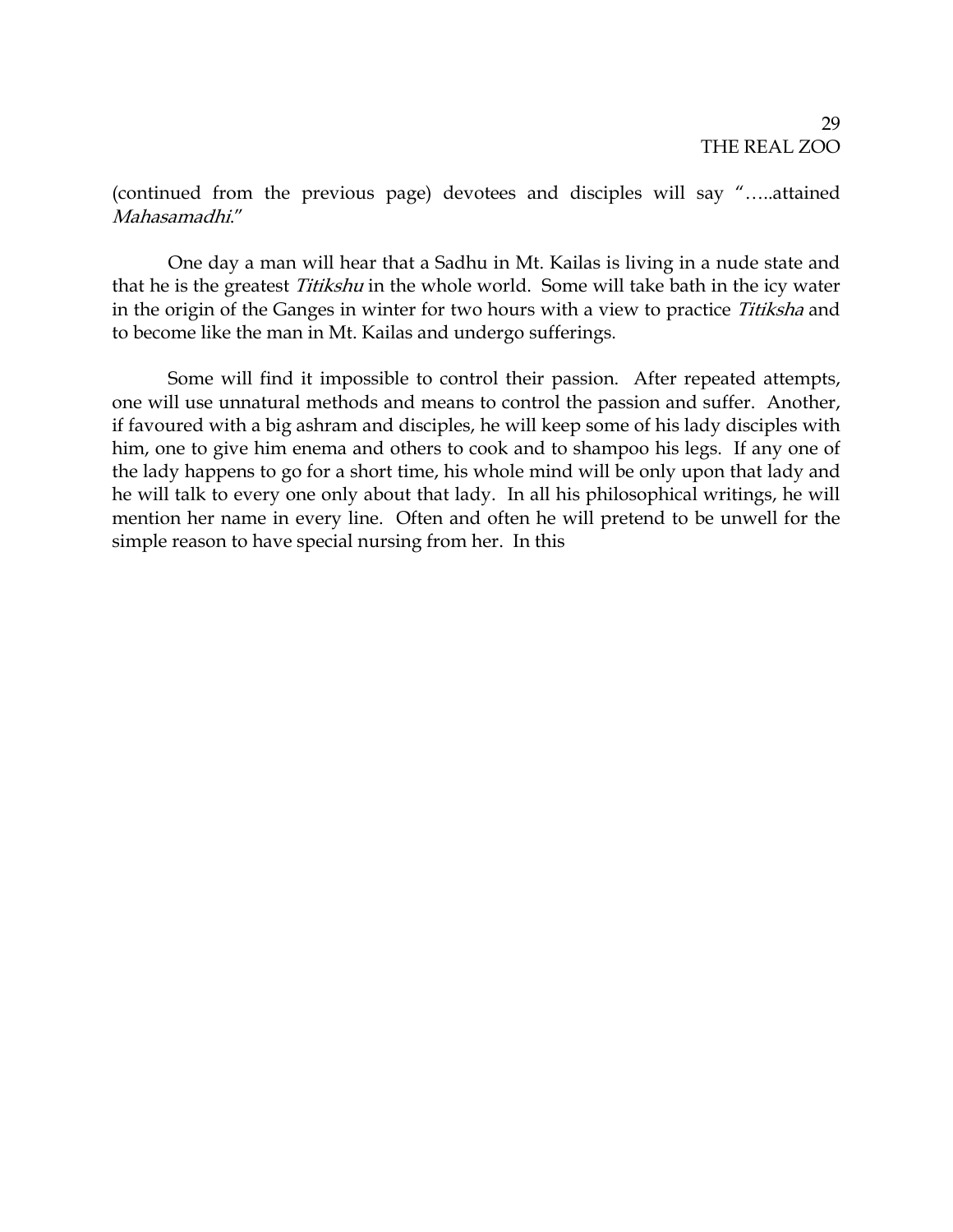(continued from the previous page) connection I wish to quote a line "Snake bites only in contact. But a lady bites at distance."

With all these weakness, they will pose as God. Consciously they feel, they are in the wrong but they pretend to have reached the Highest. If they possess some intellectual power, they will write very beautifully in a charming way after cramming a few phrases and idiomatic sentences, but their heart and mind will be worse with all impurities. Several Madatipathis and Acharyas will feed only their pot-bellied followers and devotees, but they will never care to feed a poor man in the street, who is begging after 3 days starvation.

Another man will find in Viveka Chudamani the duty of a Sannyasi is, "Sravana, Manana and Nidhidhyasan." He will find all the three in cramming some texts in Upanishads, Laghu and Siddhanta. His body, mind and heart will be in the same impure condition. After 40 or 50 he will sit for meditation. He could not sit even for half an hour in medidation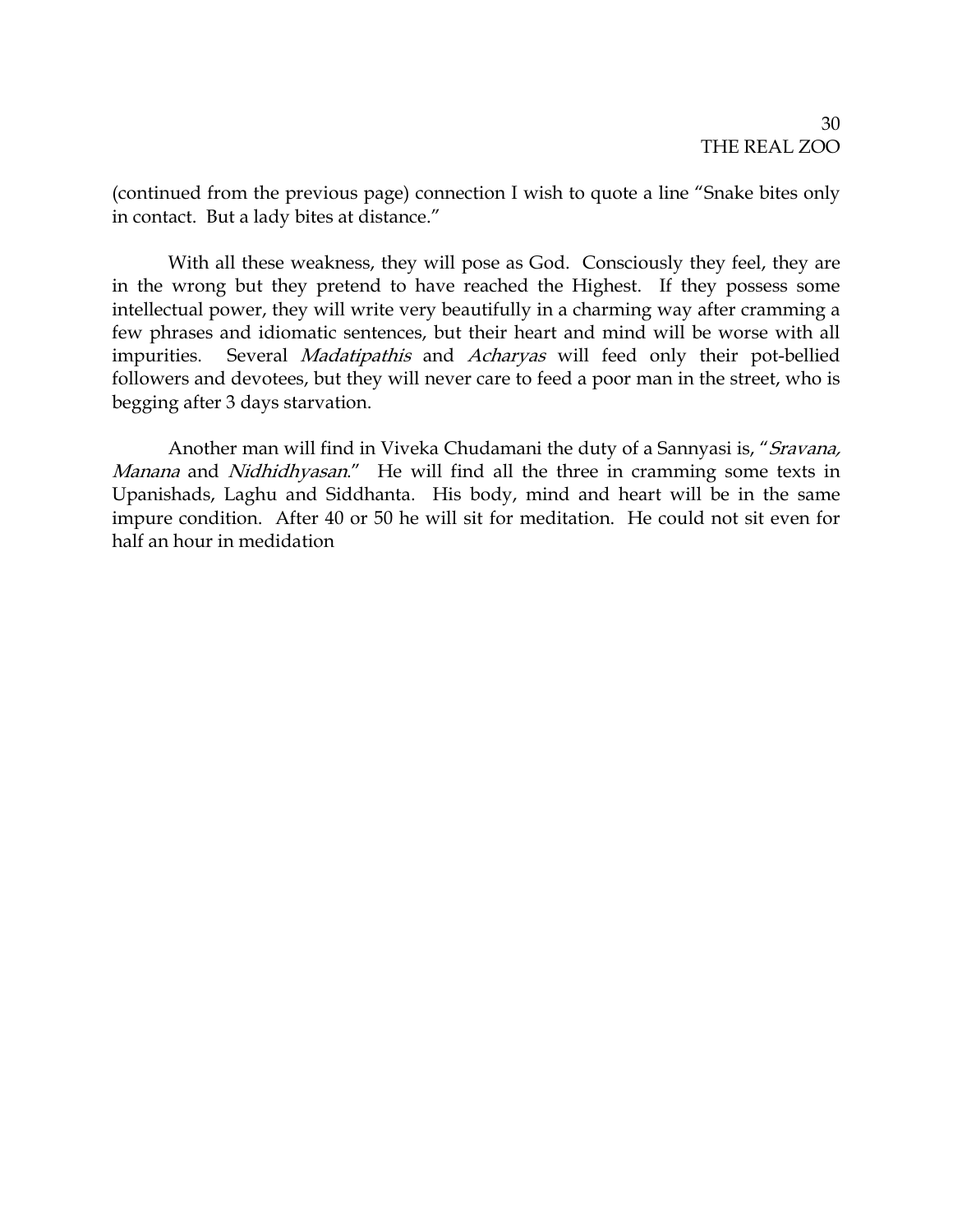(continued from the previous page) and then he will say that no *asana* is necessary for a Jnani and that he can mediate even in a sleeping posture. For his stomach business he will take up one or two classes on Gita and Upanishads thinking himself to be the greatest Acharya. Thus he will find his salvation and Moksha in teaching the scriptures.

One man will spend his life in adoring and setting up his matted hair (*Jada*), another in making ashes and smearing over the body. One with a *Kaupeena* and another with a royal dress. One will live in the forest in a cave and the other in the city with all conveniences under the plea that "mind must be pure — there is no harm in staying in a city and enjoying all the worldly pleasures."

Some will look at a great man, wearing only a Kaupeena and the next day others also will throw off their cloths and remain with a Kaupeena.

One will find in the scriptures that a Sannyasi's knowledge is the Danda. To exhibit this principle to the public, he will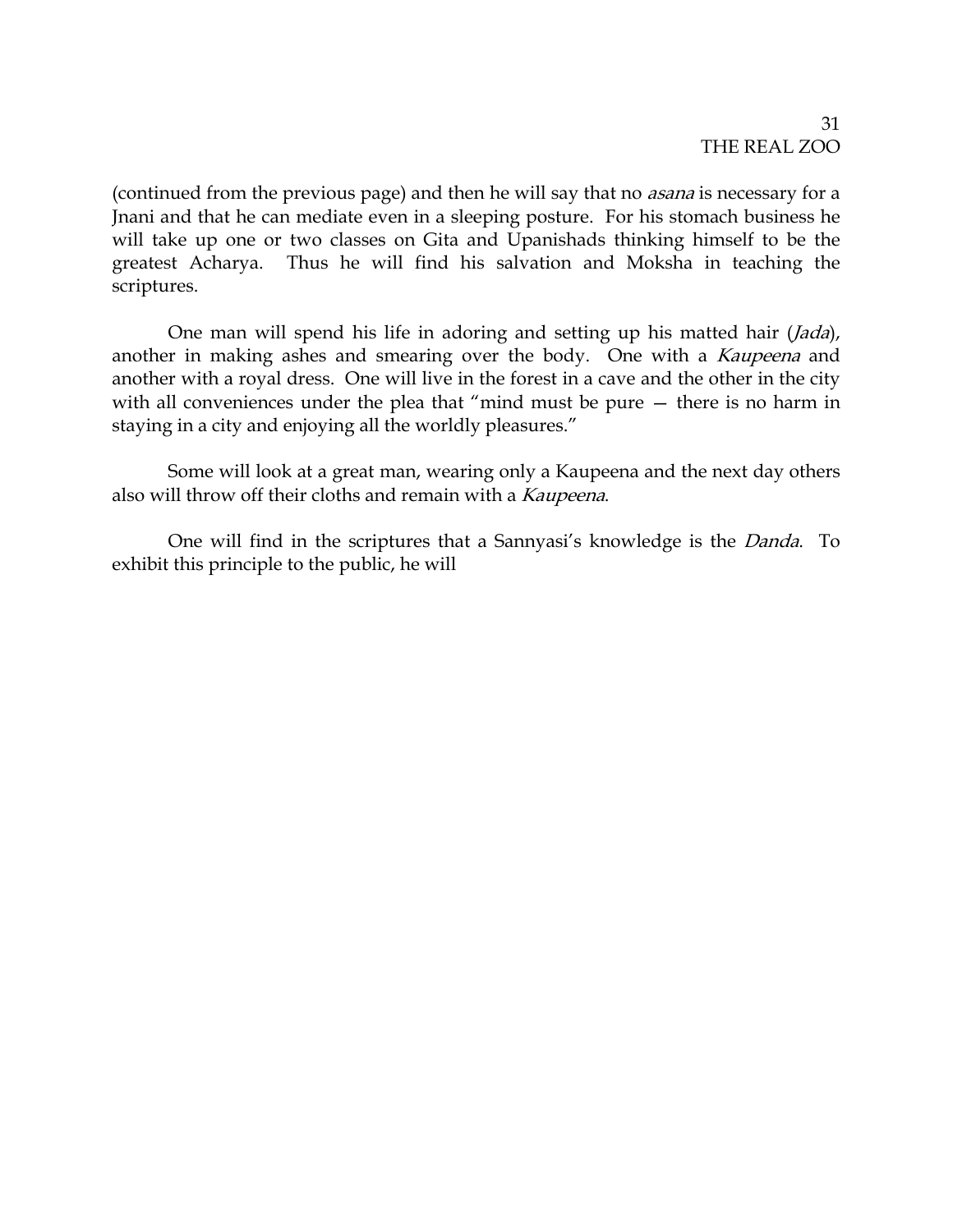(continued from the previous page) keep a *danda*, a stick in his hand always, even during his sleep. In case they are destined to possess a little money, some will keep a beautiful cover for the stick made of velvet and will appear as an Avatara of Sankara and Ramanuja. Some will enjoy beautiful palanquin and will always go in Royal State procession forgetting his real position. If any man required some help at the time of his death, these kind hearted Sannyasis will say, "It is his Karma. Let him suffer."

Some of them will not feed even their own disciples but will say to their confidents: "My heart burns to see the inmates taking twice coffee" but will profess that they are "Ocean of mercy, love and peace." Some will waste their time in mere intellectual fights as to Mayavada, etc. Some will stick to asceticism, laudable sacrifices, mantras and *puja*. They will break their head with the existing different schools of thought. Another will insist upon awakening the Kundalini by keeping a stick in his hand or by shaking the belly. Many people after the practice of one or two items, will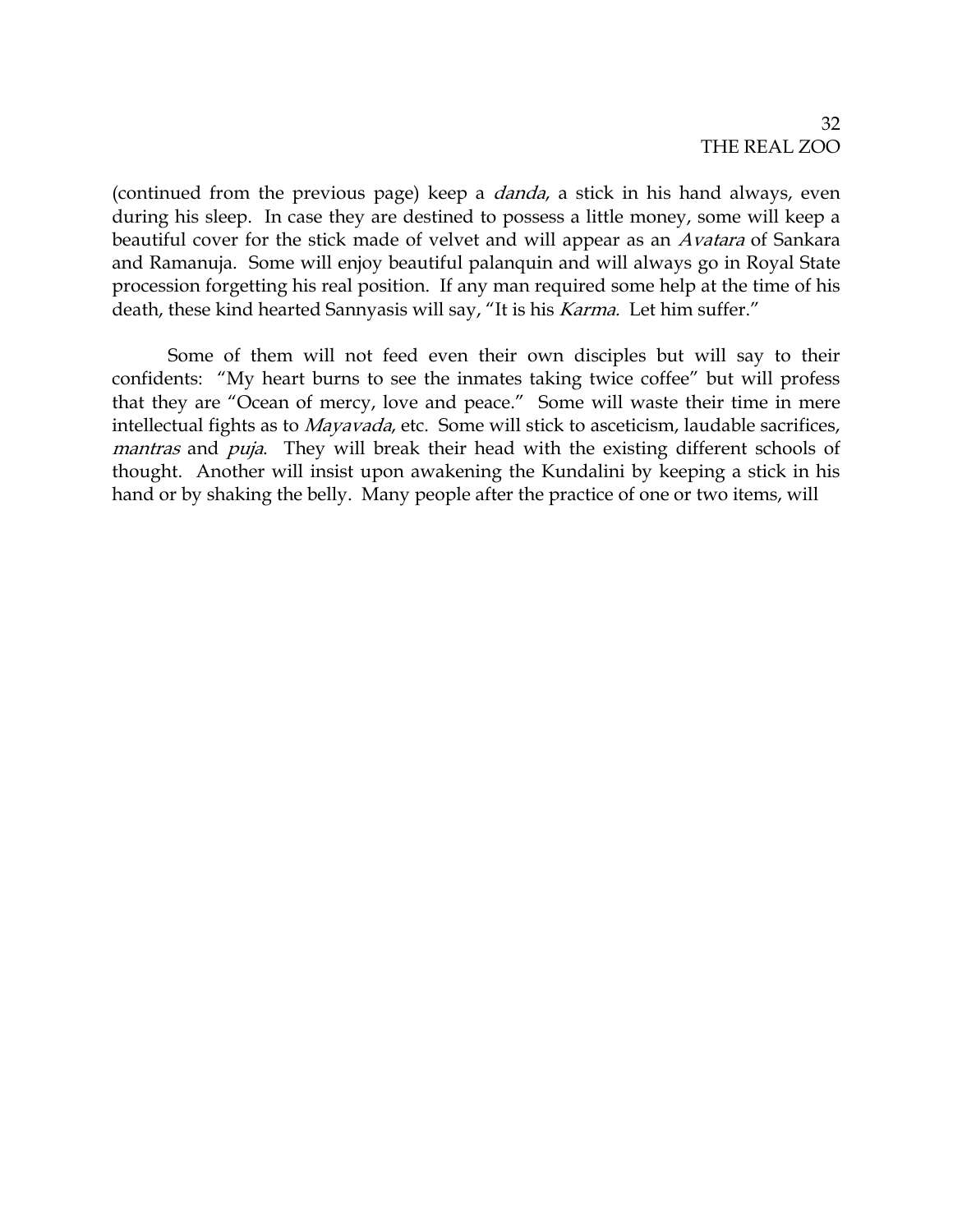(continued from the previous page) bring all imaginary things and call them as "Visions and Inspirations."

Many of the above informations, are quite new to you all. I know you will be surprised to hear. Many of the readers will not believe. For such people my humble request that they can go and live with any *Mahatma, Sadhu* or *Sannyasi* of the present day for some time. Then they will thank me sincerely for the valuable informations. They will realise the truth of my statement.

Many of the so-called Sannyasis, Matathipatis and Ashram founders will find fault with me and they will await an opportunity to criticise my statements and to give a retort through a book or Magazines or at least through a personal letter to me. Once again I will tell you all that I have not written these on any particular man. These are the general weakness and drawbacks of almost all. Instead of wasting their precious time in writing a letter to me, they can try to improve themselves in every way and to help the world without any cheating.

3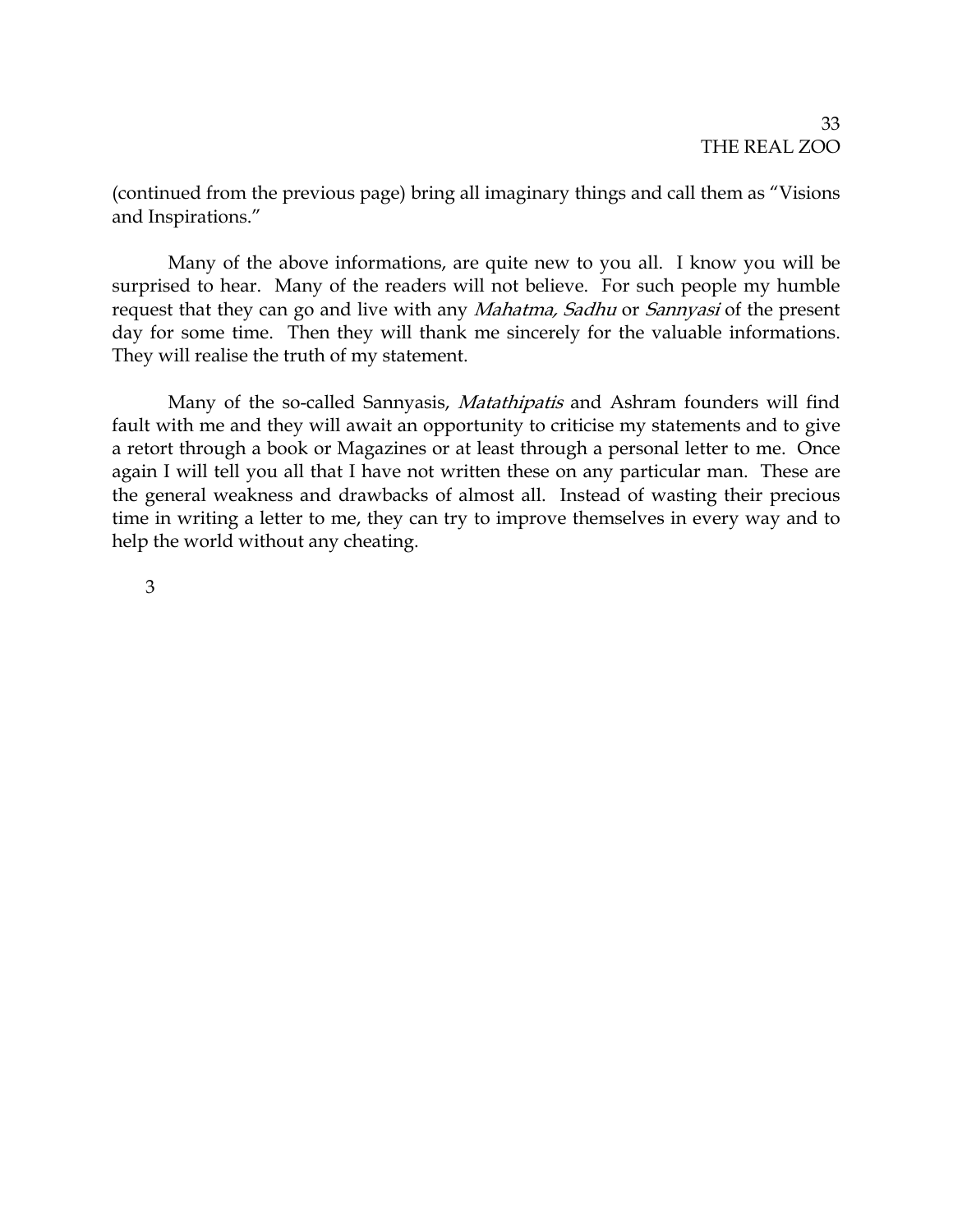Some time back one Sadhu asked me, "what harm is there in keeping company with a lady if we are pure?" My only question is "Are you pure?" If they are perfectly established in Brahmacharya, even then they must be very careful in keeping company with a woman. I cannot believe in their saying that they are established in Brahmacharya. That man who is perfectly established in Brahmacharya will have lustrous eyes, strong will power, intellectual power, memory power, and a well-built body. Now they appear only as puny creatures.

One Sannyasi with a view to reserve money for his old age will start an Ashram with public money. First there will be only a small hut for himself. Then four or five for his disciples. When the members increase, a separate cook and a kitchen is necessary. Because they call themselves as Sadhus, they will require some cows for milk. Every year this item will increase. For cow grazing and for fruits, they will start a fine garden. For maintaining all these, money is required from the public.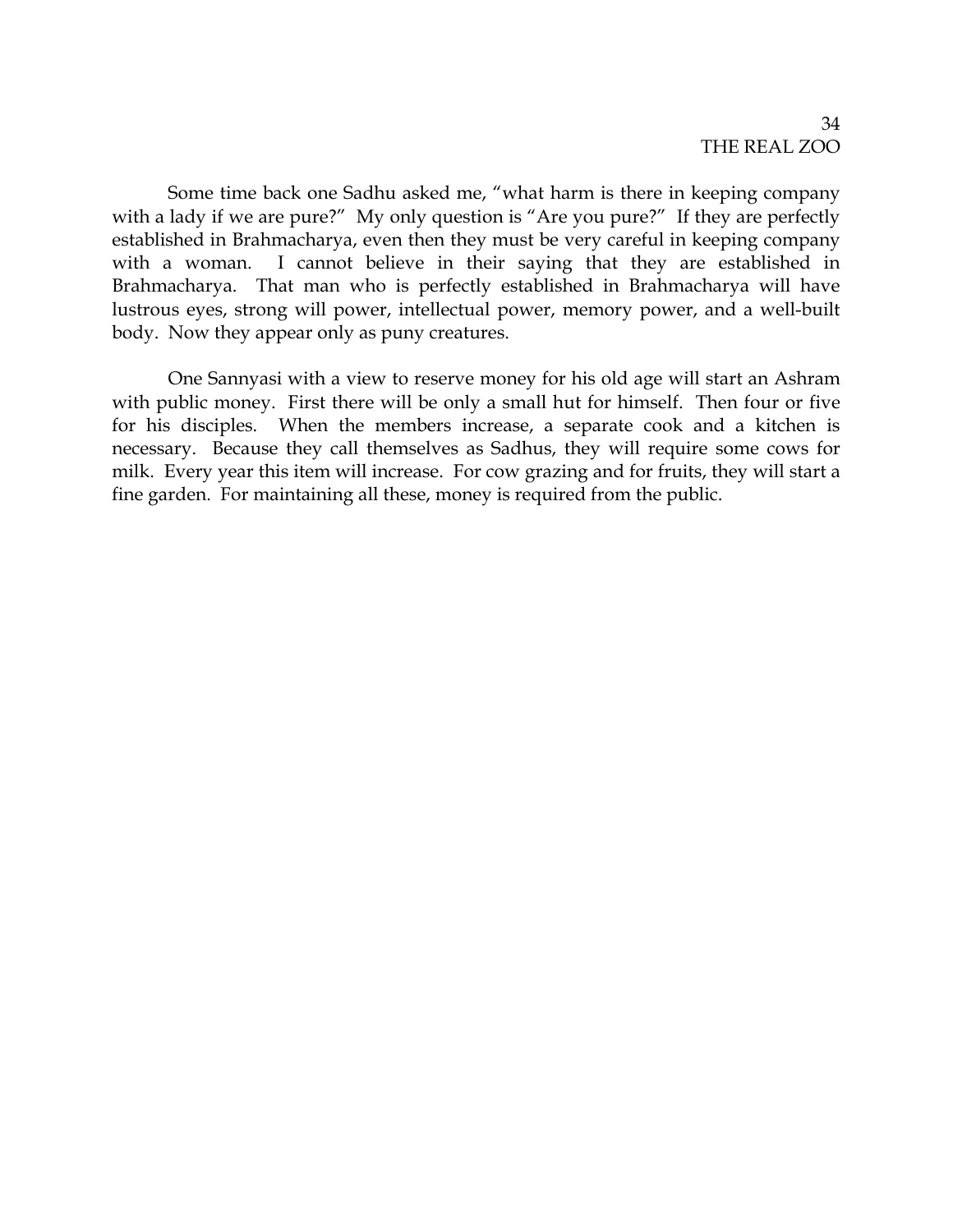(continued from the previous page) In the name of the poor and the sick, they will lead a royal life. They will start a school for the poor and a dispensary for the sick. Every official year they will bring out a concocted statement that 15873 sick people were cured and 49 boys were educated. Showing this statement, they will tax the public. After some years you will find the founder sitting in the upstairs of a big building (I mean his own ashram) with all conveniences, a sofa, electric lights, punkah, servants, timely meals and a beautiful young lady to shampoo his legs! Then they will start a small Magazine they will require a small press also. Every month the public must be giving money from their hard earnings to meet the expenses of the Ashram and the salary of the compositors or they will curse the whole world. This is the present day Sannyas, Georgean era *Tapas* and the duty of the Ashram founders—desire after desires. If I go and ask them, they will say, "I am a single soul with a *Kaupeena*. What do I care with the Ashram? I am here to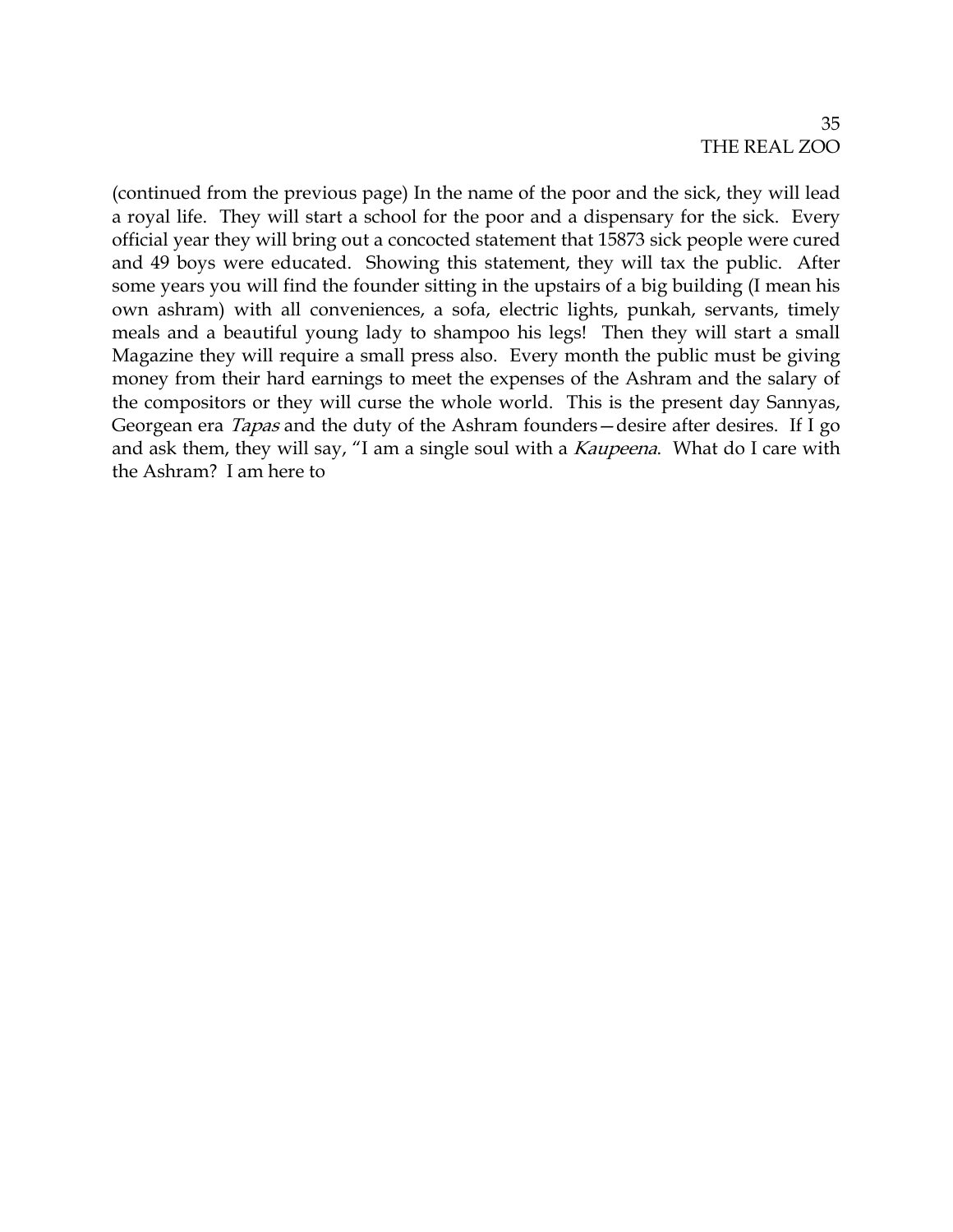36 THE REAL ZOO

(continued from the previous page) serve the world. Even next moment I will walk out." Everyone says like this from the beginning of the Ashram. I still see them there and there only with all self-assertive rajasic nature, "My ashram, my disciples" and with all their impurities. When they die, you will find a small *Samadhi* with a stone and next year there will be a fine building as temple over this *Samadhi* and every day there will be shaking the bells, offering flowers and fine eatables. On their birthday celebrations, there will be a nice feast. If they are accustomed to use cigars, mutton, fish, beef, wine, etc., these will be offered on the birthday celebrations in the dead of night without the knowledge of the public. There will be a poor feeding also on that day. They will cook for 500 and feed 1000 people and they will announce to the public "3000 HARIJAN FED." How many ashrams of this type are there in India to-day! Poor people are working quite hard day and night and earn a few rupees and the ashram founders plunder these poor people and they lead a very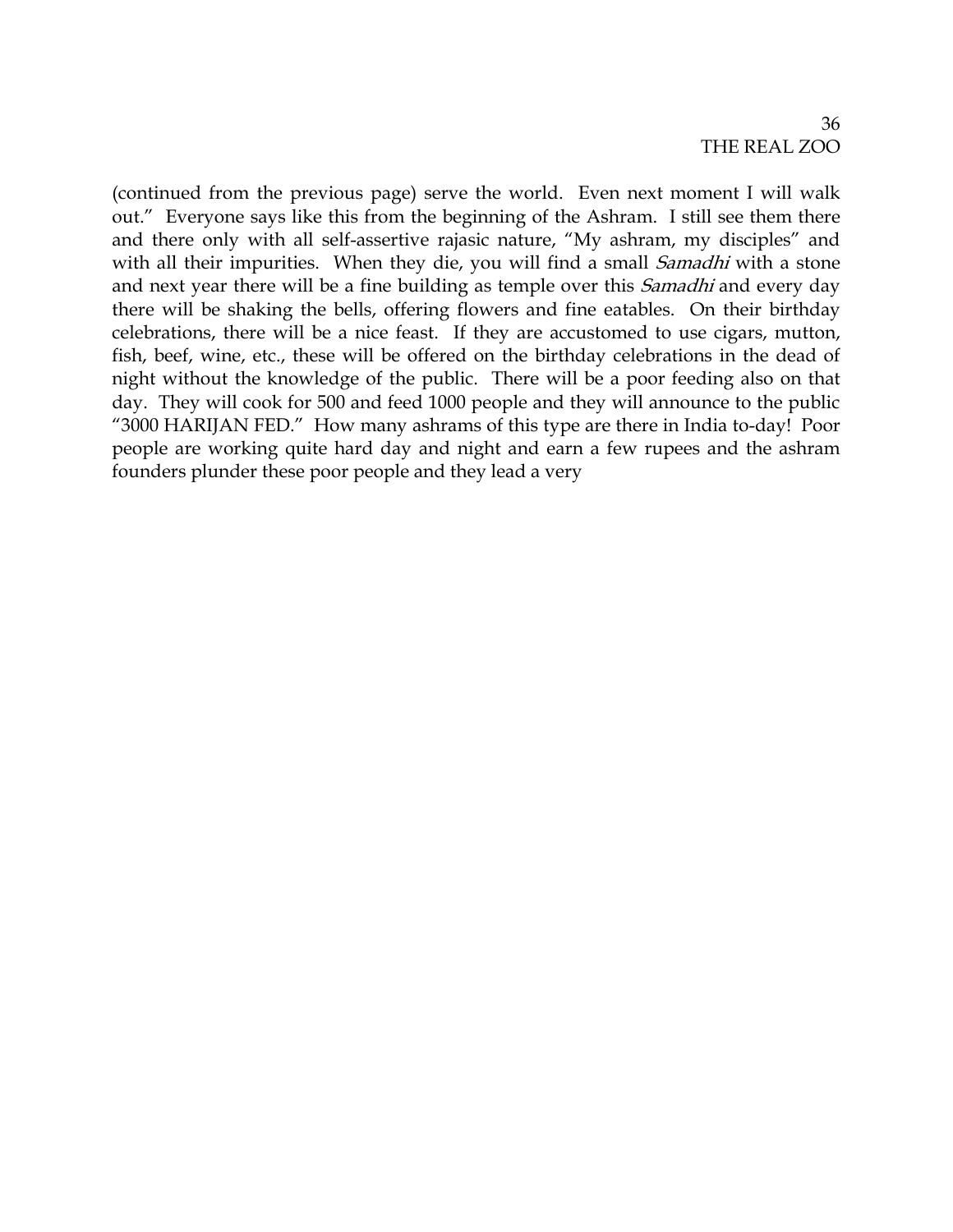### 37 THE REAL ZOO

(continued from the previous page) luxurious life saying, "I have psychic powers. I will give samadhi. I will give initiation." There is an Ashram of this type in every town in India. Miss Mayo cannot get these informations. These are kept as "Ashram Secrets."

How many Sannyasis you will see to-day enjoying palatial buildings, in the company of some widows saying "I lived in Himalayas for 15 long years in Tapas eating only grass." I have given you sufficient examples and now I think you can guess what a real spiritual life should be and you can be sure that liberation, Mukti, and Moksha are not in all the above outward show.

### **THE REMEDY.**

I am sorry I cannot waste your precious time fully describing the various kinds of antagonistic ideas, feelings, behaviour of the present day religious people. Each one will praise his own method and principles and criticise others. In silence many will speak ill of others and in person they will wish each other and smile. Many will say boldly that they have an "Ocean of Mercy,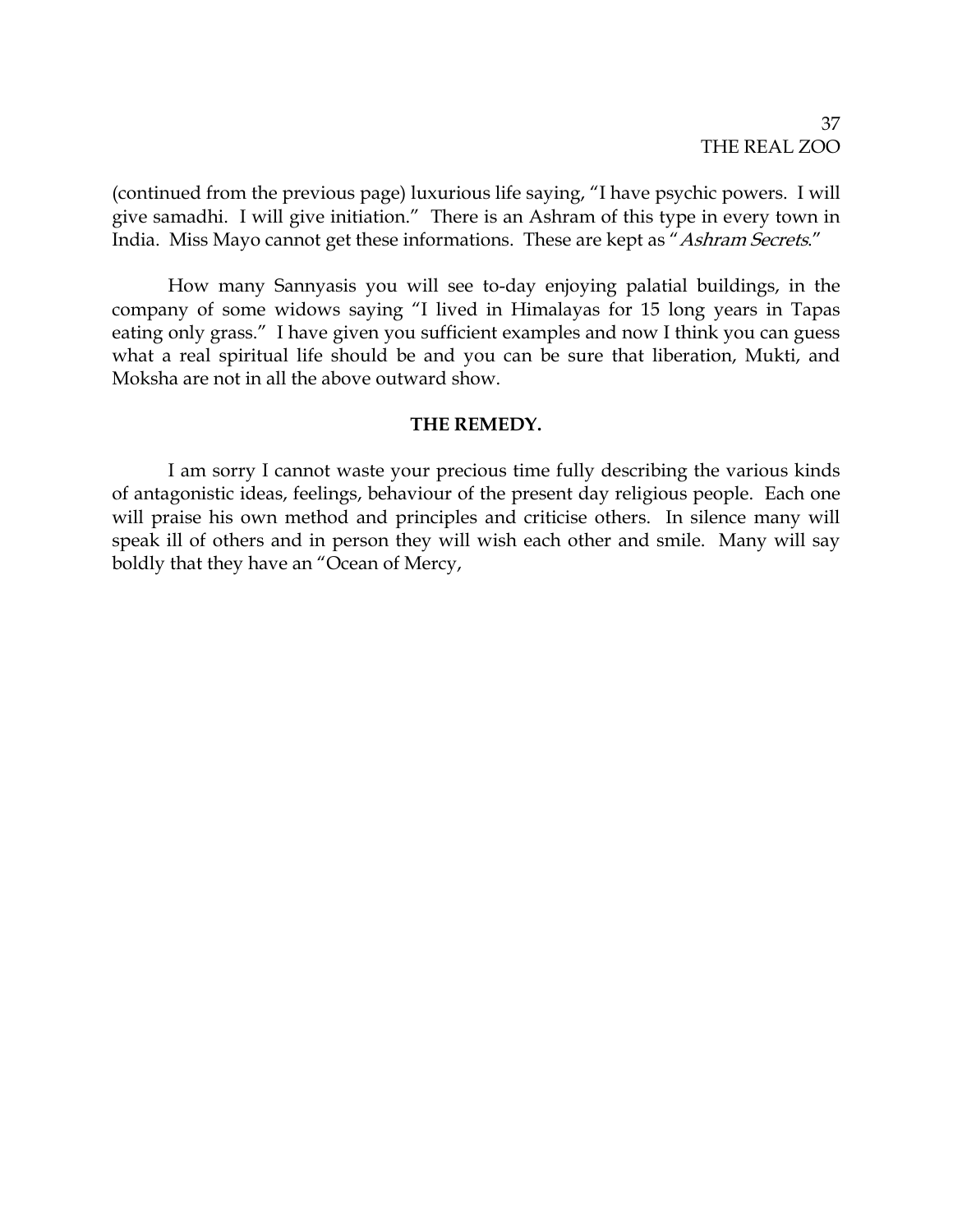(continued from the previous page) Peace and Love" for others with a view to extract money from all. This sort of 'spiritual-business' is going on from the beginning of the world, as it were. The present day Sadhus styling themselves as "Mahatmas," "Avataras," Jivan-Muktas," "Acharyas," and "World Teachers," are totally neglecting their own duty and are gradually ruining the country. Instead of that if they seriously attempt to do a bit of Sadhana in developing virtues, destroying their vicious qualities, and in controlling their senses and mind, without caring for public fame, I am confident this very moment they will realise. What is wanted is straightforwardness, truth and plain nature.

In giving the above facts, I am only requesting the present day Sadhus not to cheat the public any more. Now the time has come to close their spiritual-businessoffice. Side by side I am warning all the spiritual aspirants to be very careful if they want real success in the spiritual path. Dear brothers, do not approach the spiritual path with any selfish desires. Leave off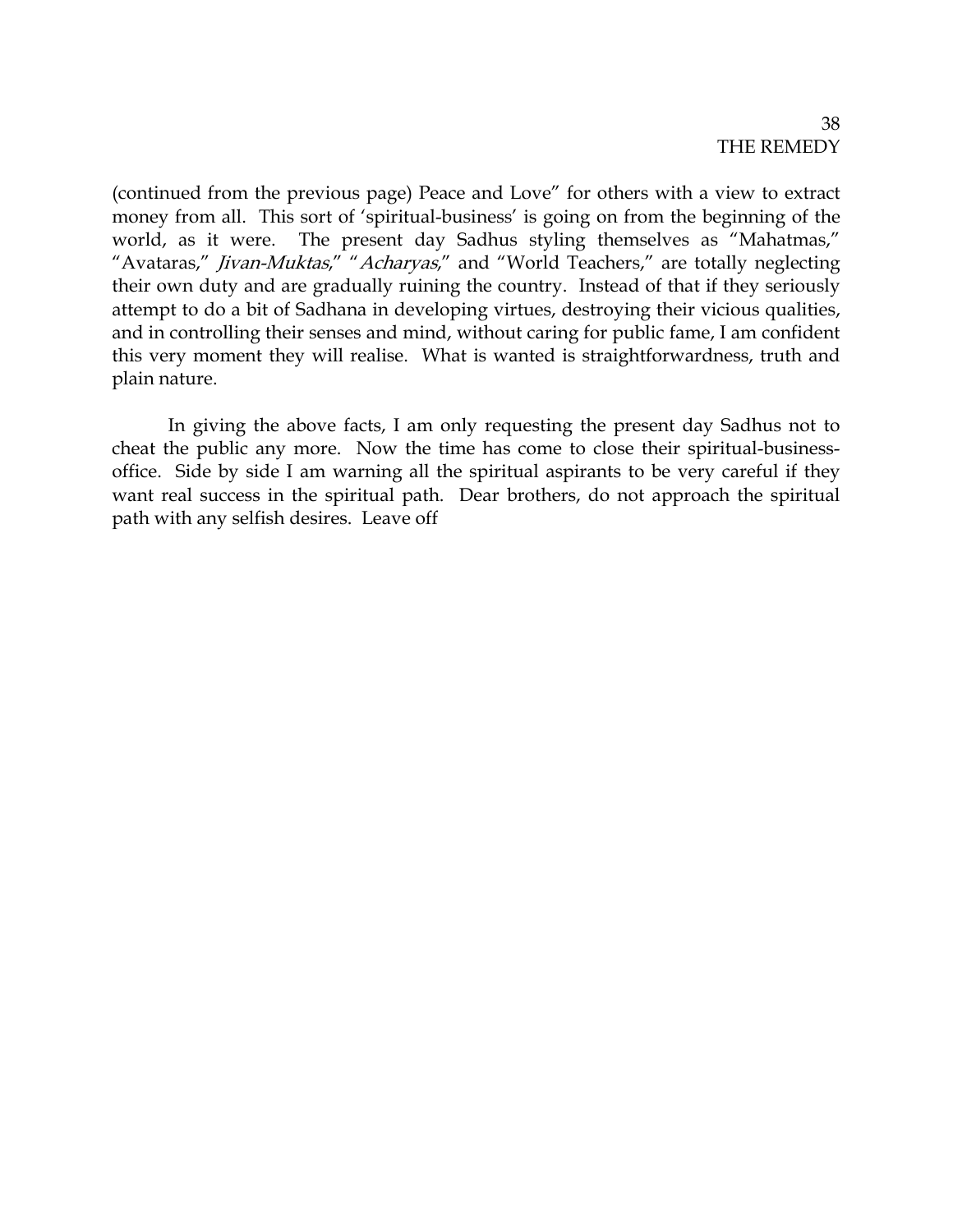# 39 THE REMEDY

(continued from the previous page) all your imaginary convictions and superstition. Destroy them. Be plain. Crush all selfish desires. Yes, I mean even your desire for study, yoga, meditation or pilgrimage. Keep nothing in your mind except your only desire to find out a proper master. Some egoistic people will say that no Guru is necessary, and I have clearly shown you the result of 'no-guru sadhana' and the falseguru havocs. "Without knowing the real position and without a proper Guru, whatever you do either Japa, Tapas, Vrita or Meditation, everything becomes fruitless …" Now hunt after all Sadhus. Live with them. Study their nature. See if they possess a heart and if it tallies with their preachings. If you find such a beautiful soul, then remain with him for ever. Await for his orders patiently. Sincerely believe me. Only the false-guru will bring you ruin. The real guru will never dupe you, as He is God Himself: Guru Brahma, Guru Vishnu……" There are some with the principle "One should not look to the faults of religious people. The fault-finding nature should die."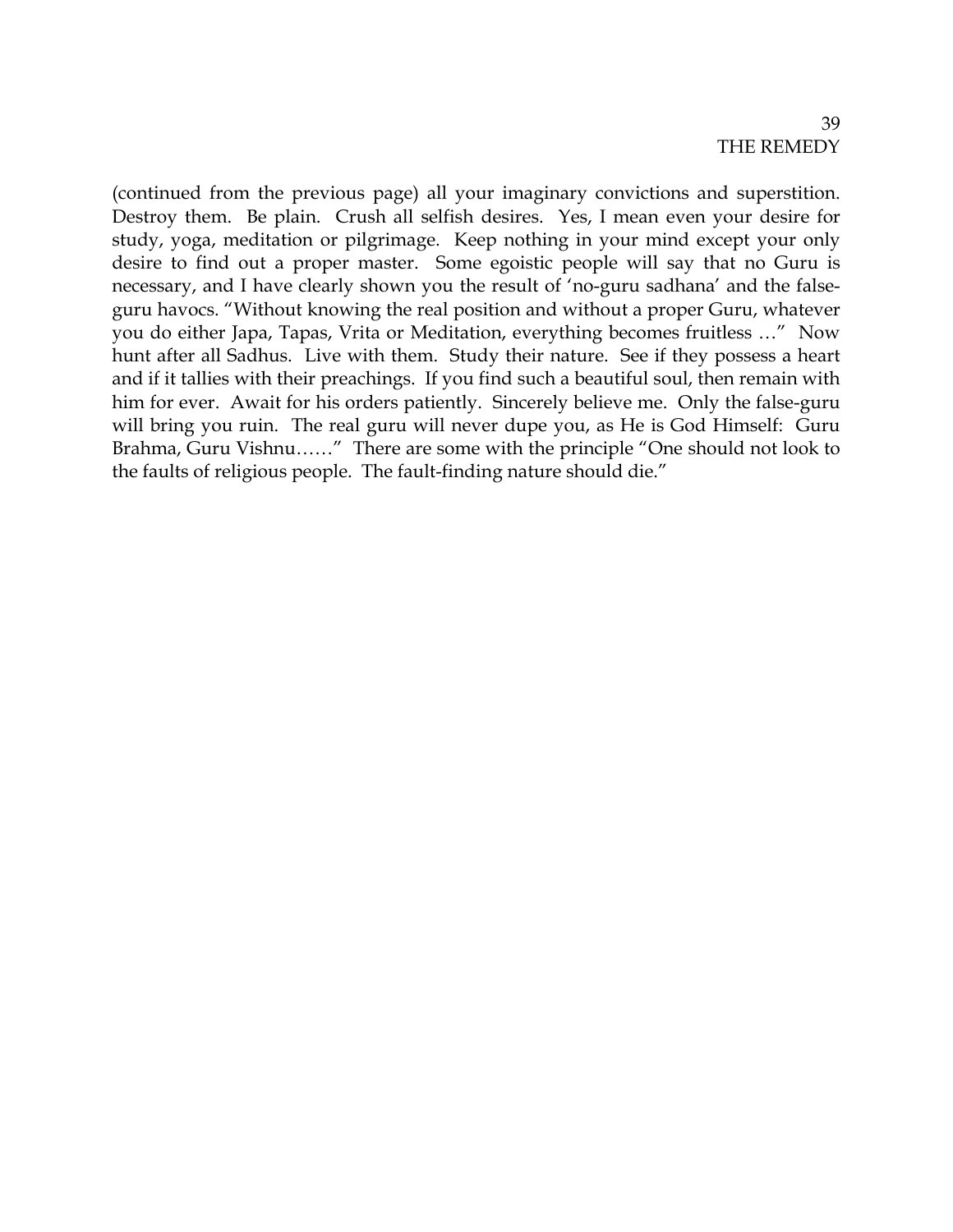### 40 THE REMEDY

Yes, this is a good principle. But, in the beginning until you get a real, proper Guru, you will have to see the good and bad of the present day Gurus, as you do not know who is a real Guru. Therefore you must live with some for a long time to study their nature, as your whole life and spiritual progress depend upon the man whom you select. When you find a man with many good qualities and no (or less) faults, to him you can have self-surrender. After your self-surrender, you should not look to the faults of your Guru. In this connection, I should warn that you should not accept a man to be great, because he is admitted as great by other learned people. You should not accept a man to be great because he has many disciples and because the public say that he possesses psychic powers. You must see the greatness yourself. Then only you will be steady with him. Some other egoistic people will say, "Sree Sankara is my Guru and I need not go to an earthly Guru." This is due to Ahankar, ego. I admit that Sree Sankara is the Guru of all. Until you become pure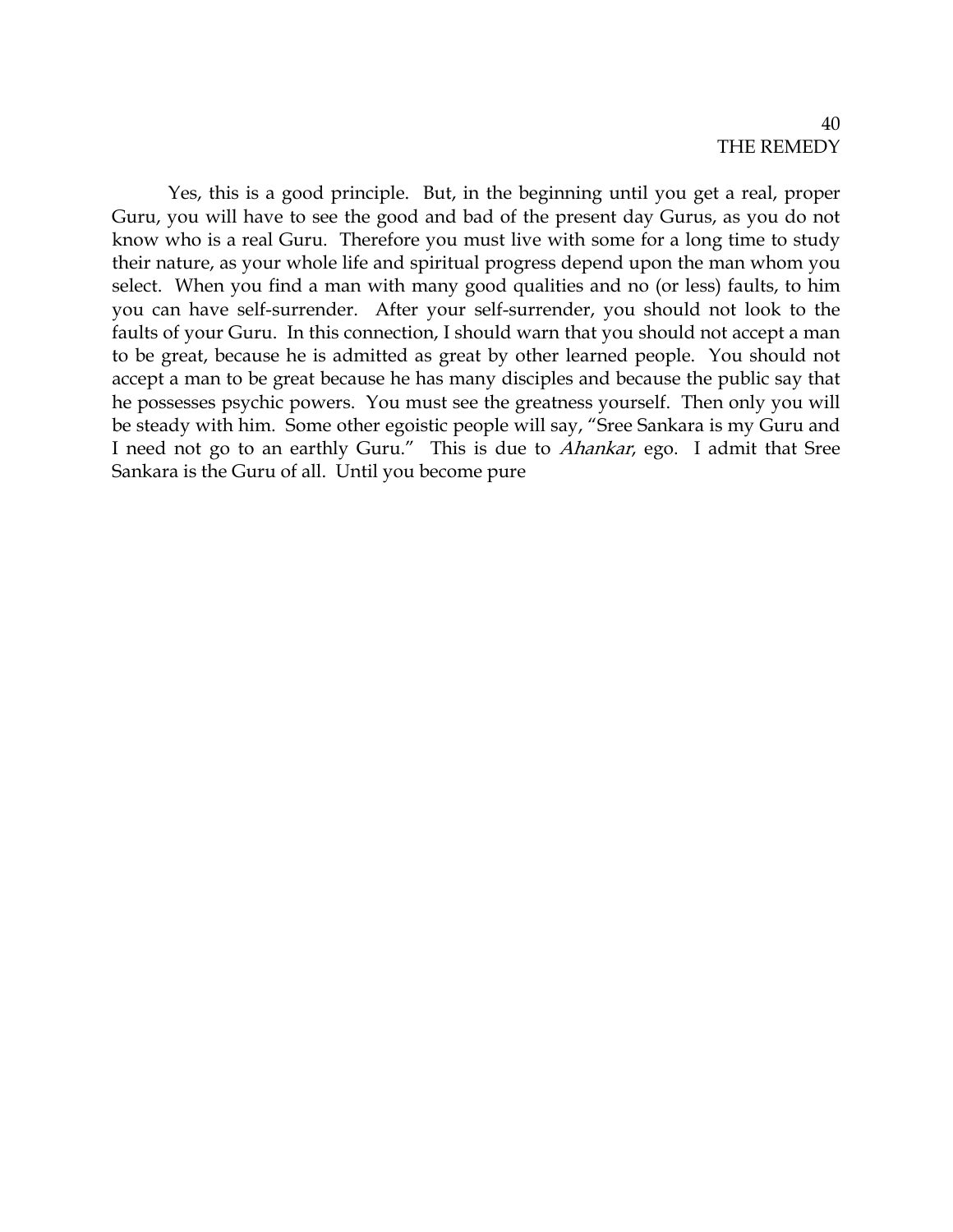(continued from the previous page) and until you are able to be in communion with Him, you cannot be benefitted in any way with that Sankara and you will undoubtly require an ordinary Guru to show you the means and to make you pure. By His Grace, you will see Lord Sankara, Siva, Krishna and others in and through your present Guru. You will realise that the present Guru is not different from them.

Your progress in the spiritual path depends upon your Guru. "Give the Power of Attorney to Him and be at ease." This is the only way for each and every one to attain the Highest—Self-realization. You must be very careful in selecting a Guru. If you select a Guru of the type I described in the previous pages, you must be sure that repentence or disappointment is in store for you.

Every one wants to attain the Highest but nobody thinks for a moment if he is fit. You cannot expect a Guru to accept all the puppets and dolls without any Viveka, Vairagya, and Shat-Sampat. He who has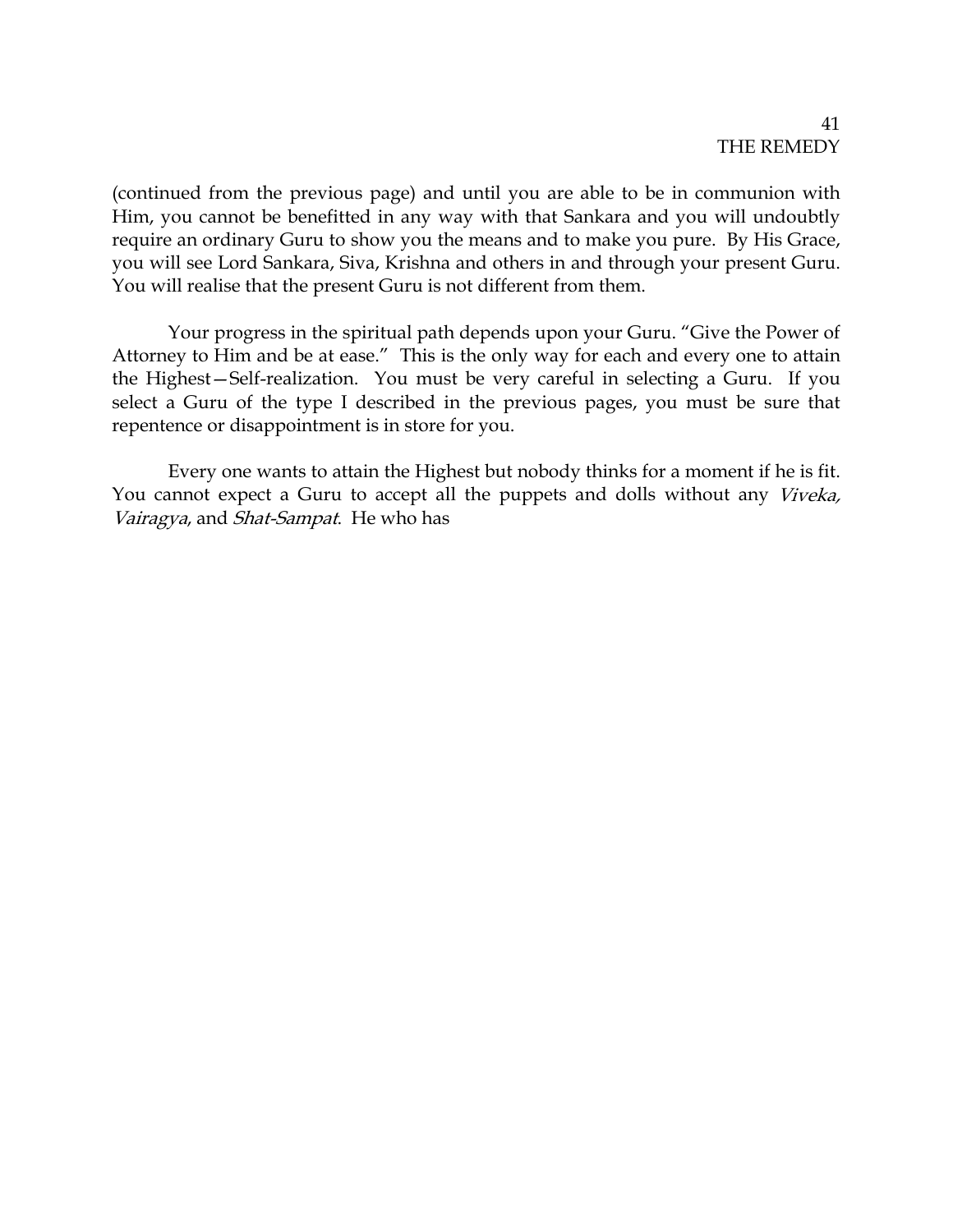(continued from the previous page) the greatest Bhakti in God and shows the same devotion and reverence towards his Guru, he alone is fit to sit at the Lotus Feet of the Master. If you keep any sectarian idea about your caste, ashram, property, fame, wife, children, etc., you cannot realise any benefit through the Guru. Before you approach the Guru, you must have all the virtuous qualities, Yama, Niayma, Viveka and Vairagya.

If you have not all these at present, you can get all these and undoubtedly become pure even after reaching a Guru and you can purify yourself is no time if you are able to see the Divine qualities in your Guru, if you have no other selfish motive in the spiritual life and if you are eagerly waiting to receive his instructions. This single qualification is quite sufficient if you want real inner spiritual growth. Nothing else. Nothing else. No more Sadhana is required of you. Just obey Him. There is every hope even for a dunce to get quick progress through self-surrender. This self-surrender must be to the real Guru.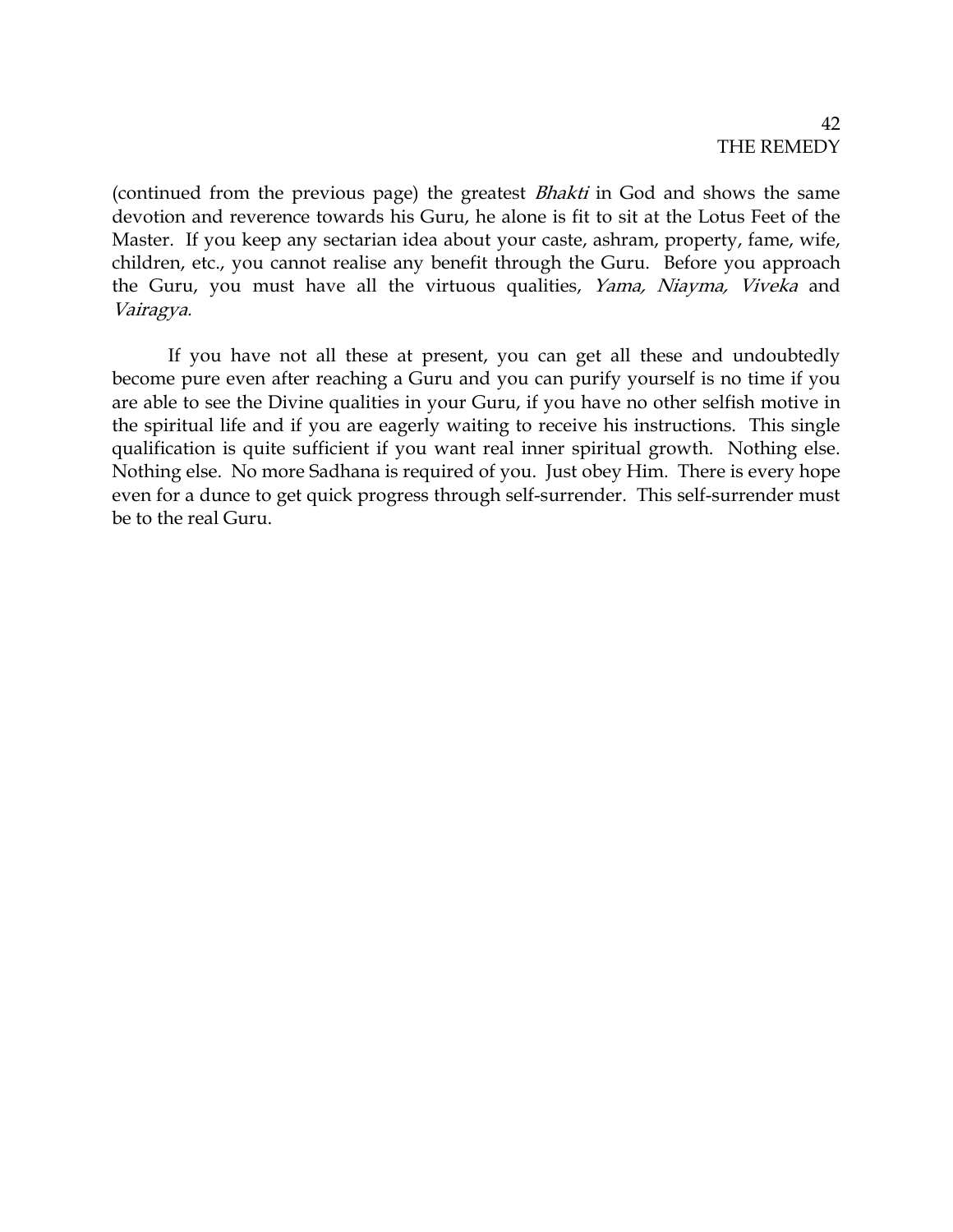The Guru will test your common-sense often whether you feel the responsibility of your duty and whether you are capable to behold His Magnanimous Presence, full blaze and Glory. You may receive kicks and harsh words from him—Will you be able to receive them with a smile? You will not deserve his love and blessings, if you cannot bear his kicks and the severe steps that he might take for your evolution. The real strong foundation of the spiritual path is faith and self-surrender. This is the only mysterious master-key to open the store-house of Liberty, Power, Ananda and Realisation. Don't think about the past. Everyday is a fresh opportunity given by Him to rectify yourself and to reach Him. Prepare yourself this very moment to reach the Goal. Don't waste any more time in your ever-lasting confusion and doubts. Enough, enough, you have wasted so many years in running here and there.

### **HOW TO GET A REAL GURU.**

Read some books of your religion and know something of the glorious spiritual life. Come in touch with the sayings and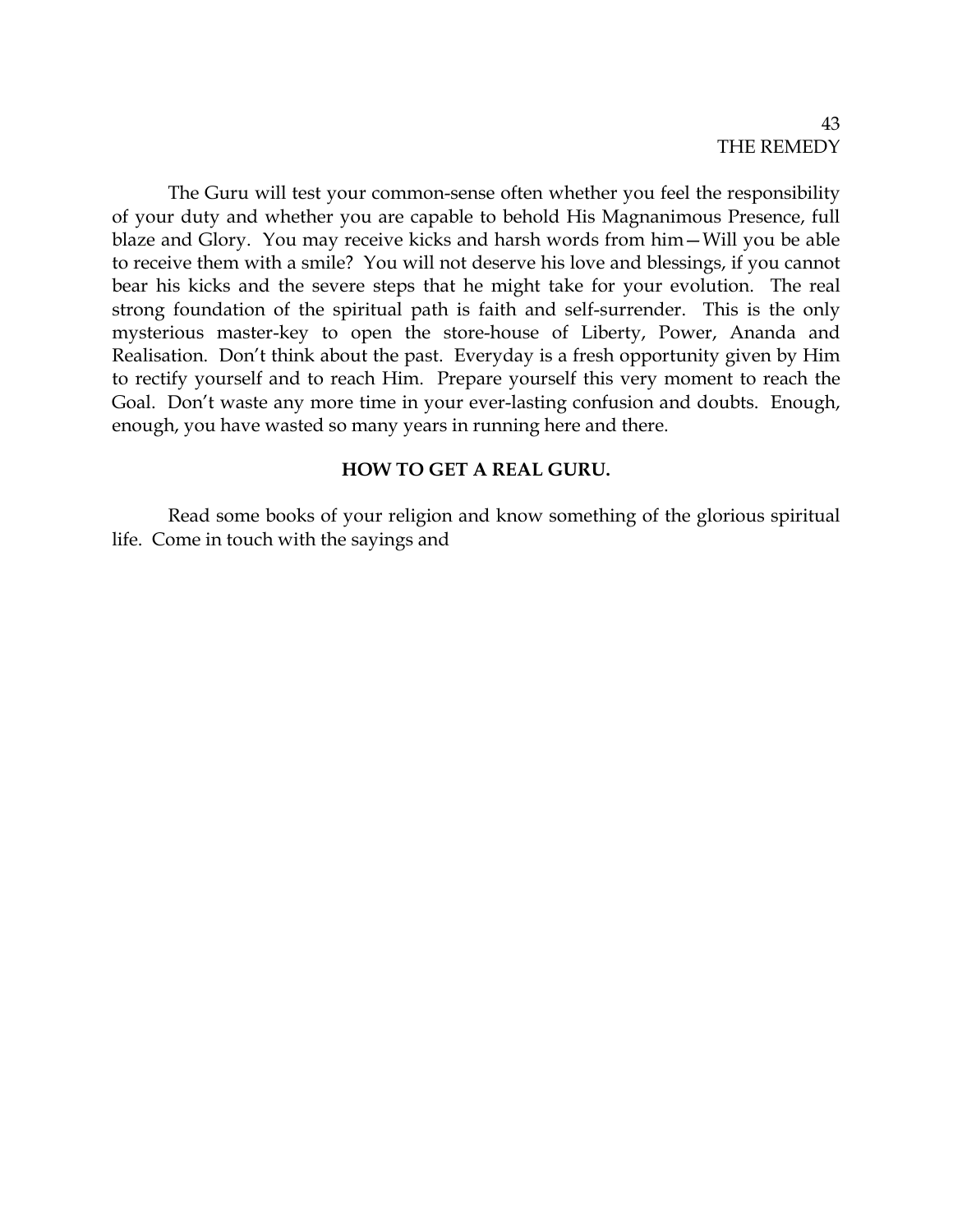(continued from the previous page) teachings of the living Mahatmas. Be in their contact for some months or years. Study their nature closely. See if they are free from all vicious qualities and if they possess all virtuous qualities. Use your common-sense and think well whether their instructions will be of any use to you. In whom you have got the greatest regards, whose teachings gave you some sort of inspiration, and strongest hope for your evolution, know him to be your Guru, though he might be considered as an ordinary man by others. Obey him implicitly. There is another method for getting a real Guru. Do plenty of Japa regularly for a few months continuously, before your Ishta Devata in a solitary room. Visit all the temples and fervently pray from the bottom of your heart "Oh Lord, I am confused by so many principles that exist now. I am puzzled. I do not know what to do. I am ignorant. The path is dark. I am helpless. Enlighten my Buddhi. Lead me to the right path. Reveal to me." Again read Guru Gita every day as soon as you get up. In a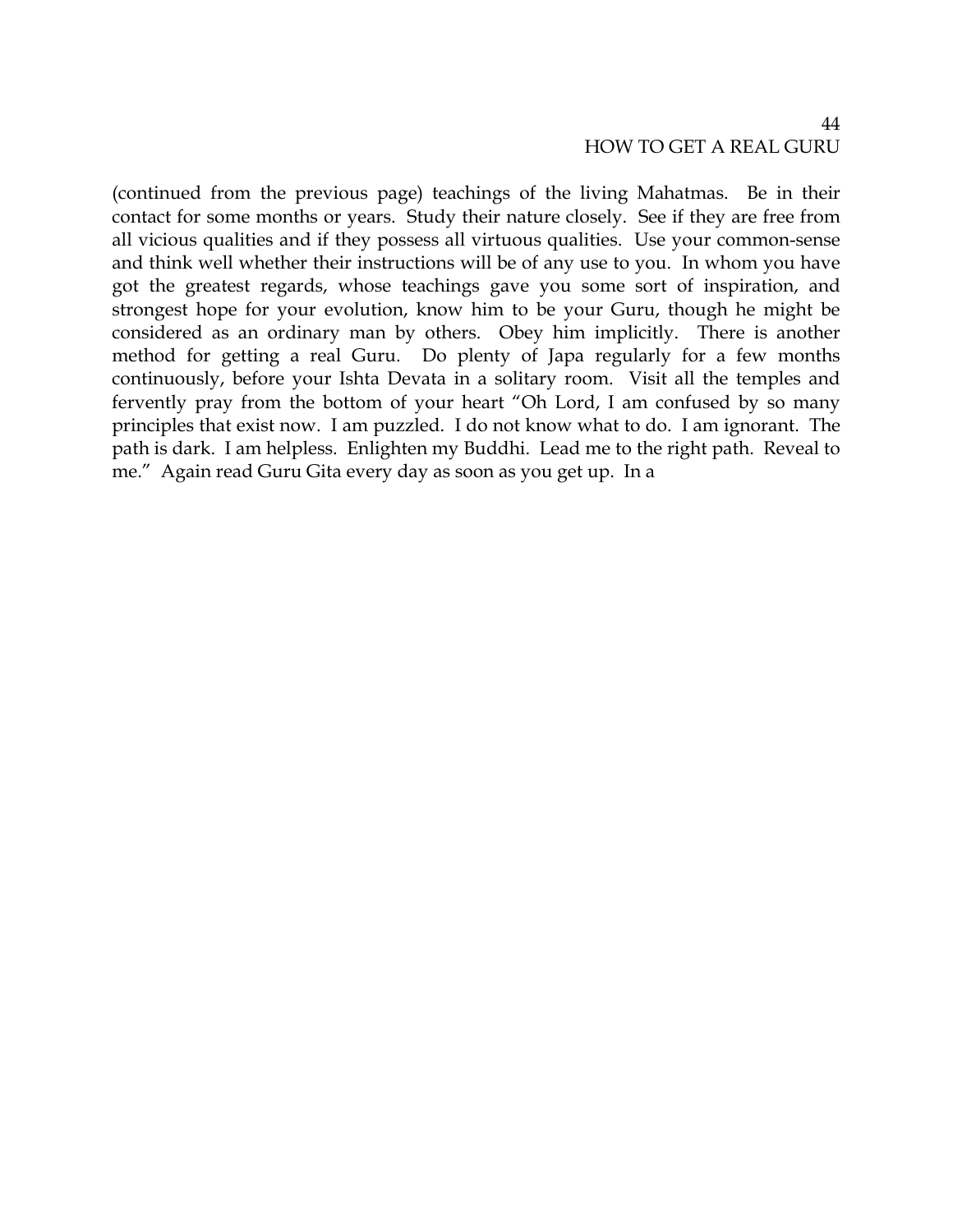### 45 HOW TO GET A REAL GURU

(continued from the previous page) short time, you will come across with the Real Guru or your mind will be attracted by that great man through His Grace. In that stage you will always crave for the Darshan of the Master. Know him to be your Guru. Even after reaching the Lotus Feet of the Guru you will hear people saying, "That Sadhu in the west is the greatest man and Avatara." Don't be duped by all these Mayaic influences. Don't believe in all exaggerations and stories. Granting that he is really an Avatara, still know it for certain that even Lord Krishna will be of no use to you in your present stage. Now you want a man to purify and improve you. Now you want a man who will be very particular about your moral and spiritual growth. You cannot expect everything from that Guru who will clear your doubts in Mowna, "Gurosthu Mownam…" There will be no benefit at all if you go Guru after Guru simply saying with your lips, "You are all in all. I have surrendered to you everything" and so on. Think well. Obtain a Master and stick to Him for ever.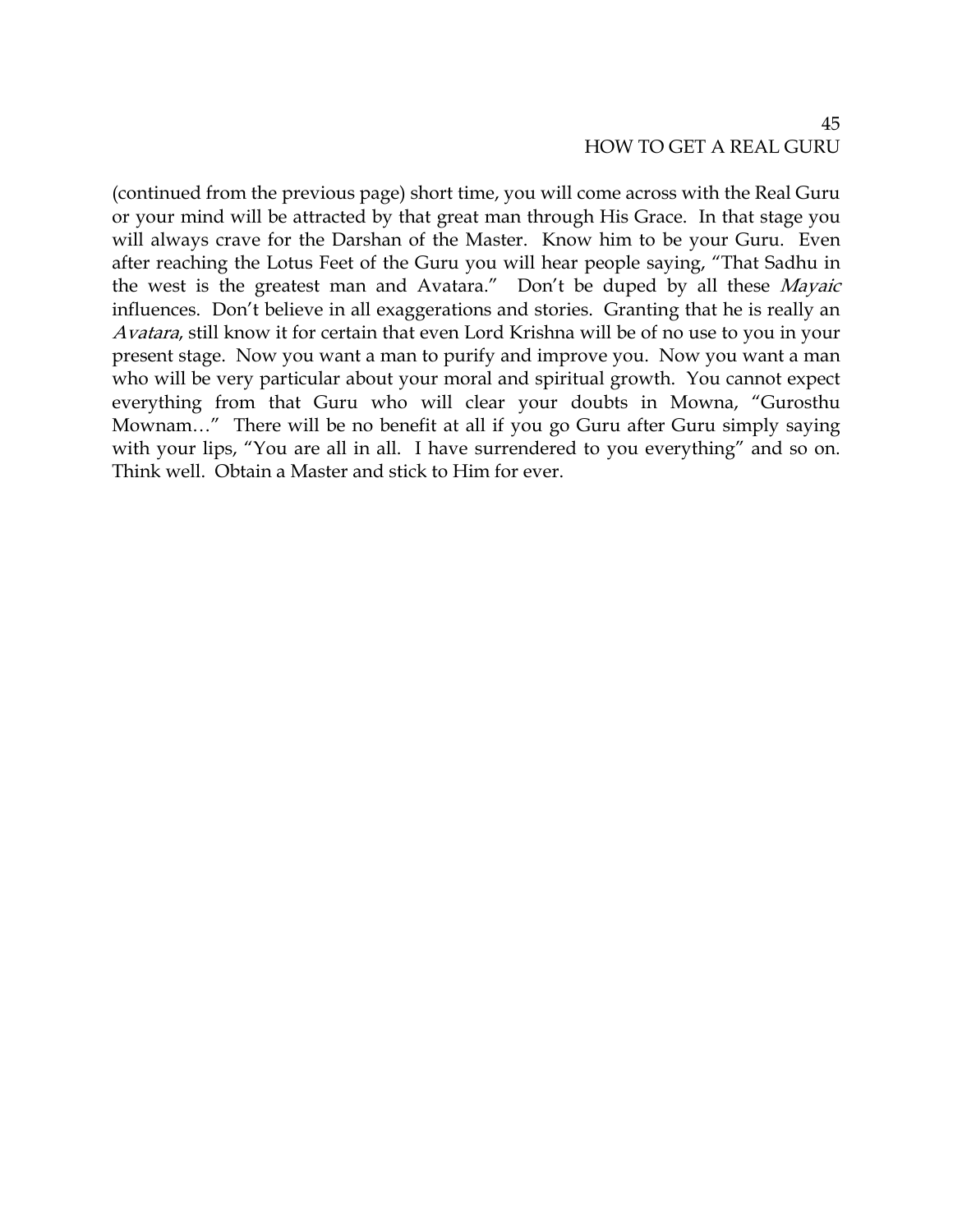### 46 HOW TO GET A REAL GURU

If you want real progress and quick advancements in the spiritual path, your present Goal must be "How to please the Guru." You must serve Him whole-heartedly with Bhakti and Sraddha at every moment of your life. In this case you will have no other idea or selfish desire. This is a great secret for controlling the wandering mind and powerful indriyas. You will have to destroy all your *tamasic* nature through intense activity at the service of the Master and then you can easily convert this *rajasic* nature into *Sattwa* by the love, blessings and Grace of the Guru. If you want to be perfectly established in Brahmacharya start this Sadhana and realise the benefits. There is no other better effective method. The so-called disciples of the present day will demand the Grace from the Guru and will think that the "service" section (Guru Seva) is only for the ignorant, uneducated disciples. Let them clearly reflect over this point well and completely change their mental attitude. Let them come to the right path and achieve the Goal quickly.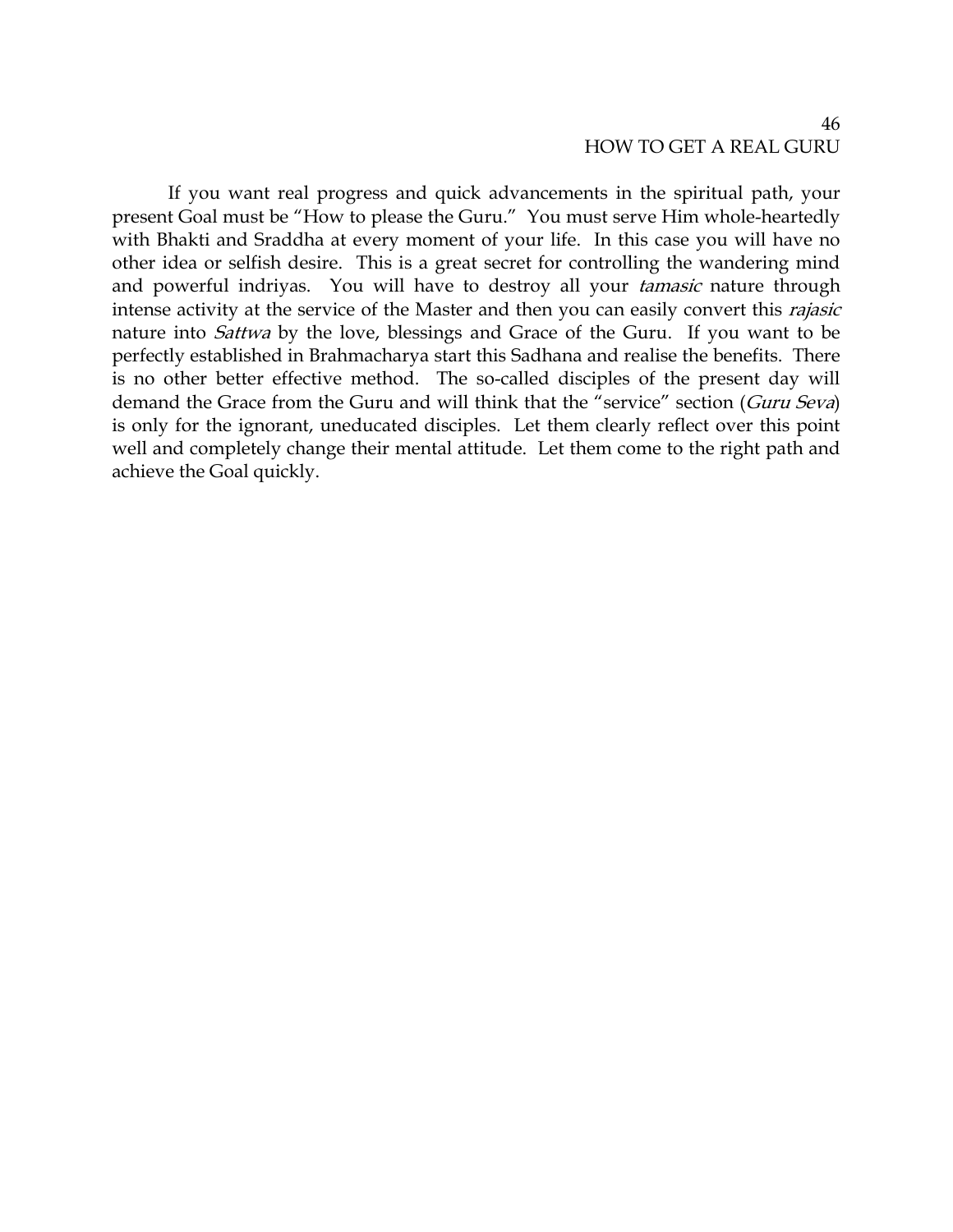### 47 HOW TO GET A REAL GURU

(continued from the previous page) The man who is very much devoted to the Master, enjoys the supreme Peace.

I have described you in all these pages the real spiritual path, the only path, the push or lift of the Spiritual path in two words "REAL GURU" and "SELF**-**SURRENDER."

### **NOTE**

A man cannot be called as a SAT GURU, BHAGAWAN, MAHA PRABHU, AVATARA, etc. because:—

1. he has visited America half a dozen times and established a dozen Ashrams there;

2. he has a barrel-like belly, or a magnetic personality or aged more than 150 years;

3. he has written many religious books and can address an audience of 5000 persons;

4. he has many ivory palanquins, silver seats, and all paraphernalia of the Emperor;

5. he has many disciples and owns a big Ashram, a press and a Magazine;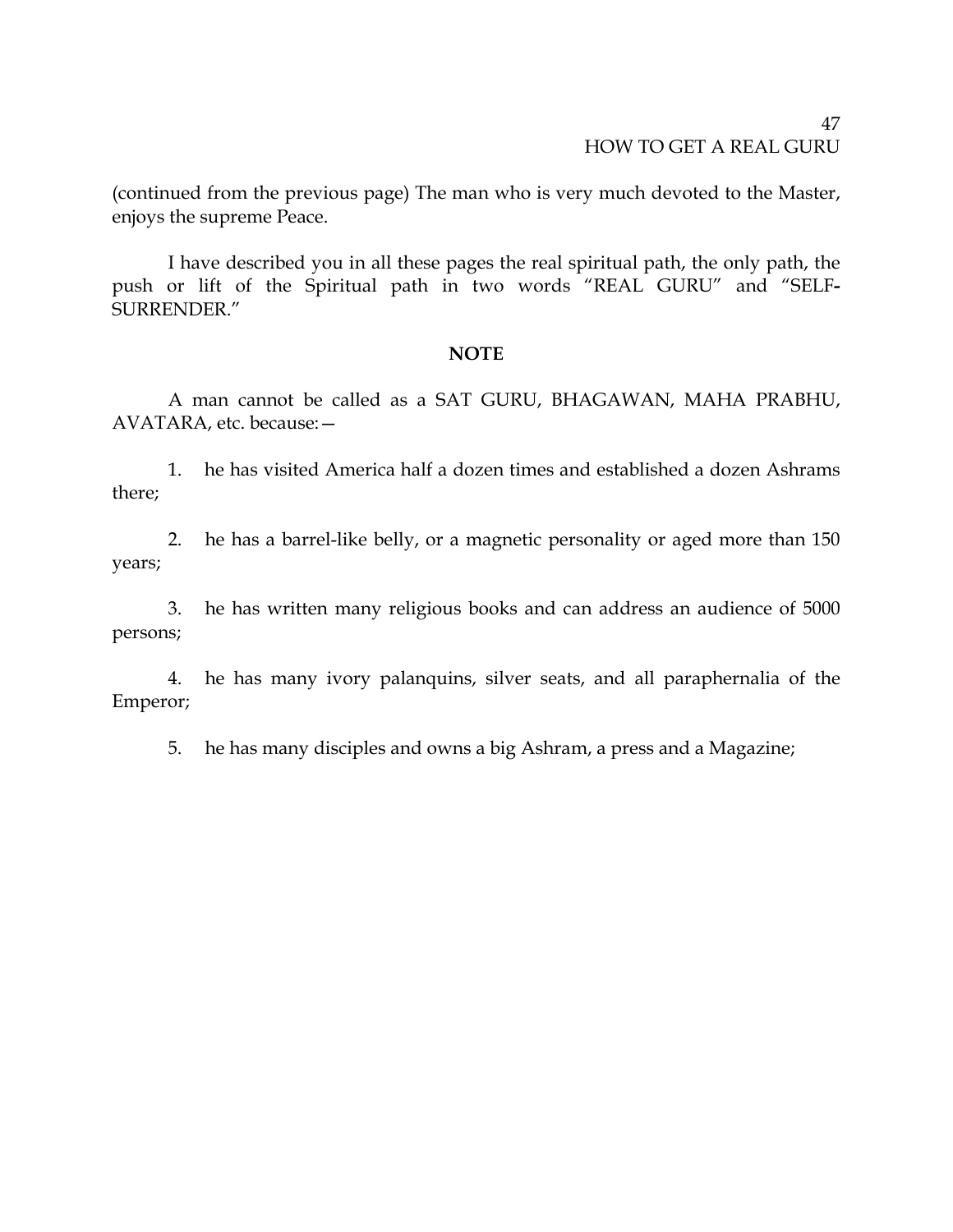6. he is living in Mount Kailas observing Mowna for the last 30 years in nude state;

7. he is accepted as an Avatara by many learned religious people in East and West.

The qualifications of a Real Sat Guru is quite different from all these. The worldly people with a hope to get Peace, Grace, Blessings, Samadhi and Moksha from these Sat Gurus, support them and tolerates their vices, and faults. I promise you that you all cannot get anything from these Sadhus. Perhaps you may get their hatred and harsh words (curses) if you fail to support and help them. By helping these people, you are helping the man who is ruining the country, cheating the masses, spoiling the earnest aspirants and leading the public to the darkest corner. Instead of remaining in delusion and ignorance, dear brothers, awake. Clearly see. Search and find out the REAL GURU and ever remain in the Highest Bliss!

# OM SANTI!

Printed at Vaman Press, 31, Broadway, Madras—1934.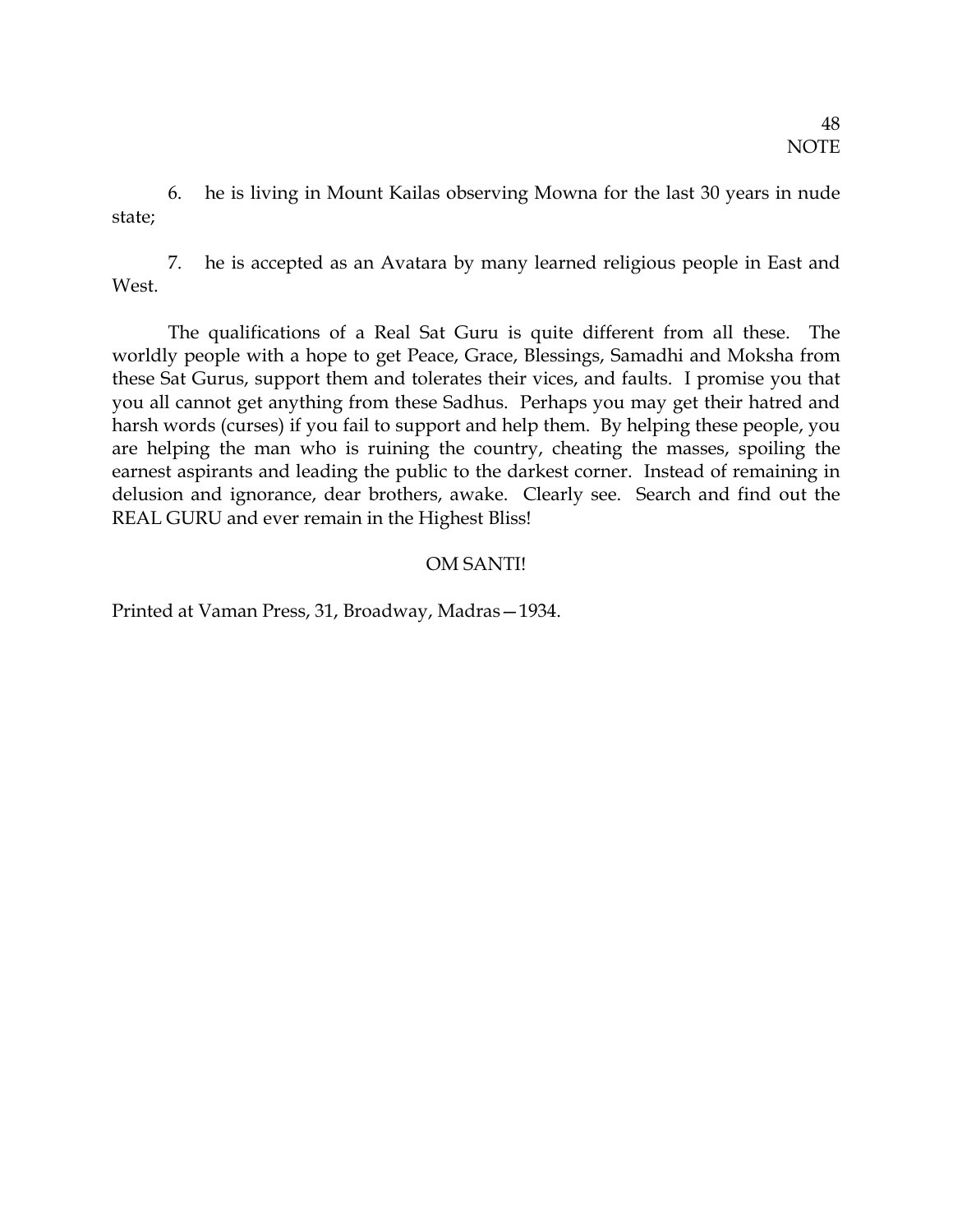### **DEDICATION**

### **TO**

The Venerable Anagarika Dharmapala, the founder and organiser of the Mahabodhi Society and director of the Buddhist Mission in England, who, placing his time and wealth at the disposal of Buddhist work, has strenuously laboured for the cause of humanity for over forty-three years, with the spirit of generosity, freedom and love, this book is dedicated by me in appreciation of his services for the cause of Buddhism, and of the personal interest he has taken in enabling me to produce this book.

H. NANDASARA.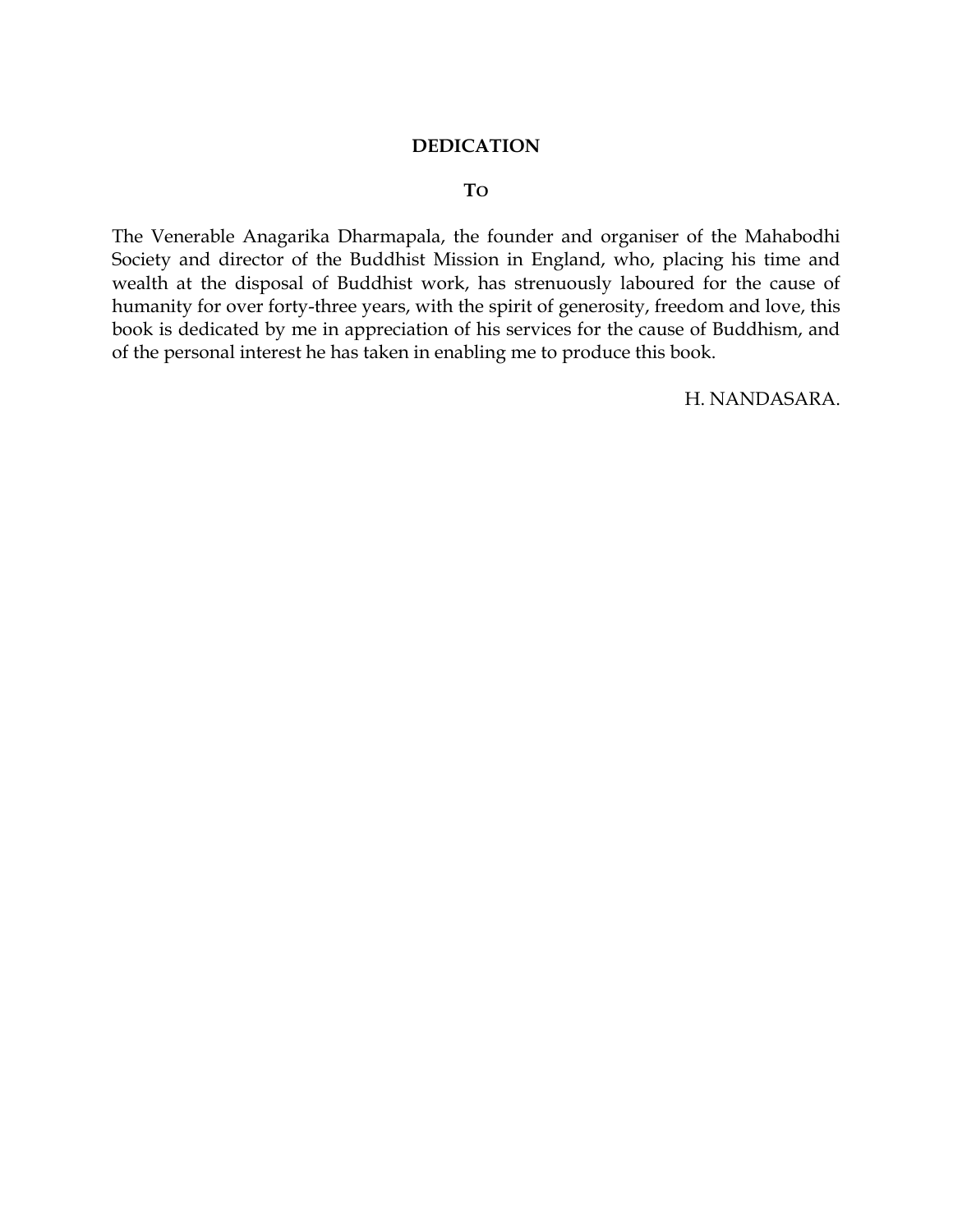# **Lectures on Buddhism**

# **LECTURES**

# DELIVERED IN

### **ENGLAND**

BY

VEN: PANDIT HEGODA NANDASARA.

1928—1930

PUBLISHED BY DAYA HEWAVITARNE, ESQ., B.M./FHGJ LONDON, W.C.1.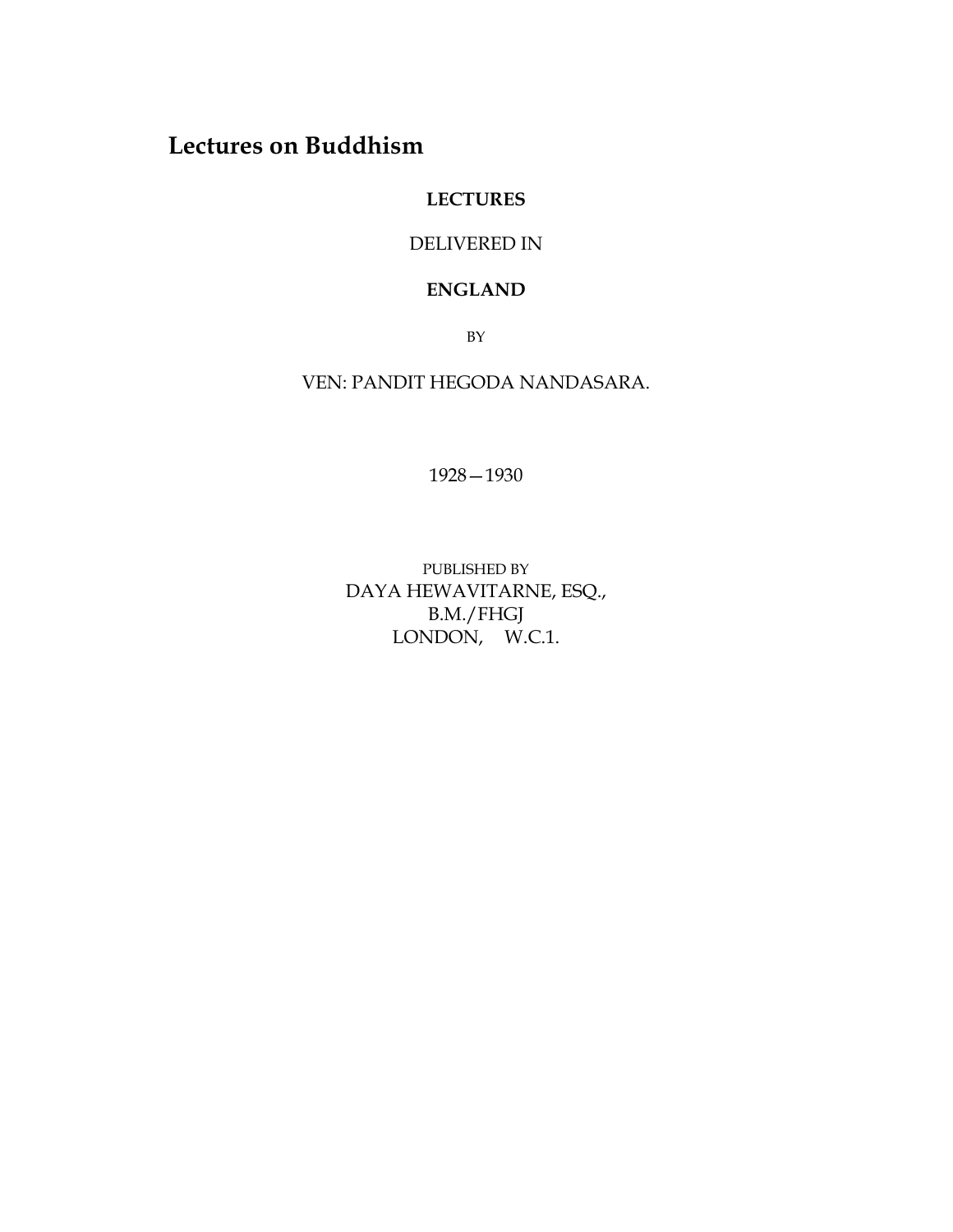#### **PREFACE.**

The lectures published in this volume were delivered during my stay in England. Although originally they were not intended for publication, they were put into the form of a book at the request of some of my English friends who heard them. These addresses will undoubtedly be useful to students of Buddhism, since the subject matter has been carefully selected from Buddhist Scriptures. English being a new language to me, I have experienced a considerable difficulty, which has been overcome by consulting English translations of the Buddhist Scriptures. The whole work was made easier and pleasanter by the kind assistance rendered to me by my tutors in English, Messrs. Walter Lawrence, M.A. (Oxon.) and A.P. de Zoysa, Ph.D. (London).

My thanks are also due to Mr J.F. McKechnie for his kind help in reading the final proofs, and to Mr B.L. Broughton, M.A. (Oxon.) for writing the introduction to the book.

H. NANDASARA.

41, Gloucester Road, London, N.W.1.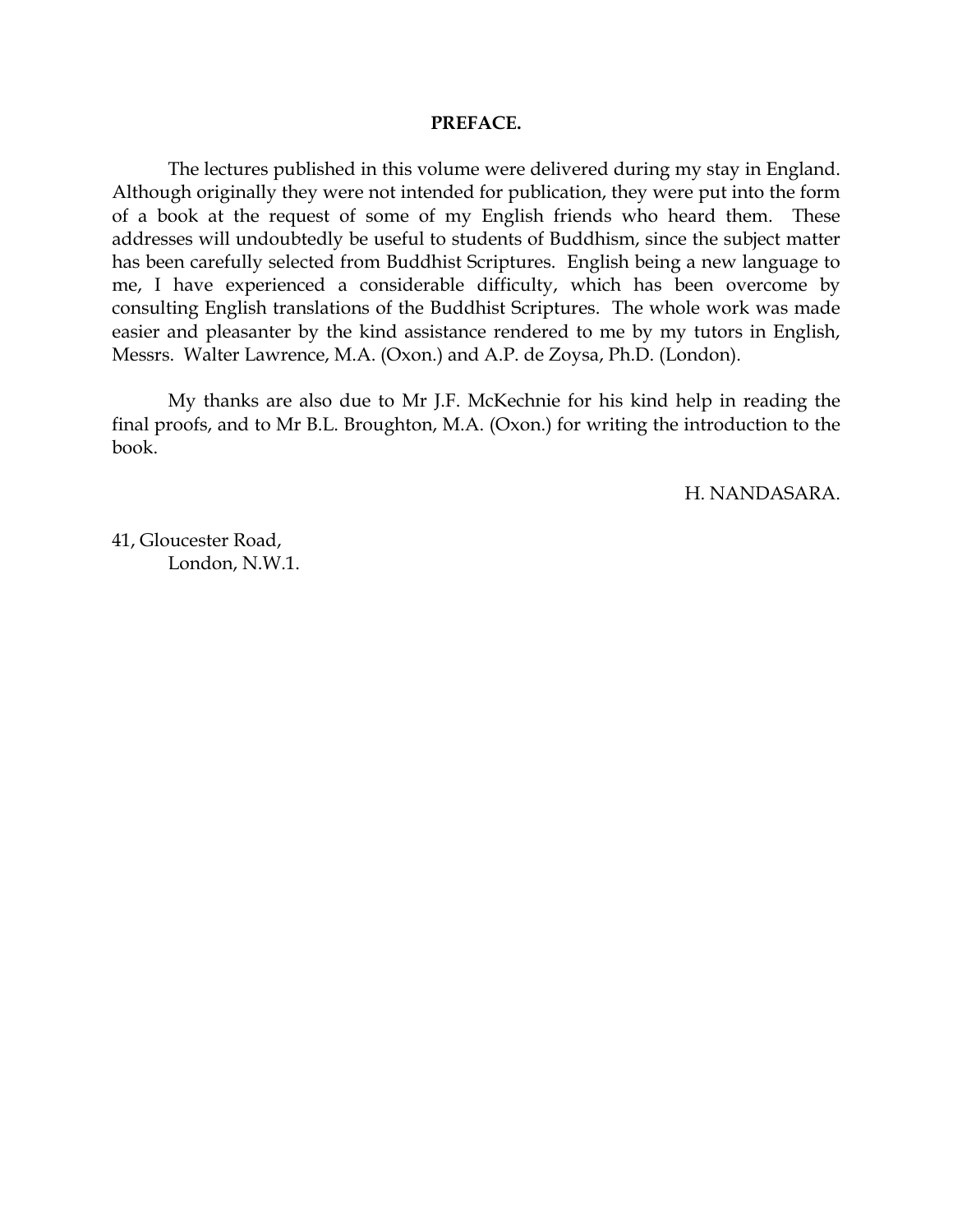A religion should only be described by those who have fervent faith in it, and a love for it. Otherwise, the writer, however scholarly, totally misses the vital spirit which alone makes any religion a living thing capable of swaying the lives of men. Without this vitality it is like a corpse compared to a living man.

Probably no religion has suffered so much in this respect as Buddhism. In the first place, Buddhism is an oriental faith which was quite unknown to Europe a hundred years ago, and its discovery was gradual; even yet the whole of its scriptures are not translated; and of the Attha-katha or Commentaries on the Scriptures, scarcely any part save the Dhammapada Commentary has been rendered into any European tongue. Under these circumstances, it is not surprising that western writers misrepresented Buddhism in the most grotesque manner.

Many of course, had no intention of doing justice to the Dhamma, they were only concerned with showing that a "heathen" religion was ipso facto inferior to the prevalent belief of the West. Even writers who were not only fair, but friendly, often took a distorted one-sided view for the simple reason that their knowledge was partial and inadequate, some even had no knowledge of *Pali* or any other Eastern language. Hence some of the extraordinary mixtures of Theosophy and Vedanta that passed for Buddhism in the West.

We are therefore singularly fortunate in being able to present to the Western world a series of essays and lectures by a Buddhist Bhikkhu from Ceylon, the Ven. Pandit Nandasara.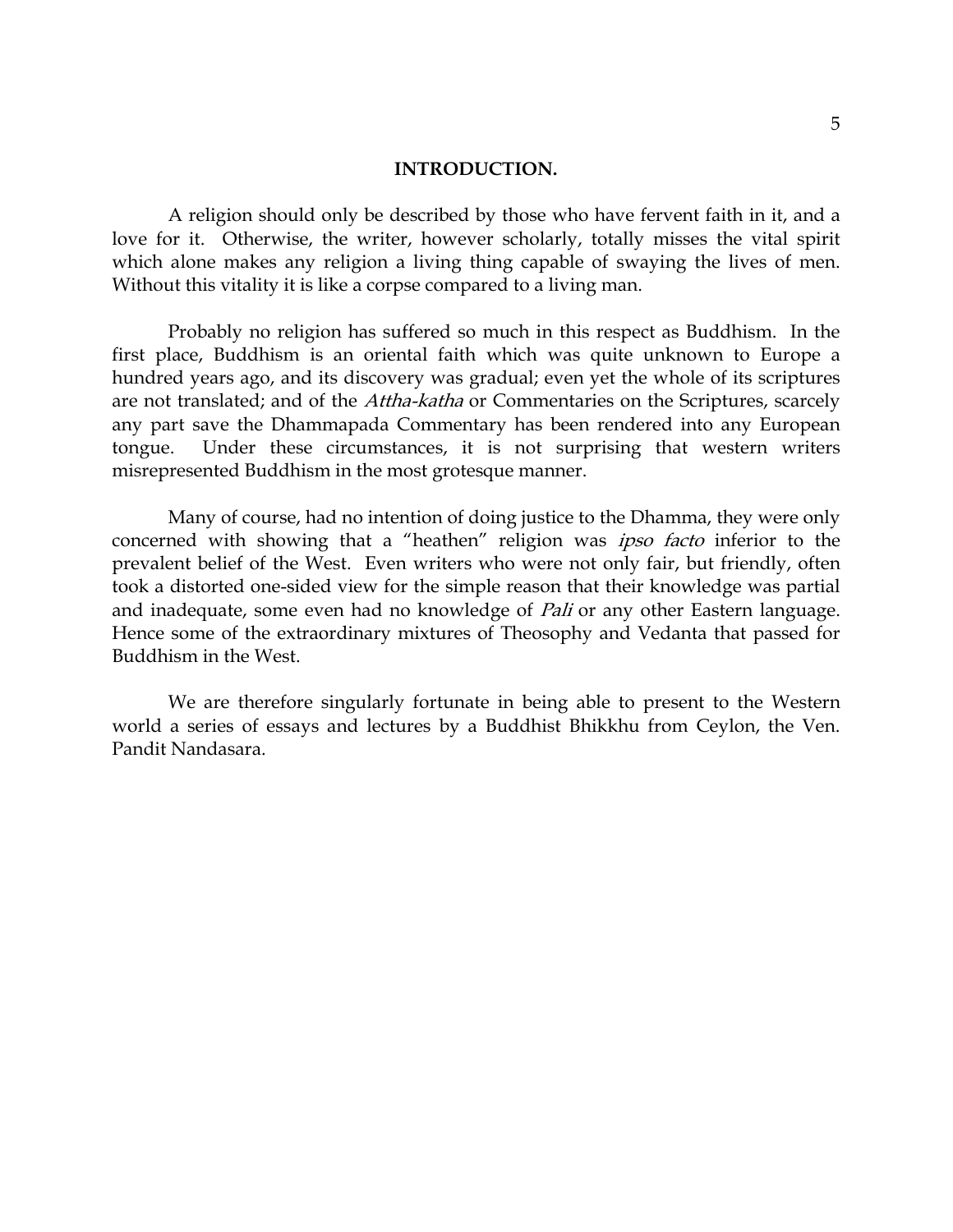For many centuries Buddhists had become very indifferent to the propagation of their religion except that here and there certain of the remoter tribes of Asia would be converted by some enterprising Bhikkhu. It never seems to have occurred to latter-day Buddhists that there was a field for propaganda in Europe. The reason is perhaps not far to seek. Being of a gentler character, the Buddhist nations have been for centuries on the defensive against the followers of the Semitic religions; first the Mohammedans, then the Christians.

It should not be forgotten of course, that until the past hundred years, no Buddhist priests would have been tolerated in any European country. But even apart from this, Asiatics were so overawed by the material and mechanical superiority of Europeans, that they would have thought it almost presumptuous to try to influence beings apparently so much higher in the scale.

The spread of the knowledge of modern science in the East has taught the Asiatics the secret of the apparent European invincibility, and many things; the Japanese victory over Russia, the Great War which forever shattered the fiction of European superiority in the moral sphere—have all combined to make Eastern people feel that they too have something to give the world and are not merely to become the docile pupils of the West.

The little island of Ceylon is, I am confident, destined to play a great part in the revival of Eastern religion and culture. One of the first countries outside India to accept Buddhism, Ceylon was for many centuries a centre of light and learning for all Southern Asia, her great Buddhist Viharas or monasteries, were Universities which attracted students from every part of Asia; her saints and scholars are among the brightest jewels in the Dhamma's crown of glory.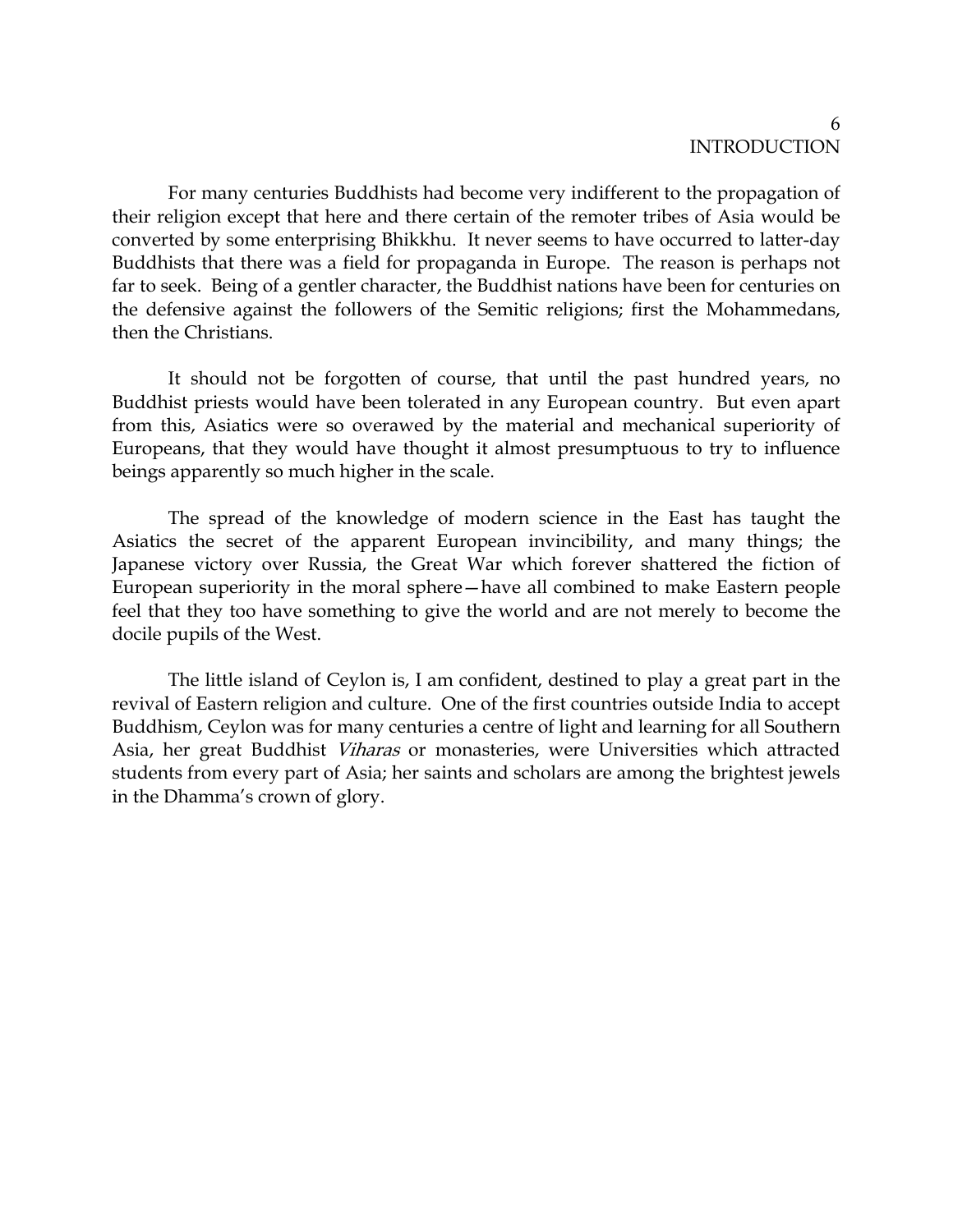7

The great Buddhist kings of Ceylon built cities vaster and fairer than any that mediæval Europe could show, besides exercising a benevolent rule founded on Buddhist principles which produced conditions of happiness and content, almost utopian. During many centuries the only interruption of this idyllic tranquillity was the occasional attacks of the Tamils of Southern India, and in these wars the Cingalese people showed that their equable climate and gentle religion had in no way weakened their virility, but their gallant resistance proved that if they respected the rights of other nations they were ready and able to defend their own possessions against the foreign aggressor. The troubles of the Cingalese people began with the arrival of the Portugese in the sixteenth century. It shames our boasted civilization that wherever Europeans have gone they have brought war, disease, degradation and misery.

When the first Portugese ship cast anchor in Colombo harbour, the Cingalese thought on seeing the Portugese indulging in red wine, that they were drinking blood, and indeed the mistake seems more like a prophecy, for the Europeans carried fire and sword through the maritime provinces, burning temples, manuscripts and the Bhikkhus themselves, even striving with a fiendish refinement of cruelty to compel Buddhist women to abandon their faith by impaling their children on pikes. Some of these heroic women refused to apostasize under such a threat as this. Irreparable damage was done to the culture of Ceylon by this wanton destruction wrought by fanaticism, and the progress of the Cingalese people was arrested for centuries by brutal invaders who professed a persecuting and fanatical creed.

The Dutch followed in the wake of the Portugese, but although they had of course, no Inquisition, they fell little short of the Portugese in bigotry, for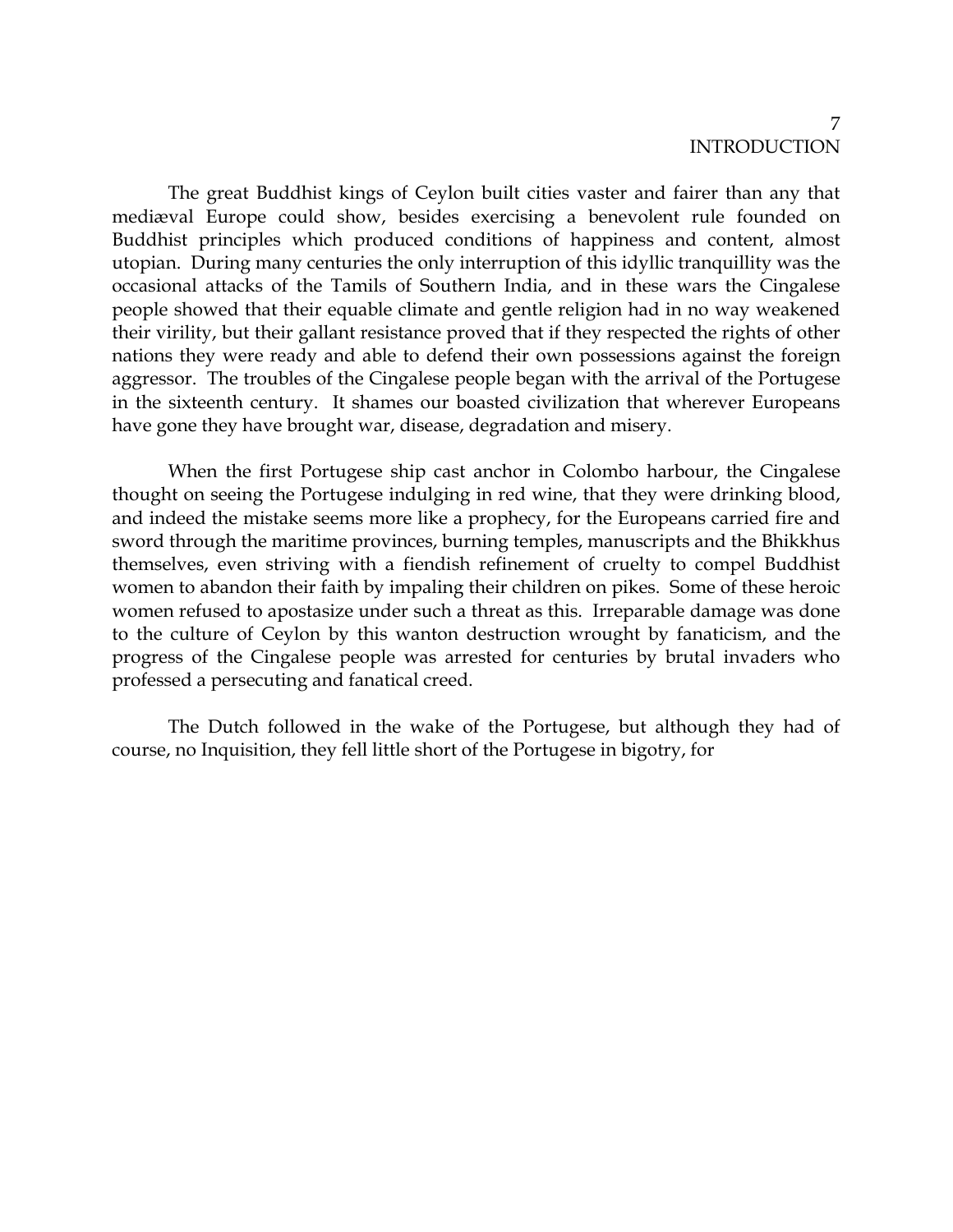(continued from the previous page) they refused to recognize any marriage as legal in their territory unless solemnized in a Christian Church. Hence many Buddhists were driven to an outward profession of Christianity lest their children should be branded as bastards.

The English followed in the early 19th century and through its internal dissensions soon gained possession of Kandy, the seat of the last independent Cingalese Kingdom.

By the terms of the cession of Kandy, the English undertook to protect Buddhism, but have lamentably failed in their trust. Christianity was encouraged in every way, and it seemed as if Buddhism would be rooted out of the country. Then came the reaction. A learned Bhikkhu met the Christian Missionaries in debate and showed the superiority of the Dhamma. Lastly, in the eighties, Col. Olcott, an American Theosophist, visited Ceylon and helped the revival; it is not too much to say that he saved Ceylon for Buddhism, for not only did he arouse the energies of the Cingalese Buddhists generally, but a young man of the Hewavitarne family was moved to give his life and fortune to the Buddhist Cause. He assumed the name of Dhammapala, i.e., protector of religion, and was known as "Anagarika," or homeless student, because, although not a Bhikkhu he lived a life of celibacy and devotion to religion. Thanks to his noble efforts, Buddhism is being revived in India, where it had almost disappeared. Not content with his work in Asia, the Ven. Anagarika Dhammapala determined to bring the Dhamma to the West. The result was the foundation of the British Mahabodhi Society, which had its Headquarters at first in Ealing and afterwards at 41, Gloucester Road, Regent's Park.

Two years ago, three Bhikkhus came to England on a Mission and have ever since been devoted to the work of spreading the Dhamma. The Ven. Nandasara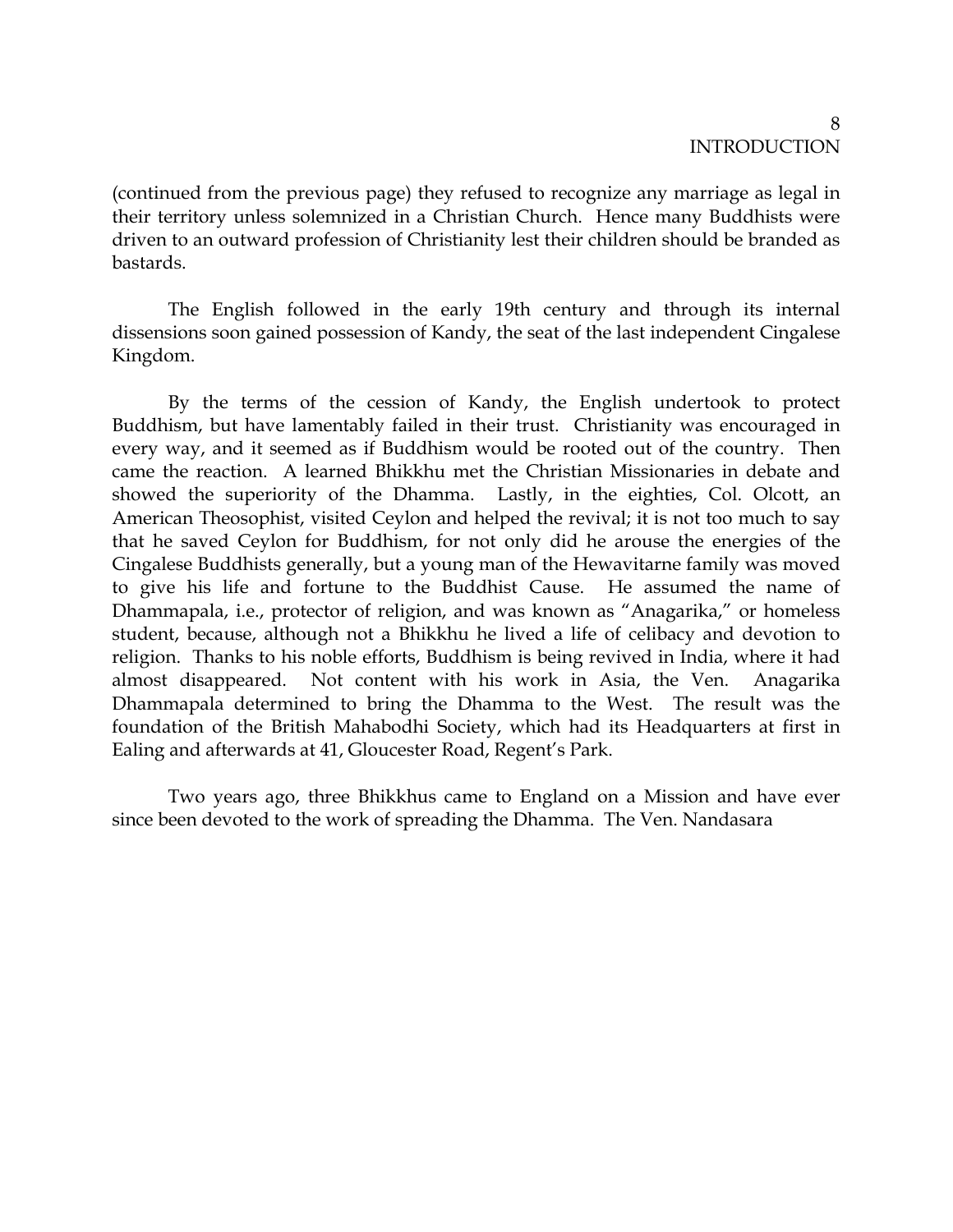(continued from the previous page) of the Mission and the author of the following essays, has done an invaluable service to religion by giving the English-speaking world an exposition by a learned Buddhist. The reader will be able to see for himself how vast and comprehensive are Buddhist teachings, dealing with every activity and every phase of human life.

It is quite clear that we must have some code, some guide in life. The current faith of the West is failing; shown to be hopelessly inadequate in the light of modern science, it is so modified by its modern exponents that it has ceased to be the original faith at all; indeed, very little save the name is left.

As Mr Wm. Archer, a well-known rationalist, remarked: "Whatever finally emerges from the crucible will no more resemble historic Christianity than a yellow Hampstead omnibus of the sixties resembles a motor car."

In the midst of this spiritual chaos, the East offers us a system which is the crowning glory of our Aryan race and which science only confirms. Though profound it yet is simple because it deals solely with the fact of sorrow, its cause, its ceasing and the way thereto. The fact of sorrow, the sense of the inadequacy of life, is the experience of everyone and all men seek a way of escape therefrom.

It is irrefutable that ignorance, lust and hate are the sources of all the world's sorrow, it is axiomatic of all sound thinking that to remove the cause is to remove the effect; the course prescribed by the Fourth Truth and known as the Eight-fold Path is clearly the course whereby we must eliminate sorrow. Right Views, Right Purpose, Right Speech, Right Conduct, Right Livelihood, Right Effort, Right Mindfulness and Right Meditation are all courses which provide for the purification alike of the outward act and the inward mental state.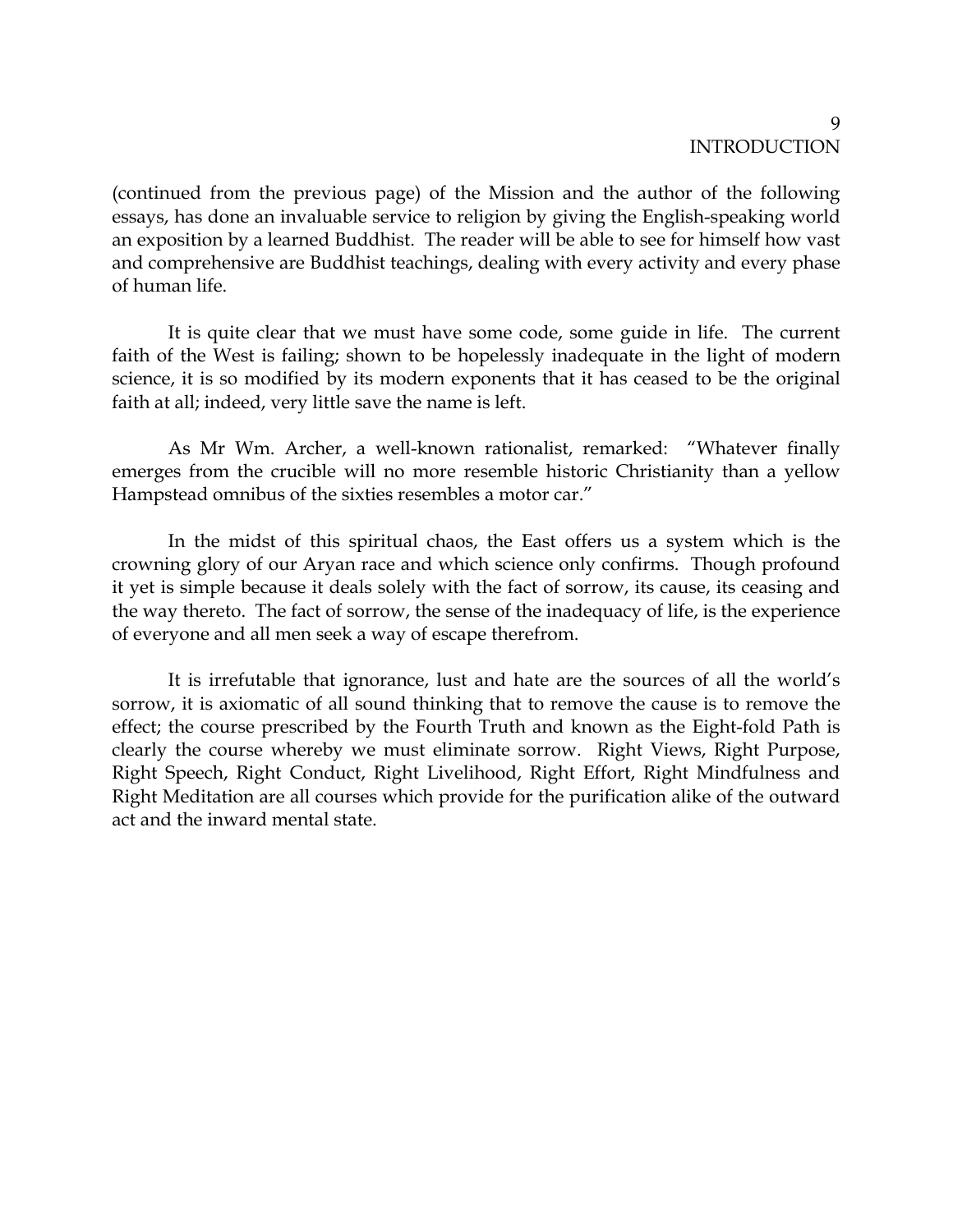Lastly, contrary to what is generally imagined in the West, Buddhism provides also for the emotional side of humanity by its teaching of the doctrine of rebirth and the renewal of old ties in future lives. Further, the doctrine of Kamma or action, the teaching that we are exactly as we are because of what we have made ourselves, and not from the arbitrary fiat of a god, is the proudest assertion ever made of human freedom. What other religion has ever dared to say, "Not even a god can turn to defeat the victory of him who has conquered himself"?

With this brief introduction we leave the reader to the study of Ven. Nandasara's essays, wherein he will find full and adequate treatment of Buddhist ethics and psychology.

BERNARD L. BROUGHTON, M.A. (Oxon.)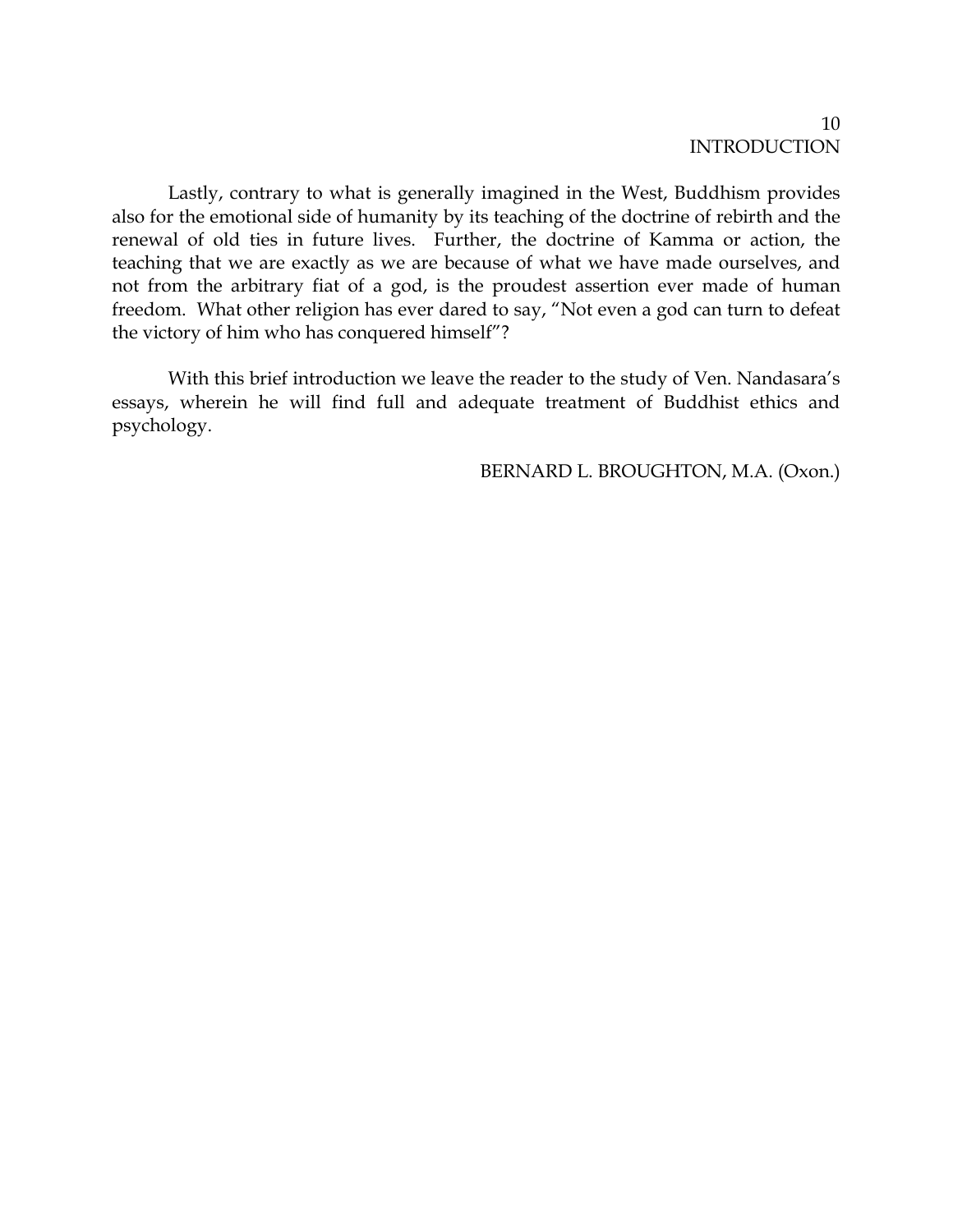#### **I. THE BUDDHA.**

We are met here to celebrate the day of the birth and the enlightenment of Sakya Muni, the Buddha. He was the supreme teacher who has been the light of this world which is so full of ignorance. His teaching is the teaching of enlightenment and of perfection. His life is an example of the noblest and highest possible achievement. Born as the son of the King Suddhodana 2554 years ago, he had all the pleasures and comforts of a Prince. He married a beautiful princess and lived happily amid all the luxuries of a court until he made up his mind to find out the true nature of life apart from its pleasures. Realising the vanity of short-lived pleasures, he was led to look for a higher life. He left his wife and child, his palace and comforts. He went to the professors of knowledge to find out that which they did not know. The most dreadful self-torturing austerities, penances and practices which he underwent for the sake of that knowledge, proved useless; until through his own effort and guidance he attained enlightenment and perfection, the result of the efforts of many past lives. After becoming Buddha the Enlightened, the remaining forty-five years of his life were spent in the service of humanity. He taught the rich and the poor alike. His compassion for suffering humanity made him spend his days and nights in leading people in the right path. He travelled on foot hundreds of miles for the sake of one unfortunate person. He nursed the sick. He removed caste and class distinctions by admitting into his Order all types of people, from barbers and scavengers to kings and princes. He made peace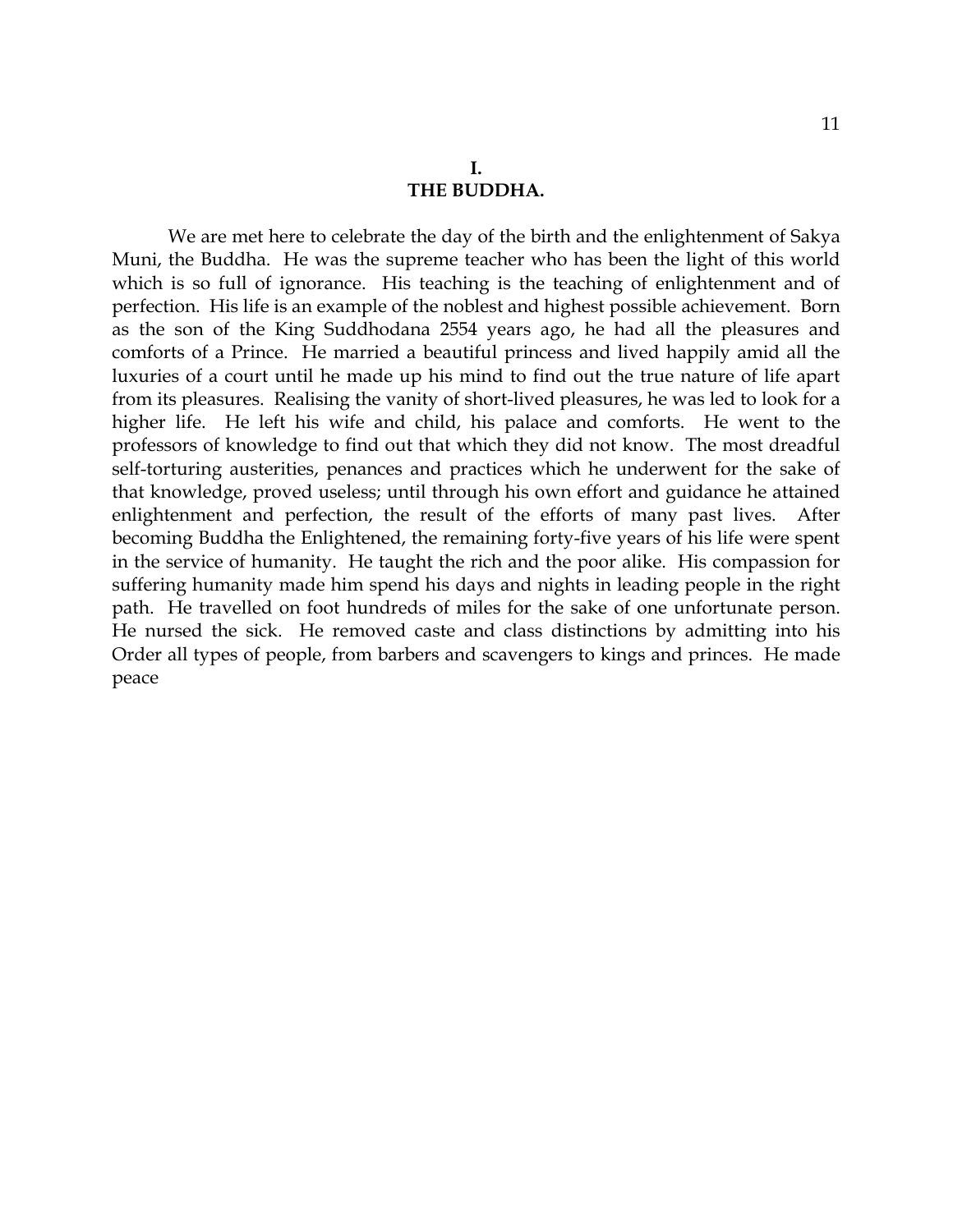# 12 I THE BUDDHA

(continued from the previous page) between kingdoms engaged in war. He taught the ignorant and cleared up the doubts of the learned. A life so beautiful, a heart so pure, a mind so deep, a personality so inspiring, and service so selfless, cannot be found in any one but a Buddha.

A Buddha is neither a god nor a supernatural being of any kind. He is the highest perfection of man. To attain Buddahood he had primarily to fulfil the Ten Perfections in a series of exemplary lives. Those Perfections are—Charity, Virtuous Discipline, Renunciation, Wisdom, Perseverance, Patience, Truthfulness, Determination, Compassion, and Equanimity. The person who has realised the knowledge of all essential things, who has extinguished all pollutions of life, and who has developed all virtues that lead to enlightenment, is called the Buddha. Therefore the Buddha has knowledge of mental and material existences, of the qualities, of the birth, the existence and the disintegration of mental and material things, of the significant signs, and of Nibbana. In extinguishing all ills that pollute life, he has removed the roots of evils, craving, anger, ill-will, hatred and passion and ignorance. He has released himself from attachment to the pleasures of the senses, from attachment to life itself, to erroneous conceptions of existence, and ignorance of the Four Noble Truths. He has broken the ten fetters that bind man to the world. In developing the wisdom that leads to enlightenment he went through the seven stages of purity, meditating on the true nature of life, impermanence, suffering and soullessness. There are nine attributes of the Buddha. He is perfectly pure in life. His enlightenment has been attained through his own effort. He is endowed with various kinds of knowledge and virtuous qualities. He is the truly happy one. He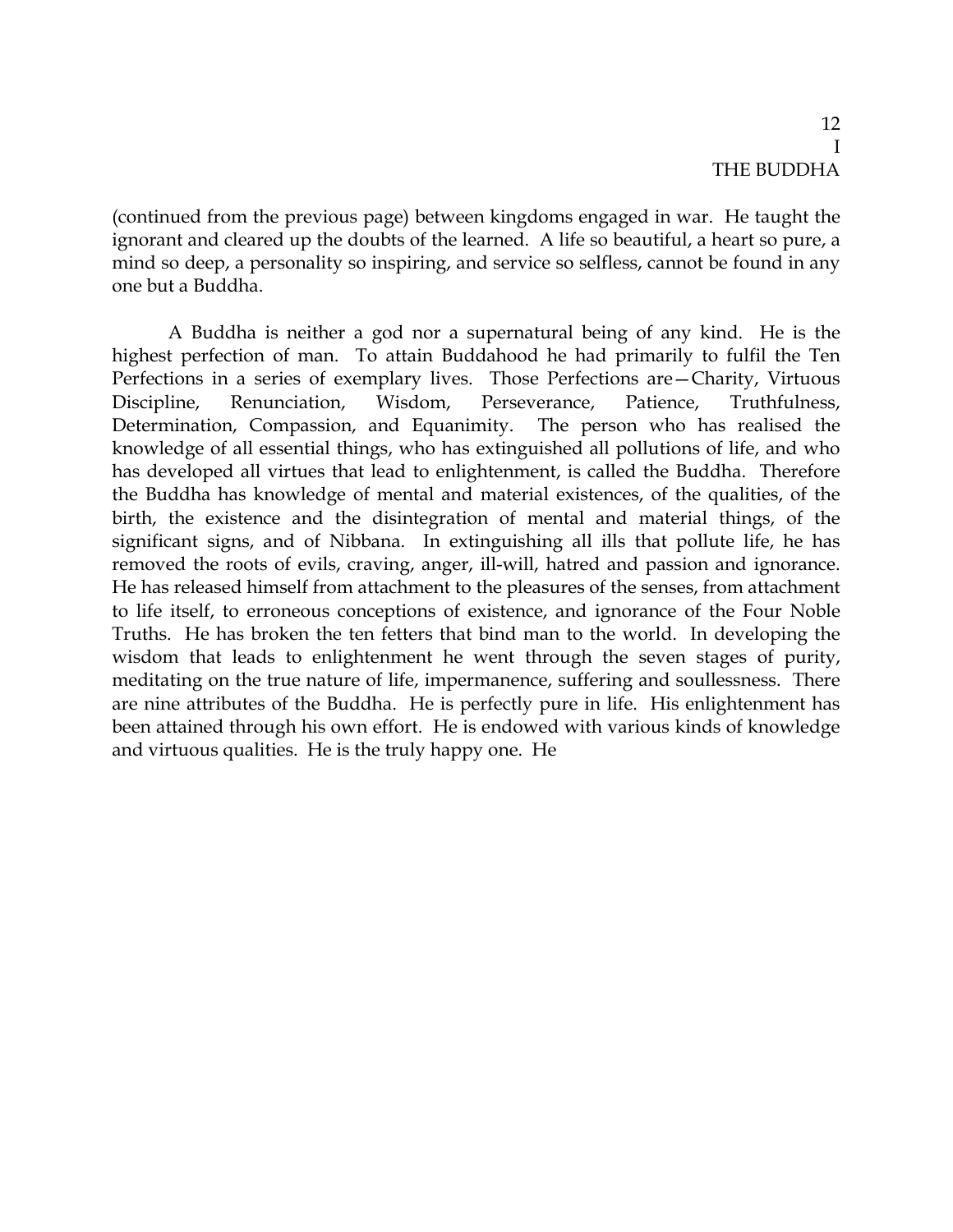# 13 I THE BUDDHA

(continued from the previous page) possesses deep insight into the nature of the world. He brought to discipline the intolerantly obstinate. The teacher of gods and men, the realiser of the Four Noble Truths, and the destroyer of evils, is the Buddha.

Everyone can fulfil the perfections and achieve the Buddha qualities. Thus it is an unique feature of the Teacher that he shows to all the way to attain the very heights attained by himself. It is not necessary for all to become Buddhas in order to attain Nibbana. What Nibbana is can be judged by looking at what has to be done to attain it. It is the Buddha alone who came to teach the Noble Eightfold Path to an ignorant world. The Noble Eightfold Path consists of Right Views, Right Aims, Right Speech, Right Conduct, Right Livelihood, Right Effort, Right Mindfulness, and Right Concentration. This Path is the highest blessing ever conferred upon mankind. It involves among other things the control and the true culture of the mind. This doctrine of Enlightenment originally came from the Buddha through his four powerful and extraordinary knowledges, these namely: There was no one to deny his enlightenment; none could charge him with not having destroyed the cankers; none could contradict what he has pointed out as resulting in misery; and none could deny that his teaching leads to Nibbana. It is only a Buddha who can satisfactorily describe a Buddha. Apart from other things, to describe his wisdom alone has taken volumes. Let me mention to you the ten powers of his wisdom. He possesses the knowledge of possibilities and impossibilities. He knew the results of actions. He saw the causes and conditions of all things. He had an extraordinary knowledge of the origin, existence, and disintegration of things. He knew the precise nature of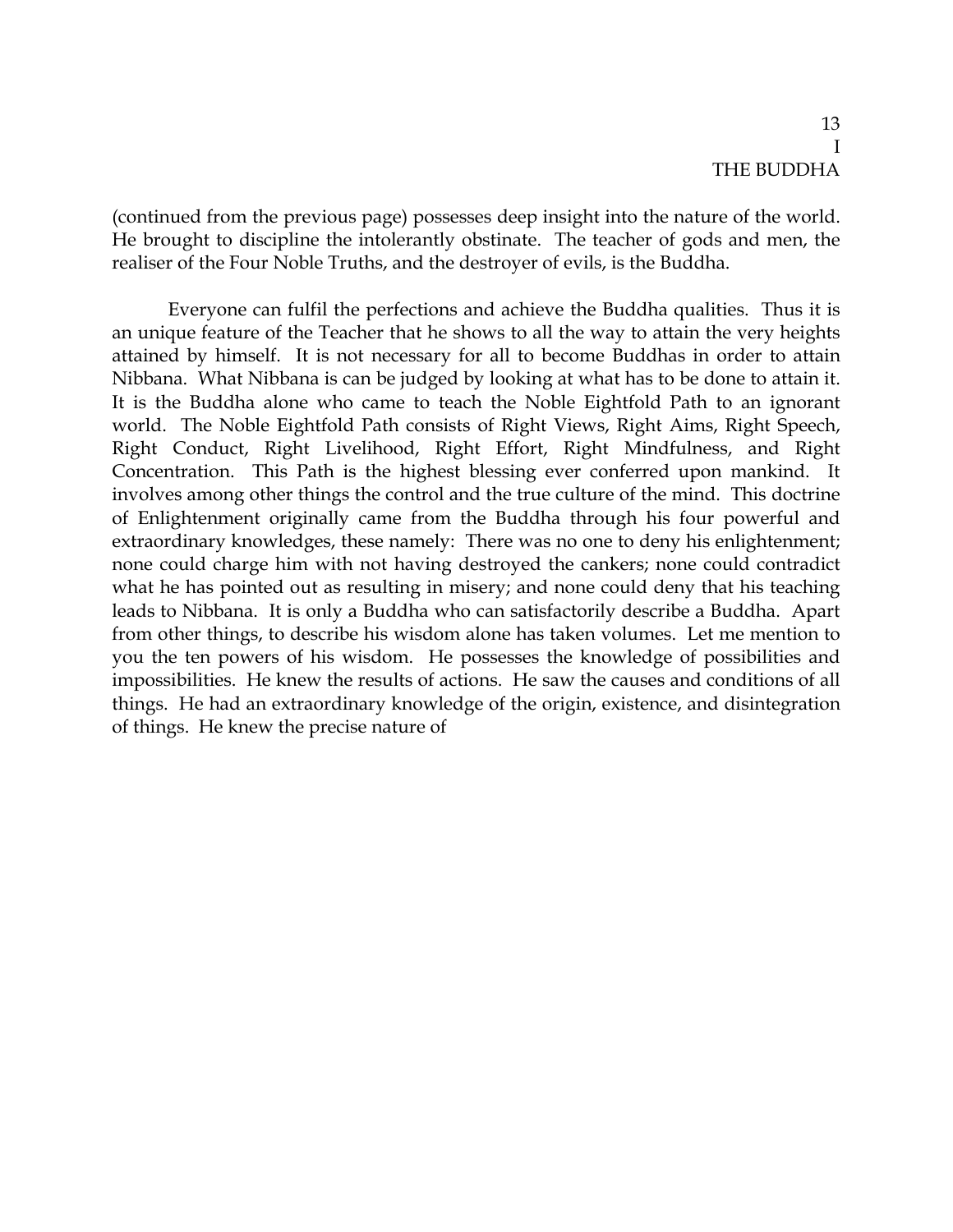# 14 I THE BUDDHA

(continued from the previous page) each person's particular bent. He had insight into the minds of others. He possessed the highest psychic powers. He was able to see into previous existences. He saw things beyond the range of the physical eye. And he had that pure knowledge which results from the removal of the cankers.

When we consider the qualities, the attributes, powers, wisdom and enlightenment of the Buddha, there was no other person better equipped to teach the world. His teaching is like the sunshine. It cheers the heart, dispels darkness, purifies the mind, and shines on all alike.

The lovers of virtue honour the purity of his life. The lovers of knowledge enjoy the depth of his wisdom. The lovers of humanity wonder at his compassion. The lovers of religion marvel at the freedom of his thought. And for suffering humanity he is the only refuge. Therefore, to the greatest of great teachers, to the achiever of the supreme enlightenment, to the teacher of the life of purity, and to the wisest leader of people into the right path, all reverence is due.

When the Buddha was asked how he could be best honoured, his reply was: "Follow the Teaching!" We Buddhists therefore remember to honour him accordingly. For non-Buddhists it can do no harm if they try to find out what the Buddha taught.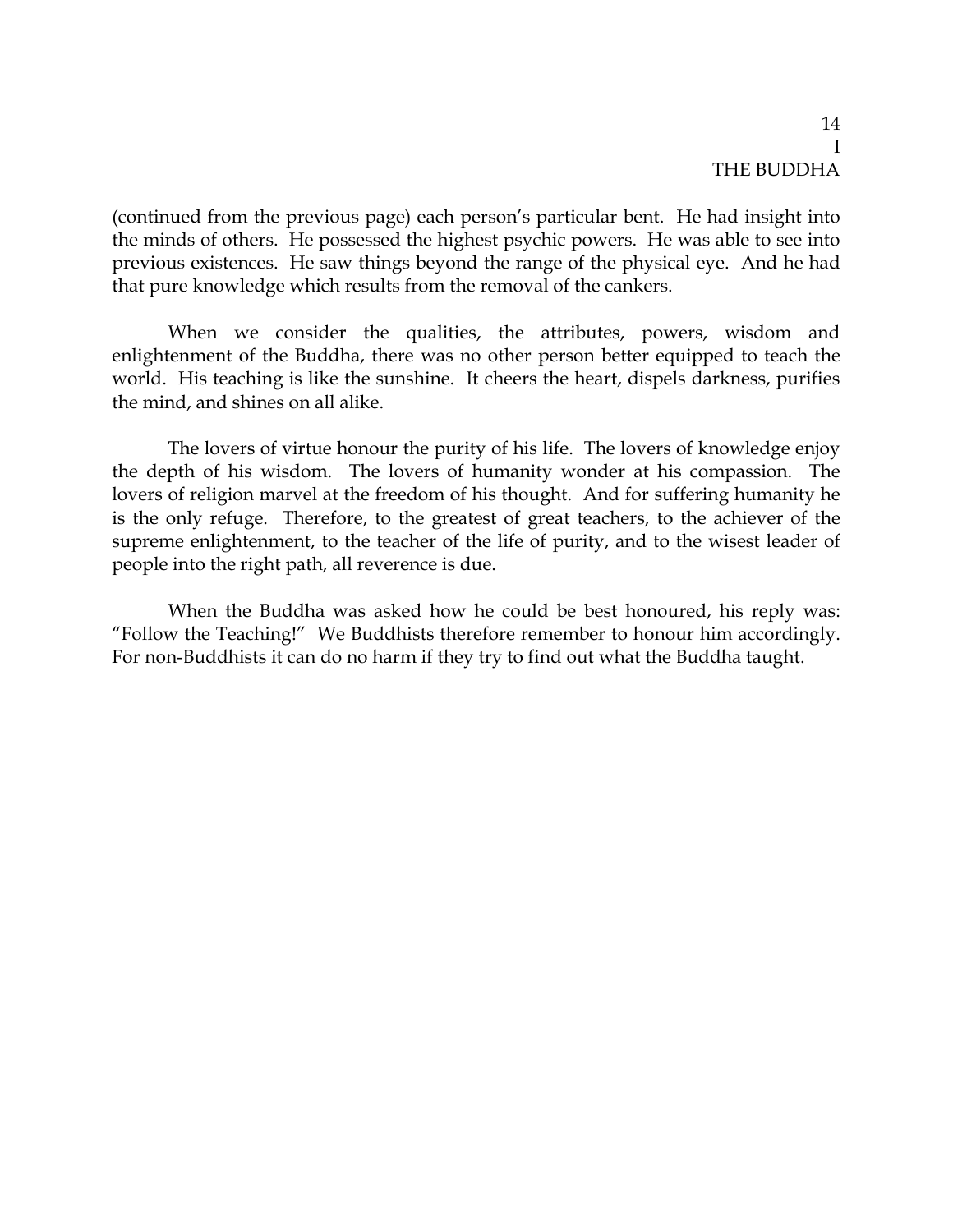Achievements indicate the way in which human effort was directed. Attainment of Buddha-hood, is the highest and the noblest achievement. The individual that becomes the Buddha acquires perfect wisdom. To describe the wisdom of a person adequately, one must reach the same mental level of that person. Thus it is only a Buddha who can satisfactorily describe the wisdom of a Buddha. My attempt to speak of His wisdom must necessarily be weak; yet I shall try to give a brief account of the wisdom of the Buddha, as it is found in our Scriptures. There are volumes written on Buddha's wisdom by able Theras since the time of the Teacher. Judging from the time before me, you should expect only a mere outline of the subject. Those who wish to know more should make a special study; for the knowledge and wisdom of the Teacher can be gathered from His teaching.

When our Lord Buddha, the Master of Wisdom, was living at the city of Savatthi, a certain Brahmin known by the name of Janussoni coming out of the city in a beautifully decorated carriage, attended by a joyful procession, early in the day, met the wandering ascetic named Pilotika, who was returning to the city, and asked him: "Whence pray, comes Vaccayana so early in the day?" "I am on my way back from the Buddha," replied Pilotika. "And what is your opinion of him, friend? Has he got depth of thought? Is he deep-minded, intellectual and learned, do you think?" asked the Brahmin Janussoni. "Who, who am I, to understand the depth of the Buddha's wisdom? His equal alone could comprehend that,"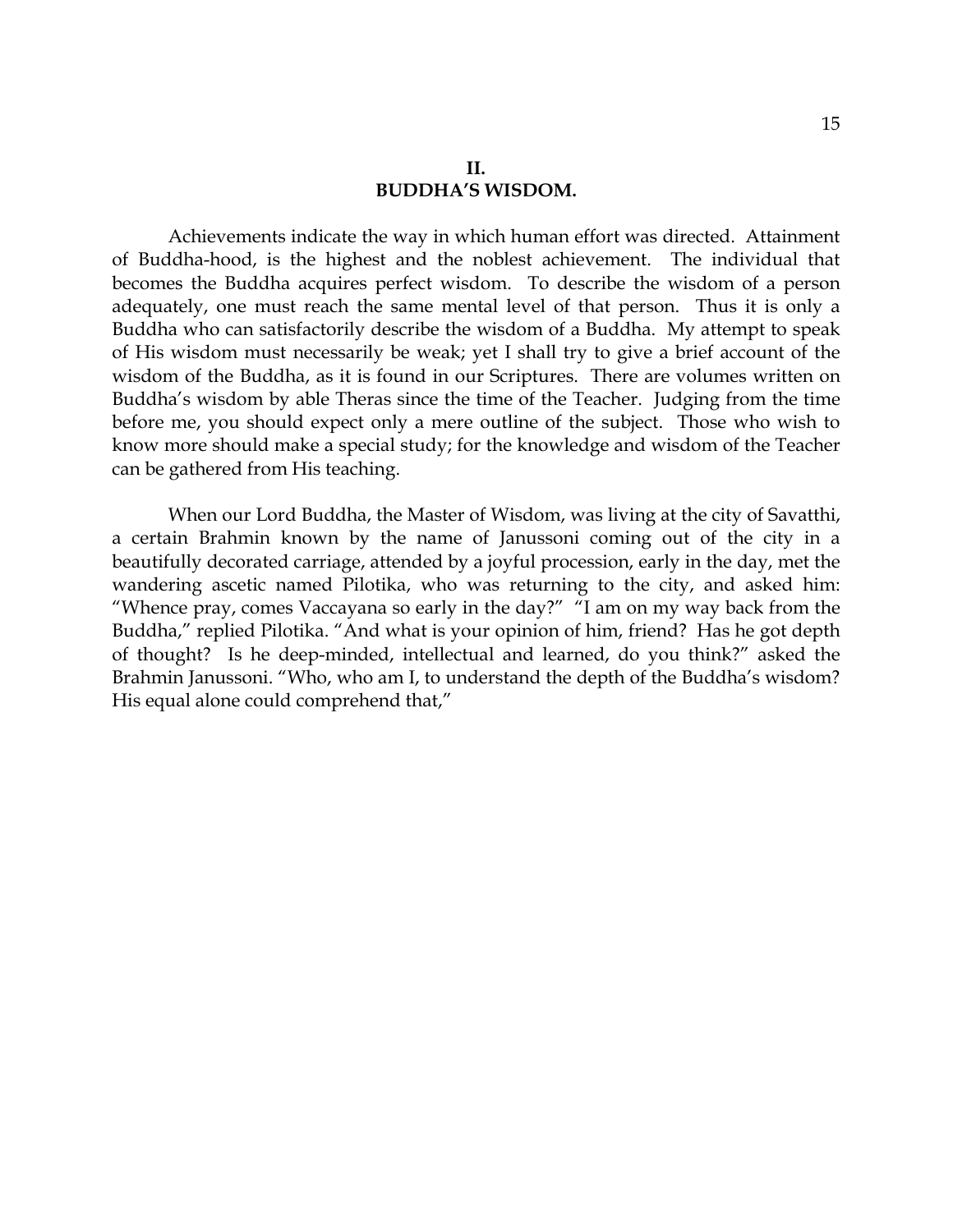(continued from the previous page) was the answer. "It is lofty praise that you accord him, and you are overrating him indeed, I suppose," said the Brahmin Janussoni. "Who am I to praise him? He is praised by those who are praised, and he is the teacher and the foremost among gods and men," was the Pilotika's answer.

From this dialogue, we may infer that only a Buddha who is equal to a Buddha in wisdom, eloquence and personality, can describe a Buddha, or his wisdom or his virtue. Buddha's wisdom is beyond the grasp of an ordinary mind. The Buddha possesses wisdom of the highest order, extending over the whole range of knowledge. Many a time Buddha's disciples and others, who were lovers of knowledge, enjoyed the purity, and the keenness and the depth of the Buddha's wisdom. It was endowed with swift perception. With acute perception it penetrated through the hidden meaning of things in the world, just as a red-hot iron spike penetrates through dried leaves. Buddha's wisdom enabled him to solve the subtle questions of others in an instant, nay, to read and divine their minds, and in consequence of this, those who came to dispute, holding different opinions, discussed no more, but became the Buddha's followers. It was His unrivalled and penetrating wisdom that enabled Him to confute the heretical opinions of many hundreds of well-known and intellectual persons. He overpowered and converted such intolerantly obstinate Brahmins as Kutadanta, Veranja and many other Brahmins, through the power of his wisdom; and also such wealthy men as Upali, such kings as Ajatasattu, such wanderers as Sabhiya, such turbaned ascetics as Saccabaddha, such recluses as Sati, such wild and furious elephants as Nalagiri, such cannibals as Alawaka, such desperate characters as Angulimala,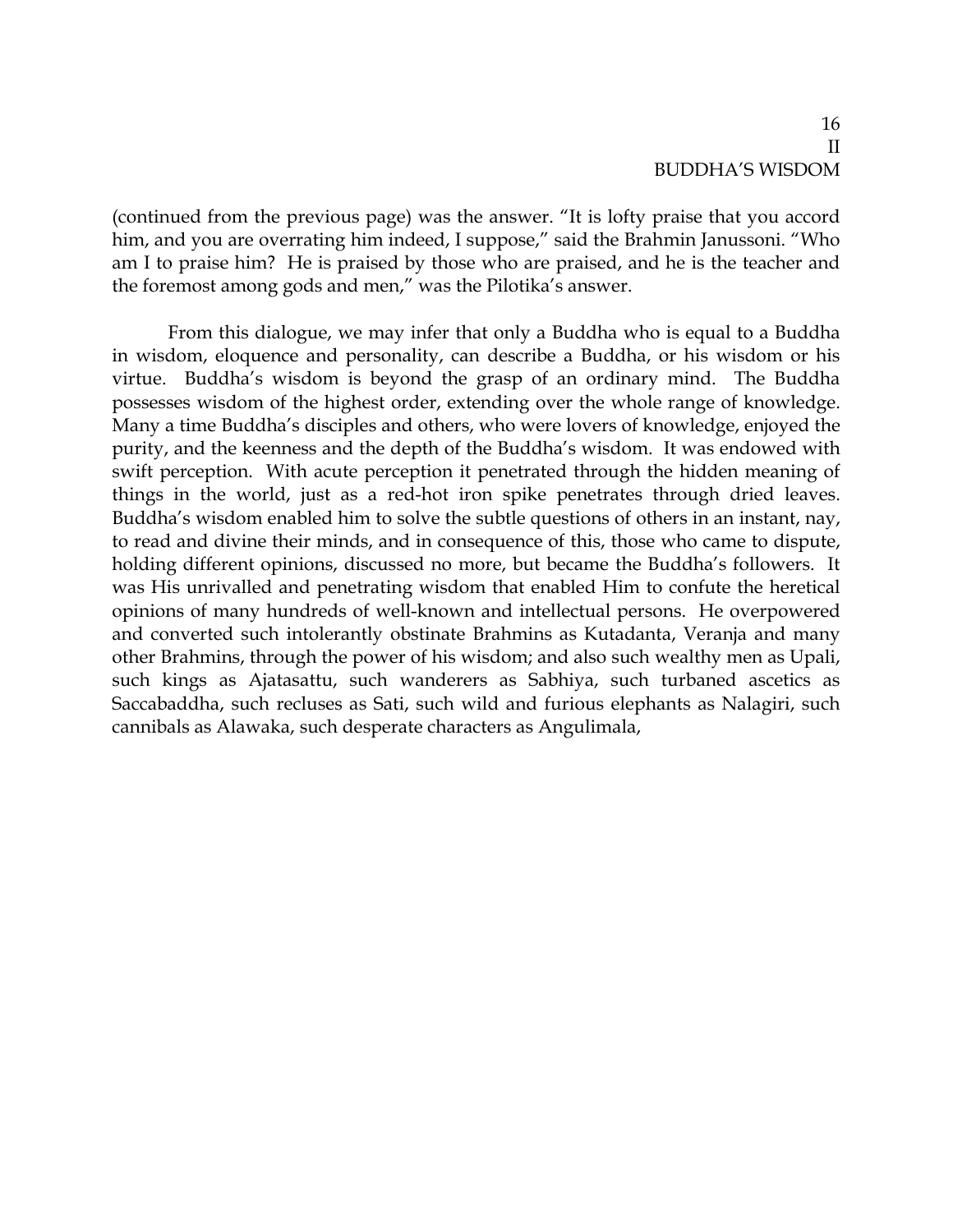(continued from the previous page) and such divine beings as Baka who, holding heretical opinions, were brought into discipline, overpowered and converted through His unrivalled omniscience.

The wisdom of the Exalted One remained unchanged from his attainment of Enlightenment under the sacred Bo tree to the attainment of Parinibbana, the passing away between the twin Sala trees in the city of Kusinara. When He was eighty years of age, He delivered a sermon which shows us how unchanged his supreme wisdom was. This passage from the translation of the Mahasihanada Sutta clearly illustrates it:

"There are recluses and Brahmins, who say and hold that as long as a man is in the prime of his youth, and early manhood, with a wealth of coal-black hair, untouched by grey, and in all the beauty of his prime—so long only are the powers of his mind at their best; but that when he has become broken and old, aged and stricken in years, and draws to his life's close, then the powers of his mind are in decay. This is not so. I myself am now broken and old, aged and stricken in years and at the close of my life, being now round about eighty. Imagine now that I had four disciples—each living to be a full hundred, each of perfect alertness, resolve, and power to reproduce and expound—four disciples as perfect in their scope as a mighty archer of renown, so skilled and dexterous with his bow, and so schooled in its use, that he can with ease shoot even a feather-weight shaft the length of the shadow of a towering palm. Imagine further that these four gifted keen-minded disciples ply me with questions, receive my answers, take in my exposition as expounded to them, never put to me a single subsidiary question, and never pause in their questioning except for meals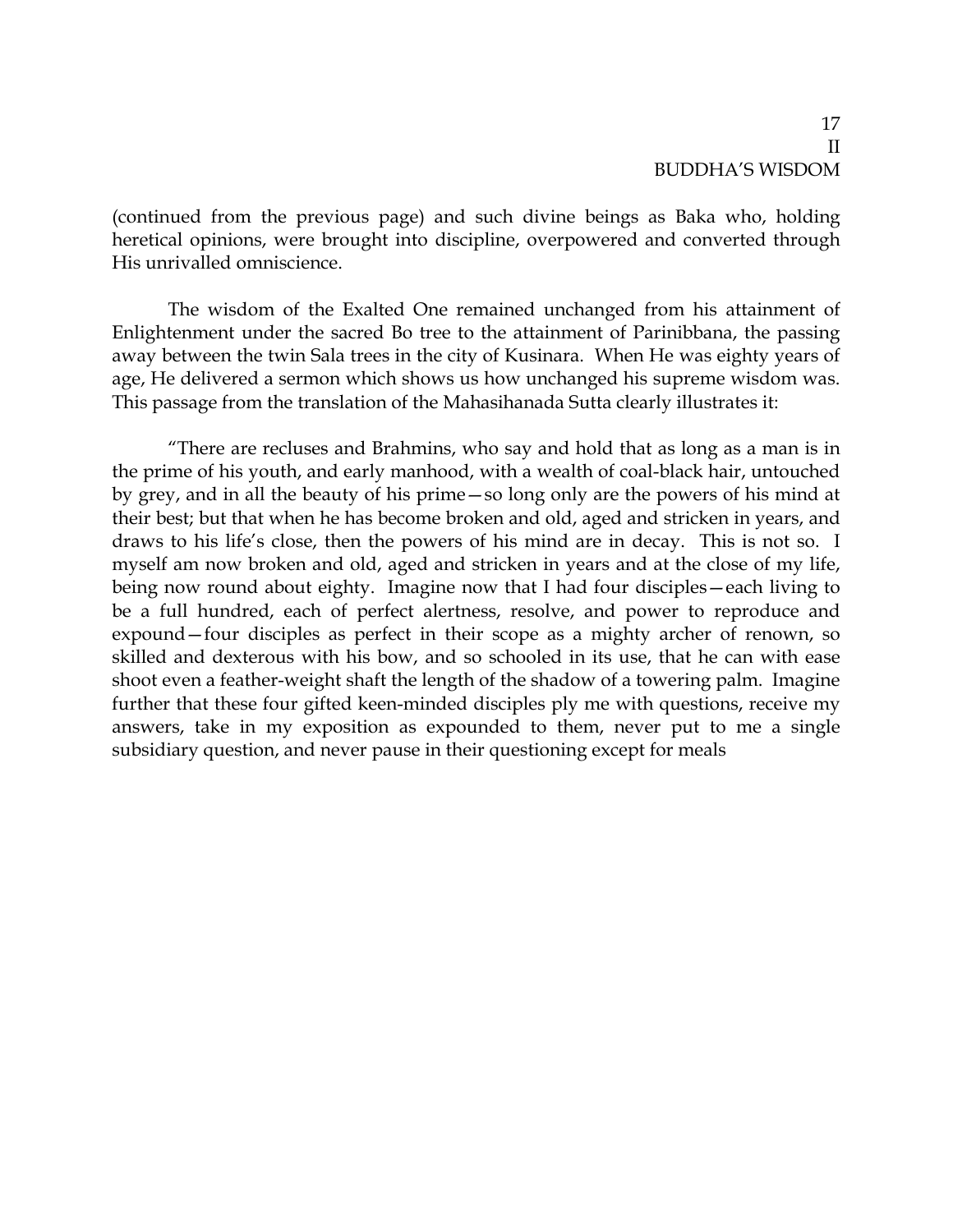(continued from the previous page) and periods of necessary repose. Still uncompleted withal would be the Truth-finder's teaching, still uncompleted would be his exposition of the sayings, still uncompleted would be his answers to their questions; but in the meantime my four disciples would have lived out their allotted century and would have expired. If you have to carry me about on a litter, Sariputta, yet will my mind still remain its powers.

"Of me, if any one, it may truly be said that in me a being without delusions has appeared in the world for the welfare and good of many, out of compassion towards the world, for the profit, welfare and good of gods and men."

Buddha encouraged the development of wisdom. As wisdom is one of the ten perfections which enable a man to attain Buddha-hood, he had been developing this perfection for many a thousand of his previous lives. Some of his birth stories tell us that he was gifted with an extraordinary intellect even when he was a Bodhisatta. If his wisdom was powerful enough to solve the double-edged questions so subtle, so abstruse, so delicate and so profound, that even the thought of having to solve them might cover with sweat the body of the most learned and quick-witted of mortals, even when he was a Bodhisatta, how much more powerful would he be in wisdom after the attainment of supreme Enlightenment? Mara, the Evil One was watching over him, before his enlightenment, for six long years to find out any weak point of his mind. Had his mind inclined to worldly pleasure, he certainly would have been detected by the Evil One then and there. Through the power of his wisdom, he did not give vicious thoughts a chance to enter into his mind. It was his wisdom through which he controlled the mind, which overpowered the Mighty Mara and his dreadful hordes,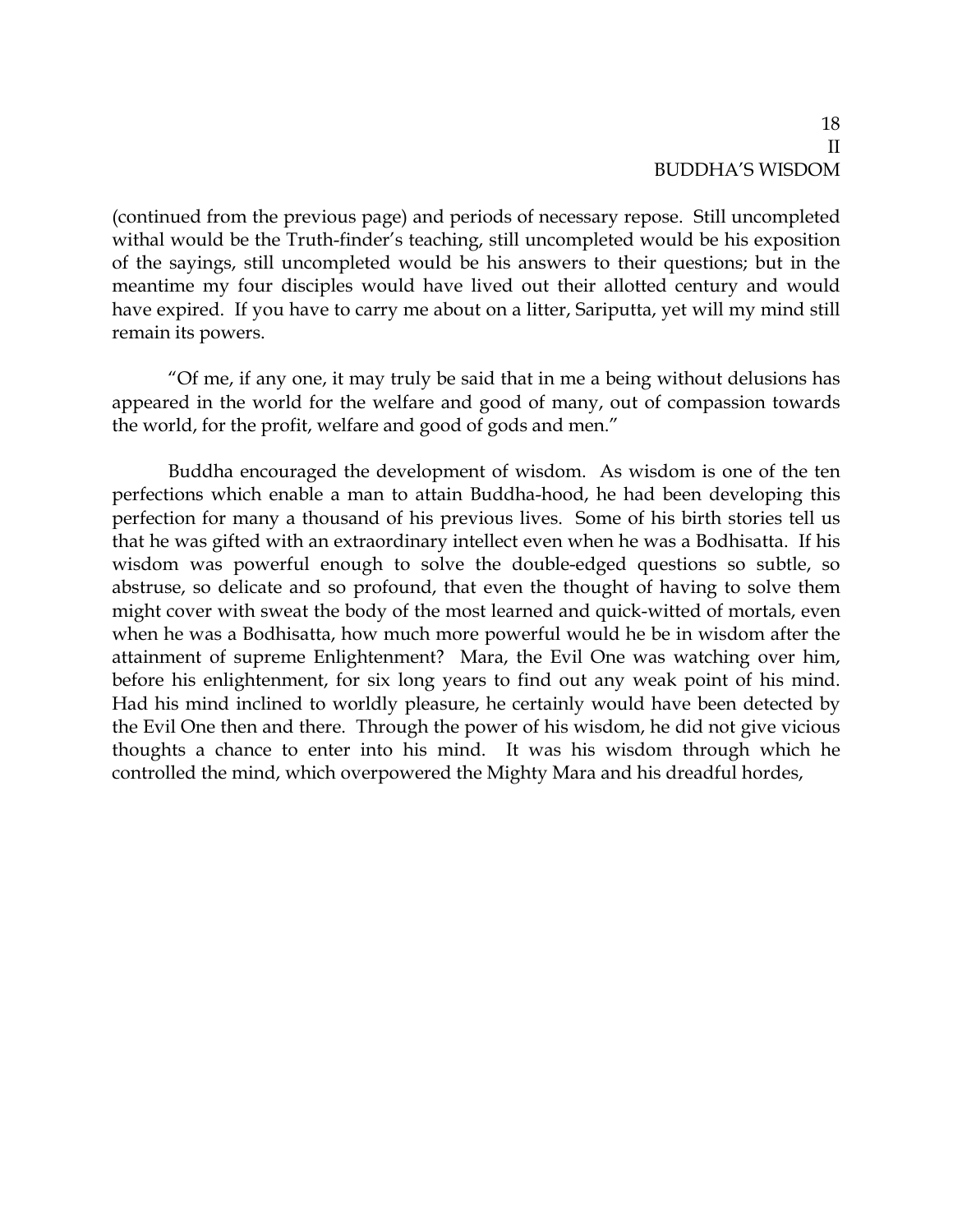(continued from the previous page) subdued all passions and conquered the whole world. "To Gotama the Buddha," says the author of the Light of Asia, "has consequently been given this stupendous conquest of humanity; and though he discountenanced ritual, and declared himself even when on the threshold of Nibbana, to be only what all other men might become—the love and gratitude of Asia disobeying his mandate, have given him fervent worship. Forests of flowers are daily laid upon his stainless shrines and countless millions of lips daily repeat the formula 'I shall take refuge in Buddha.' "

All humanity of all ages will not hesitate to honour the completely enlightened Teacher whose virtue is boundless, and whose mind is permeated with sentiments of love, compassion, sympathy and equanimity towards all. His teaching tends to convey peace. The highest expression of love towards all beings, is found in the teaching of the Buddha. Love has been highly praised, extolled, exalted and magnified by the Buddha. By his own personal example, he showed that conquest by love is the conquest that matters. "If villainous bandits," says the Buddha, "were to carve you limb from limb with a two-handled saw, even then the man that should give way to anger would not be obeying my teaching. Even then be it your task to preserve your hearts unmoved, never to allow an ill word to pass your lips, but always to abide in compassion and good-will, with no hate in your hearts, enfolding in radiant thoughts of love the bandit who tortures you, and proceeding thence to enfold the whole world in your radiant thoughts of love, thoughts great, vast and beyond measure, in which no hatred is or thought of harm."

Etymologically the root "Buddha" conveys the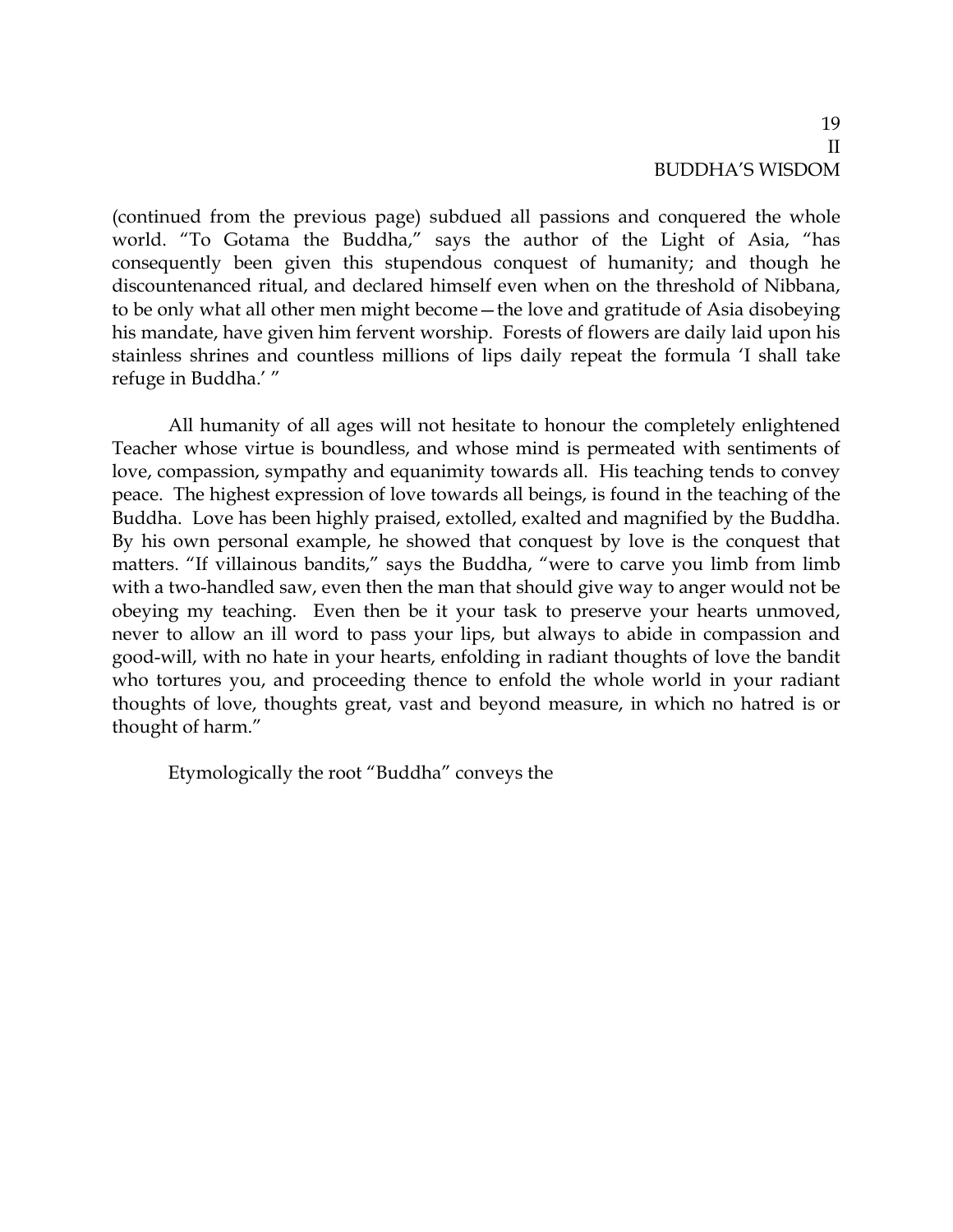(continued from the previous page) meaning of knowledge; therefore the word "Buddha" denotes the person who has attained enlightenment; a man superior to all beings. The word "Buddha" comprises generally three great spiritual beings, namely, the Supreme Buddha, the Silent Buddha and the Arahan, the Saint. As these three types of individuals have absolutely extinguished all passions and realised the four Noble Truths, they are called Buddhas. But the supreme Buddha is distinguished from the other two by his mental characteristics as well as his unparalleled personality. He is called "Perfectly Enlightened," because he realised all essential things rightly and by himself. "He has of himself known all things, known knowable things as knowable, comprehensible things as comprehensible, realisable things as realisable, things that may be developed as such."

He was gifted with a knowledge through which he was self-confident in four points, that is to say (1) He knew that there was none to charge him with lacking enlightenment, on those states of mind in which he professed to be perfectly enlightened; (2) He knew that there was none to contradict him when he professed to be entirely free from cankers; (3) He knew that no one could deny the existence of those states of mind which he pointed out as resulting in misery; (4) He knew that none could reasonably charge him, saying that his teaching would not lead a man to the utter ending of suffering. Buddha was called "Dasabala," which means one possessed of ten powers. Although he was gifted with marvellous physical strength, yet chiefly those powers are the powers of wisdom. Thus he was endowed with ten super-normal powers.

(1) He knew precisely the possibilities and impossibilities in the world. (I shall make mention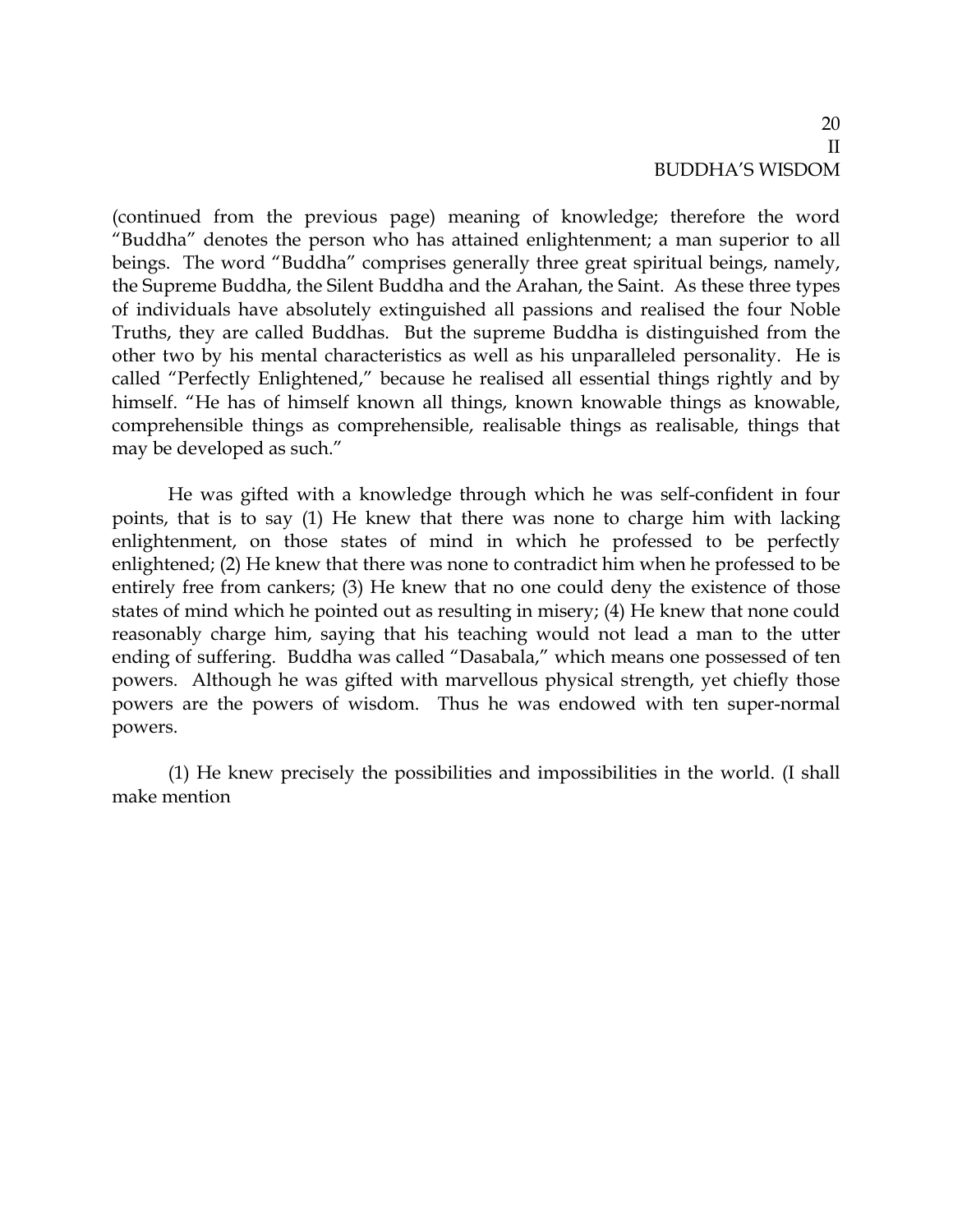(continued from the previous page) of some of them here. Those who wish to learn them more fully should study the Scriptures).

It is possible for an ordinary man to commit the five-fold great wrongs which are certain to result in misery immediately after the next birth, but it is impossible for them to be committed by a man who has attained at least the first Path. The person of accomplished views, who has obtained the First Path by diminishing egotism, doubt and erroneous conceptions, will never regard anything in the world as permanent or devoid of ill. He will never commit matricide or parricide. He will never take away the life of an Arahan. He will never inflict a wound with an evil intent on the Buddha's body, so that blood may be shed. He will never cause a breach of unity in the Order. He will never follow a teacher other than the Buddha. All these wrong actions might be committed by an unlearned every-day man. Buddha knew that there will never be born more than one perfectly enlightened Supreme Buddha at one time in the world; that there will never be born two universal monarchs at one time; that wrong and demeritorious deeds will never produce a pleasant and favourable result; and that a sinful man in deed, word and thought, will never be born in a place of happiness after the dissolution of his body. He knew that those beings who are born on land are less in number than the beings born in water; that those who are born as human beings are less numerous than those that are born as other races of animals; that those who are born in civilised regions are less numerous than those who are born in barbarous tribes; that those who are born wise and sensible enough to understand the enlightened teaching which leads a man to put away all suffering from him, and that those who follow the enlightened Teacher and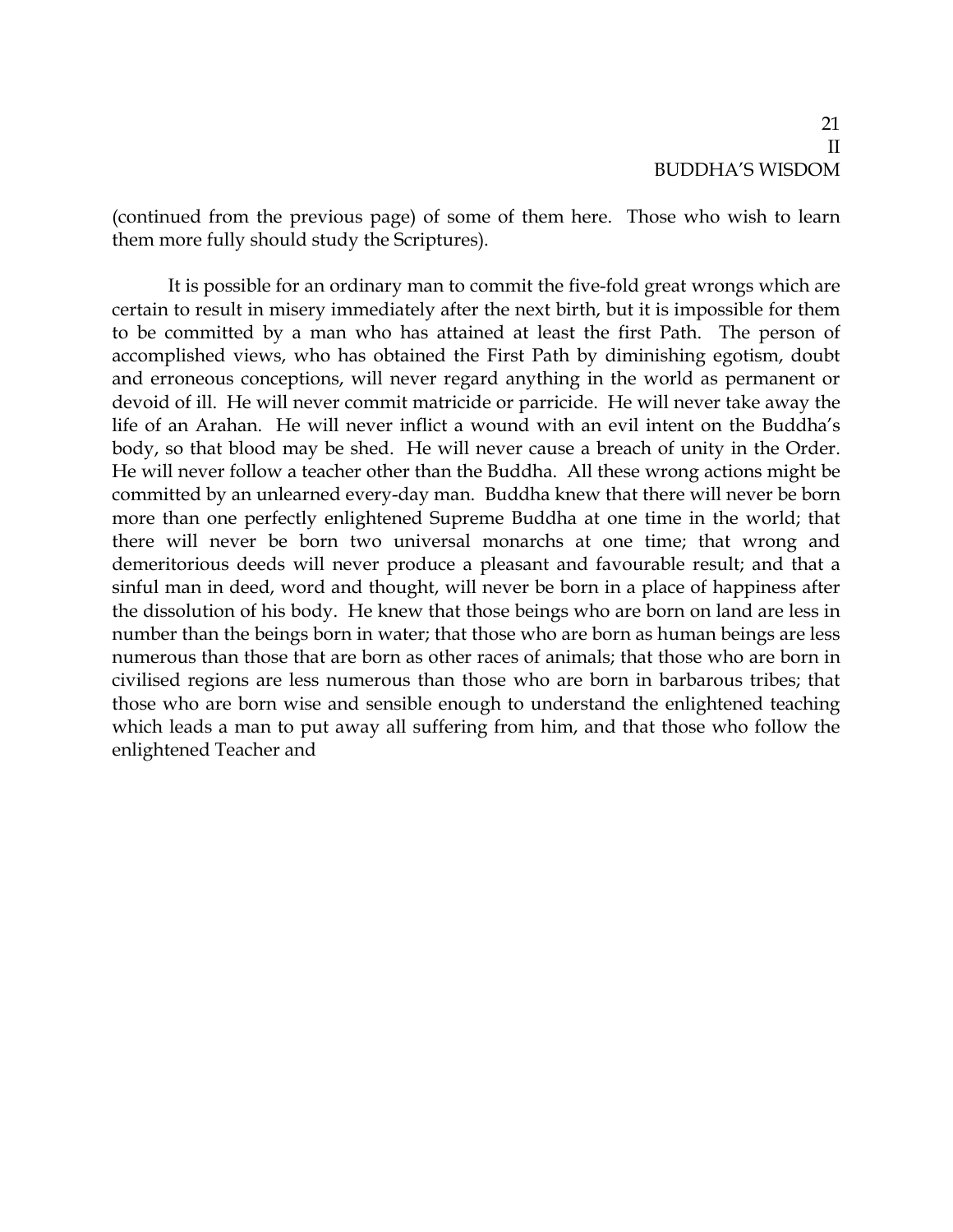(continued from the previous page) who attain the Path, are less numerous than those who do not attain The Path by following such a good teacher.

(2) He possessed perfect knowledge of the effects of all actions; by this knowledge He understood how Karma or mental activities regulate the lives of beings. According to the Buddha there are demeritorious actions which sometimes fail to produce their bad results. So too, meritorious Karma may also fail to produce good results. One person accumulates thousands and thousands of quantities of good and bad Karma in his lifetime. Therefore, the effect of some kind of Karma is counteracted by the influence of the effect of the opposite kind. For example, if a man has done two kinds of Karma, one good, and the other bad, either has the power to produce its result immediately after the next birth, so in such a case, whichever starts producing its results will overpower the other. Some results of actions are sometimes prevented by the influence of birth, or time, or personality, or effort. It happens thus—if a person is born in accordance with his good Karma, in a very rich family, and the same person has also bad Karma, the result of which should involve poverty, the circumstances of his birth would overpower the effect of this bad Karma. It is very necessary to understand how Karma produces its results, how it fails and how it absolutely sterilises itself in its results. It requires a special study to have a thorough knowledge of such actions. The Buddha has this knowledge whereby He understood everything about the results of Karma.

(3) He had the knowledge, through which He perceived the precise nature of the future to which every course leads. "Five in number," says the Buddha, "are the destinies after life—in purgatory,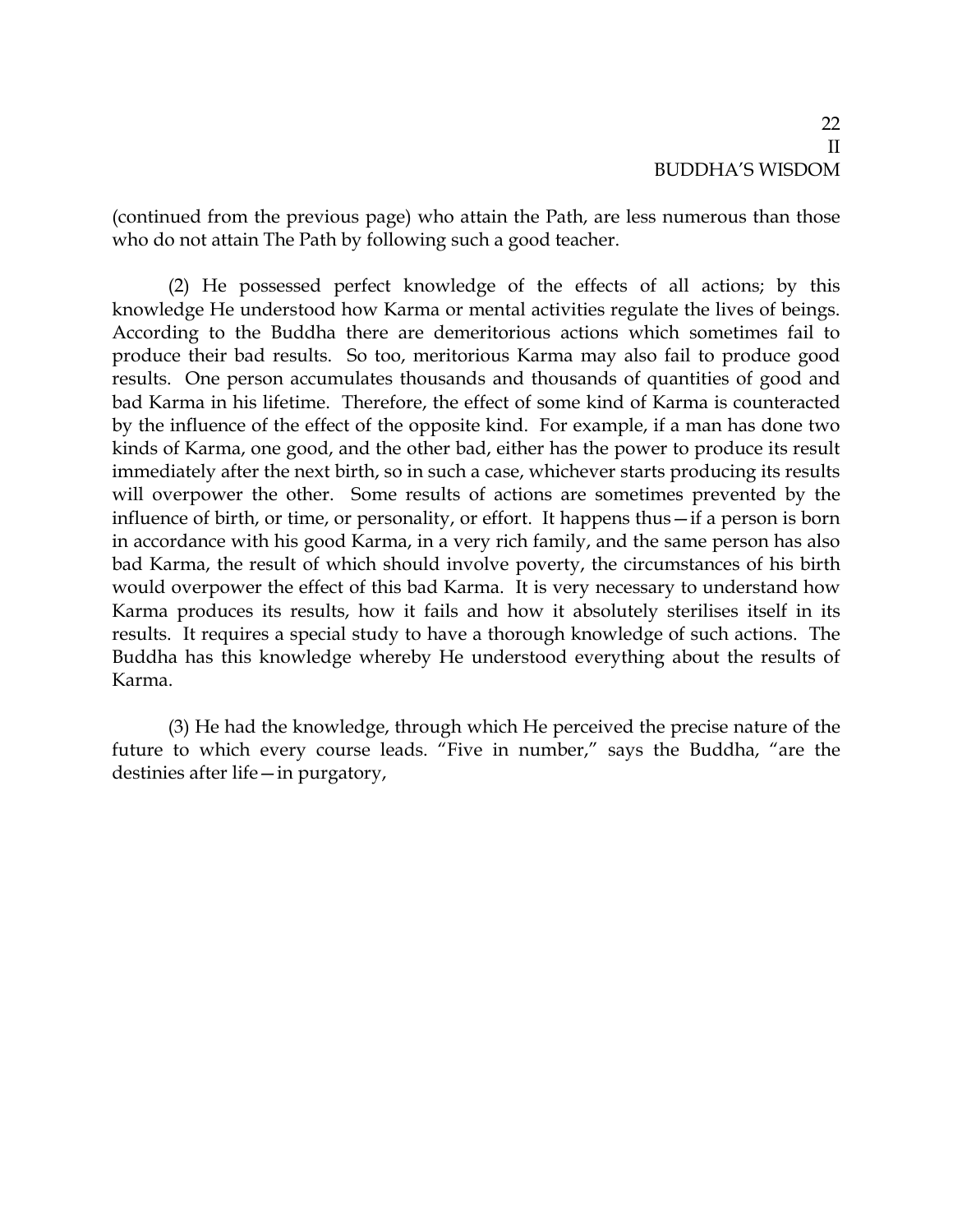(continued from the previous page) as an animal, as a ghost, as a human being and as a god. Purgatory I know, I know also the road thereto, the courses that lead to it, and what courses a man pursues to pass, at the body's dissolution after death, to rebirth in some unhappy state of misery or woe or purgatory. The animal world I know, and the worlds of ghosts and men, together with the roads to each, the courses that lead to each, and what courses a man pursues to pass to each at the body's dissolution after death. Gods I know and the road thereto, and the courses a man pursues to pass, at the body's dissolution after the death to a state of blessedness. I know too, Nibbana, and the road leading thereto."

(4) He had the knowledge through which He understood the precise nature of the manifold and diverse physical factors, which make up a being. He knew the nature, characteristic signs and the power of the eighteen Dhatus, that is to say, the six organs of sense, the six objects of sense and the six kinds of consciousness conditioned by means of those senses and objects. Eye, ear, nose, tongue, body, and mind are the six senses; visible-form, sound, smell, taste, touch and phenomena are objects of senses; visual-consciousness, auditory-consciousness, tactual-consciousness and phenomenal consciousness are called the six kinds of consciousness; all these eighteen are called Dhatus. The Buddha realised all these factors analytically, and had a deep insight and vision of these Dhatus, nay, He knew perfectly well all the five Khandhas, the groups which form a being, that is to say, the visible shape, which is conditioned by the four elements of earth, water, air and fire; sensation through which we feel pleasant, or unpleasant, or indifferent feelings; perceptions by means of which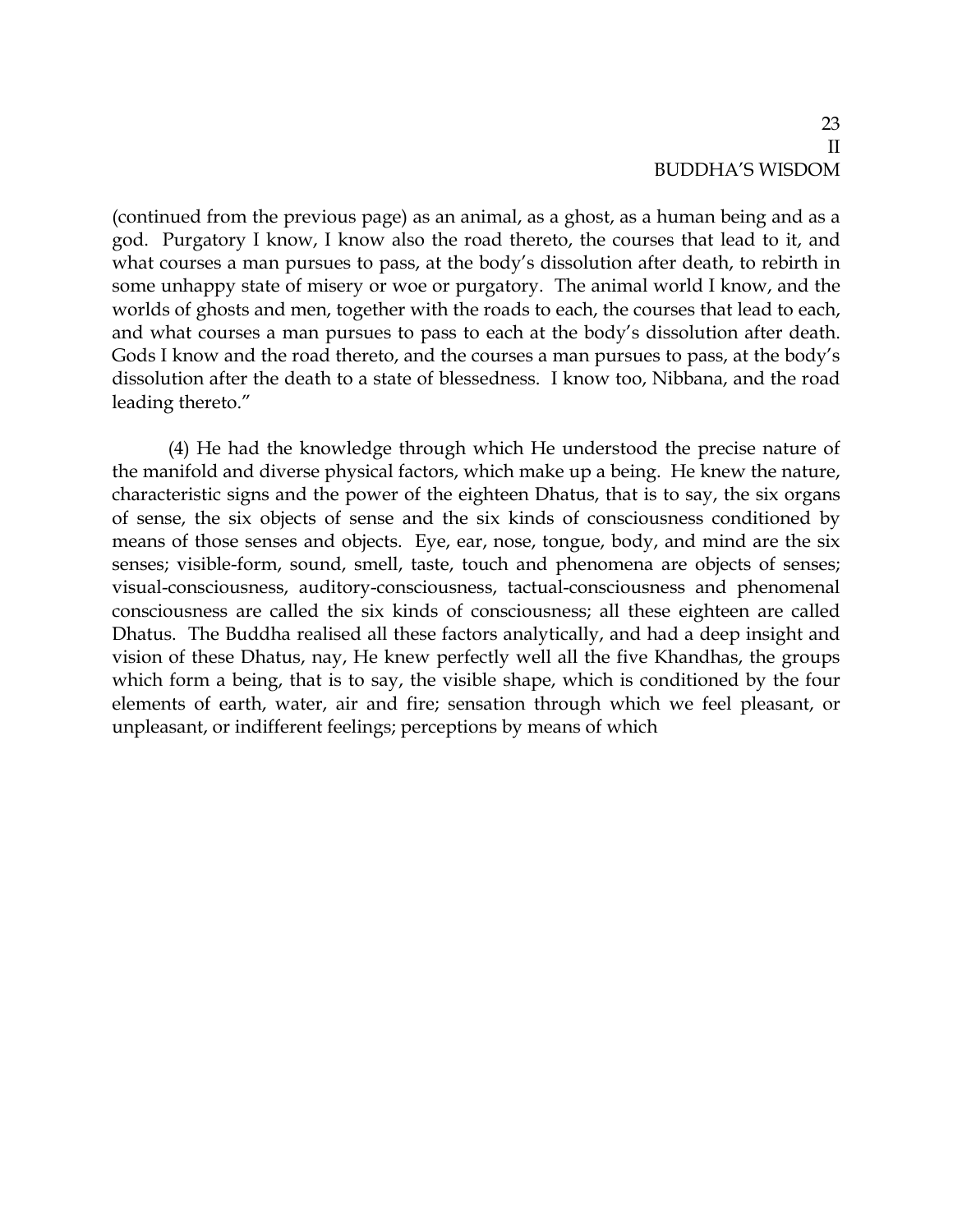(continued from the previous page) we accumulate good and bad mental actions; and consciousness.

(5) The Buddha had the knowledge of understanding people according to their tendencies and dispositions. The dispositions of beings are regulated according to the five attributes, namely, self-reliance, recollection, energy, wisdom and the concentration of the mind. Men are differentiated in accordance with the differences of these attributes. Some men are endowed with a high degree of these qualities, while others are qualified by a low degree. Man's tendency is influenced by these qualities. This is the reason why people have differing tastes and tendencies. There are some men who by nature wish to associate with men of mean and base characteristics, there are also some who by natural instinct strive to associate with men who are noble. As the Buddha knew how to read the minds of others and to understand their inward tendencies, He was able to convert them easily to righteousness by giving them the lesson most suitable to each. That is why He was known as the Tamer of men and gods. Even the most notorious highway robbers were brought into discipline by his most gentle and kindly words.

(6) The Buddha had the penetrating knowledge which enabled Him to understand the noble and ignoble characters of people as regards their spiritual senses. He knew the precise nature of all that is going on in the hearts of others. The minds, the spiritual senses, and the eye of wisdom of some worldly men are intensely clouded by passions, while there are some who are less passionate. The spiritual senses of those who are less passionate, are keen; but these senses are blunt in the case of those who are subject to vicious thoughts, that is to say, craving, anger, ill-will, hatred, envy, jealousy, and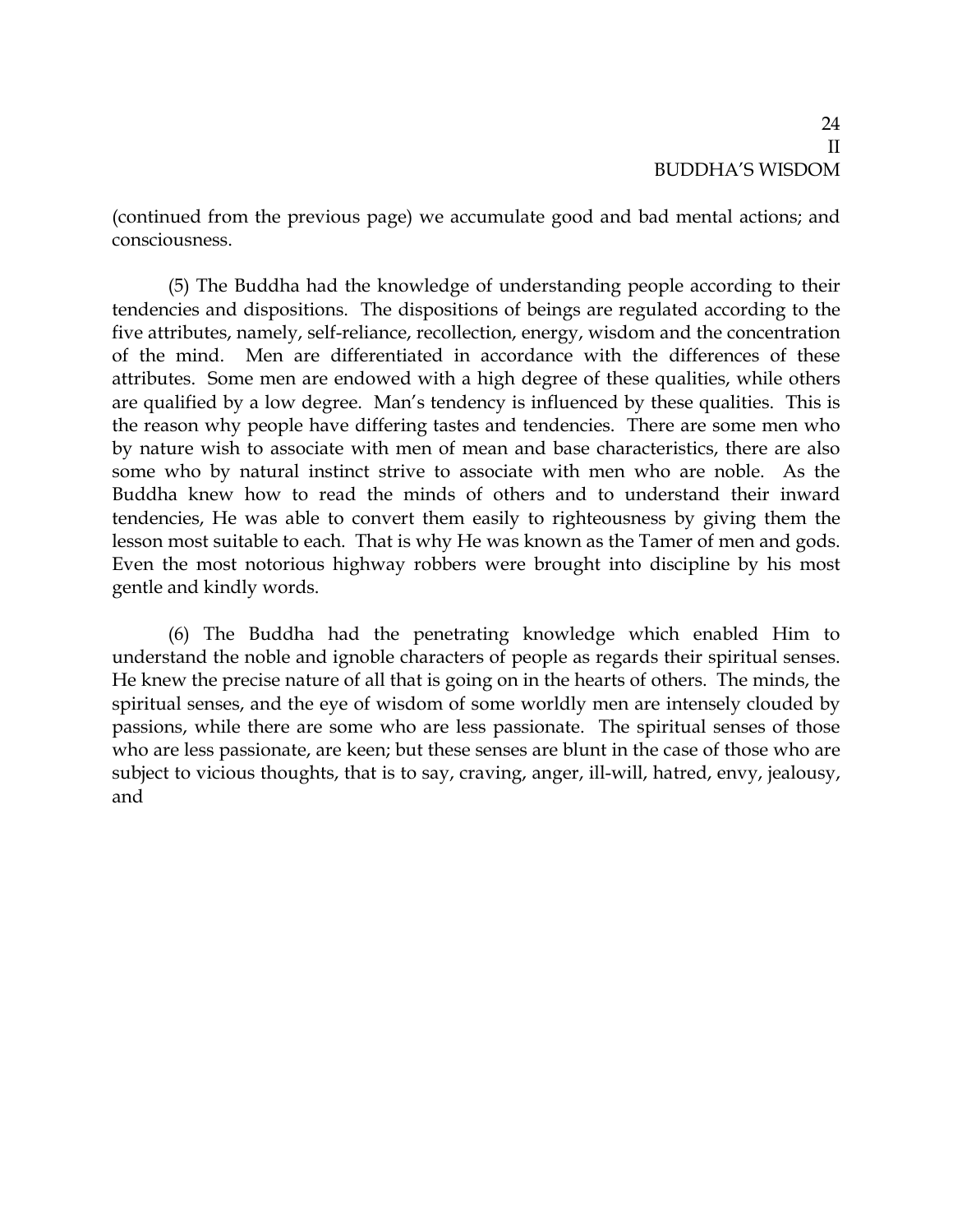(continued from the previous page) such other passions. It is a Buddha alone who can understand them perfectly. This is illustrated thus: "Thereupon, O Bhikkhus, heeding Brahma's entreaties and moved by compassion for all beings, I surveyed the world with the sight of Enlightenment and therewith saw beings with vision dimmed little or much, beings with acute or dull faculties, beings of dispositions good or bad, beings docile or indocile, with some among them alive to the terrors hereafter of present wrong-doing. As in a pond of lotuses, blue, or red or white, some lotuses of each kind are born and grow in the water, never rising above the surface but flourishing underneath; while others, born and growing in the water, either rise level with the surface or stand right out of the water and are not wetted by it,—even so with the eye of Enlightenment did I see beings of different nature."

(7) The Buddha had the knowledge through which He realised the several achievements of Ecstasy, deliverance from passions and Rapt concentration. There are some higher states of mind, gained through earnest concentrated effort by those who lead pure lives. Those mental states are absolutely free from passions. Those who gain these pure states of mind are happy beings freed from mental worry. They enjoy serenity here and will be born in happy places hereafter. Our teacher realised through his own effort and guidance the Ecstasies, their different stages, their development and how they are marred. There are some other kind of Trances in which the true Followers of the Buddha spend their time, hours and hours, sometimes days and days, without any food, solid or liquid, enjoying the happiness of tranquillity.

(8) He had the knowledge through which He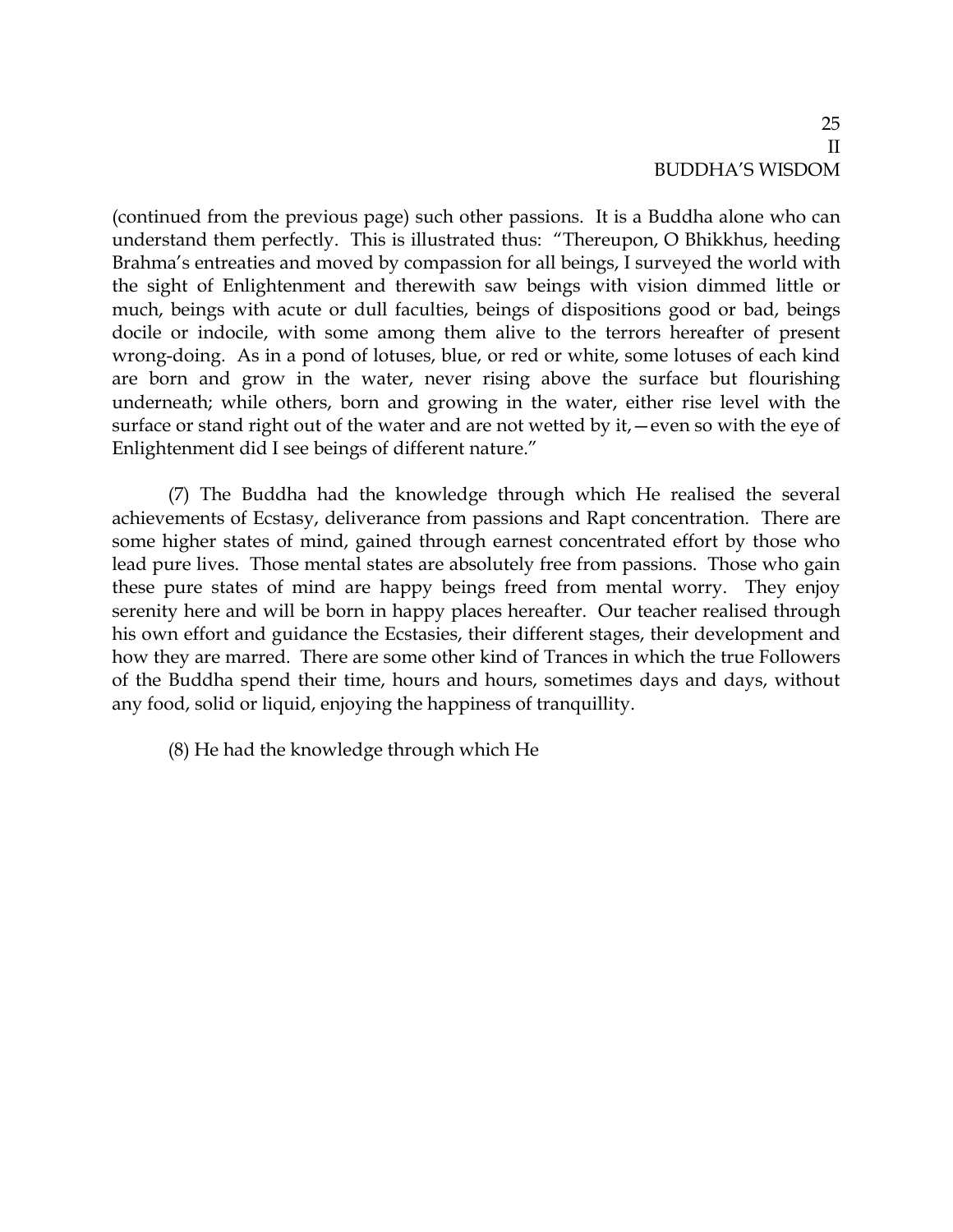(continued from the previous page) could recall to his mind divers existences in the past. It is explained thus: "I called to my mind divers existences in the past—a single birth, then two and so on to many hundreds and thousands of births. In this or that former existence, I remembered, such and such was my name, my lineage, my class, my diet, my joys and sorrows, and my term of life. When I passed thence, I came by such and such subsequent existence, wherein such and such was my name and so forth. Thence I passed to my life here. Thus did I call to my mind my divers existences of the past in all their details and features."

(9) He had the deep insight through which He could see things beyond the range of the physical eye. Especially He was used to perceive through his supernormal eye, beings rising up and vanishing away.

(10) He had that knowledge which is the result of the utter extinction of all cankers and passions. These are called the ten powers of wisdom whereby the Buddha is recognised as the supreme leader of the multitude.

The universal and ultimate nature of the wisdom of the Buddha is shown by the fact that during the forty-five years of His ministry the Buddha touched upon every conceivable subject, upon man in all his possible relations throughout his life. Just as the mighty ocean hides within itself various jewels, so in His teaching, are many gems of wisdom. If we consider family life, we find the Buddha in the Sigalowada Sutta, laying down rules regulating the relations of husband and wife, parents and children. We see that in the Buddha's teaching reciprocal obligation is insisted upon, the members of the family have reciprocal rights and obligations in regard to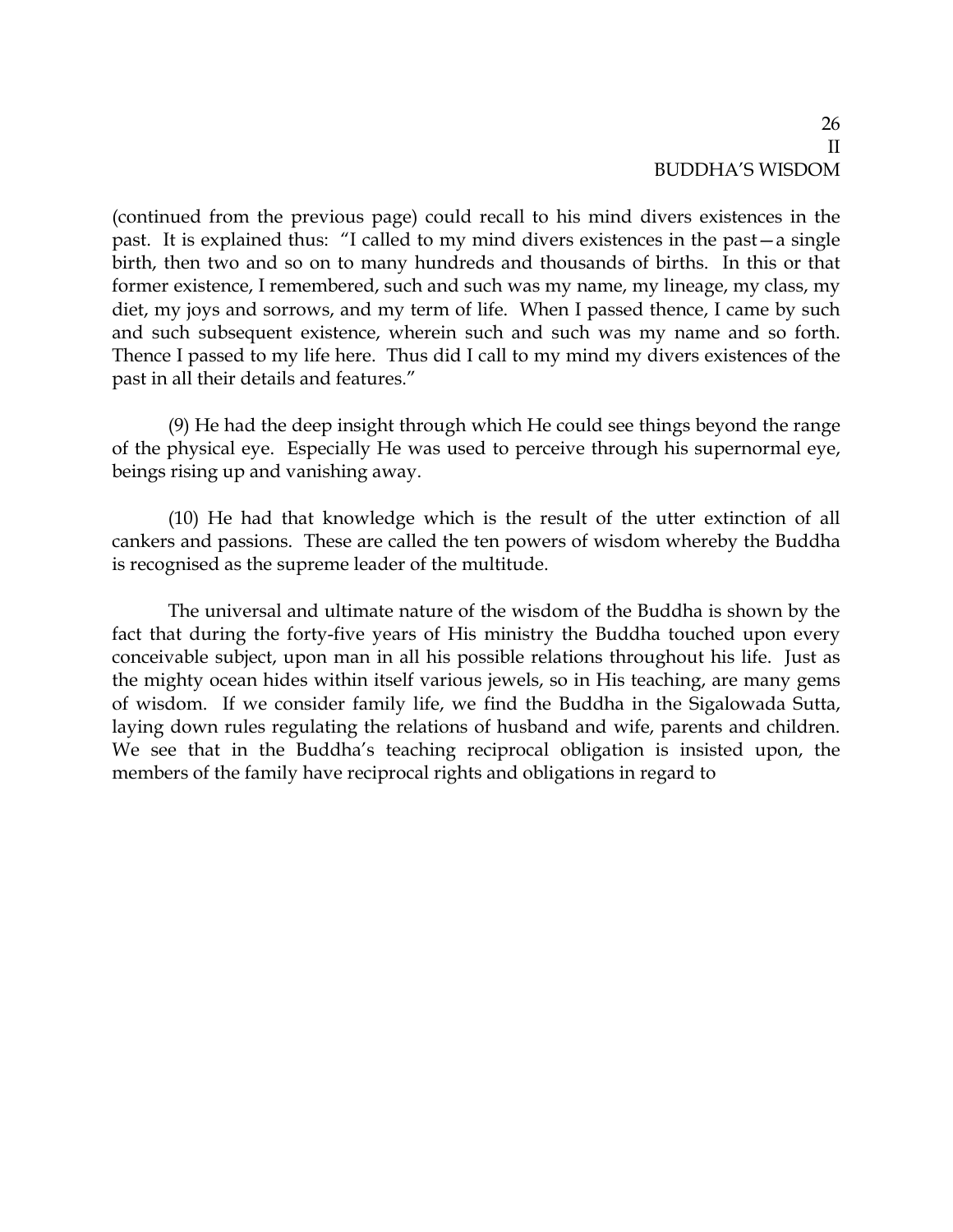(continued from the previous page) each other. The word obedience is not used, for Buddhism is the religion of enlightenment, conduct is gained by knowledge, not by arbitrary laws imposed from without.

Take again the relations of employer and employee, or to use the phraseology of modern economics, of capital and labour. There are obligations of employer and employee, laid down by the Buddha in the Sigalowada Sutta. We have here teaching that would absolutely change the present state of unrest to the peaceful harmony of the golden age, for employer and employee would no longer be bitter enemies, each seeking to over-reach the other, but devoted leaders and loyal and faithful followers going forward in mutual good-will to build a happier world.

If we turn to the matter of social science, what finer teaching can we have than the teaching of the Sanyuttanikaya? There we have doctrines of profound scientific import. To plant trees as a means to keep the earth fertile, is in accord with modern science, although prior to the scientific age. This important fact of nature was quite unknown to Europe, as the desolation of certain European countries, such as Spain and Sicily, bears witness.

As regards the duties of citizenship, we find the Buddha advising kings on their duties to their subjects. And also we find the Buddha speaking of hygiene. Health is sometimes spoken of as equivalent to the highest Bliss; and rules are laid down by the Buddha for keeping of health. Hence, we see that Buddhism is the religion that affords the best teaching on every department of human life.

The following lines will enable you to understand how Western people have thought about the Buddha. "More than a third of mankind, therefore,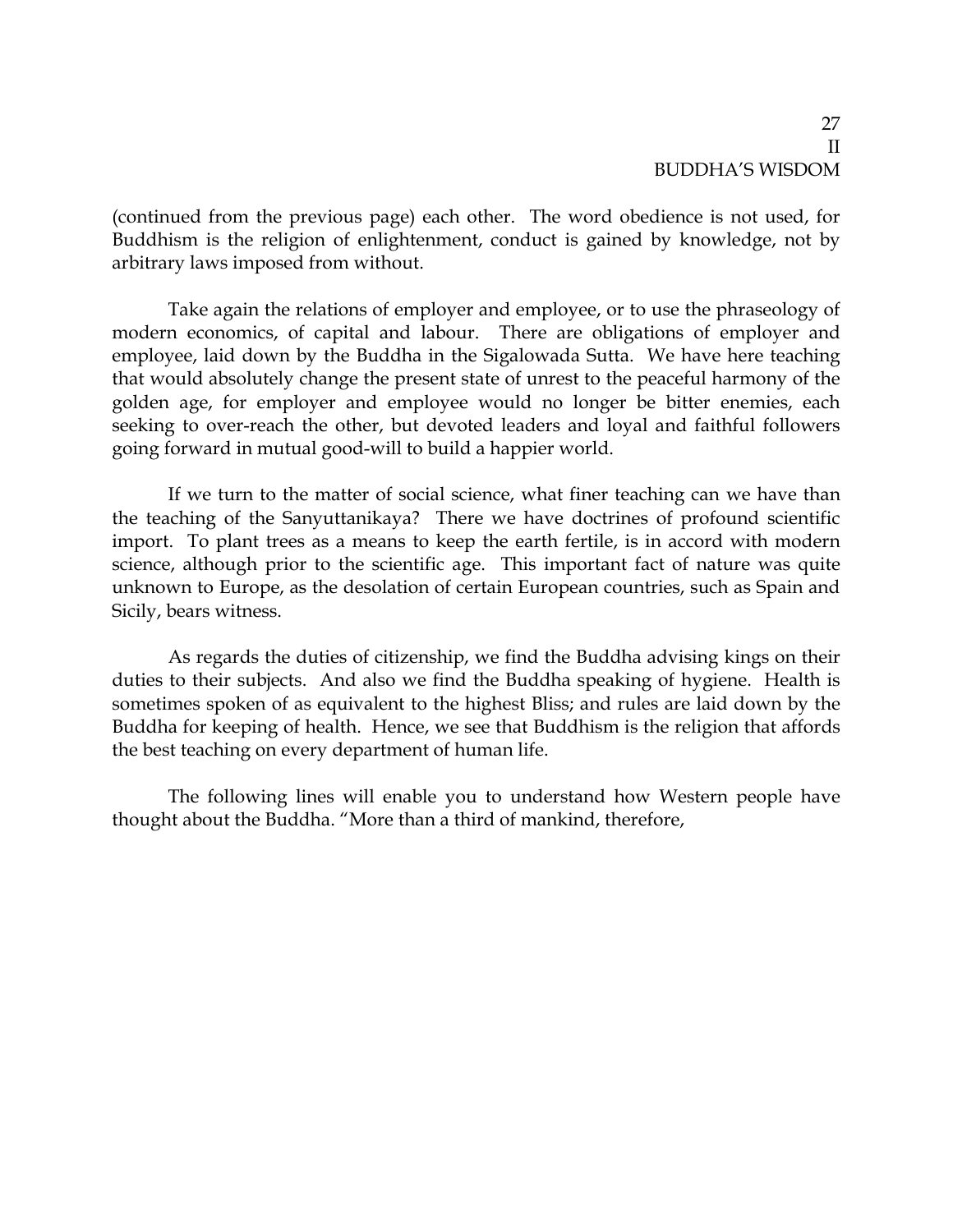(continued from the previous page) owe their moral and religious ideas to this illustrious prince, whose personality, though imperfectly revealed in the existing sources of information, cannot but appear the highest, gentlest, holiest and most beneficient with one exception, in the history of thought. Discordant in frequent particulars, and sorely overlaid by corruptions, inventions and misconceptions, the Buddhistical books yet agree in the one point of recording nothing—no single act or word—which mars the perfect purity and tenderness of this Indian teacher, who united the truest princely qualities with the intellect of a sage and the passionate devotion of a martyr."

Hence we see that Buddhism is the religion that affords the best teaching. A rational method of salvation is what civilised and intelligent people require. Buddhism is the religion that teaches the means and ways based on scientific reasons for the purpose of annihilating all suffering and misery and attaining the highest perfection of life. Buddha was the foremost and earliest of all teachers, who taught clearly the doctrine of cause and effect, which is the basis of all modern science. The Buddha realised and proclaimed the Noble Eight-fold Path for the benefit of deluded mankind. To a searcher after truth, there is nothing more useful than that part of the teaching of the Buddha in which the four Noble Truths are clearly explained. If there has ever been a supreme teacher, it is the Buddha; if there is any teaching worth following it is the teaching of the Buddha; and if there is anything worth practising, it is also the Buddha Dhamma. You can realise it as soon as you begin to practise it. Therefore it is yours to practise the teaching of the Buddha for the purpose of attaining Enlightenment, Nibbana, for yourselves.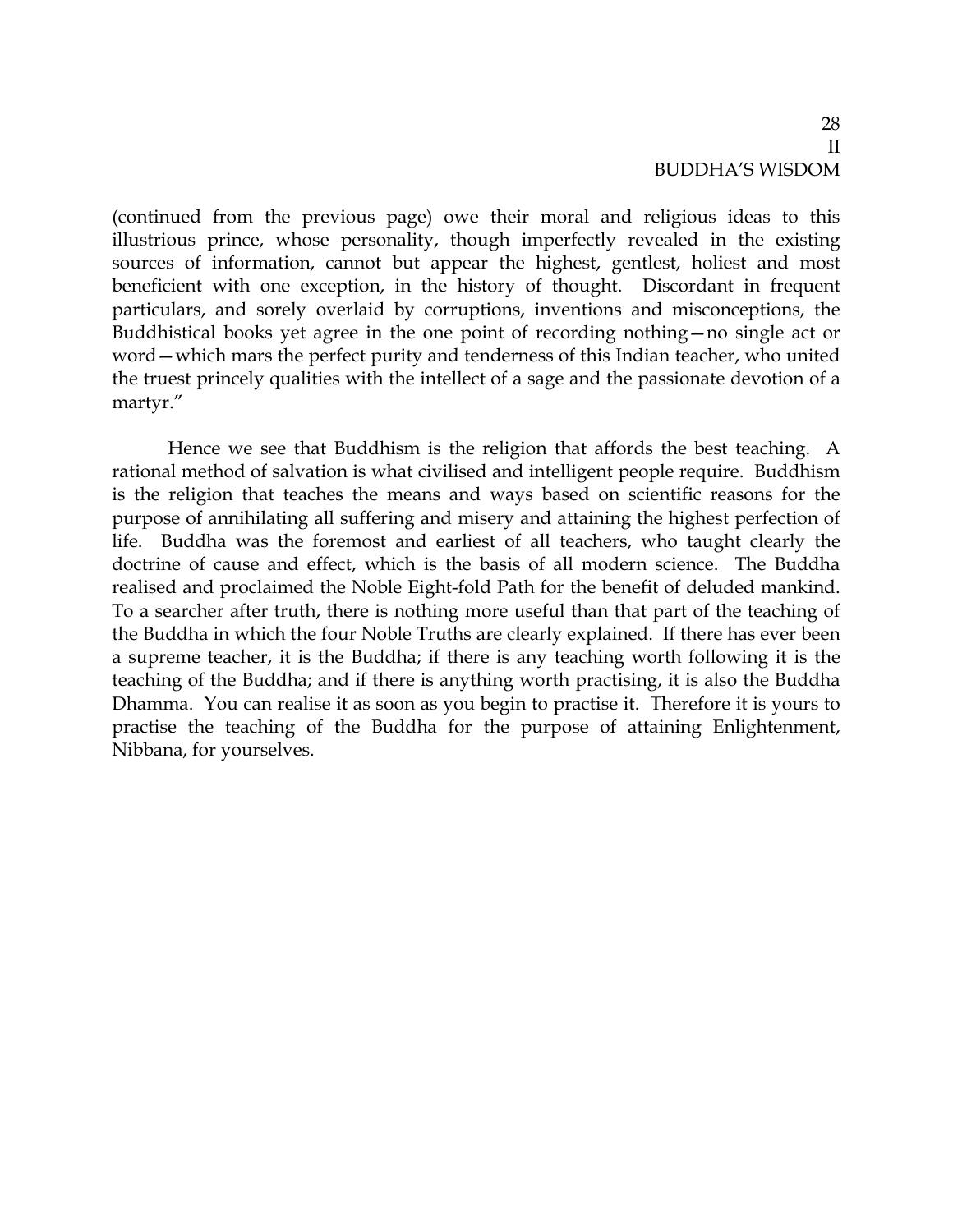Friends: Only those who study the Buddhist Scriptures can expect to understand what Buddhism really teaches, reading books on the subject or listening to lectures will not help you to understand the Dhamma as a study of the Scriptures will. The subject is a deep and difficult one. The Scriptures have been studied by great minds down the centuries, and commentaries on them, with commentaries on commentaries, all go to show the vastness and the profundity of the subject with which they deal. All attempts to grasp and to elucidate the subject by ordinary minds are comparable only to efforts to swim across the ocean—one would sink exhausted in its depths. You will understand, then, that in the short time at my disposal this evening, I can point out only the main ideas on which the Buddha's teachings are based.

Over two thousand five hundred years ago the Buddha appeared on earth, and the sum and substance of his teaching was to the effect that true happiness can only be realised by enlightenment of the mind. He taught that suffering, which is one of the fundamental characteristics of existence, can only be abolished by the removal of ignorance and delusion. He taught that suffering is due to our own actions and that our lives are the outcome of and are regulated by our own deeds, either in this life or in other lives. Suffering is due to ignorance, and with the removal of ignorance and the consequent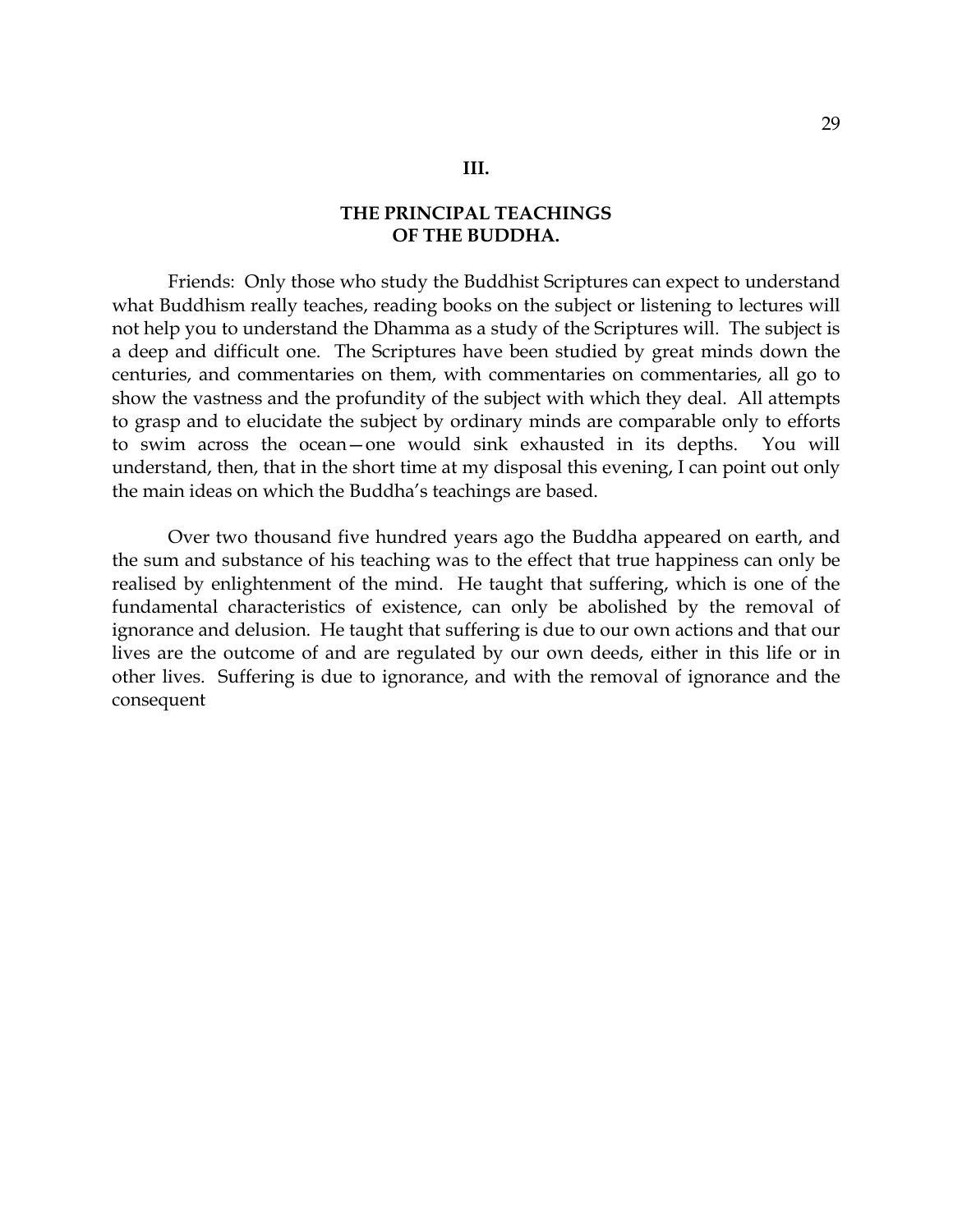(continued from the previous page) ceasing of passion, ill-will and egoism, permanent happiness is achieved.

The Buddha set forth his teaching in the form of the Four Noble Truths: The Noble Truth concerning Sorrow. The Noble Truth concerning the Cause of Sorrow. The Noble Truth concerning the Ceasing of Sorrow, and The Noble Truth of the Way that leads to the Ceasing of Sorrow.

The Buddha taught that indulgence in the pleasures of the senses is a fruitful cause of suffering and misery, but on the other hand he taught that the practice of selfmortification, self-torture, extreme austerities, were hindrances in the following of the Way. "Mortification," the Buddha said, "is not conducive even to worldly knowledge; how much less to a triumph over the senses"!

This "Way of the Buddha" is comprehensively set forth in the Noble Eightfold Path: Right Views, Right Aims, Right Speech, Right Conduct, Right Livelihood, Right Exertion, Right Recollection, Right Concentration. I will read a passage from the Scriptures which sets forth this Noble Eightfold Path, so that you may understand the basis of the Buddha's doctrine of enlightenment by self-development and self-control.

"The Tathagata having renounced the pleasures of the senses and the practice of self-mortification, embraced the Majjhima Patipada, the Middle Course which leads to the extermination of the evil tendencies, the realization of the Four Noble Truths called Sorrow, the Cause of Sorrow, the Cessation of Sorrow, and the Method of Attaining the Cessation of Sorrow; the Way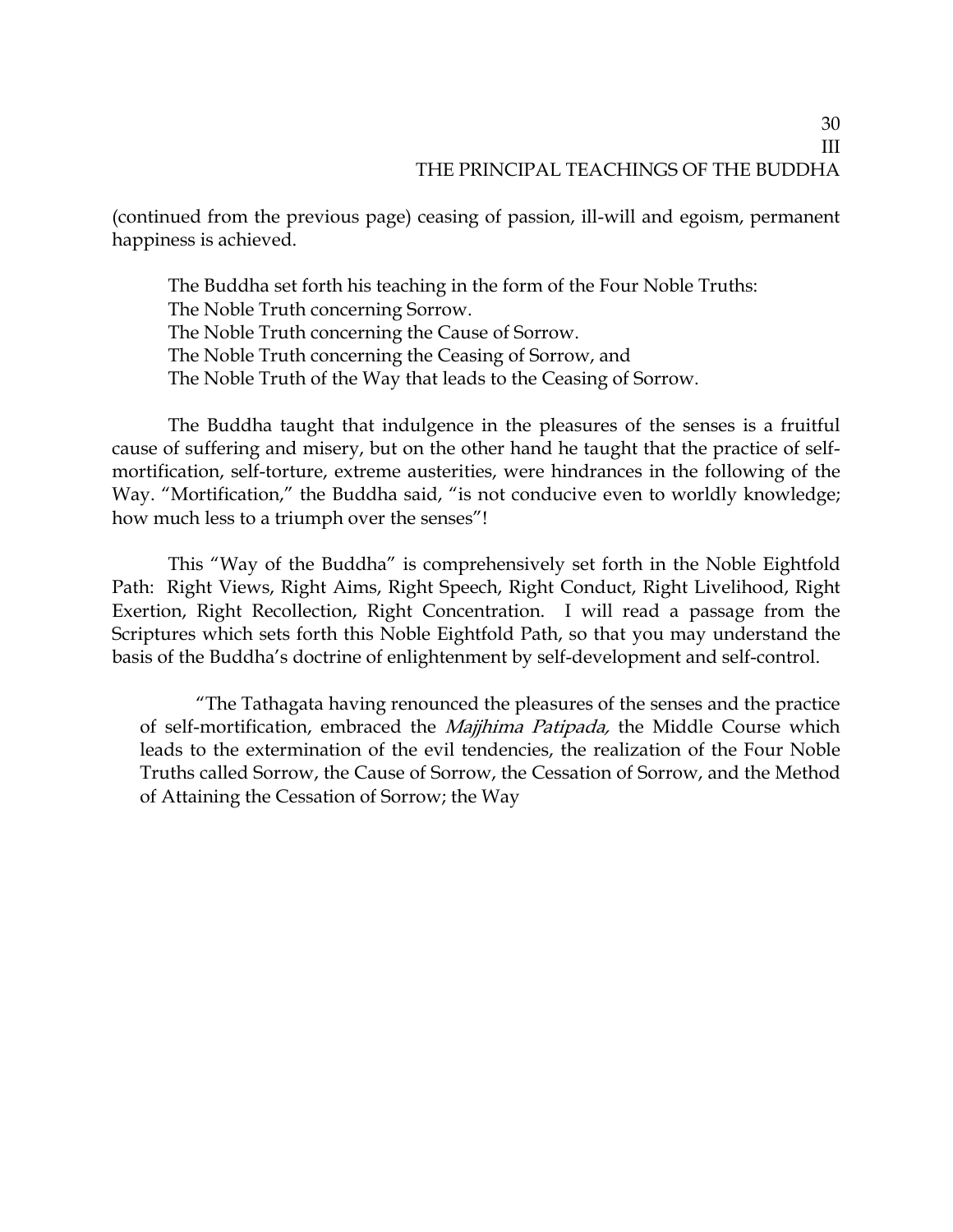(continued from the previous page) which dispels the darkness of Ignorance, makes clear the eye of Wisdom and leads to the attainment of Nibbana. And this Way to the realization of the Four Noble Truths is called the Noble Eightfold Path, and the Eight Parts of this Path are: *Sammaditthi*, Right Belief; Sammasankappo, Right Aims; Sammavacha, Right Speech; Sammakammanto, Right Action; Sammäjivo, Right Means of Livelihood; Sammavayamo, Right Exertion; *Sammasati*, Right Remembrance and Self-Discipline; and Sammasamadhi, Right Concentration of Thought."

The highest expression of Love is set forth in the Buddha's teaching as leading to Supreme happiness. This universal love is to be cultivated under four aspects, known as the *Brahma Viharas*: the Four Sublime Moods or states of mind. These are *metta*, universal love; karuna, universal pity; mudita, universal compassion; and upekkhâ, universal equanimity.

The Teacher, in his advice to Rahula, his son, said: "Practise mental development along the lines of universal *metta* and you will dissolve whatever ill-will there is in you. Practise universal *karuna* and it will dispel all weariness; practise universal *mudita* and it will dispel dissatisfaction in you; practise universal *upekka* and it will dispel whatever displeasure there is in you." He who has so directed his life lives in peace under all circumstances, his aspect is calm, noble, undisturbed; if he has not yet attained liberation from rebirth, he is assured of rebirth in spheres of happiness. By these practices we not only honour our Master in the best possible way, but we assure for ourselves happiness and peace. When the Buddha was asked how he might be best honoured he said: "There are no special outward marks of honour due from my disciples,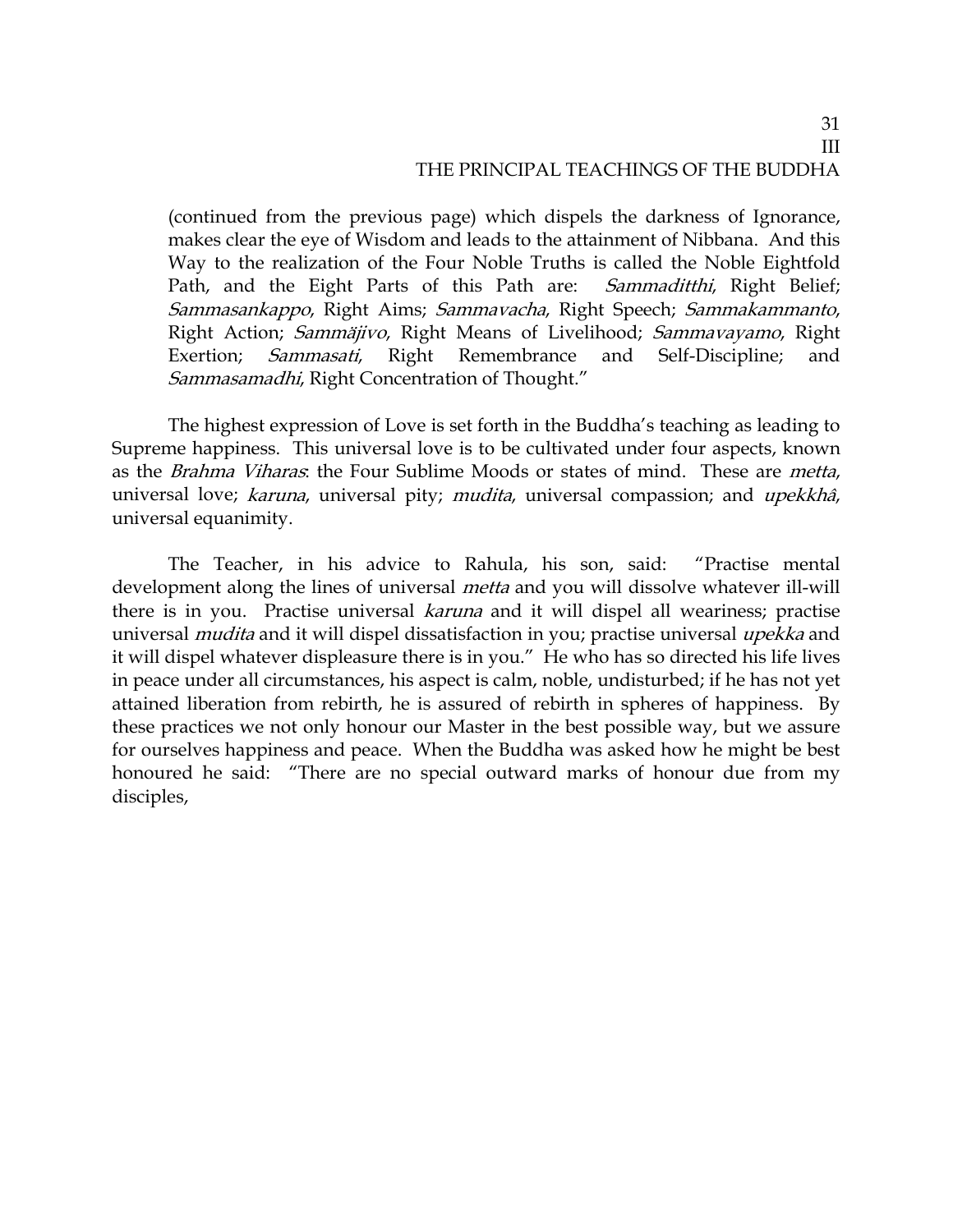(continued from the previous page) those who always live according to my doctrine and earnestly labour for their own perfection honour me best."

The whole of the Buddha Dhamma is included under three headings, namely: sila, moral conduct; samadhi, the cultivation of mind-purification and control, and pañña, the development of true knowledge and wisdom.

The Buddha said that the only person who could get rid of the craving for the objects of sense is one who has developed the three qualities, sila, samadhi, pañña. Moral conduct is the first essential, for only on that foundation can real mind-control be built, and from such alone is true wisdom possible. In this assertion the Buddha summed up the whole of his teaching and doctrine.

The Buddha *dhamma* includes the teachings of *kamma* (karma), the law of causation, rebirth and the five skandhas. The five skandhas are the component parts of every man.

"Man is an organism of many aggregates, the *skandhas*, namely, material form, sensation, thought, the predispositions, and understanding or consciousness. That which men call the ego when they say " $I$  am," is not an entity behind the skandhas, it originates by the co-operation of the *skandhas*. There is mind, there is sensation and thought, there is consciousness, but there is no separate ego-soul behind the thought of man. He who believes that the ego is a distinct being has no correct conception of things. The very search for the *atman* is wrong; it will lead you in a false direction. "I observe": said the Tathagata, "the preservation and transmission of character; I perceive the truth of karma, but I see no *atman*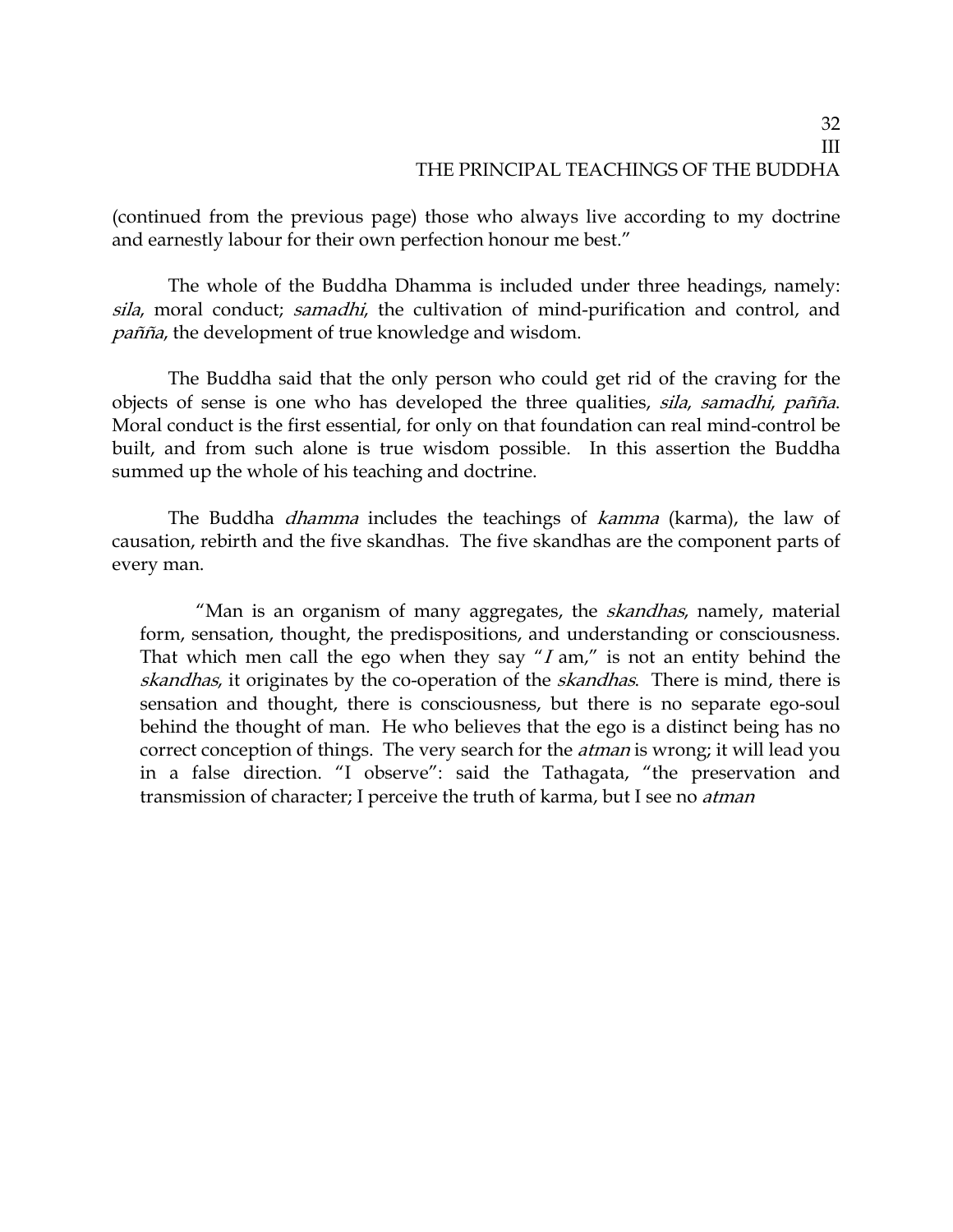(continued from the previous page) as the doer of the deed. There is re-birth without the transmigration of self."

(Gospel of Buddha, 24 and 26).

These teachings should appeal to philosophical thinkers and to men of science, and indeed to all those who have developed a certain stage of self-control and culture. Different aspects of the teaching appeal to different minds, but all alike can find help from it. The most striking part of the Buddha's teaching, however, lies in its solution of the problem of suffering: it places before us the true cause and it recommends the only cure.

Although the whole of the Buddha's teaching hangs together as one complete and interdependent whole, so that no part can be discarded as unimportant or nonessential, yet, in my opinion, what the people of the West most need to understand and to accept from the Buddha's teaching is the doctrine of the true conception of karma action and the result of action—for an understanding of this alone can create the practice of compassion and love, and bring about true peace to oneself and to the world at large. Karma teaches us that each one reaps the results of his acts, no one can save another. We cannot purify ourselves from desire and error by ceremonial rites, by visiting holy places or bathing in holy waters.

There are 16 impurities which are especially condemned in the Buddhist Scriptures: the taking of life, suppressing the virtues of others or speaking ill of others, theft, envy, malice, lust, lying, vain conversation, sloth, covetousness, anger, pride, intolerance, scepticism, gluttony and intoxication. Purity of life, it will be seen, includes purity of thoughts, words and deeds. Right thought, indeed, is placed in the forefront of Buddhist morals, for it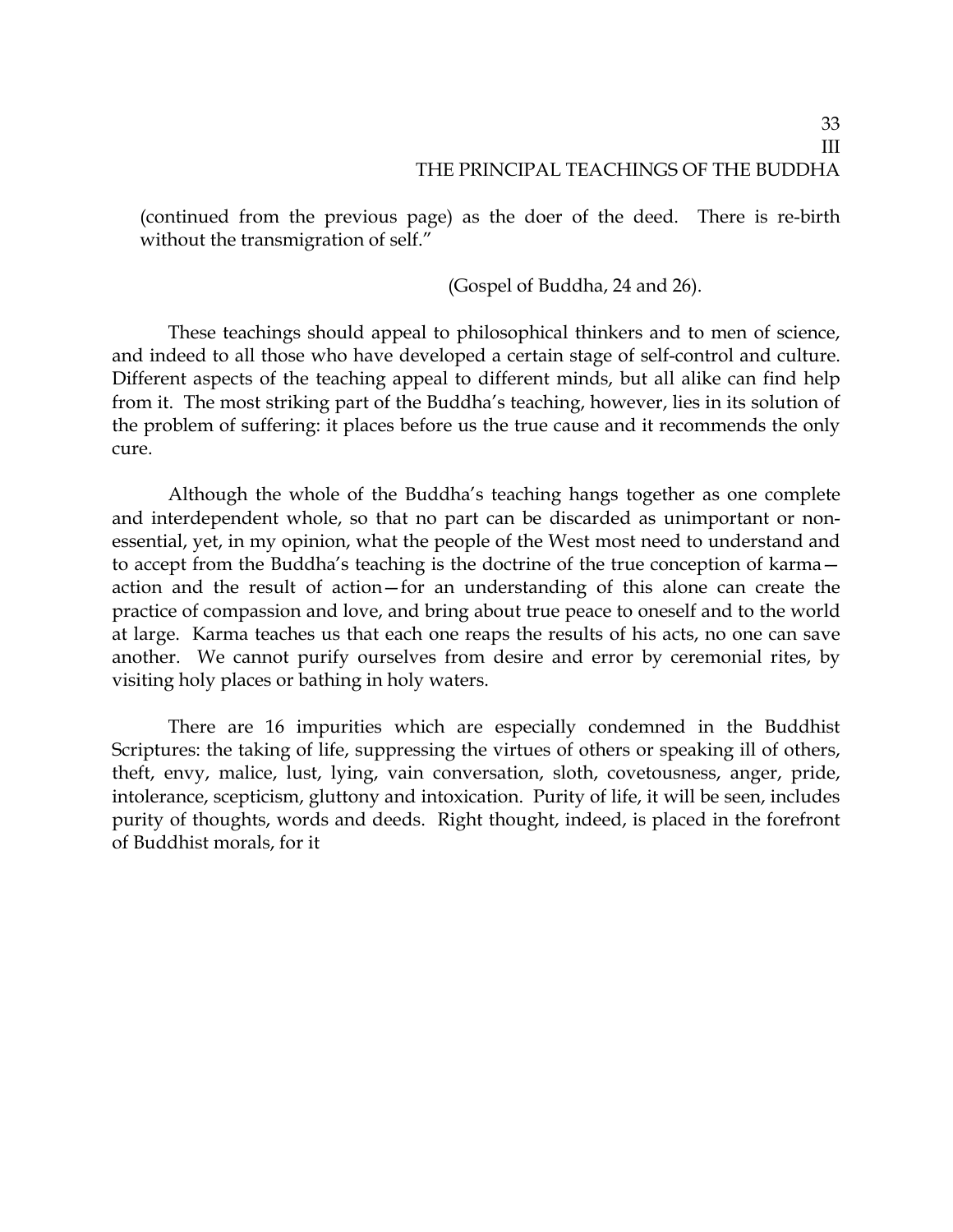(continued from the previous page) is only by thinking aright that one can act aright. That is one of the principal reasons for the prohibition of intoxicating drinks, as their effects lead to mental incapacity and loss of control of the mental faculties. Since our action depends on our mental states, purification of the mind is of the highest importance to the Buddhist. "In all the worlds there is nothing more valuable, more powerful, more efficacious, supreme and sublime, than a well-directed, well-disciplined and tranquillized mind," said the Buddha.

Only by determined and constant effort can the mind be kept pure. "Earnestly strive," the Buddha said, "to prevent non-meritorious thoughts from arising, to destroy non-meritorious thoughts already arisen; to produce meritorious thoughts which do not yet exist, and to foster meritorious thoughts already existing."

As the disciple earnestly follows the Noble Eight fold Path, the Ten Fetters which bind him to existence drop from him. These Fetters are: The Delusion of Self, Doubt, and Belief in the Efficacy of Rites and Ceremonies. Rid of these Fetters he becomes Sotapanna, "he who has entered the stream." Next, sensuality and ill-will in all its many forms must go, and rid of these he becomes *Sakadagamin*, "he who will return to earth but once more." Finally he rids himself of the last five Fetters: Desire for life in worlds of Form, and in the Formless Worlds, Pride, Distraction and Ignorance, and quit of these fetters he becomes Anagamin, "he who will return no more." So he becomes Arahat, the Worthy One, who passes at death into the peace of Pari-Nibbana.

Although other teachers have taught ways of attaining temporary states of happiness and mental purity, it was the Buddha alone who taught the Noble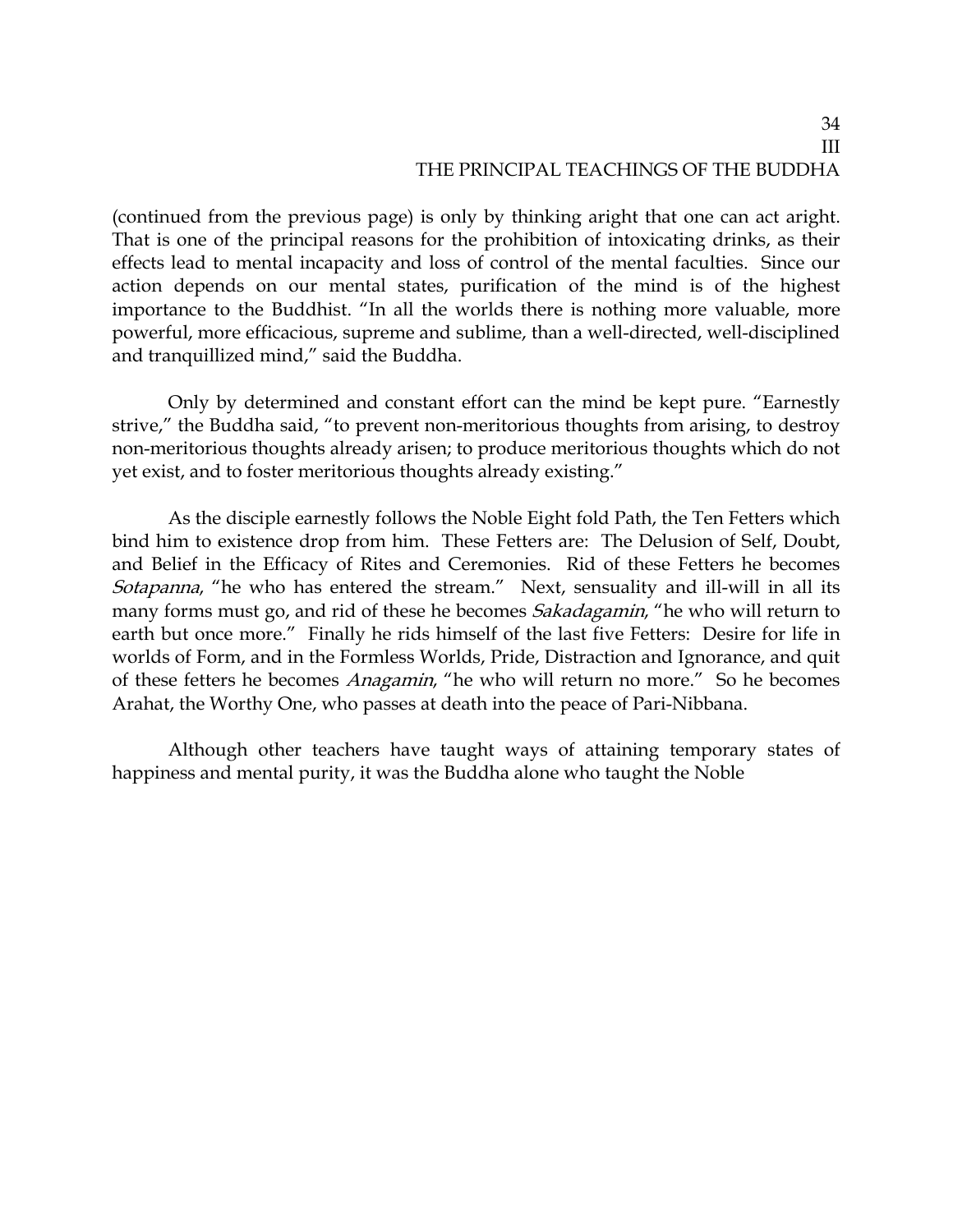(continued from the previous page) Path leading to complete and lasting purity of mind and permanent happiness.

Other religions strive after a heaven world, Buddhism alone has Nirvana for its goal. It is this state of purified mind with its accompanying bliss which the Buddha proclaimed as Nirvana, the state he himself realized and in which he lived for 45 years, between his Enlightenment and his final passing away. During the 45 years of his ministry he lived and taught this doctrine, and three months before his passing away he assembled the Bhikkhus together and delivered to them a long discourse in which he included all the principles of his teaching. "I have taught and lived according to this teaching for 45 years," he said, "and you must learn it and follow it also: treasure the teaching up in your minds, practise it and teach it to others; so shall you attain happiness and benefit the whole world." Later he said, "All compounded things are impermanent, ill, and selfless, therefore strive earnestly to work out your salvation and thus attain peace." These were the last words of the Buddha.

Earnest striving towards enlightenment is the aim of Buddhism, and the Buddha is the only teacher who taught this from actual experience, not from supposed inspiration. Therefore he knew that of which he taught. Those who are seeking for perfection of life and consequent happiness in their daily existence will do well to test this Way of the Buddha. Follow the Path he pointed out and realize Nibbana for yourselves.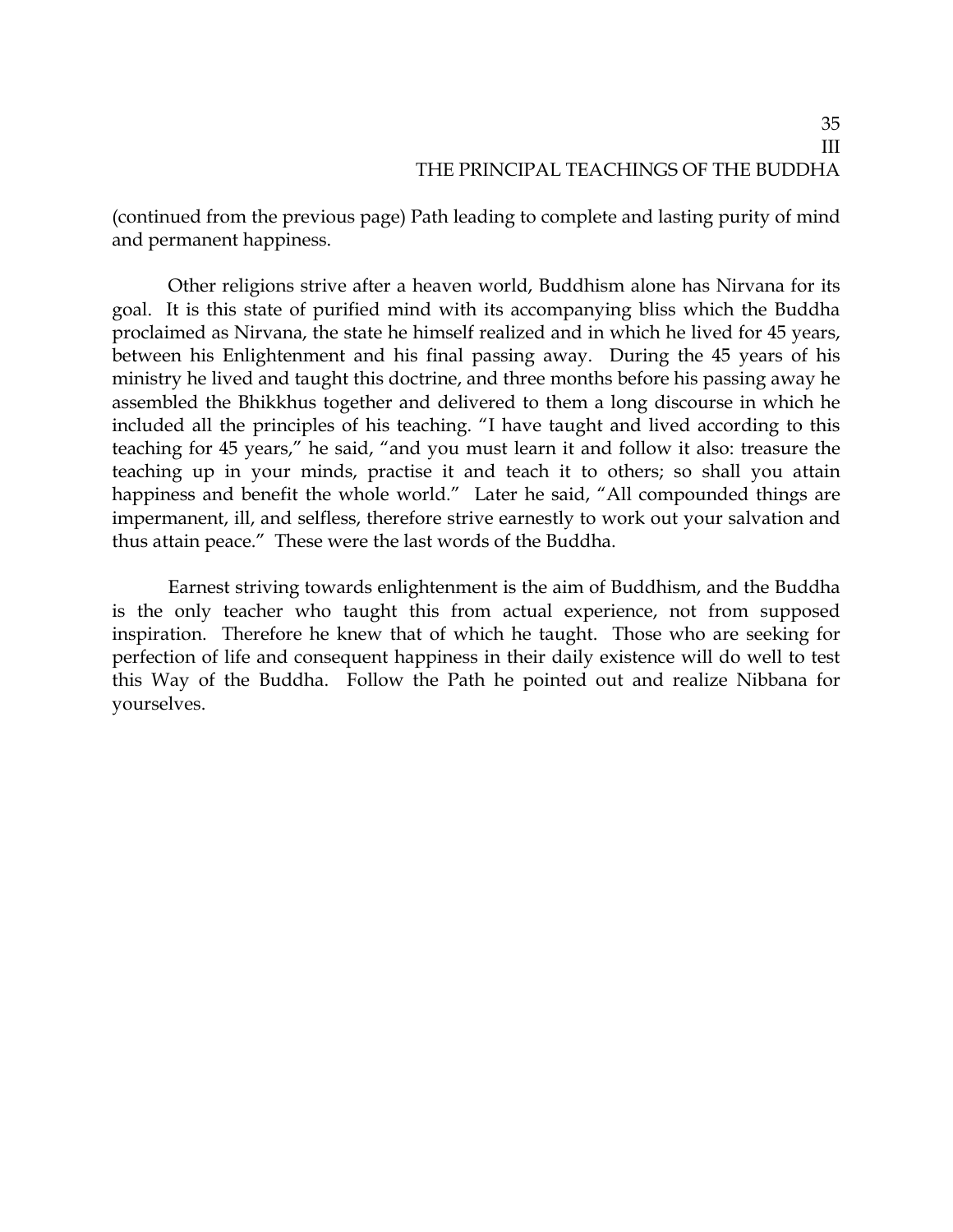Missions for the spread of the Buddha Dhamma were started in the days of the Buddha himself. Ever since, there have been Buddhist Missions sent to different parts of the world at various times. Two hundred and thirty-seven years after the attainment of Parinibbana by the Buddha, Ceylon received the teachings of the Master through the Venerable Mahinda, the son of the Emperor Asoka. The treasure of the Dhamma was guarded with reverence in the beautiful island of Ceylon, from which it was subsequently taken to other parts of the world. As we have carefully treasured the Dhamma, we are to-day in a position to bring it to you in Europe.

Buddhist Missions and Missionaries were never sent for worldly power or glory. The spirit of Buddhist Missions is compassion; and their aim is to bring relief to human suffering. In the past, Buddhist Missionaries have endured untold difficulties, hardships and persecutions in their selfless attempts to spread the Dhamma. Their great sacrifices were made for the happiness and the well-being of others.

The Teacher himself is recorded to have travelled over one hundred miles for the sake of being of service to one individual. Working for the happiness of others is one of the chief characteristics of noble-minded persons. To work for self-interest is common to man and beast alike.

Countless millions in ignorance, some in utter darkness, some in dim light, go through the course of their lives not knowing the true method of attaining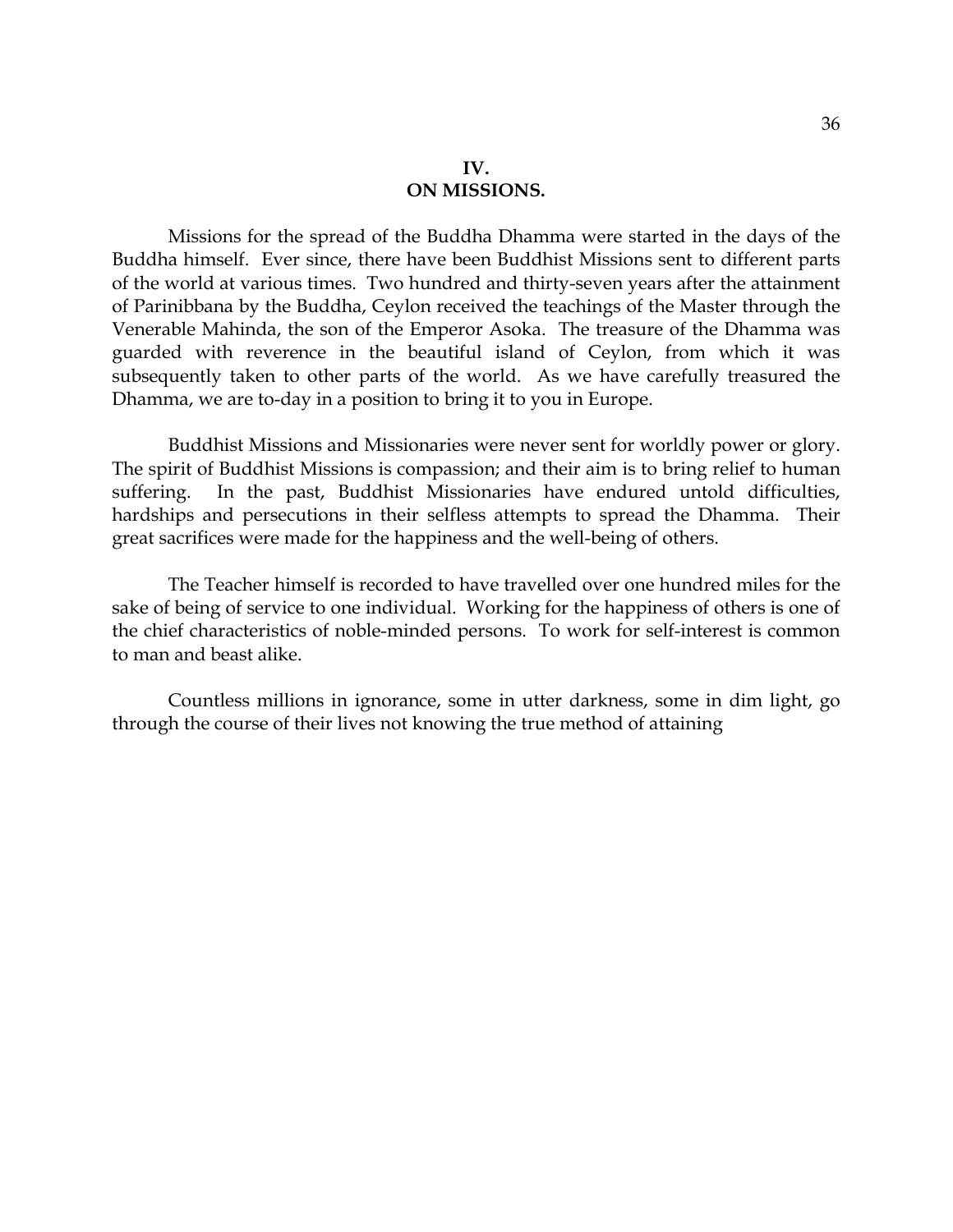(continued from the previous page) perfection and enlightenment. A moment's reflection on what people do in the name of religion to attain salvation is sufficient to convince us how ignorant is the world. Therefore it becomes the duty of everyone who has acquired true knowledge, or the means of destroying suffering, to teach all others who are ignorant, whether they make use of it or not. It was this duty which impelled the Buddha to teach for forty-five years after attaining enlightenment. Long ago, when he had the opportunity of attaining enlightenment as Sumedha, the ascetic, at the feet of the Buddha Dipankara, he preferred to go through the long sufferings of life in his attempt to fulfil the ten perfections, to the extent of giving up all his possessions and even his own life for the sake of others' welfare. The life of the Buddha is the greatest example we know of a life of selfless sacrifice for others. All his efforts were directed to teach the ignorant. Thus following the example of the Master it has been an accustomed habit, a necessary habit, for Buddhists to do all they can to spread their rational, tolerant, wise and enlightened teaching.

The Buddha's teaching can be useful to everyone. He has proclaimed the Law that governs life. Our life consists of the five aggregates known as the Khandhas. They are the bodily form, feelings, perfections, ideations and consciousness. Our actions, both mental and physical, determine the nature of our life with its passing joys and sorrows. An examination into the differences between one man's lot in life and another's, is sufficient to show that we have lived in the past. If there is no such past existence, the joys and sufferings we encounter in life to-day cannot be reasonably explained. The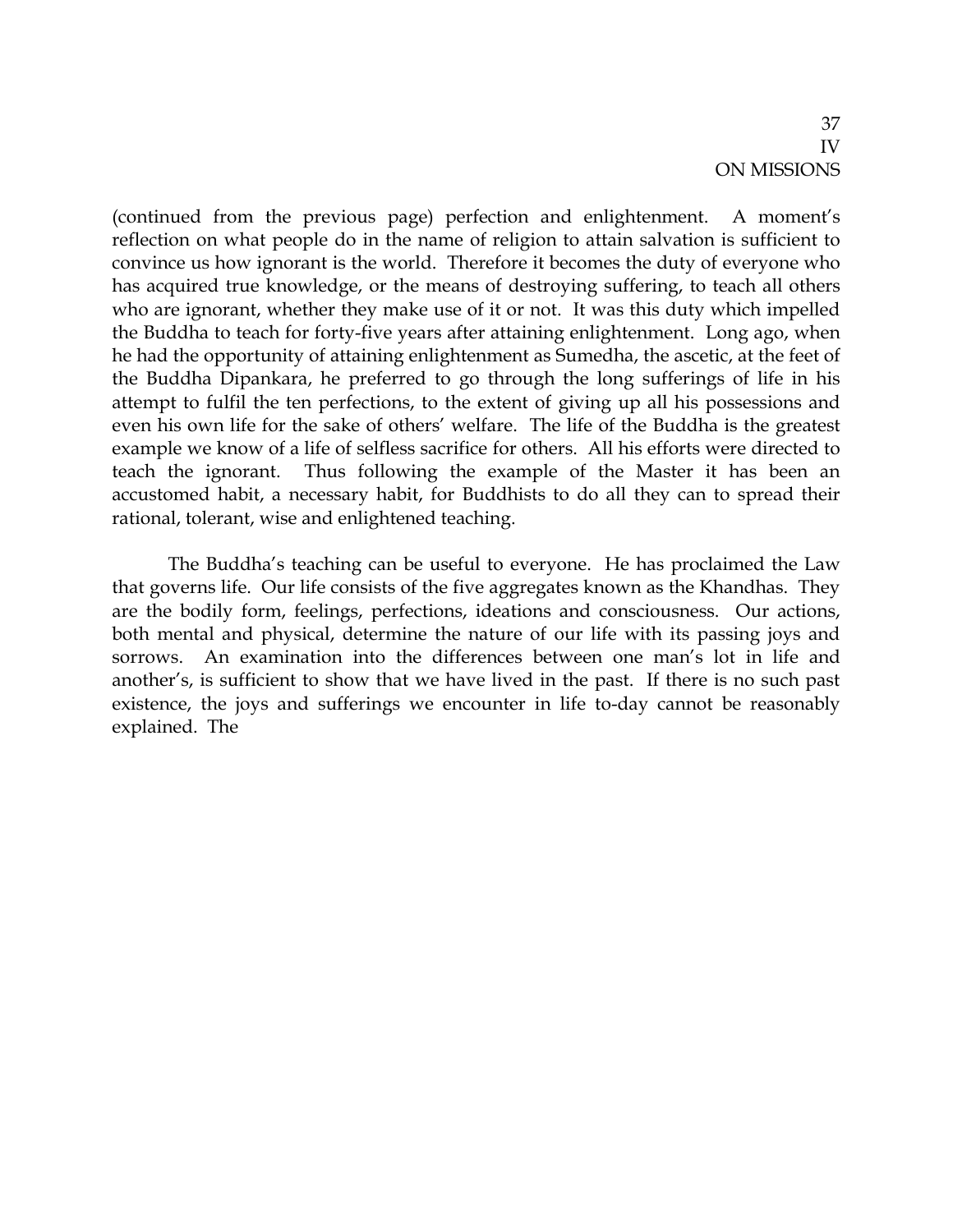(continued from the previous page) Buddha was the only teacher to show the true value of our actions. He taught that our actions react on us. Therefore what we are is the outcome of what we have been. People should understand what the results of their actions are. The results of actions are taught in Buddhism rationally without the use of gods and superstitions. The study of actions in relation to their results forms an important part of Buddhism. This makes a Buddhist regulate his life, not through fear, but through self-respect and through respect for others. As a result of such teachings Buddhism has become the most rational and humane of religions. It creates confidence. Man and woman being responsible for their own acts, the duty of perfecting their lives is their own; for no one else can do it for them.

Buddhism teaches great tolerance. This tolerance has been the chief influence in attracting seekers after truth to Buddhism. During all ages Buddhists have encouraged thought and the acquisition of knowledge. As a result we have great thinkers and scholars. Among the Buddha's own disciples there were some of the most eminent philosophers and scholars of his day. The history of Buddhism shows that wherever and whenever the light of the Dhamma has shone, independent and unbiassed thinkers always have profited by that light and helped to keep it burning.

Through the influence of Buddhism, Ceylon became a centre of learning and knowledge. Look back into the history of Ceylon and into the works preserved and left by the scholars of old, and you will be surprised to see what great men that small island has produced. Of the members of the Order, Sri Rahula deserves special mention, as a scholar. He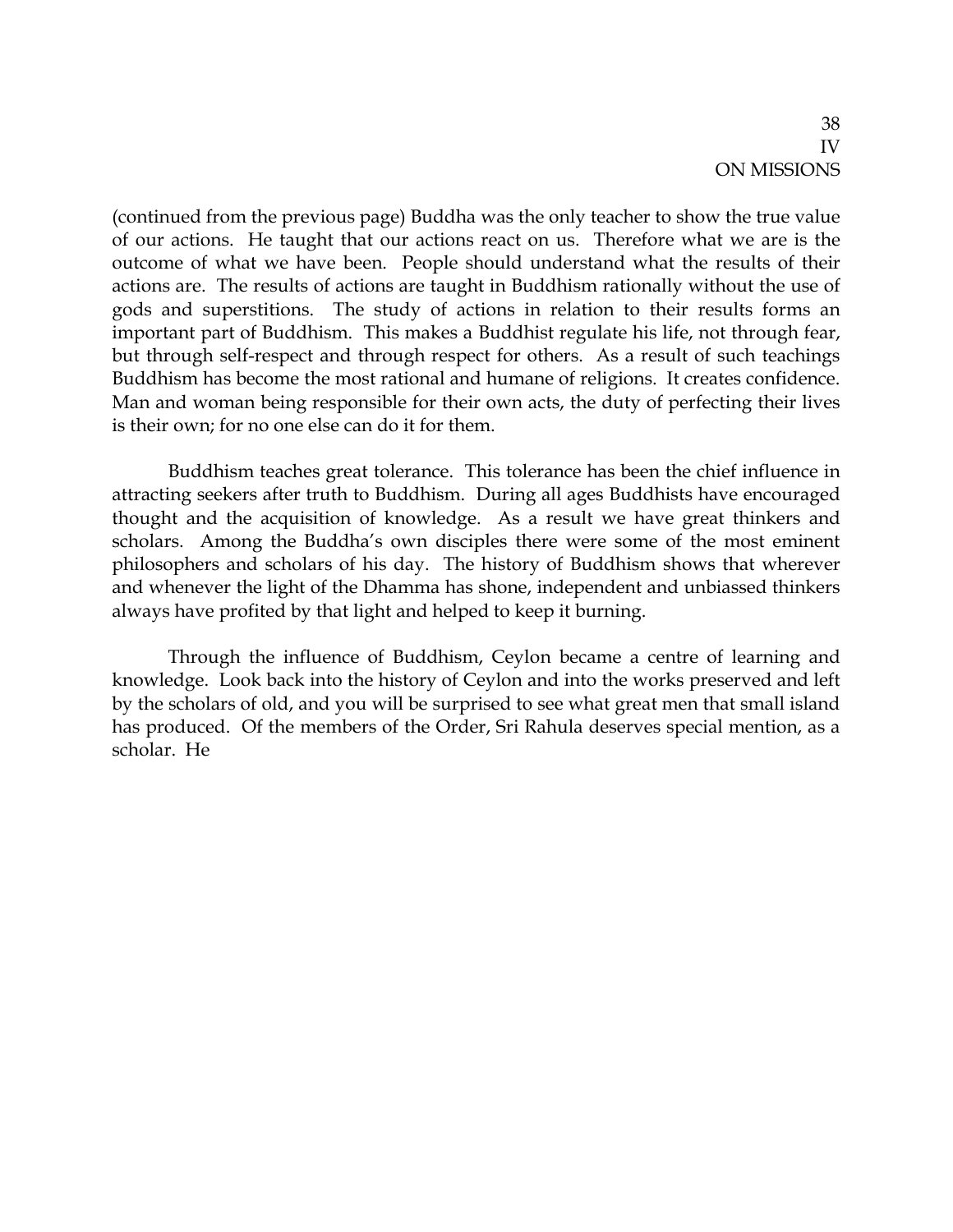(continued from the previous page) was a master of six languages. His works show not only his knowledge of the Three Pitakas, but his extensive studies in other arts and sciences. There is hardly time to go into the lives or works of all the great and noble personages of Buddhist history. I shall here make mention of only Pandit Parakramabahu, the scholar king of Ceylon. He was a versatile genius. In governing the country he showed himself an efficient organiser and administrator. As a scholar, poet and philosopher, he was one of the best that Ceylon produced. His life furnishes an example of a brilliant union of religious, political and social activities in one person. This king's life ought to be an inspiration to all laymen; and chiefly to our Ceylon students, who may think that they have no time for religious or social work during their period of studentship.

Persuasion through appeal to man's intellect and reason, is the means by which the teaching of the Master was spread over the world. The practical results of following the Buddha's teachings, as found in different countries, speak volumes for the great blessings conferred on these peoples. In every country where Buddhism flourished, the people became harmless, happy, generous, free, rational and virtuous. But with the loss of Buddhist culture, the people became oppressive, unhappy, selfish, intolerant and wicked. Compare the state of Buddhist India with that of modern India, there you will see the difference.

It is our fervent hope that Britain to-day may be cultured enough to understand and practise the religion of the Buddha. We have come to Europe with the hope of giving to Europe the best thing that any cultured person can value, namely, the gift of the Dhamma.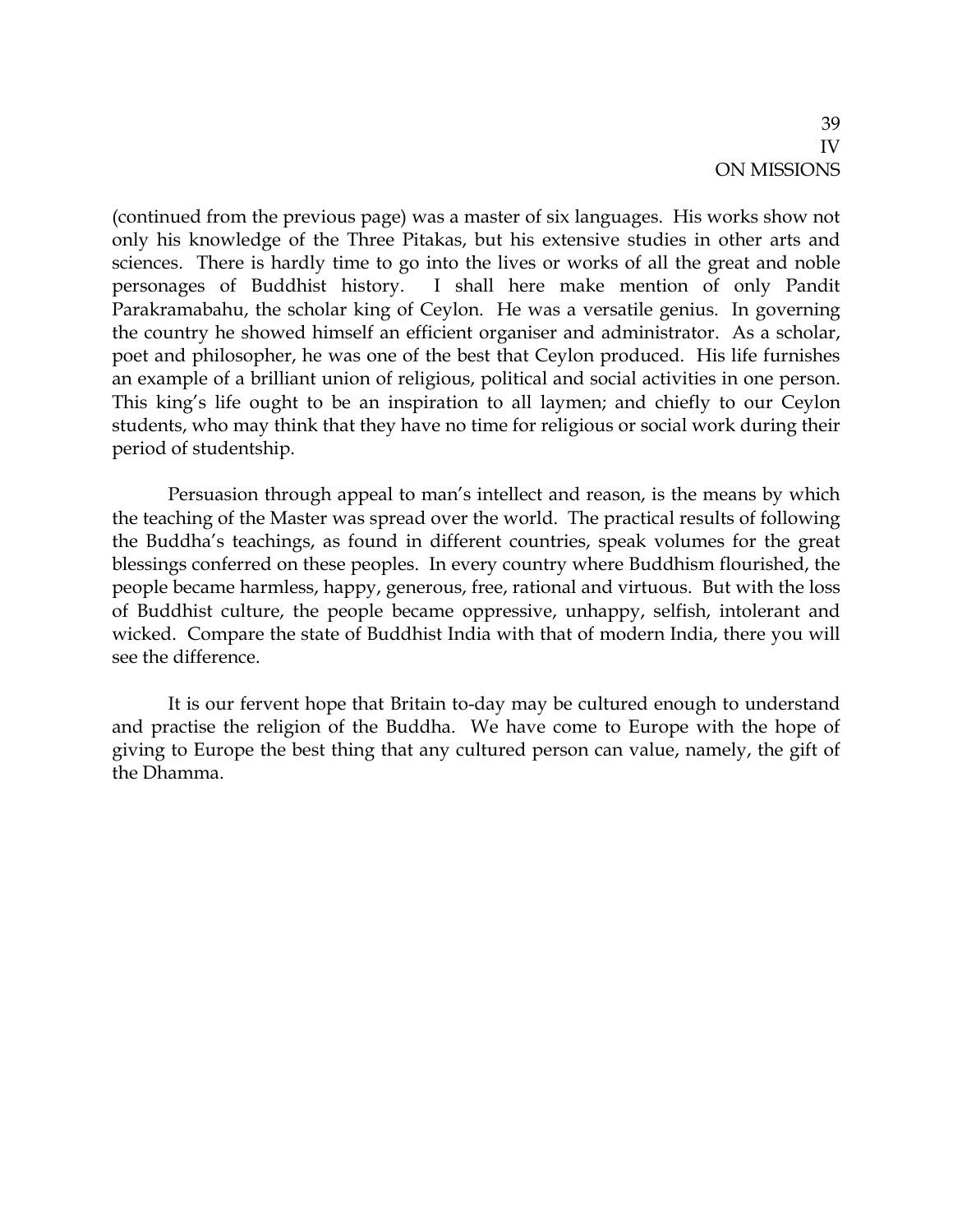The gift of the Buddha Dhamma is like the sun which shines on all alike. It is yours to make use of the teaching, not merely by studying it, but by practising it. It is only those who practise the Dhamma that can truly appreciate and realise the value of it; otherwise we lead a useless life spent in efforts which prove valueless at death. Give to your children or children's children, swords and guns to play with, they will kill others and will be killed. Give them wealth and comfort they will waste themselves, indulging in pleasures. Give them Buddhism they will live and die, men worthy to be remembered and honoured. I say this with confidence because there is nothing in Buddhism which did not come from practice. It has been useful to thousands as the only reliable source of comfort and relief from suffering. It will continue to be so, as long as there is suffering in the world and thoughtful people desire to attain to the state of perfection through enlightenment.

The more a person understands and practises the Buddha's teachings the more his compassion increases, and the more does he feel it his duty to point out the path that leads no one astray. Therefore the spread of Buddhist teaching is of the greatest importance.

Buddhist work and Buddhist Missions have never been the work of one class of persons. The Mission belongs to all lovers of truth and virtue, and it is their duty to come forward and do all they can to spread a teaching that can do immense good to everyone. We are prepared to teach the word of the Buddha to those who wish to know it. It is your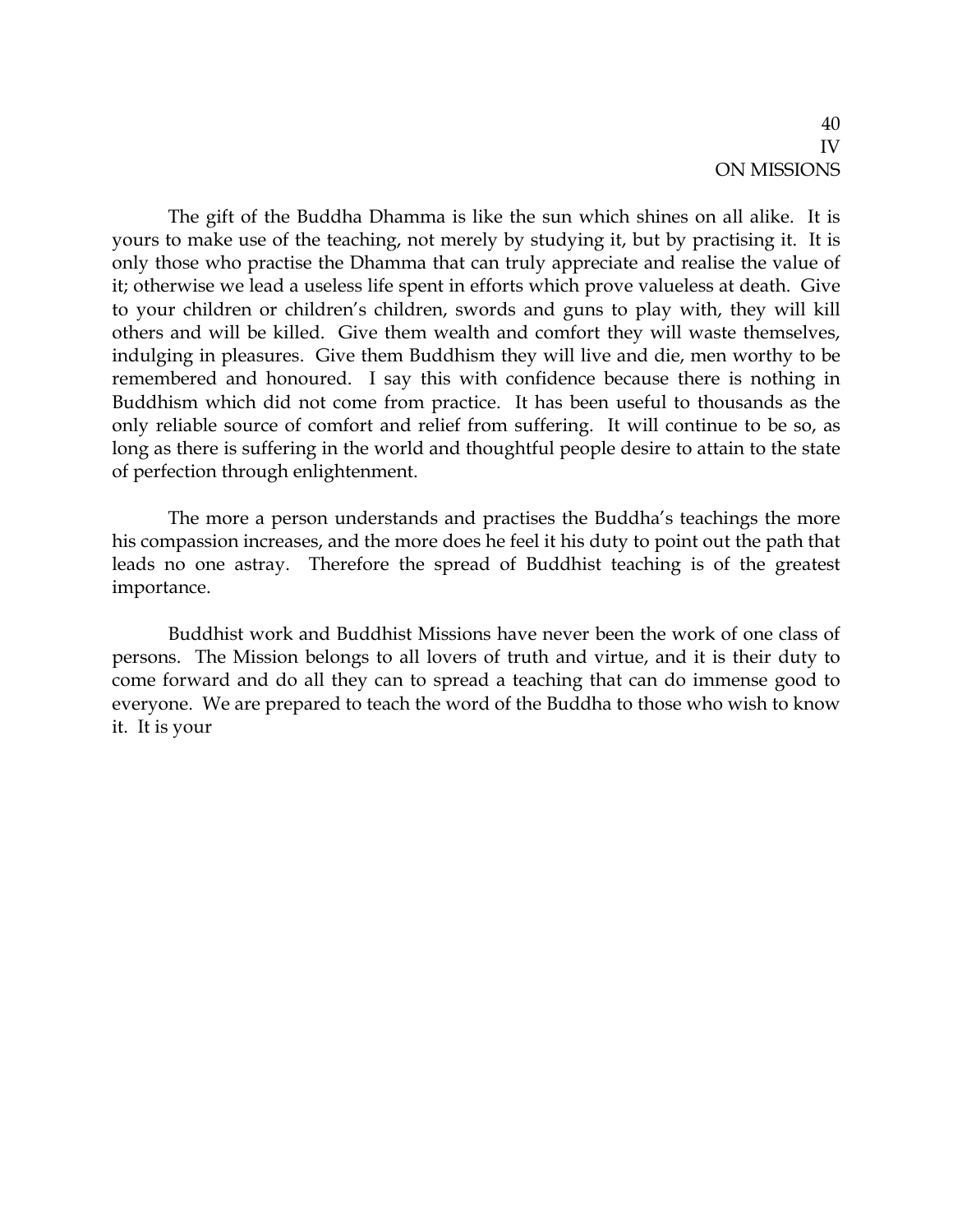(continued from the previous page) duty to make the best use of the services which we freely and gladly offer to you for your own benefit and happiness. On behalf of myself and my brother Bhikkhus here I need not say any more. May you all be happy strivers after enlightenment.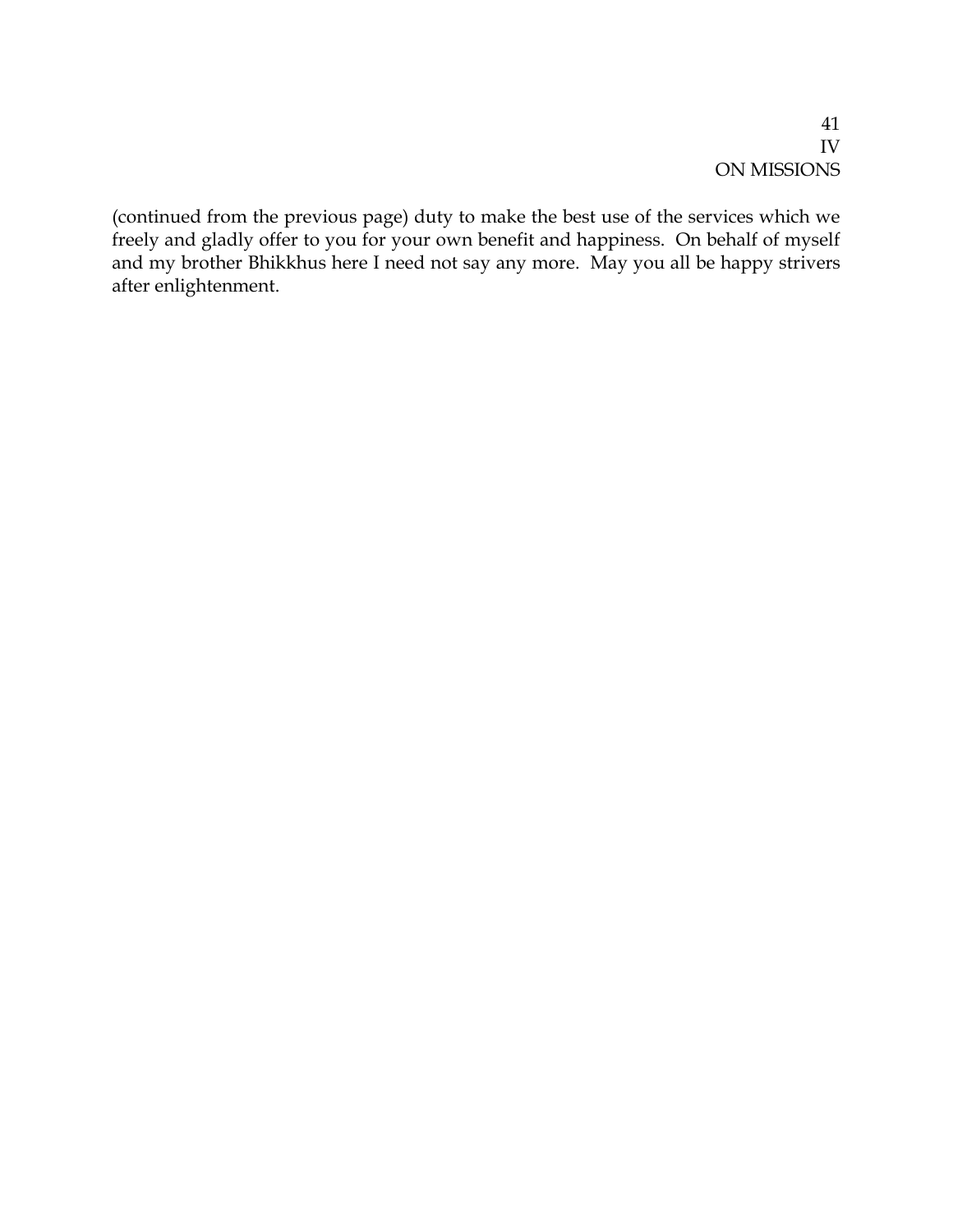This evening I propose to speak to you on the Buddhist idea of universal love, an idea that was strongly emphasised by the Buddha as an essential part of the practice of His teachings. The Master once declared that a person who entertains thoughts of love out of kindness and compassion, even for a moment, to that extent becomes a follower of the Buddha. The practice of this love, extending not only to human beings, but even to animals and all other beings, makes Buddhism the religion of universal love. This great love is practised for the purpose of destroying anger, hatred, envy and ill-will, which are failings in different persons in different degrees. For the Master proclaimed that hatred is not to be overcome by hatred, but only by love.

By His own personal example He taught that the conquest by love is the conquest that matters, for when Devadatta attempted to kill Him, it was love that defeated the intentions of the evil-minded Devadatta. On the occasion of His enlightenment under the Bo-tree, it was love that defeated the mighty Mara and his hordes. It was the same love which tamed the furious elephant Nalagiri, that was sent against Him.

In very many respects the subject of love is of great importance both for seekers after Truth and for those who wish to practise it. He who practises this love, sleeps happily, — that is, he does not sleep a disturbed sleep, like other people, turning from side to side, and snoring harshly. He awakes happily; he does not awake feeling uneasy, melancholy, yawning, and turning from side to side. He has no bad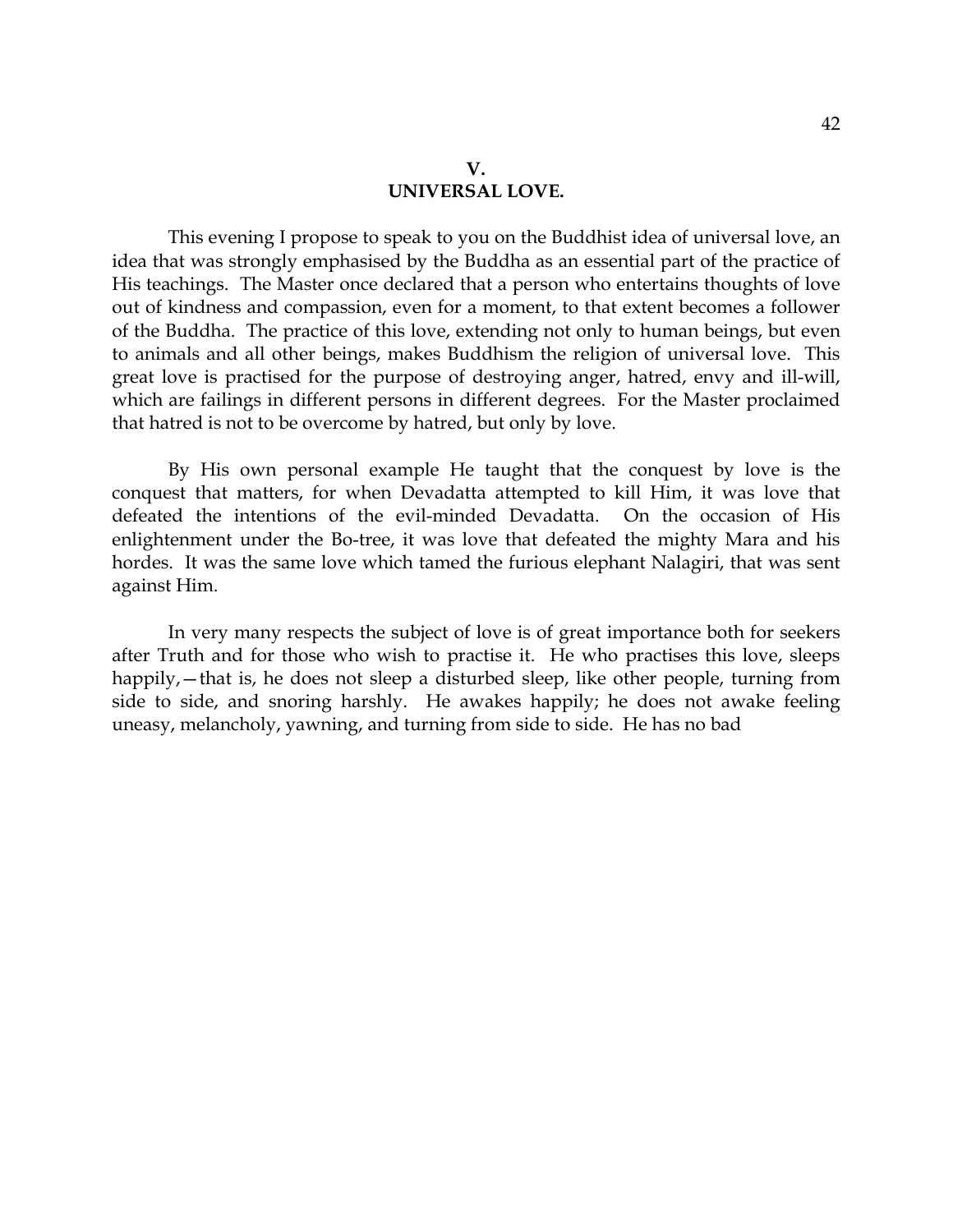(continued from the previous page) dreams; though he may dream, he has good dreams. He is dear to men and is attractive to all, like a wreath of flowers.

Such a person is dear even to non-human beings, for instance:—

Once a certain householder named Visaka who lived in Patilaputta, in India, heard the report that the island of Ceylon was adorned with garlands of shrines and beautified with yellow robes. Having heard this report, he made up his mind to go there. Accordingly, he did so, and joined the Order. Accordingly to Vinaya rules he lived for five years with the other Bhikkhus; and after that period he went travelling. One day he was going to a certain monastery named Chithala-pabbata, when he came to a parting of the ways. As he stood there considering: "Is this the way or is that?" the spirit residing in the mountain stretched forth her hand and pointed out the way to him. So he went on to the monastery and lived there for four months. Then, one night he lay down with the thought in his mind that he would go away early the following morning. Thereupon the Spirit began to weep, so that the sound was heard by everyone. "Who is it?" asked the Elder. "Sir, I am a spirit," replied she. "Why do you weep?" he asked again, and she replied "Because you are going away." "What advantage is there to you by my living here?" "Sir, while you live here the non-human beings learn to love one another. When you are gone, they will quarrel and give way to lewd talk." "If my living here makes your life pleasant, that is good." So saying, the Elder lived on there for another four months. Then again he conceived the idea, had the desire, to go. Again, as before, the Spirit wept. In this way the Elder lived there till he passed away. Since the Elder practised love towards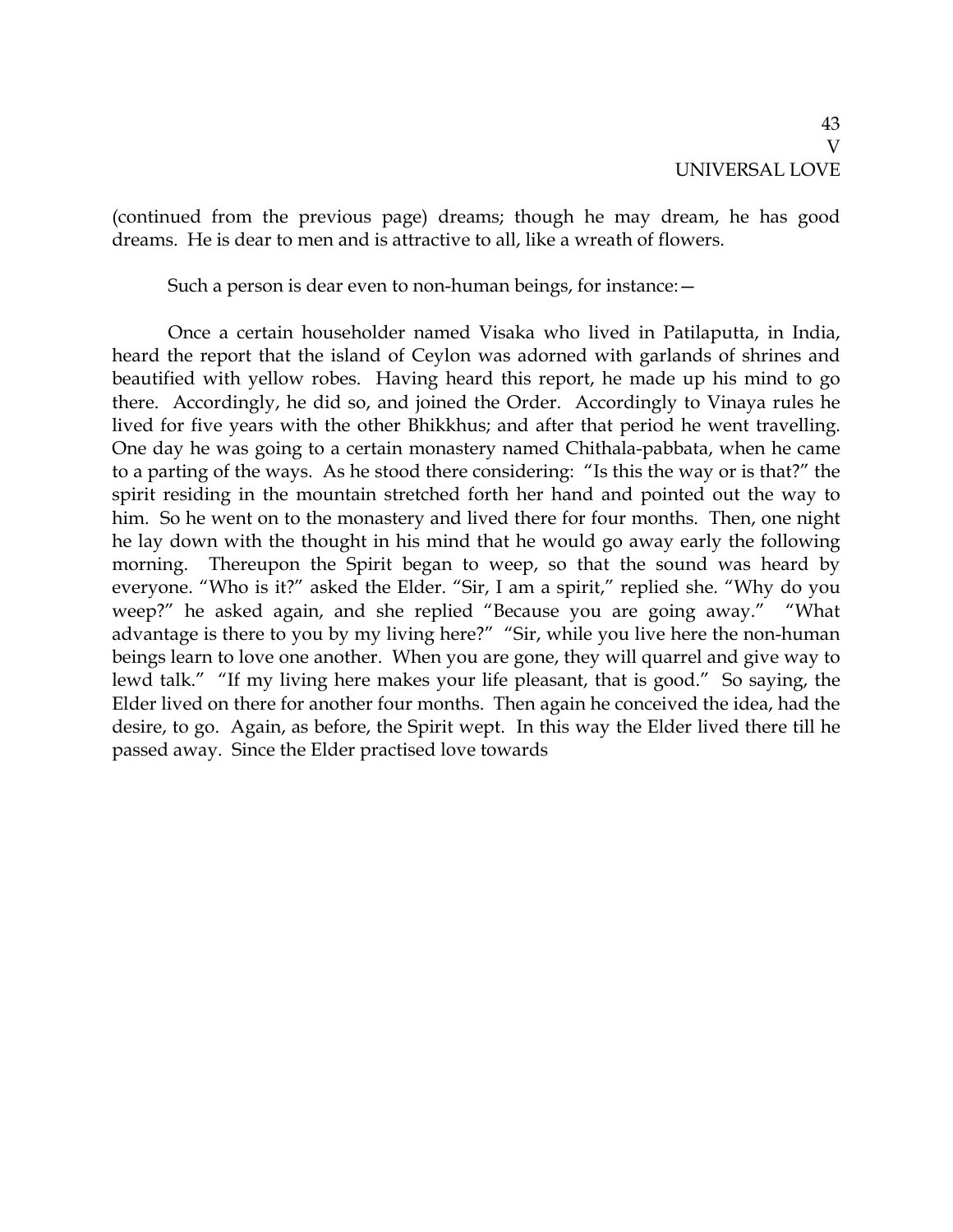(continued from the previous page) all, he was loved by all. Deities watch over him who practises love. Neither fire, nor poison, nor weapon can do him any harm. Quickly and easily he becomes tranquilised. The aspect of his countenance is calm. Undismayed does he meet death, and should he not attain the supreme condition, then he is sure of rebirth in a place of happiness.

Universal love is one of the forty subjects on which we concentrate our minds in order to attain a certain pure state of mind. As a mother even at the risk of her own life protects her child, her only child, so one should cultivate this love, without measure towards all beings; one should cultivate love without measure towards the whole sentient world above, below, around, unstinted, unmixed with any feeling of difference or opposing interest; one should remain steadfast in this state of mind all the while one is awake, whether standing, sitting or lying down, and this state of existence is the most excellent state of existence.

One who begins to practise his mind on this subject should go to a calm and quiet place, having put aside all extraneous things, sit comfortably on a well-arranged seat, and reflect upon the evils of hate and the advantages of forbearance. The main result we hope for from the practising of this subject is the putting away of hatred from our minds and the acquiring of forbearance. It is illustrated by this. Universal love should be developed for the separation of ourselves from hate and ill-will. But it is impossible to put away the evils of hate and to acquire forbearance if they are not known; therefore one should first consider what are the evils of hate, and what are the advantages of forbearance. It is declared by the Buddha that a man whose mind is assailed by hate, who is overcome by hate, kills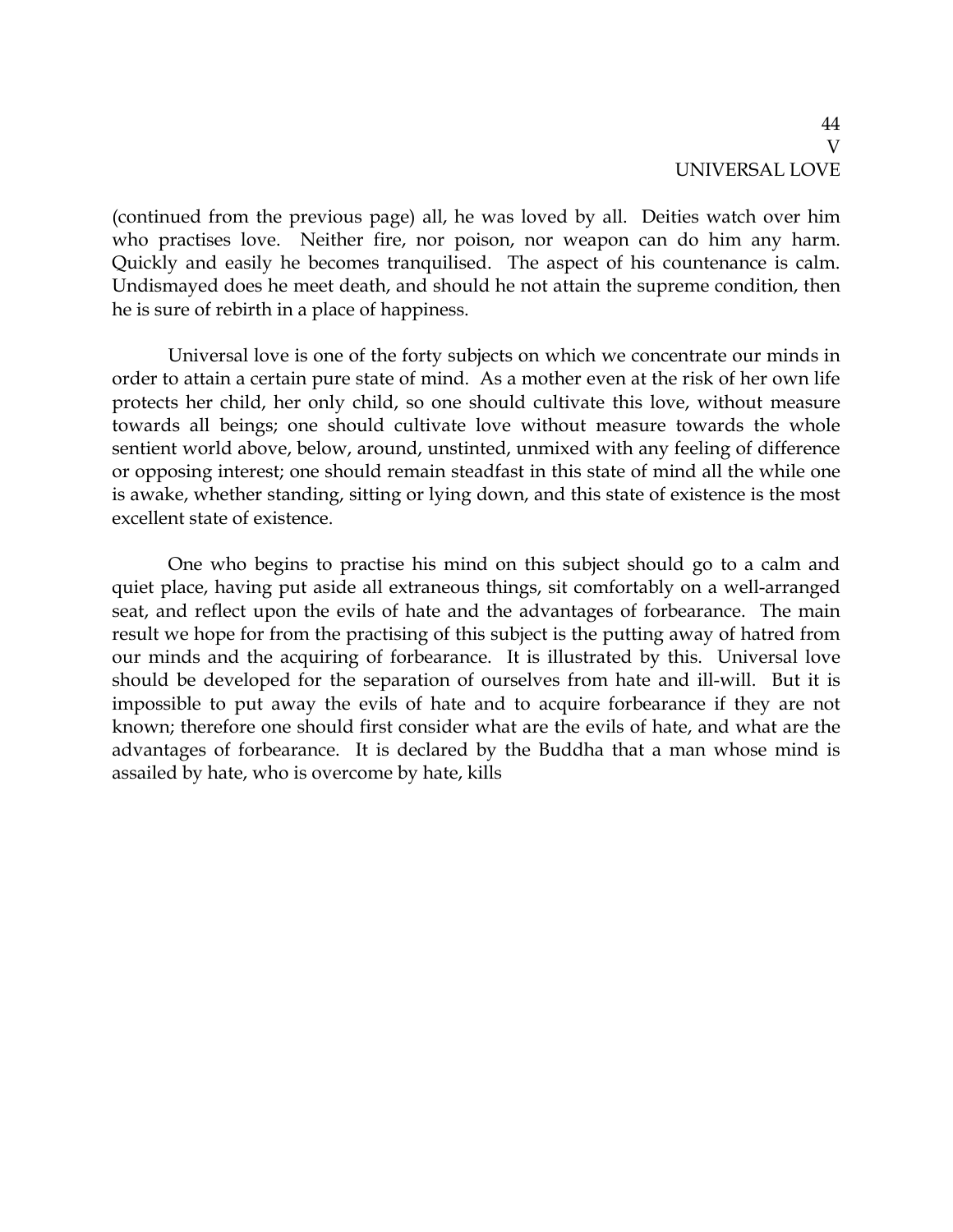(continued from the previous page) beings. "And if a person hates others, and inflicts pain on others, who are innocent, he will very speedily be subject to one of the following ten calamities: (1) acute physical pains; (2) losses caused by others; (3) injuries to his body; (4) affliction with a painful disease; (5) mental derangement; (6) chastisement by rulers or magistrates; (7) serious accusation; (8) loss of those who are dear to him; (9) destruction of his wealth; and (10) destruction of his residence by fire."

The advantages of forbearance are known to all. The Buddha declared forbearance to be the highest virtue; patience to be the highest Nibbana. If we know the value of forbearance, and if we possess a forbearing disposition, we shall have no reason to weep and mourn and we can live a happy life.

After considering the evils of hate and the advantages of patience in various ways, the learner should begin to develop his mind in the direction of love, so that his mind may be separated from hate. But he ought to know those with regard to whom love should not be developed at the beginning of his practice, and those with regard to whom love should not be developed at all.

There are four kinds of persons with regard to whom love should not be developed at the beginning; they are, beings one does not hold dear, very dear friends, beings towards whom one feels indifferent, and enemies. In this practice love should not be developed towards those of the opposite sex; and not at all towards the dead. If a man begins to practise the feeling of love, holding before his mind an unloved person as the subject of his love, he grows weary; and through being indifferent towards a very dear friend, he also grows weary. In trying to show respect and love towards a person to whom he is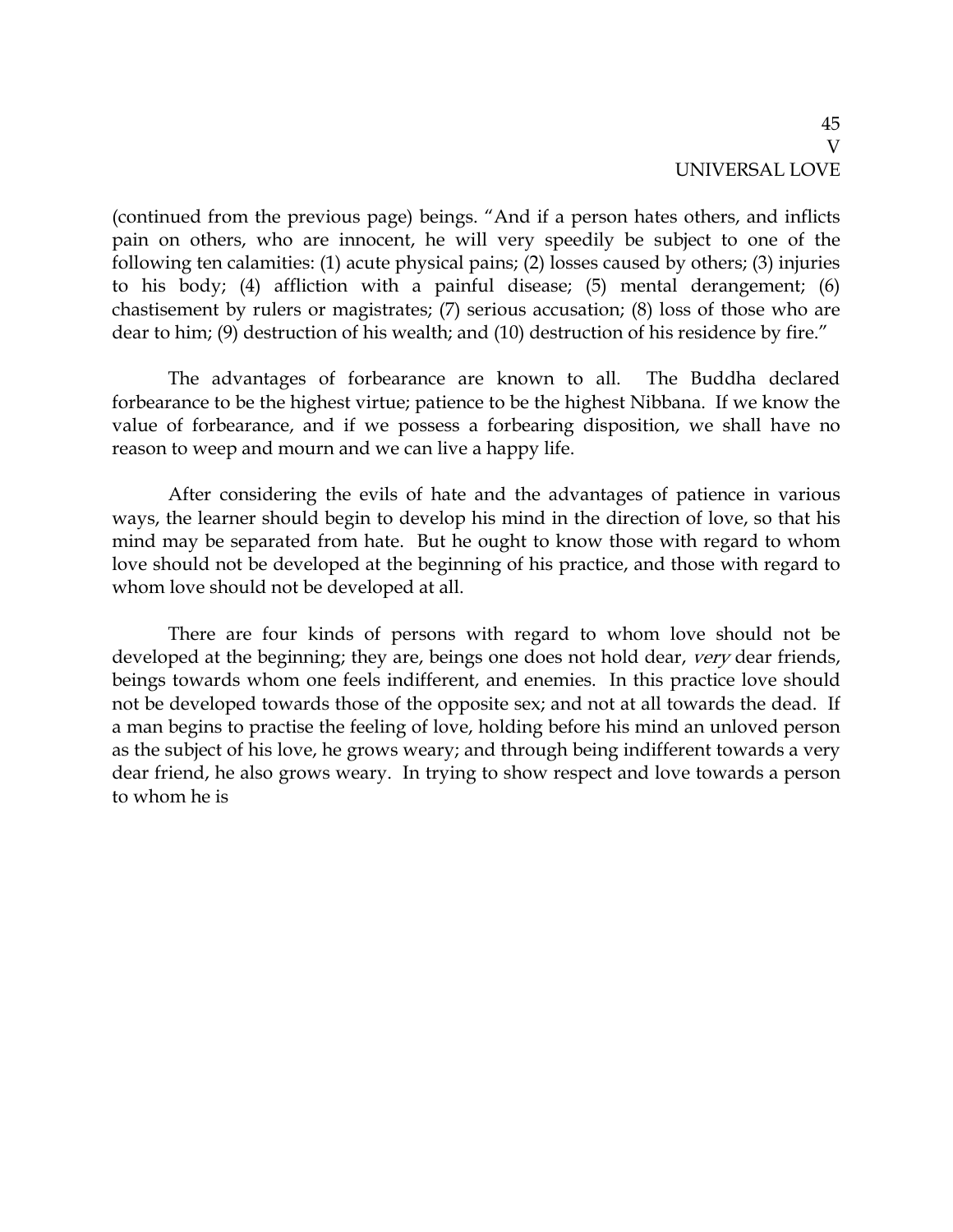(continued from the previous page) indifferent, he becomes tired. Anger rises within the person who thinks of his enemies. Lust arises in him who develops love towards a person of the opposite sex. In developing love towards the dead one does not attain to ecstasy, neither does one make progress. Therefore, at first, love should not be developed towards the afore-mentioned persons by the beginner.

By the beginner in this practice of the cultivation of love, love should be developed first of all towards oneself; then, immediately following, towards a very dear person; next towards an indifferent person; and next, towards an enemy. When a man entertains this wish: "May I be well, free from misery," or "May I keep myself from enmity, void of ill-will, untroubled and well," he appeals to himself in testimony that as he wishes to be happy, has a distaste for misery, wishes to live but does not wish to die, so other beings also wish for the same. Then it is easy for the wish to arise in him that others may also enjoy blessings and happiness. If we traverse the whole wide world in thought, we never find a person who is dearer to us than ourselves. Since oneself is thus dear to oneself, let no lover of himself do harm to others. If one has no enemies, or has no thoughts of enmity towards others who may have done wrong to him, he can easily extend his love towards all beings. But for anyone who has enemies, it is difficult to practise successfully this subject of love in its completeness, because while such a one is directing his mind towards his enemy, he cannot help recalling offences that have been committed against himself, and so hatred arises in him. Therefore he should try to destroy such hatred by repeatedly dwelling with love upon the said enemy, mingling the thought of him with the thought of the loved,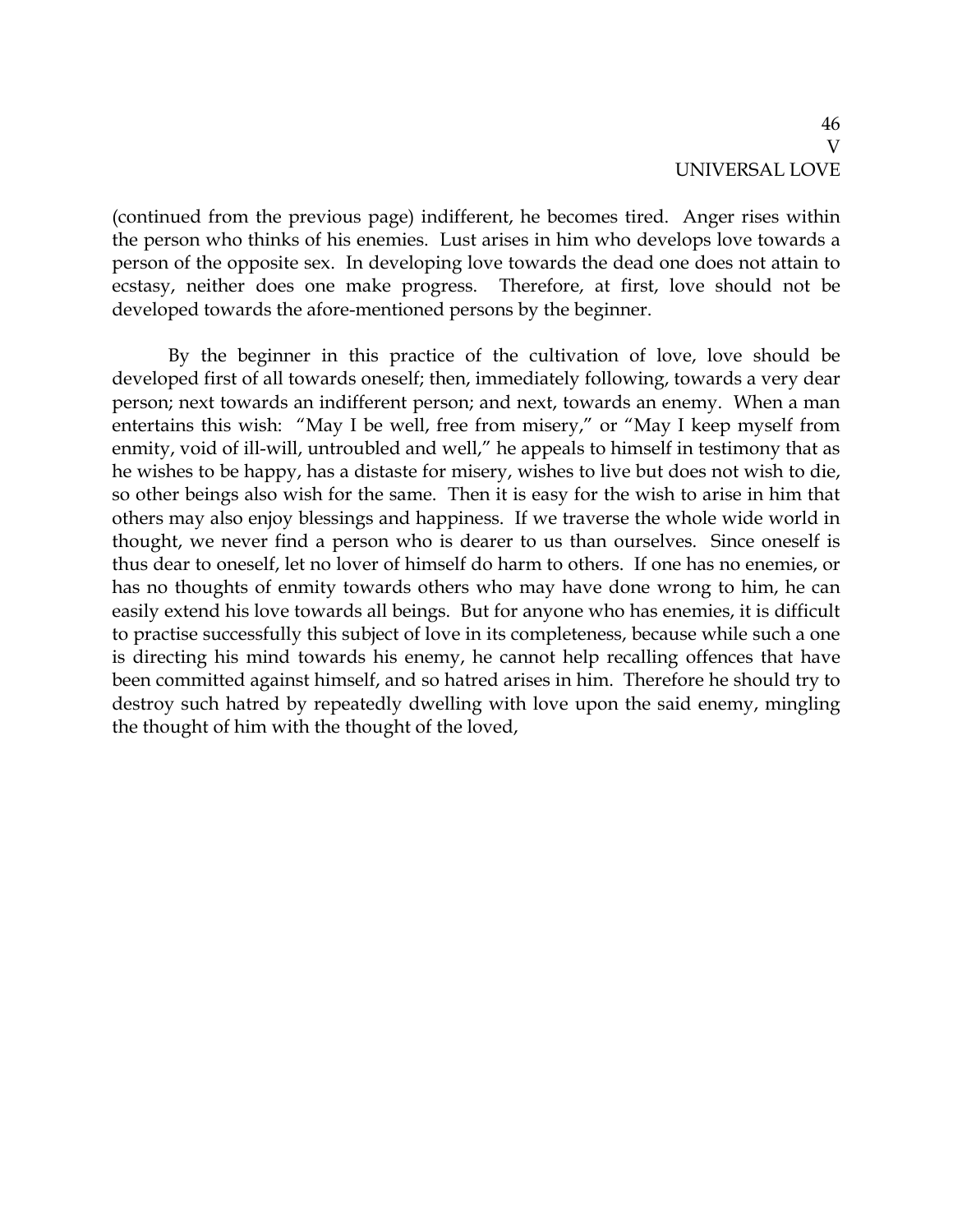(continued from the previous page) and the indifferent, persons upon whom he has repeatedly dwelt with love, previously. If he is unable to put his hatred away by means of these efforts, then he should repeatedly strive to dispel it, by calling to mind the advice given by the Master. According to the Buddha's teachings, if a person displays anger, even when he is wronged and injured by others, he is not reckoned as a true follower of the Master. It is illustrated by this: "Monks, if spies and robbers with a double-handed saw were to cut off the various limbs of a man and he were to be angry in mind thereat, giving way to such anger, he would not be a follower of my religion. He who hates others in return becomes the worse, but he who does not hate others, although he is injured by them, is the victorious person; and he seeks the good of both the other and himself."

There are seven states that are caused by an enemy, and are pleasing to an enemy when they are seen in an angry person. An enemy always wishes his enemy to be ugly, because he takes no delight in the physical beauty of his opponent. If a person is angry, overcome by anger, a slave to anger, he is sure to appear ugly even though he may have washed himself well, anointed himself well, and dressed himself well. This is the first state that is pleasing to an enemy, and caused by an enemy. Again, he wishes his enemy to be in a painful condition, in poverty, decay of health and wealth, in infamy; he wishes for his birth in a place of misery after death. If a person happens to be overcome by anger, then he is sure to satisfy his enemy by acting according to his wishes. The person who is a slave to anger, misconducts himself in deed, word and thought. Owing to his misconduct, upon the dissolution of his body after death, he comes to a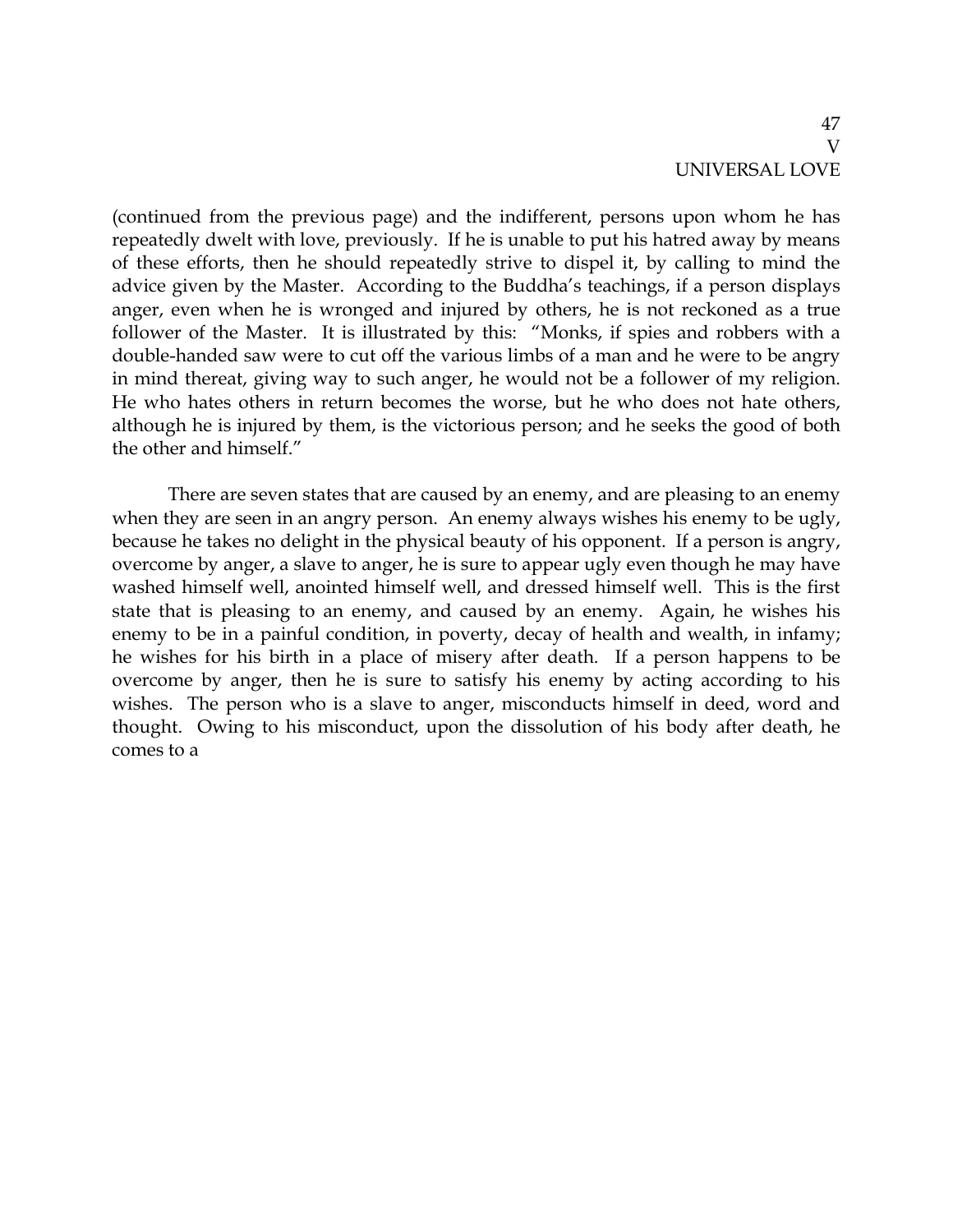(continued from the previous page) state of woe. The person overpowered by anger may be compared to a brand at a funeral pyre, alight at both ends and smeared with filth in the middle, for it is utterly useless for the purpose of firewood either in village or forest. On the occasion when a man recalls his enemy's wrong doings and harbours anger towards that enemy, he should reprove himself with these considerations. If he is able to suppress his hatred in this way, that is good. But if he is not able to do so in this manner, then he should call to mind any good quality or any agreeable trait of his enemy, so that he may subdue his anger towards him.

There are some men whose physical behaviour is calm and agreeable, when they discharge any of their duties; and at the same time their behaviour in speech and thought is disagreeable. In respect of such men, their bodily behaviour only should be called to mind. There is another kind of men, whose behaviour in speech is pleasant. They are always ready in speech and in offering greetings. By nature they are apt in offering welcome, friendly, frank of countenance, and ready to show a smiling face, even though it may be simulated. However, they are not pleasant in their bodily or mental behaviour. With regard to such men, the pleasantness of their speech-behaviour only should be called to mind. And there are some others whose mental behaviour is calm. It is clearly noticed when they perform their religious duties, listen to sermons and preaching, and when they pay attention to those whose words are worthy to be heard. Of such men, the mental behaviour only should be recollected, the other two qualities being disregarded.

If one cannot perceive any one of these three states to be calm or pleasant in any particular person,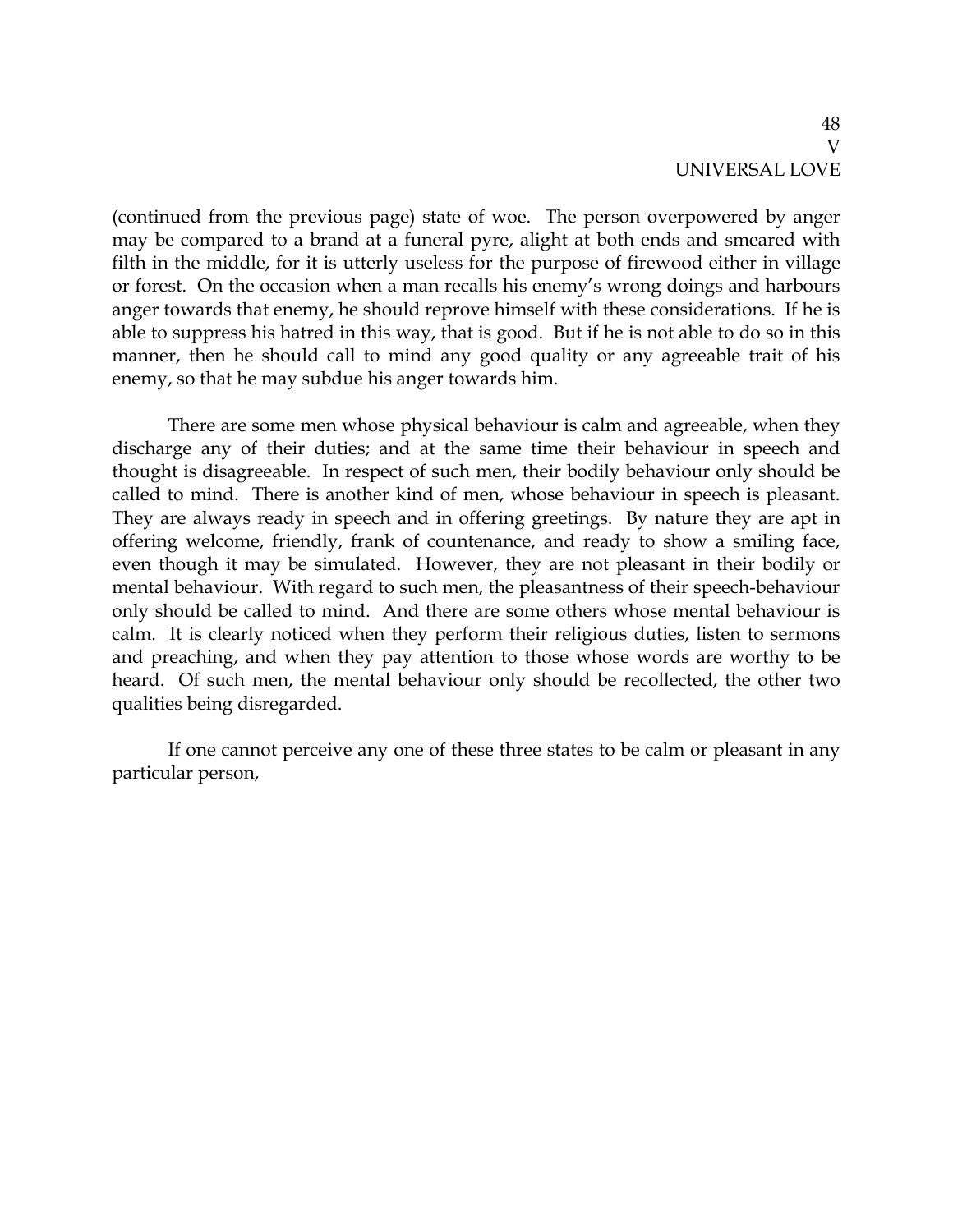(continued from the previous page) then such a person is to be pitied. As he is wicked in deed, word and thought, he is sure to undergo calamities here, in this world, and to be born in a place of misery hereafter. By reflecting upon the pitiable character of a person, one can subdue one's hate towards him, even though he may be a bitter enemy, because pity has such an influence that it overflows and quenches hatred. If hatred still arises towards the enemy in spite of these efforts, then one ought to admonish one's self in this wise: "Your enemy inflicts pain in his sphere, but your mind is quite apart from his sphere, then why should you suffer in your mind that which is beyond his power of approach? Anger is the bitterest enemy of all. It is that which uproots all good qualities, and even the observance of the Precepts. It rouses a man to kill one that is dear to him and even to commit suicide. Why should you give way to this enemy-like anger? Your enemy did wrong towards you in wishing to rouse your anger. Then why should you gratify his mind by allowing yourself to be roused to anger? If in your anger you do any hurt to your enemy, then your enemy may or may not be beset with pain; but it is certain that you are afflicted with the pain that comes of anger. Your enemy is pursuing the path of anger, why should you imitate your enemy's deed? Since at every moment the five Skandhas which form a man, change; no one can find out the same person who has done wrong, therefore why should you do wrong to another group of Skandhas?"

If in spite of all this self-admonition the man's hatred does not subside, then he should reflect upon Karma in this wise: "All beings are the heirs of whatever deeds they have done. I have my own deeds; I am originated by deeds; I am akin to my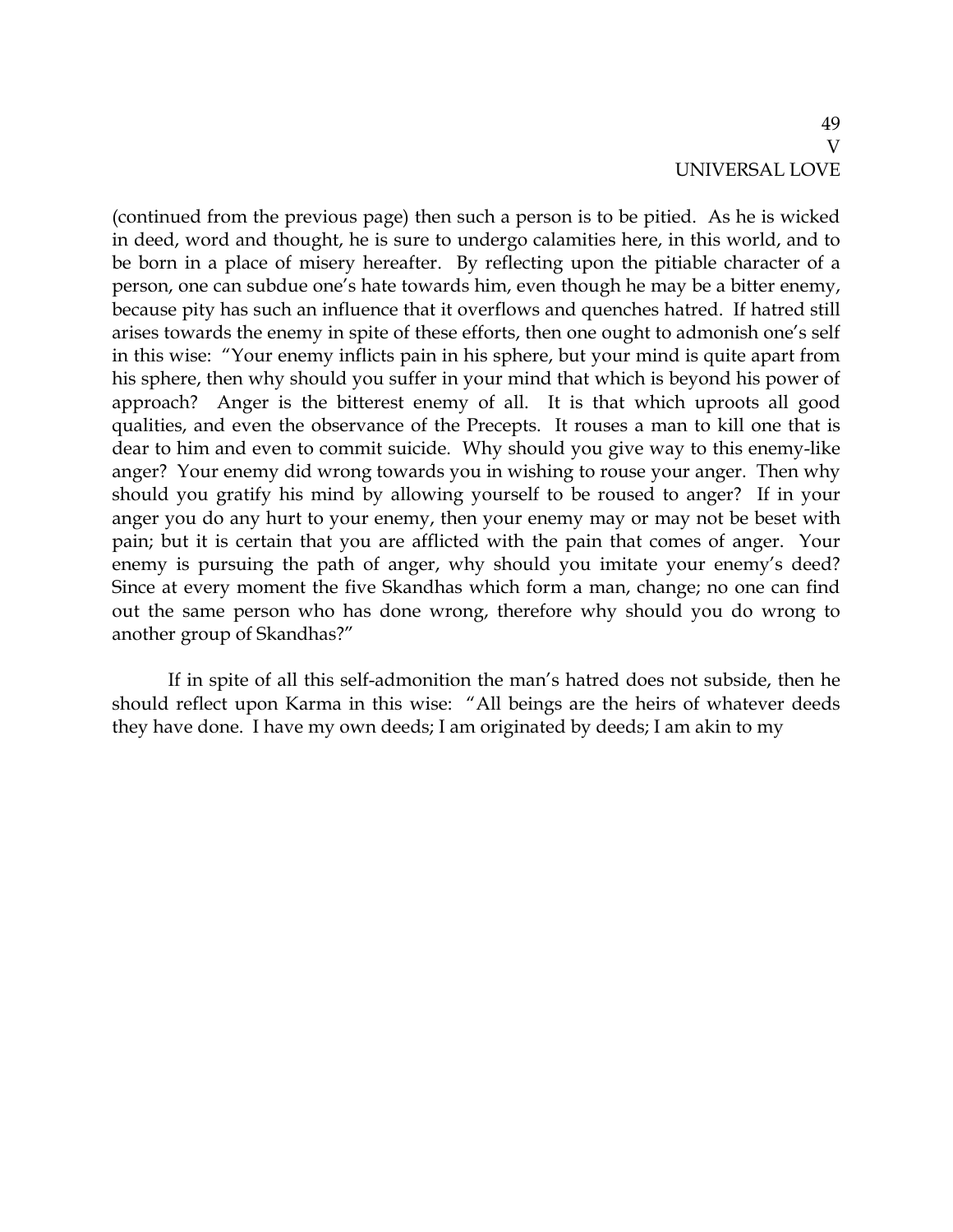(continued from the previous page) deeds; my deeds are my fountain-head. Others are also in the same case. Any deed of mine which has its origin in hate is sure to lead me into harm; and in exactly the same way, other people's angry deeds lead them to their own harm. Bad Karma or deeds can never conduce to the attainment of higher knowledge or to rebirth in a place of happiness, but it leads a man away from religion to a state of misery, or to suffer special kinds of miseries in the Hells. If one attempts to do harm to others, he is like a man facing the wind who wishes to throw dust at another man, but only throws it on himself. The person who seizes a red-hot iron bowl in order to hit another person with it, burns his own hands first before he throws it at the other."

If, in spite of these considerations, a man's hatred still does not subside, then he should think of the behaviour of the Master in former days. The Master, before his enlightenment, while he was still fulfilling his Ten Perfections, was not offended at his bitter enemies who attempted to take away his life. When he was the king called Silava, his kingdom was besieged by a rival king. Then his ministers rose in order to wage war against the enemy's force. But King Silava did not allow them even to touch weapons. Again, along with his companions he was buried up to his neck in the charnel ground by his enemies, even then he was not offended at heart. When he was the ascetic named Khantivadi, the king of Kasi came to him and questioned him as to the doctrine he was teaching. When he answered that his doctrine was forbearance, the king ordered his ministers to beat the innocent ascetic with whips and thorny sticks in order to test him: yet the ascetic did not show anger, not even when his limbs were chopped off. After his attainment of Enlightenment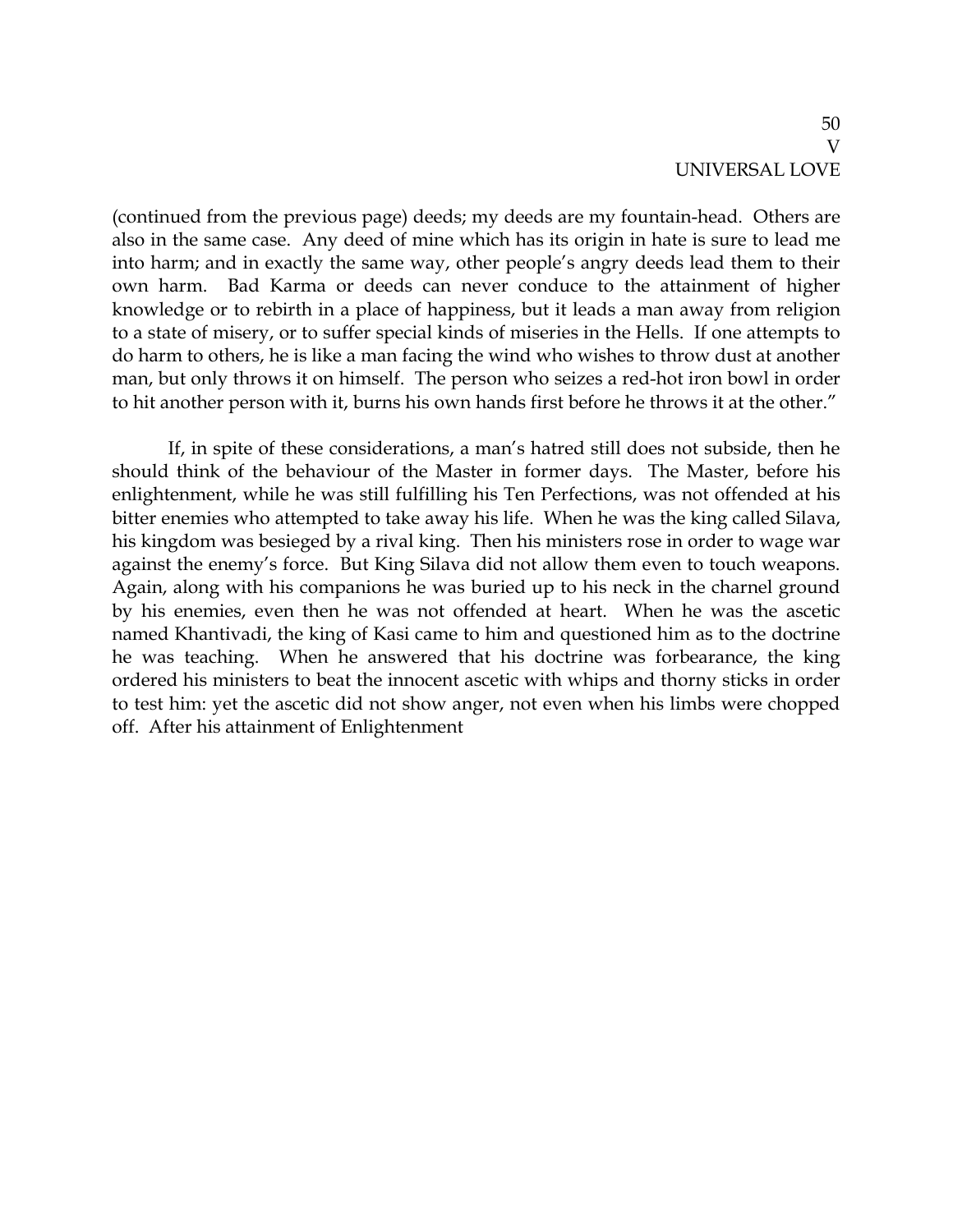(continued from the previous page) he was abused and called all sorts of bad names by an unruly mob directed by a certain person. But the Buddha remained unmoved by all their harsh words. When he was born as Dhammapala, he was ordered to be beheaded by his own father, the king named Mahapatapa. But even then he preserved the same unaltered attitude of mind towards his father who gave the order to kill him, the men who came to cut off his head, his mother who was bewailing for him, and towards himself, without being offended at heart. Not only these, but he did other wonderful deeds in countless births. On many occasions, even before his enlightenment, the Buddha did not allow hatred to enter into his heart. It was impossible for it to exist in his heart after his enlightenment, because he had entirely extirpated hatred under the Bo-tree when he attained his supreme Buddha-hood."

If, in spite of such reflections upon the Master's former conduct, the man's feeling of hatred should still continue to arise, then he should reflect that there is no one in the world who at some time or other has not been a father, a mother, a brother, a sister, a son, or a daughter. Perhaps the supposed enemy might have been formerly his mother, or his father, who struggled to amass wealth in various ways with the object of bringing up his children. Therefore it is not proper to bear ill-will towards such a person. If still his hatred is not curbed, then he should make an analysis of the elements of which the body is formed. He should reflect on every element, asking himself if what he hates is the enemy's earthly element, or his watery element, or his airy element, or his fiery element. Then again he should reflect on the thirty-two parts of the body. If a person practises this analysis of the elements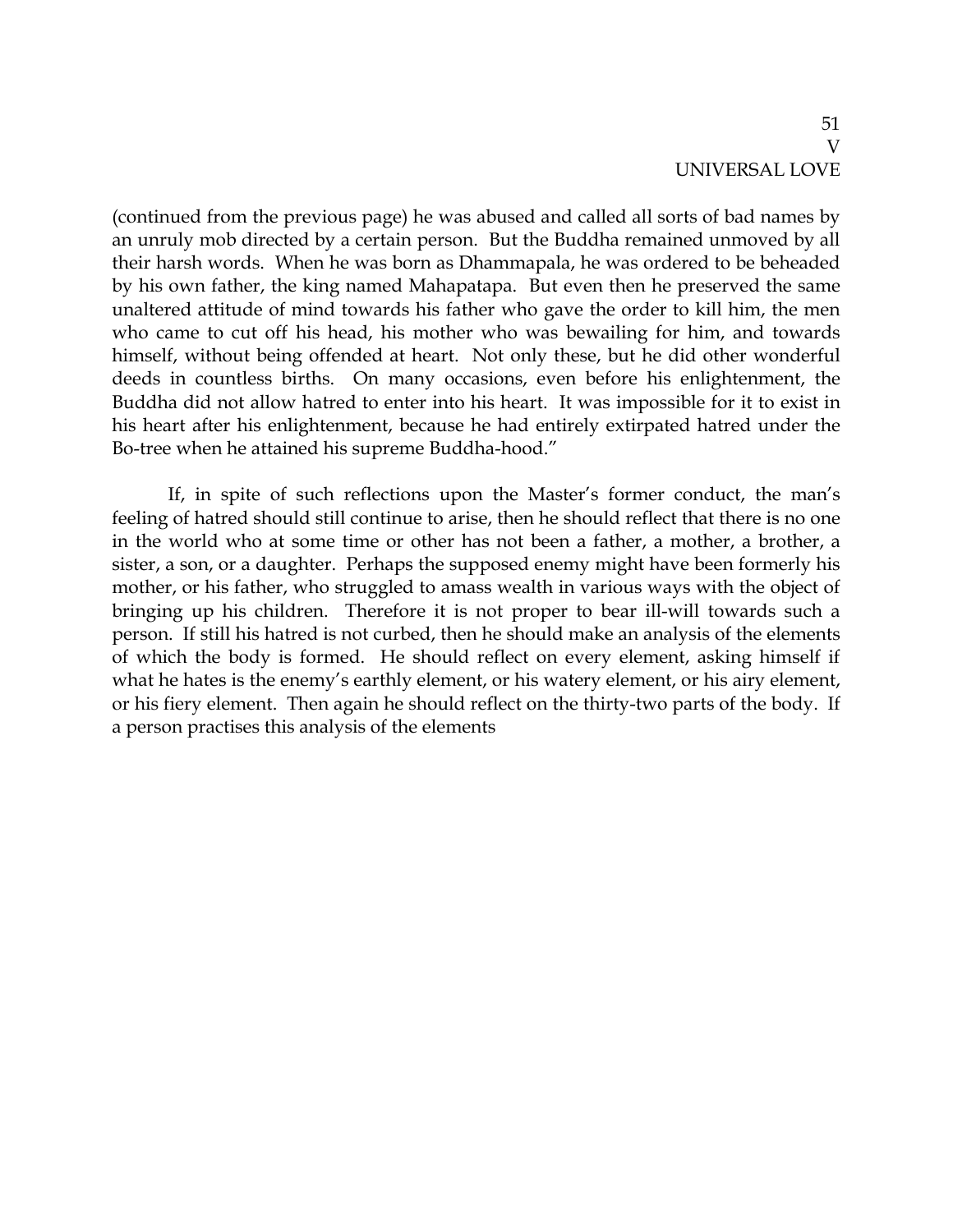(continued from the previous page) and thinks of their real conditions, their impermanency, their suffering and their soullessness, of a surety his anger must die away. Having dispelled his anger by such efforts, he should now direct thought of love towards his enemy as well as towards the person who is dear to him. By thus exercising love repeatedly, he should develop evenness of mind towards himself, the beloved person, the neutral person, and the enemy. By means of this practice he is certain to subdue those impurities of the mind which bring contamination and to attain a certain pure state of mind called Jhana or Ecstasy. Those who wish to purify their minds and to be loved by all, can do nothing better than practice universal love, which helps towards the attainment of the highest perfection, - NIBBANA.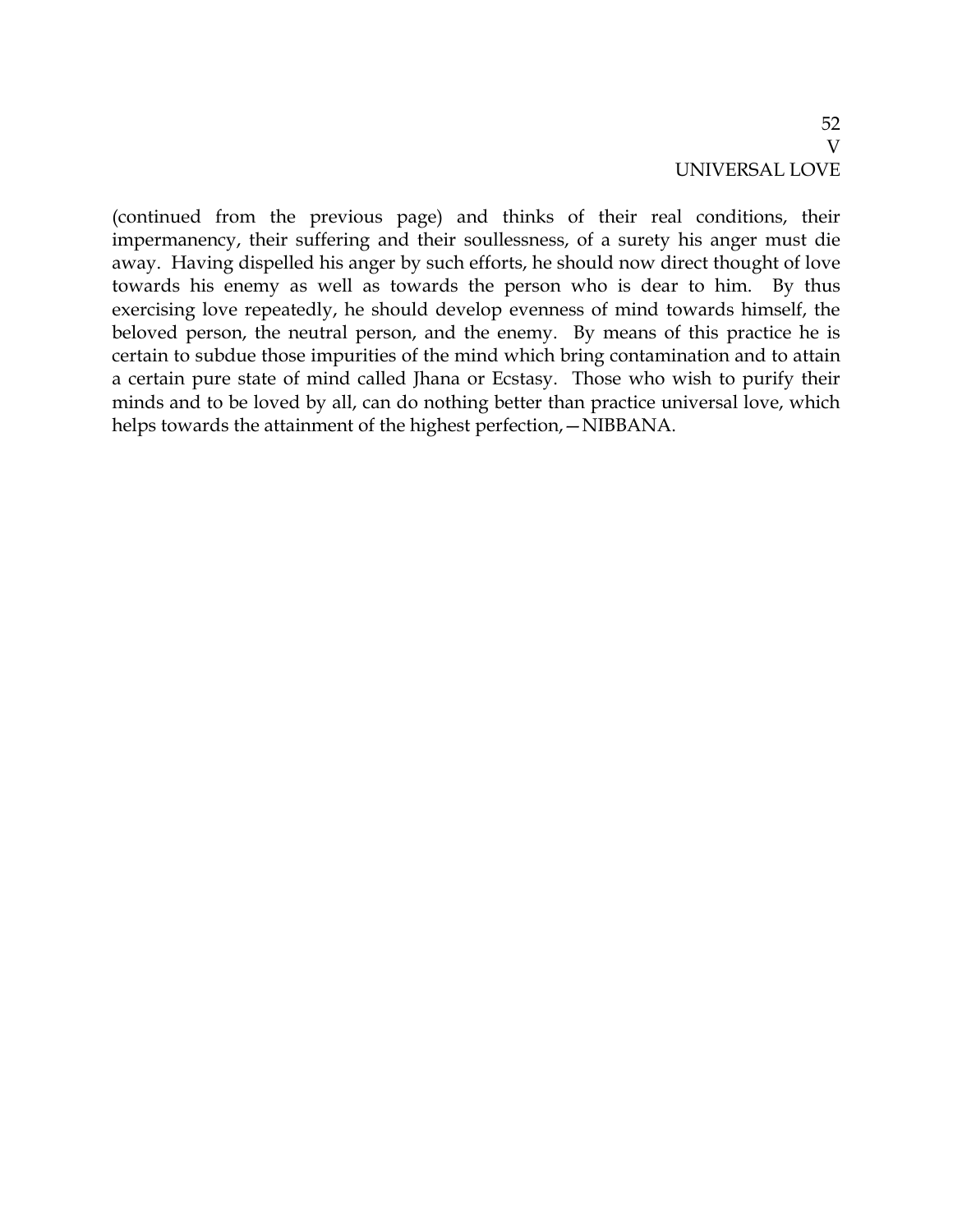#### **VI. THE WAY OUT OF THE TANGLED PATH.**

As far as my knowledge goes, in many other religions, passing one's life in faith and in prayer to god is held up as the pattern of a good life and the means of salvation.

Buddhism alone teaches that the good life and the way of salvation depend on self-improvement based on the culture of the mind. This in short is the difference between Buddhism and other religions. Buddhism teaches great tolerance. This tolerance has been the chief influence in attracting seekers after truth to Buddhism. During all ages Buddhists have encouraged thought and the acquisition of knowledge. The Buddha has pointed out that according to our actions we make our lives happy or unhappy. Buddhism teaches how one can lead a pure and noble life and how one can get rid of the tangled path, rationally, without being guided by blind faith and dogmas. According to the Buddha, to indulge in prayers, penances, hymns, songs, charms, incantations and sacrifices to gods, does not help one to get rid of worldly miseries or to get out of the tangled path.

Of all teachers, the Buddha has pointed out the means of purifying the mind and acquiring that calmness of mind which enables a man to get out of the tangled path. It is impossible for the way out of the tangled path to be reached, or even to be understood, by those foolish individuals, who are carried away by the flood of human passions, take pleasure in external objects, and find delight in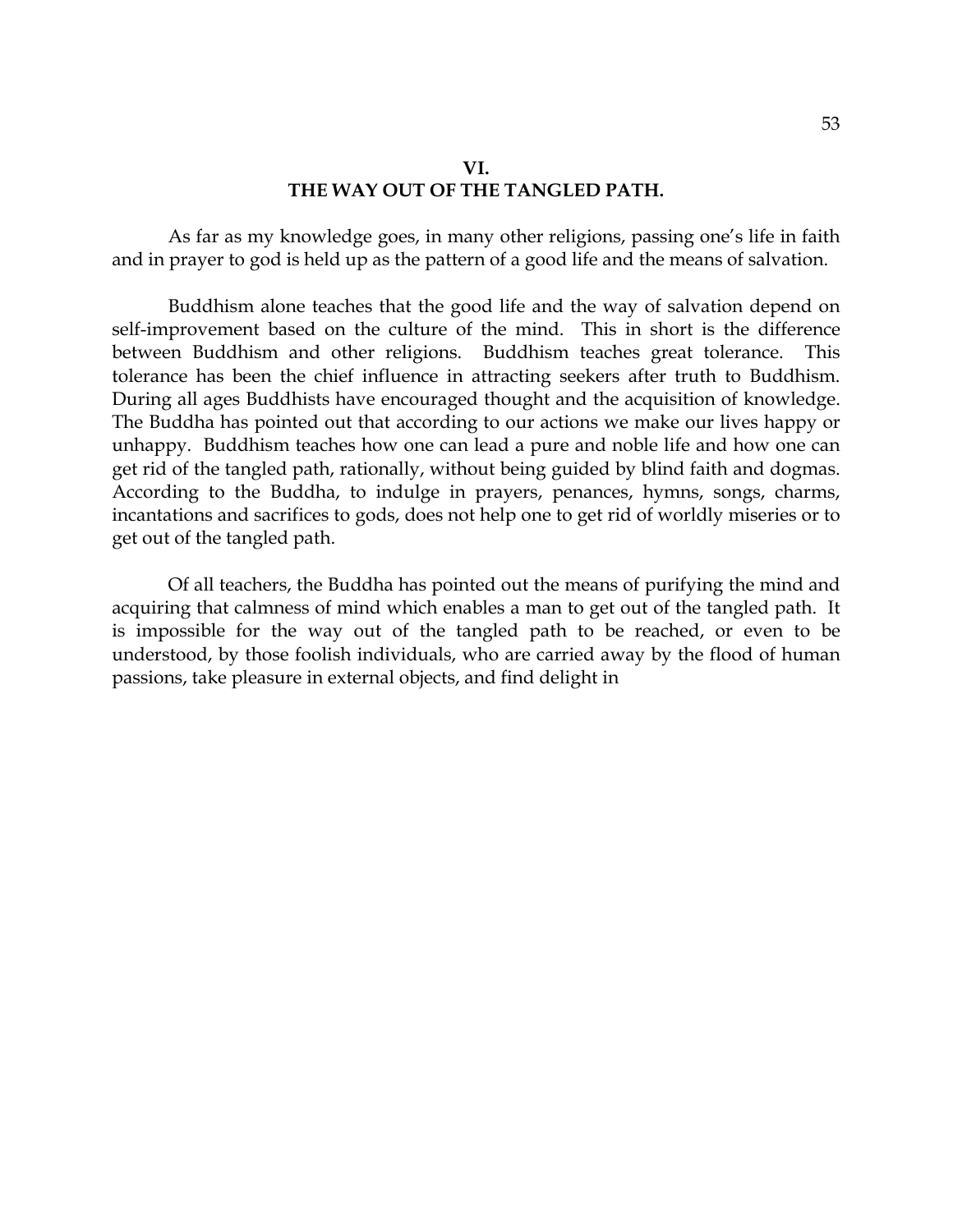### 54 VI THE WAY OUT OF THE TANGLED PATH

(continued from the previous page) objects of sense; for their eye of wisdom is blinded by the evils of lust, hate and delusion. As mankind is full of delusions, of craving, of lust and of ignorance, and delight in worldly pleasures, it is difficult to convince them of the evil aspects of passions and the happiness of passionlessness. Hence they fail to understand the noble path which leads them to the highest perfection. It can be investigated by those who earnestly search for it, and have developed the mental eye; but it is hidden from those who are blinded with misconceptions based on false theories. The Holy One, the Buddha, after fulfilling the ten perfections for long æons and æons, purifying the mental eye and entirely extirpating all cankers, discovered the way of perfection and enlightenment and he taught the way out of the tangled path.

Once, when the Buddha was staying at Savatthi, in Jeta's grove, in the monastery built by the pious man named Anathapindika, there came one night a certain deity, who asked Buddha the following question in order to remove his doubt. The question was this: "Mankind is tangled and entangled within and without. Hence I would ask you, who is the person that would be able to remove or untwist this tangle." Here by the word tangle, the deity meant craving or desire, because desire arises indiscriminately and repeatedly in connection with such objects as visible forms, sounds, odours, tastes and contacts. Just as the branches of a thickly grown bamboo bush are interlaced, so mankind is entangled by the craving for internal and external objects, and also twisted by the desire for things belonging to themselves as well as to others. It is a fact well known to many that this craving or desire is the real mother of all beings, for it produces the existence of all beings,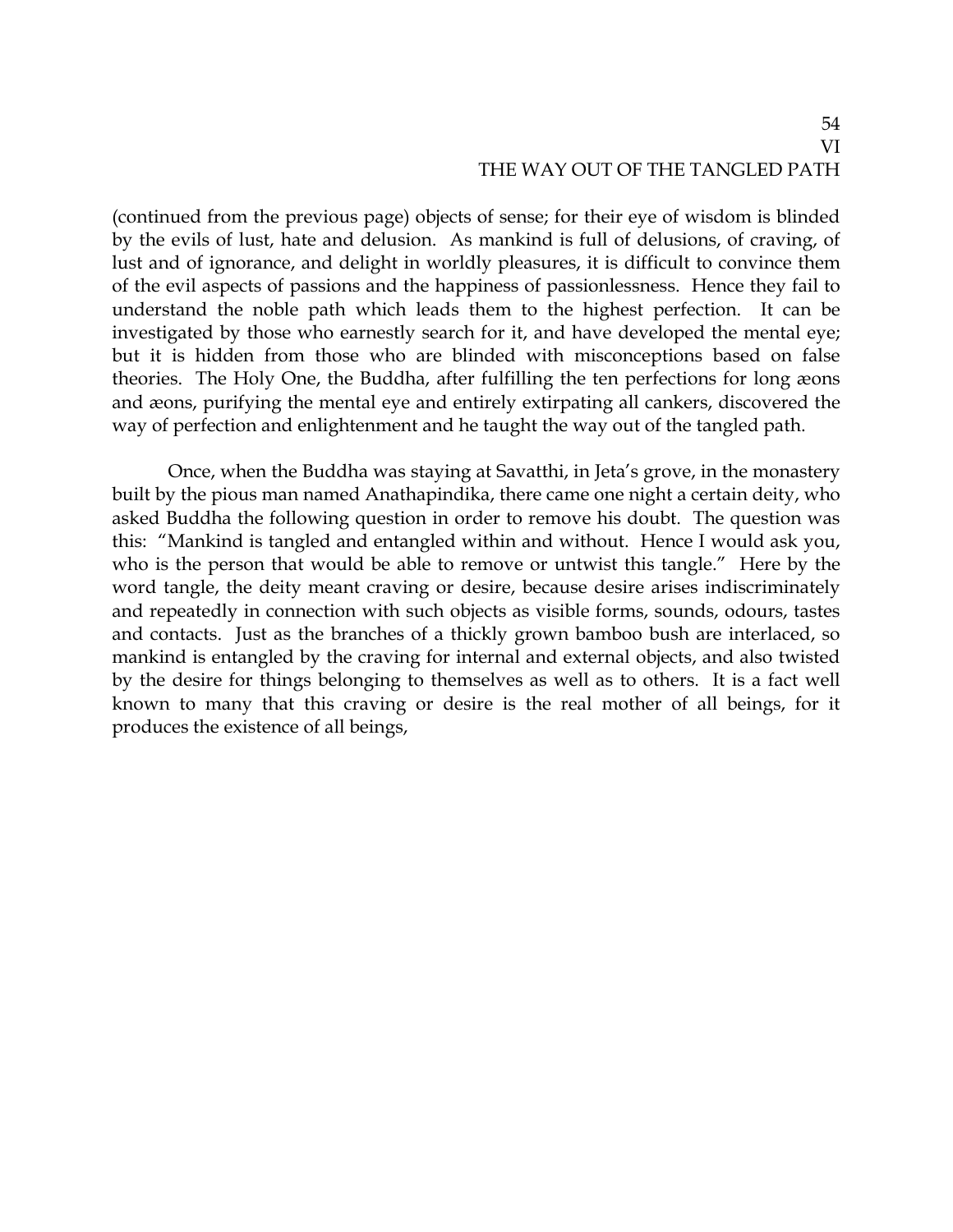### 55 VI THE WAY OUT OF THE TANGLED PATH

(continued from the previous page) of all species. This craving is divided into three parts, chiefly called: (1) "The craving for the enjoyment of sensuous pleasures; (2) the craving for a future existence in an eternal heaven either with or without a material body; (3) the craving for success, for luxurious living, and for renown in this life only." All suffering and misery are the products of desire, and it is desire that opens each existence with a roseate dawn, begets every activity, produces attachment to pleasing satisfaction in each existence however low and miserable it may be; generates the iron will to live and to enjoy sensuous pleasures, creates the thirst for gold, position, honour and fame, drives man in pursuit of transient pleasures producing thereby fresh troubles, worries, anxieties, sufferings and miseries, makes man selfish, envious and egoistic, leads him to put himself in bondage to the gods with the baseless hope of securing eternal happiness in future, either in a material or in a spirit world, and at last when all the hopes of that existence are blasted, it is desire that at the moment of death causes the grasping of an object dear to himself according to his taste, nature and culture, and produces rebirth combining the mental with the material, when the dying person clings to the subject of his hopes with eager desire.

When the mind is inclined to be born owing to desire, the Karmas or the accumulated mental activities help the man to take his rebirth either in a place of misery or in a place of happiness.

The clinging to life and longing to enjoy sensuous pleasures, produce the fear of death. People groping in the darkness of ignorance, thinking that the forces of nature and other natural phenomena are mighty beings who have control over them, deify and adore them to avert evils, arrest dangers and secure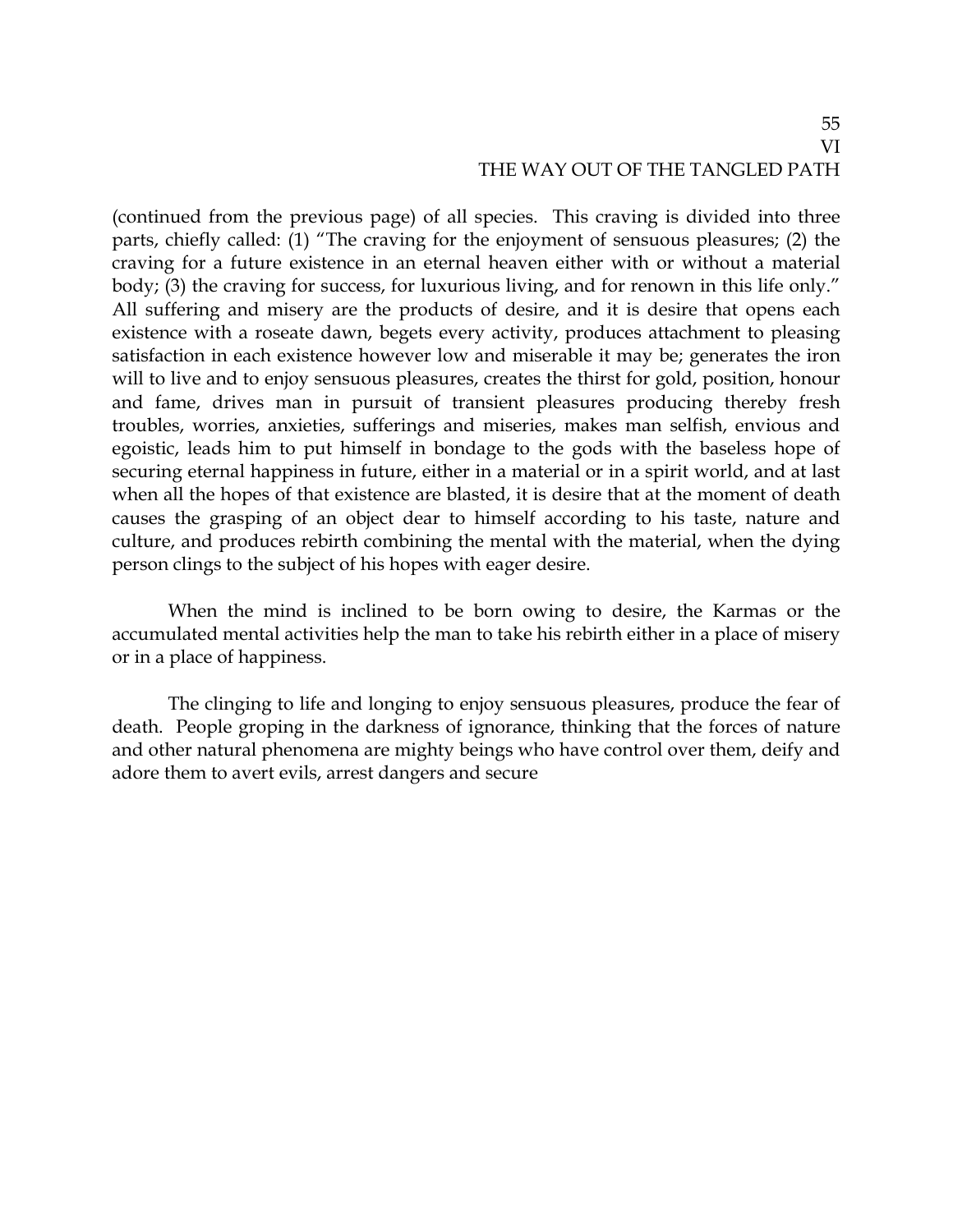## 56 VI THE WAY OUT OF THE TANGLED PATH

(continued from the previous page) to them long life in order that they may enjoy the pleasures of the world. The craving develops as people improve in their worldly circumstances and their demands increase; and then they crave for an eternal existence after death and want to secure it through the aid of their supposed gods. Dazed by the will to live and to enjoy, uncultured people then suppose that in their future existence in a place called Heaven they will for ever and ever be able too see beautiful and charming objects, to hear melodious sounds, to enjoy sweet fragrance, to partake of delicious food, to feel delightful contacts, to live always in the company of those who are near and dear to them, and to cherish always agreeable and pleasant ideas without even a momentary unpleasantness. They do not conceive that all sensuous pleasures are caused by external objects of sense, and that that which is so caused is neither stable nor perpetual. They do not know that every condition which is subject to change, is not perfectly happy, since it is transition from good to better, or from bad to worse. That all material things are subject to change is a fact that they cannot have realised, since they are entangled in cravings.

"Again mankind is entangled fast in the bondage of misconceptions or error. Being uninstructed and unversed in the noble doctrine, they do not understand either what mental states are proper to be entertained. Thus they entertain those mental states which should not be entertained and as a result they begin to question themselves as follows: (1) Did we exist in ages past? (2) Did we not exist in the ages past? (3) What were we then? (4) How were we then? (5) From what did we pass to what? (6) Shall we be in the ages to come?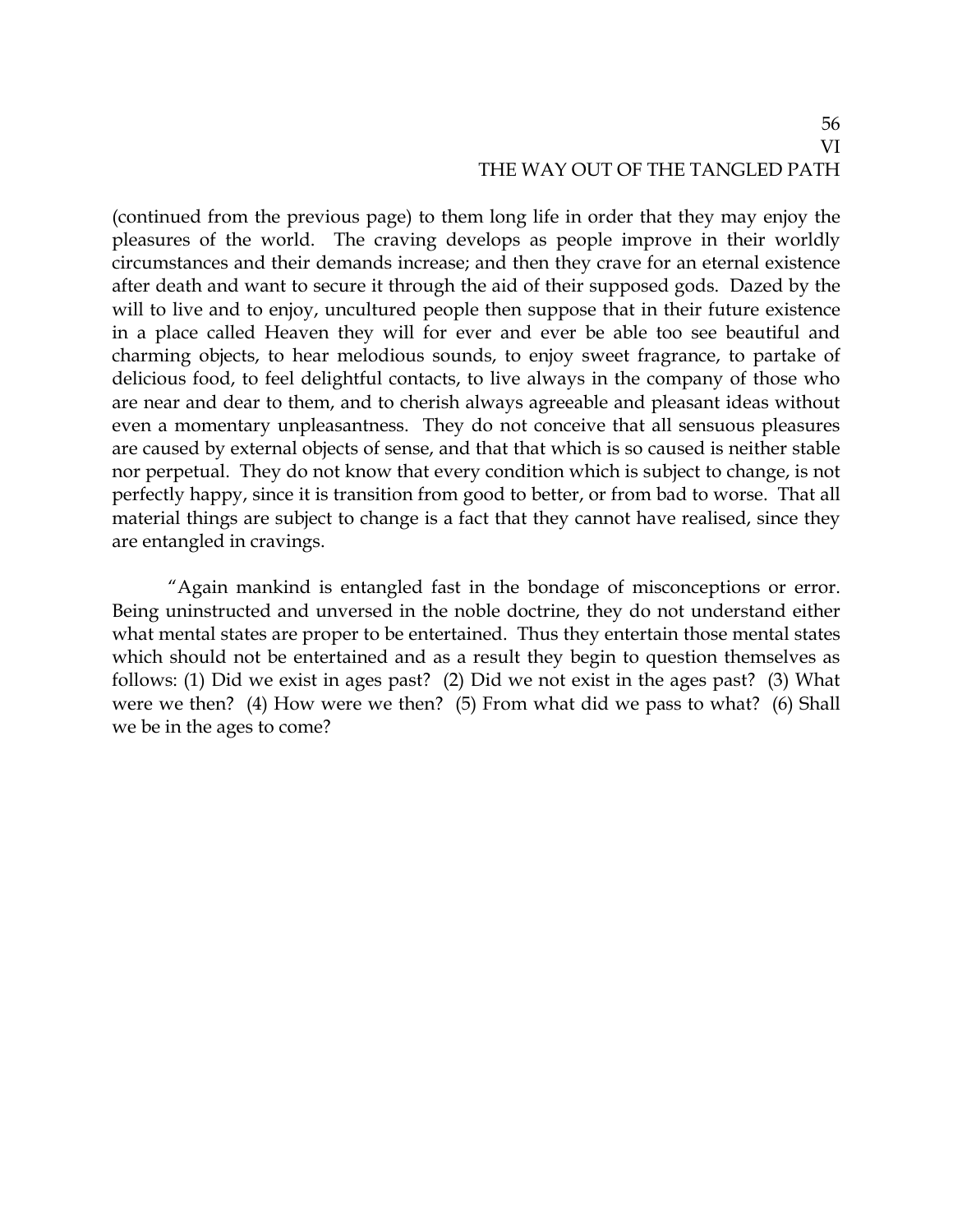(continued from the previous page) (7) Shall we not be in the ages to come? (8) What shall we be then? (9) How shall we then be? (10) From what shall we pass to what? (11) Are we? (12) Are we not? (13) What are we? (14) How are we? (15) Whence came our being? (16) Whither will it pass?

"In their wrong-headedness they conceive wrong outlooks in many ways. This is called perversion to error, the jungle of error. As long as they are fast in the bondage of error they are never freed from birth, decay and death, from sorrow, lamentation and misery and are never freed from ill."

And again mankind is defiled by such evils and impurities as covetousness, malevolence, hate, rankling anger, depreciation of the virtues of others, and speaking ill of them, self-esteem, envy, mean niggardliness, deception, hypocrisy, intolerance, revenge, pride, vainglory, negligence, and self-glorification caused by birth, youth, health, wealth and social position.

It is impossible for them to get out of Samsara, the continuous succession of birth and death, as they are bound by ten fetters, that is to say: (1) egoism, (2) doubt, (3) erroneous ideas of salvation, (4) pleasures of the senses, (5) ill-will towards others, (6) the desire to be born in Rupalokas (material worlds), (7) the desire to be born in Arupalokas (immaterial worlds), (8) pride, (9) distraction, (10) Ignorance.

Thus the deity who questioned the Buddha thought that it was impossible for mankind to get out of the Samsara, as they are tangled by craving and other evils. Therefore he went to the Buddha and questioned Him about the person who could unravel the tangle of craving.

Then the Buddha, the Enlightened One, being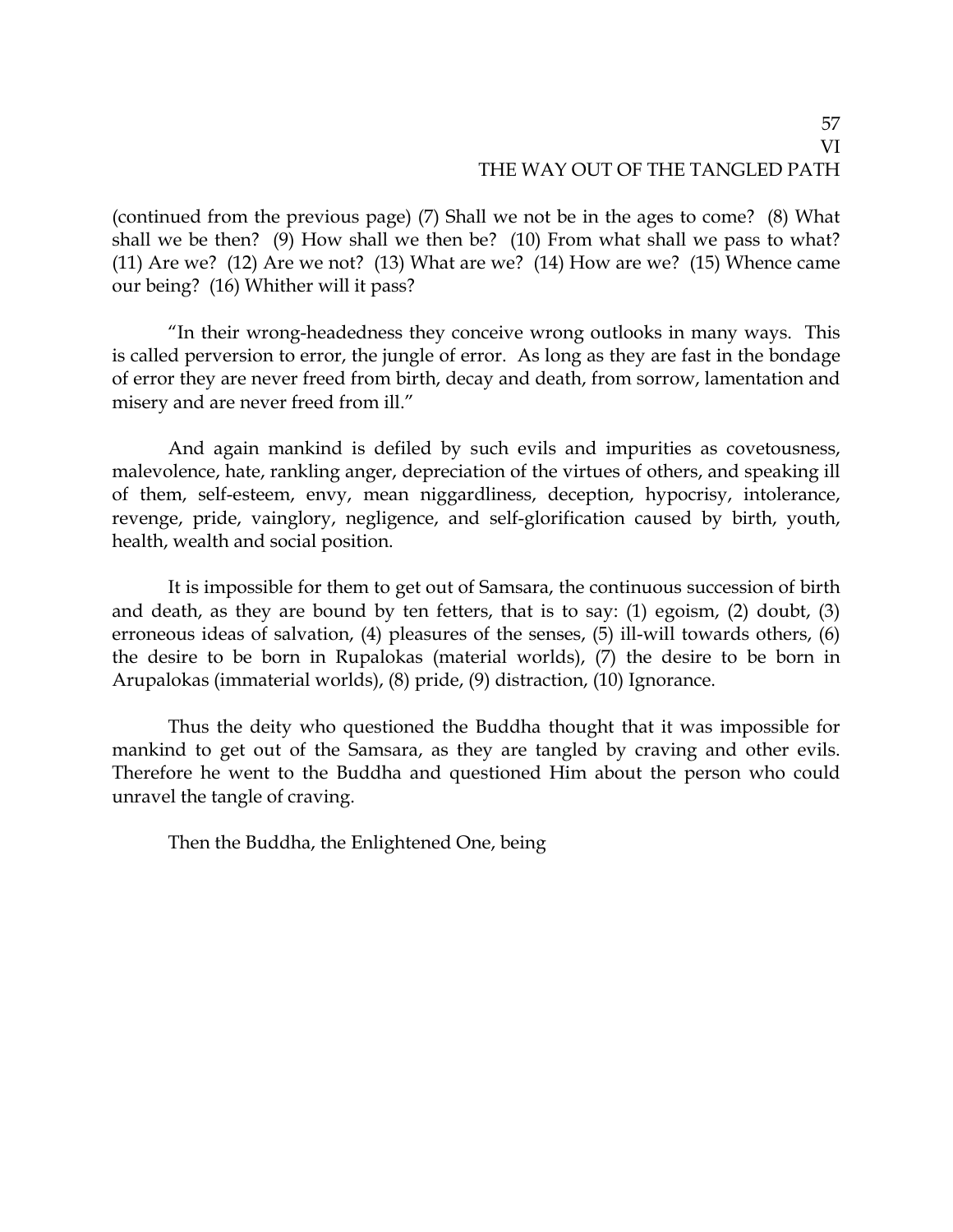(continued from the previous page) thus questioned by the deity, explained the path of purity under the heads of virtue, concentration and wisdom, by which a man can disembroil the tangle of craving and attain the highest peace and perfection, to the great delight of the deity.

Buddha's answer was this: The person endowed with six qualities, that is to say: (1) virtue or moral conduct, (2) energy, (3) innate wisdom, (4) ready wit suited to the occasion, (5) concentration of mind, (6) and development of the true knowledge, indeed clears away that tangle of craving.

In this answer the Buddha included briefly His whole teaching and pointed out the way out of the tangled path. The sum and substance of His teaching is to cease from all sin, to get virtue, to cleanse one's own heart. The whole of the Buddha Dhamma, is included under three headings, namely: *Sila*, moral conduct; *Samadhi*, cultivation of the mind; and Panna, the development of true knowledge and wisdom.

If a person, having established himself on moral conduct and being born a wise and energetic person, concentrate his mind in due order, he is sure to subdue those impurities which bring contamination of the mind. And again if he develops true knowledge and wisdom through meditation on the three characteristics, impermanency, suffering and soullessness, he is sure to realise the four noble truths whereby he breaks the fetters and bonds entirely and attains the highest bliss, Nibbana.

Just as a man standing on the ground and lifting up a well-sharpened sword, cuts off an interlaced bush, even so, the person endowed with the six states above mentioned, clears away the tangle of craving through the sword of wisdom sharpened on the stone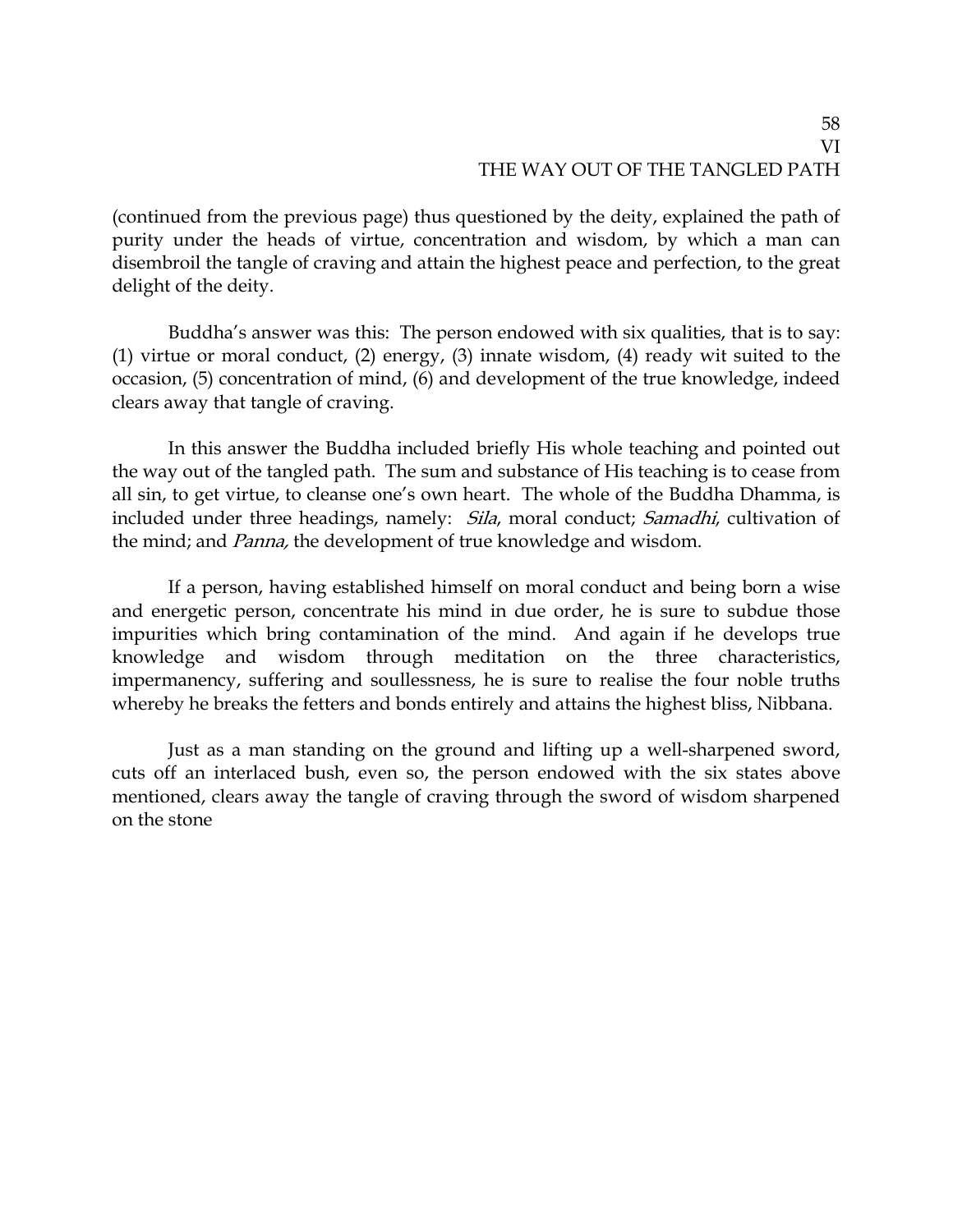(continued from the previous page) of concentration, being established on the ground of virtue.

Buddhism emphasises the very great importance of actions of the body or of speech or of the mind. Right conduct is the only means of ennobling a life. The man or woman who indulges in the pleasures of the senses, seeks a happiness which is common to man and beast alike. Right conduct demands the leading of a virtuous selfcontrolled life, and the practise of meditation and concentration of the mind. Selfcontrol gives nobility of character and the happiness of a pure life. Meditation and the concentration of the mind are the ways of purifying the mind from evil thoughts and the only way of attaining enlightenment which enables a person to get out of the tangled path and to put an end to suffering. Therefore right conduct is what we must understand clearly, for it leads one to the noble path, being the basis of all virtues.

This right conduct depends on three things, namely: (1) right conduct as regards actions, (2) right conduct as regards words, (3) right conduct as regards the mind. This can be viewed negatively as well as positively. Negatively it means to refrain from all evil deeds, evil words and evil thoughts. Generally, all the ill of life and its impurities come from cravings, passions and ignorance. Especially the nature of evil bodily actions is shown in killing, stealing, and indulgence in wrongful sensual pleasures, and in the use of intoxicants. Wrongness of speech arises through falsehood, slandering, harsh words and idle talk. Wrongness of mind comes from misbelief, or erroneous conceptions, such as denying the good effects of charity, denying the results of good and bad deeds, denying the effects of a previous or of a future existence, denying the merits of good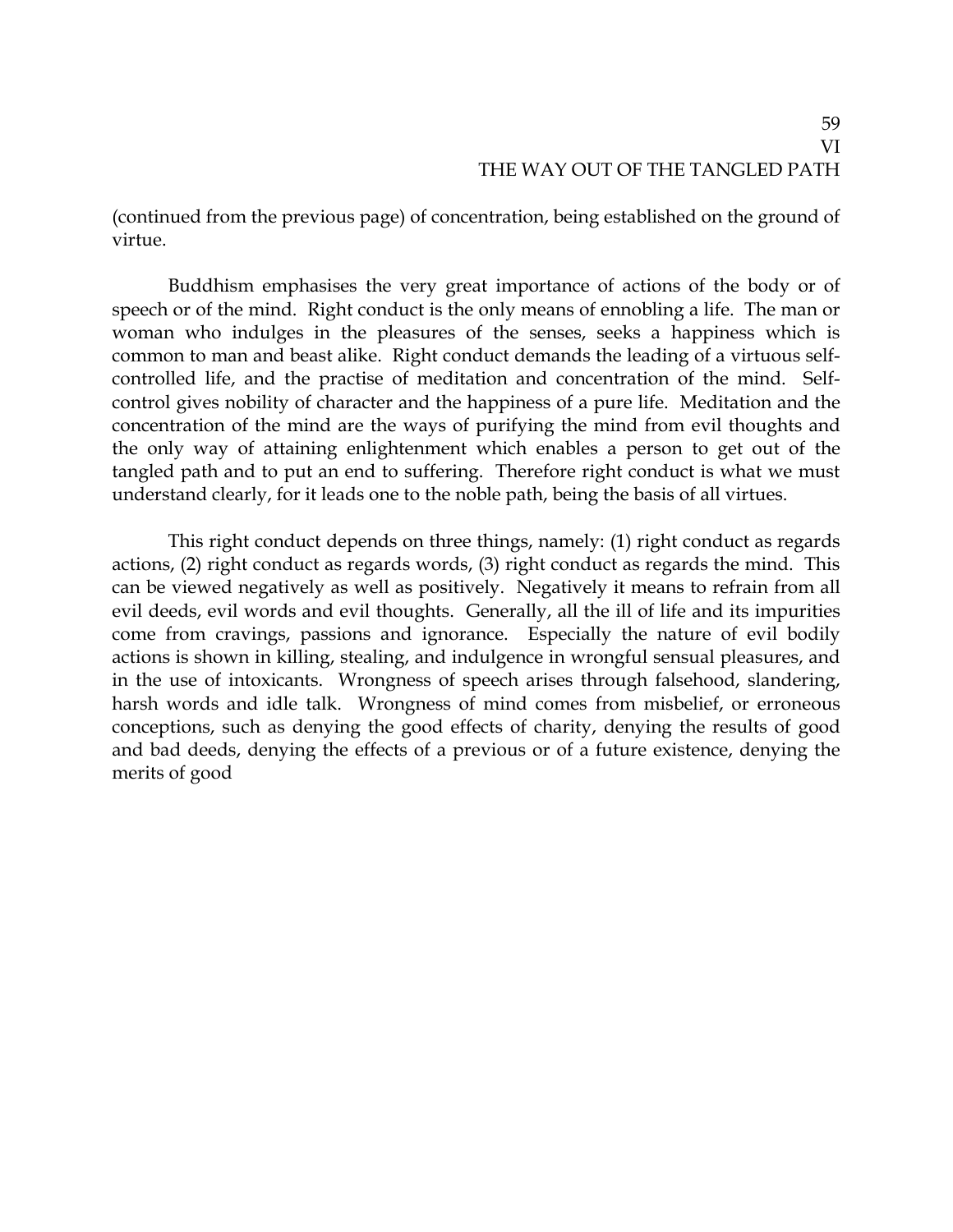(continued from the previous page) behaviour towards parents, denying that there are enlightened persons who have renounced the world and attained perfection.

When we abstain from killing any living thing, our heart full of kindliness and compassion for everything that lives, when we abstain from theft and when we abstain from sensual misconduct, we are sure to possess bodily right conduct. When we abstain from lying, slandering, harsh words and idle talk, we possess thereby verbal right conduct, and when we are free from erroneous conceptions, and vicious thoughts, we possess mental right conduct.

It is made clear by the following passage: "As regards bodily righteousness, a man puts from him all killing and abstains from killing anything; laying aside cudgel and sword, he lives a life of innocence and mercy, full of kindness, of compassion for everything that lives. Theft he puts from him and eschews stealing; taking from others only what is given to him by them, he lives an honest life. Putting from him all sensual misconduct, he abstains from fornication; he has no intercourse with girls under the charge of mother or father or brother or sister or relation, no intercourse with girls affianced and plighted and with the garlands of betrothal upon them.

"As regards righteousness in speech, a man puts lying from him and abstains from lies; when cited to give testimony before assembly or village meeting or family council or royal household or his guild, he says that he does not know, when he does not, and that he does know when he does, says that he did not see when he did not see, and that he saw when he did see—never deliberately lying in the interests of himself or of other people or for some trifling gain. All slander he puts from him, and from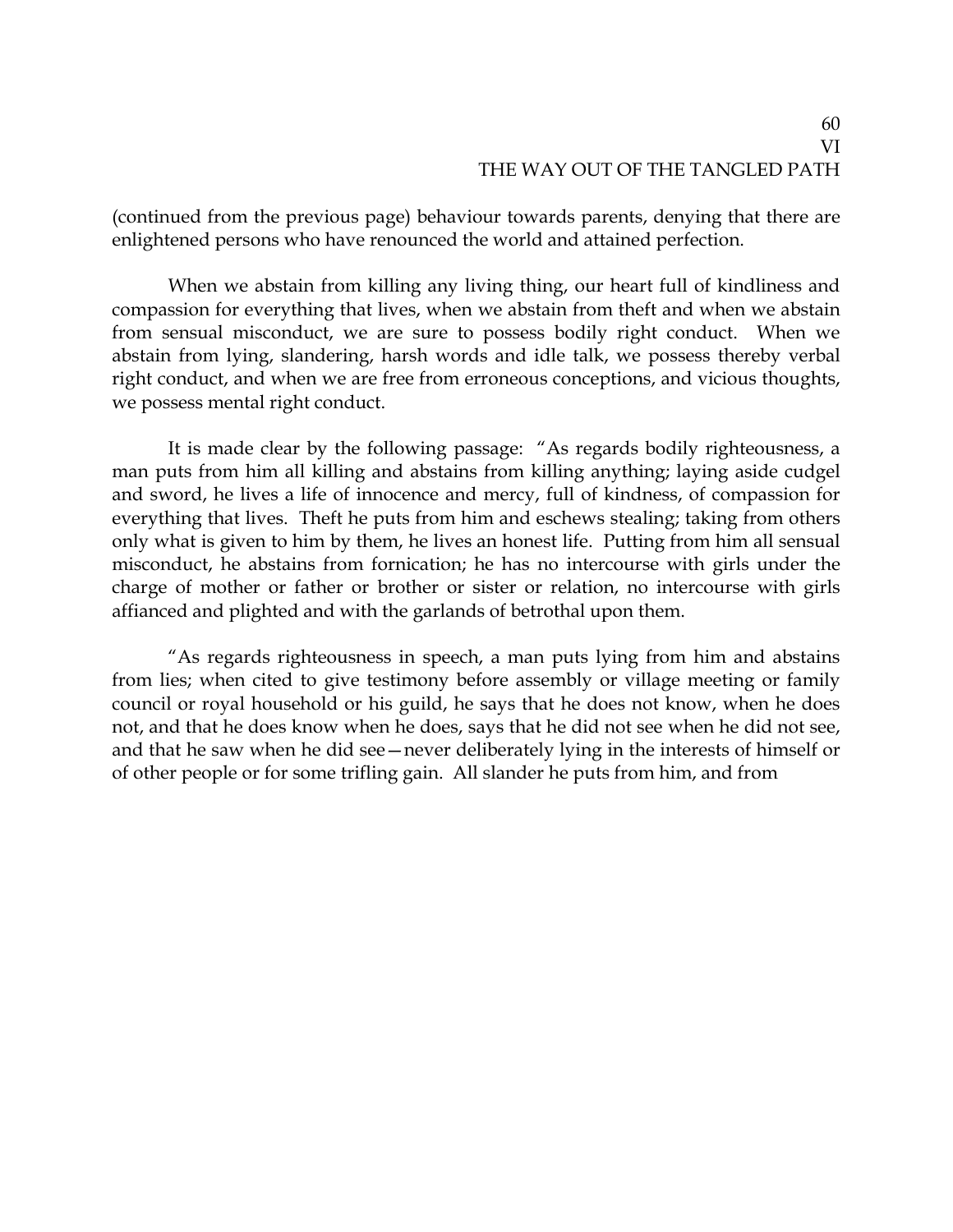(continued from the previous page) slandering he abstains; what he hears here, he does not repeat elsewhere so as to set one set of people by the ears, nor does he repeat here what he hears elsewhere so as to set another set of people by the ears; he is a prompter of harmony and a restorer of amity, for concord is his pleasure, his joy and his delight. There is no bitterness in his tongue and he abstains from bitter speech; what he says is without gall, pleasant, friendly, hearty, urbane, agreeable and welcome to all. No tattler, he abstains from tattle, speaking in season, according to fact, always of the profitable, of the doctrine and rule, in speech which is reasonable and memorable, illuminating, well marshalled, and of great profit.

"As regards righteousness in thought, a man is devoid of covetousness, never coveting other people's gear with the yearning that it were all his own. He harbours no malevolence or wickedness of thought; his wish is that creatures around him may live on in peace and happiness, safe from all enmity and oppression. He is right in outlook and correct in his conceptions."

As our words, deeds and thoughts can be polluted by wrong actions, whether physical, or verbal or mental, the Buddha entirely prohibited them. "And especially and totally he prohibited the use of intoxicating or narcotic liquors and drugs that causes heedlessness and negligence; hinders progress and virtue; generates various diseases; provokes sensuous appetite; rouses up thirst, anger and folly; entangles many in quarrels and disputes; exposes them to various troubles and dangers; causes them to neglect their duties and the duties they owe to wife and children; reduces their family to misery and starvation; tempts them to commit unlawful deeds; impairs health and wealth; wounds their reputation and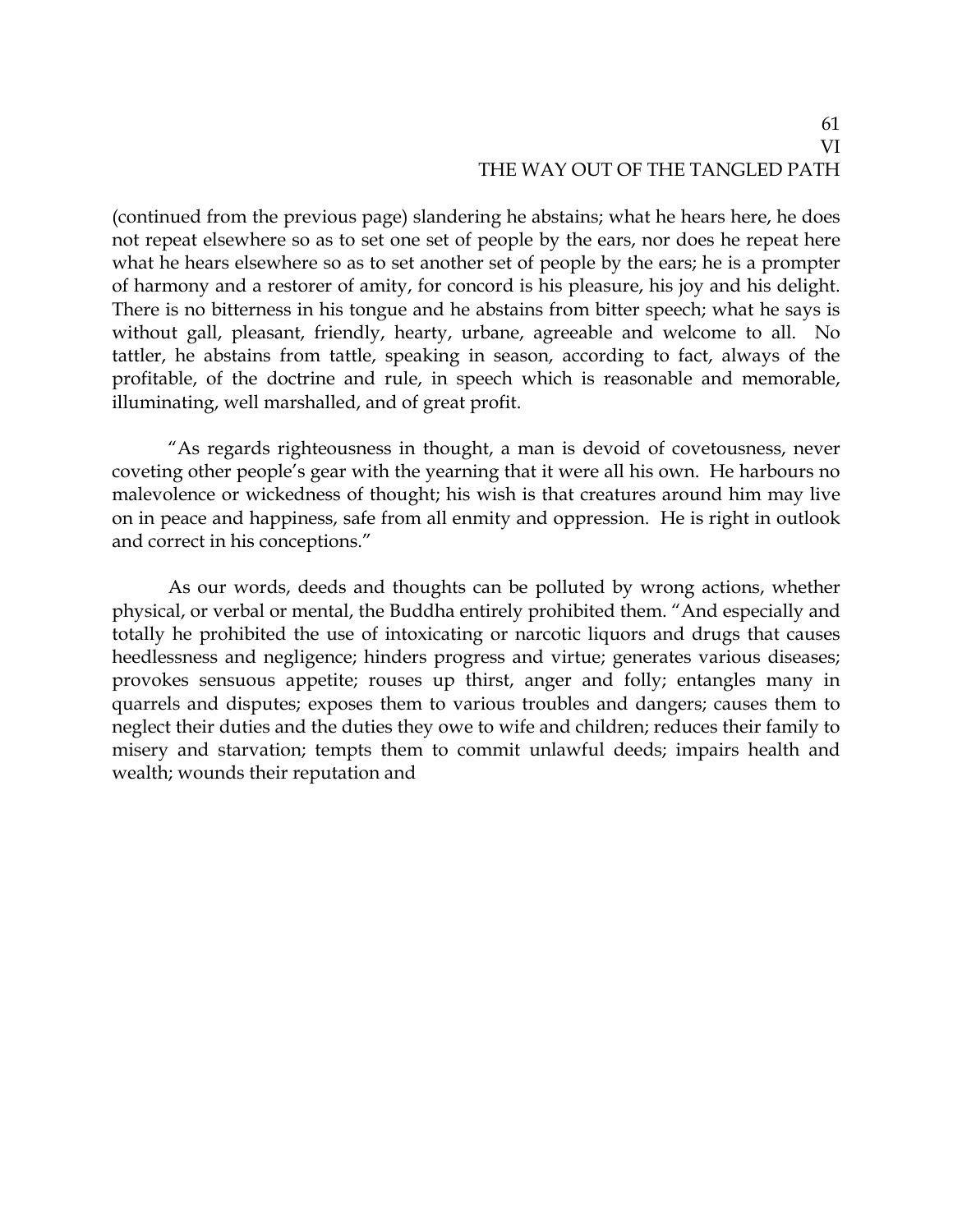(continued from the previous page) honour; incites and stimulates them to commit horrible deeds; produces imbecility and the derangement of the senses; causes short life; and after death produces rebirth in a place of misery or as a lunatic, or one with very little intelligence."

When we are guarded and well fortified against such evils as I have already mentioned, then it becomes easier for us to ennoble our life through good moral conduct and by meditation, by means of which we may disembroil the tangle of craving.

Since all our actions depend on our mental states and the mind, purification of the mind is of the highest importance for us. That is why the Buddha taught "that neither father, nor mother, neither relatives, nor friends, will do greater service than a well-disciplined and well-directed mind; and that in all the world there is nothing more useful and valuable, more efficacious and powerful, more sublime and supreme than a well-trained, well-cultured, well-developed and well-tranquillised mind."

It is this mental purity which marks out the different stages of development in the person who follows the noble path. The right control of the mind and its purification form the most important part of the practice of Buddhism. The importance attached to the training of the mind in Buddhism is very great.

The gradual development of the mind is brought about in three ways, namely, momentary, for a short period, and for ever. A pure state of mind may come to a person for a short interval through the practice of charity and by leading a life of good moral conduct; but for want of sustained effort, it may pass off. Such states of mind are the first beginnings towards the clearing up of the tangle of craving. This state of mind may be compared to a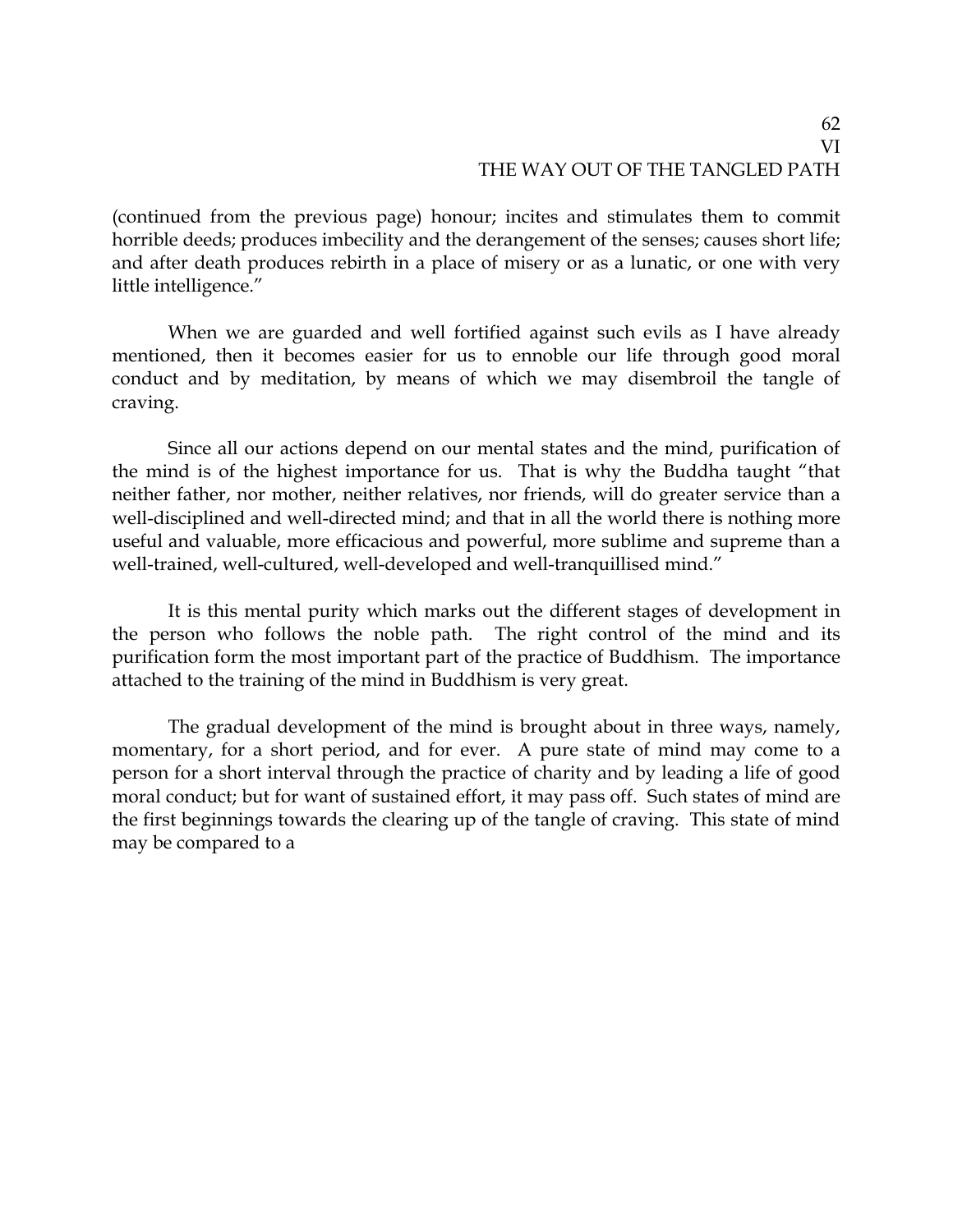(continued from the previous page) pool of water covered with a mossy surface; and when water is taken out with a vessel, having removed the moss, the surface again becomes mossy as before.

By concentrated effort people can retain a pure state of mind for longer periods, by subduing those impurities that pollute the mind. But when the concentration relaxes, again, the mind turns to its former condition, just as the burning embers are revealed by the blowing away of the ashes that hitherto have concealed the hidden fire. This is because the person who had the temporary state of purity of mind had not entirely removed from his mind those factors that pollute it.

Lastly, the striver after perfection, following the noble eightfold path, at different stages, removes the ten fetters through his meditation on the three characteristics, namely, impermanence, suffering and soullessness. Of the four stages in breaking the fetters, the first is called Sotapatti, when egoism, doubt and erroneous ideas of salvation are removed. The second stage of Sakadagami helps to diminish the passion for the pleasures of the senses, and ill-will towards others. And the third stage, the stage of Anagami, entirely removes the passion for the pleasures of the senses and ill-will towards others. Then finally, the state of Arahan removes the desire to be born in material or immaterial worlds, pride, distraction, and ignorance.

Therefore, establish yourselves first in virtue, then concentrate your mind on a suitable subject, then again develop your wisdom and true knowledge. This is the way out of the tangled path in brief.

Blind faith is the weed that grows in every soil; you may find it everywhere. But the earnest striver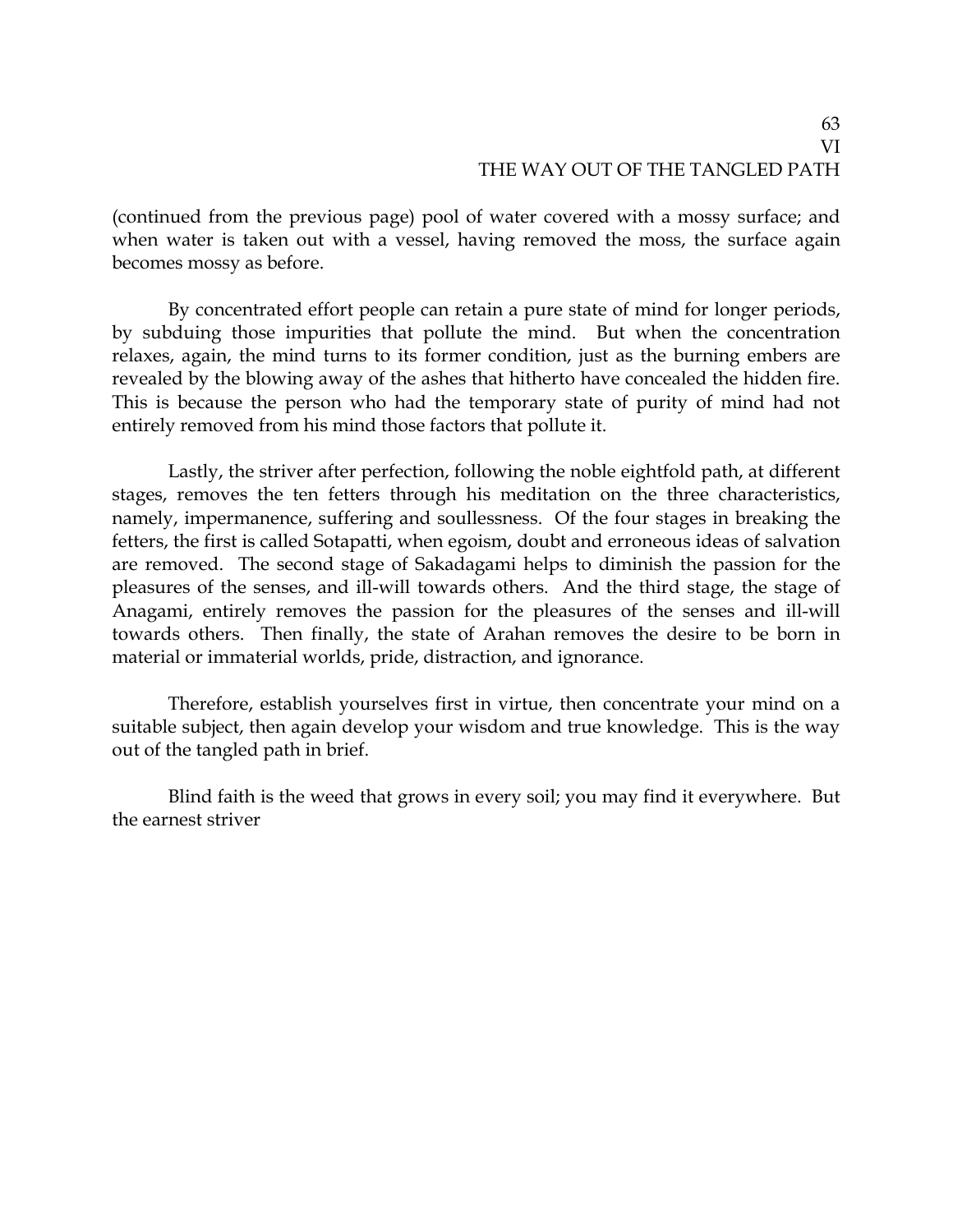(continued from the previous page) who wants enlightenment must necessarily come to the Buddha, for he is the only teacher who has taught enlightenment as an individual attainment, and not as the outcome of inspiration. Therefore those who wish for perfection of life and enlightenment can do nothing other than follow the noble path pointed out by the teacher, and thus realise Nibbana for themselves.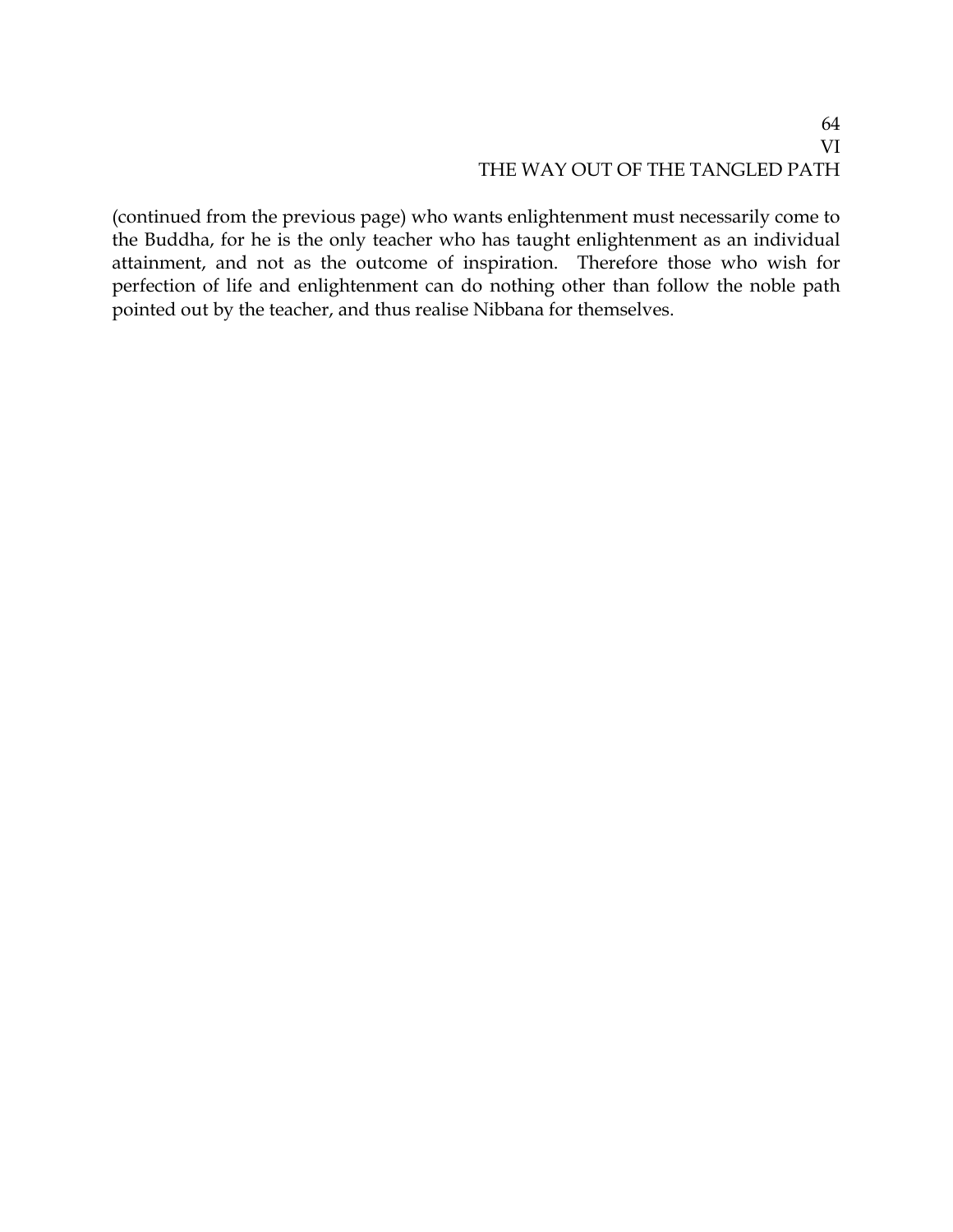The Buddha's teaching can be useful to everyone. It is the eternal Dhamma of all the worlds and with its splendid optimism and self-reliance it is suited for all types of men without any distinction of caste or class. The Buddha has proclaimed the Law that governs life. He was the only Teacher to show the true value of our actions. The unique and ultimate nature of the teaching of the Buddha is clearly shown by the fact that He has touched upon every conceivable subject in the world during his forty-five years of ministry. He has pointed out the way that leads to enlightenment and even the way to attain to the very heights attained by himself. By His own mighty struggle He discovered the only means and way of destroying evil and of acquiring happiness. He has pointed out that the striver after perfection must cultivate the thirty-seven factors of wisdom, that is to say, the four kinds of earnest exercise of mindfulness, the four-fold great exertions for avoiding evil and acquiring good, the four roads to psychic powers, the five moral powers, the five organs of spiritual sense, the seven factors of enlightenment and the Noble Eight-fold Path. Therefore the person who wishes to attain perfection and enlightenment must practise the exercise of mindfulness as regards body, sensation, ideas and reason and character. He must exert himself to prevent evils from arising, to put away from himself the evils which have already arisen, to produce good which is not existing previously, and to increase and develop the good which is already existing. He must produce within himself the foundations or means of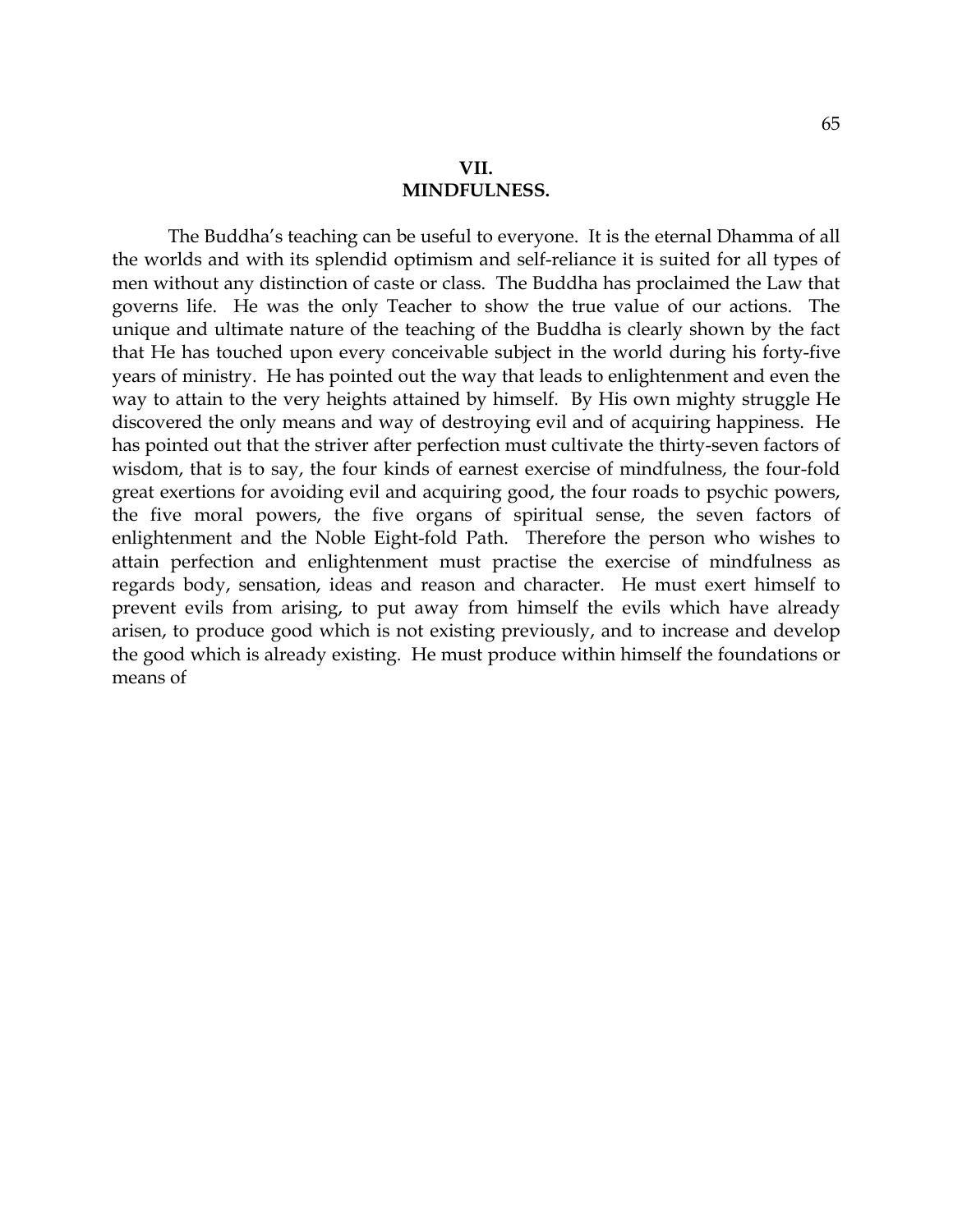(continued from the previous page) the four physical activities, that is to say, the Will, the desire to acquire the supreme progress, the earnest effort to reach the Goal, the pure consciousness and the investigative knowledge by which the real nature of mental and material things, is seen.

He must be endowed with self-reliance, keenness of memory, energy, wisdom and serenity of mind. He must possess the seven factors of wisdom, namely, recollection, investigative knowledge, energy, joy, repose, contemplation and equanimity. And he must follow the noble Eight-fold Path of right views, right aim, right speech, right action, right livelihood, right exertion, right mindfulness and right concentration.

These above mentioned thirty-seven principles are called the factors of Bodhi or Enlightenment.

Thus, this doctrine of mindfulness represents four factors of the thirty-seven principles above named. It is of great importance to learn about these four kinds of mindfulness, for it deals with a very essential practical part of the teaching of the Buddha.

In past days among the people called *Kurus*, it was considered a great disgrace, if any person was unable to claim possession of the practice of mindfulness. When a person, on being questioned as to what exercise of mindfulness he was accustomed to, replied, None, he was sure to be despised, on the ground that he was very similar to a lifeless block of wood. Among the *Kurus*, even the men of the working class were used to this practice. They had no frivolous talk, but talked only of the exercise of mindfulness, even at their place of labour. This exercise of mindfulness was practised only in the period when the Buddha appeared; and was not borrowed from any other religious teachers. The discourse upon this doctrine was delivered for the first time by the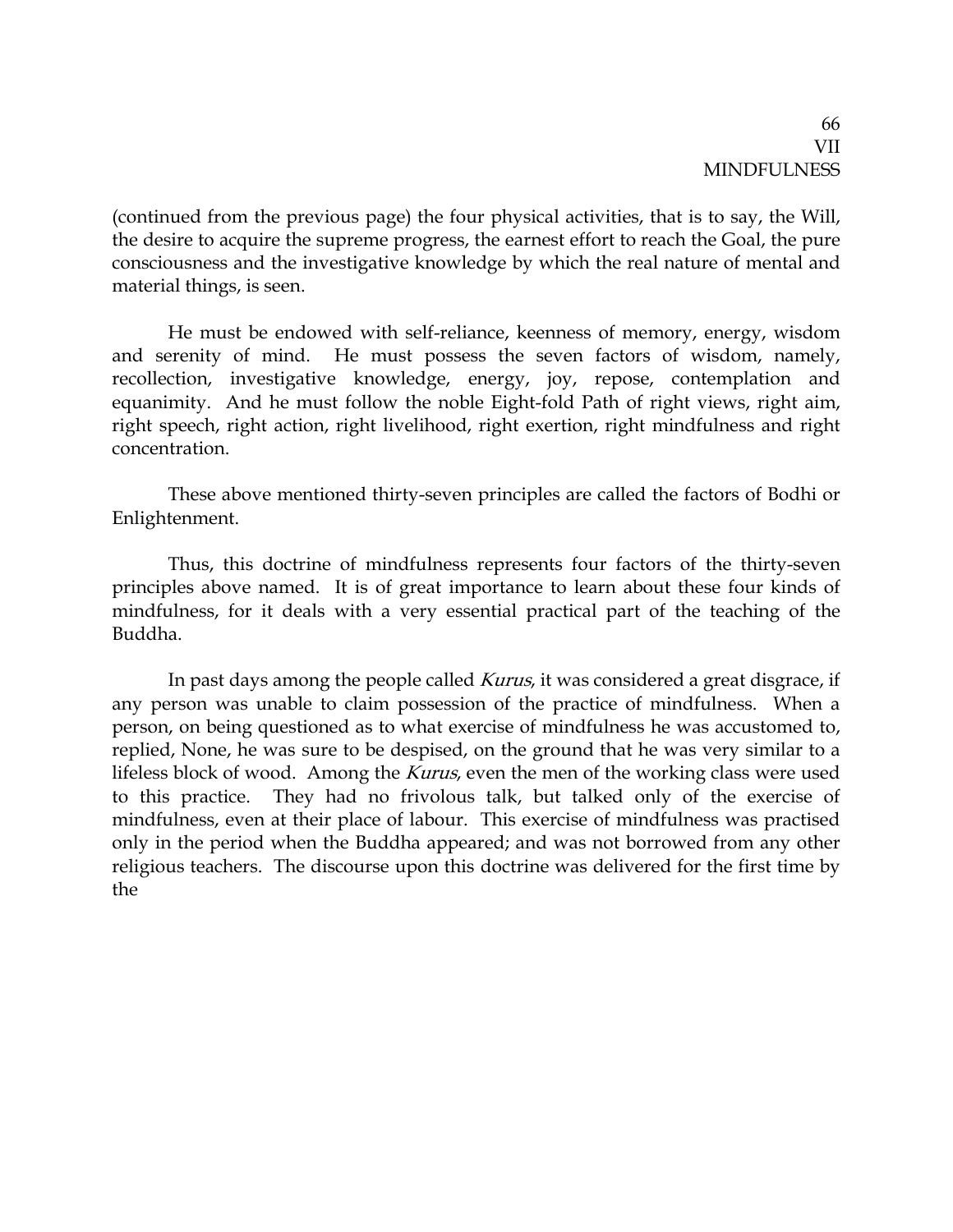(continued from the previous page) Exalted One to the people known as Kurus, for they were intelligent enough to understand this doctrine, and energetic enough to engage in this exercise. This exercise is praised by the Blessed One in many a figure. It is illustrated by the following passage from the "Path of Purity."

"There is one state, O Monks, which being developed and repeated, conduces greatly to serious concern, conduces greatly to benefit, conduces greatly to freedom from bondage, conduces greatly to mindfulness and comprehension, conduces greatly to the attainment of knowledge and discernment, conduces to comfort in the present life, conduces greatly to the realisation of wisdom, emancipation and fruition. What is that one state? Mindfulness as to the body. Those who enjoy mindfulness as to the body, enjoy deathlessness. Those who do not enjoy mindfulness as to the body, do not enjoy deathlessness. Those who have made endeavour in mindfulness as to the body, have enjoyed deathlessness, have not lost, have not missed it. Those who have made no endeavour in mindfulness as to the body, have not enjoyed deathlessness, but have lost, have missed it."

The Buddha declared that beings are defiled, when their minds are corrupted by the vicious thoughts that bring contamination, and they are pure, when their minds become purified. The only way of attaining purification, of driving away sorrow, lamentation and misery, and of reaching the highest knowledge and enlightenment is the exercise of mindfulness. Neither parents, nor relatives can ever be a refuge that will guard man against the continuous succession of birth and death and from worldly miseries. It is the mind, purified through the exercise of mindfulness that leads man to the happiness where birth, death and miseries are no more. To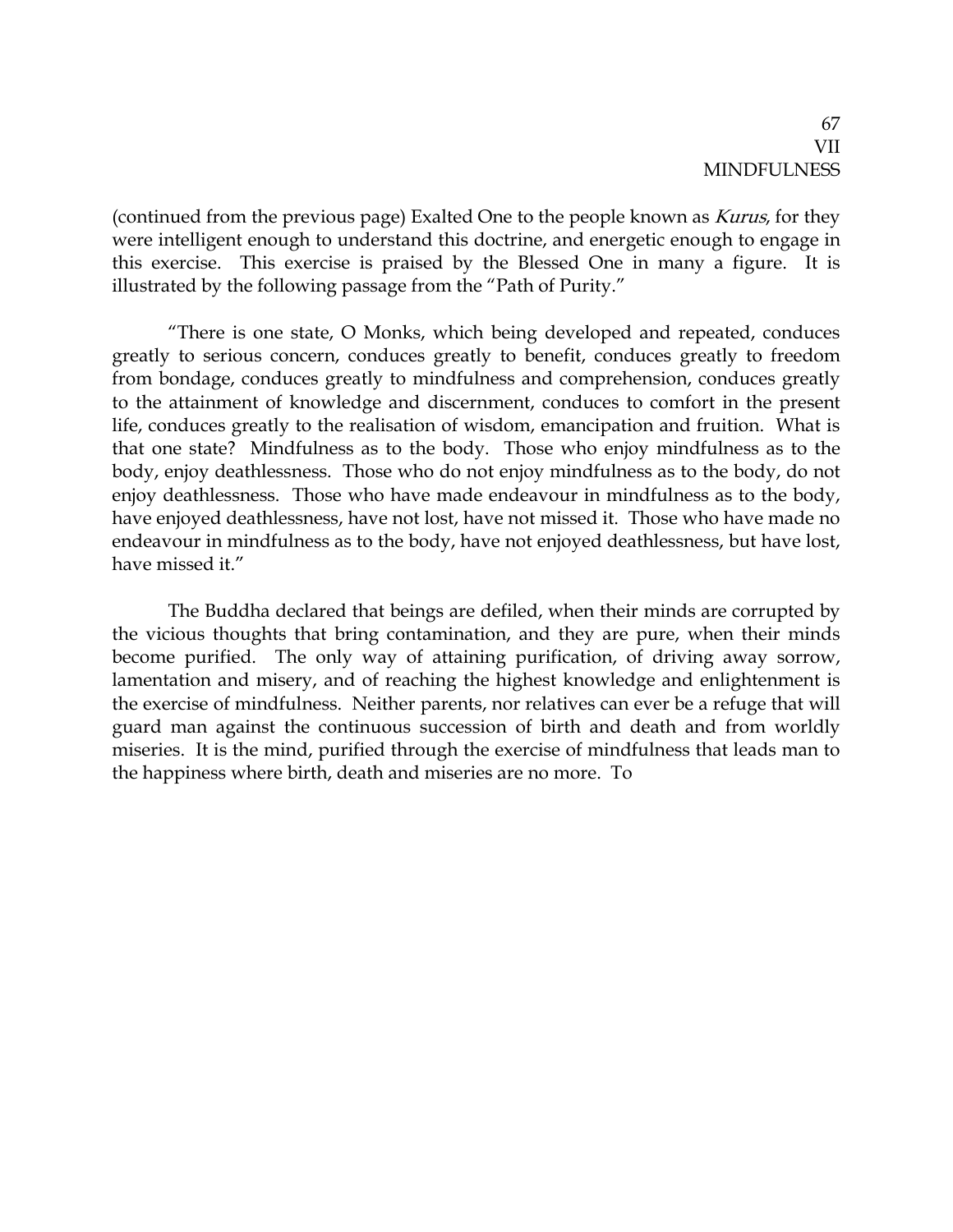(continued from the previous page) establish oneself in the eight-fold noble path, mindfulness is essential, for the person devoid of mindfulness never becomes successful in the path. The person who practises this concentrated mindfulness does not go, on his re-birth, to a place of misery, but he is sure of rebirth in a happy state, if he does not attain to the supreme Goal. To understand this doctrine, we must know, first of all, what this mindfulness is; what the divisions of it are; what is its advantage and how to practise it. The original Pali word for mindfulness is Sati-Patthana. Here two words are joined together, Sati and Patthana. Etymologically, Sati means memory or recollection or calling to mind or being aware of. Patthana means, having the setting-on-foot, the point of departure. Thus the combination of those two words gives the meaning of "the getting ready of mindfulness."

Mindfulness is four-fold, that is to say, mindfulness as regards body, or physical structure and activities; mindfulness as regards sensation or the emotional nature; mindfulness as regards consciousness or conscious life, or intelligence; and mindfulness as regards five Hindrances, the five Groups which form the being; the six spheres of sense, the seven factors of enlightenment and the Four Noble Truths. The Buddha has pointed out these four kinds of mindfulness according to their suitability to the student's disposition.

Students are classified under four heads according to their tendencies and methods of meditation. If the student is avaricious and shallow-minded, then the exercise of mindfulness as to the body, is the most suitable subject through which he may attain the highest purity. If the student is avaricious and keen and deep-minded, then the exercise of mindfulness as to sensation is the most suitable subject for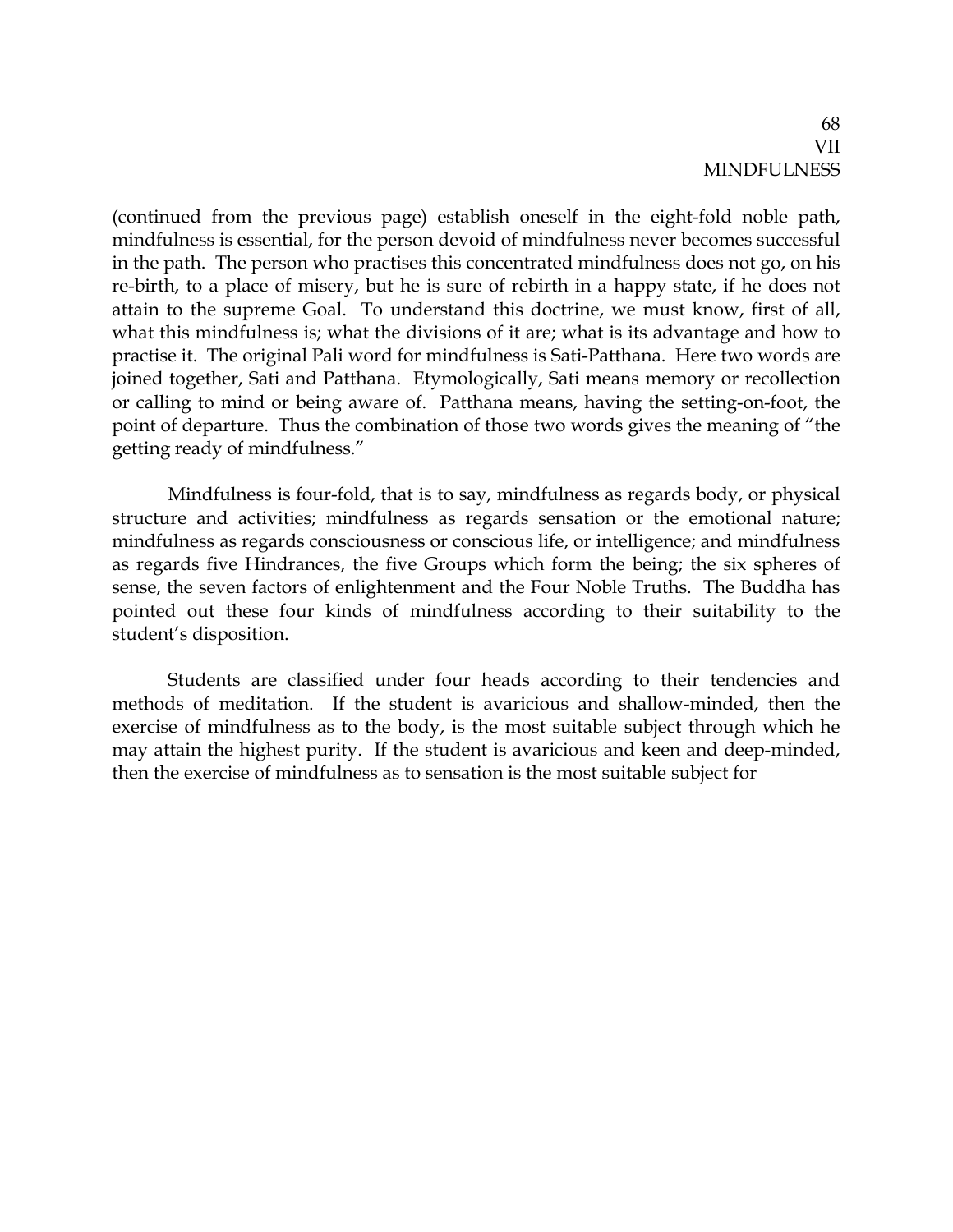(continued from the previous page) him. If the student is shallow-minded and variable in disposition, then the exercise of mindfulness as to consciousness is the most suitable subject for him. And finally if the student is deep-minded and variable then the exercise of mindfulness as to the five Hindrances, the five Groups which form the being, the six spheres of sense, the seven factors of wisdom, and the four noble Truths, is the most suitable subject for him to practise mindfulness upon.

Since these four kinds of mindfulness are themselves subjects on which we may concentrate our minds for the purpose of subduing passions and attaining the pure state of mind, these should be chosen according to the tendency of the student. If the subject chosen by the student is suitable for him, it helps him to concentrate his mind and extinguish passions easily and quickly. Although the exercise of mindfulness is different for different persons, yet each faithful practiser at last attains to the same Goal, in the same way that people may enter into a city through four gates facing four different directions.

These four kinds of mindfulness again are divided into forty-four parts, together with their sub-divisions. The exercise of mindfulness as to the body is set forth under fourteen divisions, namely the exercise of mindfulness as to inhaling and exhaling, the exercise of mindfulness as to the four postures, the exercise of mindfulness as to fourfold comprehension, the exercise of mindfulness as to loathsomeness, the exercise of mindfulness as to the elements, and the exercise of mindfulness as to the nine kinds of cemetery.

The student who wishes to practise this exercise, must have a good friend or teacher who prescribes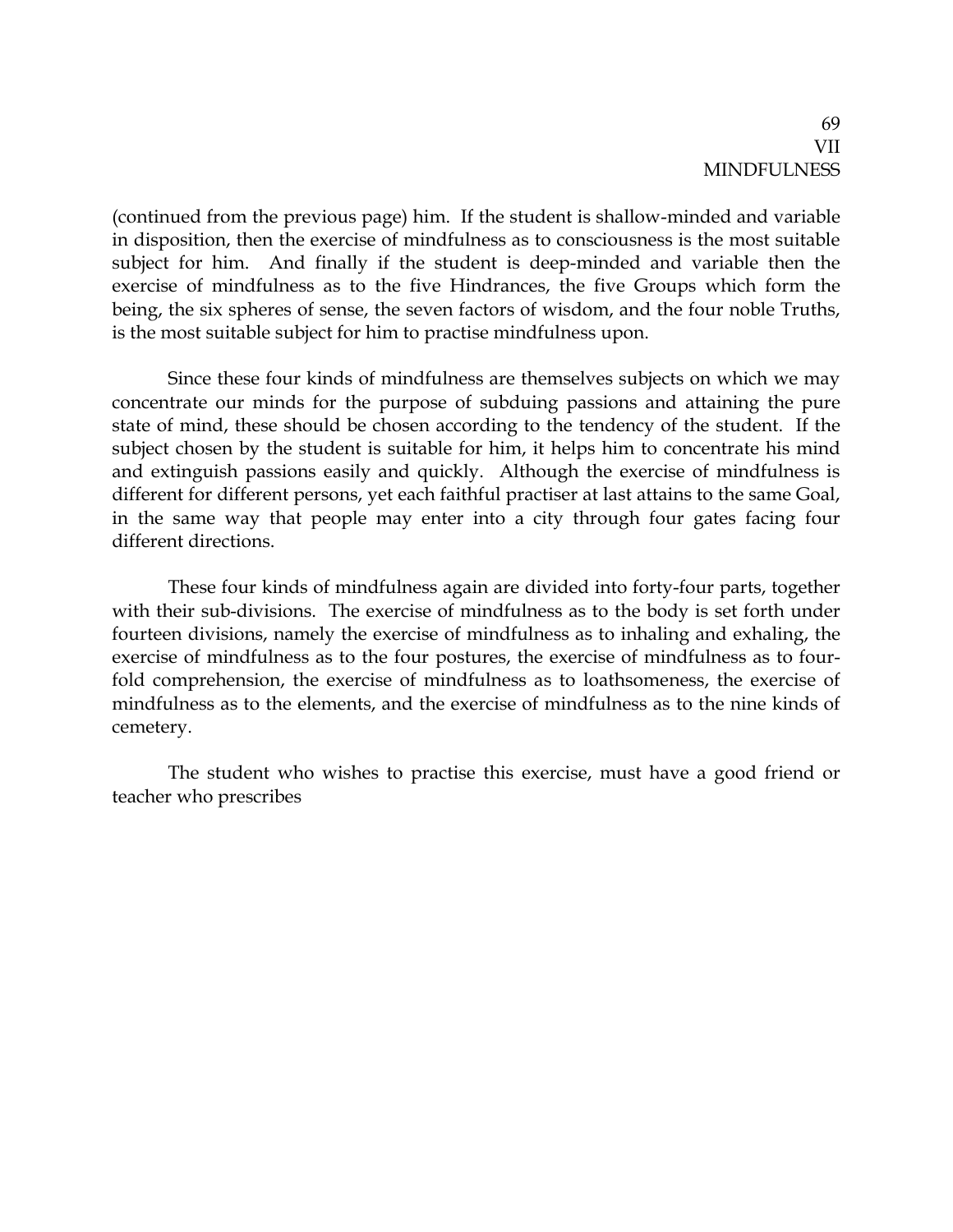(continued from the previous page) the subject of meditation and gives advice upon how to practise it. The teacher or friend should be one who is lovable, a respected expert in giving advice, skilful in meditation, learned, worthy of veneration and patient. Having taken the subject of meditation and advice from such a good friend, the student must establish himself first in good moral conduct. His bodily conduct must be pure, abstaining from killing, stealing and sensual pleasure. He should be pure in his speech, refraining from lying, gossiping and unkind and frivolous talk. He should be a person pure in thought, free from avarice, anger and erroneous conceptions. When the student is pure in his deeds, words and thoughts, and advised by a good friend, he ought to go to a proper place for the purpose of concentrating his mind on the subject pointed out by the teacher. Proper places for meditation are those which are not frequented by people, where there is no disorderly noise of men or of beasts. Generally the Saints find out such places in calm and quiet parts of forests or at the foot of trees or in empty houses. Having chosen such a suitable place, the student must sit down cross-legged and holding the body erect. If the student does not sit down in a suitable position, he cannot remain in the same posture for long hours. His body begins to ache. Thus it becomes a hindrance to his concentration. Therefore he should sit down cross-legged and holding his body erect so that he may be able to continue his meditation for long hours without distress.

Being a person of strenuous and vigilant character, he must endeavour to fix his mind on the subject of meditation. At the beginning his only effort should be to fix his attention on the subject. It is not an easy task to bind the thoughts to one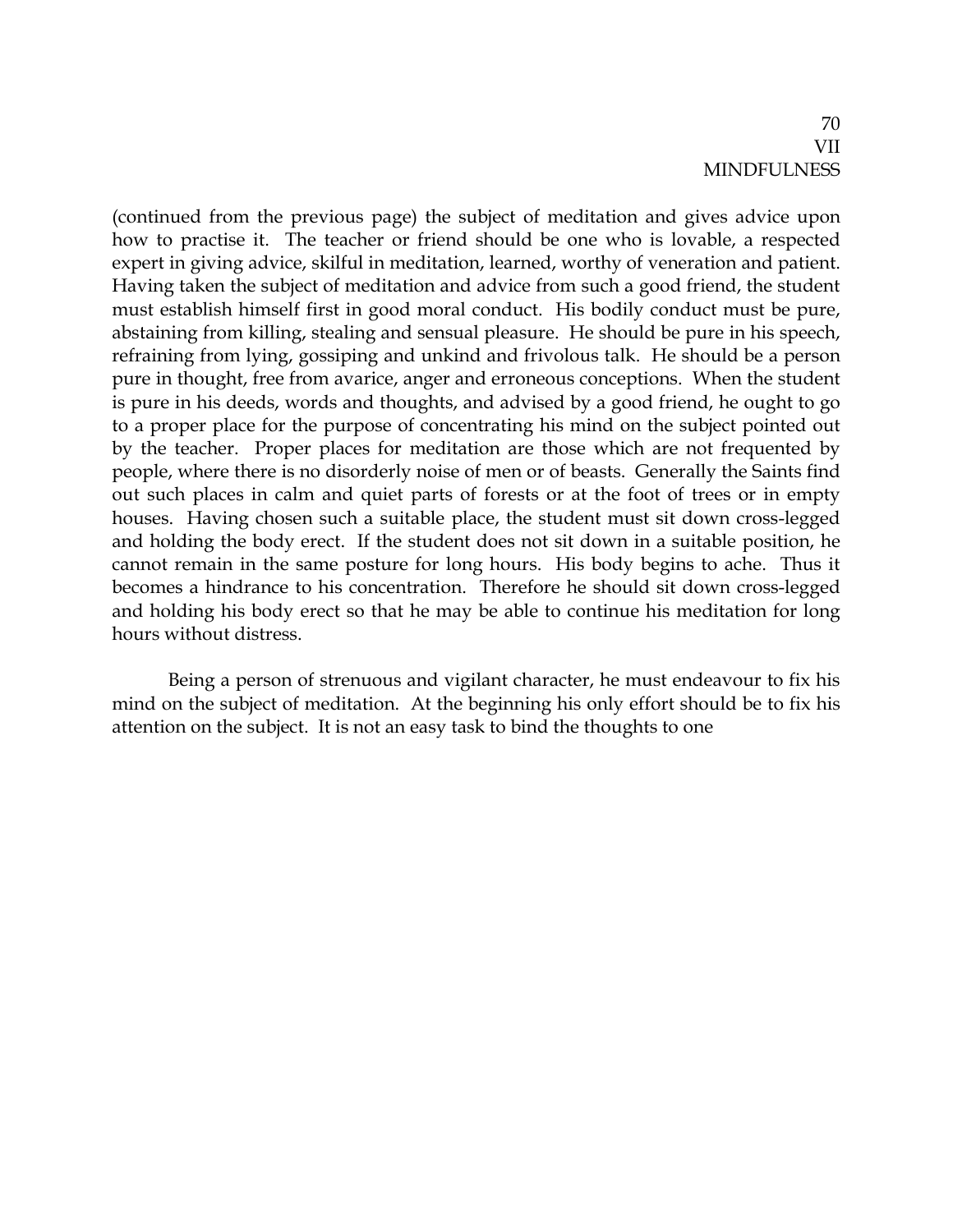(continued from the previous page) particular subject, for there may come thousands of vicious thoughts mechanically to his mind. The mind which has been used to go out to external objects for years and years and even for lives and lives, and accustomed to be pleased with agreeable and pleasant objects, may be compared to a newly caught wild beast. Just as a beast newly brought from the forest, struggles to go back to the same place where it has been formerly, even so, the mind when fixed to a particular object for the purpose of bringing it into discipline, does not like to remain there, but struggles to go here and there after external objects. Therefore the student must make strenuous efforts and be mindful to keep his attention to the subject of meditation.

If he begins with the exercise of mindfulness as to the body, he ought to begin with respiration or the inhaling and exhaling of breath. Consciously he must breathe in and breathe out. He must pay attention to his breathing. His thoughts should be bound to the inhalations and exhalations. If he sits in a proper posture, it gives comfort in this exercise. When the upper part of the body is placed upright so that one end of each of the eighteen sections of the spine touches the corresponding end of the next, this makes it easy to breathe and does not cause that pain which arises from their being bent. Thus the student ought to continue this breathing exercise mindfully for hours and hours, and days and days, repeatedly. The following passage gives us a good idea as to the exercise of breathing that should be practised.

"And how, O Monks, is concentration of mindfulness as to respiration developed? How being repeated, peaceful and sublime, unadulterated and of happy life, does it at once do away with, suppress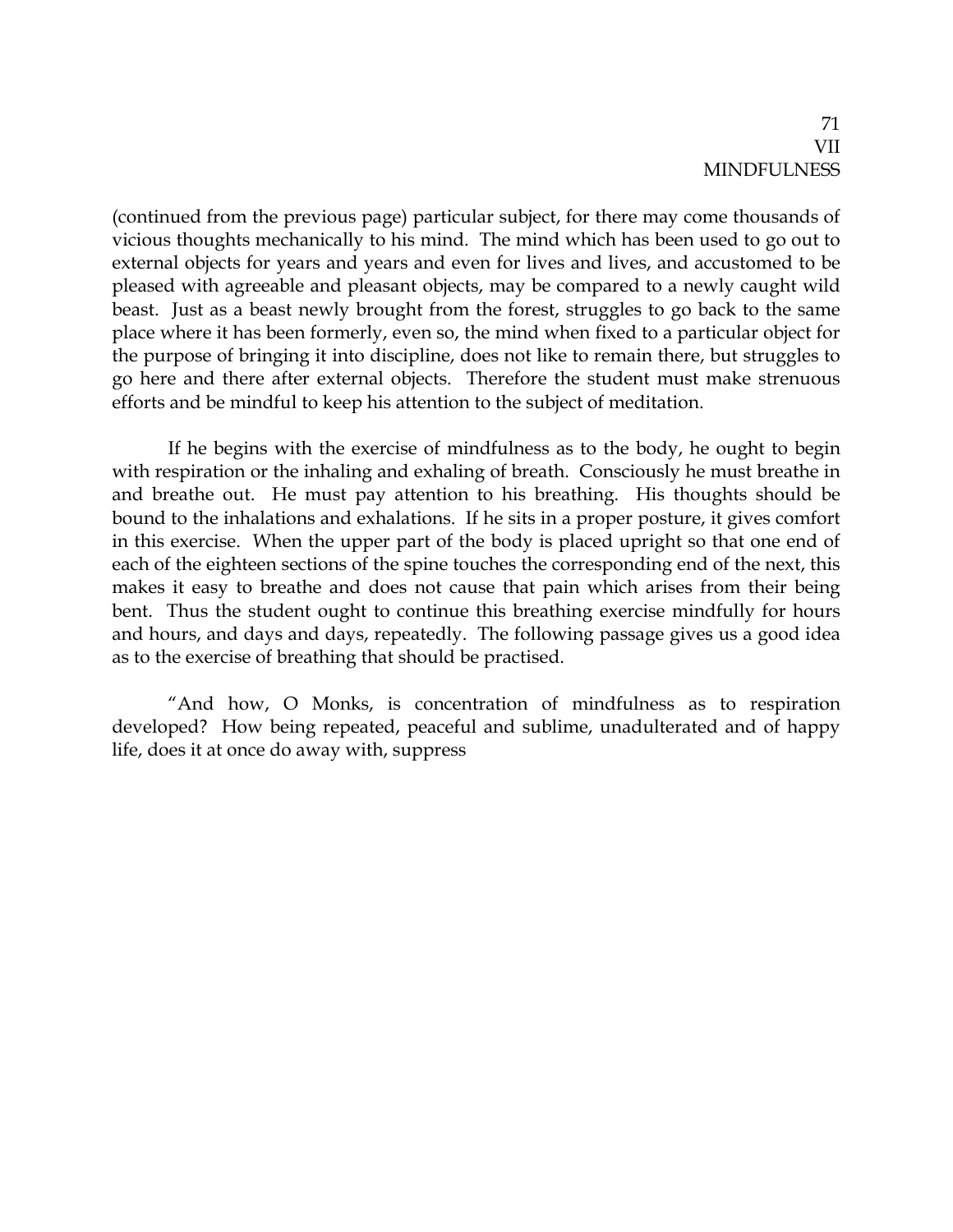(continued from the previous page) every evil, immoral state as it arises? Here monks, a student having gone to the forest or to the foot of a tree, or to an empty house, sits down bending the legs cross-wise, setting the body upright and establishing his mindfulness towards the front. And consciously he breathes out, consciously he breathes in. In breathing out a long breath he knows, 'I breathe a long breath.' In breathing in a long breath, he knows it. In breathing out a short breath or long breath, he knows them to be so; and breathing in a short or long breath, he is aware of it."

Let us see what is the use of this exercise, and what is the use of paying attention to inhalings or exhalings? This is a kind of stratagem in order to keep the mind on one particular object. The mind which is used to run after various objects of sense for a long time, does not wish to be fixed on one object of concentration, but runs off here and there, just like a cart yoked to an untamed bull. Just as a man who wants to tame a wild and vicious calf fed on the milk of a wild cow, ties it to a strong post by a rope, taking it apart from the mother-cow, so that it may lie down by the post, being unable to run away even after a mighty struggle, even so the striver after perfection, wishing to control the undisciplined mind which has been accustomed to various objects of sense for a long time, binds it to one particular object by the influence of this practice of inhaling and exhaling. When the student exercises this practice of meditation, his mind, although it may hover about, lies down by the object of concentration, being unable to break away from the rope of mindfulness. By the power of mindfulness, and paying attention to inhaling and exhaling, the student does not allow vicious thoughts to enter into his mind. When the mind is controlled and brought to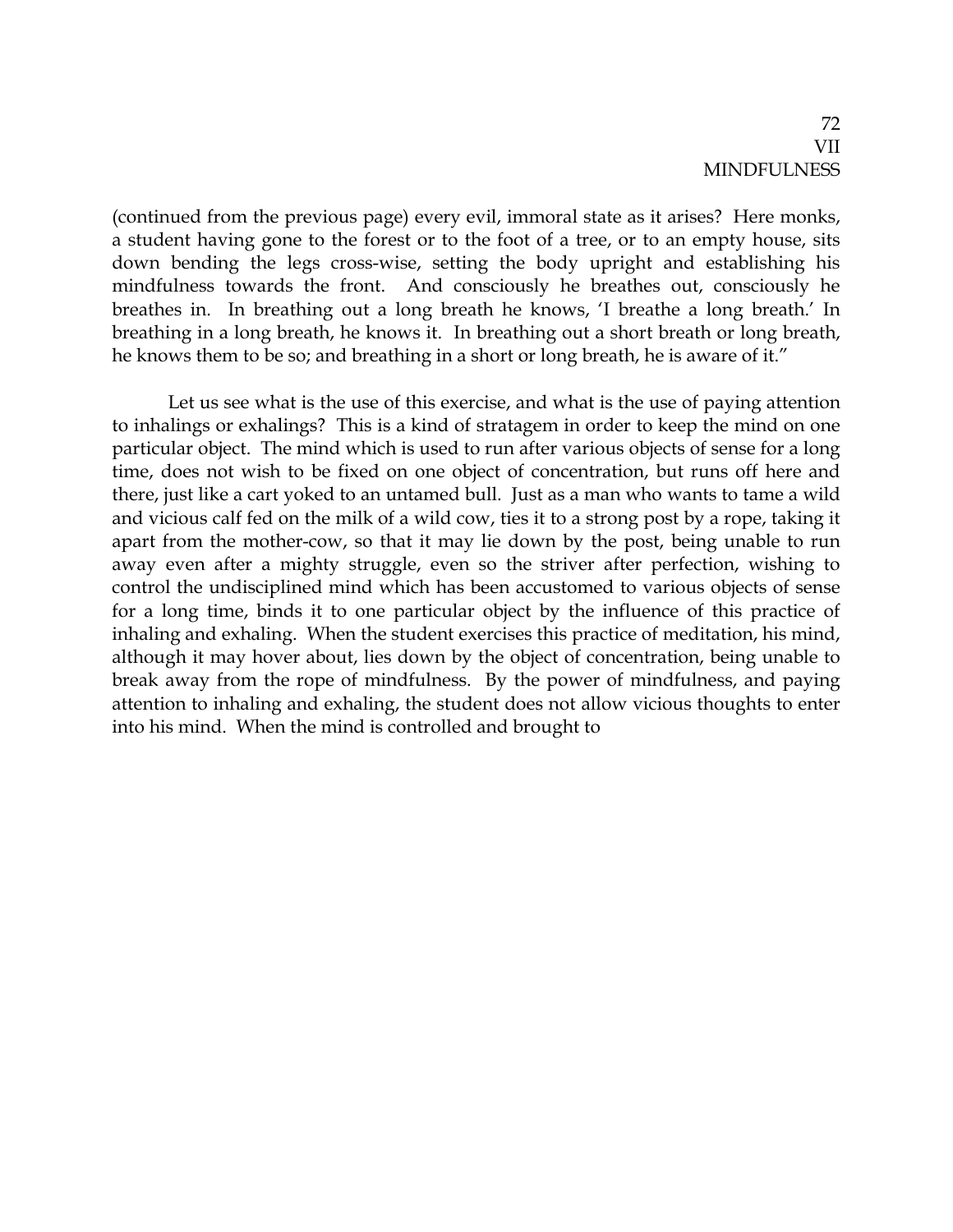(continued from the previous page) discipline in this manner for days and days, it gradually forgets the objects which it formerly used to dwell upon. Thus he may subdue passions by degrees and purify his mind so that he may win the Goal.

Having practised the exercise of mindfulness of the body as regards inhaling and exhaling, he begins the exercise of mindfulness as regards the postures of the body. When he is standing, he is aware that he is standing; when he is sitting or lying down or walking, he is aware thereof. Thus, he continues the exercise of mindfulness considering the postures of the body. By this practice also, he controls the mind, so that it may not run after external objects. He should be mindful and comprehensive as regards all actions or movements of his body. Whether he proceeds, or returns, whether he looks forth, or looks round, whether he draws in or stretches forth his limbs, whether he eats or drinks, chews or reposes, he is aware of what he is doing.

Moreover, he practises the exercise of mindfulness as to the loathsomeness of the body. Just as a man reflects on the things poured out from a bag full of various kinds of grain, even so the student reflects upon the body from the foot below up to the crown of the head, as a thing covered with an outer skin and full of worthless things and impurities. He must practise the verbal recitation of the names of the thirty-two worthless parts of the body, that is to say, hair, nails, teeth, skin, flesh, sinews and so on. Although the student is well versed in the whole three Pitakas, the whole of the discourses of the Buddha, yet he must be skilful in verbal recitation of these thirty-two parts. Having reflected upon these thirty-two parts he must repeat the recitation of their names a hundred times, a thousand times, even a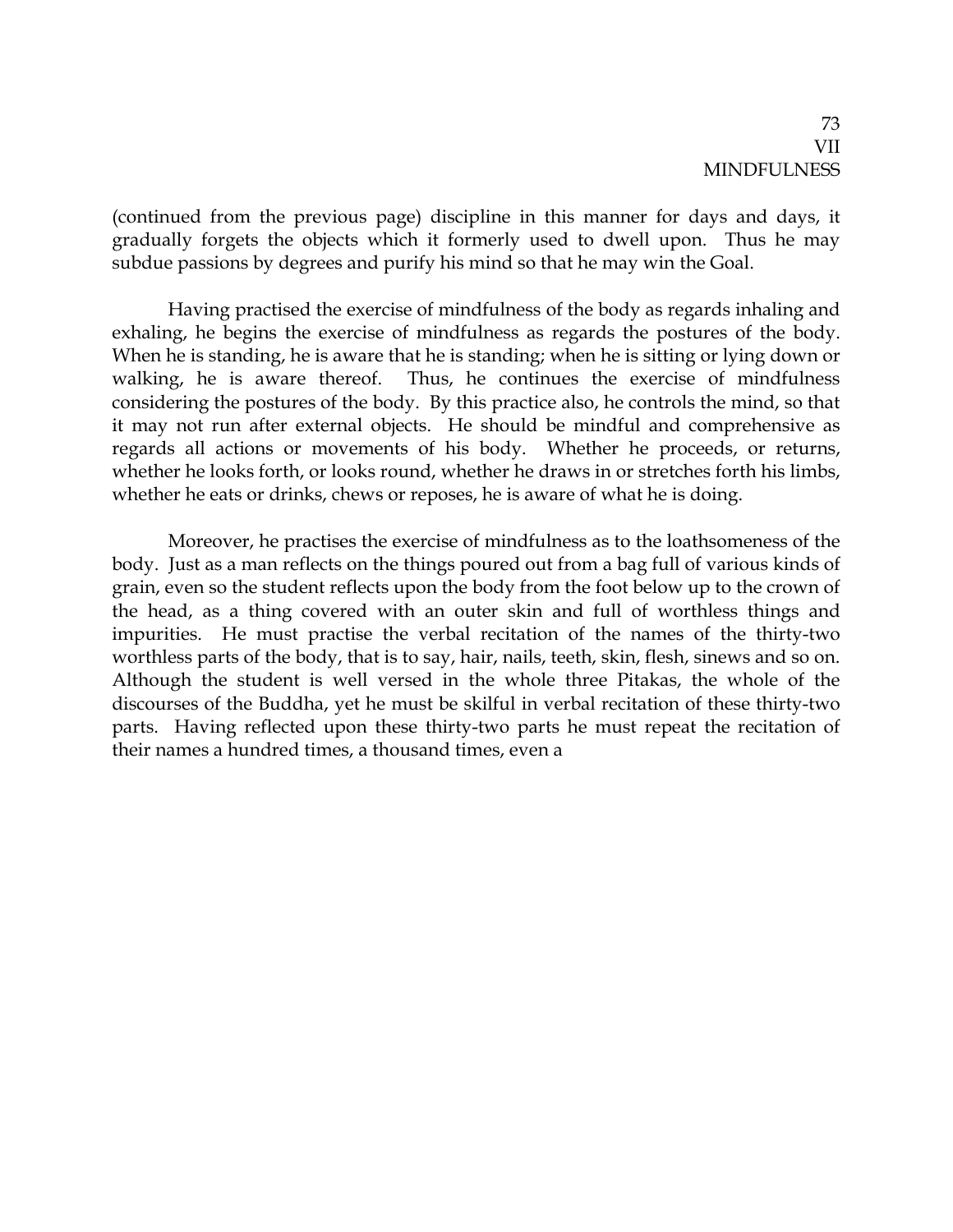(continued from the previous page) hundred-thousand times. He becomes familiar with the subject thoroughly well after practising this; and consequently his mind does not hover here and there. After this practice, his mind does not incline to be pleased with so-called beautiful visible forms, for all the thirty-two vile parts of the body become manifest and appear to his fancy something like a series of fingers. It is claimed that the follower of this exercise of mindfulness, overpowers discontent and the pleasures of life. Discontent does not overpower him in any way. He leads his life, putting away discontent as it comes up. He overcomes horror and fear; horror and fear will not overcome him. He goes on putting away horror and fear as they come up. He is strong enough to bear cold, heat, hunger, thirst, physical pain and abusive language. Indulging in this exercise, he attains to the Ecstasies and penetrates the six kinds of higher knowledge.

Again he continues the exercise of mindfulness as to the fundamental elements of the body. Just as a butcher, or his apprentice, displays the pieces of the slain animal, even so, the follower of this exercise, reflects on the four elements of the body separately. He regards the body as nothing but elements such as earth, water, heat and air. He does not regard with worldly pleasure any part of the body formed of these elements. He has no more regard for this body than a man has for external elements.

Again he keeps on considering the nine states of cemetery, as regards body. "Just as if he had seen a body abandoned in the charnel-field, dead for one, two or three days, swollen, turning black and blue and decomposed, he applies that perception to his own very body, reflecting: "This body too is even so constituted, is of even such a nature, has not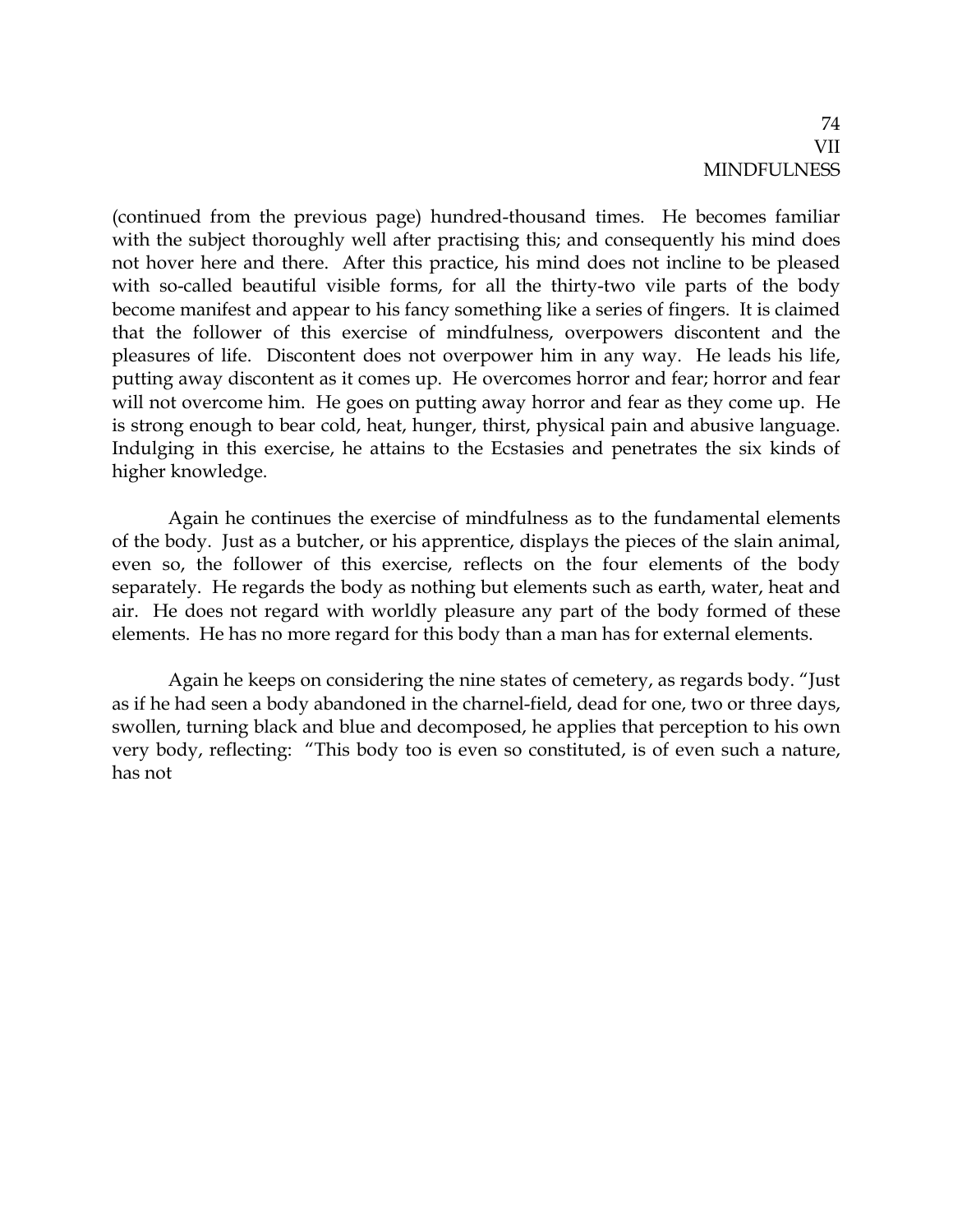(continued from the previous page) got beyond that fate." In this manner he keeps on considering the nine states of a corpse abandoned in a cemetery. This is called the exercise of mindfulness as regards body.

The exercise of mindfulness as regards sensation, is the second part of this practice. It is explained thus: "Herein O Bhikkhus, a brother when affected by a feeling of pleasure is aware of it, reflecting: 'I feel a pleasurable feeling.' So too, is he aware when affected by a painful feeling, or by a neutral feeling, or by a pleasant or painful or neutral feeling concerning material things, or by a pleasant or painful or neutral feeling concerning spiritual things."

Anyone, even a child, is sensible of the feeling that he feels. Then let us see what is the difference of sensibility between an ordinary man and the man who follows this practice. The uninstructed everyday man feels any feeling whatsoever, thinking that he feels, that he is the possessor of the feeling. Thus he develops strong egotism; and his consideration will not result in collectedness of mind or concentration. On the other hand, the true follower of this exercise, subdues and diminishes egoism by the influence of mindfulness. As he is used to analyse the whole five groups which form being, he does not see in any part of a being, anything that should be called ego. Therefore, he keeps on considering, that feeling itself feels, and there is no more "ego" to feel the feeling. Thus, he practises this mindfulness reasonably; and in consequence of it, he puts away the attachment to body and egotism, and concentrates the mind. This is called the exercise of mindfulness as regards sensation.

The third is the exercise of mindfulness as regards consciousness or thoughts. It is explained thus—"Herein, O Monks, a brother if his thought be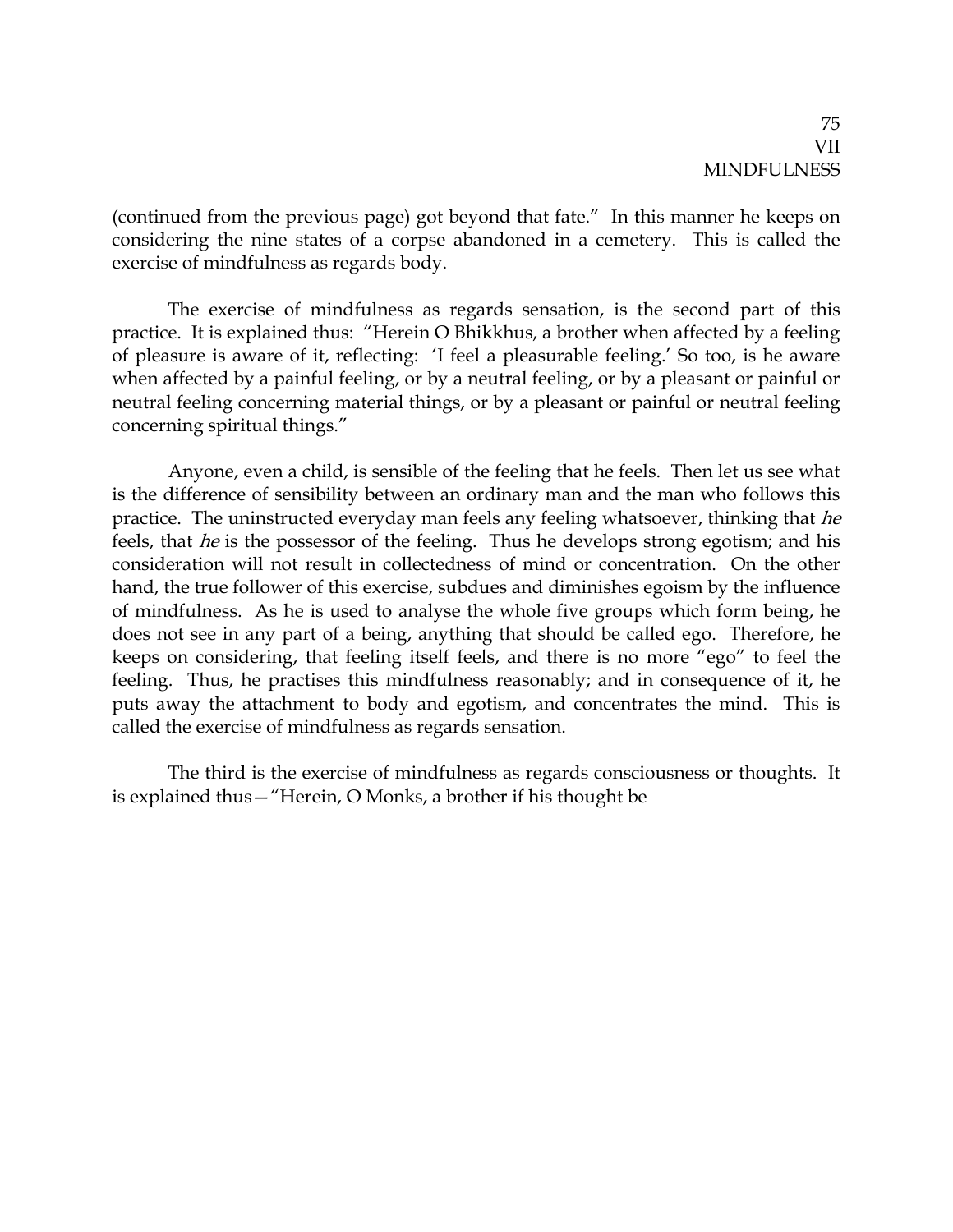(continued from the previous page) lustful, is aware that it is so, or if his thought be free from lust, is aware that it is so; or if his thought be full of hate, or free from hate, or dull or intelligent, or attentive or inattentive, or exalted or not exalted, or mediocre, or ideal, or composed, or agitated, or liberated, or bound, he is aware in each case that his thought, is so, reflecting: " 'my thought is lustful and so on.' "

The fourth and last exercise of mindfulness, is called Dhammanupassana, which includes the five hindrances, the five Groups, the six spheres of sense, the seven factors of wisdom and the four Noble Truths. The five Hindrances are namely, sensuous desire, ill-will, sloth and torpor, distraction and worry and doubt. The student who practises this exercise is aware of it, when the sensuous desire is within him. When within him there is no sensuous desire, he is also aware of this. He knows how the sensuous desire arises and vanishes. Similarly, when ill-will, sloth and torpor, distraction and worry and doubt, are within him, he is aware of them; and he knows how they arise and vanish.

He continues the exercise reflecting on the five Groups, that is to say, visible form, sensation, perception, conception and consciousness. He reflects on the nature of the material form, its origin and its vanishing away. Similarly, he reflects on the nature of sensation, perception, conception and consciousness, on their origin and on their disappearance.

Again, he exercises mindfulness as regards to the organ of sight, the object of sight and any restriction which arises on account of them both. Similarly, he is mindful in respect of other sense organs and their objects. He is mindful as regards the seven factors of wisdom, that is to say, recollection, investigative knowledge, joy, energy, repose, contemplation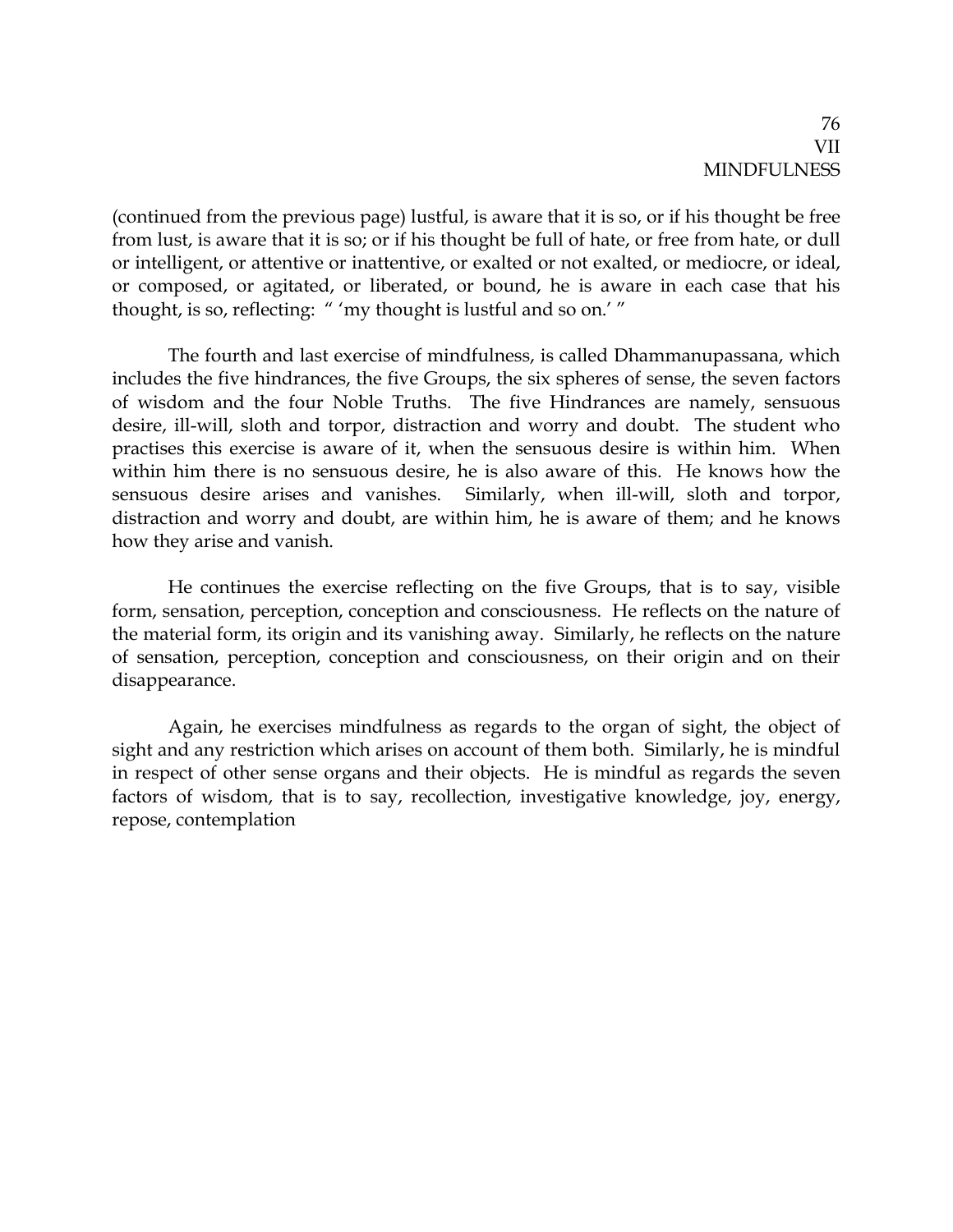(continued from the previous page) and equanimity. He is aware of the absence of those virtuous qualities, their origin and development. He reflects on the four Noble Truths, evil, its origin, its cessation and the way that leads to its cessation.

It is claimed that if a person practises these four applications of mindfulness for seven years, two kinds of fruition should be expected in him, either the highest perfection which is the Fourth Path, or the third Path. Not to speak of seven years, if a person indulges in this exercise for six years, five years, nay even for seven days only, in him two kinds of fruition should be expected. That is why Buddha said that no one could contradict that his teaching leads to the highest perfection, Nibbana. Whosoever follows this teaching, enjoys immediate good results, which are visible to him and others. The mere study of this exercise of mindfulness does not confer either selfculture or self-control; but only he who *practises* this exercise, gains self-conquest and enlightenment. Therefore it is yours to make use of this doctrine, not merely by learning it, but by practising it, for the purpose of attaining supreme happiness, NIBBANA.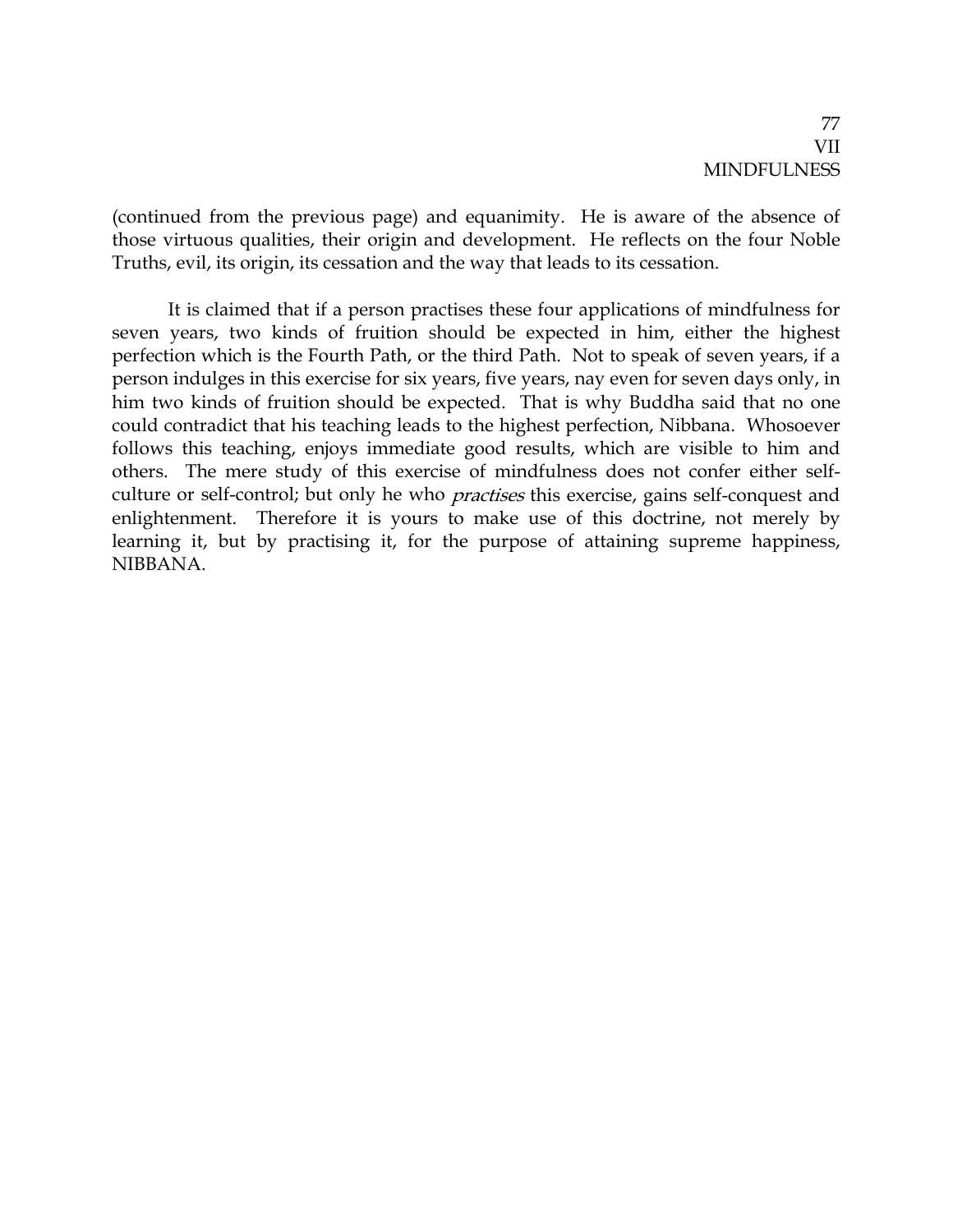To-day's subject is the Jhanas or the Ecstasies, which are the products of the concentration of the mind. By means of this practice, according to the views introduced in the higher Law which are found in the central part of the Buddha's teaching, one can attain ecstasies and superhuman knowledge through the cultivation of the mind.

Just as physical scientists by increased knowledge, are able to arrive at results, which to an ordinary man seem marvellous, so according to Buddhism, do those who cultivate mind, by means of concentration, gain certain powers which enable them to control the elements. Buddhism accepts the possibility of miracles by such powers. Just as an increase in the power of human vision is effected by means of the telescope, in a somewhat analogous way, to the Buddhist an increase of mental vision is rendered possible by means of the cultivation of the psychic faculties. To gain psychic powers, one must subdue these impurities, that is to say, covetousness, malevolence, hate, rankling anger, belittling the virtues of others, and speaking ill of them, self-esteem, envy, mean-niggardliness, deception, hypocrisy, intolerance, revenge, vain-glory and self-glorification caused by birth, youth, health, wealth and social position which bring contamination of the mind. Without the purification of morals, of the mind and of views, and without freeing the mind from passions and carnal appetite, the gaining of Ecstasies is impossible. Proper and orderly thinking is the means by which passionlessness of mind and superhuman powers are gained. It is illustrated by this: "There are nine states of mind and body which are rooted in orderly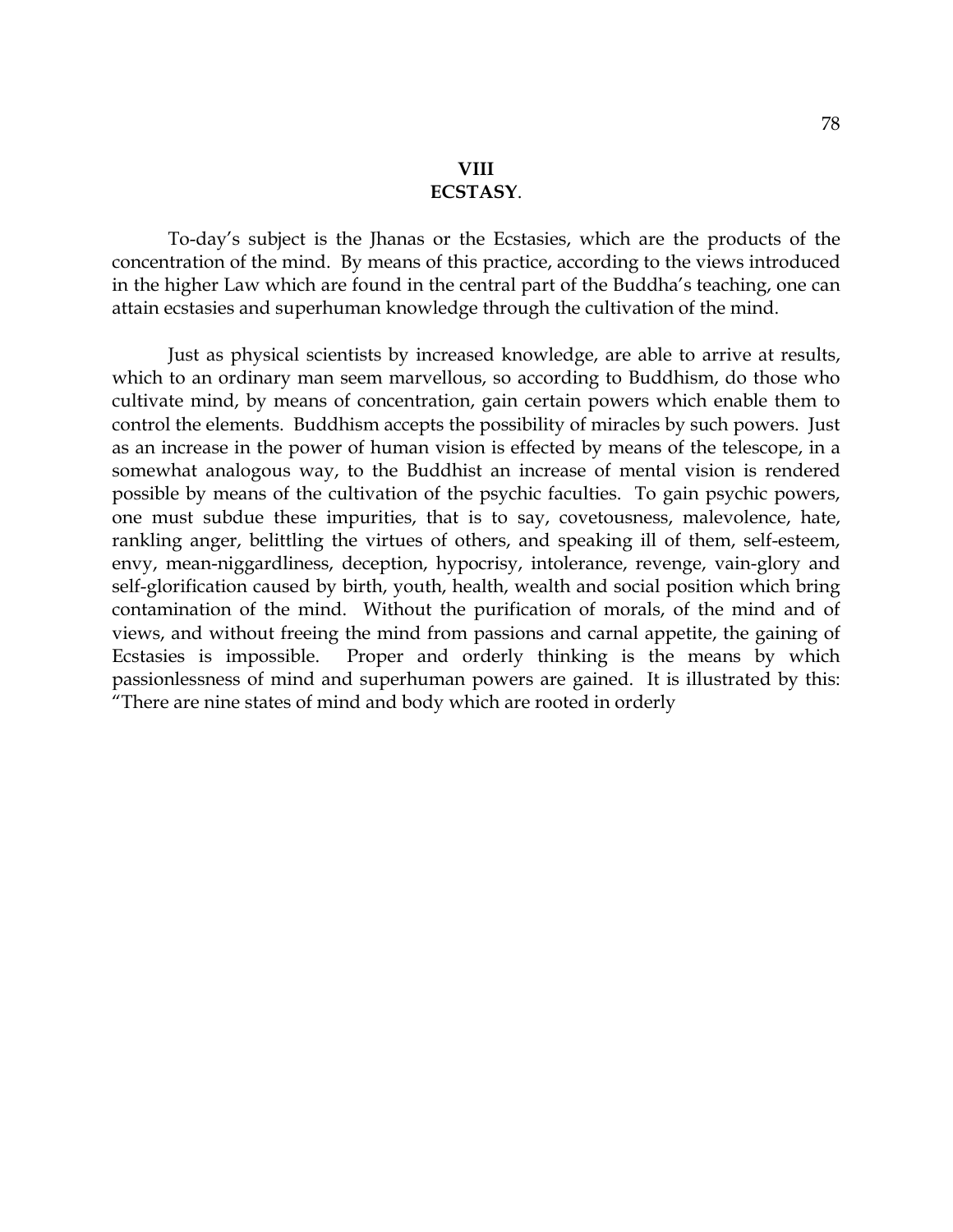(continued from the previous page) thinking: In one, so thinking, gladness arises; in him gladdened, rapture arises; his mind being enraptured, the body is satisfied; one whose body is thus appeased, is at ease; he being happily at ease, the mind is stayed; with the mind thus stayed, concentrated he knows, he sees things as they really are; and he thus knowing and seeing, turns away in repulsion; repelled he becomes passionless; hence he is set free."

There are eight things worthy of realisation by those who wish to attain superhuman knowledge and ecstasies. Those are explained in one of the discourses of the Buddha as follows: "The eight conditions, the eight causes which conduce to attaining that wisdom in those fundamentals of religious life which have not been attained, to multiplying, expanding, developing, perfecting those that have been attained. Herein, friends (1) one dwells near the Master, or near a fellow disciple occupying the place of teacher, whereby he is strongly established in conscientiousness, prudence, love and respect. (2) Under such circumstances he approaches his teachers from time to time and asks and considers, saying, "Lord, how is this? what does this mean?" and to him those reverend ones reveal what is hidden, make plain what is obscure, and dispel any doubts in perplexing matters. (3) When he has heard their doctrine, he succeeds in obtaining a double serenity, that of body and of mind. (4) Moreover, friends, a brother, virtuous, habitually self-restrained, with the self-restraint of the Canon Law, proficient in behaviour and propriety, seeing danger in the smallest offence, undertakes to train himself in the stages of the training. This is the fourth. (5) Moreover, friends, a brother, having learnt much, bears what he has heard in mind and stores it up. And whatever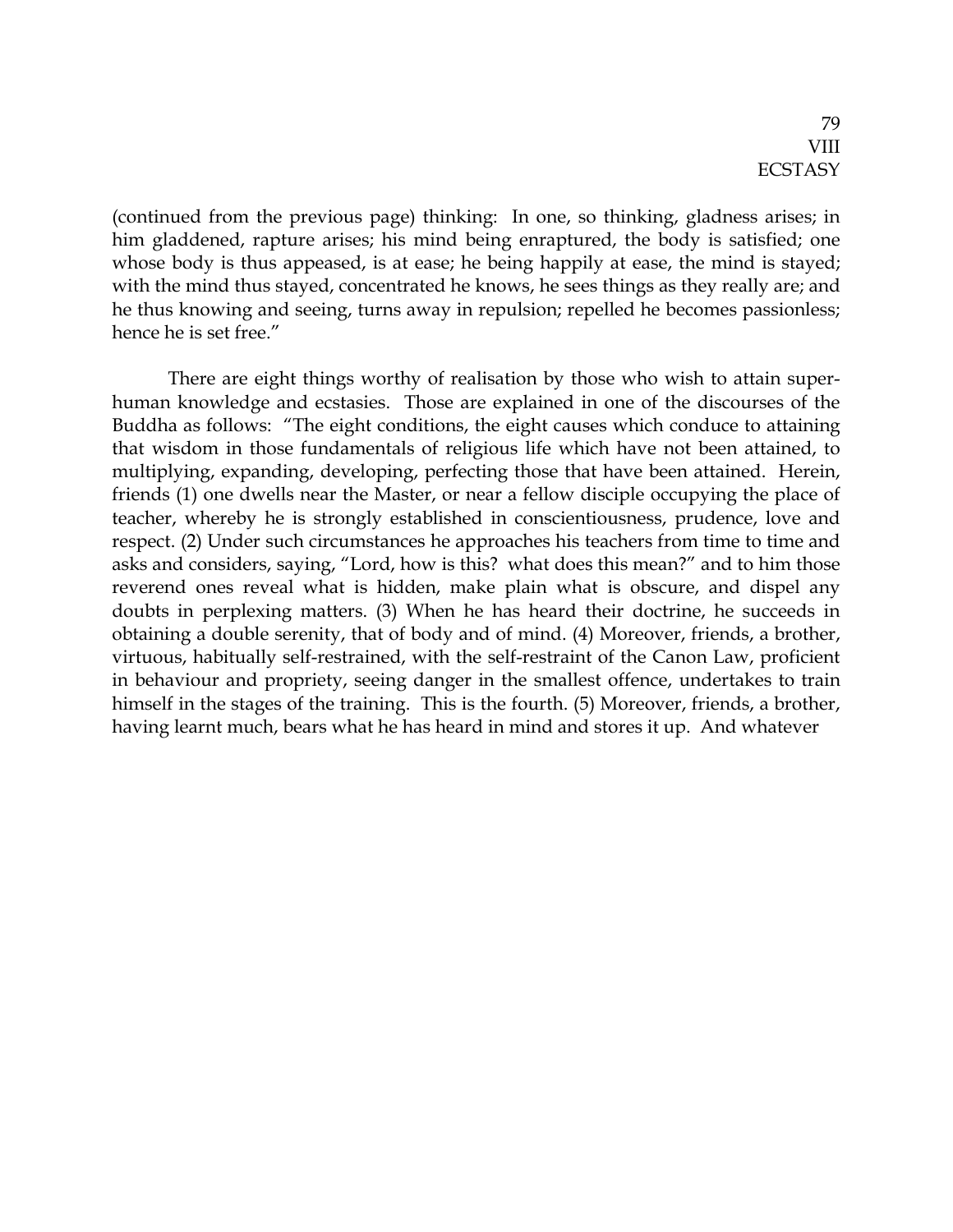(continued from the previous page) doctrines, lovely in the beginning, in the middle and at the end, both in the letter and in the spirit, commend a religious life that is absolutely fulfilled and made quite pure, those doctrines are by such a brother much learnt, remembered, treasured by repetition, pondered in mind, well-penetrated by intuition. This is the fifth. (6) Moreover, friends, a brother is habitually stirring up energy for the elimination of bad qualities, the evoking of good qualities, indomitable, strongly progressing and never shirking with respect to what is good. This is the sixth. (7) Moreover, friends, he is clear-minded, supremely heedful, and discriminating, noting and remembering what has long since been done and spoken. This is the seventh. (8) Moreover, friends, a brother is habitually contemplating the rise and passing away of the five aggregates of grasping, 'such is the material aggregate, such its cause, its cessation.' Similarly for the four mental aggregates. This is the eighth condition, the eighth cause of such as conduce to attaining that wisdom in the fundamentals of religious life which have not been attained, to multiplying, expanding, developing, perfecting those that have been attained."

Ecstasies are the results of the concentration of the mind gained by the earnest effort of those who are endowed with the above mentioned eight causes or virtues. Those who wish to learn about ecstasies should know in detail, what the ecstasies are, how many ecstasies there are in number, what are the characteristic marks of ecstasies, what are the advantages of ecstasies, how they should be gained, and what sort of people can attain ecstasies. As the spirit of ecstasy depends on the concentration of the mind, first of all we must understand what concentration is. Since the concentration is manifold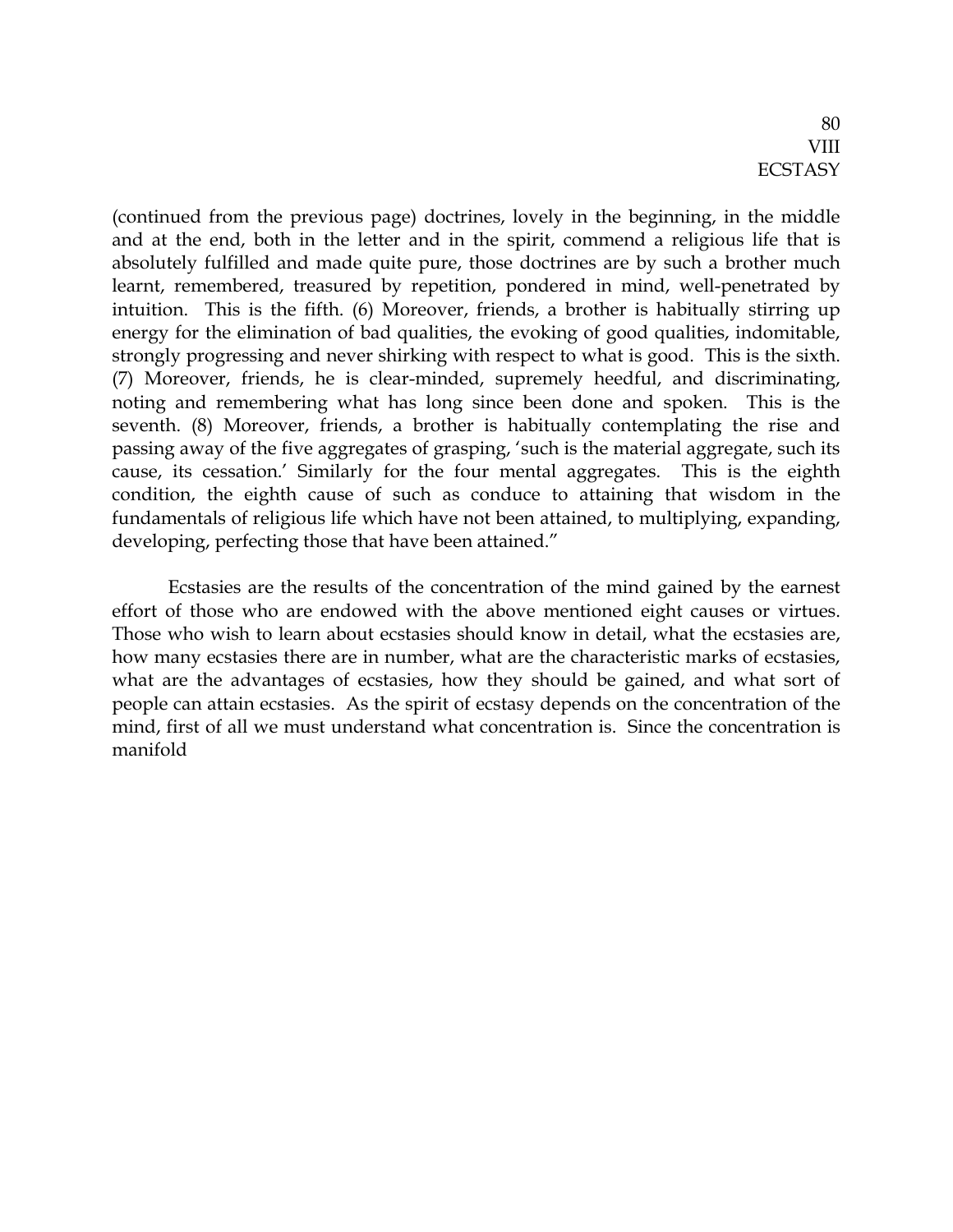(continued from the previous page) and of various kinds, it is difficult to go into it fully and this is not intended here. In brief, concentration is collectedness of moral thought. It is concentration in the sense of composing the mind peacefully. It is said to be the setting of the mind and mental properties properly and quietly on one object. That state of mind, by means of which mind and mental properties are placed quietly in a single object without being scattered here and there among other external objects, should be understood as concentration. The earnest striver, who wishes to obtain ecstasies, practising concentration of the mind on a suitable subject according to the rules taught in the scriptures, attains a certain higher state of the mind for the first time, which is called the first ecstasy. The answer to the question what is ecstasy is as follows:—

When, divested of pleasures of sense, divested of wrong states of mind, a follower enters on, abides in, the first ecstasy with all its zest and satisfaction—a state bred of inward aloofness, but not divorced from observation and reflection—that is called the first ecstasy. In that higher and pure state of mind, there are five factors gained by subduing five evils. Gone are lust, hate, torpor, worry and doubt. Observation, reflection, zest, satisfaction and a focussed heart persist. The mind of the person who has attained this state, is not inclined to be pleased or displeased with external objects as is that of ordinary men. The inclination of the ordinary man is to please himself with those external objects which come into contact with the senses, if they are agreeable and pleasurable. His tendency is to see beautiful and charming objects, to hear melodious sounds, to enjoy sweet fragrance, to partake of delicious viands, to feel delightful contacts, to live always in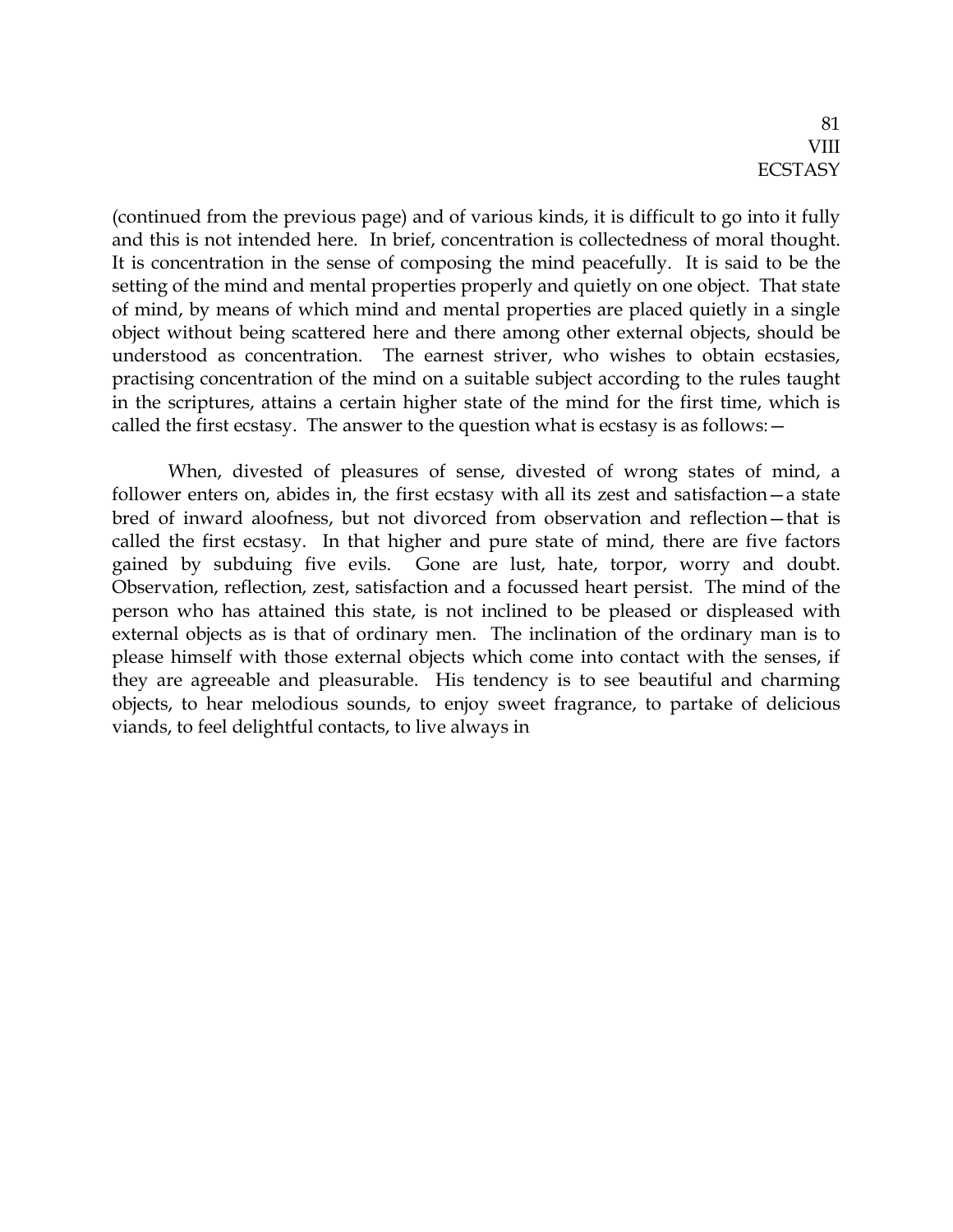(continued from the previous page) the company of those who are near and dear to him, and to cherish always agreeable and pleasant ideas without even a momentary unpleasantness. But the case of those who practise concentration of the mind for the purpose of attaining ecstasy, is quite otherwise. They must train themselves to guard the portals of senses. When a visible form comes into contact with the eye, they must resolve not to take in the detailed marks of it; and thus the eye should be controlled, for the uncontrolled eye might lead to appetite and distress, and to evil and wrong states of consciousness. Similarly they must control the other senses too, so that their mind can be placed in one of the objects of meditation, calm and serene. They must train themselves to be mindful always and in every posture, in walking, in standing, in sitting, or in lying down. Being scrupulous and pure in deed, word and thought, and being vigilant in the practice of mind-control, they subdue carnal appetite for the time being, and live without appetite for the things of world. At length they gain the power to put the appetite for these things entirely from them. By the influence of this virtuous practice, they put off malice from them, and live full of kindliness and compassion for everything that lives. As they live always in vigilance and mindfulness, all torpor has gone out from them; and worries and doubts are also purged away. The main service to be done for the purpose of attaining ecstasy, is to subdue these five evils, namely, lust, hate, torpor, worry and doubt, which are compared respectively to debt, disease, prison, slavery, and a journey through the wilds. The classification of ecstasies is manifold, but according to the Sutta Pitaka, there are four ecstasies which represent an advance step by step, namely, the first, the second, the third, and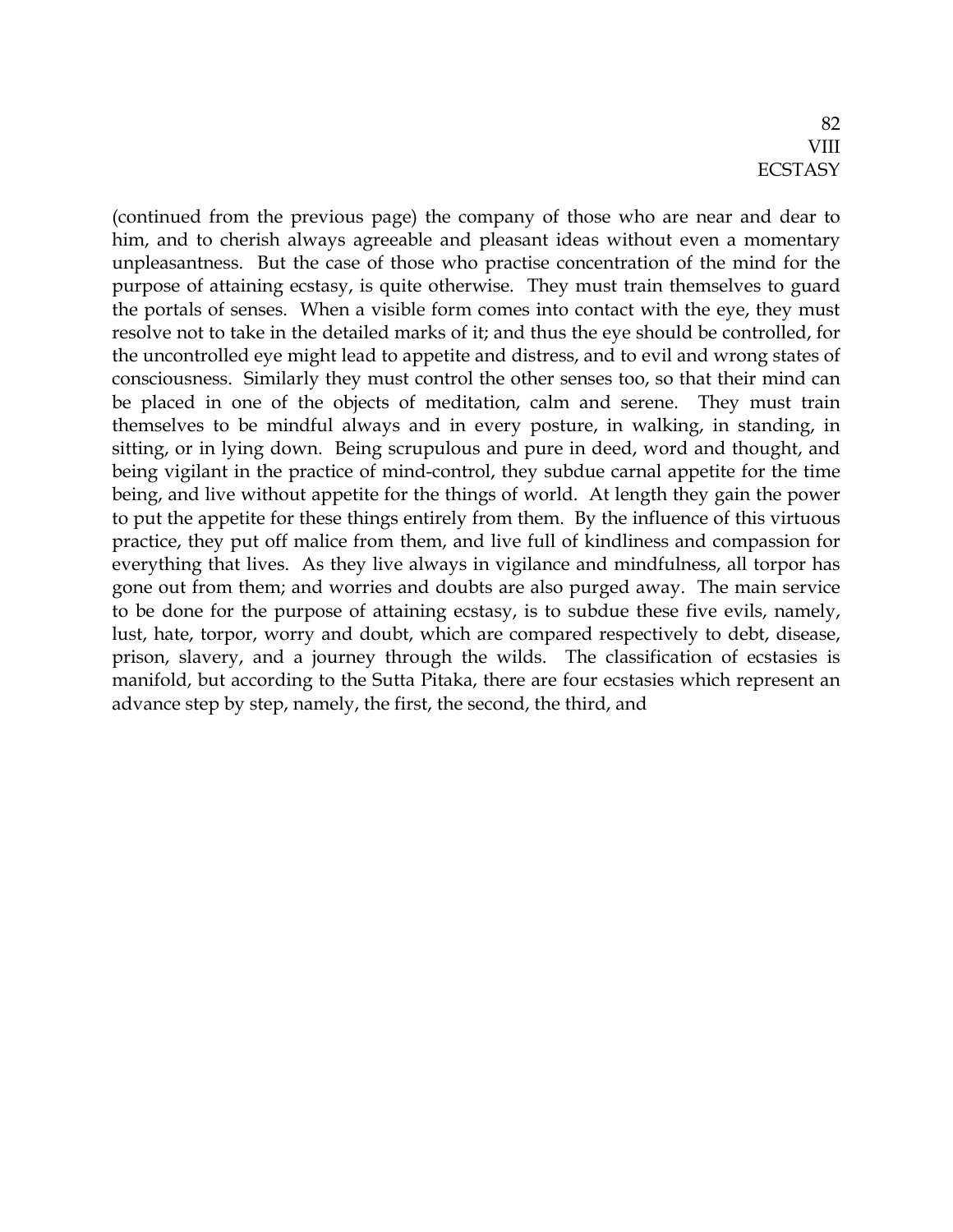(continued from the previous page) the fourth. The following passage from the Majjhima Nikaya gives a detailed exposition of those four ecstasies.

"When he has put from him the five hindrances which defile the heart and weaken insight, then, divested of pleasures of sense and of wrong states of consciousness, he enters on, and abides in, the first ecstasy with all its zest and satisfaction, a state bred of inward aloofness, but not divorced from observation and reflection. His very body does he so sluice and drench and permeate and diffuse with the zest and satisfaction bred of aloofness, that there is no part of his body which is not suffused thereby. Just as an expert bath-attendant or his apprentice will sprinkle soappowder on a metal slab and knead it up with the water which he keeps on sprinkling over it until the whole of the soap-powder is one mass of lather, permeated by the lather both in and out, with not a trickle of moisture left,—in just the same way does the Bhikhku so sluice and drench and permeate and suffuse his very body with the zest and satisfaction bred of aloofness, that there is no part of his body which is not suffused thereby.

"Further, rising above observation and reflection, he enters on, abides in, the second ecstasy with all its zest and satisfaction—a state bred of rapt concentration, above all observation and reflection, a state whereby the heart is focussed, and tranquillity reigns within. His very body does he so sluice and drench and permeate and diffuse with the zest and satisfaction, bred of rapt concentration, that there is no part of his body which is not suffused thereby. It is like a lake fed from below by a spring, with no other influx of water from east or west or north or south, a lake on which the heavens should send no showers from time to time; yet from the spring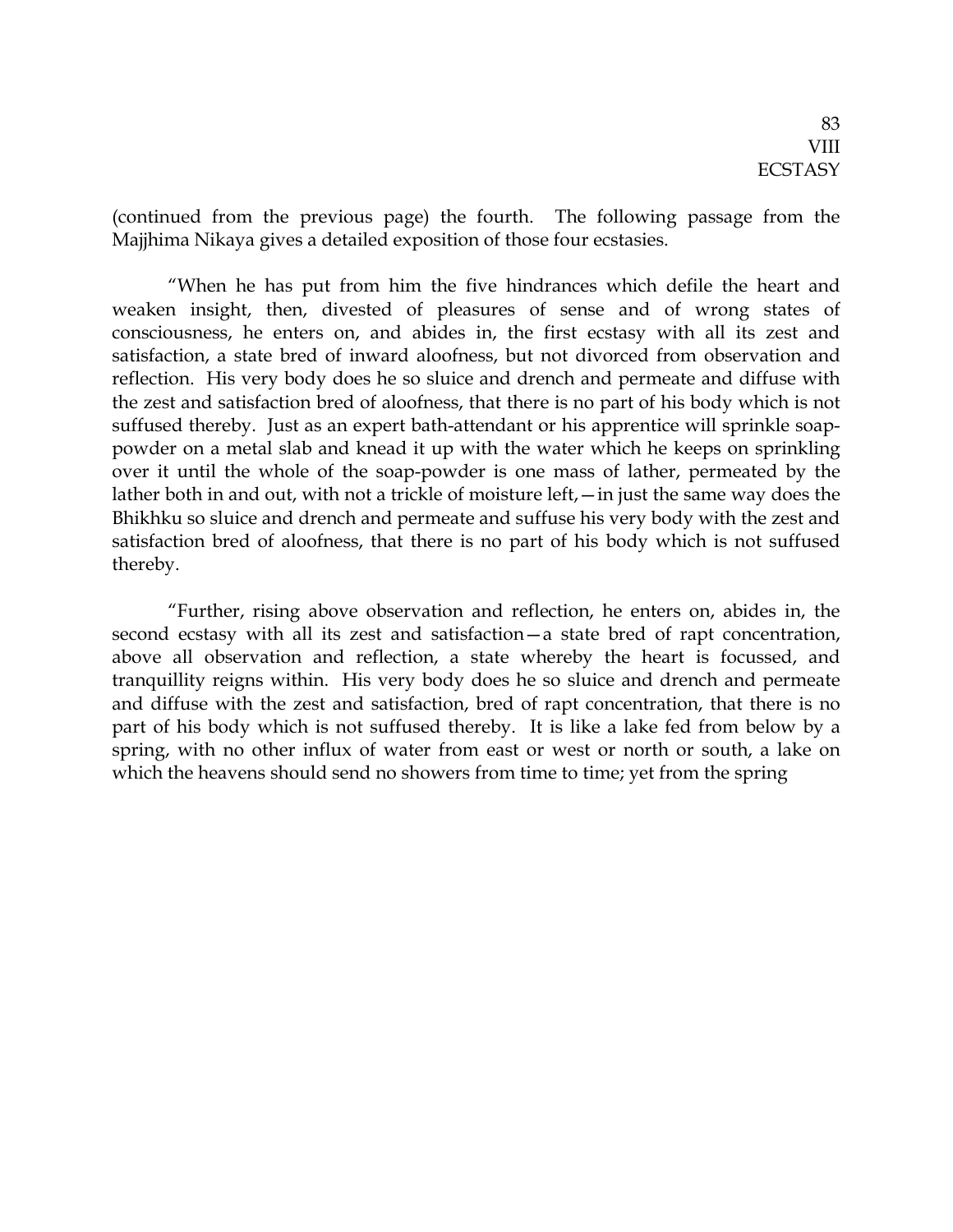(continued from the previous page) below there should well up cool waters into the lake, so sluicing and drenching and permeating and suffusing that lake that there is no part of that lake which is not suffused thereby—in just the same way does this Bhikkhu so sluice and drench and permeate and suffuse his very body with the zest and satisfaction bred of rapt concentration, that there is no part of his body which is not suffused thereby.

"Further, by shedding the emotion of zest, he enters on, and abides in, the third ecstasy, with its poised equanimity, mindful and self-possessed, feeling in his frame that satisfaction of which the Noble say that poise and mindfulness bring abiding satisfaction. His very body does he so sluice and drench and permeate and suffuse with satisfaction without zest, that there is no part of his body which is not suffused by this satisfaction without zest. Just as in a pond of lotuses, blue or red or white, some lotuses of each kind are born and grow in the water, never rising above the surface but flourishing beneath it; and these from root to tip are so sluiced and drenched and permeated and suffused by the cool waters—in just the same way does the Bhikkhu so sluice and drench and permeate and suffuse his very body with satisfaction without zest, that there is no part of his body which is not suffused thereby.

"Further, by putting from him both satisfaction and dissatisfaction, and by shedding the joys and sorrows he used to feel, he enters on, and abides in, the fourth ecstasy—the state that, knowing neither satisfaction nor dissatisfaction, is the consummate purity of poised equanimity and mindfulness. His very body does he so suffuse with a heart made pure and clean that, as he sits, there is no single part of his body which is not suffused by his pure and clean heart. Just as if a man were sitting wrapped, head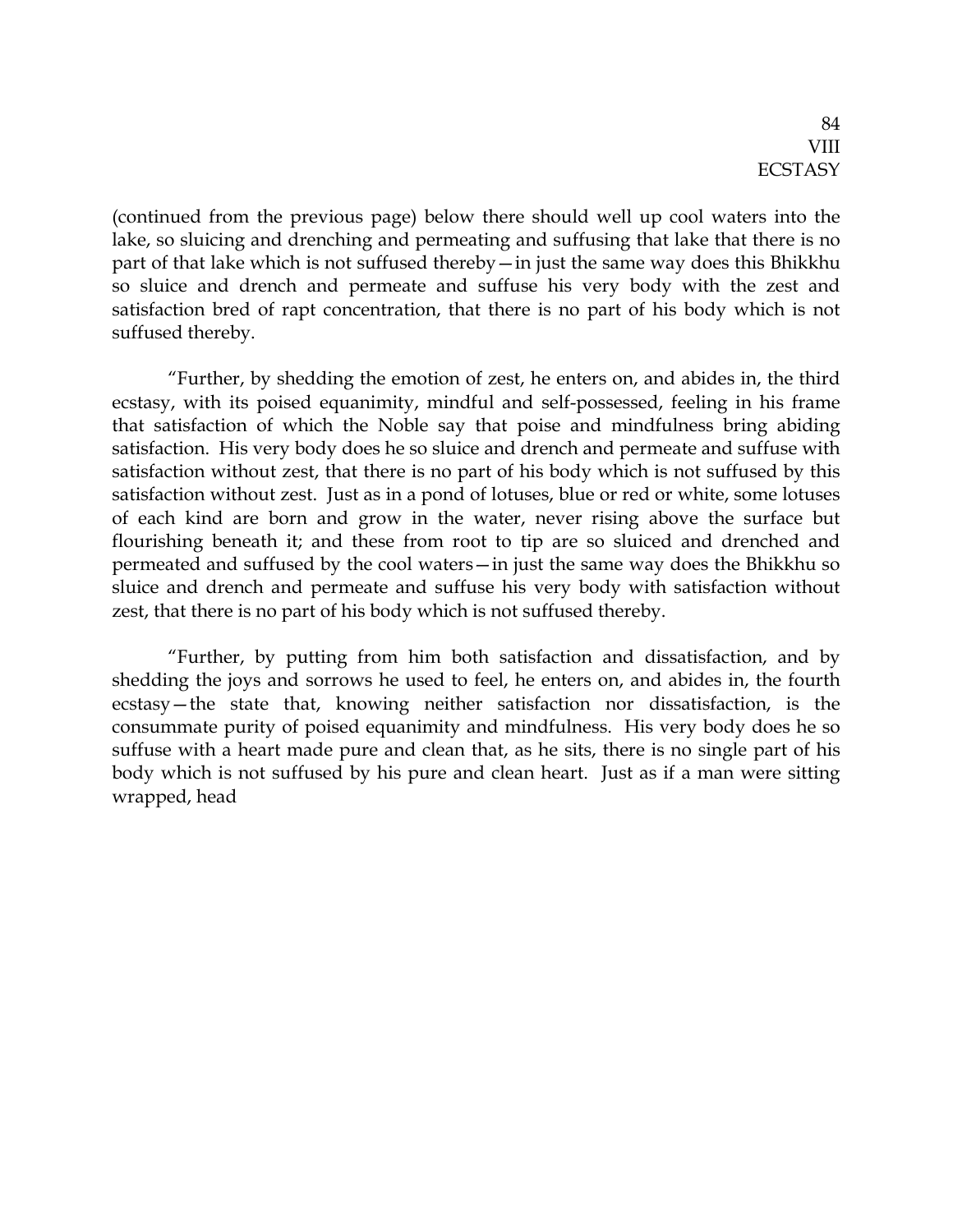(continued from the previous page) and all, in a garment of white, with not a single part of his body not wrapped in it—in just the same way does the Bhikkhu so suffuse his very body with a heart made pure and clean that, as he sits, there is no single part of his body which is not suffused by his pure and clean heart."

The student who wishes to attain these ecstasies must necessarily be endowed with the five virtues, that is to say, (1) faith, (2) recollection, or retentive memory, (3) energy or strenuous effort, (4) concentrated meritorious consciousness, (5) true wisdom and knowledge whereby the truth of causation and mutation is realised. He must establish himself first in faith, for it is the foundation of psychical development. With loss of faith the student does not become firm in the views and the methods of meditation taught by the teacher. Thus he fails to progress in his attempt to develop psychic powers. Being established in strong faith, he should recall the Master's virtues thus: "The Blessed One is the Saint, perfectly enlightened, proficient in superhuman knowledge and virtues conducive to happiness, well-spring of happiness, worldknower, peerless, driver of men to be tamed, teacher of men and devas, the enlightened and happy one." The more he understands the virtue of the Buddha, and how the Buddha preferred to undergo the long sufferings of life in his attempt to fulfil the Ten Perfections so that he might reach the consummation of wisdom, even to the extent of giving up all his possessions and even his own life for the sake of the welfare of others, the more his love for, and faith in, the Buddha increases. And also he should put his faith in the well-proclaimed Dhamma which is glorious in the beginning, in the middle, and at the end, in the perfect holiness of the confraternity, the true followers of the Buddha, in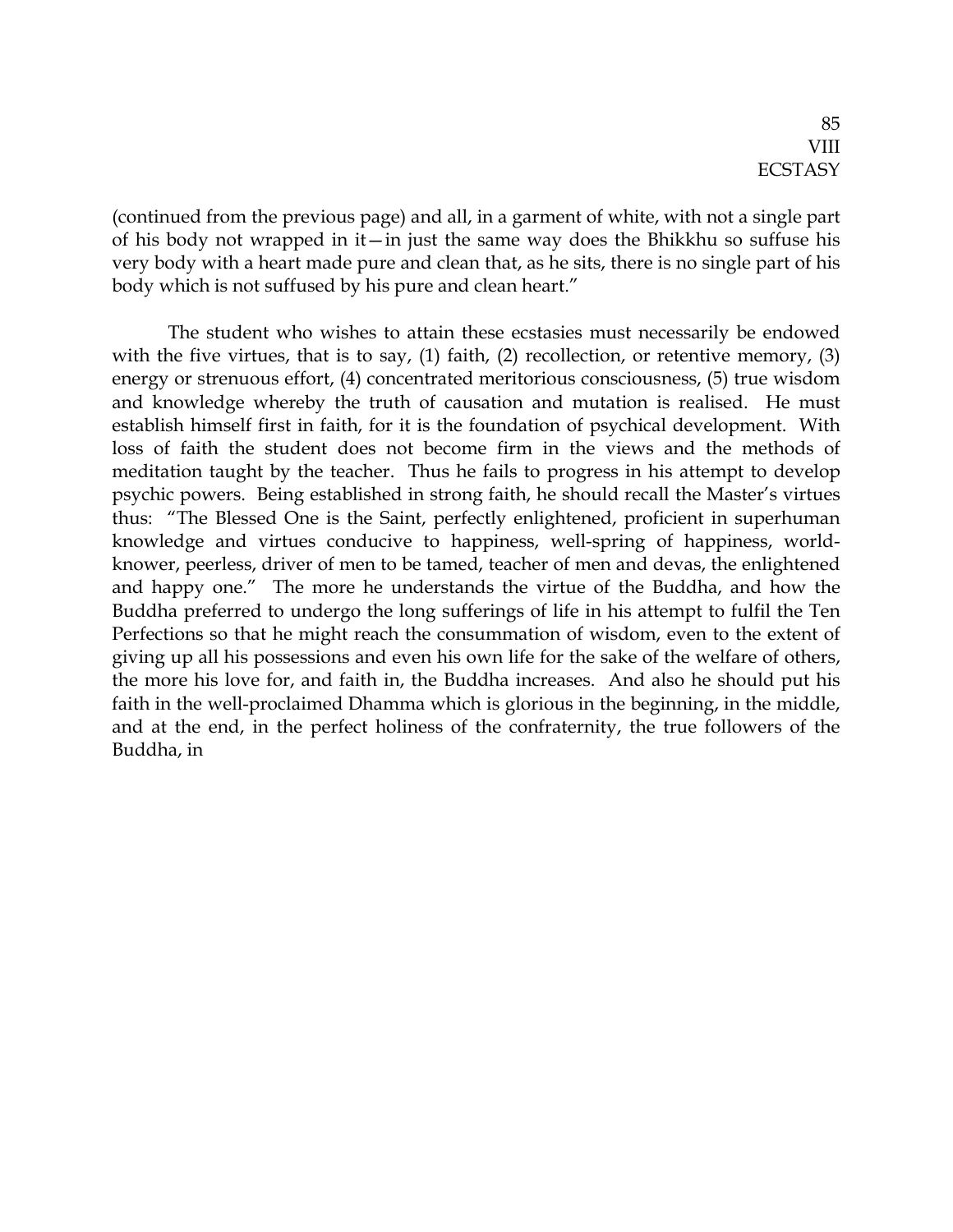(continued from the previous page) the noble purity of his own good moral conduct, in the power of charity which makes men unselfish and leads them into noble selflessness, and in the existence of superhuman beings.

He should be a mindful person, and must have the power of recollection. Every action should be done by him in full consciousness; and also the least movement of the members of his body should be carried out in perfect mindfulness. It is mindfulness that guards the portals of the senses, otherwise virtuous thoughts might be stolen away by the thieves of external objects through the unguarded gates of the senses.

Being an energetic person, he must make a strenuous effort repeatedly and incessantly to acquire the virtues which are beyond the reach of ordinary men, and also to reach the consummation of pyschical progress. Effort is one of the virtues emphasised by the Buddha for those who wish to attain the highest knowledge and perfection of life. It is only those who heroically exert themselves to reach higher and purer stages of wisdom who can reach the supreme goal.

Collectedness of moral thoughts, or in other words, concentrated meritorious consciousness, is of great importance to the striver after ecstasies. It helps to get rid of passions and sins, so that one is able to consider the real nature of the world. A welldirected and concentrated mind is compared to a well-tamed animal, for it is governable according to the master's wish; but on the other hand, the unguarded and undisciplined mind is very similar to an untamed wild beast. Just as a newly-caught wild beast struggles to escape into the forest, even so the undisciplined mind attempts to run away towards the external objects whereby the senses obtain satisfaction.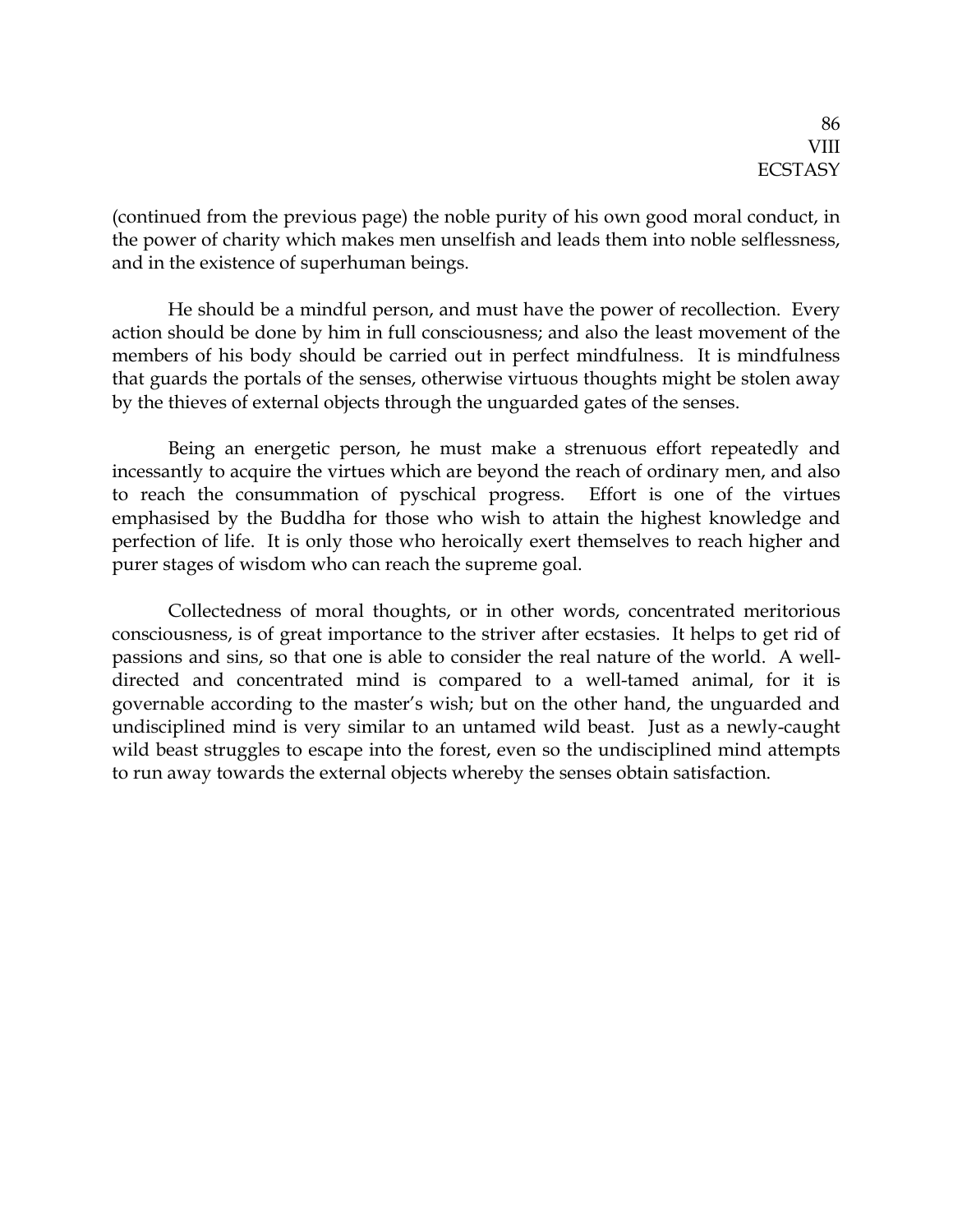(continued from the previous page) It is only the concentrated mind which does not hunt after objects which disturb its serenity and spoil its understanding of the value of its tranquillity. Domestic life is a hindrance to the gaining of this calmness of mind. This stage of holiness can only be gained by leading a pure and chaste life, governing oneself according to the precepts taught in the Law of Obligation. As long as there are thoughts of lust, hate, and others of that nature, there cannot be perfect calmness or concentration of mind.

The fifth quality is true knowledge. The student who possesses innate wisdom and true knowledge, is able to think and see things correctly. This wisdom may be compared to the shining sun, for it dispels the darkness of ignorance. The earnest striver cuts off egotism, doubt and erroneous conceptions, and other harmful things of that nature by sharpening the sword of wisdom on the whetstone of concentration. All foolish questions such as: "Whence am I? Whither do I go? Am I or am I not?" are the outcome of lack of true knowledge. If the student possesses these five qualities, he is sure to gain the Ecstasies. In his effort to gain them, he must keep all those qualities in a state of equilibrium. The Buddha's teaching tells us not to go to extremes, but to embrace the Middle Path. Therefore the student must maintain the practice of effort and calmness of mind, in such a manner that they may remain well balanced. Too much effort creates loss of physical power; and too much calmness and too little effort causes indolence. Similarly also, faith and wisdom should be in a state of equilibrium. If there is too much faith and too little wisdom, the student is liable to become overenthusiastic. And on the other hand, if the wisdom is too great and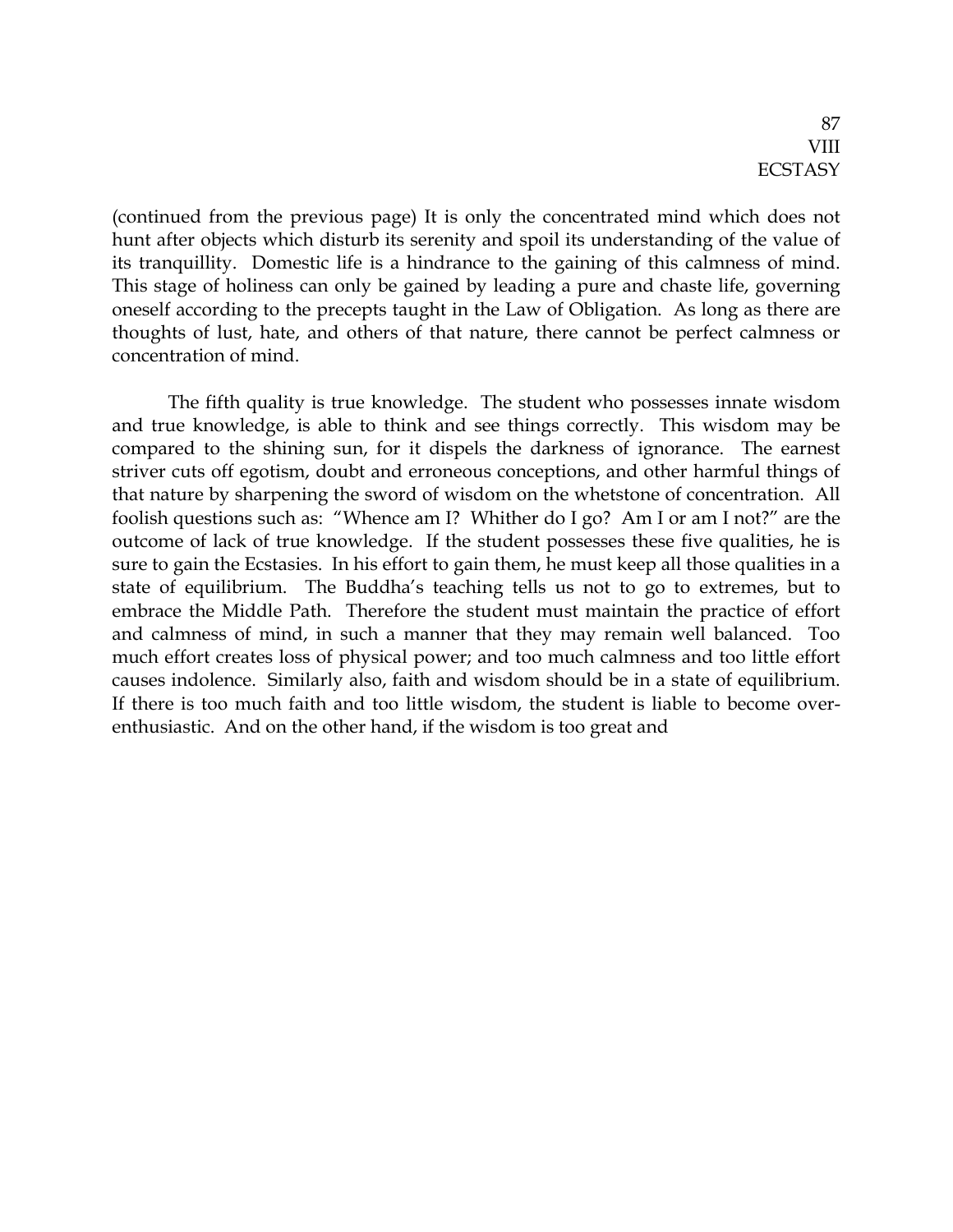(continued from the previous page) the faith too little, then the student becomes hypocritical.

The student endowed with these five qualities already mentioned above, having established himself in well-purified morality, and having cut off all impediments, should go to a teacher who gives him a suitable subject by means of which to concentrate his mind. The teacher must also be one who is skilled in ecstasies as well as in the choice of the subject best befitting the student's real disposition and nature. Men are divided into six kinds as regards their dispositions; that is to say, into those who are disposed to lust, to hate, to delusion, to faith, to intelligence, and to applied thought. These dispositions and characters are understood by the teacher through a careful examination of the student's manners and behaviour and postures, and by careful attention to the student in order to know how he works, walks and talks. The choice of a suitable subject is very difficult.

The subjects for meditation are forty in number. They are, namely: The Ten Devices, the Ten Foul Things, the Ten Recollections, the Four Divine States, the Four Formless States, the One Perception, and the One Specification.

If the subject chosen should happen not to be adapted to the nature of the student, all his efforts will be useless, for he cannot reach the desired goal while concentrating the mind on the wrong, that is, on an unsuitable subject. Therefore this choice must be made very carefully.

Having taken a suitable subject for meditation, he must go either to a forest, or to a foot of a tree, or to a retired house, where he may find comfort to meditate. When he goes to such a place, he must entrust himself either to the Buddha or to his teacher.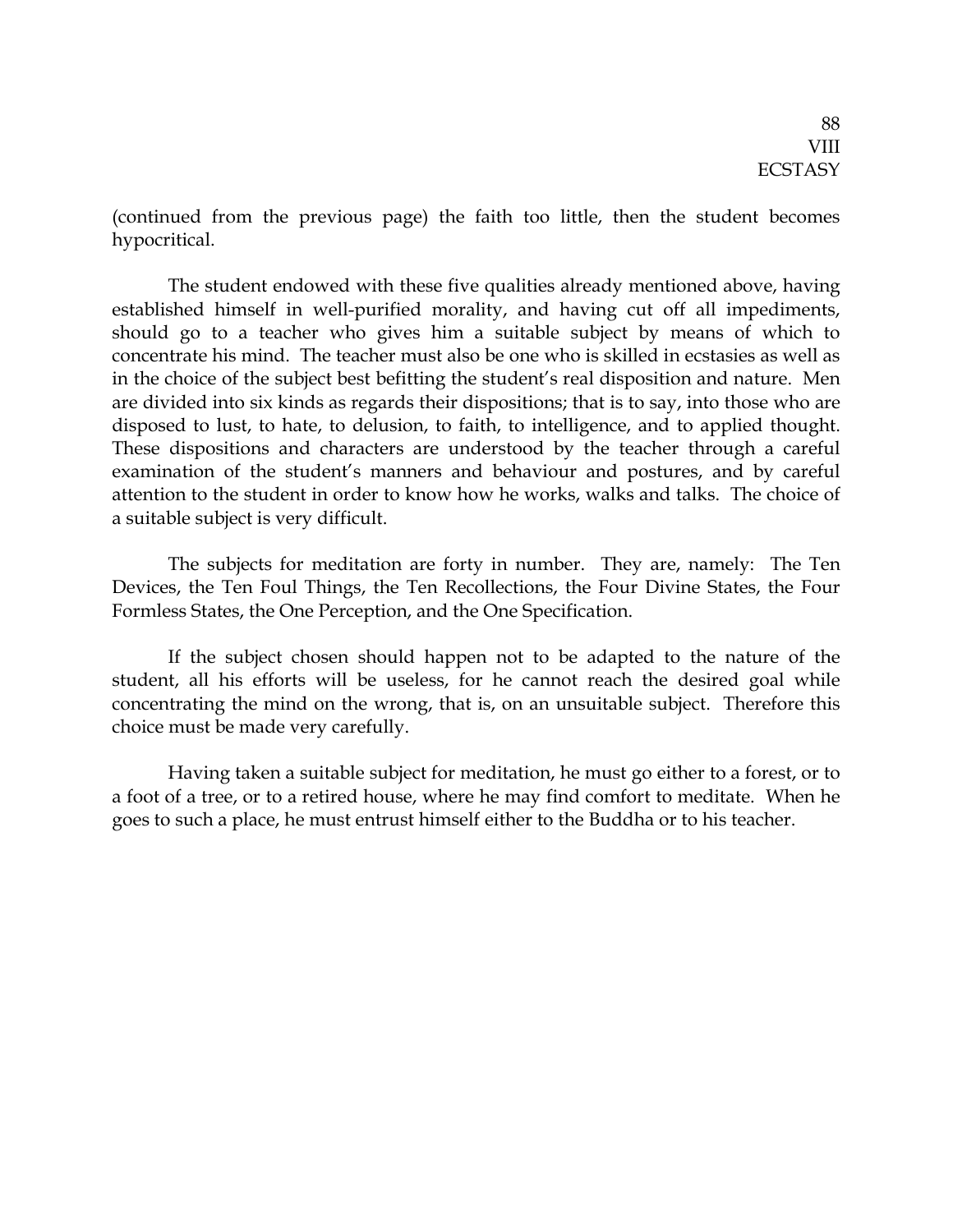(continued from the previous page) In doing so, he is fearless as regards entering any place whatsoever, for he is careless of his life. Thus practising meditation for days and days, sometimes for years, he attains a certain higher state of mind called ecstasy, as already mentioned above.

Thus ecstasy is a firmly concentrated state of mind. It is gained by the earnest striver who is endowed with the virtues above-mentioned; and its advantage consists in the subjugation of the passions which lead people to suffering and misery, and the gaining of insight and superhuman knowledge by means of which one sees things beyond the reach of the ordinary eye, and also details of one's own past lives.

Although such states of mind, I mean ecstasies, are reckoned as pure, yet they are not permanent; for when the concentration relaxes, again the mind can turn to its former condition, just as burning embers are revealed by the blowing away of ashes that hitherto have concealed the hidden fire. Therefore the safest and the highest way is to follow the Noble Eightfold Path that leads to the purest state of mind of all, the state of mind that is called Nibbana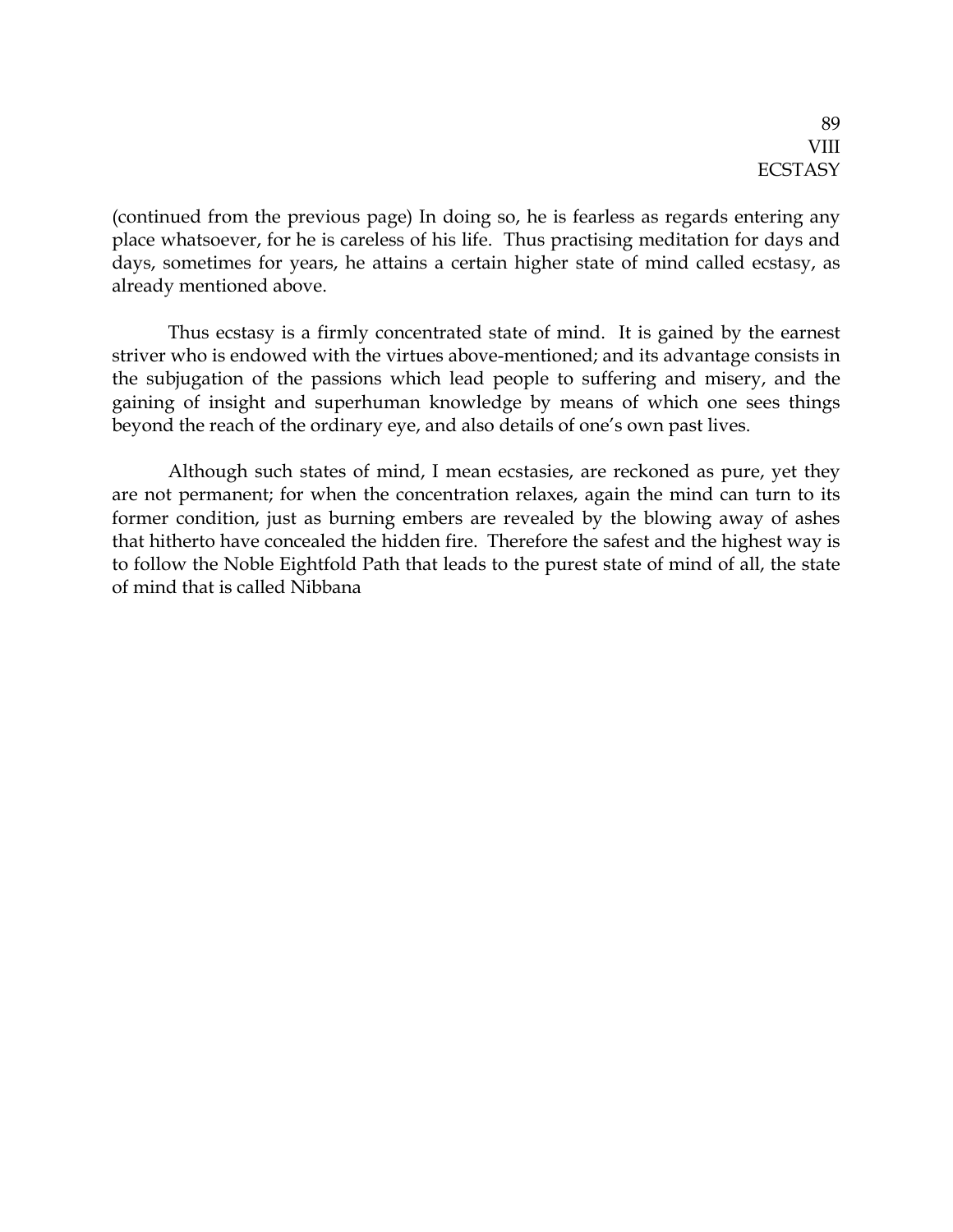#### **IX THE SEVEN STAGES TO NIBBANA.**

According to the teaching of the Buddha, all beings, whether belonging to this sphere of existence or to other spheres, whether human or sub-human, or supra-human, are subject to decay and death; all things and beings in this or in any other world are impermanent; nor is there any supreme being who creates, governs, or destroys the world. Therefore Buddhists do not believe in an eternal god, or any other metaphysical being on whom they must depend for salvation. Perceiving the transitory nature of the world, and the arising and vanishing away of everything in it, they realise that everything is subject to suffering; and that arising and vanishing away, themselves are suffering.

Since, then, everything is impermanent and subject to suffering, Buddhists see no possibility of founding a permanent ego upon such a shifting foundation. These three things, the transitory nature of existence, suffering, and non-egoity were the three things taught by the Buddha, and are known as the three characteristic signs or marks of all that exists; and meditation upon them leads to the development of wisdom and true knowledge.

Two kinds of meditation are taught in Buddhism. There is meditation which is practised for the diminishing of evil thoughts and vicious passions, called in the Pali, Samatha Bhavana; and there is meditation for the realisation of the Four Noble Truths, known as Vipassana Bhavana. Samatha Bhavana consists in concentrating the mind on a suitable subject, one chosen out of the forty that are described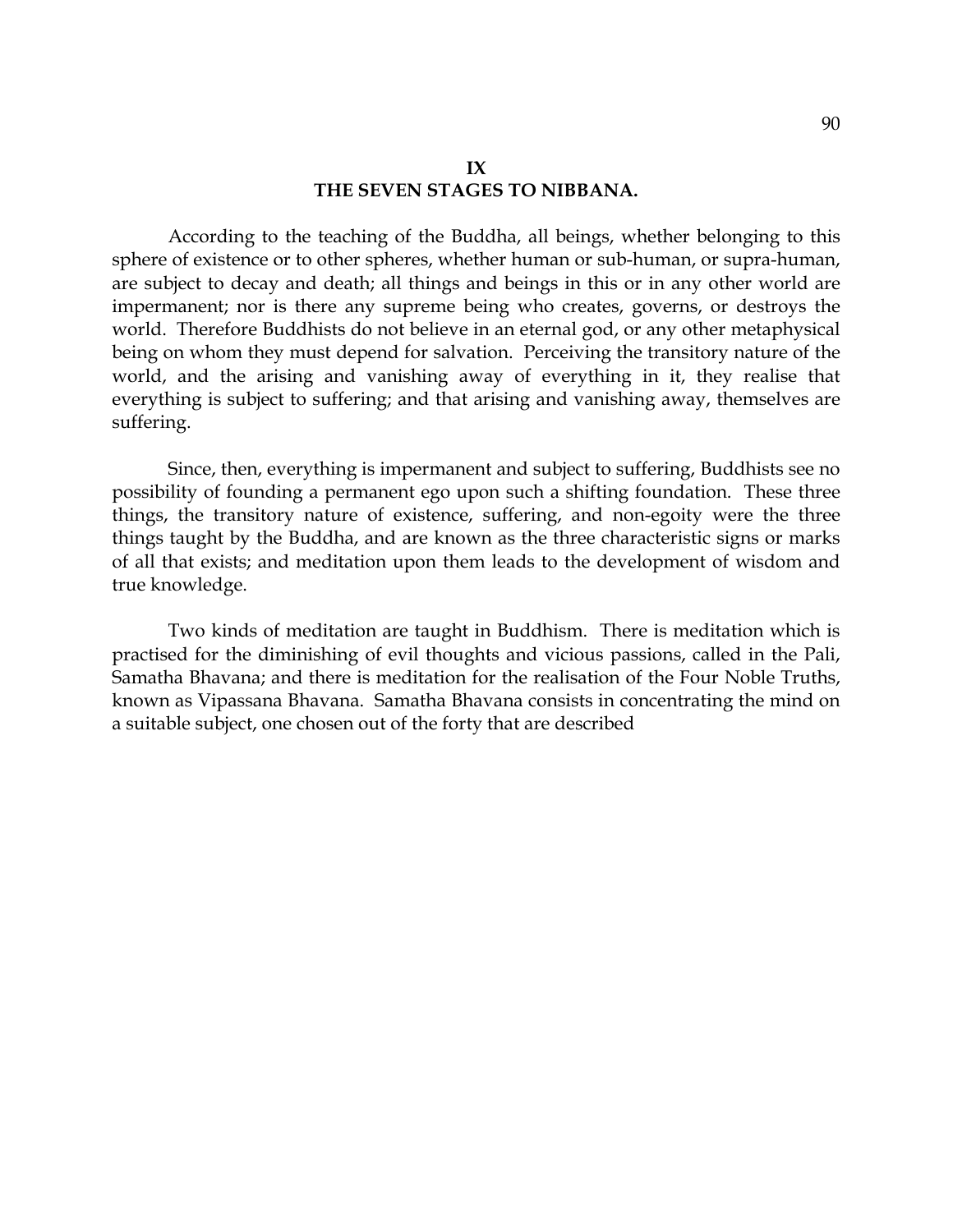## 91 IX THE SEVEN STAGES TO NIBBANA

(continued from the previous page) in the Buddhist Scriptures. While the Vipassana Bhavana consists in concentrating the mind upon the three characteristics of all things, impermanence, suffering, and non-egoity. By means of this latter kind of meditation, a man purifies his knowledge in seven stages, following one upon the other, which are known in Pali as the Satta Visuddhi, or seven stages to Nibbana. The literal meaning of these two Pali words, satta visuddhi, is "seven purities." And albeit by the word Visuddhi is chiefly meant Nibbana, because it is free from all taints and absolutely pure, yet here those seven states which conduct men to Nibbana, are themselves known as Visuddhis or Purities.

These states, achieved one after the other, produce the development of knowledge and the cleansing of the heart by diminishing the passions. "By knowledge," says the Buddha, "one is purified. Men defiled by evil do not become pure by sprinkling the body, or by bathing in holy water said to be contained in certain springs, wells or rivers; or by drinking water given by the priests as holy; but a man should purify his mind from those impurities which bring contamination."

The mind of a person given to lust, passion and indulgence in the pleasures of sense, is defiled. If a person harbours ill-will towards others thinking that they have done an injury to him, or are doing an injury to him, or are going to do an injury to him, his mind is far from purity. Revenge, malice, pride, intolerance, self-glorification, and other feelings of that nature, are defilements of the mind. Reading Vedas, learning sciences and arts, making offerings to priests, performing sacrifices to gods, practising self-torturing austerities, do not cleanse a man if the afore-mentioned evils are not put away from him.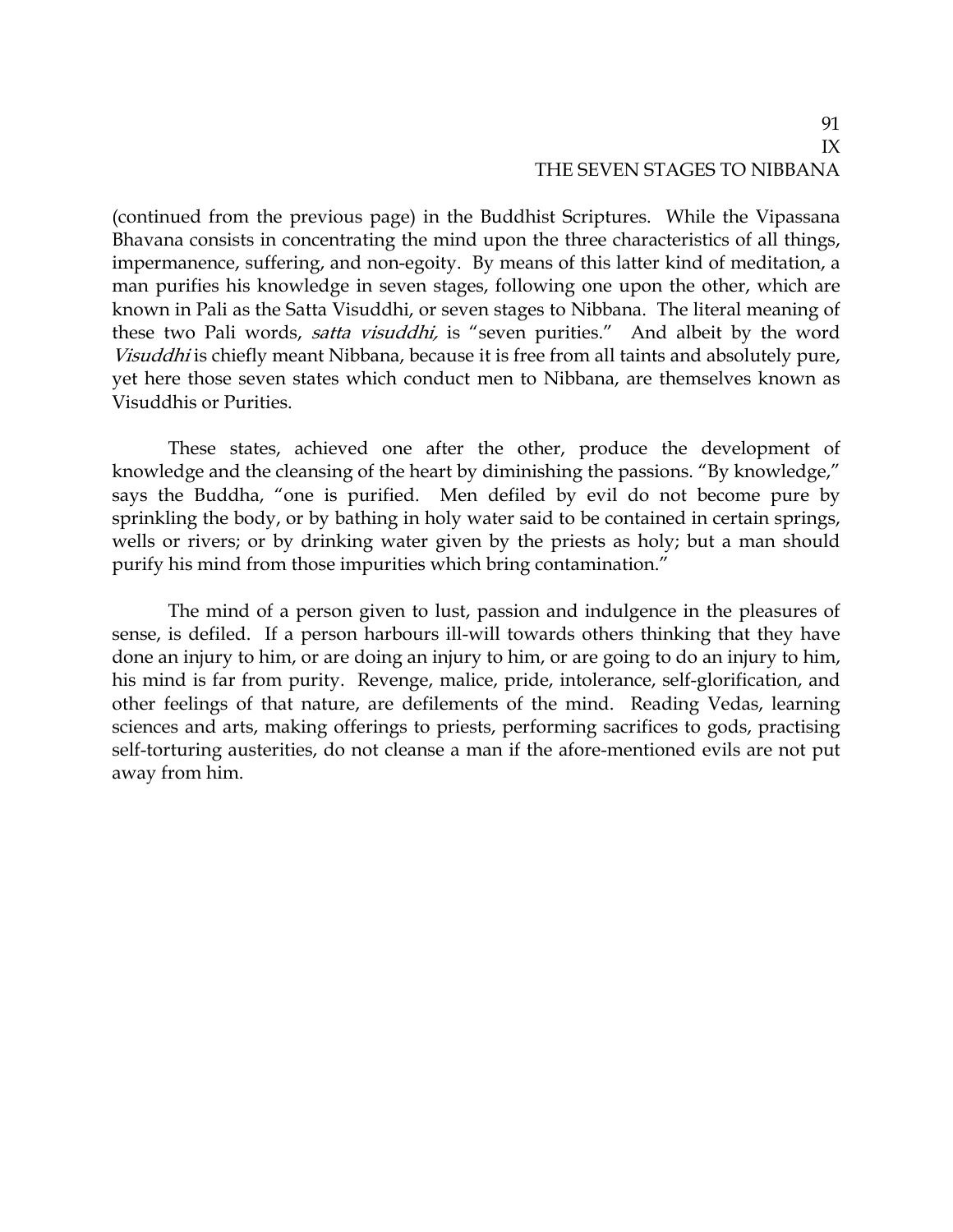## 92 IX THE SEVEN STAGES TO NIBBANA

(continued from the previous page) Since self is the lord and saviour of self, according to the Buddhist point of view, each man is able to attain the highest state of development by earnest effort; each man makes himself happy or miserable, here or hereafter, according to his own deeds, words, and thoughts.

The purifying of the mind, then, is attained by seven successive stages, the names of which are as follows:

- "(1) Purification of morals, or purity of life.
- (2) Purity of heart, or purification of thoughts.
- (3) Purification of views.
- (4) Purification from indecision, or, the purity which comes the dispelling of doubt.
- (5) Purification of knowledge regarding the right and the wrong paths.
- (6) Purification which comes from fullest insight into the way by which to walk.
- (7) Purification of the knowledge which leads directly to Nibbana."

The first stage of purification consists in the observance of moral precepts in four several ways. These are (1) "The observance of moral precepts that liberate man from evil; (2) of moral precepts that prevent demerit arising through the six organs of sense; (3) of such moral precepts as ensure a lawful and harmless livelihood; and (4) the observance of moral precepts which lead to the proper and discreet use of the four requisites of life."

Moral precepts designed for the liberation of mankind from evil are of various sorts. There are precepts enacted for ordained Bhikkhus, for Bhikkhunis (nuns), for male and female novices, and for lay disciples. All of them are intended for their discipline appropriate to their position. The observance of moral precepts in general, restrains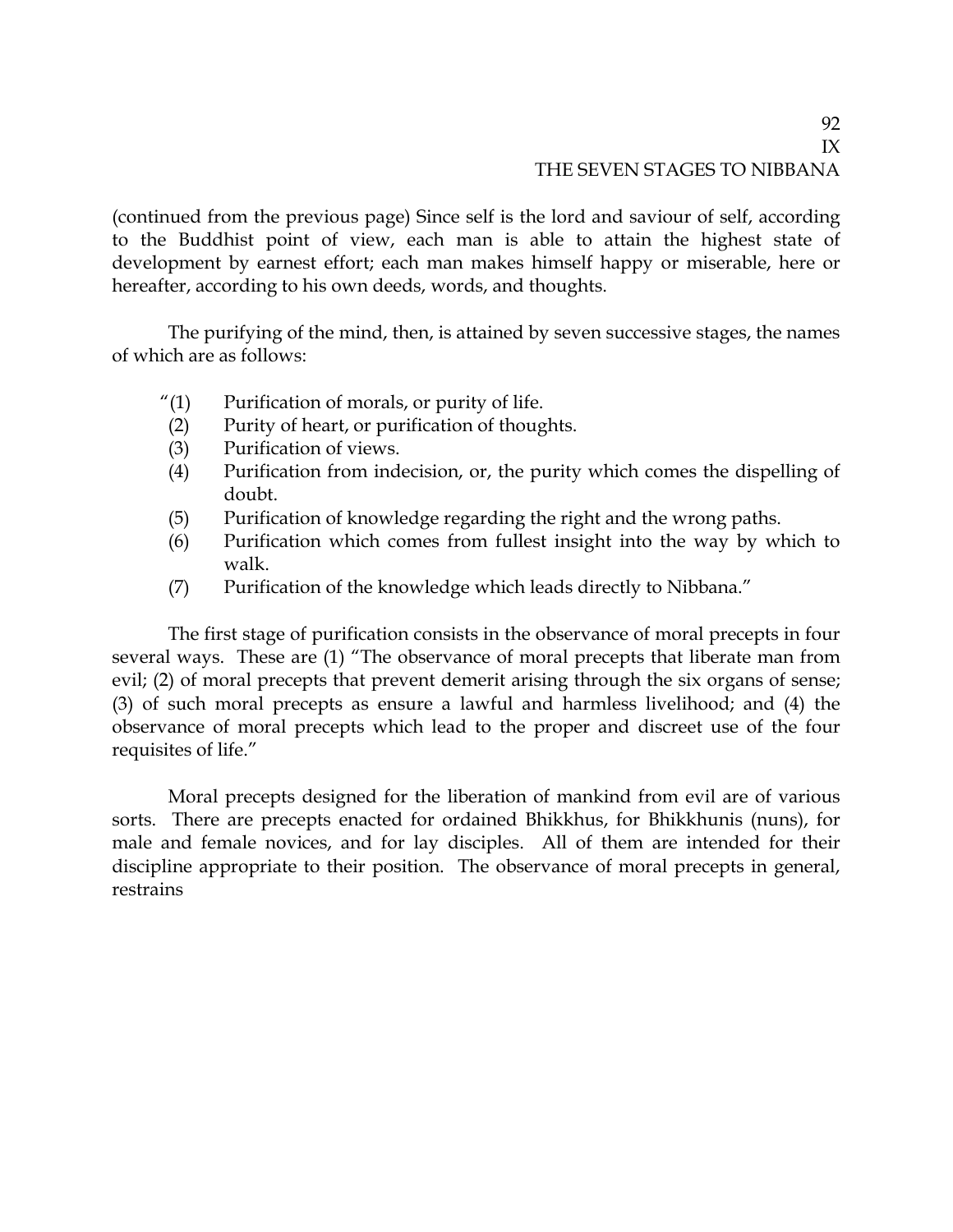(continued from the previous page) man from misbehaviour as regards physical, vocal, and mental actions. The man who governs himself according to the Law, strives against giving way to lust, hatred, and ignorance, which are the causes of all ills and all misbehaviour in daily life. He refrains from taking life, from appropriating things that are not given to him, and from illicit sensual pleasure. He abstains from falsehood, from slanderous and harsh words, and from vain and frivolous talk. He speaks such words as are charming and pleasant to the ear, and worthy to be stored up in the mind. He believes in the good results of practising charity, in the future effects for good or ill of the performance of good or evil deeds, and in the good outcome of good treatment of parents. He believes in those persons who have renounced the world and attained perfection; and he believes in past and future existences.

There are various degrees in the observance of moral precepts; but here it is the highest mode of observance that is required, for what is here meant is that observance which leads to the highest perfection. This observance is known as the restraint of Patimokkha. The person who lives according to the Patimokkha-restraint, is possessed of good behaviour in word and deed; and seeing danger in the smallest faults, trains himself in strict observance of the precepts. He is free from all misbehaviour, from all wickedness. He does not commit a wrong, or transgress a rule or a precept even for the sake of saving his own life; for the non-violation of a precept is by him esteemed more precious than his life. He desires the good, benefit, comfort and security of the fraternity of the disciples of the Buddha. His behaviour is such as attracts and pleases the minds of those whose faith is elsewhere,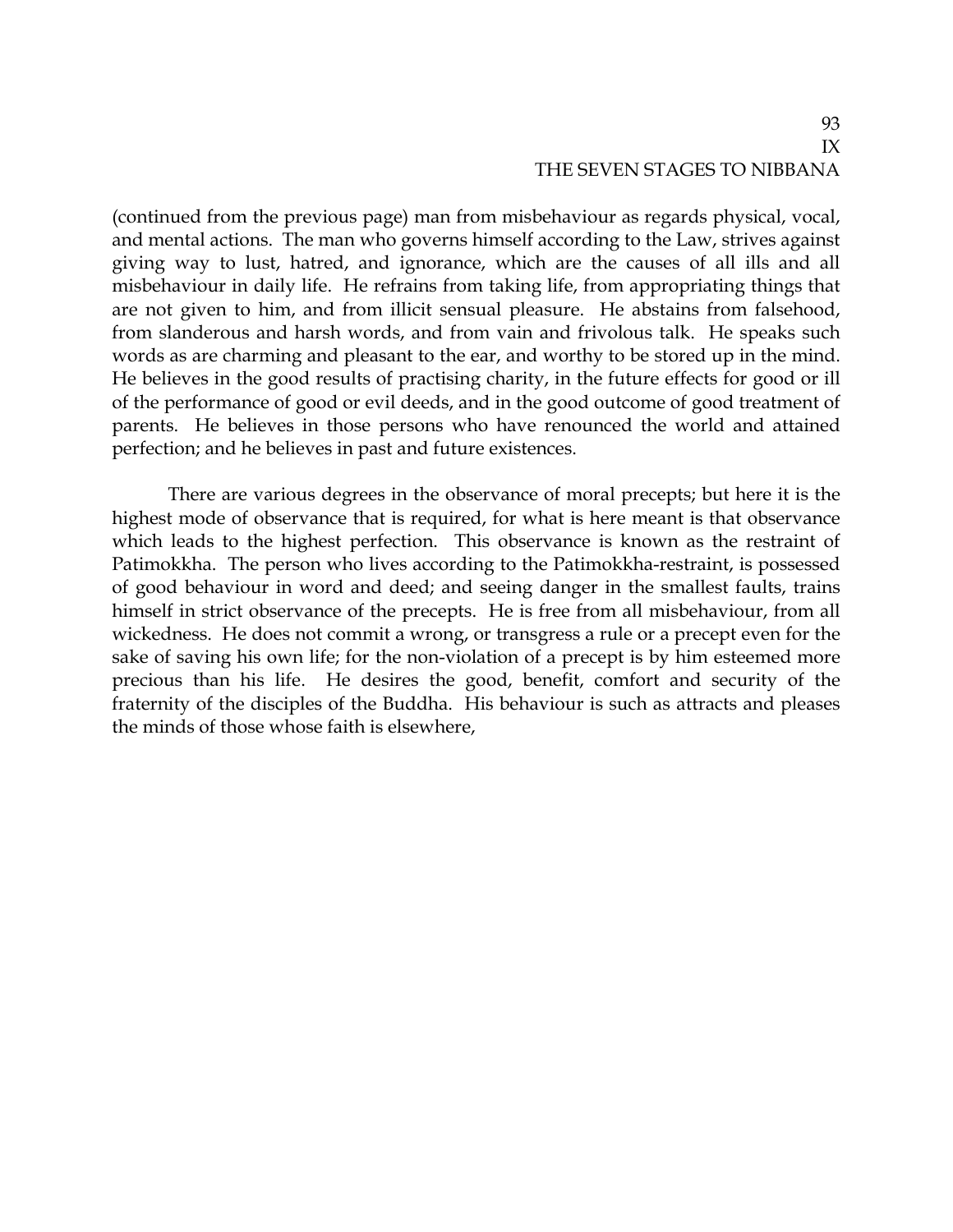(continued from the previous page) and increases yet more the pleasure of those who are already devoted to the Buddha's teaching.

He is always very careful to protect his sense-organs from the attraction of external objects. "When he sees an object with the eye, he is not entranced by its general appearance or by its details. He sets himself to restrain that which might give occasion for immoral states to flow in upon him while he dwells unrestrained as to the faculty of sight; and thus does he attain to mastery over it." The general appearance of a woman, or of a man, or of any desirable and agreeable form, is not powerful enough to provide a basis for the corrupting of his faculties. He pays no attention to the various movements of hand or foot, to the acts of smiling, laughing, speaking, looking ahead, or sideways and so forth, of any visible form; but he regards all visible forms whatsoever as compounded masses of thirty-two worthless constituent parts. He realises the true condition of this physical body thus: "This body which each individual prizes as beautiful and beloved, is nothing but a mass of impurity covered over with a fairseeming outer skin. It consists of such impure things as hair, nails, teeth, skin, flesh, bones, and so on. It has to be cleansed daily in order to remove the unpleasant odours emanating from it. It has to be kept up with great effort, and renewed continually by means of solid and liquid food. Its very nature is impermanence. It is subject to various disorders, to decomposition and disintegration. Its beauty is but skin-deep; and there is nothing in it to be proud of, nor is there any reason to indulge an eager appetite for it." Thinking thus of what the body is in reality, he keeps watch over his faculty of sight.

"And so in like manner, when he hears a sound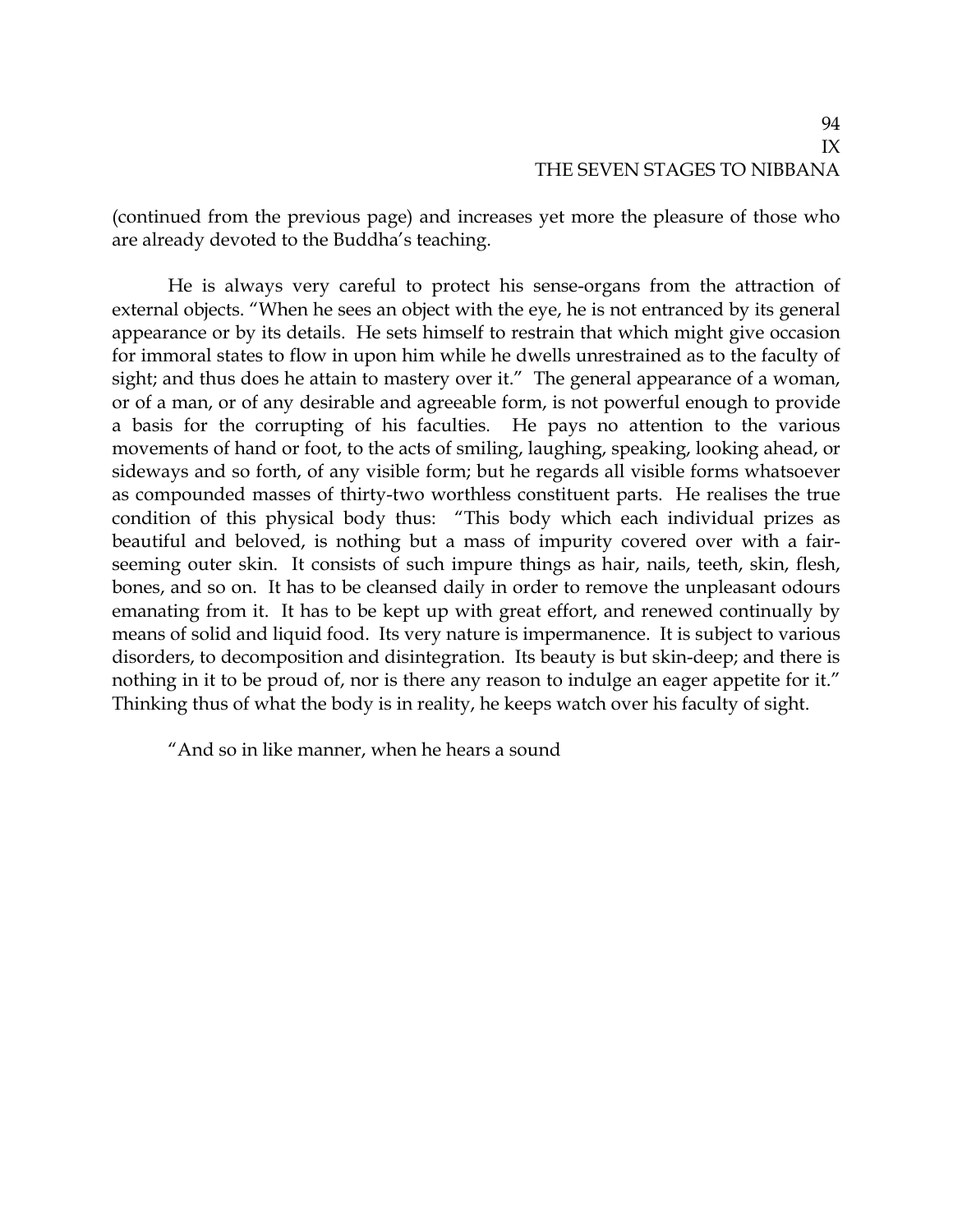(continued from the previous page) with his ear, or smells an odour with his nose, or tastes a flavour with his tongue, or feels a touch with his body, or recognises an idea with his mind, he is not entranced by the general appearance, or the details of them."

Being a person restrained from wrong livelihood, he must be strict as regards the observance of the moral precepts entailed in lawful and harmless livelihood. To live by selling human beings, corrupts the mode of livelihood of even a common disciple. And similarly the sale of lethal weapons, the sale of birds and animals for slaughter, the sale of poison for killing purposes, and the sale of intoxicating liquors and drugs except for medical purposes, and for flavouring food, are corrupt modes of livelihood. Therefore these five kinds of business are prohibited in Buddhism.

For those who lead the higher life there are six precepts laid down, covering Right Livelihood. They obtain their food and other needs by harmless and innocent means. They prefer to starve and even die rather than obtain their livelihood by violating the precepts. They take but one meal a day, never eating at night, or after permitted hours. They keep away from dancing, singing, and musical performances. They refrain from the practice of sending messages, or of going on errands. They neither buy nor sell; and never cheat with weights, coins, or measures. They take no part in bribery, deceit for gain, or other crooked ways. They never take part in highway robbery or in fraud.

Those who lead the higher life of meditation for the purpose of attaining the highest perfection, are very careful as regards the common needs of life. They wear their clothing, wisely reflecting upon them. They wear them, not for the purpose of showing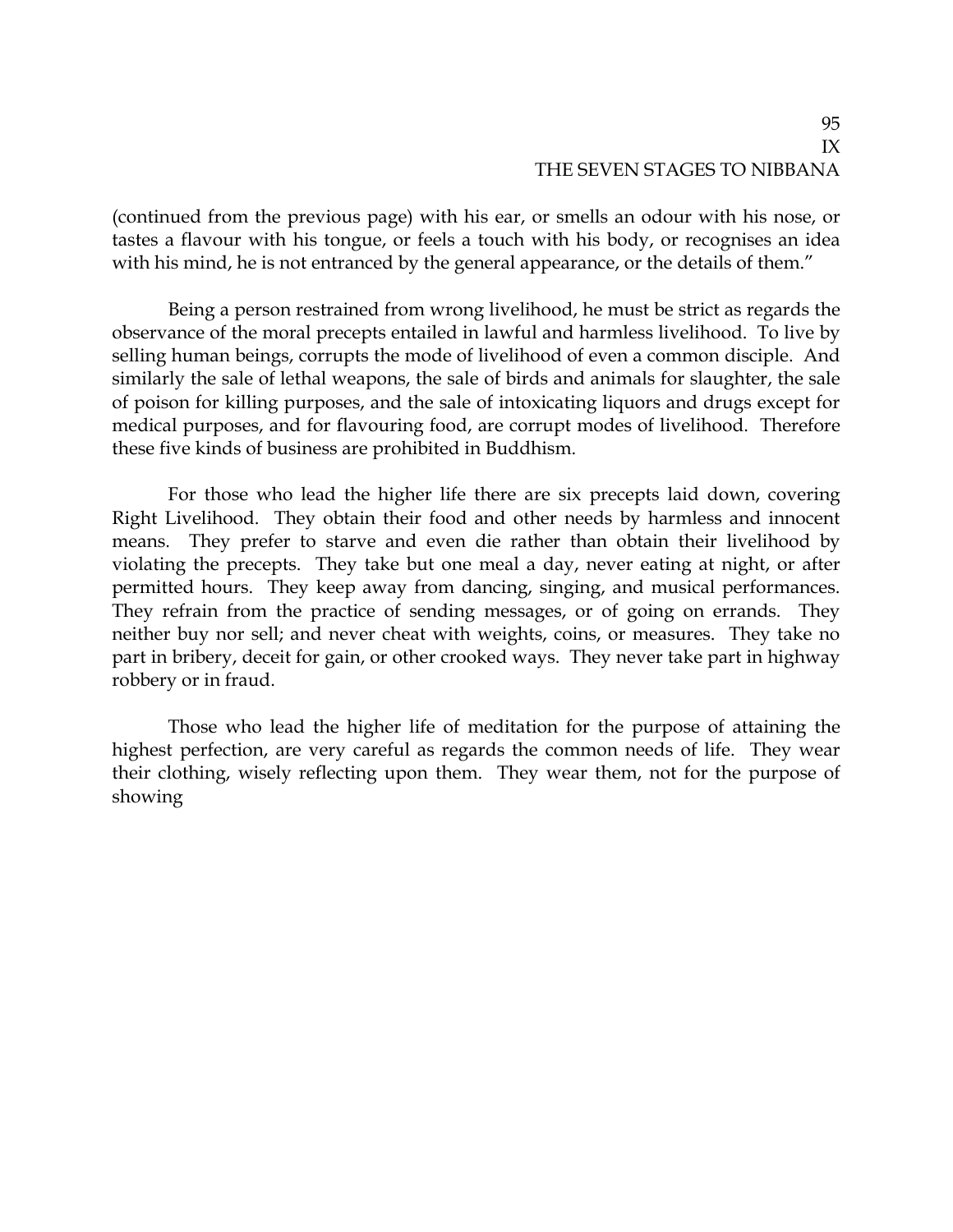(continued from the previous page) them to others, but for the purpose of warding off cold and heat; for guarding their body from the bites of insects, from the wind, from reptiles, and as a covering for their nakedness.

They partake of food, not for the sake of enjoyment, or even for the acquiring of strength and the beautifying of their bodies, but only for the sake of its sustenance, for the removing of the existing sensation of hunger, but not so as to cause any new perturbing sensation to arise. They accept dwellings, and places for sitting and sleeping, in order to avoid harm from the weather. They accept medicines, considering that they may use them in order to give no opportunity for the arising of life-destroying diseases. Thus their lives are absolutely pure as regards moral conduct, the five senseorgans, livelihood, and the obtaining of the four necessities of life. This constitutes the first stage of purity; and upon it is based the remaining six stages.

Having established himself in this first stage which is the foundation stage of all purity, and having practised meditation upon the three characteristics, the man attains a certain serene and pure state of mind called Ecstasy, by subduing those hindrances and evil passions that pollute the mind. This constitutes the second stage of purity, that of the purification of the heart. This second state of purity of thought means concentration of mind, collectedness of moral thought. It is concentration in the sense of a peaceful composing of the mind. It is a steady, quiet confining of the mind and mental faculties to one single object, so that they are not scattered here and there among other external objects. This serene and pure state of the mind, attained by earnest effort in meditation upon the three characteristics of all things, transiency, suffering,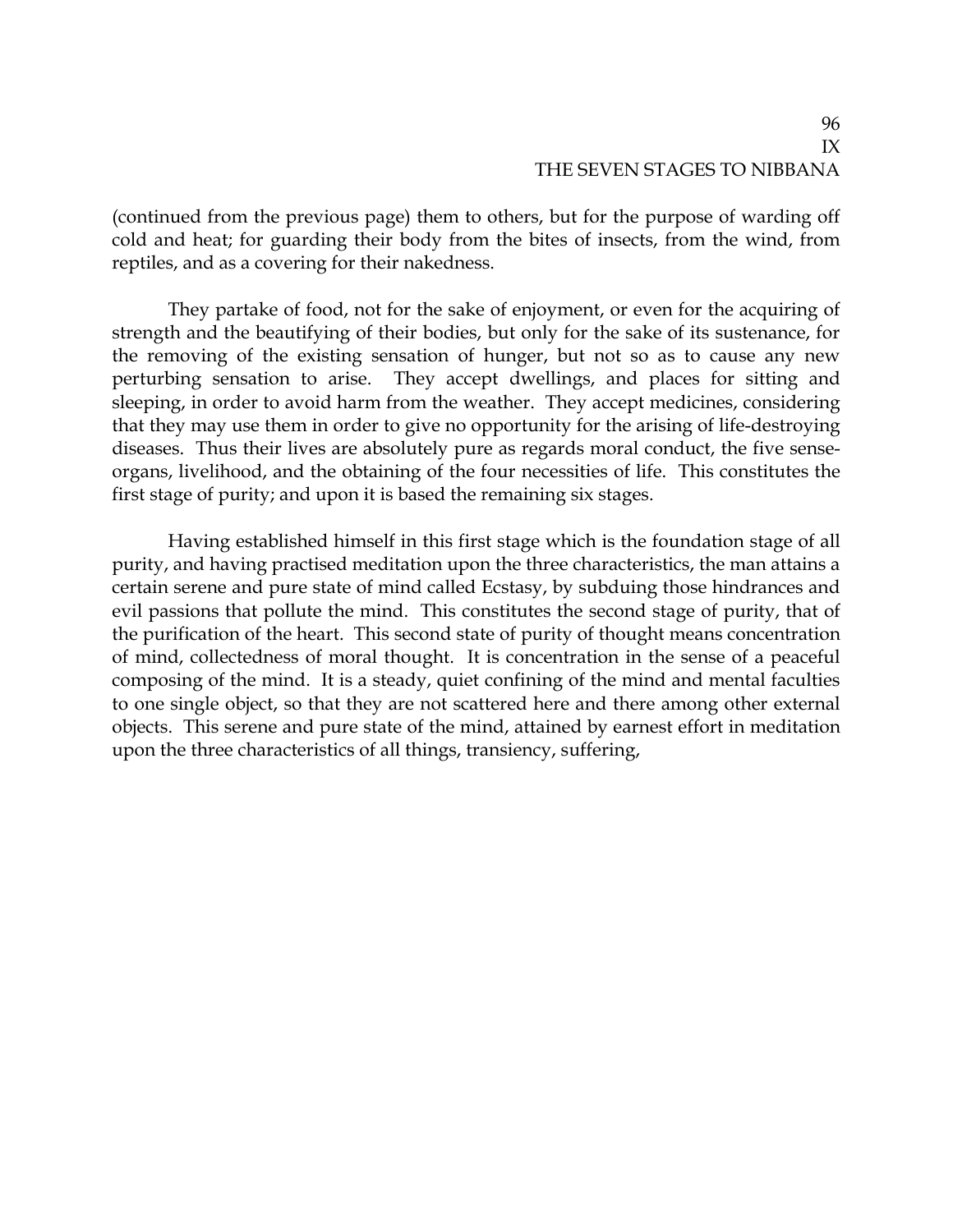(continued from the previous page) and non-egoity, is called Purity of Heart, and is higher and more pure than the former state.

The third stage, Purity of Views, is gained through the knowledge of Mind and Matter, or, in other words, through the realisation of the true nature of the Five Groups known by the name of Khandhas. The study of the Khandhas, and a penetrating knowledge of them, helps us to Right Views as to living beings and the world of things that we find around us. Not only are our views pure and therefore our thoughts, but they also become clear by the rejection of the illusions and delusions that surround us. Those who are devoted to the higher life, having established themselves in the two previous states of purity, gain purity of views by continuing in their meditation. In this state they realise and perfectly understand the First Noble Truth, that of Suffering, through their knowledge of the Khandhas. And therefore the fact of continual suffering in no way has a depressing influence on the minds of those who have understood the Khandhas. True thinkers are those who see things, not according to their mere outward appearance, but in terms of the Khandhas. All things, great or small, are known by conscious beings through their senses. The knowledge thus gained has given rise to many misconceptions as to the true nature of things; hence come theories of soul, and of gods of various kinds. Such theories are mostly the outcome of gropings in the dark. The Enlightened One, after his mighty struggle to attain perfection, was able to realise for the first time the true nature of all beings and things. The Teacher said that the world is a world of Khandhas; that knowledge of the world lies in knowledge of the Khandhas; and the realisation of Nibbana in being free from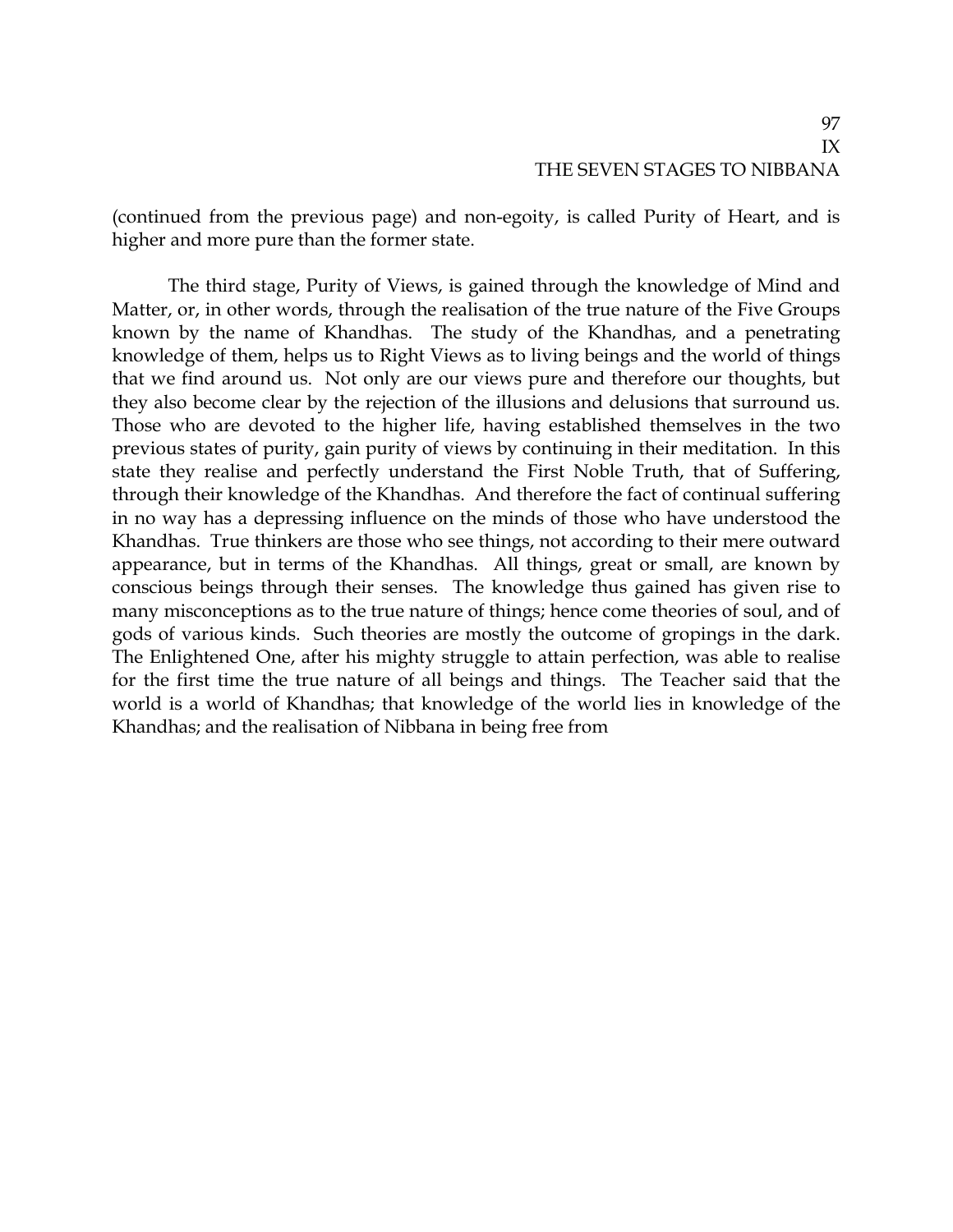(continued from the previous page) the Khandhas. Though the literal meaning of the Pali word, Khandha, is "group," yet its meaning conveys the idea of the essential groups of constituent parts into which any material or immaterial thing will fall when carefully analysed. The continuous, unbroken existence of the Khandhas amid all their changes and permutations, is called Samsara—the ceaseless succession of birth and death. It is the person who has understood this succession of lives and deaths in the light of the Khandhas, who is able to destroy his sufferings and miseries, and attain the perfect Bliss. And the person who is ignorant of this will be a helpless sufferer, ignorant as to whence his sufferings come.

All Khandhas may be classified under two main heads—the conscious and the unconscious. Living beings form the conscious section; and plants and inanimate objects, the unconscious. The conscious Khandhas come into being, and their existence is regulated, through these four things,—Kamma, mental activity, external conditions, and nourishment obtained by effort. The existence of the unconscious Khandhas is regulated only by external conditions.

The Khandhas are five in number. They are, first, visible form; second, feeling or sensation; third, perception of ideas; fourth, conceptions or plastic forces; and fifth, consciousness. A combination of these five groups is called man, or woman, or child, or animal, or whatever kind of living being it may be.

Attachment to visible form is attachment to the Four Main Elements, that is to say, to earth, water, fire, and air. The solid parts of the body, such as hair, nails, teeth, flesh, bones, and so on, are referable to the earth element. The watery parts of the body, such as bile, phlegm, blood, sweat, and so on, are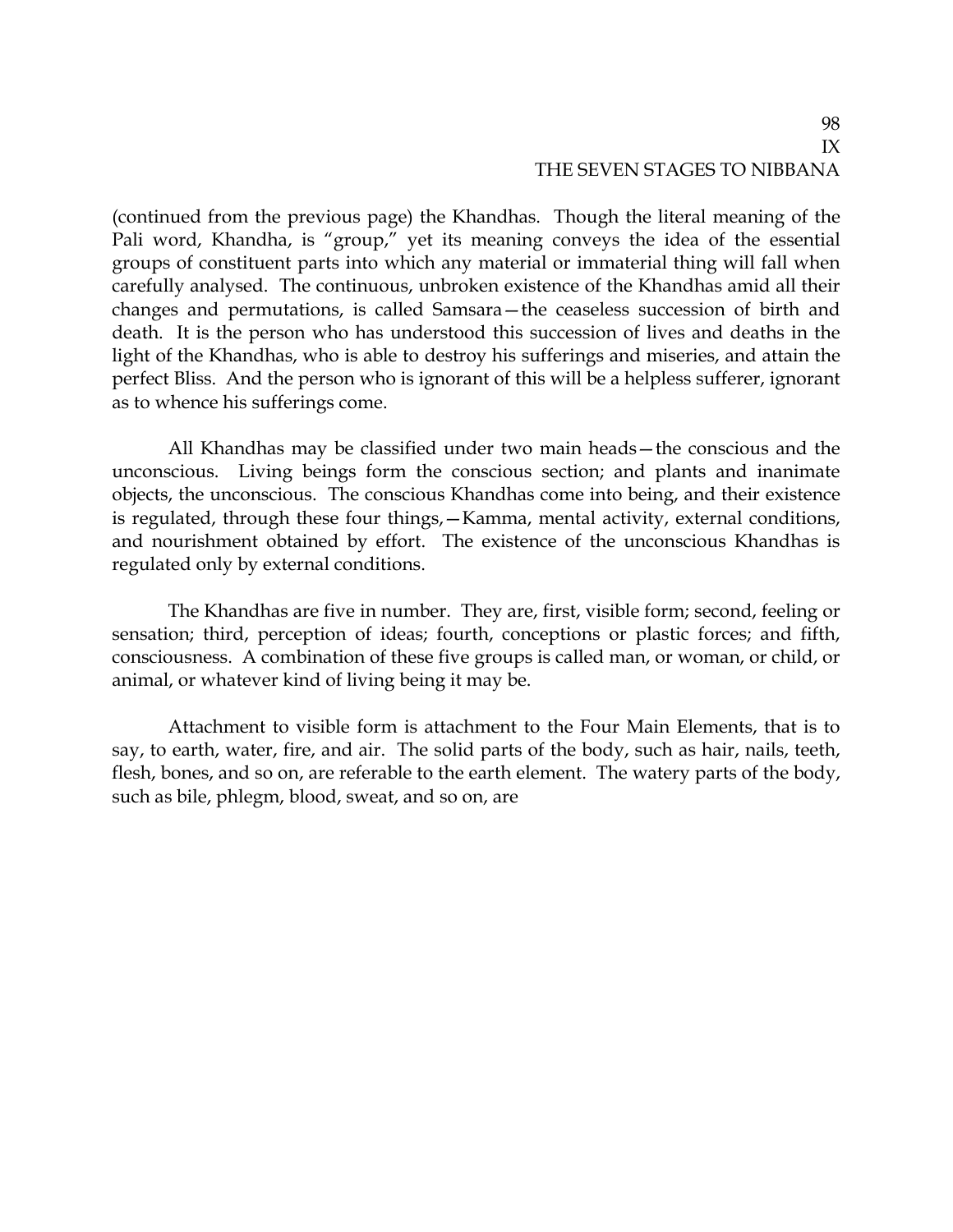(continued from the previous page) referable to the watery element. The heat which digests our food and keeps us warm, is referable to the fire-element in the body. The air by means of which we walk, sit, lie down, and speak, is referable to the air-element of the body. Thus the body, formed of these four elements, is called Rupa or Form.

There are other four groups known by the name of Nama or name, or more exactly, in western language, Mind. There is Feeling, whether pleasant, or unpleasant, or indifferent. This constitutes one Group or Khandha. Then there is Perception, perception of colour, whether blue or yellow or red or white or what not. This makes another Group or Khandha. All mental properties except Feeling and Perception, are known as Conception or Plastic Forces. This makes another group. The Consciousness which is the primal element of a being constitutes the fifth Group. The realisation of these five Groups in detail is all that is needed to convince a man that this body, or any being, is nothing but a group of worthless things, full of ills and miseries. Thus the person devoted to the higher life realises the First Noble Truth of Suffering, and consequently purifies his views through the penetrating knowledge of Name and Form, or Mind and Body. This is called the Third Stage, that of the Purification of Views.

The fourth stage is purification from Indecision. This purity is gained by dispelling doubts about things and beings through the knowledge of cause and effect. The person devoted to the higher life, having established himself in the three previous states of purity, and having continued his meditation practice, for the fourth time attains a pure state of the mind. In this state he realises and perfectly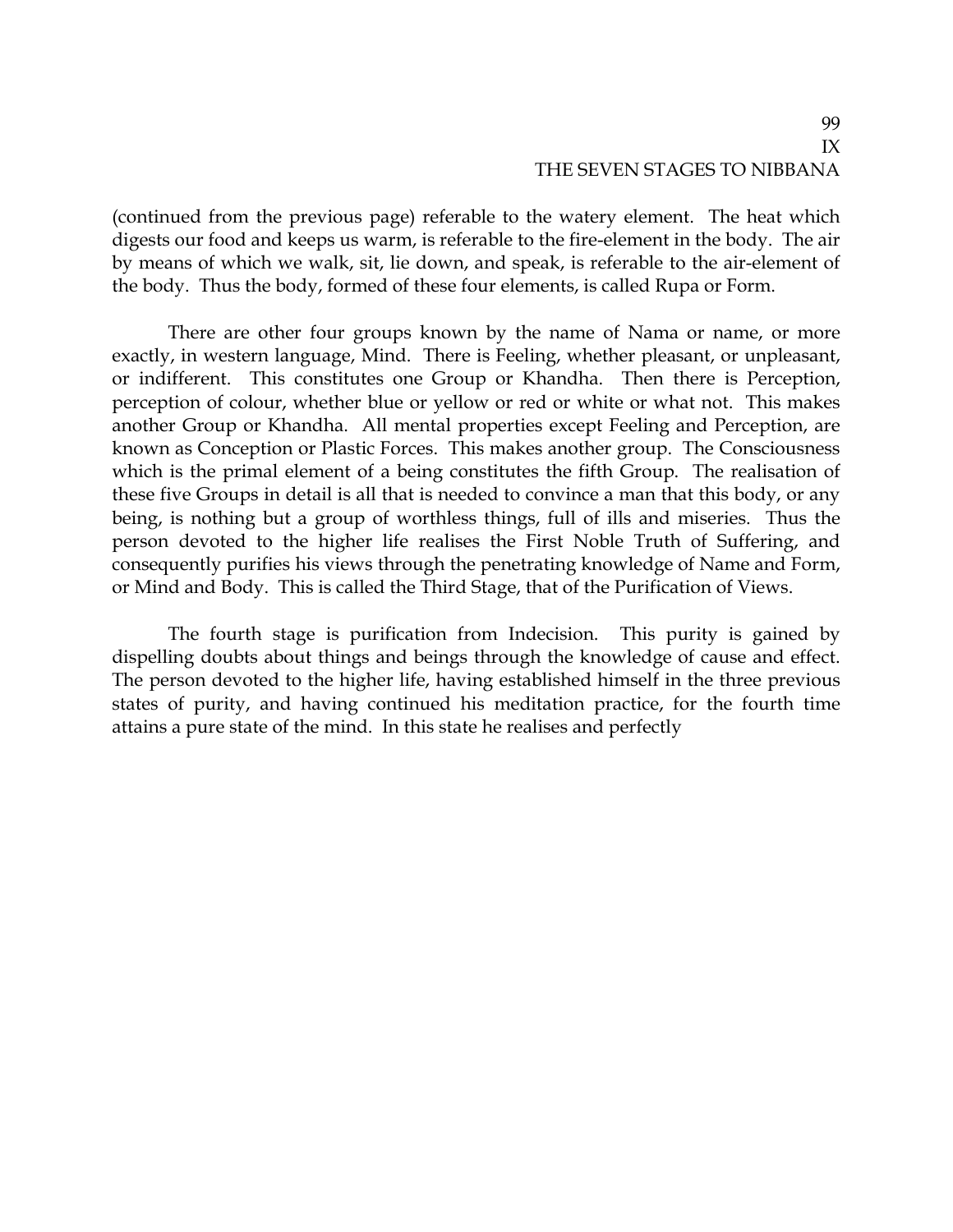(continued from the previous page) understands the Second Noble Truth, namely, the Cause of Suffering, for he has already gained a clear knowledge of cause and effect through meditation.

One of the most important points in Buddhist philosophy, is its insistence upon the universal reign of causality. In many discourses has the Buddha repeatedly expounded this particular doctrine, Causation and Mutation.

Buddhism is distinguished from almost all other religious teachings by its rigorous application of the doctrine of causality to the mind as well as to the body. According to the Buddha, the causal law holds good throughout the three divisions of time,—past, present, and future. There have been causes set going in previous lives, hence there are effects in this present life. And the causes set going in this present life will produce their effects in future lives. Thus the wheel of causality circles round and round, from past to present, and from present to future, without ever coming to an end except in Nibbana. Buddha through his penetrating knowledge saw that there have been human beings millions and millions of years ago. He saw the continuous succession of birth and death according to the causal law. He said that the beginning of beings was inconceivable, for the further back he cast his sight, the longer the chain of succession appeared. Instead of discovering the origin of beings, he pointed out the twelve-linked Chain of Causation which lays bare the cause of Becoming and the way to its cessation. This is a very important feature of the Buddha's teaching, inasmuch as it sets Buddhism apart from practically every other form of religion.

Ignorance causes plastic forces; or, otherwise put: By reason of the nonrealisation of the Four Noble Truths, a man accumulates mental activities,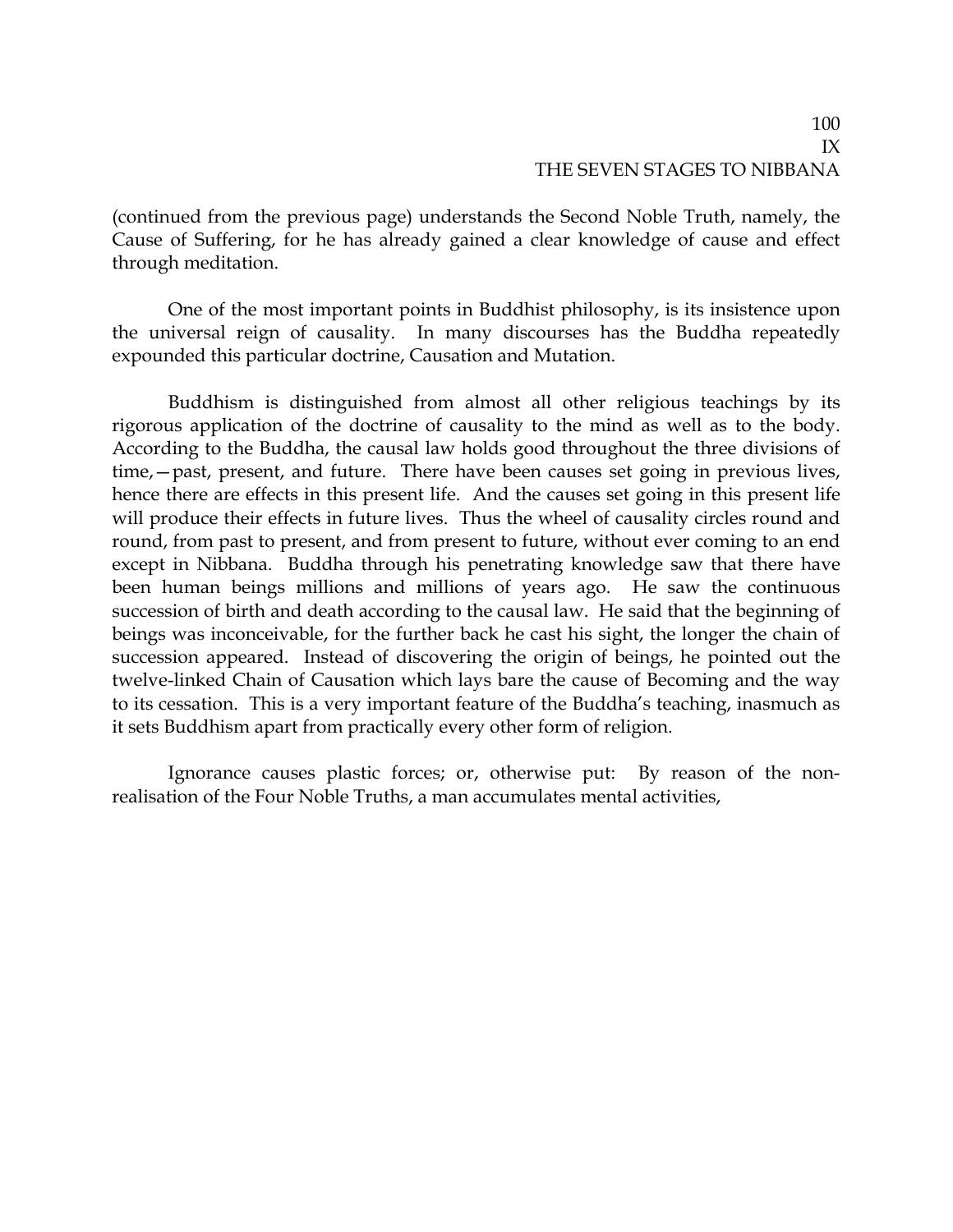(continued from the previous page) good or evil. These mental activities or Karmas give rise to consciousness in the next birth. Consciousness produces Name-and-Form, or Mind-and-Body, which generate the six spheres of sense, that is to say, sight, hearing, smell, taste, touch, and cognition. The six spheres of sense are the cause of Contact which results in Feeling. Feeling originates desire, which causes Grasping. By reason of Grasping there comes to be Kamma or action again, which results in birth; upon which there follows, of course, as we all see and know, old age and death. This is called the Twelve-linked-Chain-of-Causation. When a person understands this doctrine of Causality, he is assured against doubt as to the origin of beings. In this fourth stage of Purity, the person devoted to the higher life, has now realised the First and the Second Noble Truths,—Suffering and its Cause.

The Fifth Stage is Purity of Knowledge regarding right and wrong paths. In this stage the wise and strenuous striver after perfection comes to a decision as to the right path, through continued effort in meditation. As he pursues his practice therein, and his knowledge is developed, and consequently most of the defilements are destroyed, he begins to feel an inward glory, a joy and satisfaction within him, such as he had never experienced before. But now, and only now, through the influence of his meditation on impermanency, suffering, and non-egoity, he decides that this glory, this joy and satisfaction, is transient, and should not be regarded as the right path. Thinking thus, he comes to a decision as to the right path of Right Views, Aim, Speech, Conduct, Livelihood, Effort, Mindfulness, and Concentration. In this stage he has realised three of the Noble Truths,—Suffering, its Cause, and the Way that leads to the destruction of the latter. Thus the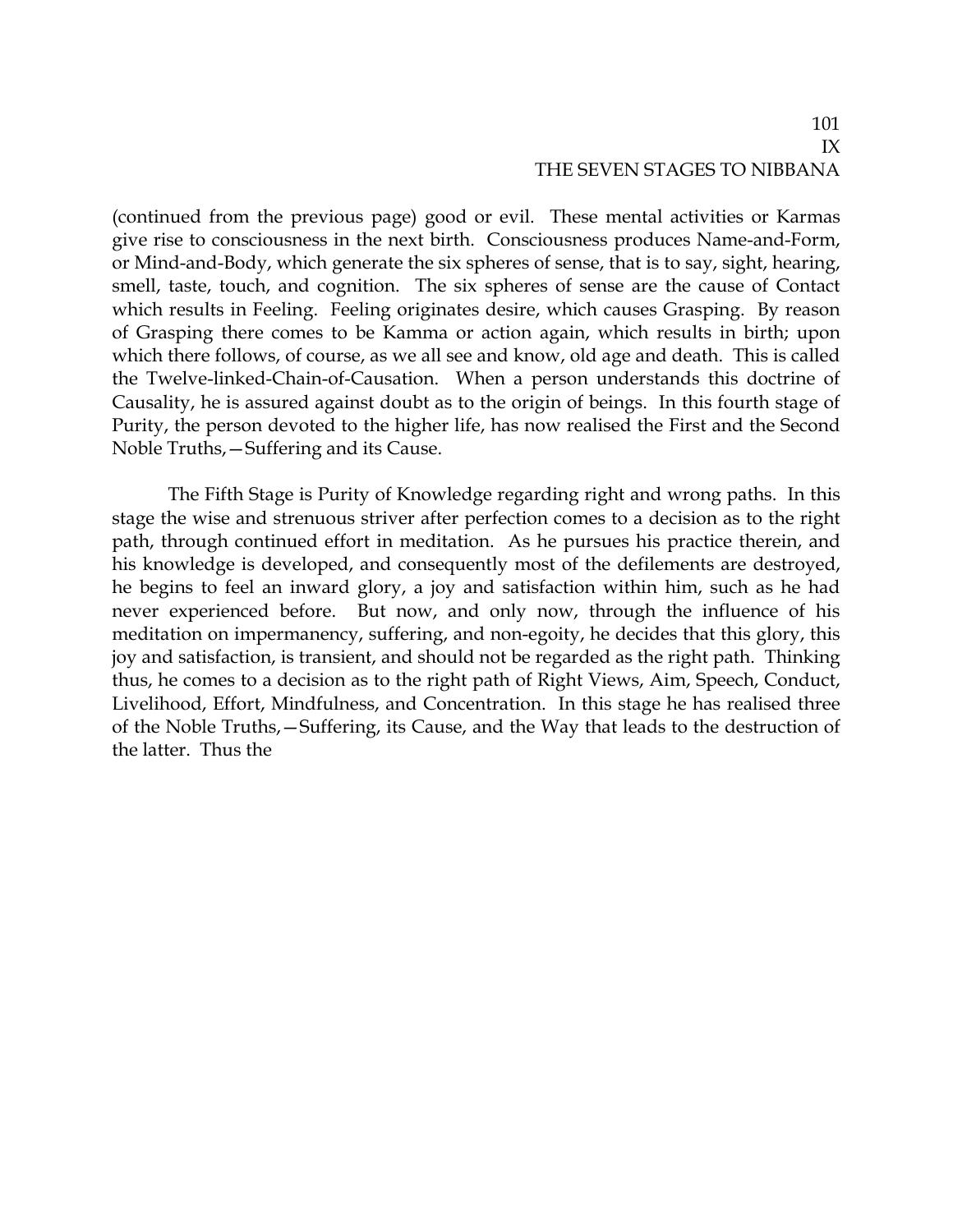(continued from the previous page) knowledge gained by the decision as to the right path, is called the Fifth Stage of Purity.

The Sixth Stage is the purification which comes from the fullest insight into the way by which to walk. In this state, the person devoted to the higher life, gains successive stages of knowledge, through which his knowledge becomes keener and purer.

These successive degrees of knowledge are as follows:—

- "(1) Knowledge of the rise and fall of beings and things.
- (2) Knowledge of the dissolution of beings and things.
- (3) Knowledge that perceives with fear the mental and material Khandhas.
- (4) Knowledge that perceives the defects of the Khandhas.
- (5) Knowledge associated with repulsion and distaste.
- (6) Knowledge associated with the will for liberation.
- (7) Knowledge which discovers the means to successful liberation.
- (8) Knowledge associated with equanimity.
- (9) Knowledge that increases parallel with progress on the Path."

The Seventh and the last stage is that purification of knowledge which leads to Nibbana. In this state the true follower of the Buddha enters upon the path which breaks all wordly fetters, through meditation. This path is divided into four parts. Of these four parts, the first is called Sotapatti, in which egoism, doubt, and erroneous ideas concerning salvation are entirely removed. The re-births of the person who has attained to this first part are limited to seven; that is, assuming that he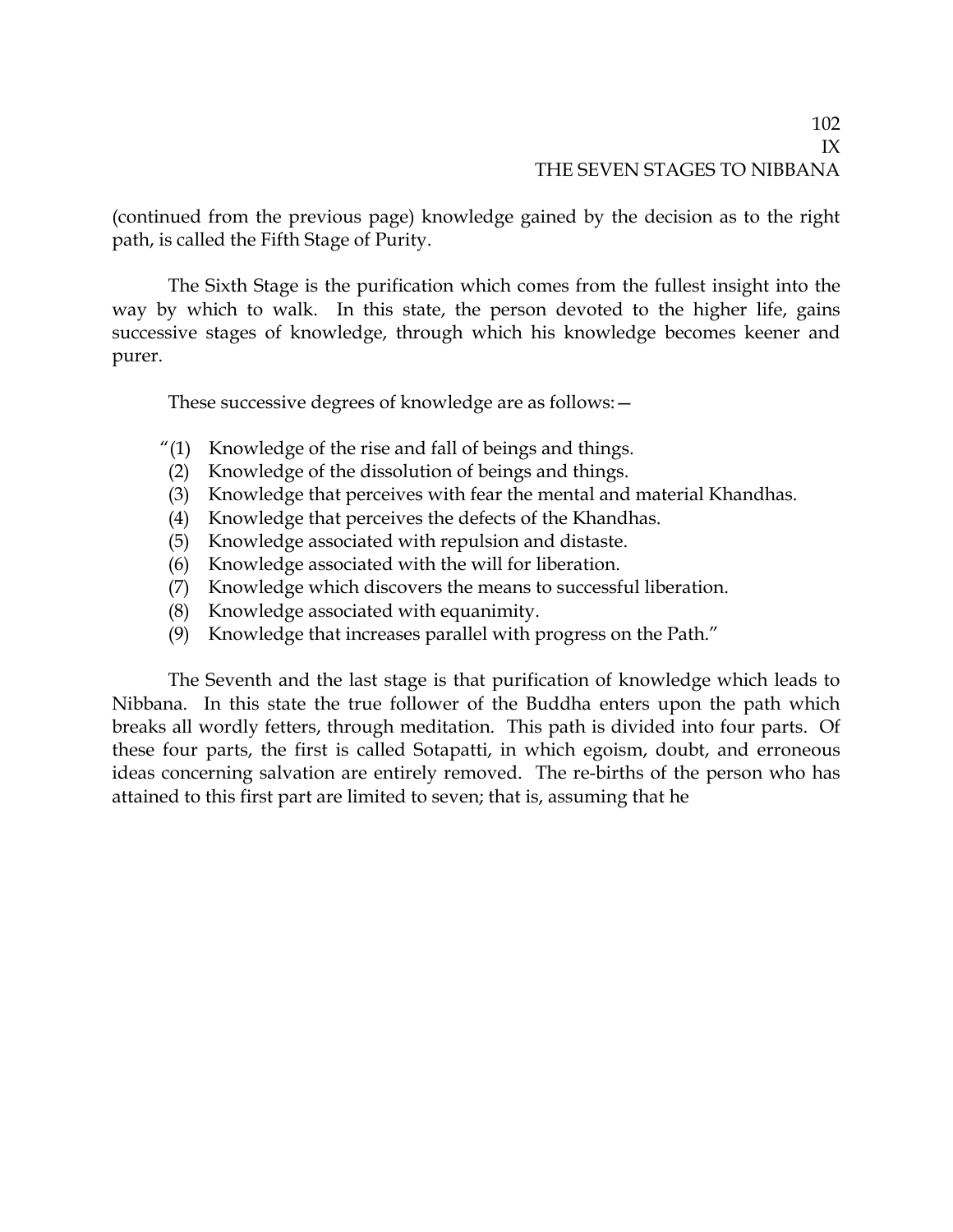(continued from the previous page) ceases from his practice of meditation in this lifetime, upon reaching this first part of this path, only. Of course, if he continues his meditation practice so as to make further progress and reach the next part of this path, then he shortens his re-births on earth to just one more.

This second part of this path is called that of the Sakadagami, a word which means, "Once-returner." On this part of the path, the aspirant finds his delight in the pleasures of sense diminished, as also his tendencies towards ill-will towards others. He will be born on earth again only once, if he remains stationary after entering this second part of the path.

The third part of this path is called Anagami, which means "Non-returner." Here the two Fetters of pleasure in sense-delights and ill-will towards others, are utterly destroyed. The person who attains this part of the path will not be born again in the human world. If he stops short in his meditation at this third part, he will be born in one of the Brahma worlds known by the name of Suddhavasa, or Pure Abodes, upon the dissolution of his physical frame.

Then, finally, the path of the Arahan, the Worthy One, removes the desire to be born in any material or immaterial world. It also removes pride, mental distraction, and ignorance. The person who has attained to this fourth part of the Higher Path, will never be born again, but he attains Nibbana, so that birth, decay, old age, grief, pain, death, misery and lamentation are utterly annihilated for him.

Although other religious teachers have taught means and ways of attaining temporary states of mental purity, it is the Buddha alone who has taught